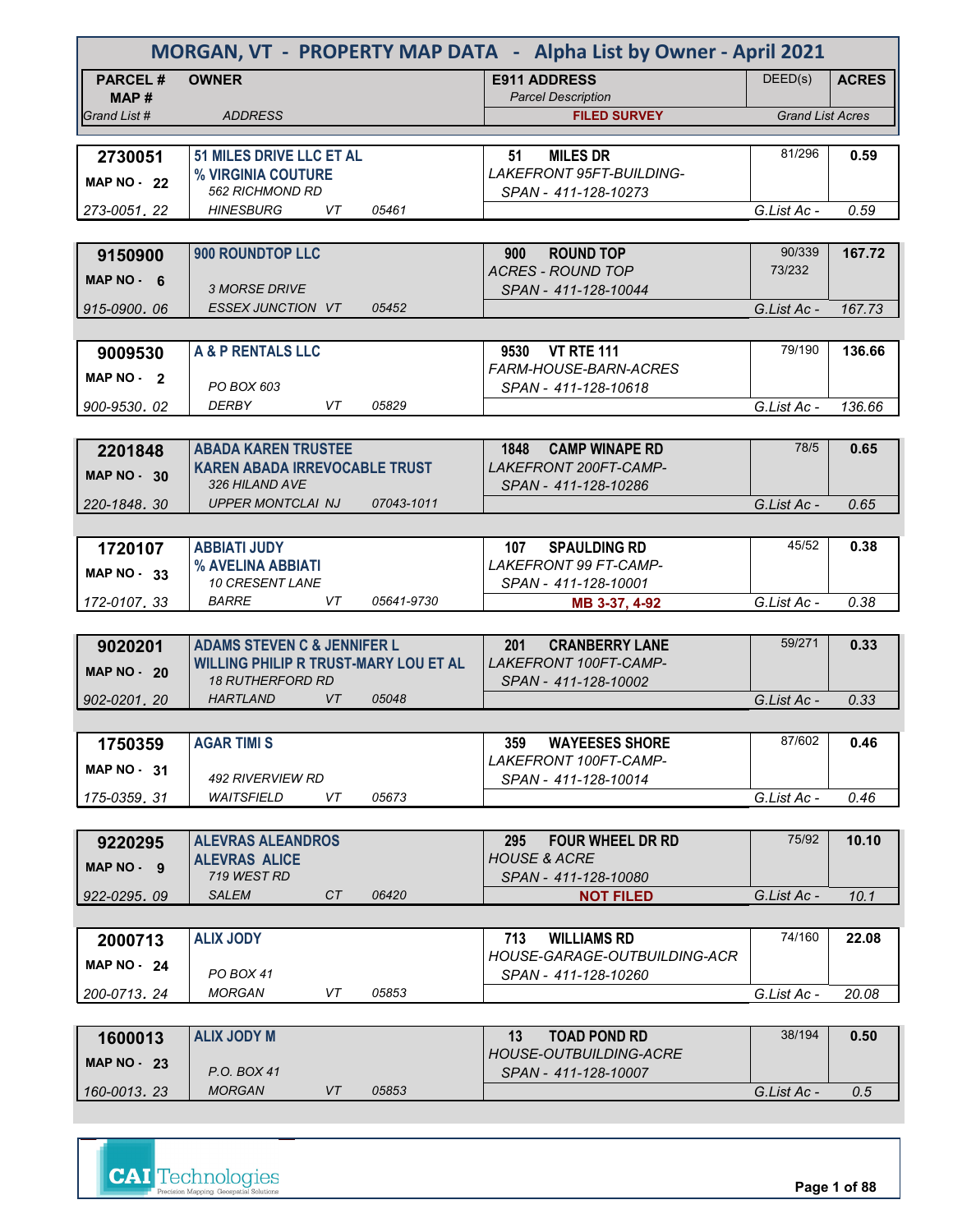| MORGAN, VT - PROPERTY MAP DATA - Alpha List by Owner - April 2021 |                                                            |            |                                                            |                         |              |  |  |
|-------------------------------------------------------------------|------------------------------------------------------------|------------|------------------------------------------------------------|-------------------------|--------------|--|--|
| <b>PARCEL#</b><br>MAP#                                            | <b>OWNER</b>                                               |            | <b>E911 ADDRESS</b><br><b>Parcel Description</b>           | DEED(s)                 | <b>ACRES</b> |  |  |
| Grand List #                                                      | <b>ADDRESS</b>                                             |            | <b>FILED SURVEY</b>                                        | <b>Grand List Acres</b> |              |  |  |
|                                                                   |                                                            |            |                                                            | 86/425                  |              |  |  |
| 0210474                                                           | <b>AMES RODERICK TRUSTEE</b><br><b>RODERICK AMES TRUST</b> |            | 474<br><b>GORE RD N</b><br><b>BUILDINGS-ACRES</b>          |                         | 14.60        |  |  |
| MAP NO - 1                                                        | 474 GORE RD N                                              |            | SPAN - 411-128-10010                                       |                         |              |  |  |
| 021-0474.01                                                       | <b>DERBY</b><br>VT                                         | 05829      |                                                            | G.List Ac -             | 14.6         |  |  |
|                                                                   |                                                            |            |                                                            |                         |              |  |  |
| 1740190                                                           | <b>ANDERSON FAY</b>                                        |            | <b>WAYEESES SHORE W</b><br>190                             | 18/488                  | 0.34         |  |  |
| <b>MAP NO - 32</b>                                                |                                                            |            | LAKEFRONT 120FT-CAMP-OUTBUILDI                             |                         |              |  |  |
|                                                                   | P.O. BOX 111                                               |            | SPAN - 411-128-10012                                       |                         |              |  |  |
| 174-0190.32                                                       | <b>MORGAN</b><br>VT                                        | 05853      | <b>MB 4-62</b>                                             | G.List Ac -             | 0.34         |  |  |
|                                                                   |                                                            |            |                                                            |                         |              |  |  |
| 9001859                                                           | <b>ANDRUS CHERYL B</b>                                     |            | <b>VT RTE 111</b><br>1859                                  | 63/316<br>63/320        | 35.30        |  |  |
| MAP $NO - 8$                                                      | 845 MAIN ST                                                |            | <b>ACRES</b><br>SPAN - 411-128-10650                       | 63/318                  |              |  |  |
| 900-1859.08                                                       | ANDOVER<br>NH .                                            | 03216      | <b>MB 1-59</b>                                             | G.List Ac -             | 35.3         |  |  |
|                                                                   |                                                            |            |                                                            |                         |              |  |  |
| 1750346                                                           | <b>ANTES REBECCA</b>                                       |            | <b>WAYEESES SHORE</b><br>346                               | 89/29-31                | 0.23         |  |  |
|                                                                   | <b>ANTES DAVID</b>                                         |            | <b>BACKLOT-CAMP--LAKE ROW</b>                              | 29/243                  |              |  |  |
| MAP NO - 31                                                       | 39 HICKORY LANE                                            |            | SPAN - 411-128-10492                                       |                         |              |  |  |
| 175-0346.31                                                       | STOW<br>МA                                                 | 01775      | <b>MB 1-19</b>                                             | G.List Ac -             | 0.23         |  |  |
|                                                                   |                                                            |            |                                                            |                         |              |  |  |
| 1750370                                                           | <b>ANTIL JAMES &amp; KATHLEEN</b>                          |            | 370<br><b>WAYEESES SHORE</b>                               | 82/162                  | 0.23         |  |  |
| MAP $NO - 31$                                                     |                                                            |            | <b>BACKLOT-HOUSE-LAKE ROW-</b>                             |                         |              |  |  |
|                                                                   | <b>520 NORTH ROAD</b>                                      |            | SPAN - 411-128-10821                                       |                         |              |  |  |
| 175-0370.31                                                       | <b>WESTFIELD</b><br><b>MA</b>                              | 01085-9774 | <b>MB 1-19</b>                                             | G.List Ac -             | 0.23         |  |  |
|                                                                   |                                                            |            |                                                            |                         |              |  |  |
| 9160567                                                           | <b>ARNOLD ELWOOD JR &amp; DAWN G</b>                       |            | <b>SEYMOUR EAST</b><br>567<br>LAKEFRONT 60'-COTTAGE-HOUSE- | 18/384                  | 0.87         |  |  |
| MAP $NO - 27$                                                     | PO BOX 173                                                 |            | SPAN - 411-128-10013                                       |                         |              |  |  |
| 916-0567, 27                                                      | VT<br><b>MORGAN</b>                                        | 05853      |                                                            | G.List Ac -             | 0.87         |  |  |
|                                                                   |                                                            |            |                                                            |                         |              |  |  |
| 2520142                                                           | <b>ASHLEY BRUCE B &amp; HEATHER J</b>                      |            | <b>WHITEHILL HEIGHTS</b><br>142                            | 49/172                  | 11.10        |  |  |
| $MAP NO - 8$                                                      |                                                            |            | <b>CAMP-ACRES</b>                                          |                         |              |  |  |
|                                                                   | <b>48 DR BRALEY RD</b>                                     |            | SPAN - 411-128-10015                                       |                         |              |  |  |
| 252-0142.08                                                       | <b>E FREETOWN</b><br><b>MA</b>                             | 02717      | <b>MB 3-8</b>                                              | G.List Ac -             | 11.1         |  |  |
|                                                                   |                                                            |            |                                                            |                         |              |  |  |
| 1601498                                                           | <b>ASHMAN LARRY P &amp; JOYCE</b>                          |            | <b>TOAD POND RD</b><br>1498                                | 83/465                  | 22.10        |  |  |
| $MAP NO - 3$                                                      | <b>ASHMAN LARRY JR, ASHMAN JAMES</b>                       |            | <b>HOUSE-OUTBUILDING- ACRES</b>                            |                         |              |  |  |
|                                                                   | 1498 TOAD POND RD<br><b>MORGAN</b><br>VT                   | 05853      | SPAN - 411-128-10016                                       | G.List Ac -             | 22.1         |  |  |
| 160-1498.03                                                       |                                                            |            |                                                            |                         |              |  |  |
|                                                                   | <b>AUGUSTONI DAVID &amp; MEREDITH</b>                      |            | <b>HUNT SHORE S</b><br>156                                 | 85/386                  | 0.23         |  |  |
| 0310156                                                           |                                                            |            | <b>LAKEFRONT 100FT-BUILDING-</b>                           |                         |              |  |  |
| MAP $NO - 34$                                                     | <b>156 HUNT SHORE S</b>                                    |            | SPAN - 411-128-10416                                       |                         |              |  |  |
| 031-0156.34                                                       | <b>MORGAN</b><br>VT                                        | 05853      | <b>MB 5-8</b>                                              | G.List Ac -             | 0.23         |  |  |
|                                                                   |                                                            |            |                                                            |                         |              |  |  |
| 0500273                                                           | <b>AUSTIN BROOKE</b>                                       |            | <b>SUNSET DR</b><br>321                                    | 89/525-26               | 2.21         |  |  |
| MAP NO - 2                                                        |                                                            |            | <b>ACRES</b>                                               | 86/105                  |              |  |  |
|                                                                   | <b>273 SUNSET DRIVE</b>                                    |            | SPAN - 411-128-10911                                       |                         |              |  |  |
| 050-0273.02                                                       | WEST CHARLEST VT                                           | 05872      | <b>MB 4-34</b>                                             | G.List Ac -             | 2.21         |  |  |

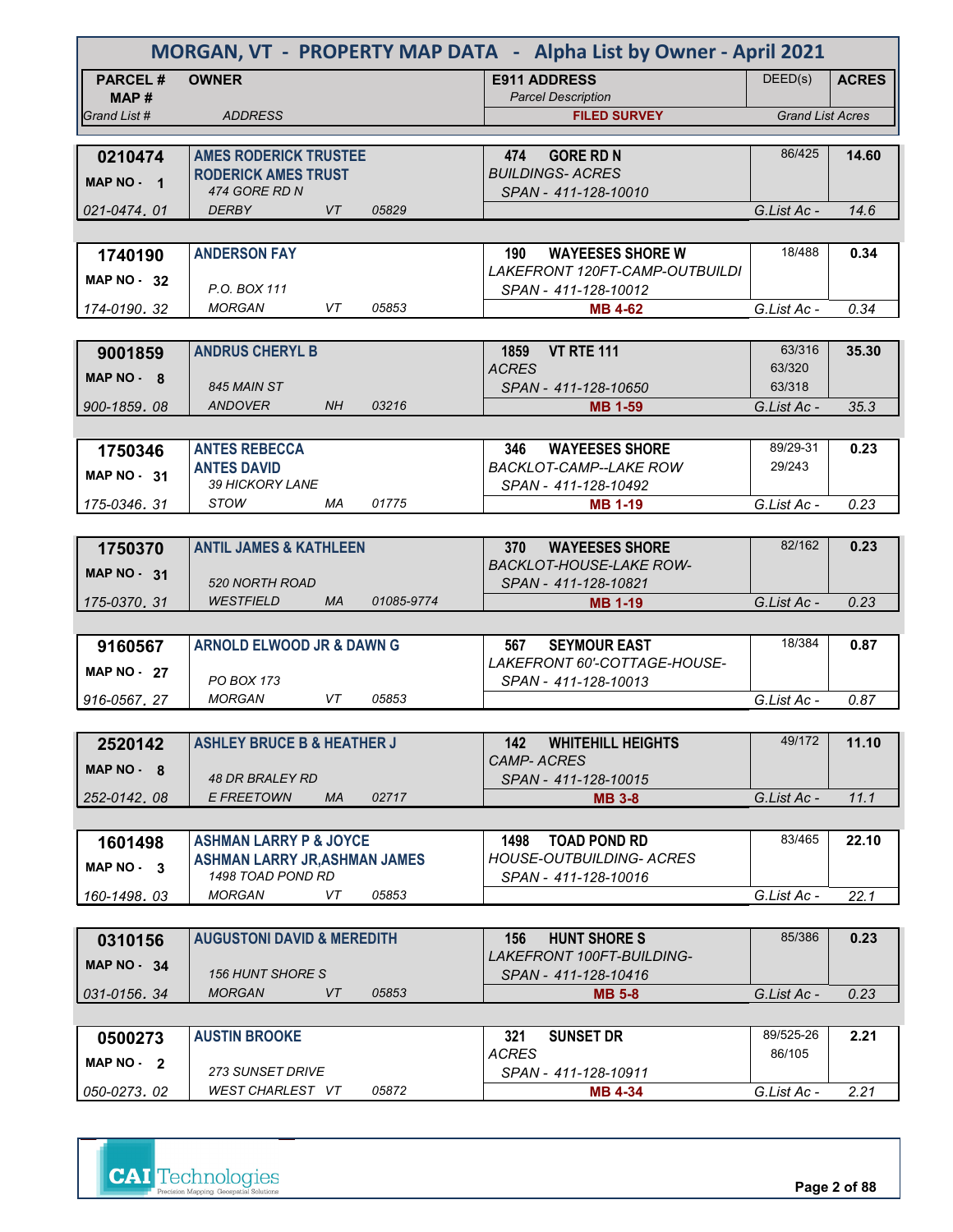| MORGAN, VT - PROPERTY MAP DATA - Alpha List by Owner - April 2021 |                                                                     |                                                                  |                         |              |  |  |  |
|-------------------------------------------------------------------|---------------------------------------------------------------------|------------------------------------------------------------------|-------------------------|--------------|--|--|--|
| <b>PARCEL#</b>                                                    | <b>OWNER</b>                                                        | <b>E911 ADDRESS</b>                                              | DEED(s)                 | <b>ACRES</b> |  |  |  |
| MAP#<br>Grand List #                                              | <b>ADDRESS</b>                                                      | <b>Parcel Description</b><br><b>FILED SURVEY</b>                 | <b>Grand List Acres</b> |              |  |  |  |
|                                                                   |                                                                     |                                                                  |                         |              |  |  |  |
| 9008874                                                           | <b>AUSTIN SCOTT M &amp; LISA M</b>                                  | 8874 VT RTE 111                                                  | 28/542                  | 8.38         |  |  |  |
| MAP NO - 2                                                        |                                                                     | <b>HOUSE- ACRES-BUSINESS IN GARAG</b>                            |                         |              |  |  |  |
|                                                                   | 8874 VT ROUTE 111<br><b>MORGAN</b><br><b>VT</b><br>05853            | SPAN - 411-128-10019                                             |                         |              |  |  |  |
| 900-8874.02                                                       |                                                                     | MB 5-17,1-34, 35 & MB 1-39                                       | G.List Ac -             | 8.38         |  |  |  |
| 9200304                                                           | <b>AUSTIN SHAWN L &amp; KATHRYN L</b>                               | 304<br><b>GRAVEL PIT RD</b>                                      | 44/74                   | 37.00        |  |  |  |
|                                                                   |                                                                     | <b>GRAVEL PIT- ACRES</b>                                         |                         |              |  |  |  |
| MAP NO - 8                                                        | PO BOX 62                                                           | SPAN - 411-128-10020                                             |                         |              |  |  |  |
| 920-0304, 08                                                      | <b>MORGAN</b><br>VT<br>05853                                        |                                                                  | G.List Ac -             | 37           |  |  |  |
|                                                                   |                                                                     |                                                                  |                         |              |  |  |  |
| 0300937                                                           | <b>AUSTIN SHAWN L &amp; KATHRYN M</b>                               | 937<br><b>MORGAN CHARLESTON RD</b>                               | 87/331                  | 1.92         |  |  |  |
| MAP NO 34                                                         | PO BOX 62                                                           | <b>LAKEFRONT 350FT-BUILDING</b><br>SPAN - 411-128-10725          |                         |              |  |  |  |
| 030-0937.34                                                       | <b>MORGAN</b><br>05853<br>VT                                        |                                                                  | G.List Ac -             | 1.92         |  |  |  |
|                                                                   |                                                                     |                                                                  |                         |              |  |  |  |
| 1100180                                                           | <b>AUSTIN SHAWN L &amp; KATHRYN M</b>                               |                                                                  | 90/169                  | 215.62       |  |  |  |
| MAP NO - 2                                                        |                                                                     | LAND                                                             |                         |              |  |  |  |
|                                                                   | PO BOX 62                                                           | SPAN - 411-128-11955                                             |                         |              |  |  |  |
| 110-0180.02                                                       | <b>MORGAN</b><br>VT<br>05853                                        |                                                                  | G.List Ac -             | 215.62       |  |  |  |
|                                                                   |                                                                     |                                                                  |                         |              |  |  |  |
| 2201584                                                           | <b>AVERY MICHAEL JOHN</b><br><b>STEVEN THOMAS &amp; KATHERINE J</b> | <b>CAMP WINAPE RD</b><br>1584<br>LAKEFRONT 100FT-CAMP-           | 18/311                  | 0.34         |  |  |  |
| <b>MAP NO - 30</b>                                                | 8 OWEN DR                                                           | SPAN - 411-128-10021                                             |                         |              |  |  |  |
| 220-1584.30                                                       | <b>BARRE</b><br><b>VT</b><br>05641                                  |                                                                  | G.List Ac -             | 0.34         |  |  |  |
|                                                                   |                                                                     |                                                                  |                         |              |  |  |  |
| 9090376                                                           | <b>BADARACCO LOUIS</b>                                              | <b>CRESENT BEACH RD</b><br>376                                   | 71/54                   | 10.30        |  |  |  |
| MAP NO - 3                                                        | <b>BADARACCO DONNA</b>                                              | CAMP-ACRES                                                       |                         |              |  |  |  |
| 909-0376.03                                                       | <b>19 TAYLOR RD</b><br><b>NEW MILFORD</b><br>CT<br>06776            | SPAN - 411-128-10831                                             | G.List Ac -             | 10.3         |  |  |  |
|                                                                   |                                                                     |                                                                  |                         |              |  |  |  |
| 9002592                                                           | <b>BAILEY WILLIAM</b>                                               | 2592 VT RTE 111                                                  | 82/3                    | 12.64        |  |  |  |
| MAP NO - 8                                                        | <b>CANTON FRANCINE</b>                                              | <b>BUILDINGS-ACRES</b>                                           |                         |              |  |  |  |
|                                                                   | <b>PO BOX 144</b>                                                   | SPAN - 411-128-10122                                             |                         |              |  |  |  |
| 900-2592.08                                                       | <b>MORGAN</b><br>VT<br>05853                                        | <b>MB 4-29</b>                                                   | G.List Ac -             | 12.64        |  |  |  |
|                                                                   |                                                                     |                                                                  |                         |              |  |  |  |
| 9220182                                                           | <b>BAKER ARTHUR &amp; PAMELA</b>                                    | <b>FOUR WHEEL DR RD</b><br>182<br><b>CAMP-OUTBUILDING- ACRES</b> | 39/109-110<br>36/347    | 10.50        |  |  |  |
| MAP NO - 9                                                        | 42 EAST HILL RD                                                     | SPAN - 411-128-10006                                             |                         |              |  |  |  |
| 922-0182.09                                                       | LEYDEN<br>ΜA<br>01337                                               | <b>NOT FILED</b>                                                 | G.List Ac -             | 10.5         |  |  |  |
|                                                                   |                                                                     |                                                                  |                         |              |  |  |  |
| 0100398                                                           | <b>BAKER LEONARD &amp; CATHERINE LIFE ESTAT</b>                     | <b>VALLEY RD</b><br>398                                          | 70/470                  | 0.62         |  |  |  |
| <b>MAP NO - 23</b>                                                | DAVIGNON CATHERINE, & BAKER ET AL                                   | <b>BUILDINGS-ACRES</b>                                           |                         |              |  |  |  |
|                                                                   | 398 VALLEY RD<br><b>MORGAN</b><br>VT<br>05853                       | SPAN - 411-128-10024                                             | G.List Ac -             | 0.62         |  |  |  |
| 010-0398.23                                                       |                                                                     |                                                                  |                         |              |  |  |  |
| 9005315                                                           | <b>BALDERSTON PARRY RICHARD R</b>                                   | 5315<br><b>VT RTE 111</b>                                        | 82/372                  | 5.10         |  |  |  |
|                                                                   | <b>SPRENGELMEYER LAUREL</b>                                         | LAKEFRONT 280 FT-BUILDING                                        |                         |              |  |  |  |
| <b>MAP NO - 25</b>                                                | 3861 HOTEL DE VILLE                                                 | SPAN - 411-128-10170                                             |                         |              |  |  |  |
| 900-5315, 25                                                      | <b>MONTREAL</b><br>QC CA H2W 2G6                                    | MB 4-45                                                          | G.List Ac -             | 4.8          |  |  |  |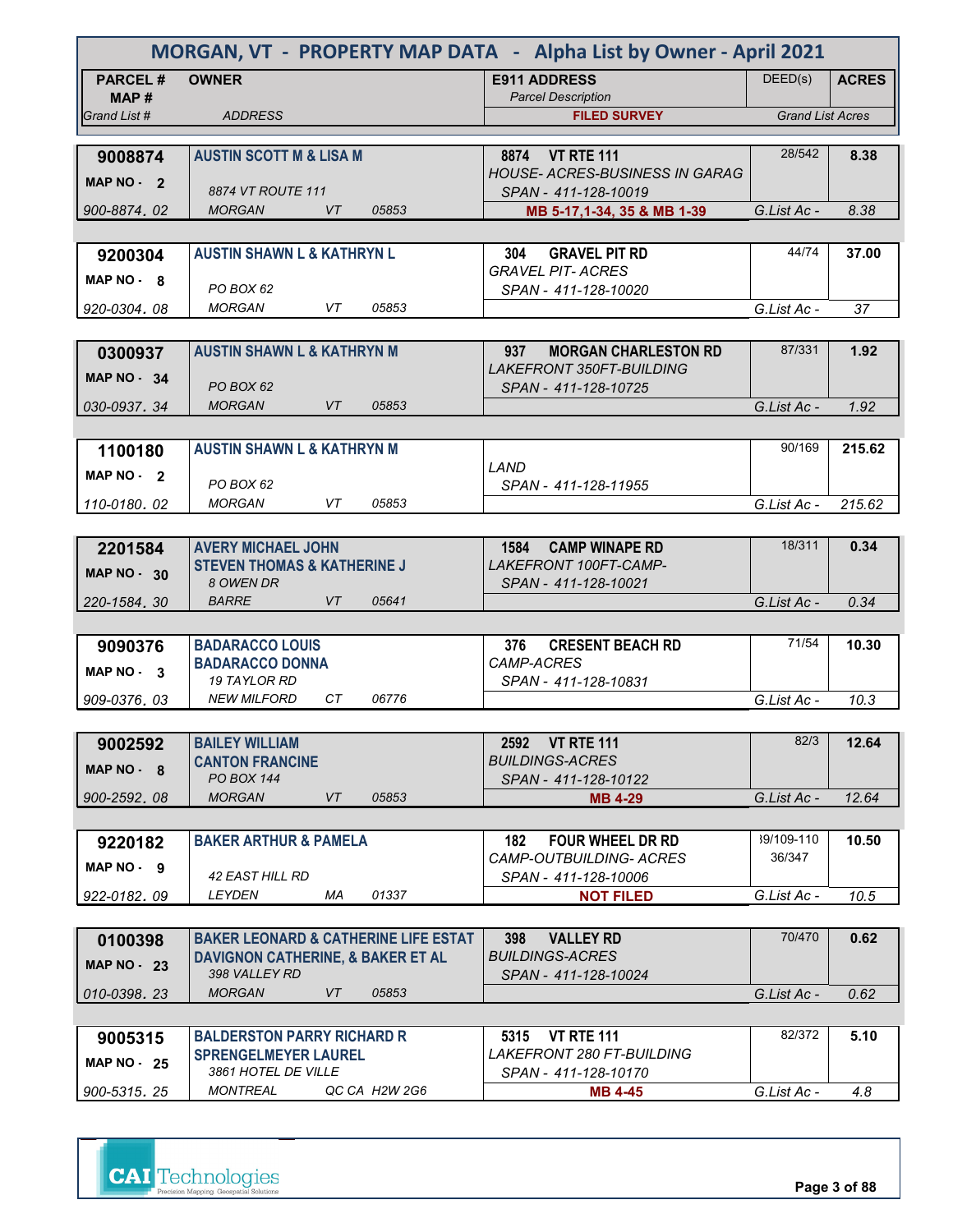| MORGAN, VT - PROPERTY MAP DATA - Alpha List by Owner - April 2021 |                                      |                  |                                                    |                         |                |  |
|-------------------------------------------------------------------|--------------------------------------|------------------|----------------------------------------------------|-------------------------|----------------|--|
| <b>PARCEL#</b>                                                    | <b>OWNER</b>                         |                  | <b>E911 ADDRESS</b>                                | DEED(s)                 | <b>ACRES</b>   |  |
| MAP #                                                             |                                      |                  | <b>Parcel Description</b>                          |                         |                |  |
| Grand List #                                                      | <b>ADDRESS</b>                       |                  | <b>FILED SURVEY</b>                                | <b>Grand List Acres</b> |                |  |
| 9160388                                                           | <b>BARNES RICHARD &amp; LORRAINE</b> |                  | <b>SEYMOUR EAST</b><br>388                         | 19/296                  | 0.22           |  |
| MAP $NO - 27$                                                     |                                      |                  | <b>BACKLOT-CAMP-LAKE ROW-</b>                      |                         |                |  |
|                                                                   | PO BOX 371                           |                  | SPAN - 411-128-10029                               |                         |                |  |
| 916-0388, 27                                                      | <b>HARDWICK</b>                      | VT<br>05843      |                                                    | G.List Ac -             | 0.22           |  |
|                                                                   | <b>BARRUP KEVIN R</b>                |                  | <b>SUNSET CIR</b><br>312                           | 41/105                  | 10.00          |  |
| 3400312                                                           |                                      |                  | <b>ACRES</b>                                       |                         |                |  |
| MAP $NO - 2$                                                      | PO BOX 862                           |                  | SPAN - 411-128-10034                               |                         |                |  |
| 340-0312.02                                                       | <b>DERBY</b>                         | VT<br>05829-0158 |                                                    | G.List Ac -             | 10             |  |
|                                                                   |                                      |                  |                                                    |                         |                |  |
| 1720115                                                           | <b>BARRY DANIEL &amp; CAROL</b>      |                  | <b>SPAULDING RD</b><br>115<br>LAKEFRONT 49FT-CAMP- | 63/184                  | 0.17           |  |
| MAP $NO - 33$                                                     | P.O. BOX 55                          |                  | SPAN - 411-128-10350                               |                         |                |  |
| 172-0115.33                                                       | <b>MORGAN</b>                        | VT.<br>05853     | <b>MB 3-37</b>                                     | G.List Ac -             | 0.17           |  |
|                                                                   |                                      |                  |                                                    |                         |                |  |
| 9007734                                                           | <b>BARRY KYLE</b>                    |                  | 7734 VT RTE 111                                    | 89/201-02               | 6.10           |  |
| <b>MAP NO - 21</b>                                                |                                      |                  | <b>HOUSE-OUTBUILDING-ACRES</b>                     | 87/98                   |                |  |
| 900-7734.21                                                       | PO BOX 993<br><b>DERBY</b>           | VT<br>05829      | SPAN - 411-128-10144                               | G.List Ac -             | 6.1            |  |
|                                                                   |                                      |                  |                                                    |                         |                |  |
| 2201650                                                           | <b>BARSKI TREVOR &amp; REBECCA</b>   |                  | <b>CAMP WINAPE RD</b><br>1650                      | 82/122                  | 0.85           |  |
| <b>MAP NO - 30</b>                                                |                                      |                  | LAKEFRONT 100FT-CAMP-OUTBUILDI                     |                         |                |  |
|                                                                   | <b>1650 CAMP WINAPE RD</b>           |                  | SPAN - 411-128-10547                               |                         |                |  |
| 220-1650, 30                                                      | W CHARLESTON VT                      | 05872            |                                                    | G.List Ac -             | 0.85           |  |
|                                                                   | <b>BARTER BRUCE &amp; MARY</b>       |                  | <b>BARTER LN</b><br>87                             | 58/24                   | 2.00           |  |
| 9070087                                                           | <b>BARTER REVOCABLE TRUST</b>        |                  | LAKEFRONT 120FT-CAMP                               |                         |                |  |
| <b>MAP NO - 22</b>                                                | PO BOX 1202                          |                  | SPAN - 411-128-10036                               |                         |                |  |
| 907-0087, 22                                                      | <b>AMHERST</b>                       | NH<br>03031-1202 |                                                    | G.List Ac -             | $\overline{c}$ |  |
|                                                                   |                                      |                  |                                                    |                         |                |  |
| 2410031                                                           | <b>BARTON ROBERT A</b>               |                  | <b>BIRCH PT N</b><br>31<br>LAKEFRONT 100FT-CAMP-   | 48/124                  | 0.29           |  |
| <b>MAP NO - 28</b>                                                | 2014 GREENWAY CROSS #5               |                  | SPAN - 411-128-10038                               |                         |                |  |
| 241-0031.28                                                       | <b>MADISON</b>                       | WI<br>53713      |                                                    | G.List Ac -             | 0.29           |  |
|                                                                   |                                      |                  |                                                    |                         |                |  |
| 9006197                                                           | <b>BASSETT JAMES &amp; SHIRLEY</b>   |                  | 6197 VT RTE 111                                    | 70/327                  | 0.18           |  |
| <b>MAP NO - 24</b>                                                | P.O. BOX 74                          |                  | LAKEFRONT 153FT-CAMPS-<br>SPAN - 411-128-10040     |                         |                |  |
| 900-6197.24                                                       | <b>DERBY</b>                         | VT<br>05829      |                                                    | G.List Ac -             | 0.18           |  |
|                                                                   |                                      |                  |                                                    |                         |                |  |
| 0300803                                                           | <b>BECKEN TRACEY</b>                 |                  | <b>MORGAN CHARLESTON RD</b><br>803                 | 88/40                   | 0.87           |  |
| <b>MAP NO - 34</b>                                                | <b>DRAKE WILLIAM</b>                 |                  | <i>LAKEFRONT 94FT-BUILDING</i>                     |                         |                |  |
| 030-0803, 34                                                      | PO BOX 214<br><b>MORGAN</b>          | 05853<br>VT      | SPAN - 411-128-10224                               | G.List Ac -             | 0.87           |  |
|                                                                   |                                      |                  |                                                    |                         |                |  |
| 2430100                                                           | <b>BELL TRACI</b>                    |                  | <b>BIRCH PT S</b><br>100                           | 84/321                  | 0.44           |  |
| <b>MAP NO - 28</b>                                                | <b>KEEGAN KERRY</b>                  |                  | <i>LAKEFRONT 95FT-CAMP-</i>                        |                         |                |  |
|                                                                   | 11820 SHEFFIELD DR                   |                  | SPAN - 411-128-10407                               |                         |                |  |
| 243-0100, 28                                                      | <b>FLORISSANT</b>                    | МO<br>63033      |                                                    | G.List Ac -             | 0.44           |  |



**Page 4 of 88**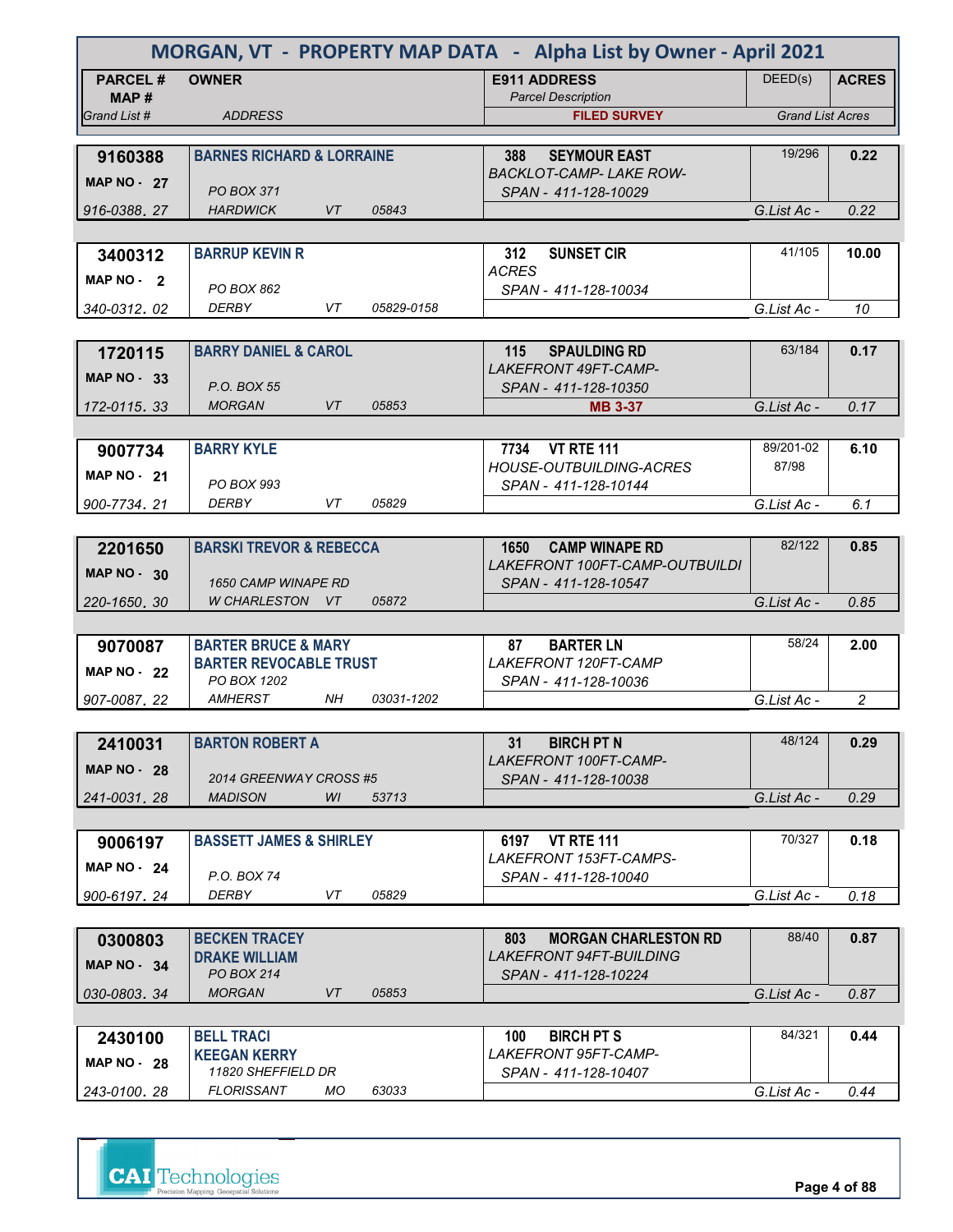| MORGAN, VT - PROPERTY MAP DATA - Alpha List by Owner - April 2021 |                                                   |            |                                                        |                         |              |  |
|-------------------------------------------------------------------|---------------------------------------------------|------------|--------------------------------------------------------|-------------------------|--------------|--|
| <b>PARCEL#</b>                                                    | <b>OWNER</b>                                      |            | <b>E911 ADDRESS</b>                                    | DEED(s)                 | <b>ACRES</b> |  |
| MAP#<br>Grand List #                                              | <b>ADDRESS</b>                                    |            | <b>Parcel Description</b><br><b>FILED SURVEY</b>       | <b>Grand List Acres</b> |              |  |
|                                                                   |                                                   |            |                                                        |                         |              |  |
| 9090173                                                           | <b>BENITO WILLIAM R</b>                           |            | <b>CRESENT BEACH RD</b><br>173                         | 53/406                  | 10.10        |  |
| <b>MAP NO - 22</b>                                                |                                                   |            | <b>MHO-ACRES</b>                                       |                         |              |  |
| 909-0173.22                                                       | <b>15 BRIDAL PATH</b><br><b>BROAD BROOK</b><br>CT | 06016      | SPAN - 411-128-10487                                   | G.List Ac -             | 10.1         |  |
|                                                                   |                                                   |            |                                                        |                         |              |  |
| 1740150                                                           | <b>BENNETT DANIEL &amp; JANE</b>                  |            | <b>WAYEESES SHORE W</b><br>150                         | 91/176                  | 0.61         |  |
| <b>MAP NO - 32</b>                                                |                                                   |            | LAKEFRONT 105'-HOUSE-                                  | 82/197                  |              |  |
|                                                                   | <b>PO BOX 124</b><br><b>RANDOLPH</b><br>VT        | 05060      | SPAN - 411-128-10491                                   |                         |              |  |
| 174-0150, 32                                                      |                                                   |            | <b>MB 3-81</b>                                         | G.List Ac -             | 0.61         |  |
| 0330247                                                           | <b>BENNETT DON &amp; DIANE</b>                    |            | 247<br><b>BENNETT</b>                                  | 41/500                  | 75.00        |  |
| MAP $NO - 5$                                                      |                                                   |            | <b>ACRES</b>                                           |                         |              |  |
|                                                                   | <b>1839 W ECHO LAKE RD</b>                        |            | SPAN - 411-128-10052                                   |                         |              |  |
| 033-0247.05                                                       | W CHARLESTON VT                                   | 05872      |                                                        | G.List Ac -             | 75           |  |
|                                                                   |                                                   |            |                                                        | 44/147                  |              |  |
| 2100078                                                           | <b>BENSON DANIEL P &amp; AUDREY J</b>             |            | 78<br><b>UPLAND ACRES</b><br><b>HOUSE-GARAGE-ACRES</b> |                         | 4.90         |  |
| MAP NO. 6                                                         | 26 PERRY RD                                       |            | SPAN - 411-128-10054                                   |                         |              |  |
| 210-0078.06                                                       | <b>BARRE</b><br>VT                                | 05641      | <b>MB 1-6</b>                                          | G.List Ac -             | 4.9          |  |
|                                                                   |                                                   |            |                                                        |                         |              |  |
| 0700268                                                           | <b>BERGERON JOSHUA</b>                            |            | <b>HAYWARD HOLLOW</b><br>268<br><b>BUILDING- ACRES</b> | 80/24                   | 5.31         |  |
| MAP NO - 1                                                        | 268 HAYWARD HOLLOW ROAD                           |            | SPAN - 411-128-10688                                   |                         |              |  |
| 070-0268, 01                                                      | <b>DERBY</b><br>VT                                | 05829      |                                                        | G.List Ac -             | 5.31         |  |
|                                                                   |                                                   |            |                                                        |                         |              |  |
| 1614013                                                           | <b>BERGH EARL H JR &amp; VIRGINIA L</b>           |            | 4013 IP ROAD                                           | 56/390                  | 60.40        |  |
| MAP $NO - 4$                                                      | <i>154 FIELD RD</i>                               |            | <b>CAMP-ACRES</b><br>SPAN - 411-128-10055              |                         |              |  |
| 161-4013, 04                                                      | <b>MORGAN</b><br>VT                               | 05853      | <b>MB 3-55</b>                                         | G.List Ac -             | 60.4         |  |
|                                                                   |                                                   |            |                                                        |                         |              |  |
| 3200154                                                           | <b>BERGH EARL JR &amp; VIRGINIA P</b>             |            | <b>FIELD RD</b><br>154                                 |                         | 8.26         |  |
| <b>MAP NO - 24</b>                                                |                                                   |            | <b>BUILDING- ACRES</b>                                 |                         |              |  |
| 320-0154.24                                                       | <b>154 FIELD RD</b><br><b>MORGAN</b><br>VT        | 05853      | SPAN - 411-128-10056                                   | G.List Ac -             | 8.26         |  |
|                                                                   |                                                   |            |                                                        |                         |              |  |
| 2010159                                                           | <b>BERNHARDT, KAREN E</b>                         |            | <b>CURTIS RD</b><br>159                                | 88/411                  | 3.25         |  |
| MAP NO - 3                                                        | <b>BERNHARDT, FREDERICK P</b>                     |            | MHO-GARAGE-ACRES                                       | 19/194                  |              |  |
|                                                                   | 1074 FOSTER ROAD                                  |            | SPAN - 411-128-10057                                   |                         |              |  |
| 201-0159.03                                                       | ASHBY<br>МA                                       | 01431-1942 |                                                        | G.List Ac -             | 3.25         |  |
| 9009338                                                           | <b>BERRY LYNN A &amp; EMILY NYMAN</b>             |            | <b>VT RTE 111</b><br>9338                              | 38/315                  | 2.47         |  |
|                                                                   |                                                   |            | HOUSE-ATT GARAGE-OUTBUILDING-                          |                         |              |  |
| MAP $NO - 2$                                                      | P.O. BOX 284                                      |            | SPAN - 411-128-10058                                   |                         |              |  |
| 900-9338.02                                                       | <b>DERBY</b><br>VT                                | 05829      |                                                        | G.List Ac -             | 2.47         |  |
|                                                                   |                                                   |            |                                                        |                         |              |  |
| 9004964                                                           | <b>BERTSCH ANDREW</b>                             |            | <b>VT RTE 111</b><br>4964<br><b>BUILDINGS- ACRES</b>   | 91/571<br>88/22         | 2.49         |  |
| <b>MAP NO - 25</b>                                                | PO BOX 552                                        |            | SPAN - 411-128-10291                                   |                         |              |  |
| 900-4964.25                                                       | <b>ISLAND POND</b><br>VT                          | 05846      |                                                        | G.List Ac -             | 2.49         |  |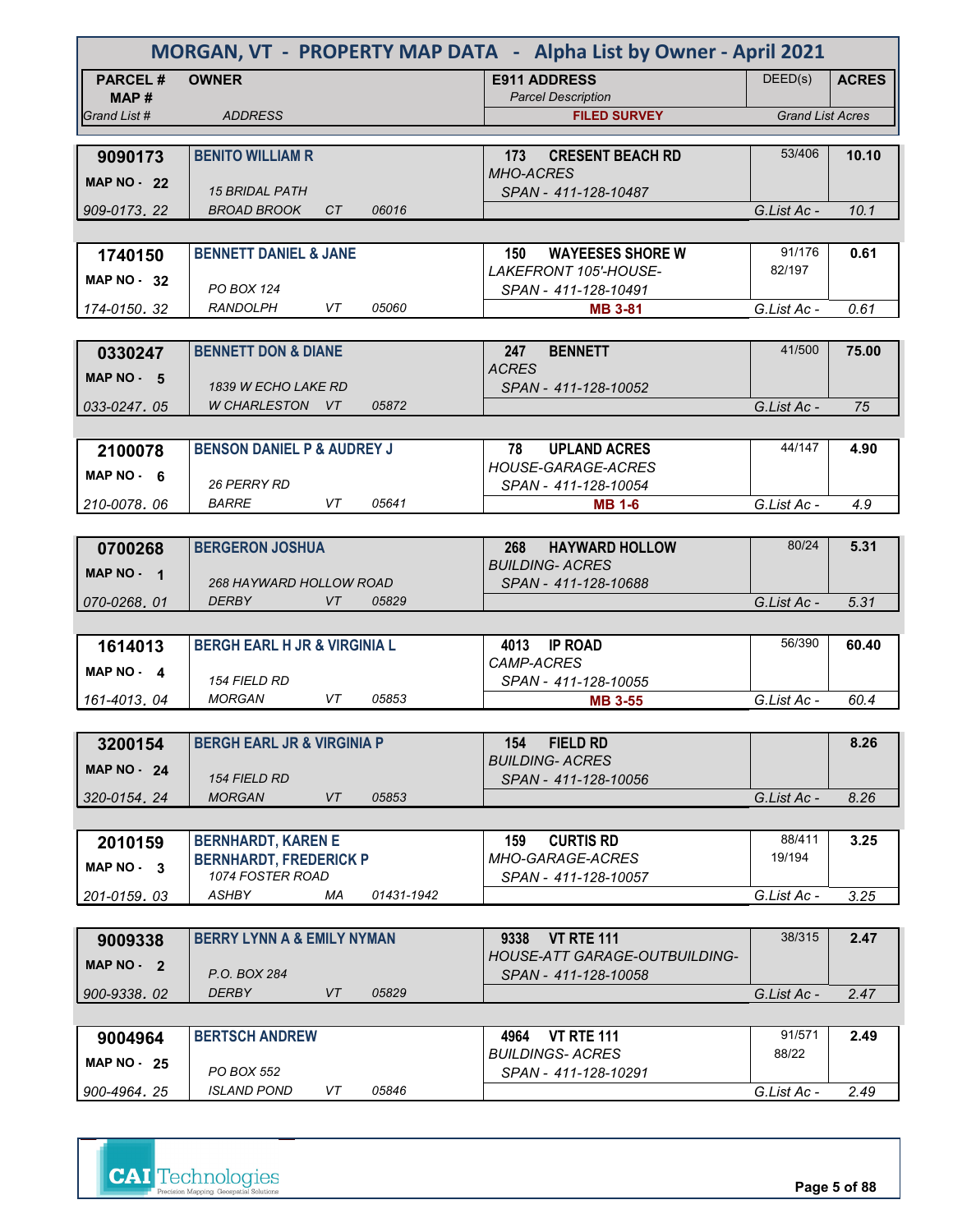| MORGAN, VT - PROPERTY MAP DATA - Alpha List by Owner - April 2021 |                                                      |        |            |                                                       |                         |                |
|-------------------------------------------------------------------|------------------------------------------------------|--------|------------|-------------------------------------------------------|-------------------------|----------------|
| <b>PARCEL#</b><br>MAP #                                           | <b>OWNER</b>                                         |        |            | <b>E911 ADDRESS</b><br><b>Parcel Description</b>      | DEED(s)                 | <b>ACRES</b>   |
| Grand List #                                                      | <b>ADDRESS</b>                                       |        |            | <b>FILED SURVEY</b>                                   | <b>Grand List Acres</b> |                |
|                                                                   |                                                      |        |            |                                                       |                         |                |
| 9001217                                                           | <b>BERTSCH ANDREW P</b>                              |        |            | 1211 VT RTE 111                                       | 90/411                  | 69.13          |
| MAP NO - 8                                                        |                                                      |        |            | <b>LAND &amp; OUTBUILDING</b>                         |                         |                |
| 900-1217, 08                                                      | <b>PO BOX 552</b><br><b>ISLAND POND</b>              | VT 058 |            | SPAN - 411-128-11953                                  | G.List Ac -             | 69.13          |
|                                                                   |                                                      |        |            | MB 5-18,3-68 & 70                                     |                         |                |
| 9002009                                                           | <b>BERTSCH TRACY</b>                                 |        |            | <b>VT RTE 111</b><br>2009                             | 66/462                  | 335.04         |
|                                                                   |                                                      |        |            | <b>ACRES</b>                                          |                         |                |
| MAP NO 8                                                          | 4225 MELTON RD                                       |        |            | SPAN - 411-128-10686                                  |                         |                |
| 900-2009, 08                                                      | <b>MILTON</b>                                        | FL     | 32583-9057 | <b>MB 1-70</b>                                        | G.List Ac -             | 325.02         |
|                                                                   |                                                      |        |            |                                                       |                         |                |
| 9001791                                                           | <b>BERUBE PAUL</b>                                   |        |            | 1791 VT RTE 111                                       | 63/4                    | 10.13          |
| MAP NO - 8                                                        | <b>SALTMARSH LUANN</b><br>1791 VT RTE 111            |        |            | <b>MHO-OUTBUILDING-ACRES</b><br>SPAN - 411-128-10404  |                         |                |
| 900-1791, 08                                                      | <b>MORGAN</b>                                        | VT     | 05853      | <b>MB 1-59</b>                                        | G.List Ac -             | 10.13          |
|                                                                   |                                                      |        |            |                                                       |                         |                |
| 1200036                                                           | <b>BESAW ROLAND LIFE ESTATE-BESAW M,</b>             |        |            | 36<br><b>MEADE HILL</b>                               | 64/339                  | 2.00           |
| <b>MAP NO - 20</b>                                                | <b>ROCKWELL KELLY M &amp; WILSON LAURIE L</b>        |        |            | <b>BUILDINGS-ACRES</b>                                |                         |                |
|                                                                   | PO BOX 44                                            |        |            | SPAN - 411-128-10063                                  |                         |                |
| 120-0036.20                                                       | <b>MORGAN</b>                                        | VT     | 05853      |                                                       | G.List Ac -             | $\overline{c}$ |
|                                                                   |                                                      |        |            |                                                       |                         |                |
| 1700090                                                           | <b>BEVINS DEBRA</b>                                  |        |            | <b>WAYEESES DR</b><br>90<br><b>HOUSE-GARAGE-ACRES</b> | 88/106                  | 5.00           |
| <b>MAP NO - 33</b>                                                | <b>SNELGROVE SCOTT</b><br>PO BOX 77                  |        |            | SPAN - 411-128-10467                                  |                         |                |
| 170-0090.33                                                       | <b>MORGAN</b>                                        | VT     | 05853      | <b>MB 3-49</b>                                        | G.List Ac -             | 5              |
|                                                                   |                                                      |        |            |                                                       |                         |                |
| 2500628                                                           | <b>BIERNAT JAMES J</b>                               |        |            | <b>BEAR MTN RD</b><br>628                             | 63/313                  | 20.50          |
| MAP NO - 8                                                        | <b>ROCK THOMAS A</b>                                 |        |            | <b>HOUSE-OUTBUILDING-</b>                             | 70/438                  |                |
|                                                                   | P.O. BOX 218<br><b>MORGAN</b>                        |        | 05853      | SPAN - 411-128-10834                                  |                         |                |
| 250-0628, 08                                                      |                                                      | VT     |            | MB 2-24 & MB 3-8                                      | G.List Ac -             | 20.5           |
|                                                                   |                                                      |        |            | <b>WAYEESES SHORE</b>                                 | 85/157                  | 0.46           |
| 1750537                                                           | <b>BILODEAU ETIENNE</b><br><b>BILODEAU CORINNE H</b> |        |            | 537<br>LAKEFRONT 100FT-HOUSE-GARAGE-                  |                         |                |
| <b>MAP NO - 31</b>                                                | PO BOX 66033                                         |        |            | SPAN - 411-128-10276                                  |                         |                |
| 175-0537.31                                                       | LAWRENCEVILLE NJ                                     |        | 08648-6033 |                                                       | G.List Ac -             | 0.46           |
|                                                                   |                                                      |        |            |                                                       |                         |                |
| 1500398                                                           | <b>BILOWUS WILLIAM</b>                               |        |            | 398<br><b>OLD BLAKE FARM RD</b>                       | 76/446-448              | 55.10          |
| MAP NO - 3                                                        | <b>BILOWUS MOLLY</b><br>38 OLD BLAKE                 |        |            | <b>HOUSE-GARAGE- ACRES</b>                            | 71/141<br>76/446        |                |
| 150-0398.03                                                       | <b>MORGAN</b>                                        | VT     | 05853      | SPAN - 411-128-10714<br><b>MB 4-68</b>                | G.List Ac -             | 55.1           |
|                                                                   |                                                      |        |            |                                                       |                         |                |
| 3400632                                                           | <b>BIRCHARD MATTHEW</b>                              |        |            | 632<br><b>SUNSET CIR</b>                              | 83/175                  | 2.54           |
| MAP NO - 2                                                        |                                                      |        |            | <b>HOUSE-LAND</b>                                     |                         |                |
|                                                                   | <b>PO BOX 135</b>                                    |        |            | SPAN - 411-128-10240                                  |                         |                |
| 340-0632, 02                                                      | <b>MORGAN</b>                                        | VT     | 05853      | MB 1-8 & MB 4-32                                      | G.List Ac -             | 2.54           |
|                                                                   |                                                      |        |            |                                                       |                         |                |
| 9040309                                                           | <b>BISHOP WAYNE</b>                                  |        |            | 309<br><b>BUZZELL WEST</b><br>LAKEFRONT 100 FT-CAMP-  | 64/256                  | 0.25           |
| MAP $NO - 21$                                                     | 639 NEWTON RD                                        |        |            | SPAN - 411-128-10067                                  |                         |                |
| 904-0309, 21                                                      | <b>VERNON</b>                                        | VT     | 05354      |                                                       | G.List Ac -             | 0.25           |

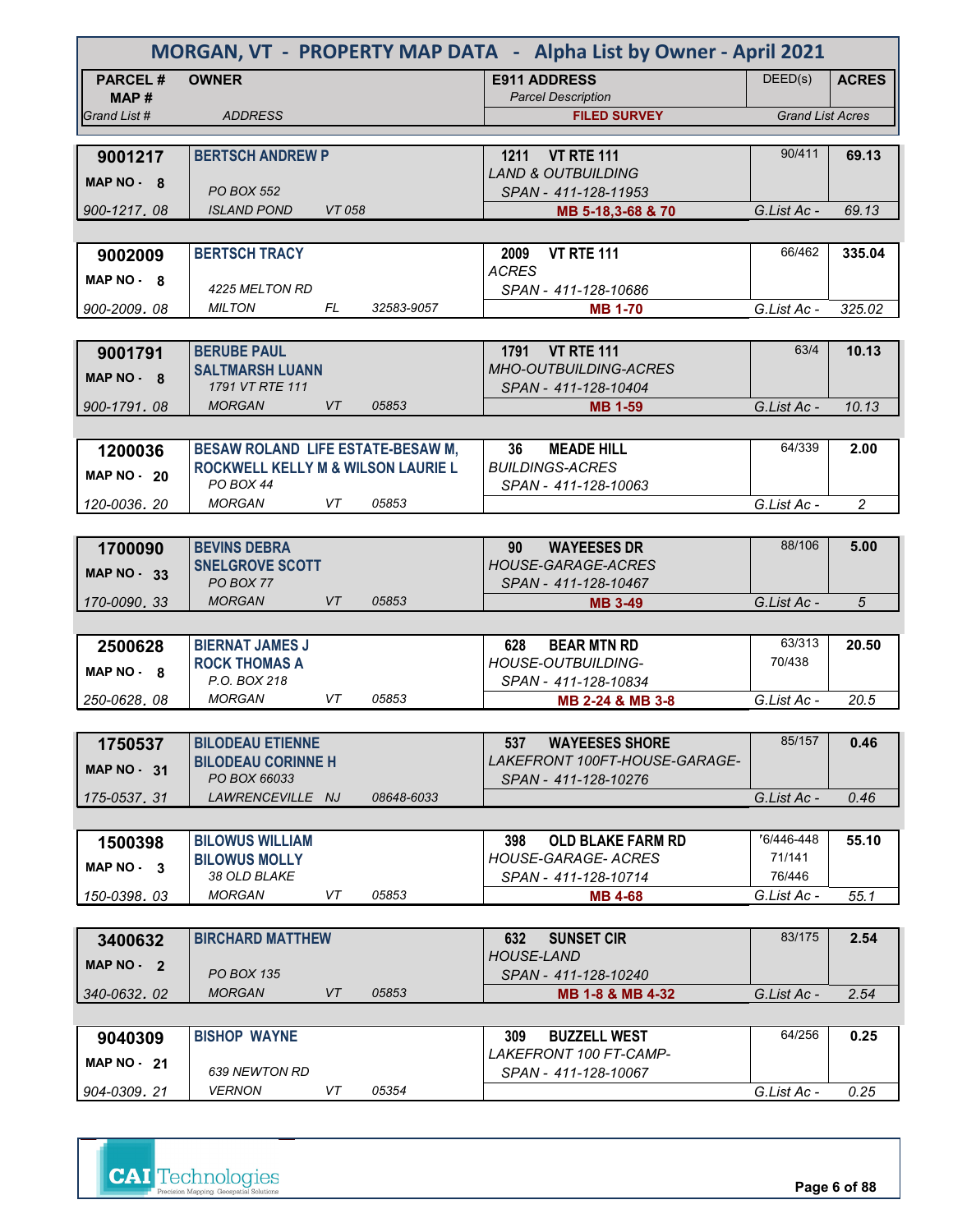| MORGAN, VT - PROPERTY MAP DATA - Alpha List by Owner - April 2021 |                                                      |                                                        |                         |              |  |  |  |
|-------------------------------------------------------------------|------------------------------------------------------|--------------------------------------------------------|-------------------------|--------------|--|--|--|
| <b>PARCEL#</b>                                                    | <b>OWNER</b>                                         | <b>E911 ADDRESS</b>                                    | DEED(s)                 | <b>ACRES</b> |  |  |  |
| MAP #<br>Grand List #                                             | <b>ADDRESS</b>                                       | <b>Parcel Description</b><br><b>FILED SURVEY</b>       | <b>Grand List Acres</b> |              |  |  |  |
|                                                                   |                                                      |                                                        |                         |              |  |  |  |
| 9001109                                                           | <b>BLACKSTONE JACK &amp; TERRI</b>                   | <b>VT RTE 111</b><br>1109                              | 89/596                  | 24.00        |  |  |  |
| MAP NO - 9                                                        | <b>7 IRA PLACE</b>                                   | <b>ACRES</b><br>SPAN - 411-128-10889                   | 82/483                  |              |  |  |  |
| 900-1109, 09                                                      | <b>VT</b><br><b>MILTON</b><br>05466                  | <b>MB 4-21</b>                                         | G.List Ac -             | 24           |  |  |  |
|                                                                   |                                                      |                                                        |                         |              |  |  |  |
| 0320294                                                           | <b>BLAIS DANIEL&amp; CHRISTINE</b>                   | <b>NIWASKWIKOK RD</b><br>294                           | 72/143                  | 0.31         |  |  |  |
| <b>MAP NO - 33</b>                                                | <b>BUSSARD JOHN; BLAIS NATALIE</b><br>25 LAYTHE ST   | LAKEFRONT 125FT-BUILDING-ACRES<br>SPAN - 411-128-10781 |                         |              |  |  |  |
| 032-0294, 33                                                      | <b>DERBY LINE</b><br>VT.<br>05830                    |                                                        | G.List Ac -             | 0.31         |  |  |  |
|                                                                   |                                                      |                                                        |                         |              |  |  |  |
| 1000700                                                           | <b>BLAKE ANDREW R &amp;</b>                          | 700<br><b>COCHE BROOK CROSSING</b>                     | 42/208                  | 10.63        |  |  |  |
| MAP NO - 1                                                        | <b>DANIELLE D</b><br><b>700 COCHE BROOK CROSSING</b> | <b>BUILDING-ACRES</b><br>SPAN - 411-128-10068          |                         |              |  |  |  |
| 100-0700.01                                                       | W CHARLESTON VT<br>05872                             | <b>MB 3-6</b>                                          | G.List Ac -             | 10.63        |  |  |  |
|                                                                   |                                                      |                                                        |                         |              |  |  |  |
| 0300040                                                           | <b>BLAKE NICHOLAS J</b>                              | <b>MORGAN CHARLESTON RD</b><br>40                      | 88/73                   | 1.13         |  |  |  |
| <b>MAP NO - 20</b>                                                | 40 MORGAN/CHARLESTON RD                              | LAND-BUILDINGS-<br>SPAN - 411-128-10284                |                         |              |  |  |  |
| 030-0040.20                                                       | <b>MORGAN</b><br>VT.<br>05853                        |                                                        | G.List Ac -             | 1.13         |  |  |  |
|                                                                   |                                                      |                                                        |                         |              |  |  |  |
| 0300950                                                           | <b>BLINDOW KIP W &amp; KATHLEEN M</b>                | 950<br><b>MORGAN CHARLESTON RD</b>                     | 43/21                   | 1.18         |  |  |  |
| <b>MAP NO - 33</b>                                                | <b>PO BOX 114</b>                                    | <b>BUILDING-ACRES-LAKE ROW</b><br>SPAN - 411-128-10070 |                         |              |  |  |  |
| 030-0950.33                                                       | <b>VT</b><br><b>MORGAN</b><br>05853                  | L. Brow - Not Filed                                    | G.List Ac -             | 1.18         |  |  |  |
|                                                                   |                                                      |                                                        |                         |              |  |  |  |
| 2420515                                                           | <b>BLISSRITE PIZZA COMPANY INC</b>                   | <b>BIRCH PT RD</b><br>515                              | 87/131                  | 0.48         |  |  |  |
| <b>MAP NO - 28</b>                                                | PO BOX 51                                            | LAKEFRONT 105FT-CAMP-<br>SPAN - 411-128-10683          |                         |              |  |  |  |
| 242-0515.28                                                       | VT<br>05851<br>LYNDONVILLE                           |                                                        | G.List Ac -             | 0.48         |  |  |  |
|                                                                   |                                                      |                                                        |                         |              |  |  |  |
| 1600690                                                           | <b>BLITTERSDORF DAVID C REVOCABLE TRUS</b>           | 690<br><b>TOAD POND RD</b>                             | 81/127                  | 161.56       |  |  |  |
| MAP NO - 3                                                        | 1042 DORSET ST                                       | <b>ACRES</b><br>SPAN - 411-128-10146                   |                         |              |  |  |  |
| 160-0690.03                                                       | <b>CHARLOTTE</b><br>VT<br>05445                      |                                                        | G.List Ac -             | 161.56       |  |  |  |
|                                                                   |                                                      |                                                        |                         |              |  |  |  |
| 0100586                                                           | <b>BLITTERSDORF DAVID REVOCABLE TRUST</b>            | 586<br><b>VALLEY RD</b>                                | 91/460                  | 56.70        |  |  |  |
| MAP NO - 3                                                        | 1045 DORSET ST                                       | <b>ACRES</b><br>SPAN - 411-128-10312                   | 81/310                  |              |  |  |  |
| 010-0586.03                                                       | <b>CHARLOTTE</b><br>05445<br>VT                      | <b>MB 3-60</b>                                         | G.List Ac -             | 56.7         |  |  |  |
|                                                                   |                                                      |                                                        |                         |              |  |  |  |
| 9006057                                                           | <b>BLITTERSDORF DAVID TRUSTEE</b>                    | 6057 VT RTE 111                                        | 72/317                  | 0.34         |  |  |  |
| <b>MAP NO - 24</b>                                                | DAVID BLITTERSDORF REVOCABLE TRUST<br>1042 DORSET ST | LAKEFRONT 150FT-HOUSE-<br>SPAN - 411-128-10480         |                         |              |  |  |  |
| 900-6057.24                                                       | <b>CHARLOTTE</b><br>VT<br>05445                      | <b>MB 1-28</b>                                         | G.List Ac -             | 0.34         |  |  |  |
|                                                                   |                                                      |                                                        |                         |              |  |  |  |
| 1720092                                                           | <b>BOLASEVICH ANDREW T JR</b>                        | 92<br><b>SPAULDING RD</b>                              | 35/271                  | 0.21         |  |  |  |
| <b>MAP NO - 33</b>                                                | <b>BOLASEVICH ROBERT A</b><br>502 GRAHM RD           | BACKLOT-HOUSE-LAKE ROW-<br>SPAN - 411-128-10072        |                         |              |  |  |  |
| 172-0092.33                                                       | SO WINDSOR<br>CТ<br>06074                            | <b>MB 3-37</b>                                         | G.List Ac -             | 0.21         |  |  |  |

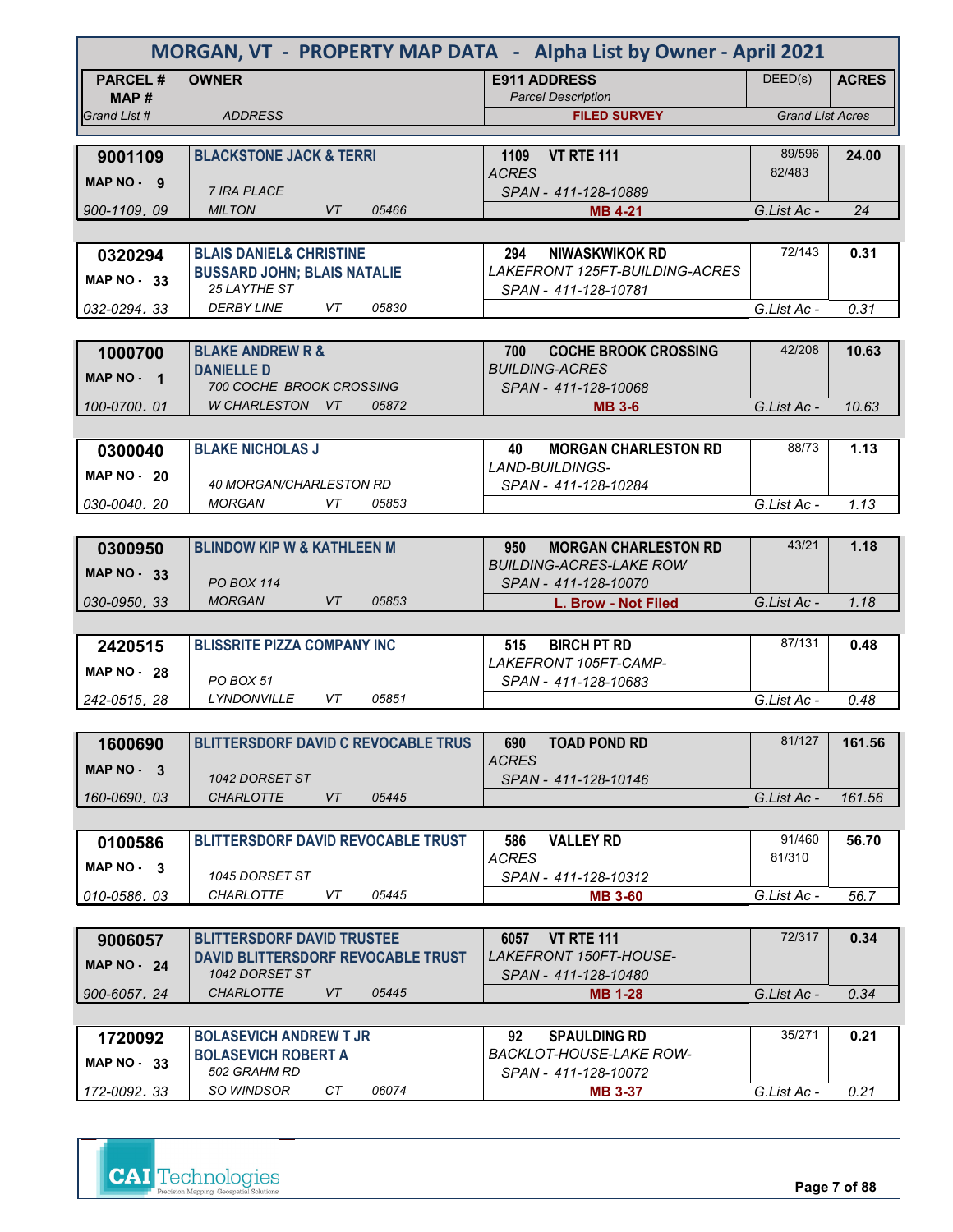| MORGAN, VT - PROPERTY MAP DATA - Alpha List by Owner - April 2021 |                                                 |                                                    |                         |              |  |  |  |
|-------------------------------------------------------------------|-------------------------------------------------|----------------------------------------------------|-------------------------|--------------|--|--|--|
| <b>PARCEL#</b><br>MAP #                                           | <b>OWNER</b>                                    | <b>E911 ADDRESS</b><br><b>Parcel Description</b>   | DEED(s)                 | <b>ACRES</b> |  |  |  |
| Grand List #                                                      | <b>ADDRESS</b>                                  | <b>FILED SURVEY</b>                                | <b>Grand List Acres</b> |              |  |  |  |
|                                                                   |                                                 |                                                    |                         |              |  |  |  |
| 0310118                                                           | <b>BOLDUC PEGGY &amp; BOLDUC RAYMOND N TR</b>   | 118<br><b>HUNT SHORE S</b>                         | 63/465                  | 0.23         |  |  |  |
| <b>MAP NO - 34</b>                                                | <b>PEGGY BOLDUC LIVING TRUST</b><br>PO BOX 243  | LAKEFRONT 100FT- BUILDING-<br>SPAN - 411-128-10348 |                         |              |  |  |  |
| 031-0118.34                                                       | <b>AUBURN</b><br><b>NH</b><br>03032             | <b>FAMILY TRANSFER</b>                             | G.List Ac -             | 0.23         |  |  |  |
|                                                                   |                                                 |                                                    |                         |              |  |  |  |
| 0500321                                                           | <b>BOLDUC PEGGY &amp; RAYMOND N TRUSTEES</b>    | <b>SUNSET DR</b><br>321                            | 63/467                  | 2.21         |  |  |  |
|                                                                   | <b>BOLDUC PEGGY LIVING TRUST</b>                | <b>ACRES-BUILDING</b>                              |                         |              |  |  |  |
| MAP NO - 2                                                        | PO BOX 243                                      | SPAN - 411-128-10909                               |                         |              |  |  |  |
| 050-0321.02                                                       | 03032-0425<br><b>AUBURN</b><br>NH               | <b>MB 4-34</b>                                     | G.List Ac -             | 2.21         |  |  |  |
|                                                                   |                                                 |                                                    |                         |              |  |  |  |
| 2800063                                                           | <b>BOLESKI PAUL &amp; ELLEN</b>                 | 27<br><b>WILSON TRAIL</b>                          | 80/476                  | 37.60        |  |  |  |
| MAP $NO - 8$                                                      |                                                 | <b>CAMP-ACRES</b>                                  |                         |              |  |  |  |
|                                                                   | <b>68 BLUEBERRY LANE RD</b>                     | SPAN - 411-128-10854                               |                         |              |  |  |  |
| 280-0063, 08                                                      | <i><b>ISLAND POND</b></i><br><b>VT</b><br>05846 |                                                    | G.List Ac -             | 37.6         |  |  |  |
|                                                                   |                                                 |                                                    |                         |              |  |  |  |
| 9007632                                                           | <b>BOOTH RAND E &amp; PATRICIA L</b>            | 7632 VT RTE 111                                    | 59/216                  | 3.00         |  |  |  |
| <b>MAP NO - 21</b>                                                |                                                 | <b>HOUSE-ACRES</b>                                 |                         |              |  |  |  |
|                                                                   | 7623 VT RTE 111<br><b>MORGAN</b><br>VT<br>05853 | SPAN - 411-128-10045                               | G.List Ac -             | 3            |  |  |  |
| 900-7632.21                                                       |                                                 |                                                    |                         |              |  |  |  |
|                                                                   | <b>BOREN EUGENE T &amp; WORTH DONALD</b>        | 172<br><b>STEVENS FLAT RD</b>                      | 25/135                  | 0.50         |  |  |  |
| 8010172                                                           | <b>LADD SHIRLEY &amp; DONALD</b>                | <b>BUILDING-ACRES</b>                              |                         |              |  |  |  |
| MAP NO - 9                                                        | PO BOX 13                                       | SPAN - 411-128-10366                               |                         |              |  |  |  |
| 801-0172, 09                                                      | <b>STALBANS</b><br>VT<br>05478                  |                                                    | G.List Ac -             | 0.5          |  |  |  |
|                                                                   |                                                 |                                                    |                         |              |  |  |  |
| 9007833                                                           | <b>BORGES, JOSEPH JR &amp; KIM TRUSTEES</b>     | <b>VT RTE 111</b><br>7833                          | 91/587                  | 1.72         |  |  |  |
| <b>MAP NO - 21</b>                                                | <b>BORGES FMAILY REVOCABLE TRUST</b>            | LAKEFRONT 166 FT-HOUSE-                            | 88/442-43               |              |  |  |  |
|                                                                   | 55 WEARE RD                                     | SPAN - 411-128-10576                               | 79/362                  |              |  |  |  |
| 900-7833, 21                                                      | 03070<br><b>NEW BOSTON</b><br>NH                | MB 1-55, MB 5-4                                    | G.List Ac -             | 1.72         |  |  |  |
|                                                                   |                                                 |                                                    |                         |              |  |  |  |
| 1800109                                                           | <b>BOTROS SUSAN</b>                             | <b>ONE MILE RD</b><br>109                          | 71/398-99               | 3.19         |  |  |  |
| <b>MAP NO - 24</b>                                                | 407 CRESCENT ST                                 | <b>HOUSE-GARAGE-ACRES</b>                          | 35/328<br>71/398        |              |  |  |  |
|                                                                   | ST. LAMBERT QU CANA J4P 1Y7                     | SPAN - 411-128-10077                               |                         |              |  |  |  |
| 180-0109.24                                                       |                                                 | MB 2-23, 3-31 & 4-69                               | G.List Ac -             | 3.19         |  |  |  |
|                                                                   | <b>BOUCHER LYNN</b>                             | <b>SEYMOUR EAST</b><br>462                         | 75/433                  | 0.18         |  |  |  |
| 9160462                                                           | <b>BOUCHER PHILLIP</b>                          | LAKEFRONT 60FT-CAMP-                               |                         |              |  |  |  |
| <b>MAP NO - 27</b>                                                | PO BOX 53                                       | SPAN - 411-128-10078                               |                         |              |  |  |  |
| 916-0462.27                                                       | <b>MT. VERNON</b><br>NΗ<br>03057                |                                                    | G.List Ac -             | 0.18         |  |  |  |
|                                                                   |                                                 |                                                    |                         |              |  |  |  |
| 1100401                                                           | <b>BOUDREAU ROBB</b>                            | 400<br><b>CHAMPIGNY RD</b>                         | 38/629-630              | 11.10        |  |  |  |
| MAP NO - 2                                                        | <b>BOUDREAU LAURA</b>                           | <b>ACRES</b>                                       | 32/261                  |              |  |  |  |
|                                                                   | 448 BRIGGS RD                                   | SPAN - 411-128-10313                               |                         |              |  |  |  |
| 110-0401.02                                                       | <b>GUILFORD</b><br>VT<br>05301-8146             | MB 1-34 & MB 1-39                                  | G.List Ac -             | 11.1         |  |  |  |
|                                                                   |                                                 |                                                    |                         |              |  |  |  |
| 2510656                                                           | <b>BOURBEAU RICHARD A</b>                       | <b>WILSON TRAIL</b><br>216                         | 58/256                  | 20.00        |  |  |  |
| MAP NO - 8                                                        | <b>216 WILSON TRAIL</b>                         | <b>ACRES AND BUILDING</b><br>SPAN - 411-128-10079  |                         |              |  |  |  |
| 251-0656.08                                                       | <b>ISLAND POND</b><br>VT<br>05846               |                                                    | G.List Ac -             | 20           |  |  |  |
|                                                                   |                                                 |                                                    |                         |              |  |  |  |

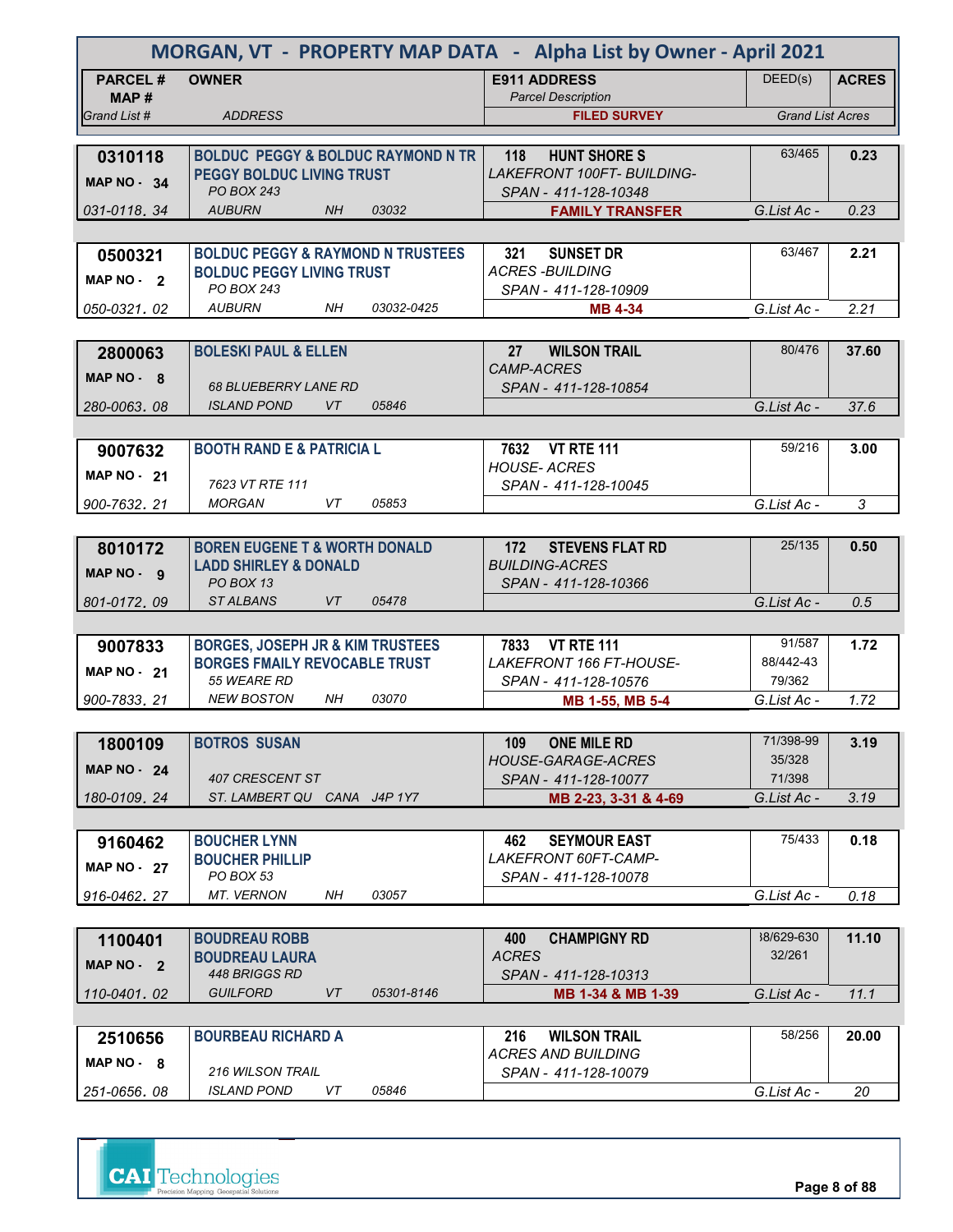| MORGAN, VT - PROPERTY MAP DATA - Alpha List by Owner - April 2021 |                                                                         |           |       |                                                  |                         |               |
|-------------------------------------------------------------------|-------------------------------------------------------------------------|-----------|-------|--------------------------------------------------|-------------------------|---------------|
| <b>PARCEL#</b>                                                    | <b>OWNER</b>                                                            |           |       | <b>E911 ADDRESS</b>                              | DEED(s)                 | <b>ACRES</b>  |
| MAP#<br>Grand List #                                              | <b>ADDRESS</b>                                                          |           |       | <b>Parcel Description</b>                        | <b>Grand List Acres</b> |               |
|                                                                   |                                                                         |           |       | <b>FILED SURVEY</b>                              |                         |               |
| 0500607                                                           | <b>BOURKE ARRON A &amp; NICHOLE P</b>                                   |           |       | <b>SUNSET DR</b><br>607                          | 88/506-07               | 15.00         |
|                                                                   |                                                                         |           |       | <b>BUILDINGS ACRES</b>                           | 19/407                  |               |
| MAP NO - 2                                                        | <b>607 SUNSET DR</b>                                                    |           |       | SPAN - 411-128-10053                             |                         |               |
| 050-0607, 02                                                      | <b>MORGAN</b>                                                           | VT        | 05853 | <b>MB 1-8</b>                                    | G.List Ac -             | 15            |
|                                                                   |                                                                         |           |       |                                                  |                         |               |
| 3200200                                                           | <b>BOWEN DWAYNE</b>                                                     |           |       | 200<br><b>FIELD RD</b>                           | 63/514                  | 3.19          |
| <b>MAP NO - 24</b>                                                | <b>MORIN TAMMYLEE</b><br>200 FIELD RD                                   |           |       | <b>BUILDING-ACRES</b>                            |                         |               |
| 320-0200, 24                                                      | <b>MORGAN</b>                                                           | VT        | 05853 | SPAN - 411-128-10484                             | G.List Ac -             | 3.19          |
|                                                                   |                                                                         |           |       |                                                  |                         |               |
| 1600881                                                           | <b>BOWEN TROY J &amp; DARLENE</b>                                       |           |       | 881<br><b>TOAD POND RD</b>                       | 58/306                  | 1.06          |
|                                                                   |                                                                         |           |       | <b>HOUSE-ACRES</b>                               |                         |               |
| MAP $NO - 3$                                                      | 881 TOAD POND RD                                                        |           |       | SPAN - 411-128-10463                             |                         |               |
| 160-0881.03                                                       | <b>MORGAN</b>                                                           | VT        | 05853 | <b>MB 3-57</b>                                   | G.List Ac -             | 1.06          |
|                                                                   |                                                                         |           |       |                                                  |                         |               |
| 1600998                                                           | <b>BOWERS JARED &amp; ELIZABETH</b>                                     |           |       | 998<br><b>TOAD POND RD</b>                       | 90/324                  | 15.10         |
| MAP NO - 3                                                        |                                                                         |           |       | <b>HOUSE-GARAGE-ACRES</b>                        | 83/362                  |               |
|                                                                   | 998 TOAD POND RD<br><b>MORGAN</b>                                       | VT        |       | SPAN - 411-128-10177                             |                         |               |
| 160-0998.03                                                       |                                                                         |           | 05853 | MB 2-20 & MB 4-1                                 | G.List Ac -             | 15.1          |
|                                                                   |                                                                         |           |       |                                                  | 71/233                  | 0.13          |
| 9160575                                                           | <b>BOYDEN FAMILY IRREVOCABLE TRUST</b><br><b>BOYDEN JAMES E TRUSTEE</b> |           |       | <b>SEYMOUR EAST</b><br>575<br>BACKLOT-CAMP-ROW-  |                         |               |
| <b>MAP NO - 27</b>                                                | <b>110 HUNTINGTON RD</b>                                                |           |       | SPAN - 411-128-10082                             |                         |               |
| 916-0575.27                                                       | <b>RUSSELL</b>                                                          | <b>MA</b> | 01071 |                                                  | G.List Ac -             | 0.13          |
|                                                                   |                                                                         |           |       |                                                  |                         |               |
| 0310168                                                           | <b>BOYLE BARBARA A TRUST</b>                                            |           |       | 168<br><b>HUNT SHORE S</b>                       | 77/36                   | 0.25          |
| <b>MAP NO - 34</b>                                                |                                                                         |           |       | <b>LAKEFRONT 100FT-BUILDING</b>                  |                         |               |
|                                                                   | 266 ALTAMONT PL                                                         |           |       | SPAN - 411-128-10083                             |                         |               |
| 031-0168.34                                                       | <b>SOMERVILLE</b>                                                       | NJ        | 08876 |                                                  | G.List Ac -             | 0.25          |
|                                                                   |                                                                         |           |       |                                                  |                         |               |
| 9006324                                                           | <b>BRIGGS DAVID R &amp; JOAN A</b>                                      |           |       | 6324 VT RTE 111<br><b>HOUSE-GARAGE--LAKE ROW</b> | 53/59                   | 0.45          |
| <b>MAP NO - 23</b>                                                | <b>64 BEAR LANE</b>                                                     |           |       | SPAN - 411-128-10489                             |                         |               |
| 900-6324.23                                                       | <b>WHITINGHAM</b>                                                       | VT        | 05361 | <b>MB 2-19</b>                                   | G.List Ac -             | 0.45          |
|                                                                   |                                                                         |           |       |                                                  |                         |               |
| 1601355                                                           | <b>BRIGGS TRAVIS E</b>                                                  |           |       | TOAD POND RD<br>1355                             | 44/448                  | 10.06         |
| MAP NO - 3                                                        |                                                                         |           |       | <b>HOUSE-ACRES</b>                               |                         |               |
|                                                                   | 1 GAITA DR                                                              |           |       | SPAN - 411-128-10087                             |                         |               |
| 160-1355.03                                                       | DERRY                                                                   | NH        | 03038 |                                                  | G.List Ac -             | 10.06         |
|                                                                   |                                                                         |           |       |                                                  | 83/211                  |               |
| 9003456                                                           | <b>BRILLANT JOSEPHINE</b>                                               |           |       | 3456 VT RTE 111<br><b>BUILDING- ACRE</b>         |                         | 1.00          |
| MAP $NO - 6$                                                      | 431 AL SHIR RD                                                          |           |       | SPAN - 411-128-10088                             |                         |               |
| 900-3456,06                                                       | <b>COLCHESTER</b>                                                       | VT        | 05446 |                                                  | G.List Ac -             | $\mathcal{I}$ |
|                                                                   |                                                                         |           |       |                                                  |                         |               |
| 1740086                                                           | <b>BROADWATER THEODORE</b>                                              |           |       | <b>WAYEESES SHORE W</b><br>86                    | 87/334                  | 0.78          |
| MAP $NO - 32$                                                     | <b>CHASE MOLLY B</b>                                                    |           |       | LAKEFRONT 100FT- CAMP-                           |                         |               |
|                                                                   | 374 CHESTER ST                                                          |           |       | SPAN - 411-128-10089                             |                         |               |
| 174-0086.32                                                       | <b>CHESTER</b>                                                          | NH        | 03036 | <b>MB 3-67</b>                                   | G.List Ac -             | 0.78          |

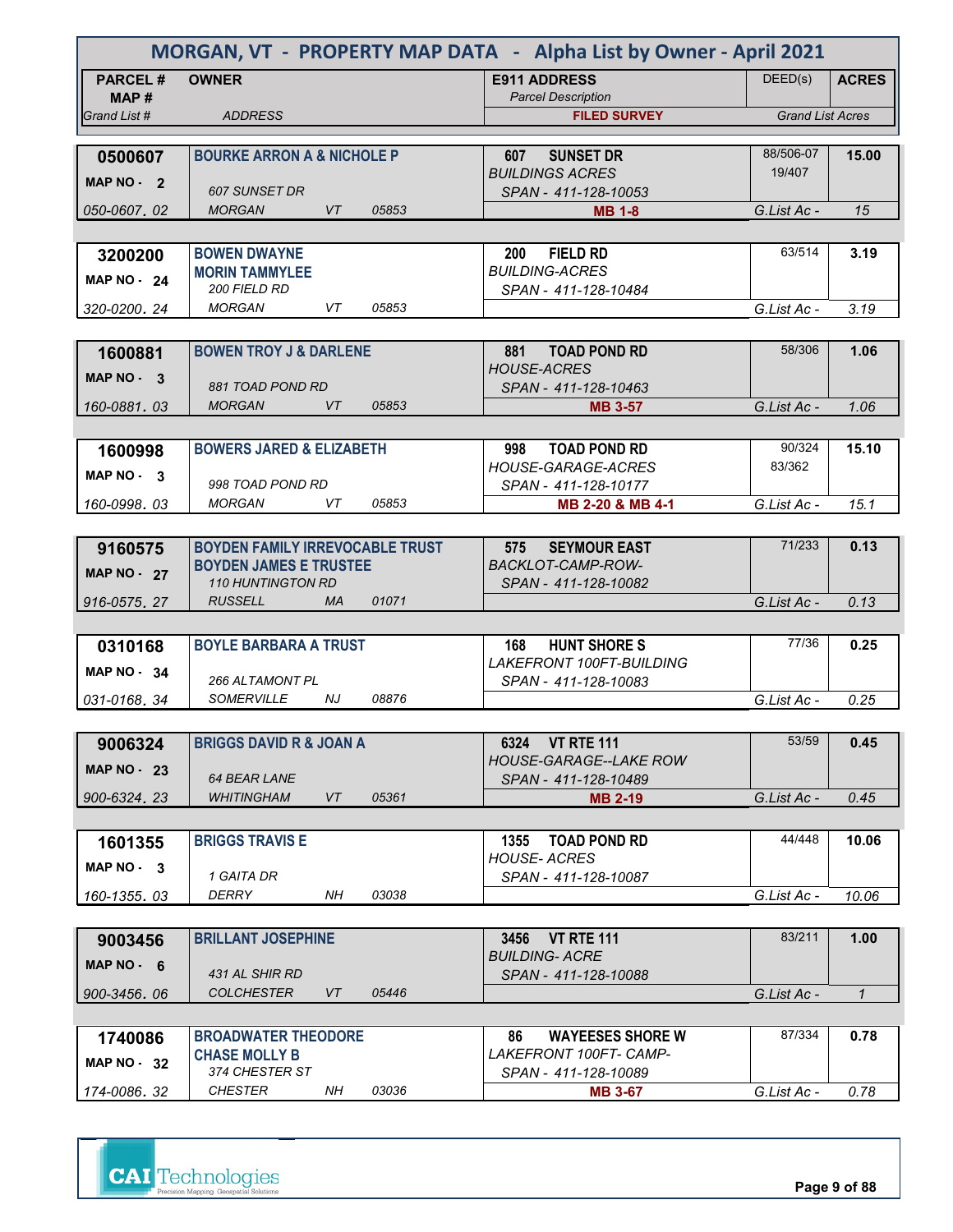| MORGAN, VT - PROPERTY MAP DATA - Alpha List by Owner - April 2021 |                                             |            |                                                                       |                         |              |  |  |
|-------------------------------------------------------------------|---------------------------------------------|------------|-----------------------------------------------------------------------|-------------------------|--------------|--|--|
| <b>PARCEL#</b>                                                    | <b>OWNER</b>                                |            | <b>E911 ADDRESS</b>                                                   | DEED(s)                 | <b>ACRES</b> |  |  |
| MAP#<br>Grand List #                                              | <b>ADDRESS</b>                              |            | <b>Parcel Description</b><br><b>FILED SURVEY</b>                      | <b>Grand List Acres</b> |              |  |  |
|                                                                   |                                             |            |                                                                       |                         |              |  |  |
| 0700240                                                           | <b>BROCK BRIAN</b>                          |            | <b>HAYWARD HOLLOW</b><br>240<br><b>ACRES</b>                          | 90/525<br>81/1          | 3.84         |  |  |
| MAP NO - 1                                                        | 1210 TOAD POND RD                           |            | SPAN - 411-128-11928                                                  |                         |              |  |  |
| 070-0240.01                                                       | <b>MORGAN</b><br>VT                         | 05853      |                                                                       | G.List Ac -             | 3.84         |  |  |
|                                                                   |                                             |            |                                                                       |                         |              |  |  |
| 0501593                                                           | <b>BROCK JOHN W &amp; LUCY</b>              |            | 1593<br><b>SUNSET DR</b><br><b>BUILDINGS- AC &amp; CHARLESTON ACR</b> | 21/293                  | 72.30        |  |  |
| MAP NO - 2                                                        | <b>1593 SUNSET DR</b>                       |            | SPAN - 411-128-10091                                                  |                         |              |  |  |
| 050-1593.02                                                       | W CHARLESTON VT                             | 05872      |                                                                       | G.List Ac -             | 74.94        |  |  |
|                                                                   | <b>BRONSON JULIE</b>                        |            | 55<br><b>MORGAN CHARLESTON RD</b>                                     | 42/121                  |              |  |  |
| 0300055                                                           |                                             |            | <b>BUILDINGS-ACRES</b>                                                |                         | 8.38         |  |  |
| <b>MAP NO - 20</b>                                                | 55 MORGAN CHARLESTON RD                     |            | SPAN - 411-128-10092                                                  |                         |              |  |  |
| 030-0055.20                                                       | <b>MORGAN</b><br><b>VT</b>                  | 05853      | MB 3-43, MB 4-44, 73                                                  | G.List Ac -             | 8.38         |  |  |
| 0101120                                                           | <b>BRONSON THOMAS</b>                       |            | 1120 VALLEY RD                                                        | 70/461                  | 5.16         |  |  |
| MAP NO - 3                                                        |                                             |            | <b>BUILDINGS-AC</b>                                                   |                         |              |  |  |
|                                                                   | 1120 VALLEY RD<br><b>MORGAN</b><br>VT       | 05853      | SPAN - 411-128-11911                                                  |                         |              |  |  |
| 010-1120.03                                                       |                                             |            | <b>MB 4-65</b>                                                        | G.List Ac -             | 5.16         |  |  |
| 9040314                                                           | <b>BROOKS SCOTT ET ALL</b>                  |            | <b>BUZZELL WEST</b><br>314                                            | 83/206                  | 0.20         |  |  |
| <b>MAP NO - 21</b>                                                |                                             |            | <b>BACKLOT-CAMP-LAKE ROW</b>                                          |                         |              |  |  |
| 904-0314.21                                                       | <b>PO BOX 422</b><br><b>TOWNSHEND</b><br>VT | 05353      | SPAN - 411-128-10720                                                  | G.List Ac -             | 0.2          |  |  |
|                                                                   |                                             |            |                                                                       |                         |              |  |  |
| 1600730                                                           | <b>BROUSSEAU MATTHEW</b>                    |            | 730<br><b>TOAD POND RD</b>                                            | 76/388                  | 0.35         |  |  |
| <b>MAP NO</b><br>- 3                                              | 360 CROSS RD                                |            | <b>HOUSE-ACRE</b><br>SPAN - 411-128-10511                             |                         |              |  |  |
| 160-0730, 03                                                      | <b>NEWPORT CTR</b><br>VT                    | 05857      |                                                                       | G.List Ac -             | 0.35         |  |  |
|                                                                   |                                             |            |                                                                       |                         |              |  |  |
| 2440300                                                           | <b>BROWN &amp; DELANEY REV TRUST</b>        |            | 300<br><b>OUTLET RD</b>                                               | 38/359-361              | 3.99         |  |  |
| <b>MAP NO - 28</b>                                                | <b>380 STREETER HILL RD</b>                 |            | LAKEFRONT 784FF-ALSO CHARLEST<br>SPAN - 411-128-10741                 | 70/352                  |              |  |  |
| 244-0300.28                                                       | <b>CHESTERFIELD</b><br>NH.                  | 03066      | MB 1-17, MB 3-2                                                       | G.List Ac -             | 3.99         |  |  |
|                                                                   |                                             |            |                                                                       |                         |              |  |  |
| 2010161                                                           | <b>BROWN DAVID</b>                          |            | <b>CURTIS RD</b><br>161<br>CAMPS TWO-GARAGE-ACRES                     | 81/44-46<br>46/358      | 15.55        |  |  |
| MAP NO - 3                                                        | 1214 NH RT 10                               |            | SPAN - 411-128-10094                                                  | 81/044                  |              |  |  |
| 201-0161.03                                                       | MARLOW<br>NΗ                                | 03456-6100 | <b>MB 4-89</b>                                                        | G.List Ac -             | 15.55        |  |  |
|                                                                   |                                             |            | <b>VT RTE 111</b>                                                     | 80/403                  | 0.17         |  |  |
| 9006269                                                           | <b>BROWN JACQUELYN</b>                      |            | 6269<br><i>LAKEFRONT 105FT-HOUSE-</i>                                 |                         |              |  |  |
| <b>MAP NO - 24</b>                                                | 900 JACINTO W                               |            | SPAN - 411-128-10075                                                  |                         |              |  |  |
| 900-6269, 24                                                      | <b>VENICE</b><br>FL                         | 34285-6922 |                                                                       | G.List Ac -             | 0.17         |  |  |
| 2420545                                                           | <b>BRUSH FAMILY TRUST</b>                   |            | 545<br><b>BIRCH PT RD</b>                                             | 89/40-41                | 1.15         |  |  |
| MAP $NO - 28$                                                     |                                             |            | LAKEFRONT 100FT-CAMP                                                  | 21/209                  |              |  |  |
|                                                                   | 63 BARN HILL RD<br><b>WOODBURY</b><br>CТ    | 06798      | SPAN - 411-128-10097                                                  |                         |              |  |  |
| 242-0545.28                                                       |                                             |            |                                                                       | G.List Ac -             | 1.15         |  |  |



**Page 10 of 88**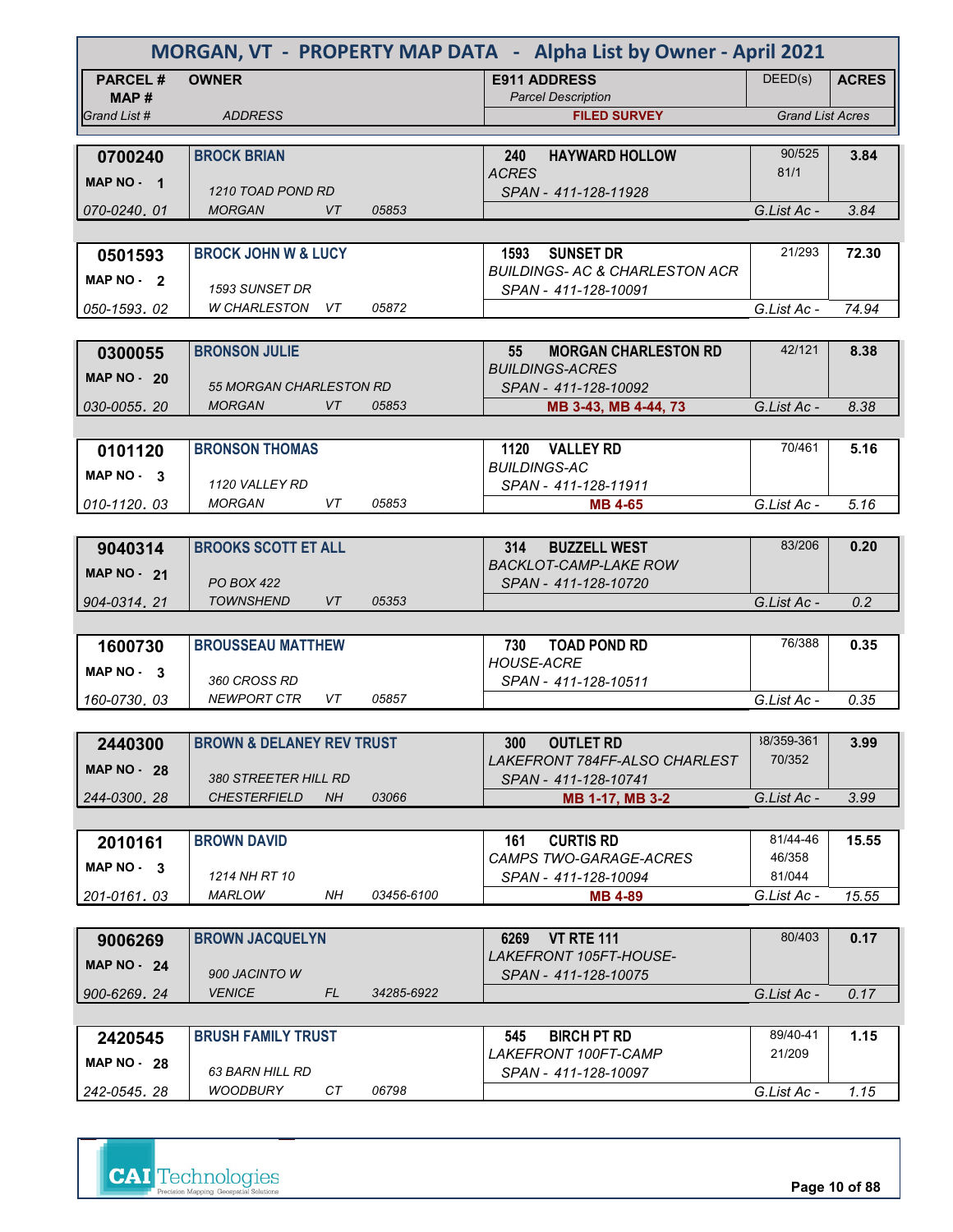| <b>PARCEL#</b><br>DEED(s)<br><b>OWNER</b><br><b>E911 ADDRESS</b><br><b>ACRES</b><br><b>Parcel Description</b><br>MAP#<br><b>Grand List Acres</b><br><b>ADDRESS</b><br>Grand List #<br><b>FILED SURVEY</b><br>89/315-16<br><b>BRYANT ELIZABETH K</b><br>1.75<br>3000012<br>12<br><b>WATER ST</b><br><b>BUILDINGS-ACRE</b><br>47/297<br><b>MAP NO - 23</b><br>12 WATER ST<br>SPAN - 411-128-10098<br>300-0012.23<br><b>MORGAN</b><br>VT<br>05853<br>G.List Ac -<br>1.75<br><b>BUCHER LEE A AND LINDA S</b><br><b>BIRCH POINT N</b><br>37/55<br>95<br>0.49<br>2410095<br>LAKEFRONT 117FT-HOUSE-<br><b>MAP NO - 28</b><br><b>196 HOPEWELL-PENN RD</b><br>SPAN - 411-128-10099<br><i><b>HOPEWELL</b></i><br>NJ<br>08525<br>G.List Ac -<br>0.49<br>241-0095, 28<br>56/228<br><b>BULLOCK DAVID &amp; NANCY</b><br>5721 VT RTE 111<br>1.60<br>9005721<br><b>LAKEFRONT 253 FT-BUILDINGS-BOAT</b><br><b>MAP NO - 24</b><br>720 MILTON RD APT 12<br>SPAN - 411-128-10539<br><b>RYE</b><br>10580<br><b>Example 1988</b><br>G.List Ac -<br>900-5721.24<br>1.6<br>78/485<br><b>BURGESS WILLIAM A JR</b><br>0.20<br><b>SEYMOUR EAST</b><br>9160536<br>536<br><b>BURGESS KAREN A</b><br>LAKEFRONT 92FT-HOUSE-<br><b>MAP NO - 27</b><br><b>10 MANCHESTER DRIVE</b><br>SPAN - 411-128-10100<br>LEBANON<br>NΗ<br>03766<br>G.List Ac -<br>0.2<br>916-0536.27<br><b>MB 4-81</b><br>34/482<br><b>BURGESS WILLIAM JR &amp; KAREN</b><br><b>SEYMOUR EAST</b><br>7.25<br>551<br>9160551<br><b>BACKLOT-</b><br>61/2<br><b>MAP NO - 27</b><br><b>10 MANCHESTER DRIVE</b><br>SPAN - 411-128-10101<br>71/570<br><b>LEBANON</b><br><b>NH</b><br>03766<br>7.25<br>916-0551.27<br>G.List Ac -<br><b>MB 4-66</b><br>77/491<br><b>BURNS SUSAN S TRUST</b><br>0.83<br><b>TOAD POND RD</b><br>1600093<br>93<br><b>SCHOOL HOUSE- ACRES</b><br>64/175<br>MAP $NO - 23$<br><i><b>260 ISLAND POND RD</b></i><br>SPAN - 411-128-10102<br>03109<br><b>MANCHESTER</b><br>NH<br>G.List Ac -<br>160-0093.23<br>0.83<br>87/526<br><b>BURNT ROCK, LLC</b><br><b>BUZZELL EAST</b><br>2.90<br>93<br>9060093<br>LAKEFRONT 145FT-CAMP-<br><b>MAP NO - 21</b><br><b>161 BIG BASIN RD</b><br>SPAN - 411-128-10435<br><b>MORETOWN</b><br>VT<br>05660<br>906-0093.21<br>2.9<br><b>MB 4-15</b><br>G.List Ac -<br>86/250<br><b>BURROUGHS CHARLES LIFE ESTATE</b><br><b>VT RTE 111</b><br>68.91<br>4610<br>9004610<br><b>BUILDING-ACRE</b><br><b>LACOURSE MICHAEL &amp; TAMMY</b><br>MAP $NO - 6$<br>4610 VT RTE 111<br>SPAN - 411-128-10104<br>05853<br><b>MORGAN</b><br>VT<br>G.List Ac -<br>900-4610.06<br>68.91<br>86/98<br><b>VT RTE 111</b><br>57.52<br><b>BURTON BRENT &amp; JAN</b><br>9319<br>9009319<br>STORAGE & ACRE<br>MAP NO - 2<br>5 BRANDY CIR<br>SPAN - 411-128-10640<br>NH<br>03052<br><b>LITCHFIELD</b><br>57.52<br>900-9319.02<br>G.List Ac -<br>84/544<br><b>BUSTA CAROLINE V</b><br>1.36<br>0301055<br>1055<br><b>MORGAN CHARLESTON RD</b><br><i>LAKEFRONT 300FT-BUILDING-</i><br>MAP $NO - 33$<br>44 PULASKI ST<br>SPAN - 411-128-10108<br>PEABODY<br>01960<br>МA<br>1.36<br>030-1055.33<br>G.List Ac - | MORGAN, VT - PROPERTY MAP DATA - Alpha List by Owner - April 2021 |  |  |  |  |  |  |  |
|----------------------------------------------------------------------------------------------------------------------------------------------------------------------------------------------------------------------------------------------------------------------------------------------------------------------------------------------------------------------------------------------------------------------------------------------------------------------------------------------------------------------------------------------------------------------------------------------------------------------------------------------------------------------------------------------------------------------------------------------------------------------------------------------------------------------------------------------------------------------------------------------------------------------------------------------------------------------------------------------------------------------------------------------------------------------------------------------------------------------------------------------------------------------------------------------------------------------------------------------------------------------------------------------------------------------------------------------------------------------------------------------------------------------------------------------------------------------------------------------------------------------------------------------------------------------------------------------------------------------------------------------------------------------------------------------------------------------------------------------------------------------------------------------------------------------------------------------------------------------------------------------------------------------------------------------------------------------------------------------------------------------------------------------------------------------------------------------------------------------------------------------------------------------------------------------------------------------------------------------------------------------------------------------------------------------------------------------------------------------------------------------------------------------------------------------------------------------------------------------------------------------------------------------------------------------------------------------------------------------------------------------------------------------------------------------------------------------------------------------------------------------------------------------------------------------------------------------------------------------------------------------------------------------------------------------------------------------------------------------------------------------------------------------------------------------|-------------------------------------------------------------------|--|--|--|--|--|--|--|
|                                                                                                                                                                                                                                                                                                                                                                                                                                                                                                                                                                                                                                                                                                                                                                                                                                                                                                                                                                                                                                                                                                                                                                                                                                                                                                                                                                                                                                                                                                                                                                                                                                                                                                                                                                                                                                                                                                                                                                                                                                                                                                                                                                                                                                                                                                                                                                                                                                                                                                                                                                                                                                                                                                                                                                                                                                                                                                                                                                                                                                                                      |                                                                   |  |  |  |  |  |  |  |
|                                                                                                                                                                                                                                                                                                                                                                                                                                                                                                                                                                                                                                                                                                                                                                                                                                                                                                                                                                                                                                                                                                                                                                                                                                                                                                                                                                                                                                                                                                                                                                                                                                                                                                                                                                                                                                                                                                                                                                                                                                                                                                                                                                                                                                                                                                                                                                                                                                                                                                                                                                                                                                                                                                                                                                                                                                                                                                                                                                                                                                                                      |                                                                   |  |  |  |  |  |  |  |
|                                                                                                                                                                                                                                                                                                                                                                                                                                                                                                                                                                                                                                                                                                                                                                                                                                                                                                                                                                                                                                                                                                                                                                                                                                                                                                                                                                                                                                                                                                                                                                                                                                                                                                                                                                                                                                                                                                                                                                                                                                                                                                                                                                                                                                                                                                                                                                                                                                                                                                                                                                                                                                                                                                                                                                                                                                                                                                                                                                                                                                                                      |                                                                   |  |  |  |  |  |  |  |
|                                                                                                                                                                                                                                                                                                                                                                                                                                                                                                                                                                                                                                                                                                                                                                                                                                                                                                                                                                                                                                                                                                                                                                                                                                                                                                                                                                                                                                                                                                                                                                                                                                                                                                                                                                                                                                                                                                                                                                                                                                                                                                                                                                                                                                                                                                                                                                                                                                                                                                                                                                                                                                                                                                                                                                                                                                                                                                                                                                                                                                                                      |                                                                   |  |  |  |  |  |  |  |
|                                                                                                                                                                                                                                                                                                                                                                                                                                                                                                                                                                                                                                                                                                                                                                                                                                                                                                                                                                                                                                                                                                                                                                                                                                                                                                                                                                                                                                                                                                                                                                                                                                                                                                                                                                                                                                                                                                                                                                                                                                                                                                                                                                                                                                                                                                                                                                                                                                                                                                                                                                                                                                                                                                                                                                                                                                                                                                                                                                                                                                                                      |                                                                   |  |  |  |  |  |  |  |
|                                                                                                                                                                                                                                                                                                                                                                                                                                                                                                                                                                                                                                                                                                                                                                                                                                                                                                                                                                                                                                                                                                                                                                                                                                                                                                                                                                                                                                                                                                                                                                                                                                                                                                                                                                                                                                                                                                                                                                                                                                                                                                                                                                                                                                                                                                                                                                                                                                                                                                                                                                                                                                                                                                                                                                                                                                                                                                                                                                                                                                                                      |                                                                   |  |  |  |  |  |  |  |
|                                                                                                                                                                                                                                                                                                                                                                                                                                                                                                                                                                                                                                                                                                                                                                                                                                                                                                                                                                                                                                                                                                                                                                                                                                                                                                                                                                                                                                                                                                                                                                                                                                                                                                                                                                                                                                                                                                                                                                                                                                                                                                                                                                                                                                                                                                                                                                                                                                                                                                                                                                                                                                                                                                                                                                                                                                                                                                                                                                                                                                                                      |                                                                   |  |  |  |  |  |  |  |
|                                                                                                                                                                                                                                                                                                                                                                                                                                                                                                                                                                                                                                                                                                                                                                                                                                                                                                                                                                                                                                                                                                                                                                                                                                                                                                                                                                                                                                                                                                                                                                                                                                                                                                                                                                                                                                                                                                                                                                                                                                                                                                                                                                                                                                                                                                                                                                                                                                                                                                                                                                                                                                                                                                                                                                                                                                                                                                                                                                                                                                                                      |                                                                   |  |  |  |  |  |  |  |
|                                                                                                                                                                                                                                                                                                                                                                                                                                                                                                                                                                                                                                                                                                                                                                                                                                                                                                                                                                                                                                                                                                                                                                                                                                                                                                                                                                                                                                                                                                                                                                                                                                                                                                                                                                                                                                                                                                                                                                                                                                                                                                                                                                                                                                                                                                                                                                                                                                                                                                                                                                                                                                                                                                                                                                                                                                                                                                                                                                                                                                                                      |                                                                   |  |  |  |  |  |  |  |
|                                                                                                                                                                                                                                                                                                                                                                                                                                                                                                                                                                                                                                                                                                                                                                                                                                                                                                                                                                                                                                                                                                                                                                                                                                                                                                                                                                                                                                                                                                                                                                                                                                                                                                                                                                                                                                                                                                                                                                                                                                                                                                                                                                                                                                                                                                                                                                                                                                                                                                                                                                                                                                                                                                                                                                                                                                                                                                                                                                                                                                                                      |                                                                   |  |  |  |  |  |  |  |
|                                                                                                                                                                                                                                                                                                                                                                                                                                                                                                                                                                                                                                                                                                                                                                                                                                                                                                                                                                                                                                                                                                                                                                                                                                                                                                                                                                                                                                                                                                                                                                                                                                                                                                                                                                                                                                                                                                                                                                                                                                                                                                                                                                                                                                                                                                                                                                                                                                                                                                                                                                                                                                                                                                                                                                                                                                                                                                                                                                                                                                                                      |                                                                   |  |  |  |  |  |  |  |
|                                                                                                                                                                                                                                                                                                                                                                                                                                                                                                                                                                                                                                                                                                                                                                                                                                                                                                                                                                                                                                                                                                                                                                                                                                                                                                                                                                                                                                                                                                                                                                                                                                                                                                                                                                                                                                                                                                                                                                                                                                                                                                                                                                                                                                                                                                                                                                                                                                                                                                                                                                                                                                                                                                                                                                                                                                                                                                                                                                                                                                                                      |                                                                   |  |  |  |  |  |  |  |
|                                                                                                                                                                                                                                                                                                                                                                                                                                                                                                                                                                                                                                                                                                                                                                                                                                                                                                                                                                                                                                                                                                                                                                                                                                                                                                                                                                                                                                                                                                                                                                                                                                                                                                                                                                                                                                                                                                                                                                                                                                                                                                                                                                                                                                                                                                                                                                                                                                                                                                                                                                                                                                                                                                                                                                                                                                                                                                                                                                                                                                                                      |                                                                   |  |  |  |  |  |  |  |
|                                                                                                                                                                                                                                                                                                                                                                                                                                                                                                                                                                                                                                                                                                                                                                                                                                                                                                                                                                                                                                                                                                                                                                                                                                                                                                                                                                                                                                                                                                                                                                                                                                                                                                                                                                                                                                                                                                                                                                                                                                                                                                                                                                                                                                                                                                                                                                                                                                                                                                                                                                                                                                                                                                                                                                                                                                                                                                                                                                                                                                                                      |                                                                   |  |  |  |  |  |  |  |
|                                                                                                                                                                                                                                                                                                                                                                                                                                                                                                                                                                                                                                                                                                                                                                                                                                                                                                                                                                                                                                                                                                                                                                                                                                                                                                                                                                                                                                                                                                                                                                                                                                                                                                                                                                                                                                                                                                                                                                                                                                                                                                                                                                                                                                                                                                                                                                                                                                                                                                                                                                                                                                                                                                                                                                                                                                                                                                                                                                                                                                                                      |                                                                   |  |  |  |  |  |  |  |
|                                                                                                                                                                                                                                                                                                                                                                                                                                                                                                                                                                                                                                                                                                                                                                                                                                                                                                                                                                                                                                                                                                                                                                                                                                                                                                                                                                                                                                                                                                                                                                                                                                                                                                                                                                                                                                                                                                                                                                                                                                                                                                                                                                                                                                                                                                                                                                                                                                                                                                                                                                                                                                                                                                                                                                                                                                                                                                                                                                                                                                                                      |                                                                   |  |  |  |  |  |  |  |
|                                                                                                                                                                                                                                                                                                                                                                                                                                                                                                                                                                                                                                                                                                                                                                                                                                                                                                                                                                                                                                                                                                                                                                                                                                                                                                                                                                                                                                                                                                                                                                                                                                                                                                                                                                                                                                                                                                                                                                                                                                                                                                                                                                                                                                                                                                                                                                                                                                                                                                                                                                                                                                                                                                                                                                                                                                                                                                                                                                                                                                                                      |                                                                   |  |  |  |  |  |  |  |
|                                                                                                                                                                                                                                                                                                                                                                                                                                                                                                                                                                                                                                                                                                                                                                                                                                                                                                                                                                                                                                                                                                                                                                                                                                                                                                                                                                                                                                                                                                                                                                                                                                                                                                                                                                                                                                                                                                                                                                                                                                                                                                                                                                                                                                                                                                                                                                                                                                                                                                                                                                                                                                                                                                                                                                                                                                                                                                                                                                                                                                                                      |                                                                   |  |  |  |  |  |  |  |
|                                                                                                                                                                                                                                                                                                                                                                                                                                                                                                                                                                                                                                                                                                                                                                                                                                                                                                                                                                                                                                                                                                                                                                                                                                                                                                                                                                                                                                                                                                                                                                                                                                                                                                                                                                                                                                                                                                                                                                                                                                                                                                                                                                                                                                                                                                                                                                                                                                                                                                                                                                                                                                                                                                                                                                                                                                                                                                                                                                                                                                                                      |                                                                   |  |  |  |  |  |  |  |
|                                                                                                                                                                                                                                                                                                                                                                                                                                                                                                                                                                                                                                                                                                                                                                                                                                                                                                                                                                                                                                                                                                                                                                                                                                                                                                                                                                                                                                                                                                                                                                                                                                                                                                                                                                                                                                                                                                                                                                                                                                                                                                                                                                                                                                                                                                                                                                                                                                                                                                                                                                                                                                                                                                                                                                                                                                                                                                                                                                                                                                                                      |                                                                   |  |  |  |  |  |  |  |
|                                                                                                                                                                                                                                                                                                                                                                                                                                                                                                                                                                                                                                                                                                                                                                                                                                                                                                                                                                                                                                                                                                                                                                                                                                                                                                                                                                                                                                                                                                                                                                                                                                                                                                                                                                                                                                                                                                                                                                                                                                                                                                                                                                                                                                                                                                                                                                                                                                                                                                                                                                                                                                                                                                                                                                                                                                                                                                                                                                                                                                                                      |                                                                   |  |  |  |  |  |  |  |
|                                                                                                                                                                                                                                                                                                                                                                                                                                                                                                                                                                                                                                                                                                                                                                                                                                                                                                                                                                                                                                                                                                                                                                                                                                                                                                                                                                                                                                                                                                                                                                                                                                                                                                                                                                                                                                                                                                                                                                                                                                                                                                                                                                                                                                                                                                                                                                                                                                                                                                                                                                                                                                                                                                                                                                                                                                                                                                                                                                                                                                                                      |                                                                   |  |  |  |  |  |  |  |
|                                                                                                                                                                                                                                                                                                                                                                                                                                                                                                                                                                                                                                                                                                                                                                                                                                                                                                                                                                                                                                                                                                                                                                                                                                                                                                                                                                                                                                                                                                                                                                                                                                                                                                                                                                                                                                                                                                                                                                                                                                                                                                                                                                                                                                                                                                                                                                                                                                                                                                                                                                                                                                                                                                                                                                                                                                                                                                                                                                                                                                                                      |                                                                   |  |  |  |  |  |  |  |
|                                                                                                                                                                                                                                                                                                                                                                                                                                                                                                                                                                                                                                                                                                                                                                                                                                                                                                                                                                                                                                                                                                                                                                                                                                                                                                                                                                                                                                                                                                                                                                                                                                                                                                                                                                                                                                                                                                                                                                                                                                                                                                                                                                                                                                                                                                                                                                                                                                                                                                                                                                                                                                                                                                                                                                                                                                                                                                                                                                                                                                                                      |                                                                   |  |  |  |  |  |  |  |
|                                                                                                                                                                                                                                                                                                                                                                                                                                                                                                                                                                                                                                                                                                                                                                                                                                                                                                                                                                                                                                                                                                                                                                                                                                                                                                                                                                                                                                                                                                                                                                                                                                                                                                                                                                                                                                                                                                                                                                                                                                                                                                                                                                                                                                                                                                                                                                                                                                                                                                                                                                                                                                                                                                                                                                                                                                                                                                                                                                                                                                                                      |                                                                   |  |  |  |  |  |  |  |
|                                                                                                                                                                                                                                                                                                                                                                                                                                                                                                                                                                                                                                                                                                                                                                                                                                                                                                                                                                                                                                                                                                                                                                                                                                                                                                                                                                                                                                                                                                                                                                                                                                                                                                                                                                                                                                                                                                                                                                                                                                                                                                                                                                                                                                                                                                                                                                                                                                                                                                                                                                                                                                                                                                                                                                                                                                                                                                                                                                                                                                                                      |                                                                   |  |  |  |  |  |  |  |
|                                                                                                                                                                                                                                                                                                                                                                                                                                                                                                                                                                                                                                                                                                                                                                                                                                                                                                                                                                                                                                                                                                                                                                                                                                                                                                                                                                                                                                                                                                                                                                                                                                                                                                                                                                                                                                                                                                                                                                                                                                                                                                                                                                                                                                                                                                                                                                                                                                                                                                                                                                                                                                                                                                                                                                                                                                                                                                                                                                                                                                                                      |                                                                   |  |  |  |  |  |  |  |
|                                                                                                                                                                                                                                                                                                                                                                                                                                                                                                                                                                                                                                                                                                                                                                                                                                                                                                                                                                                                                                                                                                                                                                                                                                                                                                                                                                                                                                                                                                                                                                                                                                                                                                                                                                                                                                                                                                                                                                                                                                                                                                                                                                                                                                                                                                                                                                                                                                                                                                                                                                                                                                                                                                                                                                                                                                                                                                                                                                                                                                                                      |                                                                   |  |  |  |  |  |  |  |
|                                                                                                                                                                                                                                                                                                                                                                                                                                                                                                                                                                                                                                                                                                                                                                                                                                                                                                                                                                                                                                                                                                                                                                                                                                                                                                                                                                                                                                                                                                                                                                                                                                                                                                                                                                                                                                                                                                                                                                                                                                                                                                                                                                                                                                                                                                                                                                                                                                                                                                                                                                                                                                                                                                                                                                                                                                                                                                                                                                                                                                                                      |                                                                   |  |  |  |  |  |  |  |
|                                                                                                                                                                                                                                                                                                                                                                                                                                                                                                                                                                                                                                                                                                                                                                                                                                                                                                                                                                                                                                                                                                                                                                                                                                                                                                                                                                                                                                                                                                                                                                                                                                                                                                                                                                                                                                                                                                                                                                                                                                                                                                                                                                                                                                                                                                                                                                                                                                                                                                                                                                                                                                                                                                                                                                                                                                                                                                                                                                                                                                                                      |                                                                   |  |  |  |  |  |  |  |
|                                                                                                                                                                                                                                                                                                                                                                                                                                                                                                                                                                                                                                                                                                                                                                                                                                                                                                                                                                                                                                                                                                                                                                                                                                                                                                                                                                                                                                                                                                                                                                                                                                                                                                                                                                                                                                                                                                                                                                                                                                                                                                                                                                                                                                                                                                                                                                                                                                                                                                                                                                                                                                                                                                                                                                                                                                                                                                                                                                                                                                                                      |                                                                   |  |  |  |  |  |  |  |
|                                                                                                                                                                                                                                                                                                                                                                                                                                                                                                                                                                                                                                                                                                                                                                                                                                                                                                                                                                                                                                                                                                                                                                                                                                                                                                                                                                                                                                                                                                                                                                                                                                                                                                                                                                                                                                                                                                                                                                                                                                                                                                                                                                                                                                                                                                                                                                                                                                                                                                                                                                                                                                                                                                                                                                                                                                                                                                                                                                                                                                                                      |                                                                   |  |  |  |  |  |  |  |
|                                                                                                                                                                                                                                                                                                                                                                                                                                                                                                                                                                                                                                                                                                                                                                                                                                                                                                                                                                                                                                                                                                                                                                                                                                                                                                                                                                                                                                                                                                                                                                                                                                                                                                                                                                                                                                                                                                                                                                                                                                                                                                                                                                                                                                                                                                                                                                                                                                                                                                                                                                                                                                                                                                                                                                                                                                                                                                                                                                                                                                                                      |                                                                   |  |  |  |  |  |  |  |
|                                                                                                                                                                                                                                                                                                                                                                                                                                                                                                                                                                                                                                                                                                                                                                                                                                                                                                                                                                                                                                                                                                                                                                                                                                                                                                                                                                                                                                                                                                                                                                                                                                                                                                                                                                                                                                                                                                                                                                                                                                                                                                                                                                                                                                                                                                                                                                                                                                                                                                                                                                                                                                                                                                                                                                                                                                                                                                                                                                                                                                                                      |                                                                   |  |  |  |  |  |  |  |
|                                                                                                                                                                                                                                                                                                                                                                                                                                                                                                                                                                                                                                                                                                                                                                                                                                                                                                                                                                                                                                                                                                                                                                                                                                                                                                                                                                                                                                                                                                                                                                                                                                                                                                                                                                                                                                                                                                                                                                                                                                                                                                                                                                                                                                                                                                                                                                                                                                                                                                                                                                                                                                                                                                                                                                                                                                                                                                                                                                                                                                                                      |                                                                   |  |  |  |  |  |  |  |
|                                                                                                                                                                                                                                                                                                                                                                                                                                                                                                                                                                                                                                                                                                                                                                                                                                                                                                                                                                                                                                                                                                                                                                                                                                                                                                                                                                                                                                                                                                                                                                                                                                                                                                                                                                                                                                                                                                                                                                                                                                                                                                                                                                                                                                                                                                                                                                                                                                                                                                                                                                                                                                                                                                                                                                                                                                                                                                                                                                                                                                                                      |                                                                   |  |  |  |  |  |  |  |
|                                                                                                                                                                                                                                                                                                                                                                                                                                                                                                                                                                                                                                                                                                                                                                                                                                                                                                                                                                                                                                                                                                                                                                                                                                                                                                                                                                                                                                                                                                                                                                                                                                                                                                                                                                                                                                                                                                                                                                                                                                                                                                                                                                                                                                                                                                                                                                                                                                                                                                                                                                                                                                                                                                                                                                                                                                                                                                                                                                                                                                                                      |                                                                   |  |  |  |  |  |  |  |
|                                                                                                                                                                                                                                                                                                                                                                                                                                                                                                                                                                                                                                                                                                                                                                                                                                                                                                                                                                                                                                                                                                                                                                                                                                                                                                                                                                                                                                                                                                                                                                                                                                                                                                                                                                                                                                                                                                                                                                                                                                                                                                                                                                                                                                                                                                                                                                                                                                                                                                                                                                                                                                                                                                                                                                                                                                                                                                                                                                                                                                                                      |                                                                   |  |  |  |  |  |  |  |
|                                                                                                                                                                                                                                                                                                                                                                                                                                                                                                                                                                                                                                                                                                                                                                                                                                                                                                                                                                                                                                                                                                                                                                                                                                                                                                                                                                                                                                                                                                                                                                                                                                                                                                                                                                                                                                                                                                                                                                                                                                                                                                                                                                                                                                                                                                                                                                                                                                                                                                                                                                                                                                                                                                                                                                                                                                                                                                                                                                                                                                                                      |                                                                   |  |  |  |  |  |  |  |
|                                                                                                                                                                                                                                                                                                                                                                                                                                                                                                                                                                                                                                                                                                                                                                                                                                                                                                                                                                                                                                                                                                                                                                                                                                                                                                                                                                                                                                                                                                                                                                                                                                                                                                                                                                                                                                                                                                                                                                                                                                                                                                                                                                                                                                                                                                                                                                                                                                                                                                                                                                                                                                                                                                                                                                                                                                                                                                                                                                                                                                                                      |                                                                   |  |  |  |  |  |  |  |
|                                                                                                                                                                                                                                                                                                                                                                                                                                                                                                                                                                                                                                                                                                                                                                                                                                                                                                                                                                                                                                                                                                                                                                                                                                                                                                                                                                                                                                                                                                                                                                                                                                                                                                                                                                                                                                                                                                                                                                                                                                                                                                                                                                                                                                                                                                                                                                                                                                                                                                                                                                                                                                                                                                                                                                                                                                                                                                                                                                                                                                                                      |                                                                   |  |  |  |  |  |  |  |
|                                                                                                                                                                                                                                                                                                                                                                                                                                                                                                                                                                                                                                                                                                                                                                                                                                                                                                                                                                                                                                                                                                                                                                                                                                                                                                                                                                                                                                                                                                                                                                                                                                                                                                                                                                                                                                                                                                                                                                                                                                                                                                                                                                                                                                                                                                                                                                                                                                                                                                                                                                                                                                                                                                                                                                                                                                                                                                                                                                                                                                                                      |                                                                   |  |  |  |  |  |  |  |
|                                                                                                                                                                                                                                                                                                                                                                                                                                                                                                                                                                                                                                                                                                                                                                                                                                                                                                                                                                                                                                                                                                                                                                                                                                                                                                                                                                                                                                                                                                                                                                                                                                                                                                                                                                                                                                                                                                                                                                                                                                                                                                                                                                                                                                                                                                                                                                                                                                                                                                                                                                                                                                                                                                                                                                                                                                                                                                                                                                                                                                                                      |                                                                   |  |  |  |  |  |  |  |
|                                                                                                                                                                                                                                                                                                                                                                                                                                                                                                                                                                                                                                                                                                                                                                                                                                                                                                                                                                                                                                                                                                                                                                                                                                                                                                                                                                                                                                                                                                                                                                                                                                                                                                                                                                                                                                                                                                                                                                                                                                                                                                                                                                                                                                                                                                                                                                                                                                                                                                                                                                                                                                                                                                                                                                                                                                                                                                                                                                                                                                                                      |                                                                   |  |  |  |  |  |  |  |
|                                                                                                                                                                                                                                                                                                                                                                                                                                                                                                                                                                                                                                                                                                                                                                                                                                                                                                                                                                                                                                                                                                                                                                                                                                                                                                                                                                                                                                                                                                                                                                                                                                                                                                                                                                                                                                                                                                                                                                                                                                                                                                                                                                                                                                                                                                                                                                                                                                                                                                                                                                                                                                                                                                                                                                                                                                                                                                                                                                                                                                                                      |                                                                   |  |  |  |  |  |  |  |
|                                                                                                                                                                                                                                                                                                                                                                                                                                                                                                                                                                                                                                                                                                                                                                                                                                                                                                                                                                                                                                                                                                                                                                                                                                                                                                                                                                                                                                                                                                                                                                                                                                                                                                                                                                                                                                                                                                                                                                                                                                                                                                                                                                                                                                                                                                                                                                                                                                                                                                                                                                                                                                                                                                                                                                                                                                                                                                                                                                                                                                                                      |                                                                   |  |  |  |  |  |  |  |
|                                                                                                                                                                                                                                                                                                                                                                                                                                                                                                                                                                                                                                                                                                                                                                                                                                                                                                                                                                                                                                                                                                                                                                                                                                                                                                                                                                                                                                                                                                                                                                                                                                                                                                                                                                                                                                                                                                                                                                                                                                                                                                                                                                                                                                                                                                                                                                                                                                                                                                                                                                                                                                                                                                                                                                                                                                                                                                                                                                                                                                                                      |                                                                   |  |  |  |  |  |  |  |
|                                                                                                                                                                                                                                                                                                                                                                                                                                                                                                                                                                                                                                                                                                                                                                                                                                                                                                                                                                                                                                                                                                                                                                                                                                                                                                                                                                                                                                                                                                                                                                                                                                                                                                                                                                                                                                                                                                                                                                                                                                                                                                                                                                                                                                                                                                                                                                                                                                                                                                                                                                                                                                                                                                                                                                                                                                                                                                                                                                                                                                                                      |                                                                   |  |  |  |  |  |  |  |

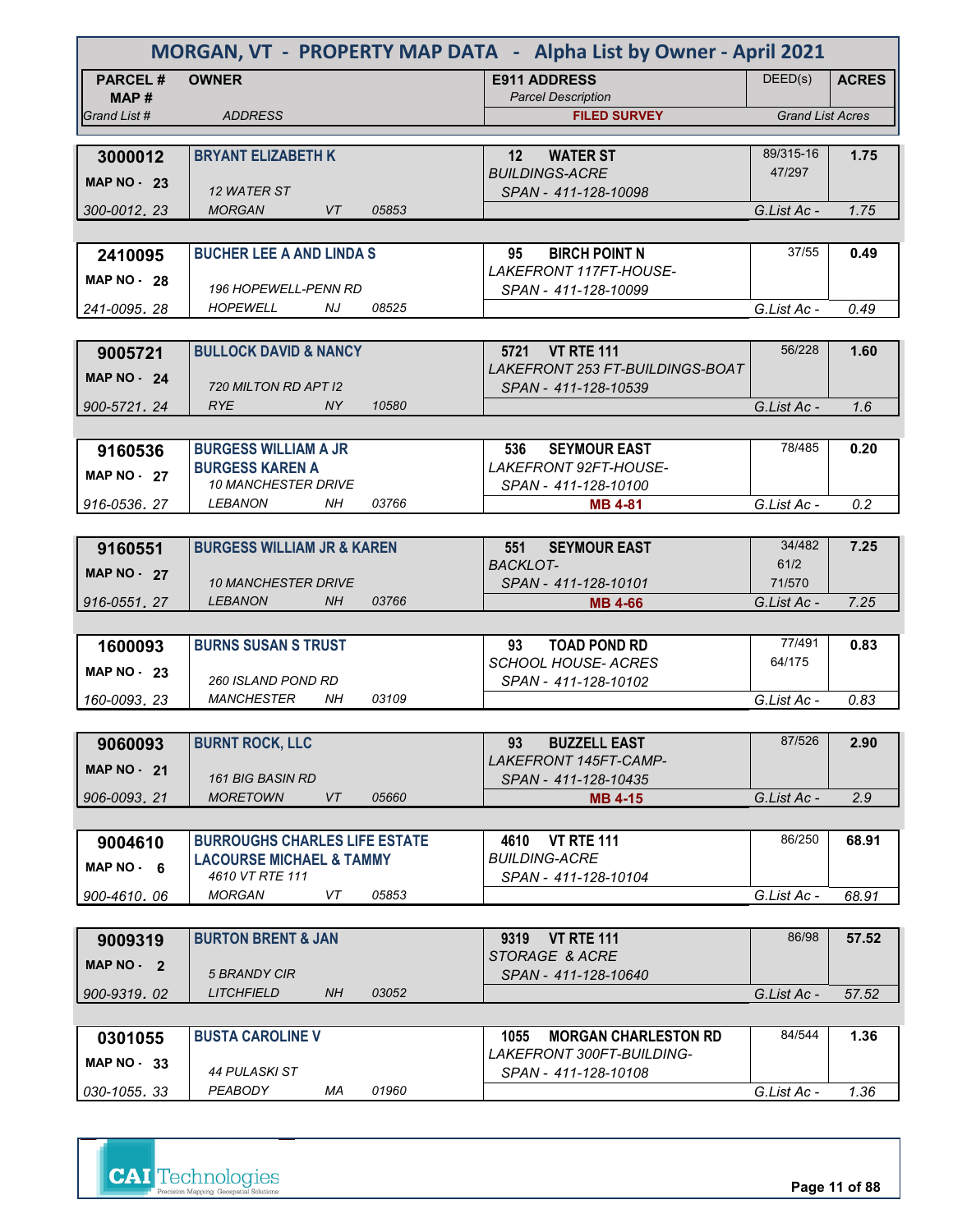| MORGAN, VT - PROPERTY MAP DATA - Alpha List by Owner - April 2021 |                                              |            |                                                  |                         |              |  |  |
|-------------------------------------------------------------------|----------------------------------------------|------------|--------------------------------------------------|-------------------------|--------------|--|--|
| <b>PARCEL#</b><br>MAP #                                           | <b>OWNER</b>                                 |            | <b>E911 ADDRESS</b><br><b>Parcel Description</b> | DEED(s)                 | <b>ACRES</b> |  |  |
| Grand List #                                                      | <b>ADDRESS</b>                               |            | <b>FILED SURVEY</b>                              | <b>Grand List Acres</b> |              |  |  |
|                                                                   |                                              |            |                                                  |                         |              |  |  |
| 1500397                                                           | <b>BUTKUS VANESSA</b>                        |            | 397<br><b>OLD BLAKE FARM RD</b><br><b>ACRES</b>  | 81/67                   | 13.30        |  |  |
| MAP NO - 3                                                        | 119 WILKINS ST                               |            | SPAN - 411-128-10865                             |                         |              |  |  |
| 150-0397.03                                                       | <b>MORRISVILLE</b><br>VT                     | 05661      | MB 4-2, 4-68                                     | G.List Ac -             | 13.3         |  |  |
|                                                                   |                                              |            |                                                  |                         |              |  |  |
| 9060078                                                           | <b>BUZZELL GERALD R &amp; LINDA M</b>        |            | 78<br><b>BUZZELL EAST</b>                        | 30/214                  | 0.46         |  |  |
| <b>MAP NO - 21</b>                                                | % PRISCILLA BUZZELL                          |            | LAKEFRONT 122.6FT-HOUSE-                         |                         |              |  |  |
|                                                                   | P.O. BOX 32<br><b>MORGAN</b><br>VT           | 05853      | SPAN - 411-128-10109                             |                         |              |  |  |
| 906-0078, 21                                                      |                                              |            | <b>MB 4-10</b>                                   | G.List Ac -             | 0.46         |  |  |
|                                                                   | <b>BUZZELL KENNETH &amp; KAREN</b>           |            | 65<br><b>BUZZELL LOOP</b>                        | 30/206                  |              |  |  |
| 9050065                                                           |                                              |            | <b>LAKEFRONT 116FT - HOUSE-</b>                  |                         | 0.44         |  |  |
| <b>MAP NO - 21</b>                                                | 143 E FARMER DR                              |            | SPAN - 411-128-10110                             |                         |              |  |  |
| 905-0065.21                                                       | ST. JOHNSBURY VT                             | 05819-1450 | <b>MB 4-10</b>                                   | G.List Ac -             | 0.44         |  |  |
|                                                                   |                                              |            |                                                  |                         |              |  |  |
| 9050031                                                           | <b>BUZZELL NANCY &amp; BUZZELL G &amp; L</b> |            | 31<br><b>BUZZELL LOOP</b>                        | 39/353                  | 5.49         |  |  |
| <b>MAP NO - 21</b>                                                | <b>BUZZELL T &amp; L &amp; K &amp; K</b>     |            | <b>BACKLOT-CAMP-</b>                             |                         |              |  |  |
|                                                                   | 4382 ENOSBURG RD                             |            | SPAN - 411-128-10111                             |                         |              |  |  |
| 905-0031.21                                                       | ENOSBURG FALL VT                             | 05450      | <b>MB 4-10</b>                                   | G.List Ac -             | 5.49         |  |  |
|                                                                   |                                              |            |                                                  |                         |              |  |  |
| 9060064                                                           | <b>BUZZELL NANCY J</b>                       |            | <b>BUZZELL EAST</b><br>64                        | 30/210                  | 0.49         |  |  |
| <b>MAP NO - 21</b>                                                |                                              |            | <b>LAKEFRONT 119FT - CAMP-</b>                   |                         |              |  |  |
| 906-0064, 21                                                      | 4382 ENOSBURG RD<br>ENOSBURG FALL VT         | 05450      | SPAN - 411-128-10112<br><b>MB 4-10</b>           | G.List Ac -             | 0.49         |  |  |
|                                                                   |                                              |            |                                                  |                         |              |  |  |
| 9050045                                                           | <b>BUZZELL TIMOTHY D &amp; LINDA J TRUST</b> |            | 45<br><b>BUZZELL LOOP</b>                        | 86/10                   | 0.45         |  |  |
|                                                                   |                                              |            | <b>LAKEFRONT 117FT-CAMP</b>                      |                         |              |  |  |
| MAP $NO - 21$                                                     | <b>16 METHODIST HILL RD</b>                  |            | SPAN - 411-128-10113                             |                         |              |  |  |
| 905-0045, 21                                                      | <b>PLAINFIELD</b><br>NH.                     | 03781      | <b>MB 4-10</b>                                   | G.List Ac -             | 0.45         |  |  |
|                                                                   |                                              |            |                                                  |                         |              |  |  |
| 9001959                                                           | <b>BYRD TRUDY E</b>                          |            | 1959 VT RTE 111                                  | 43/456                  | 10.02        |  |  |
| $MAP NO - 8$                                                      |                                              |            | <b>MHO-ACRES</b>                                 |                         |              |  |  |
|                                                                   | <b>PO BOX 159</b>                            |            | SPAN - 411-128-10115                             |                         |              |  |  |
| 900-1959.08                                                       | <b>ISLAND POND</b><br>VT                     | 05846-0159 | <b>MB 1-59</b>                                   | G.List Ac -             | 10.02        |  |  |
|                                                                   |                                              |            |                                                  | 65/378                  |              |  |  |
| 2401200                                                           | <b>CAHILL GERRY</b>                          |            | <b>JORDAN RD</b><br>1200<br><b>OPEN LAND</b>     |                         | 75.00        |  |  |
| $MAP NO - 8$                                                      | PO BOX 484                                   |            | SPAN - 411-128-10590                             |                         |              |  |  |
| 240-1200.08                                                       | <b>BARTON</b><br>VT                          | 05822      | <b>MB 4-54</b>                                   | G.List Ac -             | 75           |  |  |
|                                                                   |                                              |            |                                                  |                         |              |  |  |
| 2401093                                                           | <b>CAHILL GERRY ANN</b>                      |            | 1093<br><b>JORDAN RD</b>                         | 24/5                    | 0.23         |  |  |
| <b>MAP NO - 28</b>                                                |                                              |            | <b>LAKEFRONT 100FT - CAMP-</b>                   |                         |              |  |  |
|                                                                   | <b>PO BOX 484</b>                            |            | SPAN - 411-128-10116                             |                         |              |  |  |
| 240-1093, 28                                                      | <b>BARTON</b><br>VT                          | 05822-0484 |                                                  | G.List Ac -             | 0.23         |  |  |
|                                                                   |                                              |            |                                                  |                         |              |  |  |
| 2401097                                                           | <b>CAHILL STEVEN J</b>                       |            | <b>JORDAN RD</b><br>1097                         | 24/07                   | 3.30         |  |  |
| MAP $NO - 28$                                                     | 961 WHITE SCHOOL RD                          |            | ACRE-LAKE ROW PRIVATE                            |                         |              |  |  |
| 240-1097.28                                                       | E BURKE<br>VT                                | 05832      | SPAN - 411-128-10117                             | G.List Ac -             | 3.3          |  |  |
|                                                                   |                                              |            |                                                  |                         |              |  |  |

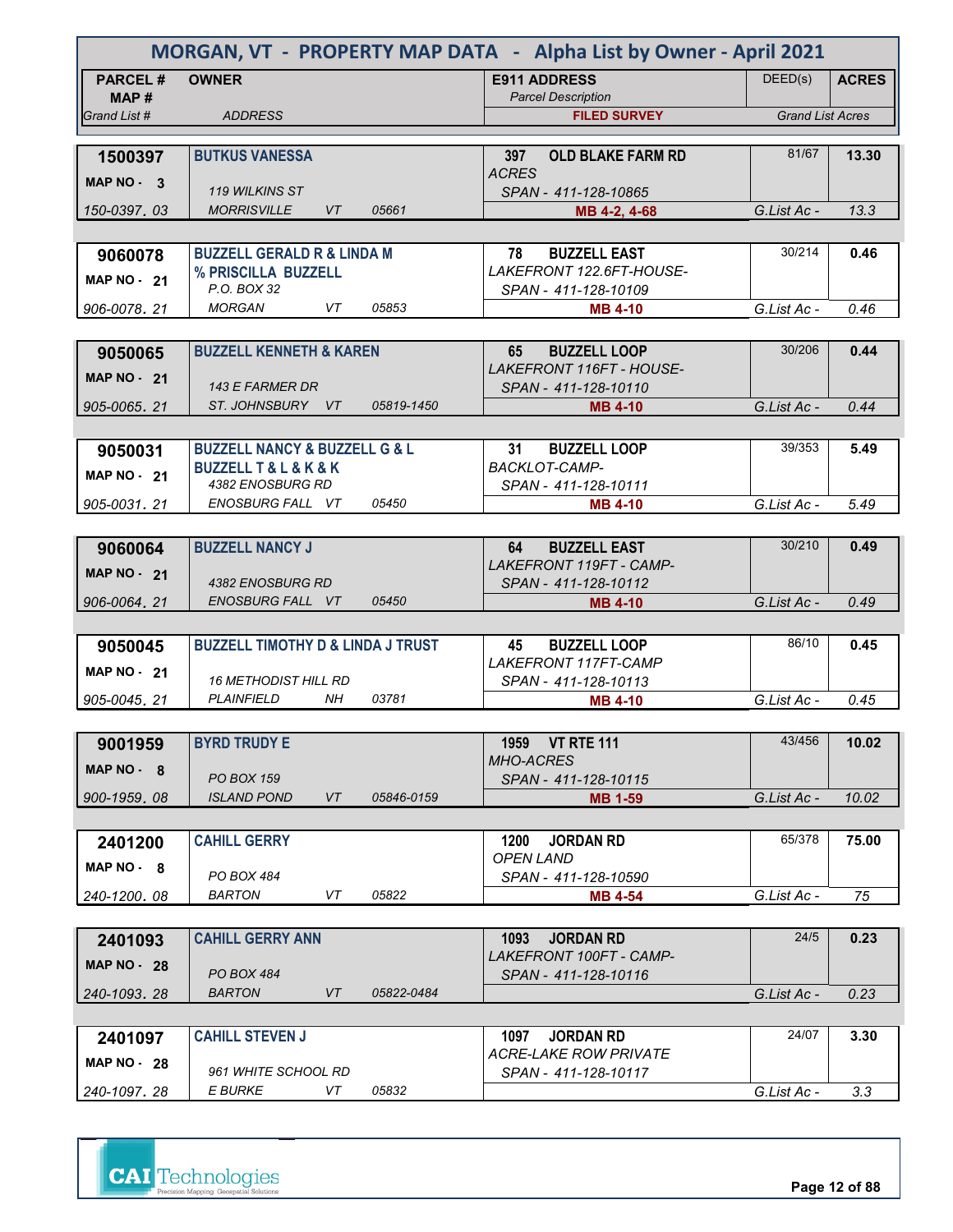| MORGAN, VT - PROPERTY MAP DATA - Alpha List by Owner - April 2021 |                                                             |            |                                                         |                         |              |
|-------------------------------------------------------------------|-------------------------------------------------------------|------------|---------------------------------------------------------|-------------------------|--------------|
| <b>PARCEL#</b>                                                    | <b>OWNER</b>                                                |            | <b>E911 ADDRESS</b>                                     | DEED(s)                 | <b>ACRES</b> |
| MAP #<br>Grand List #                                             | <b>ADDRESS</b>                                              |            | <b>Parcel Description</b><br><b>FILED SURVEY</b>        | <b>Grand List Acres</b> |              |
|                                                                   |                                                             |            |                                                         |                         |              |
| 0310098                                                           | <b>CAIN ROBERT &amp; LAURIE</b>                             |            | <b>HUNT SHORE SOUTH</b><br>98                           | 19/111                  | 0.04         |
| <b>MAP NO - 34</b>                                                |                                                             |            | SPAN-                                                   |                         |              |
|                                                                   |                                                             |            |                                                         | G.List Ac -             |              |
|                                                                   |                                                             |            |                                                         |                         |              |
| 0300514                                                           | <b>CAIN ROBERT &amp; LAURIE LIFE ESTATE</b>                 |            | 514<br><b>MORGAN CHARLESTON RD</b>                      | 86/54                   | 1.30         |
| <b>MAP NO - 34</b>                                                | <b>COTE BARBARA &amp; RICHARD CAIN</b><br>PO BOX 46         |            | <b>BUILDINGS-ACRES-LAKE ROW</b><br>SPAN - 411-128-10119 |                         |              |
| 030-0514, 34                                                      | <b>MORGAN</b><br>VT                                         | 05853      |                                                         | G.List Ac -             | 1.3          |
|                                                                   |                                                             |            |                                                         |                         |              |
| 0501195                                                           | <b>CAIRO CARMEN JOSEPH</b>                                  |            | <b>SUNSET DR</b><br>1195                                | 52/502                  | 36.00        |
| MAP $NO - 2$                                                      | <b>ERLANDSEN JOYCE EDNA CAIRO</b><br><b>164 SEEM STREET</b> |            | <b>ACRES</b><br>SPAN - 411-128-10120                    |                         |              |
| 050-1195.02                                                       | <b>EMMAUS</b><br><b>PA</b>                                  | 18049      |                                                         | G.List Ac -             | 36           |
|                                                                   |                                                             |            |                                                         |                         |              |
| 1750343                                                           | <b>CALDWELL AMY J</b>                                       |            | 343<br><b>WAYEESES SHORE</b>                            | 38/480-481              | 0.26         |
| <b>MAP NO - 31</b>                                                | 103 AGATHA RD                                               |            | LAKEFRONT 120 FT-CAMP<br>SPAN - 411-128-10334           | 25/336<br>30/4          |              |
| 175-0343.31                                                       | <b>MILTON</b><br>МA                                         | 02186      |                                                         | G.List Ac -             | 0.26         |
|                                                                   |                                                             |            |                                                         |                         |              |
| 9005905                                                           | <b>CALLINAN MICHAEL F &amp; JOANNE</b>                      |            | 5905 VT RTE 111                                         | 59/17                   | 0.28         |
| <b>MAP NO - 24</b>                                                | 40 RT 148                                                   |            | <b>LAKEFRONT 131FT-BUILDING</b><br>SPAN - 411-128-10695 |                         |              |
| 900-5905.24                                                       | <b>KILLINGWORTH</b><br>CT                                   | 06419-2303 | <b>MB</b> 4-5                                           | G.List Ac -             | 0.28         |
|                                                                   |                                                             |            |                                                         |                         |              |
| 1750667                                                           | <b>CALVERT DAVID &amp; TRACY</b>                            |            | <b>WAYEESES SHORE</b><br>667                            | 84/139                  | 0.30         |
| MAP $NO - 31$                                                     | <b>20 ALDERMAN LN</b>                                       |            | LAKEFRONT 103FT-CAMP-                                   |                         |              |
| 175-0667, 31                                                      | E GRANBY<br>CT.                                             | 06026      | SPAN - 411-128-10360<br><b>MB 1-20</b>                  | G.List Ac -             | 0.3          |
|                                                                   |                                                             |            |                                                         |                         |              |
| 2440102                                                           | <b>CAMERON FAMILY TRUST</b>                                 |            | <b>OUTLET RD</b><br>102                                 | 81/492                  | 0.27         |
| <b>MAP NO - 28</b>                                                |                                                             |            | LAKEFRONT 100FT-HOUSE                                   |                         |              |
| 244-0102.28                                                       | 301 SYLVAIN RD<br>ST JOHNSBURY<br>VT                        | 05819      | SPAN - 411-128-10357<br>MB 4-79, MB 5-3                 | G.List Ac -             | 0.35         |
|                                                                   |                                                             |            |                                                         |                         |              |
| 2510946                                                           | <b>CAMERON JAMES</b>                                        |            | <b>WILSON TRAIL</b><br>414                              | 33/324                  | 10.11        |
| MAP NO 8                                                          |                                                             |            | <b>CAMP-ACRES</b>                                       |                         |              |
| 251-0946.08                                                       | 128 PLYMOUTH ST<br><b>MIDDLEBORO</b><br>ΜA                  | 02346      | SPAN - 411-128-10121                                    | G.List Ac -             | 10.11        |
|                                                                   |                                                             |            |                                                         |                         |              |
| 2010662                                                           | <b>CAMP 57, LLC</b>                                         |            | <b>CURTIS RD</b><br>662                                 | 91/171                  | 0.23         |
| MAP NO - 4                                                        |                                                             |            | CAMP ON 100 X 100 LOT-                                  | 88/96                   |              |
| 201-0662.04                                                       | 355 FORTIN RD<br>DERBY<br>VT                                | 05829      | SPAN - 411-128-10172                                    | G.List Ac -             | 0.23         |
|                                                                   |                                                             |            |                                                         |                         |              |
| 2010670                                                           | <b>CAMP 57, LLC</b>                                         |            | <b>CURTIS RD</b><br>670                                 | 91/163                  | 41.50        |
| MAP NO - 4                                                        |                                                             |            | <b>ACRES- NO BUILDINGS</b>                              | 88/96-97                |              |
| 201-0670.04                                                       | 355 FORTIN RD<br>DERBY<br>VT                                | 05829      | SPAN - 411-128-10171                                    | 88/86<br>G.List Ac -    | 41.5         |
|                                                                   |                                                             |            |                                                         |                         |              |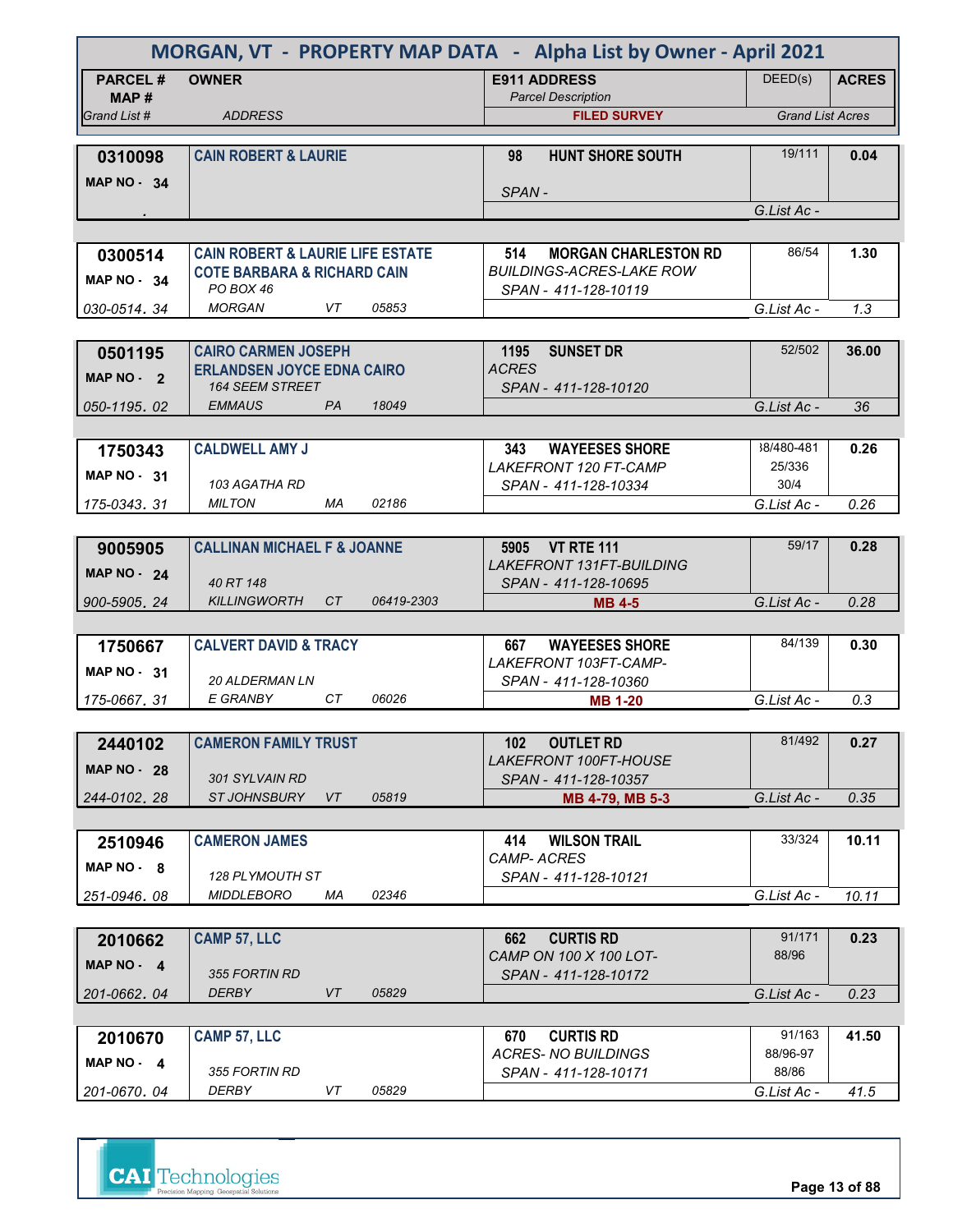| MORGAN, VT - PROPERTY MAP DATA - Alpha List by Owner - April 2021 |                                      |       |                                                             |                         |              |
|-------------------------------------------------------------------|--------------------------------------|-------|-------------------------------------------------------------|-------------------------|--------------|
| <b>PARCEL#</b><br>MAP#                                            | <b>OWNER</b>                         |       | <b>E911 ADDRESS</b><br><b>Parcel Description</b>            | DEED(s)                 | <b>ACRES</b> |
| Grand List #                                                      | <b>ADDRESS</b>                       |       | <b>FILED SURVEY</b>                                         | <b>Grand List Acres</b> |              |
| 2200001                                                           | <b>CAMP WINAPE INC</b>               |       | $\mathbf{1}$<br><b>CAMP WINAPE RD</b>                       | 79/202                  | 92.20        |
| MAP $NO - 5$                                                      |                                      |       | ACRES ELAN HILL (+ LAND CHARLEST                            |                         |              |
|                                                                   | <b>2029 COMPANERO AVE</b>            |       | SPAN - 411-128-10180                                        |                         |              |
| 220-0001.05                                                       | <b>ORLANDO</b><br>FL.                | 32804 |                                                             | G.List Ac -             | 92.2         |
| 2200792                                                           | <b>CAMP WINAPE, INC</b>              |       | <b>CAMP WINAPE RD</b><br>792                                |                         | 43.00        |
| <b>MAP NO - 29</b>                                                |                                      |       | LAKEFRONT 2432FT-HOUSE-BUILDIN                              |                         |              |
|                                                                   | 2029 COMPANERO AVE                   |       | SPAN - 411-128-10431                                        |                         |              |
| 220-0792.29                                                       | ORLANDO<br>FL                        | 32804 | MB 1-1, MB 1-17 & MB 3-2                                    | G.List Ac -             | 40.5         |
| 0610033                                                           | <b>CAMPBELL ANTHONY &amp; KELLIE</b> |       | <b>DUMAS DR</b><br>33 <sub>o</sub>                          | 90/533                  | 0.19         |
| MAP NO - 1                                                        |                                      |       | LAKEFRONT 50FT-BUILDING-SALEM L                             | 45/65                   |              |
|                                                                   | 73 MAPLEWOOD DR                      |       | SPAN - 411-128-10744                                        |                         |              |
| 061-0033.01                                                       | <b>GEORGIA</b><br>VT                 | 05478 |                                                             | G.List Ac -             | 0.19         |
| 0310202                                                           | <b>CAMPBELL JAMES</b>                |       | <b>HUNT SHORE S</b><br>202                                  | 39/486-489              | 0.23         |
| MAP NO - 34                                                       | <b>CAMPBELL PATRICE M</b>            |       | <b>LAKEFRONT 100FT-BUILDING</b>                             | 81/93                   |              |
|                                                                   | 5825 MAGNOLIA LANE                   |       | SPAN - 411-128-10602                                        |                         |              |
| 031-0202.34                                                       | <b>VERO BEACH</b><br>FL              | 32967 |                                                             | G.List Ac -             | 0.23         |
| 9130051                                                           | <b>CAP PROPERTIES LLC</b>            |       | 51<br><b>LEWIS RD</b>                                       | 91/258                  | 4.58         |
|                                                                   |                                      |       | <b>LAKEFRONT 205FT-</b>                                     | 86/284                  |              |
| <b>MAP NO - 26</b>                                                | <b>131 HIGHMEADOW RD</b>             |       | SPAN - 411-128-10653                                        |                         |              |
| 913-0051.26                                                       | EAST FAIRFIELD VT                    | 05448 |                                                             | G.List Ac -             | 4.58         |
| 9080029                                                           | <b>CAPUTO PAULINE P TRUSTEE</b>      |       | <b>PALIN DR</b><br>29                                       | 45/229                  | 0.34         |
|                                                                   | % BOB PARTRIDGE                      |       | LAKEFRONT 75FT-CAMP-SHED-                                   |                         |              |
| <b>MAP NO - 22</b>                                                | 3701 DARLING HILL RD                 |       | SPAN - 411-128-10123                                        |                         |              |
| 908-0029, 22                                                      | <b>NEWPORT</b><br>VT                 | 05855 |                                                             | G.List Ac -             | 0.34         |
|                                                                   | <b>CARGILL PHILIP J &amp; MARIE</b>  |       | 6372 VT RTE 111                                             | 87/283                  | 21.18        |
| 9006372                                                           |                                      |       | <b>HOUSE-SHED-ROW LAKE</b>                                  |                         |              |
| <b>MAP NO - 23</b>                                                | 6372 VT ROUTE 111                    |       | SPAN - 411-128-10124                                        |                         |              |
| 900-6372.23                                                       | <b>MORGAN</b><br>VT                  | 05853 | <b>MB 1-57</b>                                              | G.List Ac -             | 21.18        |
|                                                                   | <b>CARGILL ROBERT</b>                |       | <b>OXBOW RD</b><br>262                                      | 63/499                  | 0.27         |
| 2700262                                                           |                                      |       | LAKEFRONT 160FT-HOUSE                                       |                         |              |
| MAP $NO - 22$                                                     | P.O. BOX 198                         |       | SPAN - 411-128-10125                                        |                         |              |
| 270-0262.22                                                       | <b>MORGAN</b><br>VT                  | 05853 |                                                             | G.List Ac -             | 0.27         |
|                                                                   |                                      |       |                                                             | 21/271                  | 0.09         |
| 9160448                                                           | <b>CARLSON PAUL W &amp; GAIL J</b>   |       | <b>SEYMOUR EAST</b><br>448<br><b>BACKLOT-CAMP-LAKE ROW-</b> |                         |              |
| <b>MAP NO - 27</b>                                                | 140 CANVAS BACK RD                   |       | SPAN - 411-128-10126                                        |                         |              |
| 916-0448, 27                                                      | <b>SHERIDAN</b><br>WY.               | 82801 |                                                             | G.List Ac -             | 0.09         |
|                                                                   |                                      |       |                                                             | 78/288                  |              |
| 2010669                                                           | <b>CARPENTER COLLEEN M</b>           |       | <b>CURTIS RD</b><br>669<br>HOUSE-OUTBUILDING- ACRES         |                         | 25.10        |
| MAP NO - 3                                                        | P.O. BOX 117                         |       | SPAN - 411-128-10127                                        |                         |              |
| 201-0669, 03                                                      | DERBY<br>VT                          | 05829 | MB 3-17 & MB 3-63                                           | G.List Ac -             | 25.1         |



**Page 14 of 88**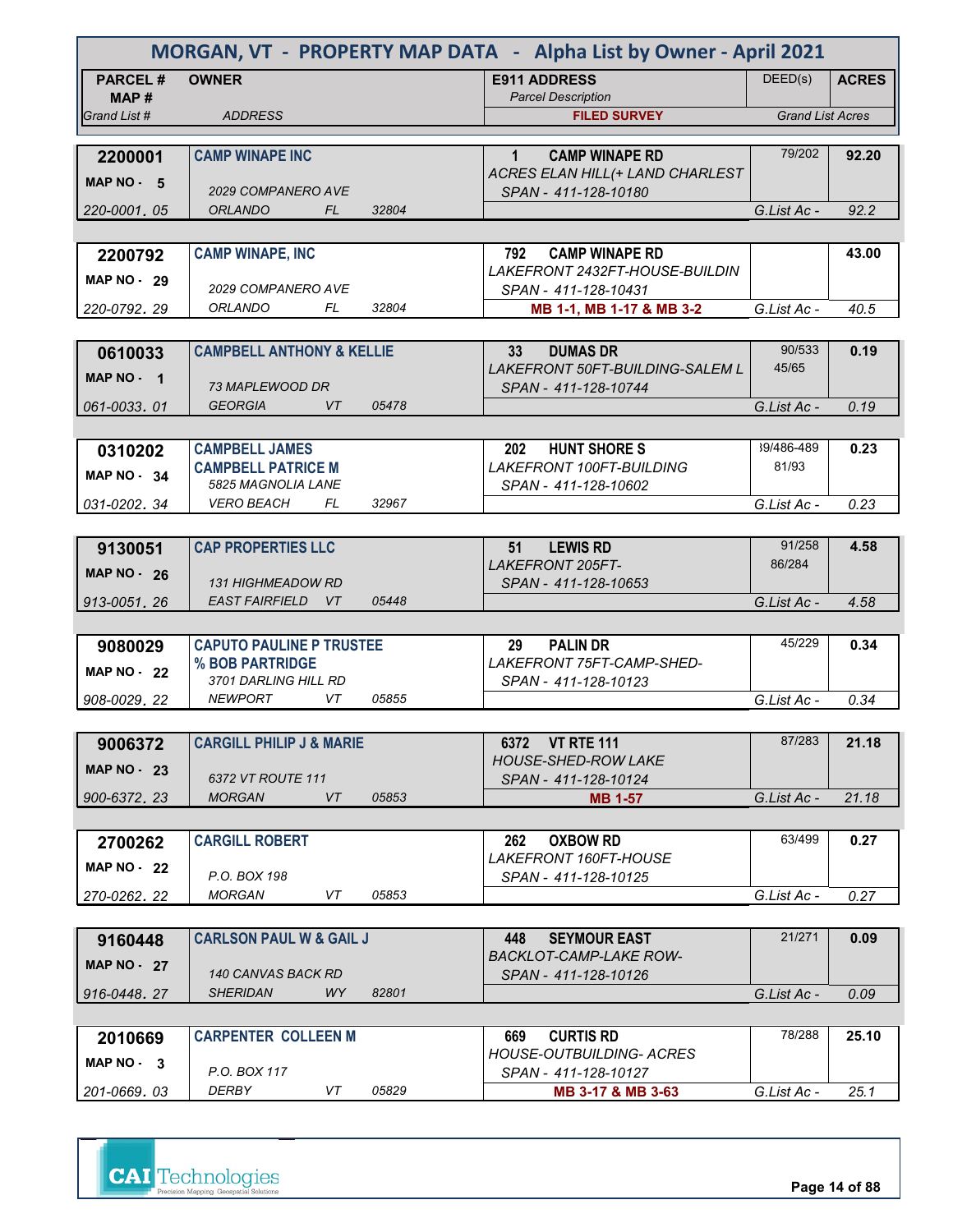| MORGAN, VT - PROPERTY MAP DATA - Alpha List by Owner - April 2021 |                                                      |                                                     |                         |                |  |
|-------------------------------------------------------------------|------------------------------------------------------|-----------------------------------------------------|-------------------------|----------------|--|
| <b>PARCEL#</b><br>MAP#                                            | <b>OWNER</b>                                         | <b>E911 ADDRESS</b><br><b>Parcel Description</b>    | DEED(s)                 | <b>ACRES</b>   |  |
| Grand List #                                                      | <b>ADDRESS</b>                                       | <b>FILED SURVEY</b>                                 | <b>Grand List Acres</b> |                |  |
|                                                                   |                                                      |                                                     |                         |                |  |
| 0100650                                                           | <b>CARPENTER CORY</b>                                | <b>VALLEY RD</b><br>650                             | 38/568-570              | 2.00           |  |
| MAP NO - 3                                                        | <b>CARPENTER COLLEEN M</b>                           | <b>BUILDINGS-ACRES</b>                              | 78/354                  |                |  |
| 010-0650, 03                                                      | <b>650 VALLEY RD</b><br><b>MORGAN</b><br>VT<br>05853 | SPAN - 411-128-10009                                | G.List Ac -             | $\overline{2}$ |  |
|                                                                   |                                                      |                                                     |                         |                |  |
| 9008523                                                           | <b>CARPENTER DANIEL J &amp; ALEXIS M</b>             | 8523 VT RTE 111                                     | 38/330-332              | 1.00           |  |
|                                                                   |                                                      | <b>HOUSE-ACRE</b>                                   | 83/72                   |                |  |
| MAP NO $-20$                                                      | 8523 VT RT 111                                       | SPAN - 411-128-10835                                |                         |                |  |
| 900-8523, 20                                                      | <b>MORGAN</b><br>VT<br>05853                         | <b>MB 1-46</b>                                      | G.List Ac -             | $\mathbf{1}$   |  |
|                                                                   |                                                      |                                                     |                         |                |  |
| 2000451                                                           | <b>CARPENTER HAZEL</b>                               | <b>WILLIAMS RD</b><br>451                           | 73/300                  | 1.25           |  |
| <b>MAP NO - 24</b>                                                |                                                      | <b>CAMP-ACRES</b>                                   |                         |                |  |
|                                                                   | 519 JUNCTION HILL ROAD                               | SPAN - 411-128-10128                                |                         |                |  |
| 200-0451.24                                                       | JEFFERSONVILLE VT<br>05464                           |                                                     | G.List Ac -             | 1.25           |  |
|                                                                   |                                                      |                                                     |                         |                |  |
| 0301600                                                           | <b>CARR MARY</b><br><b>C/O MARCELLA GRIFFITH</b>     | 1600<br><b>MORGAN CHARLESTON RD</b><br><b>ACRES</b> | 69/499                  | 47.86          |  |
| MAP $NO - 5$                                                      | P.O. BOX 132                                         | SPAN - 411-128-10129                                |                         |                |  |
| 030-1600.05                                                       | VT<br><b>NEWPORT</b><br>05855                        |                                                     | G.List Ac -             | 47.86          |  |
|                                                                   |                                                      |                                                     |                         |                |  |
| 9220171                                                           | <b>CARROLL JACK &amp; LINDA LIFE ESTATE</b>          | <b>FOUR WHEEL DR RD</b><br>171                      | 79/145                  | 10.10          |  |
| MAP NO - 9                                                        | <b>CARROLL SCOTT</b>                                 | <b>CAMP-ACRES</b>                                   |                         |                |  |
|                                                                   | PO BOX 473                                           | SPAN - 411-128-10302                                |                         |                |  |
| 922-0171, 09                                                      | <b>CHESTER</b><br>VT<br>05143                        | <b>NOT FILED</b>                                    | G.List Ac -             | 10.1           |  |
|                                                                   |                                                      |                                                     |                         |                |  |
| 9090200                                                           | <b>CARROLL SCOTT &amp; CYNTHIA, ET AL</b>            | <b>CRESENT BEACH EXT</b><br>200<br><b>ACRES</b>     | 83/336                  | 27.00          |  |
| MAP $NO - 3$                                                      | 3 FOX CHAIR MOUNTAIN RD                              | SPAN - 411-128-10638                                |                         |                |  |
| 909-0200, 03                                                      | <b>SPINGFIELD</b><br>VT<br>05156                     |                                                     | $GList Ac -$            | 27             |  |
|                                                                   |                                                      |                                                     |                         |                |  |
| 9006796                                                           | <b>CARTER BRIAN &amp; PATRICIA</b>                   | 6796 VT RTE 111                                     | 85/171                  | 0.15           |  |
| <b>MAP NO - 22</b>                                                |                                                      | <b>BACKLOT-CAMP-</b>                                |                         |                |  |
|                                                                   | <b>160 PATTYS CROSSING</b>                           | SPAN - 411-128-10723                                |                         |                |  |
| 900-6796.22                                                       | <b>MARSHFIELD</b><br>VT<br>05658                     | <b>MB 3-59</b>                                      | G.List Ac -             | 0.15           |  |
|                                                                   |                                                      |                                                     |                         |                |  |
| 1000236                                                           | <b>CARTER JAMES M</b>                                | 236<br><b>COCHE BROOK CROSSING</b>                  | 88/148                  | 39.78          |  |
| MAP NO - 1                                                        | <b>CARTER PHYLLIS A</b><br>236 COCHE BROOK CROSSING  | <b>HOUSE-GARAGE-ACRES</b><br>SPAN - 411-128-10365   |                         |                |  |
| 100-0236.01                                                       | VT<br>05853<br><b>MORGAN</b>                         | <b>MB 3-6</b>                                       | G.List Ac -             | 39.78          |  |
|                                                                   |                                                      |                                                     |                         |                |  |
| 9170278                                                           | <b>CARTER JOHN &amp; CHRISTINE</b>                   | <b>BIG ROCK</b><br>278                              | 83/350                  | 2.02           |  |
|                                                                   |                                                      | <i>LAKEFRONT 195 FT-HOUSE</i>                       |                         |                |  |
| <b>MAP NO - 27</b>                                                | <b>1302 LAKE RD</b>                                  | SPAN - 411-128-10739                                |                         |                |  |
| 917-0278.27                                                       | <b>NEWPORT</b><br>VT<br>05855                        | <b>MB 4-6</b>                                       | G.List Ac -             | 2.02           |  |
|                                                                   |                                                      |                                                     |                         |                |  |
| 9040349                                                           | <b>CARTER JOHN JR TRUSTEE</b>                        | 349<br><b>BUZZELL W</b>                             | 80/417                  | 0.41           |  |
| <b>MAP NO - 21</b>                                                | <b>TUBBS SUSAN &amp; GERALD</b><br>135 GEORGE ST     | <i>LAKEFRONT 90FT-CAMP-</i>                         |                         |                |  |
| 904-0349.21                                                       | SARATOGA SPRIN NY<br>12866                           | SPAN - 411-128-10384                                | G.List Ac -             | 0.41           |  |
|                                                                   |                                                      |                                                     |                         |                |  |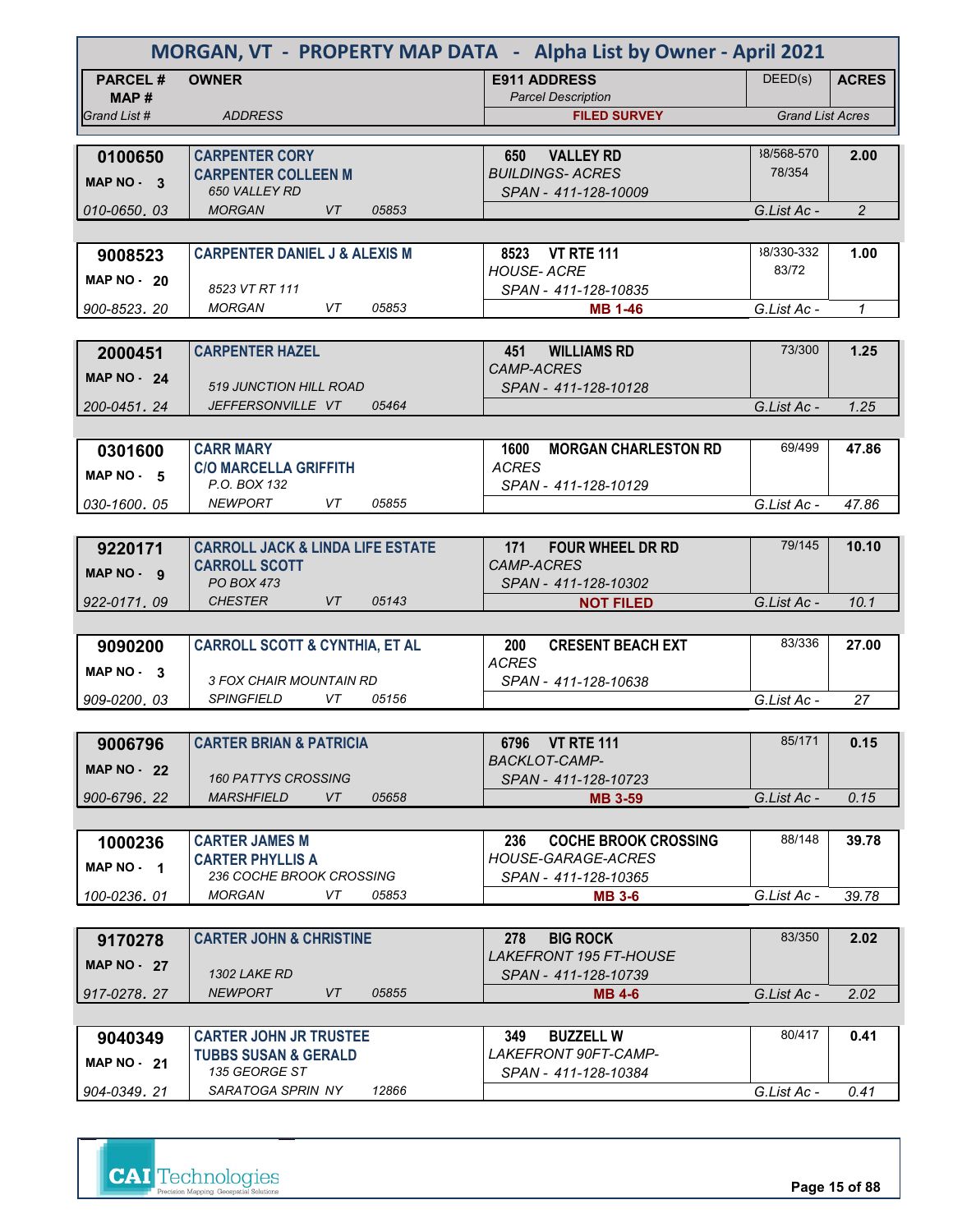| MORGAN, VT - PROPERTY MAP DATA - Alpha List by Owner - April 2021 |                                                      |                  |                                                        |                         |                |
|-------------------------------------------------------------------|------------------------------------------------------|------------------|--------------------------------------------------------|-------------------------|----------------|
| <b>PARCEL#</b>                                                    | <b>OWNER</b>                                         |                  | <b>E911 ADDRESS</b>                                    | DEED(s)                 | <b>ACRES</b>   |
| MAP#                                                              |                                                      |                  | <b>Parcel Description</b>                              |                         |                |
| Grand List #                                                      | <b>ADDRESS</b>                                       |                  | <b>FILED SURVEY</b>                                    | <b>Grand List Acres</b> |                |
| 0501197                                                           | <b>CASTRONOVA THOMAS L</b>                           |                  | <b>SUNSET DR</b><br>1197                               | 61/321                  | 8.41           |
| MAP NO - 2                                                        |                                                      |                  | <b>BUILDING ACRES</b>                                  |                         |                |
|                                                                   | 1197 SUNSET DR                                       |                  | SPAN - 411-128-10130                                   |                         |                |
| 050-1197, 02                                                      | <b>W CHARLESTON</b><br>VT                            | 05872            |                                                        | G.List Ac -             | 8.41           |
|                                                                   |                                                      |                  |                                                        |                         |                |
| 9220157                                                           | <b>CAVALLARO KRISTIN</b>                             |                  | <b>FOUR WHEEL DR RD</b><br>157<br><b>HOUSE-AC</b>      | 82/536                  | 13.50          |
| MAP NO - 9                                                        | <b>46 PINE HILL RD</b>                               |                  | SPAN - 411-128-11935                                   |                         |                |
| 922-0157, 09                                                      | CТ<br><b>BRULINGTON</b>                              | 06018            |                                                        | G.List Ac -             | 13.5           |
|                                                                   |                                                      |                  |                                                        |                         |                |
| 9006716                                                           | <b>CERNY TIMOTHY</b>                                 |                  | 6716 VT RTE 111                                        | 89/268-70               | 0.24           |
| <b>MAP NO - 23</b>                                                | <b>EVANS VICTORIA R</b><br><b>205 SHADOW LAKE DR</b> |                  | <b>BACKLOT-CAMP</b>                                    | 57/486                  |                |
| 900-6716.23                                                       | <b>CLOVER</b><br><b>SC</b>                           | 29710            | SPAN - 411-128-10819<br>MB 3-14 & MB 3-83              | G.List Ac -             | 0.24           |
|                                                                   |                                                      |                  |                                                        |                         |                |
| 0700002                                                           | <b>CHAFFEE KARL</b>                                  |                  | <b>HAYWARD HOLLOW</b><br>$\mathbf{2}$                  | 86/36                   | 4.55           |
| MAP NO 1                                                          | <b>RENIHAN AMBER</b>                                 |                  | <b>ACRES</b>                                           |                         |                |
|                                                                   | PO BOX 832                                           |                  | SPAN - 411-128-10218                                   |                         |                |
| 070-0002.01                                                       | DERBY<br>VT                                          | 05829            |                                                        | G.List Ac -             | 4.55           |
|                                                                   |                                                      |                  |                                                        | 70/185                  |                |
| 9010987                                                           | <b>CHAFFEE KARL</b><br><b>RENIHAN AMBER</b>          |                  | 10987 VT RTE 111<br><b>HOUSE-OUTBUILDING ACRE</b>      |                         | 10.20          |
| MAP NO - 1                                                        | <b>PO BOX 832</b>                                    |                  | SPAN - 411-128-10163                                   |                         |                |
| 901-0987, 01                                                      | <b>DERBY</b><br>VT                                   | 05829            | <b>MB 1-38</b>                                         | G.List Ac -             | 10.2           |
|                                                                   |                                                      |                  |                                                        |                         |                |
| 9005850                                                           | <b>CHAFFEE LYNDA PECK</b>                            |                  | 5850 VT RTE 111                                        | 31/150                  | 2.40           |
| MAP $NO - 24$                                                     | <b>CHAFFEE ROBERT</b><br>P.O. BOX 64                 |                  | <b>BUILDINGS-</b><br>SPAN - 411-128-10131              |                         |                |
| 900-5850, 24                                                      | <b>DERBY LINE</b><br>VT                              | 05830            |                                                        | G.List Ac -             | 2.4            |
|                                                                   |                                                      |                  |                                                        |                         |                |
| 9220466                                                           | <b>CHAMBERLIN KENDALL E &amp; SHELIA V</b>           |                  | <b>FOUR WHEEL DR RD</b><br>466                         | 86/197                  | 20.20          |
| $MAP NO - 9$                                                      |                                                      |                  | <b>CAMP-ACRES</b>                                      |                         |                |
| 922-0466.09                                                       | 966 OLD PUMP RD<br>ESSEX JCT                         | VT<br>05452-2742 | SPAN - 411-128-10625<br><b>NOT FILED</b>               | G.List Ac -             | 20.2           |
|                                                                   |                                                      |                  |                                                        |                         |                |
| 9006541                                                           | <b>CHAMBERS SHAWN REVOCABLE TRUST</b>                |                  | <b>VT RTE 111</b><br>6541                              | 82/518                  | 0.21           |
| MAP $NO - 23$                                                     |                                                      |                  | <b>LAKEFRONT 90FT-CAMP-</b>                            |                         |                |
|                                                                   | 856 MOODY RD                                         |                  | SPAN - 411-128-10132                                   |                         |                |
| 900-6541.23                                                       | <b>HUNTINGTON</b><br>VT                              | 05462            |                                                        | G.List Ac -             | 0.21           |
|                                                                   |                                                      |                  |                                                        | 46/377                  |                |
| 9009470                                                           | <b>CHAMPIGNY ANTHONY N &amp; GABRIEL O</b>           |                  | 9470 VT RTE 111<br><b>HOUSE-GARAGE-ACRE</b>            |                         | 2.00           |
| MAP $NO - 2$                                                      | PO BOX 3                                             |                  | SPAN - 411-128-10133                                   |                         |                |
| 900-9470, 02                                                      | <b>MORGAN</b>                                        | VT<br>05853      |                                                        | G.List Ac -             | $\overline{2}$ |
|                                                                   |                                                      |                  |                                                        |                         |                |
| 9030257                                                           | <b>CHAMPIGNY ANTHONY N &amp; GABRIEL O</b>           |                  | <b>TWIN CAMPS</b><br>257                               |                         | 0.87           |
| <b>MAP NO - 21</b>                                                | PO BOX 3                                             |                  | LAKEFRONT 231FF-2 CAMPS & MHO-<br>SPAN - 411-128-10134 |                         |                |
| 903-0257, 21                                                      | <b>MORGAN</b>                                        | VT<br>05853      |                                                        | G.List Ac -             | 0.87           |
|                                                                   |                                                      |                  |                                                        |                         |                |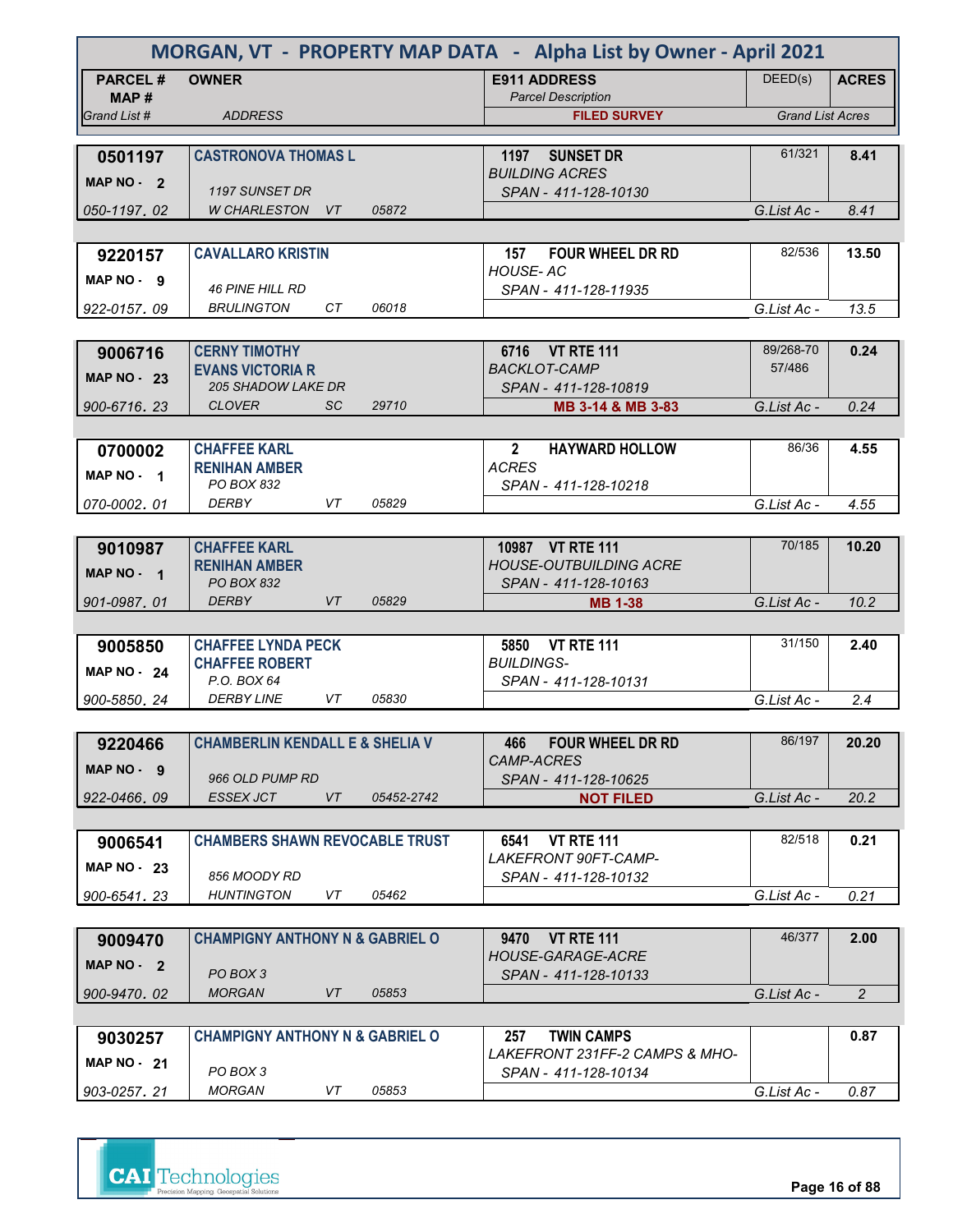| MORGAN, VT - PROPERTY MAP DATA - Alpha List by Owner - April 2021 |                                                             |                                                  |                         |              |  |
|-------------------------------------------------------------------|-------------------------------------------------------------|--------------------------------------------------|-------------------------|--------------|--|
| <b>PARCEL#</b>                                                    | <b>OWNER</b>                                                | <b>E911 ADDRESS</b>                              | DEED(s)                 | <b>ACRES</b> |  |
| MAP#<br>Grand List #                                              | <b>ADDRESS</b>                                              | <b>Parcel Description</b><br><b>FILED SURVEY</b> | <b>Grand List Acres</b> |              |  |
|                                                                   |                                                             |                                                  |                         |              |  |
| 1100819                                                           | <b>CHAMPIGNY GABRIEL &amp; ANTHONY</b>                      | 819<br><b>CHAMPIGNY RD</b>                       | 46/37                   | 305.18       |  |
| MAP $NO - 2$                                                      |                                                             | <b>FARM-BUILDINGS-ACRES &amp; HOLLAN</b>         |                         |              |  |
| 110-0819, 02                                                      | PO BOX 3<br><b>MORGAN</b><br>VT<br>05853                    | SPAN - 411-128-10135                             | G.List Ac -             | 305.18       |  |
|                                                                   |                                                             |                                                  |                         |              |  |
| 1300285                                                           | <b>CHAMPNEY GARY</b>                                        | <b>HATTON HTS</b><br>285                         | 85/272                  | 27.70        |  |
|                                                                   |                                                             | <b>BUILDINGS-ACRES</b>                           |                         |              |  |
| MAP $NO - 2$                                                      | <i>285 HATTON HEIGHTS</i>                                   | SPAN - 411-128-10561                             |                         |              |  |
| 130-0285, 02                                                      | <b>MORGAN</b><br>VT<br>05853                                | <b>MB 1-13</b>                                   | G.List Ac -             | 27.7         |  |
|                                                                   |                                                             |                                                  |                         |              |  |
| 1760597                                                           | <b>CHARTIER DAVID &amp; DAWN</b>                            | 597<br><b>SUGAR BUSH RD</b>                      | 90/583                  | 0.95         |  |
| <b>MAP NO - 31</b>                                                | <b>294 NORTH ROAD</b>                                       | LAKEFRONT 100FT-HOUSE-<br>SPAN - 411-128-10351   | 44/422                  |              |  |
| 176-0597.31                                                       | <b>WESTFIELD</b><br>01085<br><b>MA</b>                      | <b>MB 3-33</b>                                   | G.List Ac -             | 0.95         |  |
|                                                                   |                                                             |                                                  |                         |              |  |
| 8002996                                                           | <b>CHEVALIER SHAUN</b>                                      | <b>VT RTE 114</b><br>2996                        | 91/285                  | 120.00       |  |
|                                                                   |                                                             | <b>ACRES</b>                                     | 57/220                  |              |  |
| MAP NO - 7                                                        | 41 HOG ISLAND ROAD                                          | SPAN - 411-128-10902                             |                         |              |  |
| 800-2996.07                                                       | SWANTON<br>VT<br>05488                                      | <b>MB 1-48</b>                                   | G.List Ac -             | 120          |  |
|                                                                   |                                                             |                                                  |                         |              |  |
| 1730329                                                           | <b>CHICK PROPERTY MANAGEMENT, LLC</b>                       | <b>JONES RD</b><br>329                           | 71/98                   | 1.91         |  |
| <b>MAP NO - 32</b>                                                |                                                             | LAKEFRONT 225FT-CAMP-                            |                         |              |  |
|                                                                   | <b>8 GLENDALE RD</b><br><b>SHARON</b><br><b>MA</b><br>02067 | SPAN - 411-128-10537                             |                         |              |  |
| 173-0329, 32                                                      |                                                             | <b>MB 4-88</b>                                   | G.List Ac -             | 1.91         |  |
| 0700370                                                           | <b>CHOQUETTE MICHAEL</b>                                    | 370<br><b>HAYWARD HOLLOW</b>                     | 73/235                  | 10.10        |  |
| MAP NO - 1                                                        |                                                             | <b>ACRES</b>                                     |                         |              |  |
|                                                                   | 871 ELM ST                                                  | SPAN - 411-128-10892                             |                         |              |  |
| 070-0370.01                                                       | VT<br><b>DERBY LINE</b><br>05830                            | <b>MB 3-48</b>                                   | G.List Ac -             | 10.1         |  |
|                                                                   |                                                             |                                                  |                         |              |  |
| 9006766                                                           | <b>CHOUINARD BONNIE S ET AL</b>                             | 6766 VT RTE 111                                  | 90/1                    | 0.57         |  |
| <b>MAP NO - 23</b>                                                | <b>120 BROWN DRIVE</b>                                      | <b>BACKLOT-CAMP-</b><br>SPAN - 411-128-10090     | 66/513                  |              |  |
| 900-6766.23                                                       | <b>BROOKFIELD</b><br>VT<br>05036                            |                                                  | G.List Ac -             | 0.57         |  |
|                                                                   |                                                             |                                                  |                         |              |  |
| 1613383                                                           | <b>CLAASSEN JACOB &amp; REBECCA</b>                         | 3383<br><b>IP ROAD</b>                           | 86/129                  | 63.00        |  |
| MAP NO $-4$                                                       |                                                             | <b>CAMP &amp; ACRES</b>                          |                         |              |  |
|                                                                   | 586 PALM AVE                                                | SPAN - 411-128-10890                             |                         |              |  |
| 161-3383.04                                                       | СA<br>93013<br>CARPINTERIA                                  | <b>MB 3-82</b>                                   | G.List Ac -             | 63           |  |
|                                                                   |                                                             |                                                  |                         |              |  |
| 2000830                                                           | <b>CLAD JOSHUA M</b>                                        | <b>WILLIAMS RD</b><br>830<br><b>HOUSE-ACRES</b>  | 79/125                  | 5.94         |  |
| MAP $NO - 6$                                                      | <i>1660 BUSHEY HILL RD</i>                                  | SPAN - 411-128-10641                             |                         |              |  |
| 200-0830.06                                                       | <b>NEWPORT</b><br>VT<br>05855                               |                                                  | G.List Ac -             | 5.94         |  |
|                                                                   |                                                             |                                                  |                         |              |  |
| 9140485                                                           | <b>CLARKE MICHAEL &amp; JANELLA</b>                         | <b>ELLIOTT ACRES RD</b><br>485                   | 80/347                  | 0.46         |  |
| MAP $NO - 26$                                                     |                                                             | LAKEFRONT 100FT-HOUSE                            |                         |              |  |
|                                                                   | PO BOX 121                                                  | SPAN - 411-128-10711                             |                         |              |  |
| 914-0485.26                                                       | <i>ISLAND POND</i><br>05846<br>VT                           |                                                  | G.List Ac -             | 0.46         |  |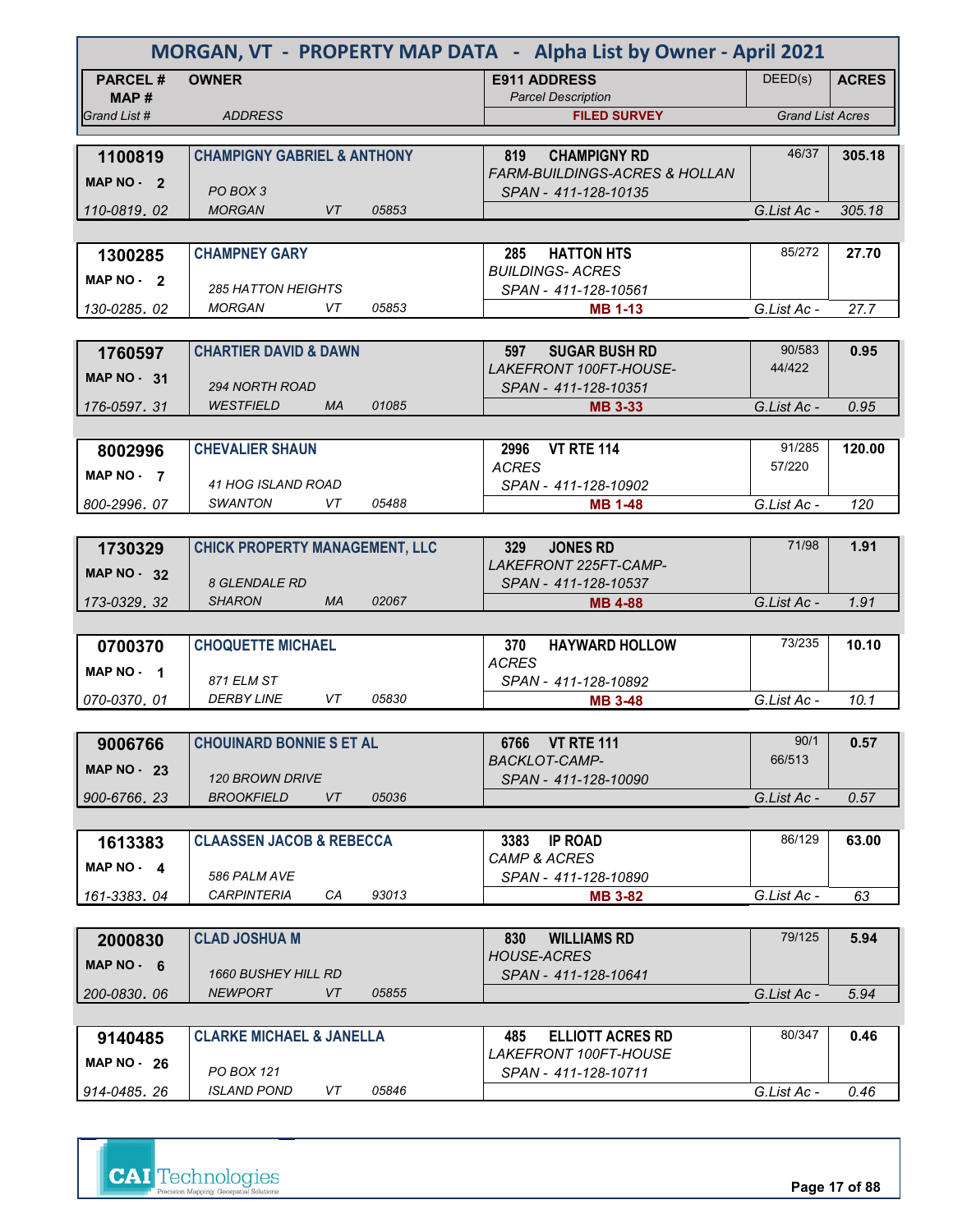| MORGAN, VT - PROPERTY MAP DATA - Alpha List by Owner - April 2021 |                                                                                         |                                                                             |                         |              |  |
|-------------------------------------------------------------------|-----------------------------------------------------------------------------------------|-----------------------------------------------------------------------------|-------------------------|--------------|--|
| <b>PARCEL#</b>                                                    | <b>OWNER</b>                                                                            | <b>E911 ADDRESS</b>                                                         | DEED(s)                 | <b>ACRES</b> |  |
| MAP#                                                              |                                                                                         | <b>Parcel Description</b>                                                   |                         |              |  |
| Grand List #                                                      | <b>ADDRESS</b>                                                                          | <b>FILED SURVEY</b>                                                         | <b>Grand List Acres</b> |              |  |
|                                                                   |                                                                                         |                                                                             | 90/407                  | 0.26         |  |
| 0310102                                                           | <b>CLAUSEN JOHN &amp; GRANCHELLI SANDRA TR</b><br>THE CLAUSEN & GRANCHELLI FAMILY LIV T | <b>HUNT SHORE S</b><br>102 <sub>2</sub><br><b>LAKEFRONT 80 FT-BUILDING-</b> | 44/166                  |              |  |
| MAP $NO - 34$                                                     | <b>1010 MERROW RD</b>                                                                   | SPAN - 411-128-10308                                                        |                         |              |  |
| 031-0102, 34                                                      | <b>COVENTRY</b><br>CT<br>06238                                                          |                                                                             | G.List Ac -             | 0.26         |  |
|                                                                   |                                                                                         |                                                                             |                         |              |  |
| 2010394                                                           | <b>CLAUSNITZER ARTHUR R SR &amp; VIRGINIA</b>                                           | 394<br><b>CURTIS RD</b>                                                     | 44/270                  | 10.70        |  |
| MAP $NO - 3$                                                      |                                                                                         | <b>HOUSE-ACRES</b>                                                          |                         |              |  |
|                                                                   | 86 WASHINGTON ST                                                                        | SPAN - 411-128-10147                                                        |                         |              |  |
| 201-0394, 03                                                      | 01834<br>GROVELAND<br>МA                                                                | <b>MB 2-3</b>                                                               | G.List Ac -             | 10.7         |  |
|                                                                   |                                                                                         |                                                                             |                         |              |  |
| 1730283                                                           | <b>CLIFFORD JOHN P JR</b>                                                               | <b>JONES RD</b><br>283<br><b>LAKEFRONT 100FT &amp; HOUSE-</b>               | 60/58                   | 0.32         |  |
| <b>MAP NO - 32</b>                                                | <b>CLIFFORD AELISH SULLIVAN</b><br>52 OLD WOOD RD                                       | SPAN - 411-128-10265                                                        |                         |              |  |
| 173-0283, 32                                                      | <b>AVON</b><br>06001<br>CT                                                              | <b>MB 3-20</b>                                                              | G.List Ac -             | 0.32         |  |
|                                                                   |                                                                                         |                                                                             |                         |              |  |
| 2420493                                                           | <b>CLIFFORD TERRY M &amp; WANETA H TRUSTEES</b>                                         | 493<br><b>BIRCH PT RD</b>                                                   | 91/591                  | 0.23         |  |
| <b>MAP NO - 28</b>                                                | THE CLIFFORD FAMILY TRUST                                                               | <i>LAKEFRONT 50FT-CAMP-OUTBUILDIN</i>                                       | 60/162                  |              |  |
|                                                                   | <b>1618 MCREYNOLDS ROAD</b>                                                             | SPAN - 411-128-10149                                                        | 38/339                  |              |  |
| 242-0493.28                                                       | VT<br>DANVILLE<br>05828                                                                 |                                                                             | G.List Ac -             | 0.23         |  |
|                                                                   |                                                                                         |                                                                             |                         |              |  |
| 8010070                                                           | <b>CLOUGH GARY</b>                                                                      | <b>STEVENS FLAT RD</b><br>70                                                | 61/60                   | 25.00        |  |
| MAP NO - 9                                                        | <b>CLOUGH TRAFTON L &amp; JUSTIN R</b>                                                  | <b>BUILDING-ACRES</b>                                                       |                         |              |  |
| 801-0070, 09                                                      | 3554 RESERVOIR RD<br><b>PERKINSVILLE</b><br>05151<br>VT.                                | SPAN - 411-128-10150                                                        | G.List Ac -             | 25           |  |
|                                                                   |                                                                                         |                                                                             |                         |              |  |
|                                                                   | <b>COLBY RICHARD B &amp; JANET M</b>                                                    | 5543 VT RTE 111                                                             | 75/303                  | 4.00         |  |
| 9005543                                                           |                                                                                         | <b>LAKEFRONT 400FT-</b>                                                     |                         |              |  |
| <b>MAP NO - 25</b>                                                | 355 BLACKSTONE BOULEVARD, APT 402                                                       | SPAN - 411-128-10152                                                        |                         |              |  |
| 900-5543.25                                                       | <b>PROVIDENCE</b><br>RI<br>02906                                                        |                                                                             | G.List Ac -             | 4            |  |
|                                                                   |                                                                                         |                                                                             |                         |              |  |
| 9005171                                                           | <b>COLBY THOMAS &amp; KATHRYN</b>                                                       | 5171 VT RTE 111                                                             | 84/72                   | 1.76         |  |
| <b>MAP NO - 25</b>                                                |                                                                                         | <b>LAKEFRONT 400FT-BUILDING-</b>                                            |                         |              |  |
|                                                                   | <b>39 FOUNTAIN AVE</b>                                                                  | SPAN - 411-128-10141                                                        |                         |              |  |
| 900-5171.25                                                       | <b>BARRINGTON</b><br>02806<br>RI                                                        | <b>MB 4-53</b>                                                              | G.List Ac -             | 1.76         |  |
|                                                                   |                                                                                         |                                                                             | 72/395                  |              |  |
| 9030207                                                           | <b>CONEYS STEVEN</b>                                                                    | <b>TWIN CAMPS</b><br>207<br>LAKEFRONT 100FT-                                |                         | 0.23         |  |
| <b>MAP NO - 21</b>                                                | <b>10 HEIDI LN</b>                                                                      | SPAN - 411-128-10591                                                        |                         |              |  |
| 903-0207.21                                                       | 03304<br>BOW<br>NH                                                                      |                                                                             | G.List Ac -             | 0.23         |  |
|                                                                   |                                                                                         |                                                                             |                         |              |  |
| 9007835                                                           | <b>CONEYS THOMAS A</b>                                                                  | <b>VT RTE 111</b><br>7835                                                   | 88/442                  | 2.28         |  |
| <b>MAP NO - 21</b>                                                |                                                                                         | LAND                                                                        |                         |              |  |
|                                                                   | 28 ROYAL OAK WAY                                                                        | SPAN - 411-128-11948                                                        |                         |              |  |
| 900-7835, 21                                                      | <b>VENICE</b><br>34292<br>FL.                                                           |                                                                             | G.List Ac -             | 1.61         |  |
|                                                                   |                                                                                         |                                                                             |                         |              |  |
| 9030201                                                           | <b>CONEYS THOMAS A TRUSTEE</b>                                                          | <b>TWIN CAMPS</b><br>201<br>LAKEFRONT 163FT-HOUSE                           | 35/439<br>41/035        | 0.80         |  |
| <b>MAP NO - 21</b>                                                | THOMAS A CONEYS REVOCABLE TRUST<br>280 ROYAL OAK WAY                                    | SPAN - 411-128-10155                                                        |                         |              |  |
| 903-0201, 21                                                      | <b>VENICE</b><br>FL<br>34292                                                            | MB 1-55 & MB 1-26                                                           | G.List Ac -             | 1.37         |  |



**Page 18 of 88**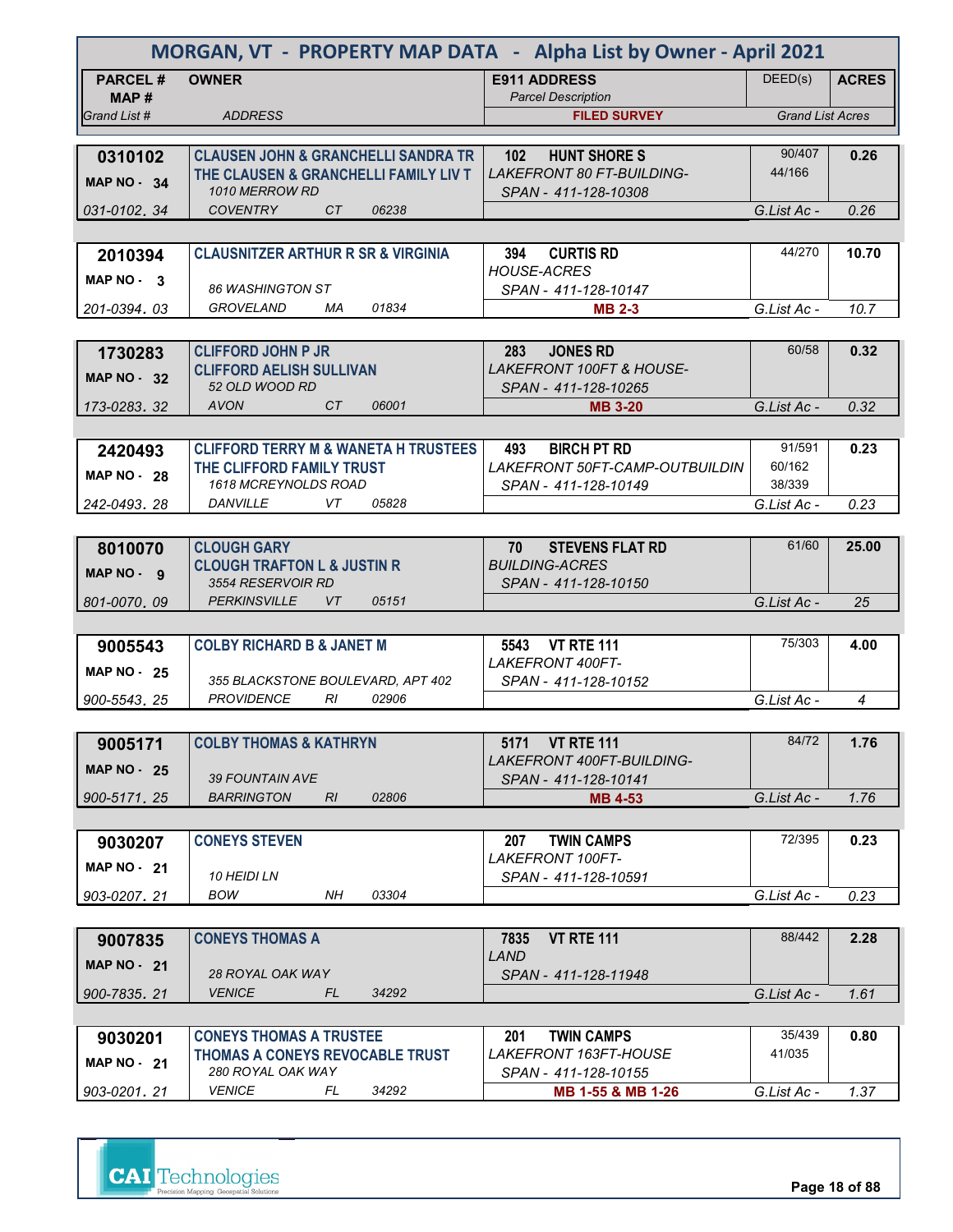| MORGAN, VT - PROPERTY MAP DATA - Alpha List by Owner - April 2021 |                                                      |                                                       |                         |              |  |
|-------------------------------------------------------------------|------------------------------------------------------|-------------------------------------------------------|-------------------------|--------------|--|
| <b>PARCEL#</b><br>MAP #                                           | <b>OWNER</b>                                         | <b>E911 ADDRESS</b><br><b>Parcel Description</b>      | DEED(s)                 | <b>ACRES</b> |  |
| Grand List #                                                      | <b>ADDRESS</b>                                       | <b>FILED SURVEY</b>                                   | <b>Grand List Acres</b> |              |  |
|                                                                   | <b>CONNARY E HARLAN &amp; PATRICIA</b>               | <b>BIRCH PT N</b><br>153                              | 19/348                  | 0.40         |  |
| 2410153<br><b>MAP NO - 28</b>                                     |                                                      | <b>LAKEFRONT 100FT-CAMP</b>                           |                         |              |  |
|                                                                   | 57 PERRY RD                                          | SPAN - 411-128-10156                                  |                         |              |  |
| 241-0153, 28                                                      | <b>N STRATFORD</b><br><b>NH</b><br>03590             |                                                       | G.List Ac -             | 0.4          |  |
| 2440200                                                           | <b>CONNOLLY SARA LIFE ESTATE</b>                     | <b>OUTLET RD</b><br><b>200</b>                        | 89/187                  | 3.83         |  |
| <b>MAP NO - 28</b>                                                | <b>BURRIDGE CARLA MAE ET AL</b>                      | LAKEFRONT 100FT-HOUSE-                                | 28/642                  |              |  |
|                                                                   | 36 DIANDY RD                                         | SPAN - 411-128-10798                                  |                         |              |  |
| 244-0200, 28                                                      | SAGAMORE BEAC MA<br>02562                            |                                                       | G.List Ac -             | 3.83         |  |
| 9007497                                                           | <b>CONNOR MICHAEL &amp; JOANNE PINARD TRUS</b>       | 7497 VT RTE 111                                       | 91/357                  | 2.39         |  |
|                                                                   | <b>JOANNE PINARD CONNOR REV TRUST</b>                | LAKEFRONT 137FT-CAMPS-                                | 86/80                   |              |  |
| <b>MAP NO - 21</b>                                                | <b>67 FRED LAKE LANE</b>                             | SPAN - 411-128-10421                                  |                         |              |  |
| 900-7497.21                                                       | <b>STALBANS</b><br>VT<br>05478                       | MB 4-15, 77                                           | G.List Ac -             | 2.39         |  |
|                                                                   |                                                      |                                                       | 44/72                   | 1.80         |  |
| 0500660                                                           | <b>CONRAD CHARLES &amp; COLLEEN</b>                  | <b>SUNSET DR</b><br>660<br>LAND                       |                         |              |  |
| MAP $NO - 2$                                                      | <b>58 NEDSLAND AVE</b>                               | SPAN - 411-128-10157                                  |                         |              |  |
| 050-0660.02                                                       | <b>TITUSVILLE</b><br>08560<br>NJ                     | <b>MB 1-8</b>                                         | G.List Ac -             | 1.8          |  |
|                                                                   |                                                      |                                                       |                         |              |  |
| 2440112                                                           | <b>COOK ANITA</b>                                    | 112<br><b>OUTLET RD</b><br><b>LAKEFRONT 100FT</b>     | 53/14                   | 0.29         |  |
| <b>MAP NO - 28</b>                                                | PO BOX 24                                            | SPAN - 411-128-10436                                  |                         |              |  |
| 244-0112, 28                                                      | E CHARLESTON<br>05833<br>VT                          |                                                       | G.List Ac -             | 0.29         |  |
|                                                                   |                                                      |                                                       |                         |              |  |
| 2440132                                                           | <b>COOK THOMAS ET AL</b><br>% ANITA COOK LIFE ESTATE | <b>OUTLET RD</b><br>132<br>LAKEFRONT 100FT-HOUSE-     | 63/333                  | 0.29         |  |
| <b>MAP NO - 28</b>                                                | PO BOX 24                                            | SPAN - 411-128-10158                                  |                         |              |  |
| 244-0132, 28                                                      | E CHARLESTON<br>05833<br>VT.                         |                                                       | G.List Ac -             | 0.29         |  |
|                                                                   |                                                      |                                                       |                         |              |  |
| 9006746                                                           | <b>CORKINS RICHARD D</b>                             | 6746 VT RTE 111<br><b>HOUSE &amp; LOT AT BEACH-</b>   | 58/111                  | 0.44         |  |
| <b>MAP NO - 23</b>                                                | 6746 VT RTE 111                                      | SPAN - 411-128-10161                                  |                         |              |  |
| 900-6746.23                                                       | <b>MORGAN</b><br>VT<br>05853                         |                                                       | G.List Ac -             | 0.44         |  |
|                                                                   |                                                      |                                                       |                         |              |  |
| 2440152                                                           | <b>CORNEILLE E STANLEY JR &amp; CAROL S</b>          | <b>OUTLET RD</b><br>152<br>LAKEFRONT 100FT-CAMP       | 33/26                   | 4.68         |  |
| <b>MAP NO - 28</b>                                                | <b>1574 WEIR RD</b>                                  | SPAN - 411-128-10162                                  |                         |              |  |
| 244-0152.28                                                       | WILLIAMSTOWN<br>VT<br>05679                          |                                                       | G.List Ac -             | 4.68         |  |
|                                                                   |                                                      |                                                       |                         |              |  |
| 9220007                                                           | <b>COSENZA GEORGIA T</b>                             | $7^{\circ}$<br><b>FOUR WHEEL DR RD</b>                | 38/351                  | 20.20        |  |
| MAP NO - 9                                                        | 7 FOUR WHEEL DR RD                                   | <b>HOUSE-OUTBUILDINGACRES</b><br>SPAN - 411-128-10164 |                         |              |  |
| 922-0007.09                                                       | <b>MORGAN</b><br>VT<br>05853                         | <b>NOT FILED</b>                                      | G.List Ac -             | 20.2         |  |
|                                                                   |                                                      |                                                       |                         |              |  |
| 9006738                                                           | <b>COTE JONATHAN R &amp; TARA L</b>                  | <b>VT RTE 111</b><br>6738                             | 90/415                  | 0.20         |  |
| MAP $NO - 23$                                                     | PO BOX 315                                           | <b>BACKLOT-CAMP-</b><br>SPAN - 411-128-10475          | 70/20                   |              |  |
| 900-6738.23                                                       | <b>NEWPORT</b><br>05855<br>VT                        |                                                       | G.List Ac -             | 0.2          |  |



**Page 19 of 88**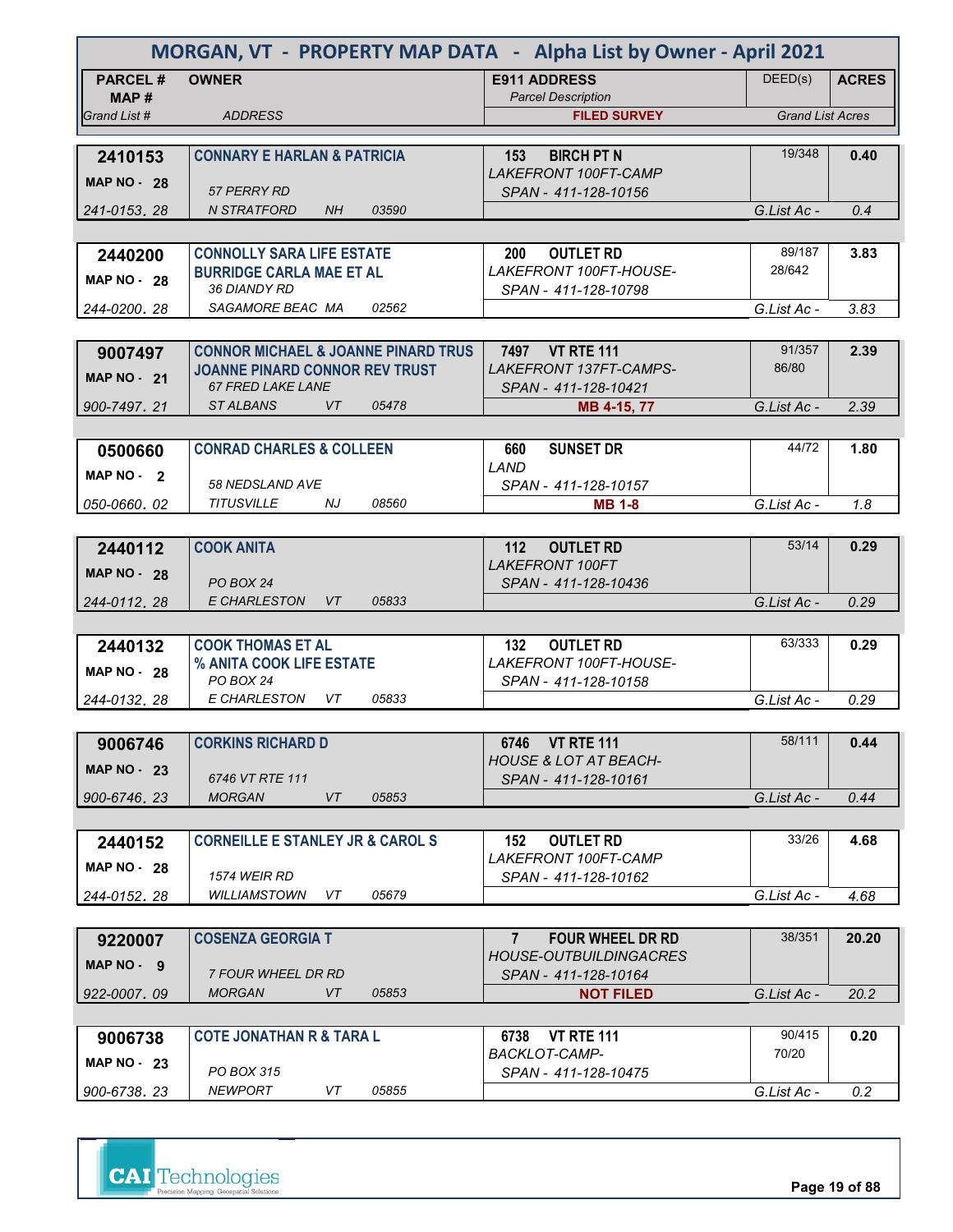| MORGAN, VT - PROPERTY MAP DATA - Alpha List by Owner - April 2021 |                                                                                 |                                                    |                         |              |  |
|-------------------------------------------------------------------|---------------------------------------------------------------------------------|----------------------------------------------------|-------------------------|--------------|--|
| <b>PARCEL#</b>                                                    | <b>OWNER</b>                                                                    | <b>E911 ADDRESS</b>                                | DEED(s)                 | <b>ACRES</b> |  |
| MAP#<br>Grand List #                                              | <b>ADDRESS</b>                                                                  | <b>Parcel Description</b><br><b>FILED SURVEY</b>   | <b>Grand List Acres</b> |              |  |
|                                                                   |                                                                                 |                                                    |                         |              |  |
| 1730289                                                           | <b>COWAN JOHN S &amp; DEBORAH A</b>                                             | <b>JONES RD</b><br>289                             | 43/587                  | 0.32         |  |
| MAP $NO - 32$                                                     |                                                                                 | <b>LAKEFRONT 100FT HOUSE-</b>                      |                         |              |  |
|                                                                   | <b>PO BOX 185</b>                                                               | SPAN - 411-128-10166                               |                         |              |  |
| 173-0289.32                                                       | <b>MORGAN</b><br>VT<br>05853                                                    | <b>MB 3-20</b>                                     | G.List Ac -             | 0.32         |  |
|                                                                   |                                                                                 |                                                    |                         |              |  |
| 2000768                                                           | <b>CRANTON BRIAN L &amp; FRANCES C</b>                                          | 768<br><b>WILLIAMS RD</b><br><b>HOUSE-ACRES</b>    | 64/476                  | 10.09        |  |
| <b>MAP NO - 24</b>                                                | <b>PO BOX 186</b>                                                               | SPAN - 411-128-10245                               |                         |              |  |
| 200-0768.24                                                       | <b>MORGAN</b><br>VT.<br>05853                                                   | <b>MB 3-24</b>                                     | G.List Ac -             | 10.09        |  |
|                                                                   |                                                                                 |                                                    |                         |              |  |
| 1603059                                                           | <b>CROSS DANIEL</b>                                                             | 3059 TOAD POND RD                                  | 73/326                  | 10.10        |  |
| MAP $NO - 3$                                                      |                                                                                 | <b>OPEN LAND AC</b>                                |                         |              |  |
|                                                                   | 942 HUNTING CAMP ROAD<br><b>DERBY LINE</b><br>VT<br>05830                       | SPAN - 411-128-11917                               |                         |              |  |
| 160-3059.03                                                       |                                                                                 | <b>MB 3-35</b>                                     | G.List Ac -             | 10.1         |  |
| 2010700                                                           | <b>CROSS DANIEL H &amp; JACQUELINE</b>                                          | 700<br><b>CURTIS RD</b>                            | 48/244                  | 120.00       |  |
|                                                                   |                                                                                 | ACRES-<br><b>L7 R7</b>                             |                         |              |  |
| MAP NO - 4                                                        | PO BOX 31                                                                       | SPAN - 411-128-10167                               |                         |              |  |
| 201-0700.04                                                       | E CHARLESTON<br>VT<br>05833                                                     |                                                    | G.List Ac -             | 120          |  |
|                                                                   |                                                                                 |                                                    |                         |              |  |
| 9011044                                                           | <b>CUBIT MARSTON C &amp; BECKY LEE</b>                                          | 11044 VT RTE 111                                   | 50/384                  | 11.13        |  |
| MAP NO - 1                                                        |                                                                                 | <b>HOUSE-ACRES</b>                                 |                         |              |  |
| 901-1044.01                                                       | 11044 VT RTE 111<br><b>VT</b><br><b>DERBY</b><br>05829                          | SPAN - 411-128-10515                               | G.List Ac -             | 11.13        |  |
|                                                                   |                                                                                 |                                                    |                         |              |  |
| 9180026                                                           | <b>CURRAN RICHARD &amp; FRANCES IRRV TRUST</b>                                  | 26<br><b>MACLEAY RD</b>                            | 82/523                  | 0.19         |  |
|                                                                   |                                                                                 | <b>BACKLOT-CAMP &amp; LAKE ROW-</b>                |                         |              |  |
| <b>MAP NO - 27</b>                                                | 26 QUEEN ST                                                                     | SPAN - 411-128-10169                               |                         |              |  |
| 918-0026, 27                                                      | <b>WESTFIELD</b><br>01085<br>MA                                                 |                                                    | G.List Ac -             | 0.19         |  |
|                                                                   |                                                                                 |                                                    |                         |              |  |
| 9004980                                                           | <b>CYR TOM GILBERT</b>                                                          | <b>VT RT 111</b><br>4980                           | 63/7                    | 56.20        |  |
| <b>MAP NO - 25</b>                                                | <b>PROVOST GINETTE</b><br><b>133 TRANQUILITY TRAIL</b>                          | <b>ACRES</b><br>SPAN - 411-128-10920               | 48/143                  |              |  |
| 900-4980.25                                                       | VT<br><b>NEWPORT</b><br>05855                                                   | MB 3-79, MB 4-43                                   | G.List Ac -             | 56.2         |  |
|                                                                   |                                                                                 |                                                    |                         |              |  |
| 1200267                                                           | <b>DAMON ROBERT &amp; GISELE</b>                                                | <b>MEADE HILL RD</b><br>267                        | 68/99                   | 2.10         |  |
| <b>MAP NO - 20</b>                                                |                                                                                 | <b>BUILDINGS-ACRES</b>                             |                         |              |  |
|                                                                   | <i><b>267 MEADE HILL</b></i>                                                    | SPAN - 411-128-10181                               |                         |              |  |
| 120-0267.20                                                       | MORGAN<br>VT<br>05853                                                           |                                                    | G.List Ac -             | 2.1          |  |
|                                                                   |                                                                                 |                                                    |                         |              |  |
| 0501224                                                           | DANE CLAIR E & CHARLOTTE (LIFE ESTATE)<br><b>DANE BRIAN &amp; ROBERT BRENDA</b> | 1224<br><b>SUNSET DR</b><br><b>BUILDING- ACRES</b> | 66/197                  | 1.45         |  |
| MAP NO - 2                                                        | <b>1224 SUNSET DRIVE</b>                                                        | SPAN - 411-128-10182                               |                         |              |  |
| 050-1224.02                                                       | WEST CHARLEST VT<br>05872                                                       |                                                    | G.List Ac -             | 1.45         |  |
|                                                                   |                                                                                 |                                                    |                         |              |  |
| 9040235                                                           | <b>DAUPHIN RICAHRD T</b>                                                        | <b>BUZZELL WEST</b><br>235                         | 87/38                   | 10.02        |  |
| MAP $NO - 21$                                                     | <b>DAUPHIN BARBARA A</b>                                                        | LAKEFRONT 55FT-HOUSE-                              |                         |              |  |
|                                                                   | 1234 HERITAGE CLUB AVE<br><b>WAKE FOREST</b>                                    | SPAN - 411-128-10702                               |                         |              |  |
| 904-0235, 21                                                      | NС<br>27587-4229                                                                | <b>NOT FILED</b>                                   | G.List Ac -             | 10.02        |  |

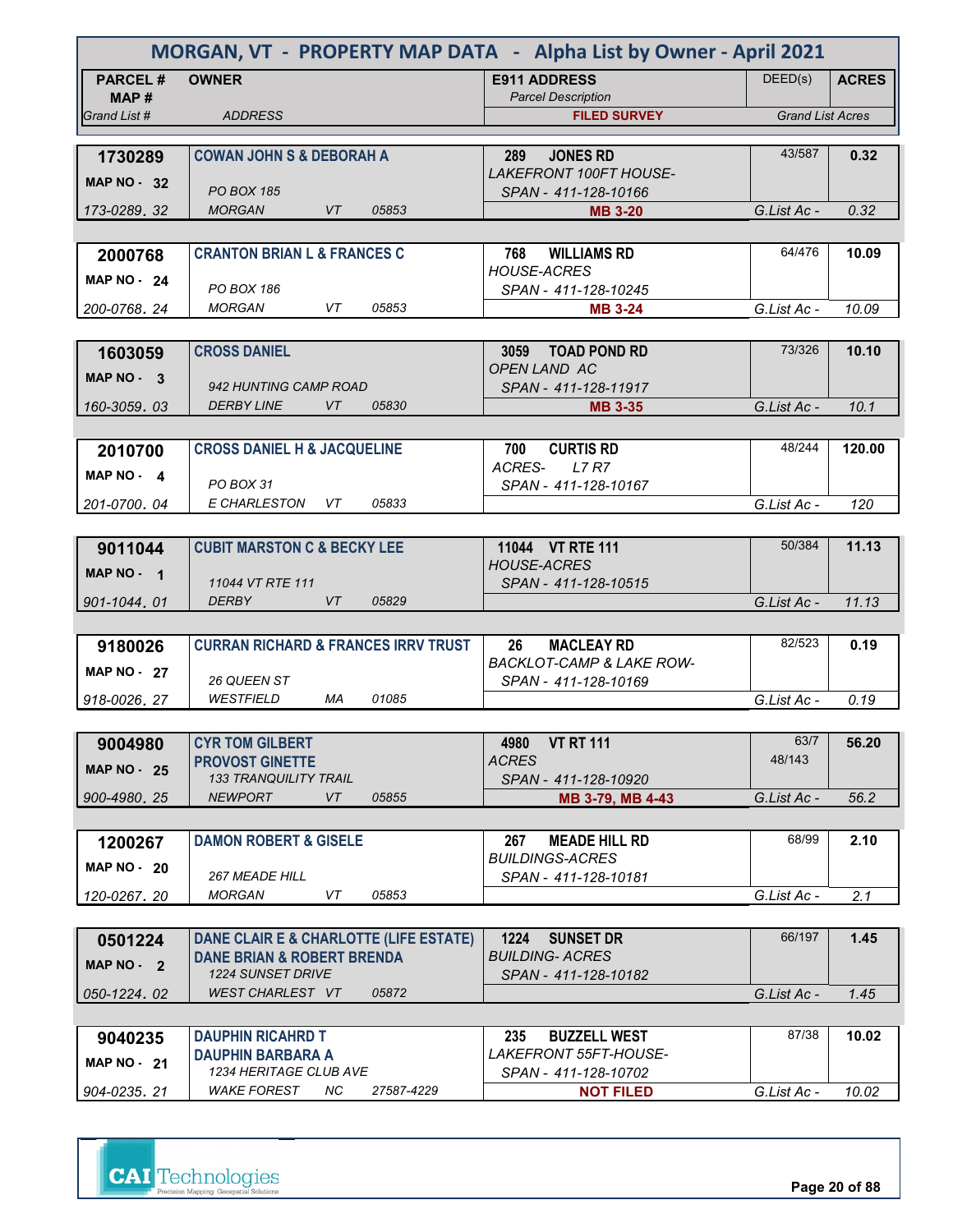|                         | MORGAN, VT - PROPERTY MAP DATA - Alpha List by Owner - April 2021          |            |                                                                  |                         |              |  |
|-------------------------|----------------------------------------------------------------------------|------------|------------------------------------------------------------------|-------------------------|--------------|--|
| <b>PARCEL#</b><br>MAP # | <b>OWNER</b>                                                               |            | <b>E911 ADDRESS</b><br><b>Parcel Description</b>                 | DEED(s)                 | <b>ACRES</b> |  |
| Grand List #            | <b>ADDRESS</b>                                                             |            | <b>FILED SURVEY</b>                                              | <b>Grand List Acres</b> |              |  |
|                         |                                                                            |            |                                                                  |                         |              |  |
| 9140531                 | <b>DAVIDSON FAMILY REVOCABLE TRUST</b>                                     |            | <b>ELLIOTT ACRES RD</b><br>531<br><b>LAKEFRONT 75FT-MHO-</b>     | 87/199                  | 0.34         |  |
| <b>MAP NO - 26</b>      | <b>14 HITCHIN POST LANE</b>                                                |            | SPAN - 411-128-10420                                             |                         |              |  |
| 914-0531.26             | <b>MERRIMACK</b><br><b>NH</b>                                              | 03054      |                                                                  | G.List Ac -             | 0.34         |  |
|                         |                                                                            |            |                                                                  |                         |              |  |
| 2720133                 | <b>DAVIS BRYAN E &amp; SUSAN E</b>                                         |            | 133<br><b>MILES RD</b>                                           | 45/503                  | 0.24         |  |
| <b>MAP NO - 22</b>      |                                                                            |            | LAKEFRONT 76FT-CAMP-                                             |                         |              |  |
| 272-0133, 22            | <i>1422 HERRICK RD</i><br><b>DERBY</b><br>VT                               | 05829      | SPAN - 411-128-10185                                             | G.List Ac -             | 0.24         |  |
|                         |                                                                            |            |                                                                  |                         |              |  |
| 1300424                 | <b>DAVIS WENDELL &amp; PAMELA</b>                                          |            | <b>HATTON HTS</b><br>424                                         | 91/205                  | 10.70        |  |
| MAP $NO - 2$            |                                                                            |            | <b>BUILDING- ACRES</b>                                           | 73/404                  |              |  |
|                         | <b>11 FAIRCHILD DR</b>                                                     |            | SPAN - 411-128-10311                                             |                         |              |  |
| 130-0424.02             | <b>DURHAM</b><br><b>NH</b>                                                 | 03824      |                                                                  | G.List Ac -             | 10.7         |  |
|                         |                                                                            |            |                                                                  |                         |              |  |
| 9001403                 | <b>DECKER PETER</b>                                                        |            | <b>VT RTE 111</b><br>1403                                        | 86/369                  | 51.31        |  |
| MAP NO - 9              | <b>DURRANCE TINA</b><br>3604 VT RTE 111                                    |            | <b>ACRES</b><br>SPAN - 411-128-10390                             |                         |              |  |
| 900-1403.09             | <b>MORGAN</b><br>VT                                                        | 05853      | MB 3-75 & MB 3-76                                                | G.List Ac -             | 51.31        |  |
|                         |                                                                            |            |                                                                  |                         |              |  |
| 9003604                 | <b>DECKER PETER</b>                                                        |            | 3604 VT RTE 111                                                  | 86/461                  | 497.75       |  |
| MAP $NO - 6$            | <b>DURRANCE TINA</b>                                                       |            | <b>FARM -3 HOUSES-</b>                                           |                         |              |  |
|                         | 3604 VT RTE 111                                                            |            | SPAN - 411-128-10387                                             |                         |              |  |
| 900-3604, 06            | <b>MORGAN</b><br>VT                                                        | 05853      | MB 3-22, 4-3 & 4-71                                              | G.List Ac -             | 501.65       |  |
|                         |                                                                            |            |                                                                  |                         |              |  |
| 9004495                 | <b>DECKER PETER</b>                                                        |            | <b>VT RTE 111</b><br>4495                                        | 86/375                  | 49.29        |  |
| <b>MAP NO - 26</b>      | <b>TINA DURRANCE</b><br>3604 VT RT 111                                     |            | <b>FARM &amp; ACRES</b><br>SPAN - 411-128-10391                  |                         |              |  |
| 900-4495.26             | <b>MORGAN</b><br>VT                                                        | 05853      | <b>MB 3-76</b>                                                   | G.List Ac -             | 49.29        |  |
|                         |                                                                            |            |                                                                  |                         |              |  |
| 9090450                 | <b>DELABRUERE BERT J</b>                                                   |            | <b>CRESENT BEACH EXT</b><br>450                                  | 73/157                  | 20.80        |  |
| MAP NO - 3              |                                                                            |            | <b>HOUSE ACRES</b>                                               |                         |              |  |
|                         | 9 BEACHWOOD LANE                                                           |            | SPAN - 411-128-10282                                             |                         |              |  |
| 909-0450.03             | <b>JERICHO</b><br>VT                                                       | 05465      |                                                                  | G.List Ac -             | 20.8         |  |
|                         |                                                                            |            |                                                                  |                         |              |  |
| 2000060                 | <b>DELABRUERE ERNEST R</b>                                                 |            |                                                                  | 89/240                  | 0.79         |  |
| MAP $NO - 23$           | <b>DELABRUERE TAMMY L</b><br>2092 CHAMPION ST                              |            | LAND<br>SPAN - 411-128-11952                                     |                         |              |  |
| 200-0060, 24            | SARASOTA<br>FL                                                             | 34231-5645 |                                                                  | G.List Ac -             | 0.79         |  |
|                         |                                                                            |            |                                                                  |                         |              |  |
| 2201583                 | <b>DELABRUERE EUGENE</b>                                                   |            | 1583<br><b>CAMP WINAPE RD</b>                                    | 53/16                   | 2.14         |  |
| <b>MAP NO - 30</b>      | <b>MCGUIRE MAUREEN</b>                                                     |            | <b>BACKLOT-ACRES-ROW</b>                                         |                         |              |  |
|                         | #12 RD                                                                     |            | SPAN - 411-128-10003                                             |                         |              |  |
| 220-1583, 30            | <b>NEWPORT CTR</b><br>VT                                                   | 05857      | <b>MB 3-65</b>                                                   | G.List Ac -             | 2.14         |  |
|                         |                                                                            |            |                                                                  |                         |              |  |
| 2201687                 | <b>DELABRUERE EUGENE</b><br><b>MCGUIRE MAUREEN, DELABRUERE DAVID &amp;</b> |            | 1687<br><b>CAMP WINAPE RD</b><br><b>BACKLOT &amp; ROW COMMON</b> |                         | 2.17         |  |
| <b>MAP NO - 30</b>      | TH #12                                                                     |            | SPAN - 411-128-10189                                             |                         |              |  |
| 220-1687, 30            | NEWPORT CENTE VT                                                           | 05857      |                                                                  | G.List Ac -             | 2.17         |  |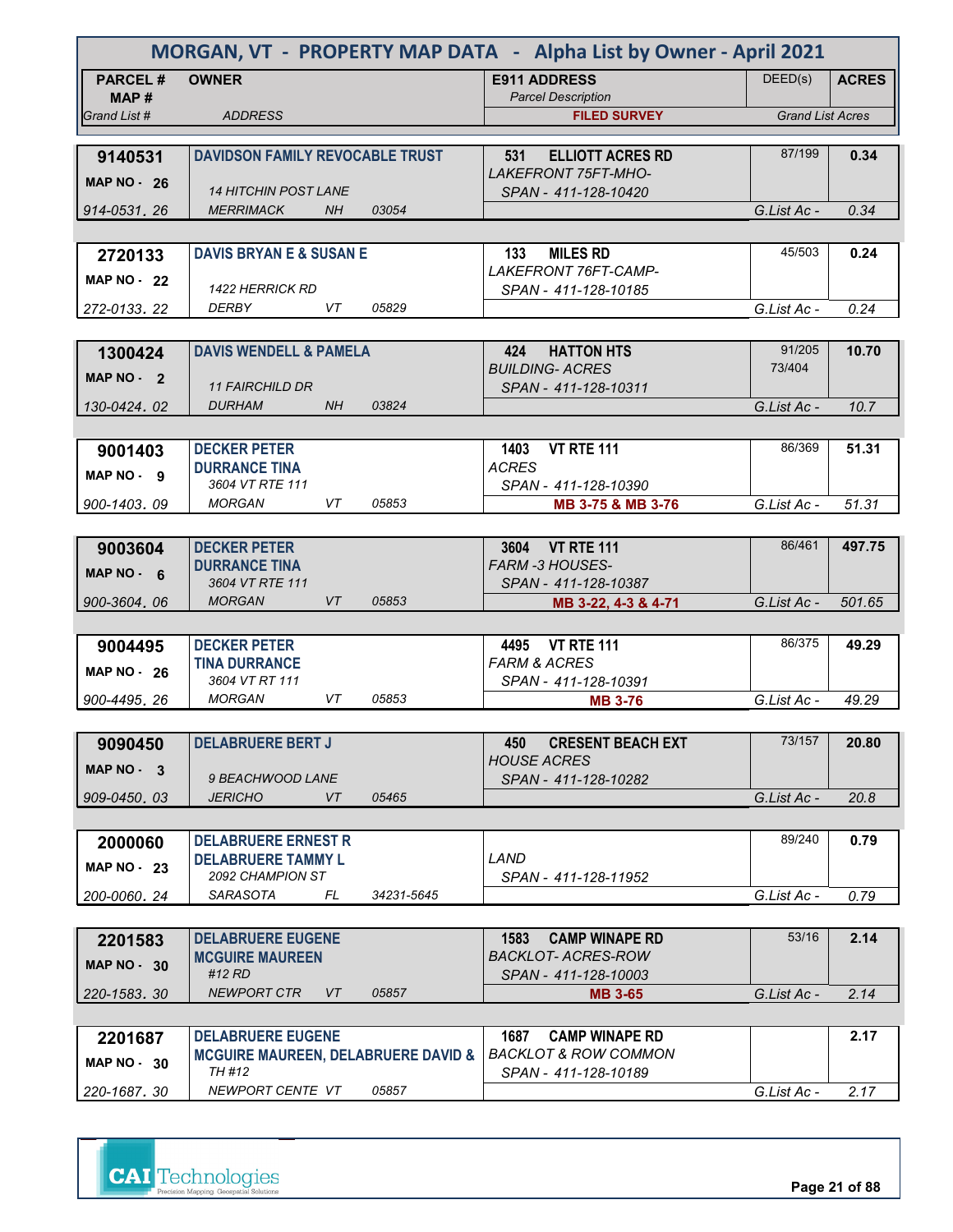| MORGAN, VT - PROPERTY MAP DATA - Alpha List by Owner - April 2021 |                                                               |                                                                 |                         |              |  |
|-------------------------------------------------------------------|---------------------------------------------------------------|-----------------------------------------------------------------|-------------------------|--------------|--|
| <b>PARCEL#</b><br>MAP #                                           | <b>OWNER</b>                                                  | <b>E911 ADDRESS</b><br><b>Parcel Description</b>                | DEED(s)                 | <b>ACRES</b> |  |
| Grand List #                                                      | <b>ADDRESS</b>                                                | <b>FILED SURVEY</b>                                             | <b>Grand List Acres</b> |              |  |
|                                                                   |                                                               |                                                                 |                         |              |  |
| 9006706                                                           | <b>DELANEY JULIETTE</b>                                       | 6706 VT RTE 111                                                 | 78/141                  | 0.23         |  |
| <b>MAP NO - 23</b>                                                | <b>REINSRSTEN LINDA M &amp; DELANEY MARK</b><br>12 PINE AVE   | BACKLOT-HOUSE-CAMPS-BEACH LO<br>SPAN - 411-128-10191            |                         |              |  |
| 900-6706, 23                                                      | <b>ALBANY</b><br>NY.<br>12205-4304                            |                                                                 | G.List Ac -             | 0.23         |  |
|                                                                   |                                                               |                                                                 |                         |              |  |
| 2201538                                                           | <b>DENNING ELIZABETH LIFE ESTATE</b>                          | 1538 CAMP WINAPE RD                                             | 80/230                  | 1.60         |  |
| MAP $NO - 30$                                                     | <b>DENNING M &amp; FONTANA K</b>                              | LAKEFRONT 200FT-HOUSE-GARAGE-                                   |                         |              |  |
|                                                                   | <b>27 SOUTH FAIR STREET</b><br><b>GUILFORD</b><br>CТ<br>06437 | SPAN - 411-128-10193                                            |                         |              |  |
| 220-1538, 30                                                      |                                                               |                                                                 | G.List Ac -             | 1.6          |  |
|                                                                   |                                                               | 1492 CAMP WINAPE RD                                             | 56/426                  | 0.67         |  |
| 2201492                                                           | <b>DENNING MICHAEL</b><br><b>CARBY HAZEL V</b>                | LAKEFRONT 200FT-CAMP-                                           |                         |              |  |
| <b>MAP NO - 30</b>                                                | 27 S FAIR ST                                                  | SPAN - 411-128-10252                                            |                         |              |  |
| 220-1492.30                                                       | <b>GUILFORD</b><br>CT.<br>06437                               |                                                                 | G.List Ac -             | 0.67         |  |
|                                                                   |                                                               |                                                                 |                         |              |  |
| 2201450                                                           | <b>DENNIS LINDA ANN REVOCABLE TRUST</b>                       | <b>CAMP WINAPE RD</b><br>1450                                   | 86/38                   | 0.30         |  |
| $MAP NO - 30$                                                     |                                                               | LAKEFRONT 100FT-CAMP-                                           |                         |              |  |
|                                                                   | <b>PO BOX 183</b>                                             | SPAN - 411-128-10194                                            |                         |              |  |
| 220-1450.30                                                       | E CHARLESTON<br>05833<br>VT                                   |                                                                 | G.List Ac -             | 0.3          |  |
|                                                                   |                                                               |                                                                 |                         |              |  |
| 9004838                                                           | <b>DENSMORE RICKY A LIFE ESTATE</b>                           | 4838 VT RTE 111                                                 | 85/311                  | 10.09        |  |
| $MAP NO - 6$                                                      | <b>DENSMORE JERICO MARIE</b>                                  | <b>BUILDINGS-ACRE</b>                                           |                         |              |  |
| 900-4838.06                                                       | 4838 VT RTE 111<br>05853<br><b>MORGAN</b><br>VT.              | SPAN - 411-128-10195<br><b>MB 1-49</b>                          | G.List Ac -             | 10.09        |  |
|                                                                   |                                                               |                                                                 |                         |              |  |
| 1600256                                                           | <b>DESANTO DEBRA A</b>                                        | 256<br><b>TOAD POND RD</b>                                      | 51/171                  | 4.50         |  |
|                                                                   | % BLIER DEBRA                                                 | <b>HOUSE-ACRES</b>                                              |                         |              |  |
| <b>MAP NO - 24</b>                                                | 333 TOAD P0ND RD                                              | SPAN - 411-128-10196                                            |                         |              |  |
| 160-0256, 24                                                      | <b>MORGAN</b><br>VT<br>05853                                  |                                                                 | G.List Ac -             | 4.5          |  |
|                                                                   |                                                               |                                                                 |                         |              |  |
| 1610105                                                           | <b>DESOUSA 2009 REV DAVID J</b>                               | <b>IP ROAD</b><br>105                                           | 88/617-19               | 39.86        |  |
| MAP $NO - 4$                                                      |                                                               | CAMP - ACRES                                                    | 62/288                  |              |  |
|                                                                   | <b>12 POTTING BENCH RD</b>                                    | SPAN - 411-128-10787                                            |                         |              |  |
| 161-0105.04                                                       | <b>MEREDITH</b><br>NH.<br>03253-4212                          | <b>MB 1-21</b>                                                  | G.List Ac -             | 39.86        |  |
|                                                                   |                                                               |                                                                 |                         |              |  |
| 2000181                                                           | <b>DETSCHER DAVID &amp; SYLVIA</b>                            | <b>WILLIAMS RD</b><br>181<br><b>HOUSE- ACRES &amp; ROW LAKE</b> | 51/237                  | 6.67         |  |
| <b>MAP NO - 24</b>                                                | 59 RED GATE LANE                                              | SPAN - 411-128-10486                                            |                         |              |  |
| 200-0181.24                                                       | 03253<br><i>MEREDITH</i><br>NH                                |                                                                 | G.List Ac -             | 6.67         |  |
|                                                                   |                                                               |                                                                 |                         |              |  |
| 9006129                                                           | <b>DETSCHER DAVID &amp; SYLVIA</b>                            | <b>VT RTE 111</b><br>181                                        | 51/237                  | 0.07         |  |
| <b>MAP NO - 24</b>                                                |                                                               |                                                                 |                         |              |  |
|                                                                   |                                                               | SPAN-                                                           |                         |              |  |
|                                                                   |                                                               |                                                                 | G.List Ac -             |              |  |
|                                                                   |                                                               |                                                                 |                         |              |  |
| 1750480                                                           | <b>DIBARI ANTHONY W &amp; KATHERINE C TRUST</b>               | 480<br><b>WAYEESES SHORE</b><br>BACKLOT-HOUSE-GARAGE-LAKE RO    | 83/501                  | 0.37         |  |
| <b>MAP NO - 31</b>                                                | <b>DIBARI FAMILY TRUST</b><br>7 WARREN TERRACE                | SPAN - 411-128-10200                                            |                         |              |  |

 *SPAN - 411-128-10200 G.List Ac - 0.37*

*PEMBROKE MA 02359*

*175-0480 31 .*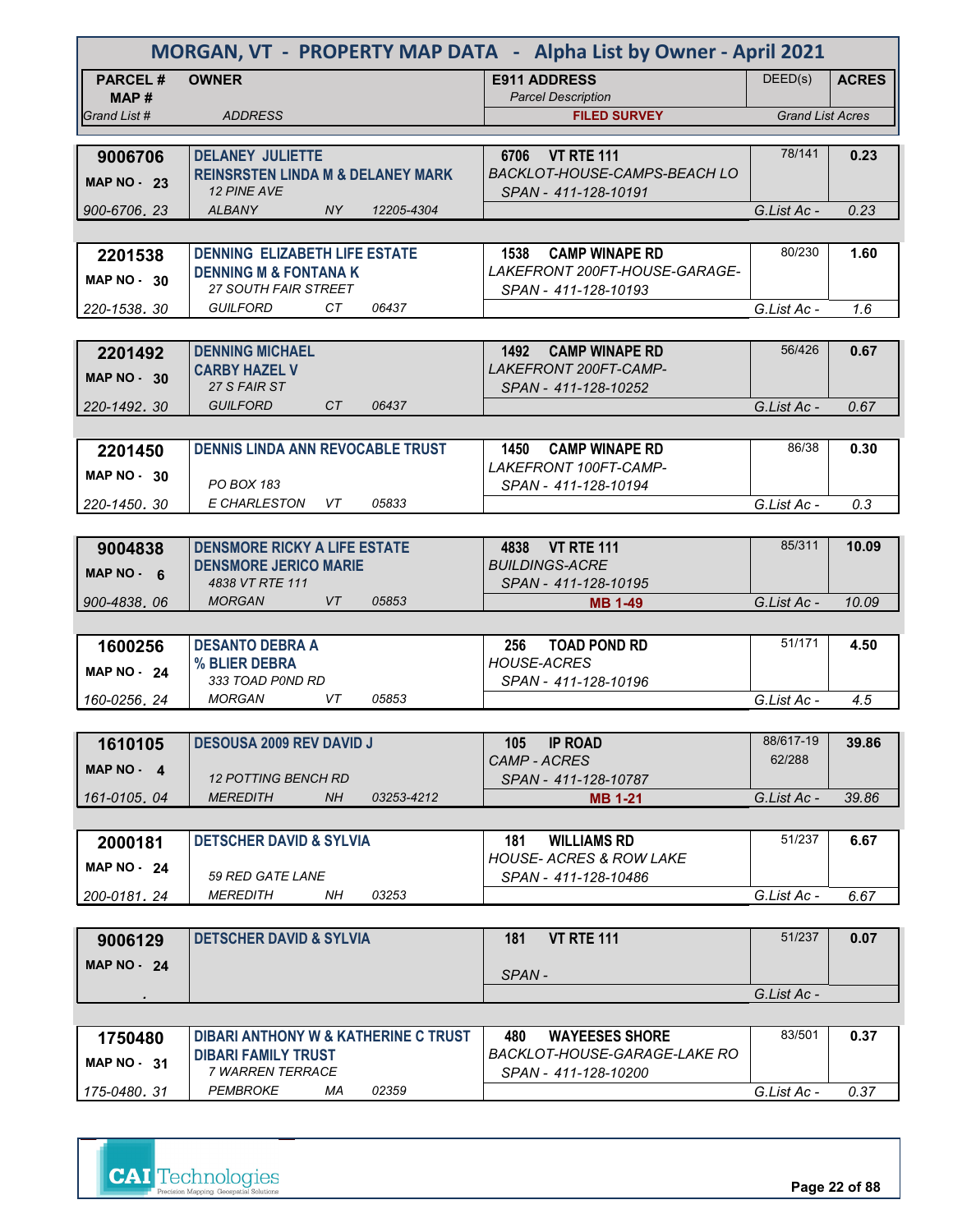| MORGAN, VT - PROPERTY MAP DATA - Alpha List by Owner - April 2021 |                                                               |                                                   |                         |              |  |
|-------------------------------------------------------------------|---------------------------------------------------------------|---------------------------------------------------|-------------------------|--------------|--|
| <b>PARCEL#</b><br>MAP#                                            | <b>OWNER</b>                                                  | <b>E911 ADDRESS</b><br><b>Parcel Description</b>  | DEED(s)                 | <b>ACRES</b> |  |
| Grand List #                                                      | <b>ADDRESS</b>                                                | <b>FILED SURVEY</b>                               | <b>Grand List Acres</b> |              |  |
|                                                                   |                                                               |                                                   |                         |              |  |
| 8000965                                                           | DIX DANA F & SHIRLEY A LIFE ESTATE                            | <b>VT RTE 114</b><br>965                          | 91/486                  | 10.10        |  |
| MAP NO - 9                                                        |                                                               | <b>BUILDINGS - ACRE</b>                           | 51/295                  |              |  |
| 800-0965, 09                                                      | PO BOX 76<br><b>JACKSONVILLE</b><br><b>VT</b><br>05342        | SPAN - 411-128-10202<br><b>MB 3-35A</b>           | G.List Ac -             | 10.1         |  |
|                                                                   |                                                               |                                                   |                         |              |  |
| 9004965                                                           | <b>DOYLE PAUL</b>                                             | 4965 VT RTE 111                                   | 19/63                   | 9.58         |  |
|                                                                   |                                                               | <b>LAKEFRONT 316 FT-</b>                          |                         |              |  |
| <b>MAP NO - 26</b>                                                | P.O. BOX 282                                                  | SPAN - 411-128-10207                              |                         |              |  |
| 900-4965, 26                                                      | <b>BARTON</b><br>VT<br>05822                                  | <b>MB 3-9</b>                                     | G.List Ac -             | 9.58         |  |
|                                                                   |                                                               |                                                   |                         |              |  |
| 0300787                                                           | <b>DRAKE WILLIAM E TRUSTEE</b>                                | <b>MORGAN CHARLESTON RD</b><br>787                | 91/530                  | 0.84         |  |
| MAP $NO - 34$                                                     | THE WILLIAM E DRAKE REV IV TRUST<br><b>18 EVERGREEN COURT</b> | <b>LAKEFRONT 101 FF</b>                           |                         |              |  |
| 030-0787.34                                                       | 03784<br>WEST LEBANON NH                                      | SPAN - 411-128-11954                              | G.List Ac -             | 0.84         |  |
|                                                                   |                                                               |                                                   |                         |              |  |
| 0100481                                                           | <b>DRAPER LAWRENCE</b>                                        | <b>VALLEY RD</b><br>481                           | 78/138                  | 15.00        |  |
|                                                                   | <b>DRAPER SUSAN</b>                                           | <b>BUILDINGS-ACRES</b>                            |                         |              |  |
| MAP NO - 3                                                        | 481 VALLEY RD                                                 | SPAN - 411-128-10255                              |                         |              |  |
| 010-0481.03                                                       | <b>MORGAN</b><br>VT<br>05853                                  |                                                   | G.List Ac -             | 15           |  |
|                                                                   |                                                               |                                                   |                         |              |  |
| 8002828                                                           | <b>DRECZKO RAY</b>                                            | 2828 VT RTE 114                                   | 35/338                  | 118.60       |  |
| MAP NO - 7                                                        | <b>76 BUCKEYE BROOK RD</b>                                    | <b>BUILDING-ACRES</b><br>SPAN - 411-128-10208     |                         |              |  |
| 800-2828, 07                                                      | <b>CHARLESTON</b><br>RI<br>02813-2700                         | <b>MB 1-48</b>                                    | G.List Ac -             | 118.6        |  |
|                                                                   |                                                               |                                                   |                         |              |  |
| 0900113                                                           | <b>DRIVER EVERETT</b>                                         | 113<br><b>DERBY GORE RD</b>                       | 86/227                  | 54.49        |  |
| <b>MAP NO</b><br>$\overline{\mathbf{1}}$                          |                                                               | <b>BUILDINGS- AC-ALSO CHARLESTON</b>              | 33/460                  |              |  |
|                                                                   | 583 NO. 12 RD                                                 | SPAN - 411-128-10210                              | 86/227                  |              |  |
| 090-0113, 01                                                      | <b>NEWPORT CTR</b><br>VT<br>05857                             | <b>MB 5-10</b>                                    | G.List Ac -             | 54.49        |  |
|                                                                   |                                                               |                                                   |                         |              |  |
| 9006569                                                           | <b>DUCHARME RENE</b>                                          | 6569 VT RTE 111<br>LAKEFRONT 275 FF-STORE-        | 75/30                   | 0.25         |  |
| <b>MAP NO - 23</b>                                                | 1945 U.S. ROUTE 5                                             | SPAN - 411-128-10611                              |                         |              |  |
| 900-6569.23                                                       | <b>DERBY</b><br>VT<br>05829                                   |                                                   | G.List Ac -             | 0.25         |  |
|                                                                   |                                                               |                                                   |                         |              |  |
| 2201867                                                           | <b>DUCKLESS EDWARD J, TRUSTEE</b>                             | 1867<br><b>CAMP WINAPE RD</b>                     | 68/125                  | 10.04        |  |
| <b>MAP NO - 30</b>                                                | <b>DUCKLESS ANN M, TRUSTEE</b>                                | LAKEFRONT 176FT-HOUSE-GARAGE                      |                         |              |  |
|                                                                   | 77 TSIENNETO RD                                               | SPAN - 411-128-10738                              |                         |              |  |
| 220-1867.30                                                       | DERRY<br>NΗ<br>03038                                          | <b>MB 3-15</b>                                    | G.List Ac -             | 10.04        |  |
|                                                                   |                                                               |                                                   | 40/145                  |              |  |
| 0500661                                                           | <b>DUDLEY MICHAEL GLEN</b>                                    | <b>SUNSET DR</b><br>661<br><b>BUILDINGS-ACRES</b> |                         | 5.20         |  |
| MAP $NO - 2$                                                      | 661 SUNSET DR--MORGAN                                         | SPAN - 411-128-10212                              |                         |              |  |
| 050-0661, 02                                                      | W CHARLESTON VT<br>05872-9605                                 |                                                   | G.List Ac -             | 5.2          |  |
|                                                                   |                                                               |                                                   |                         |              |  |
| 9040208                                                           | <b>DUFOUR ERIC &amp; SANDRA</b>                               | <b>BUZZELL WEST</b><br>208                        | 83/255                  | 10.13        |  |
| <b>MAP NO - 21</b>                                                |                                                               | LAKEFRONT 61FT-HOUSE-                             |                         |              |  |
|                                                                   | <b>2012 ROUTE 44</b><br>WINDSOR<br>VT<br>05089                | SPAN - 411-128-10703                              |                         | 10.13        |  |
| 904-0208.21                                                       |                                                               | <b>NOT FILED</b>                                  | G.List Ac -             |              |  |

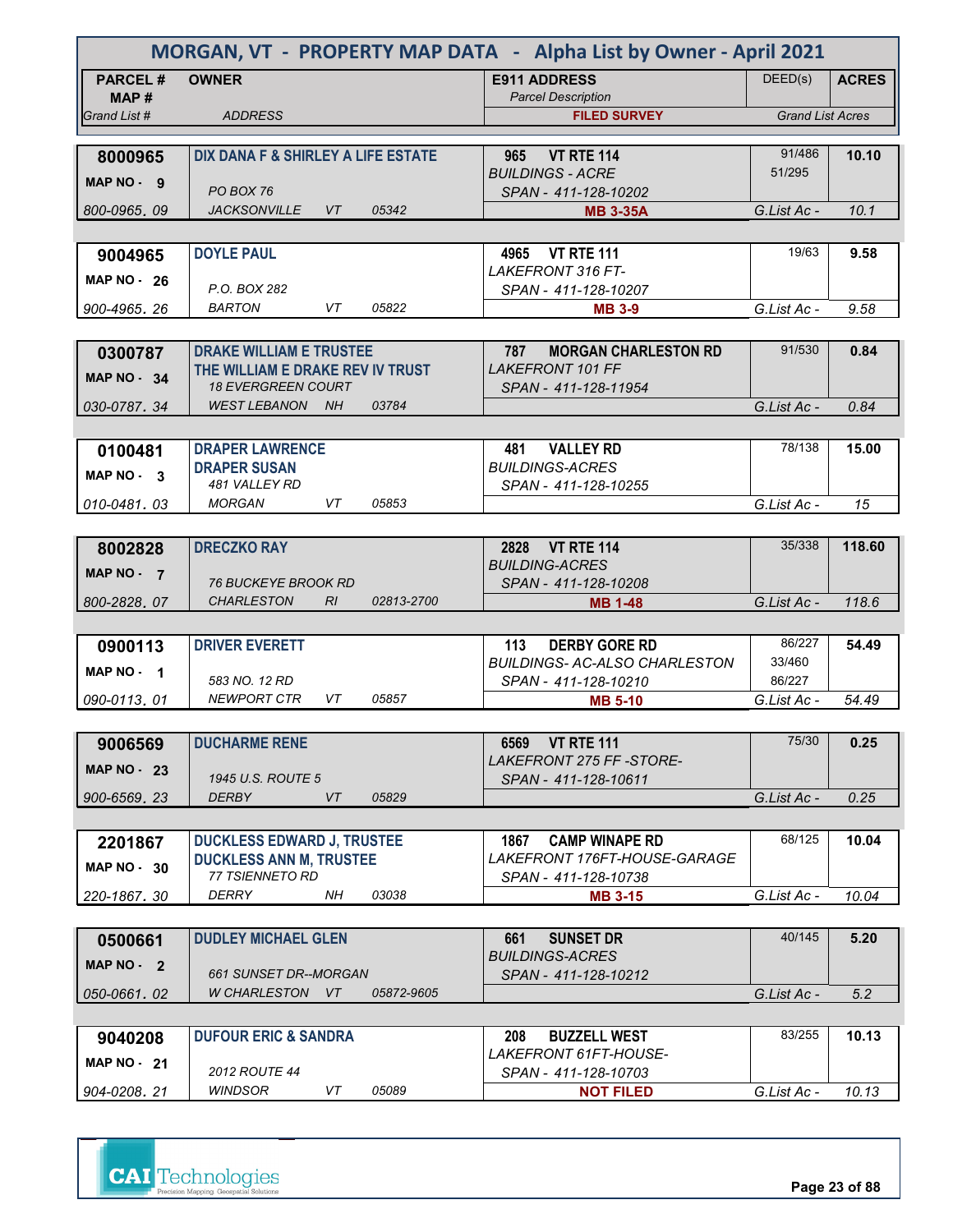| MORGAN, VT - PROPERTY MAP DATA - Alpha List by Owner - April 2021 |                                                      |           |       |                                                               |                         |                |
|-------------------------------------------------------------------|------------------------------------------------------|-----------|-------|---------------------------------------------------------------|-------------------------|----------------|
| <b>PARCEL#</b>                                                    | <b>OWNER</b>                                         |           |       | <b>E911 ADDRESS</b>                                           | DEED(s)                 | <b>ACRES</b>   |
| MAP #<br>Grand List #                                             |                                                      |           |       | <b>Parcel Description</b>                                     | <b>Grand List Acres</b> |                |
|                                                                   | <b>ADDRESS</b>                                       |           |       | <b>FILED SURVEY</b>                                           |                         |                |
| 9220558                                                           | <b>DUGGAN BETTE J TRUSTEE OF THE</b>                 |           |       | <b>FOUR WHEEL DR RD</b><br>558                                |                         | 10.10          |
| MAP NO - 9                                                        | <b>GETTE J DUGGAN 1998 TRUST</b>                     |           |       | <b>CAMP-ACRES</b>                                             |                         |                |
|                                                                   | 1051 COLCHESTER PT RD                                |           |       | SPAN - 411-128-10214                                          |                         |                |
| 922-0558.09                                                       | <b>COLCHESTER</b>                                    | <b>VT</b> | 05446 | <b>NOT FILED</b>                                              | G.List Ac -             | 10.1           |
|                                                                   |                                                      |           |       |                                                               |                         |                |
| 0610130                                                           | <b>DUMAS MICHAEL</b><br><b>DUMAS SHIRLEY M</b>       |           |       | 130<br><b>DUMAS DR</b><br><b>BUILDINGS-AC-ROW SALEM-DERBY</b> |                         | 2.00           |
| MAP NO - 1                                                        | 130 DUMAS DR                                         |           |       | SPAN - 411-128-10215                                          |                         |                |
| 061-0130.01                                                       | <b>DERBY</b>                                         | VT        | 05829 |                                                               | G.List Ac -             | 2.13           |
|                                                                   |                                                      |           |       |                                                               |                         |                |
| 0100086                                                           | <b>DUMOULIN JOAN</b>                                 |           |       | 86<br><b>VALLEY RD</b>                                        | 31/319-321              | 2.50           |
| MAP $NO - 23$                                                     |                                                      |           |       | <b>BUILDINGS-AC</b>                                           | 49/358<br>48/532        |                |
| 010-0086.23                                                       | <b>42C DEMILLE ST</b><br>PICTON ONTARIO CANA KOK 2T0 |           |       | SPAN - 411-128-11934                                          | G.List Ac -             | 2.5            |
|                                                                   |                                                      |           |       |                                                               |                         |                |
| 9006138                                                           | <b>DURFEY ROBERT E &amp; JANICE LE</b>               |           |       | <b>VT RTE 111</b><br>6138                                     | 42/289                  | 9.55           |
| <b>MAP NO - 24</b>                                                |                                                      |           |       | <b>HOUSE-LAND-LAKE ROW</b>                                    |                         |                |
|                                                                   | PO BOX 518                                           |           |       | SPAN - 411-128-10217                                          |                         |                |
| 900-6138.24                                                       | <b>JACKSONVILLE</b>                                  | VT        | 05342 | MB 5-19,1-28                                                  | G.List Ac -             | 9.61           |
|                                                                   |                                                      |           |       |                                                               |                         |                |
| 0500387                                                           | <b>DURGIN MATTHEW</b>                                |           |       | 387<br><b>SUNSET DR</b><br><b>BUILDING-ACRES</b>              | 85/254                  | 14.90          |
| MAP NO - 2                                                        | <b>PO BOX 103</b>                                    |           |       | SPAN - 411-128-10219                                          |                         |                |
| 050-0387.02                                                       | <b>MORGAN</b>                                        | VT        | 05853 | <b>MB 1-8</b>                                                 | G.List Ac -             | 14.9           |
|                                                                   |                                                      |           |       |                                                               |                         |                |
| 3400070                                                           | <b>DURGIN ROBERT &amp; DEBORAH</b>                   |           |       | <b>SUNSET CIR</b><br>70                                       | 43/158                  | 2.86           |
| MAP NO - 2                                                        | PO BOX 103                                           |           |       | <b>OPEN LAND</b>                                              | 69/291<br>70/260        |                |
| 340-0070, 02                                                      | <b>MORGAN</b>                                        | VT        | 05853 | SPAN - 411-128-11944<br><b>MB 1-8</b>                         | G.List Ac -             | 2.86           |
|                                                                   |                                                      |           |       |                                                               |                         |                |
| 9100059                                                           | <b>DURIVAGE LAURIE</b>                               |           |       | <b>LAFOE GRAY BEACH DR</b><br>59                              | 53/671                  | 0.51           |
| <b>MAP NO - 23</b>                                                |                                                      |           |       | LAKEFRONT 100FT & CAMP                                        |                         |                |
|                                                                   | P.O. BOX 374                                         |           |       | SPAN - 411-128-10449                                          |                         |                |
| 910-0059.23                                                       | <b>DERBY</b>                                         | VT        | 05829 |                                                               | G.List Ac -             | 0.51           |
|                                                                   |                                                      |           |       |                                                               |                         |                |
| 9000175                                                           | <b>DUTTON CHARLES</b>                                |           |       | 175<br><b>VT RTE 111</b><br><b>BUILDINGS-ACRES</b>            | 18/331                  | 5.00           |
| MAP NO - 9                                                        | HCR 61 175 VT RTE 111                                |           |       | SPAN - 411-128-10220                                          |                         |                |
| 900-0175.09                                                       | <b>ISLAND POND</b>                                   | VT        | 05846 |                                                               | G.List Ac -             | 5              |
|                                                                   |                                                      |           |       |                                                               |                         |                |
| 9000986                                                           | <b>DUTTON TONY L</b>                                 |           |       | <b>VT RTE 111</b><br>986                                      | 89/123-24               | 67.07          |
| $MAP NO - 9$                                                      | 986 VT RTE 111                                       |           |       | <b>BUILDINGS-ACRES</b>                                        | 74/321                  |                |
| 900-0986, 09                                                      | <b>ISLAND POND</b>                                   | VT        | 05846 | SPAN - 411-128-10086                                          | G.List Ac -             | 67.07          |
|                                                                   |                                                      |           |       |                                                               |                         |                |
| 2500263                                                           | <b>EDGERLEY FREDERICK</b>                            |           |       | 263<br><b>BEAR MTN RD</b>                                     | 66/267                  | 4.00           |
| MAP NO - 8                                                        | <b>EDGERLEY CAROL</b>                                |           |       | HOUSE-GARAGE-OUTBUILDING                                      |                         |                |
|                                                                   | PO BOX 104                                           |           |       | SPAN - 411-128-10183                                          |                         |                |
| 250-0263.08                                                       | <b>NEWPORT</b>                                       | VT        | 05855 |                                                               | G.List Ac -             | $\overline{4}$ |

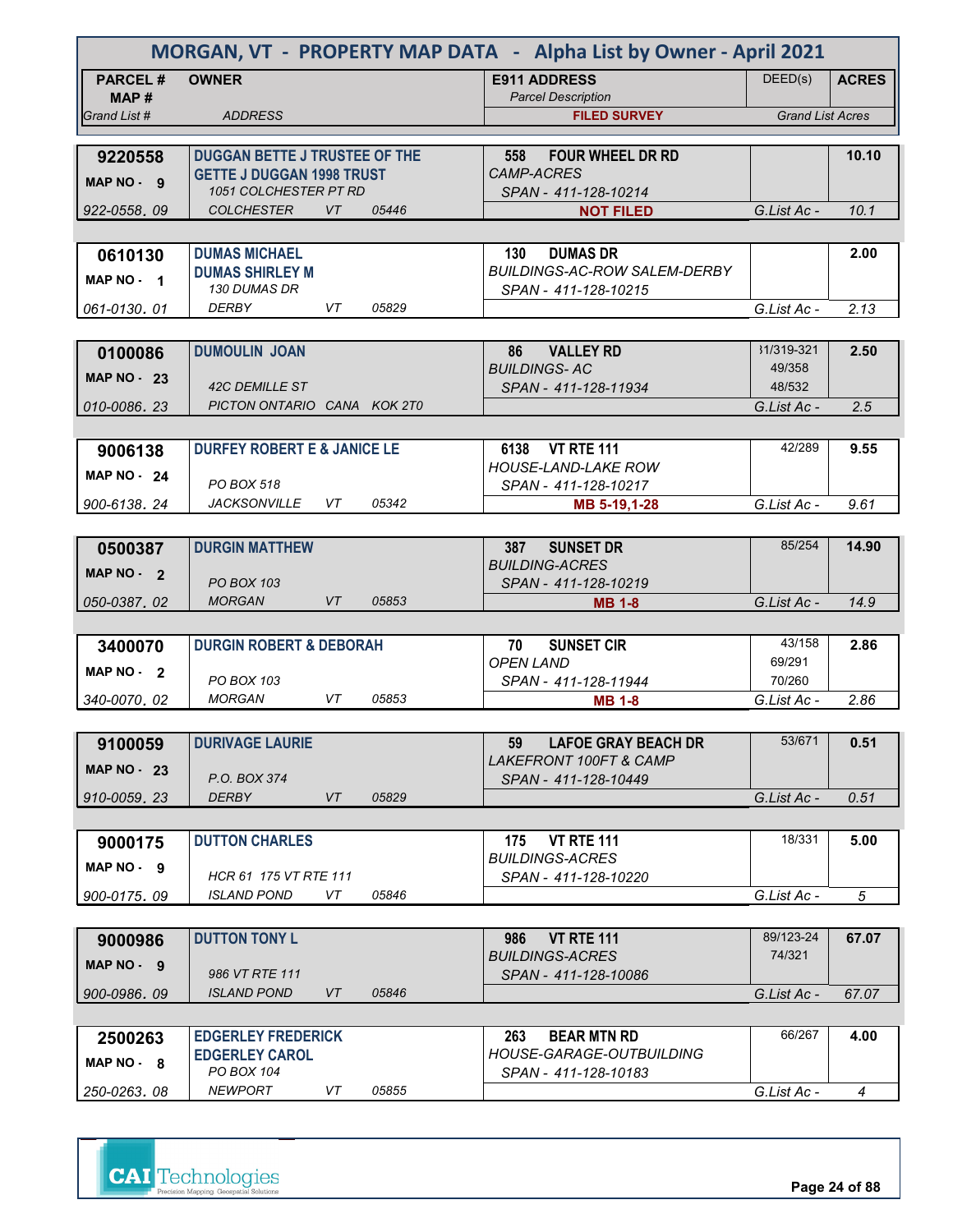| MORGAN, VT - PROPERTY MAP DATA - Alpha List by Owner - April 2021 |                                                        |                                                             |                         |              |  |
|-------------------------------------------------------------------|--------------------------------------------------------|-------------------------------------------------------------|-------------------------|--------------|--|
| <b>PARCEL#</b>                                                    | <b>OWNER</b>                                           | <b>E911 ADDRESS</b>                                         | DEED(s)                 | <b>ACRES</b> |  |
| MAP#                                                              |                                                        | <b>Parcel Description</b><br><b>FILED SURVEY</b>            | <b>Grand List Acres</b> |              |  |
| Grand List #                                                      | <b>ADDRESS</b>                                         |                                                             |                         |              |  |
| 9000488                                                           | <b>EDWARDS JASON M</b>                                 | <b>VT RTE 111</b><br>488                                    | 51/95                   | 0.23         |  |
| MAP NO - 9                                                        |                                                        | <b>ACRES</b>                                                |                         |              |  |
|                                                                   | 340 OLD PENT RD                                        | SPAN - 411-128-10225                                        |                         |              |  |
| 900-0488.09                                                       | <b>GUILFORD</b><br>CT<br>06437                         |                                                             | G.List Ac -             | 0.23         |  |
| 9007978                                                           | <b>ELDRED RICHARD &amp; PETER</b>                      | 7978 VT RTE 111                                             | 24/352                  | 54.00        |  |
| MAP $NO - 2$                                                      |                                                        | LAKEFRONT 90FT-HOUSE-GARAGE-                                |                         |              |  |
|                                                                   | <b>BOX 40</b>                                          | SPAN - 411-128-10227                                        |                         |              |  |
| 900-7978, 02                                                      | S ORLEANS<br>МA<br>02662                               | <b>MB 3-5</b>                                               | G.List Ac -             | 54           |  |
|                                                                   | <b>ELLAM CRAIG &amp; JOANNE&amp; GREGORY A</b>         | 3380<br><b>IP ROAD</b>                                      | 49/198                  |              |  |
| 1613380                                                           | <b>ARCHER WILLIAM &amp; MARSHA</b>                     | <b>CAMP-ACRES</b>                                           |                         | 63.00        |  |
| $MAP NO - 4$                                                      | 333 TOAD POND RD                                       | SPAN - 411-128-10228                                        |                         |              |  |
| 161-3380.04                                                       | <b>MORGAN</b><br>VT.<br>05853                          | <b>MB 3-82</b>                                              | G.List Ac -             | 63           |  |
|                                                                   |                                                        |                                                             |                         |              |  |
| 1600333                                                           | <b>ELLAM GREGORY</b>                                   | 333<br><b>TOAD POND RD</b><br><b>MHO-OUTBUILDING- ACRES</b> | 34/326                  | 1.50         |  |
| MAP NO - 3                                                        | 333 TOAD POND RD                                       | SPAN - 411-128-10229                                        |                         |              |  |
| 160-0333.03                                                       | MORGAN<br>VT<br>05853                                  | <b>MB 2-21</b>                                              | G.List Ac -             | 1.5          |  |
|                                                                   |                                                        |                                                             |                         |              |  |
| 9140553                                                           | <b>EMERY BRENDA F ET AL</b>                            | <b>ELLIOTT ACRES RD</b><br>553                              | 62/193                  | 0.22         |  |
| MAP $NO - 26$                                                     | <b>29 HICKOCK HOLLOW RD</b>                            | <b>LAKEFRONT 75FT-CAMP-</b><br>SPAN - 411-128-10271         |                         |              |  |
| 914-0553, 26                                                      | <b>VERNON</b><br>VT<br>05354                           |                                                             | G.List Ac -             | 0.22         |  |
|                                                                   |                                                        |                                                             |                         |              |  |
| 9160502                                                           | <b>EMERY HOLLIS &amp; CAROLYN ET AL</b>                | <b>SEYMOUR EAST</b><br>502                                  | 59/322                  | 0.57         |  |
| MAP $NO - 27$                                                     |                                                        | LAKEFRONT 105FT-CAMP                                        |                         |              |  |
| 916-0502, 27                                                      | <b>8 PINE COURT</b><br>VT<br><b>ESSEX JCT</b><br>05452 | SPAN - 411-128-10232                                        | G.List Ac -             | 0.57         |  |
|                                                                   |                                                        |                                                             |                         |              |  |
| 9160476                                                           | <b>EMERY MARY JILL</b>                                 | <b>SEYMOUR EAST</b><br>476                                  | 27/183                  | 0.25         |  |
| <b>MAP NO - 27</b>                                                | <b>C/O JILL MARY HUFFSTUTLAR</b>                       | LAKEFRONT 49FT-CAMP-                                        |                         |              |  |
|                                                                   | 1011 49TH AVENUE WEST                                  | SPAN - 411-128-10233                                        |                         |              |  |
| 916-0476.27                                                       | <b>BRADENTON</b><br>FL<br>34207                        |                                                             | G.List Ac -             | 0.25         |  |
| 9160477                                                           | <b>EMERY MICHAEL &amp; LINDA REVOCABLE TRU</b>         | 477<br><b>SEYMOUR EAST</b>                                  | 84/115                  | 0.18         |  |
| MAP $NO - 27$                                                     |                                                        | <b>BACKLOT-CAMP-LAKE ROW-</b>                               |                         |              |  |
|                                                                   | P.O BOX 12                                             | SPAN - 411-128-10234                                        |                         |              |  |
| 916-0477.27                                                       | VT<br>05853<br><b>MORGAN</b>                           |                                                             | G.List Ac -             | 0.18         |  |
|                                                                   | <b>EMERY MICHAEL, THOMAS, STEPHEN</b>                  | 4260 VT RT 111                                              | 74/435                  | 115.00       |  |
| 9004260                                                           |                                                        | <b>AC OPEN</b>                                              |                         |              |  |
| MAP NO - 6                                                        | P.O. BOX 12                                            | SPAN - 411-128-11921                                        |                         |              |  |
| 900-4260, 06                                                      | 05853<br><b>MORGAN</b><br>VT                           |                                                             | G.List Ac -             | 115          |  |
|                                                                   |                                                        |                                                             |                         |              |  |
| 9160471                                                           | <b>EMERY STEVEN &amp; STACEY</b>                       | 471<br><b>SEYMOUR EAST</b><br>BACKLOT-CAMP (RED)--ROW       | 58/337                  | 0.14         |  |
| <b>MAP NO - 27</b>                                                | 117 EAST RD                                            | SPAN - 411-128-10802                                        |                         |              |  |
| 916-0471.27                                                       | <b>MILTON</b><br>VT<br>05468                           |                                                             | G.List Ac -             | 0.14         |  |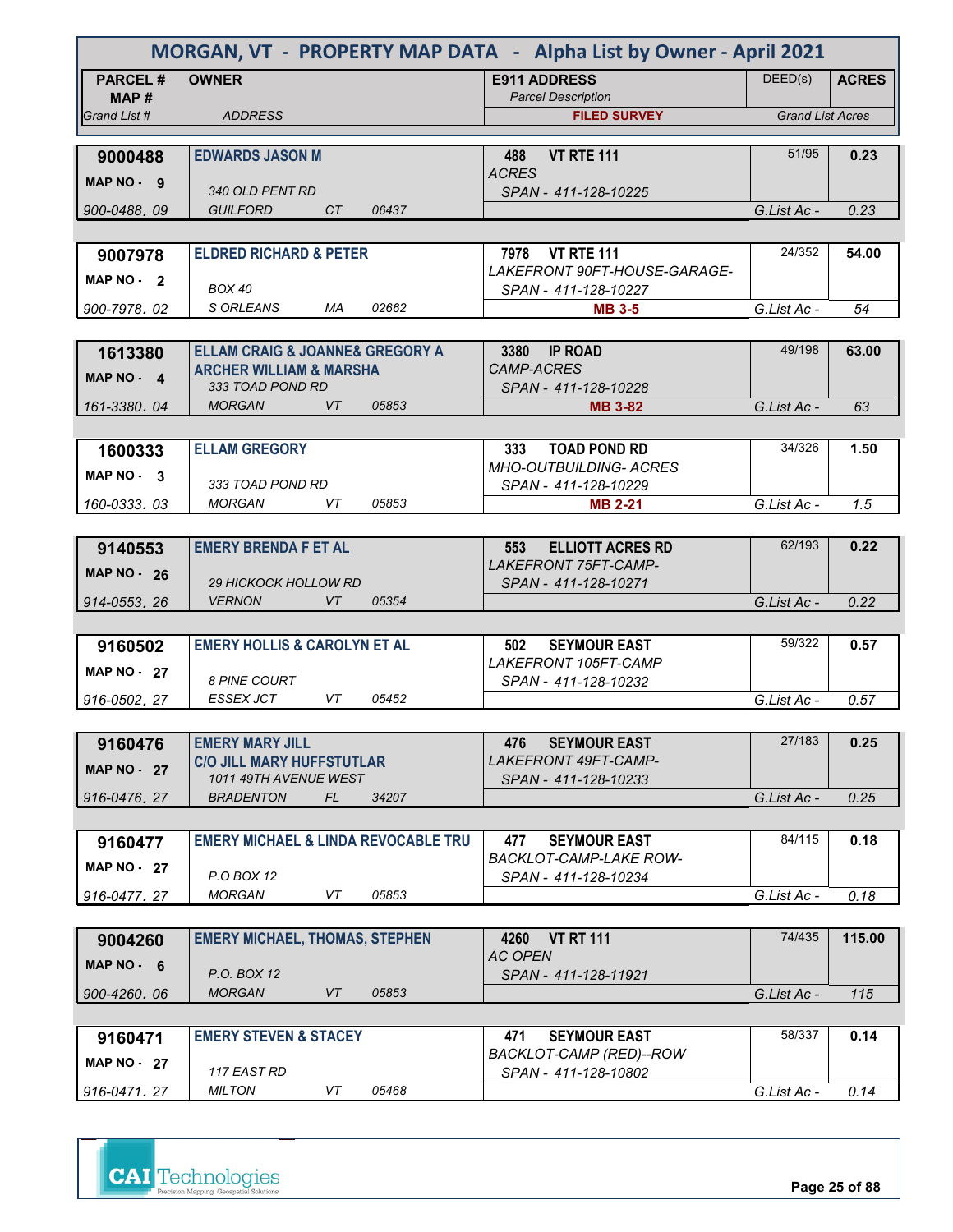| MORGAN, VT - PROPERTY MAP DATA - Alpha List by Owner - April 2021 |                                          |                    |                                                              |                         |              |  |
|-------------------------------------------------------------------|------------------------------------------|--------------------|--------------------------------------------------------------|-------------------------|--------------|--|
| <b>PARCEL#</b><br>MAP #                                           | <b>OWNER</b>                             |                    | <b>E911 ADDRESS</b><br><b>Parcel Description</b>             | DEED(s)                 | <b>ACRES</b> |  |
| Grand List #                                                      | <b>ADDRESS</b>                           |                    | <b>FILED SURVEY</b>                                          | <b>Grand List Acres</b> |              |  |
|                                                                   |                                          |                    |                                                              |                         |              |  |
| 9160405                                                           | <b>EMERY THOMAS &amp; SANDRA</b>         |                    | <b>SEYMOUR EAST</b><br>405<br><b>BACKLOT-HOUSE-LAKE ROW-</b> | 41/457                  | 1.85         |  |
| <b>MAP NO - 27</b>                                                | <b>42 MANSFIELD AVE</b>                  |                    | SPAN - 411-128-10235                                         |                         |              |  |
| 916-0405.27                                                       | <b>ESSEX JCT</b>                         | <b>VT</b><br>05452 | <b>MB 3-39</b>                                               | G.List Ac -             | 1.85         |  |
|                                                                   |                                          |                    |                                                              |                         |              |  |
| 9190055                                                           | <b>EMERY TIMOTHY</b>                     |                    | <b>BROOK RD</b><br>55                                        | 19/190                  | 0.41         |  |
| <b>MAP NO - 27</b>                                                |                                          |                    | <b>BACKLOT-CAMP-LAKE ROW</b>                                 | 33/82                   |              |  |
| 919-0055, 27                                                      | 3 TAMARACK DR<br>ESSEX JCT               | VT<br>05452-4356   | SPAN - 411-128-10236                                         | G.List Ac -             | 0.41         |  |
|                                                                   |                                          |                    |                                                              |                         |              |  |
| 9005173                                                           | <b>EPSTEIN ANNE D</b>                    |                    | 5173 VT RTE 111                                              | 75/101                  | 0.52         |  |
| <b>MAP NO - 25</b>                                                |                                          |                    | <b>LAKEFRONT 150FT-BUILDINGS-</b>                            |                         |              |  |
|                                                                   | 573 5TH ST                               |                    | SPAN - 411-128-10237                                         |                         |              |  |
| 900-5173.25                                                       | <b>BROOKLYN</b>                          | NY.<br>11215       |                                                              | G.List Ac -             | 0.52         |  |
|                                                                   |                                          |                    |                                                              | 62/290                  |              |  |
| 9004500                                                           | <b>EPSTEIN RICHARD W &amp; CLAUDIA S</b> |                    | <b>VT RTE 111</b><br>4500<br><b>ACRES</b>                    | 43/372                  | 10.05        |  |
| MAP NO 6                                                          | 331 ELLIOTT ACRES RD                     |                    | SPAN - 411-128-10238                                         |                         |              |  |
| 900-4500.06                                                       | <b>MORGAN</b>                            | VT<br>05853        | MB 3-53                                                      | G.List Ac -             | 10.05        |  |
|                                                                   |                                          |                    |                                                              |                         |              |  |
| 9140331                                                           | <b>EPSTEIN RICHARD W &amp; CLAUDIA S</b> |                    | <b>ELLIOTT ACRES RD</b><br>331                               | 33/478                  | 11.50        |  |
| <b>MAP NO - 26</b>                                                | 331 ELLIOTT ACRES RD                     |                    | BACKLOT-HOUSE-GARAGE--LAKE RO<br>SPAN - 411-128-10239        |                         |              |  |
| 914-0331.26                                                       | <b>MORGAN</b>                            | <b>VT</b><br>05853 |                                                              | G.List Ac -             | 11.5         |  |
|                                                                   |                                          |                    |                                                              |                         |              |  |
| 3400258                                                           | <b>ETHEZE JAMES</b>                      |                    | <b>SUNSET CIR</b><br>258                                     | 32/243                  | 10.88        |  |
| MAP NO - 2                                                        | <b>BOWEN CATHY</b>                       |                    | <b>BUILDING-ACRES</b>                                        |                         |              |  |
|                                                                   | P.O. BOX 126                             |                    | SPAN - 411-128-10242                                         |                         |              |  |
| 340-0258.02                                                       | <b>MORGAN</b>                            | VT<br>05853        | <b>MB 1-8</b>                                                | G.List Ac -             | 10.88        |  |
|                                                                   | <b>EVANS CHARLES W</b>                   |                    | 6227 VT RTE 111                                              | 58/560                  | 0.76         |  |
| 9006227                                                           | <b>EVANS ALESANDRIA S</b>                |                    | LAKEFRONT 186FT-HOUSE-                                       |                         |              |  |
| <b>MAP NO - 24</b>                                                | PO BOX 4                                 |                    | SPAN - 411-128-10363                                         |                         |              |  |
| 900-6227.24                                                       | <b>NORFOLK</b>                           | CT<br>06058        |                                                              | G.List Ac -             | 0.76         |  |
|                                                                   |                                          |                    |                                                              |                         |              |  |
| 0320340                                                           | <b>EYLER STEVEN &amp; MARY</b>           |                    | <b>NIWASKWIKOK</b><br>340                                    | 84/46                   | 0.38         |  |
| MAP $NO - 33$                                                     | 87 KINGSBURY CROSSING                    |                    | <b>LAKEFRONT 172FT-BUILDING-</b><br>SPAN - 411-128-10026     |                         |              |  |
| 032-0340.33                                                       | <b>MILTON</b>                            | VT<br>05468        |                                                              | G.List Ac -             | 0.38         |  |
|                                                                   |                                          |                    |                                                              |                         |              |  |
| 0101428                                                           | <b>FARROW, MICHAEL W &amp; MELANIE F</b> |                    | <b>VALLEY RD</b><br>1428                                     | 48/201                  | 165.90       |  |
| MAP $NO - 3$                                                      | <b>SYKES R LIFE ESTATE USE</b>           |                    | <b>FARM-BUILDINGS-MORGAN ACRES</b>                           |                         |              |  |
| 010-1428.03                                                       | 6049 VALLEY RD<br><b>DERBY LINE</b>      | VT<br>05830        | SPAN - 411-128-10243                                         | G.List Ac -             | 165.9        |  |
|                                                                   |                                          |                    |                                                              |                         |              |  |
| 2410017                                                           | <b>FAY DIANE J</b>                       |                    | <b>BIRCH PT N</b><br>17                                      | 73/423                  | 0.56         |  |
| <b>MAP NO - 28</b>                                                | <b>GOSSELIN PATRICIA M</b>               |                    | LAKEFRONT 100FT-CAMP-                                        |                         |              |  |
|                                                                   | <i>130 NEW LUDLOW RD</i>                 |                    | SPAN - 411-128-10304                                         |                         |              |  |
| 241-0017, 28                                                      | GRANBY                                   | 01033<br>МA        |                                                              | G.List Ac -             | 0.56         |  |



**Page 26 of 88**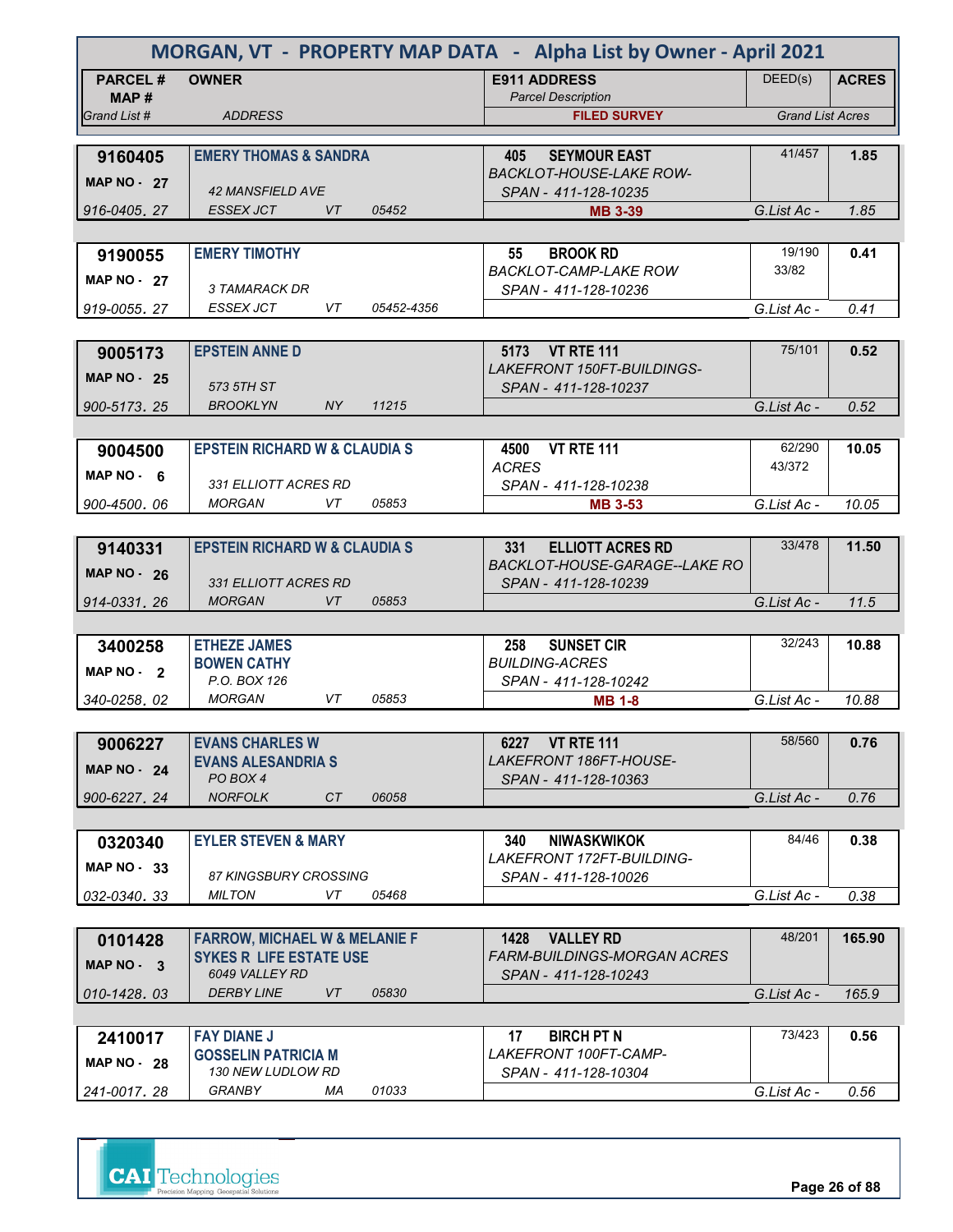| MORGAN, VT - PROPERTY MAP DATA - Alpha List by Owner - April 2021 |                                                                                            |                                                      |                         |              |
|-------------------------------------------------------------------|--------------------------------------------------------------------------------------------|------------------------------------------------------|-------------------------|--------------|
| <b>PARCEL#</b>                                                    | <b>OWNER</b>                                                                               | <b>E911 ADDRESS</b>                                  | DEED(s)                 | <b>ACRES</b> |
| MAP#<br>Grand List #                                              | <b>ADDRESS</b>                                                                             | <b>Parcel Description</b><br><b>FILED SURVEY</b>     | <b>Grand List Acres</b> |              |
|                                                                   |                                                                                            |                                                      |                         |              |
| 0301050                                                           | <b>FELTOVIC JOHN P &amp; LINDA L TRUST</b>                                                 | <b>MORGAN CHARLESTON RD</b><br>1050                  | 34/288                  | 0.60         |
| <b>MAP NO - 33</b>                                                | 95 GOODSPRINGS RD                                                                          | <b>ACRES-LAKE ROW</b><br>SPAN - 411-128-10246        |                         |              |
| 030-1050, 33                                                      | 08802<br><b>ASBURY</b><br>NJ.                                                              |                                                      | G.List Ac -             | 0.6          |
|                                                                   |                                                                                            |                                                      |                         |              |
| 9170408                                                           | <b>FIFIELD WAYNE E &amp; KATHERINE C</b>                                                   | <b>BIG ROCK RD</b><br>408                            | 86/513                  | 2.46         |
| <b>MAP NO - 27</b>                                                | 4 RACE ROAD                                                                                | <b>BACKLOT-CAMP</b><br>SPAN - 411-128-11938          | 86/512                  |              |
| 917-0408. .27                                                     | THETFORD CTR. VT<br>05075                                                                  | <b>MB 4-71</b>                                       | G.List Ac -             | 2.46         |
|                                                                   |                                                                                            |                                                      |                         |              |
| 9190148                                                           | <b>FILES DAVID E &amp; SHEILLA</b>                                                         | 148<br><b>BROOK RD</b>                               | 42/404                  | 0.70         |
| <b>MAP NO - 27</b>                                                |                                                                                            | <b>BACKLOT-CAMP-</b>                                 |                         |              |
| 919-0148.27                                                       | <b>RR1 BOX 104</b><br><b>HARTLAND</b><br>05048<br>VT                                       | SPAN - 411-128-10248                                 | G.List Ac -             | 0.7          |
|                                                                   |                                                                                            |                                                      |                         |              |
| 9006376                                                           | <b>FILES SHEILLA &amp; DAVID</b>                                                           | 6376 VT RTE 111                                      | 86/27                   | 1.04         |
| <b>MAP NO - 23</b>                                                |                                                                                            | <b>HOUSE-ATT GARAGE-SHED- ACRE-L</b>                 |                         |              |
|                                                                   | <b>19 MARTINSVILLE RD</b>                                                                  | SPAN - 411-128-10388                                 |                         |              |
| 900-6376.23                                                       | HARTLAND<br>VT<br>05048                                                                    |                                                      | G.List Ac -             | 1.04         |
|                                                                   |                                                                                            |                                                      |                         |              |
| 0600163                                                           | <b>FILLMORE ERIC</b><br><b>FILMORE KAREN</b>                                               | 163<br><b>DUMAS RD</b><br><b>2 APT HOUSE-OUTBLD-</b> | 74/464                  | 27.52        |
| MAP NO - 1                                                        | <b>163 DUMAS RD</b>                                                                        | SPAN - 411-128-10866                                 |                         |              |
| 060-0163, 01                                                      | <b>DERBY</b><br>VT<br>05829                                                                |                                                      | G.List Ac -             | 27.24        |
|                                                                   |                                                                                            |                                                      |                         |              |
| 2010195                                                           | <b>FINK JAY</b>                                                                            | <b>CURTIS RD</b><br>195                              | 77/61                   | 2.10         |
| MAP $NO - 3$                                                      | 3221 FAR REACH DRIVE                                                                       | CAMP-ACRES<br>SPAN - 411-128-10005                   |                         |              |
| 201-0195.03                                                       | BALDWINSVILLE NY<br>13027                                                                  |                                                      | G.List Ac -             | 2.1          |
|                                                                   |                                                                                            |                                                      |                         |              |
| 9006399                                                           | <b>FISCALETTI ALBERT G &amp; JENNIFER C</b>                                                | 6399 VT RTE 111                                      | 57/165                  | 0.19         |
| <b>MAP NO - 23</b>                                                |                                                                                            | <b>LAKEFRONT 87FT-CAMP-</b>                          |                         |              |
| 900-6399.23                                                       | 5 REDWOOD TERRACE<br>ESSEX JUNCTION VT<br>05452-4105                                       | SPAN - 411-128-10797                                 | G.List Ac -             | 0.19         |
|                                                                   |                                                                                            |                                                      |                         |              |
| 2201380                                                           | <b>FISH BYRON &amp; SUSAN M</b>                                                            | <b>CAMP WINAPE RD</b><br>1380                        | 31/84                   | 10.10        |
| $MAP NO - 30$                                                     |                                                                                            | LAKEFRONT 179FT-CAMP                                 |                         |              |
|                                                                   | 1455 E ECHO LAKE RD                                                                        | SPAN - 411-128-10250                                 |                         |              |
| 220-1380.30                                                       | W CHARLESTON VT<br>05872                                                                   | <b>MB 3-15</b>                                       | G.List Ac -             | 10.1         |
|                                                                   | <b>FISHER DONALD J</b>                                                                     | <b>LAFOE GRAY BEACH DR</b><br>61                     | 29/241                  | 0.05         |
| 9100061                                                           |                                                                                            |                                                      |                         |              |
| <b>MAP NO - 23</b>                                                |                                                                                            | SPAN-                                                |                         |              |
|                                                                   |                                                                                            |                                                      | G.List Ac -             |              |
|                                                                   |                                                                                            |                                                      |                         |              |
| 9006374                                                           | <b>FISHER DONALD J &amp; PATRICIA A</b><br><b>CO-TRUSTEES OF DONALD &amp; PATRICIA REV</b> | 6374<br><b>VT RTE 111</b><br><b>HOUSE--LAKE ROW</b>  | 29/241                  | 0.95         |
| <b>MAP NO - 23</b>                                                | 2941 CLIFFSIDE DR                                                                          | SPAN - 411-128-10251                                 |                         |              |
| 900-6374.23                                                       | <b>COPLEY</b><br>OH<br>44321                                                               |                                                      | G.List Ac -             | 0.95         |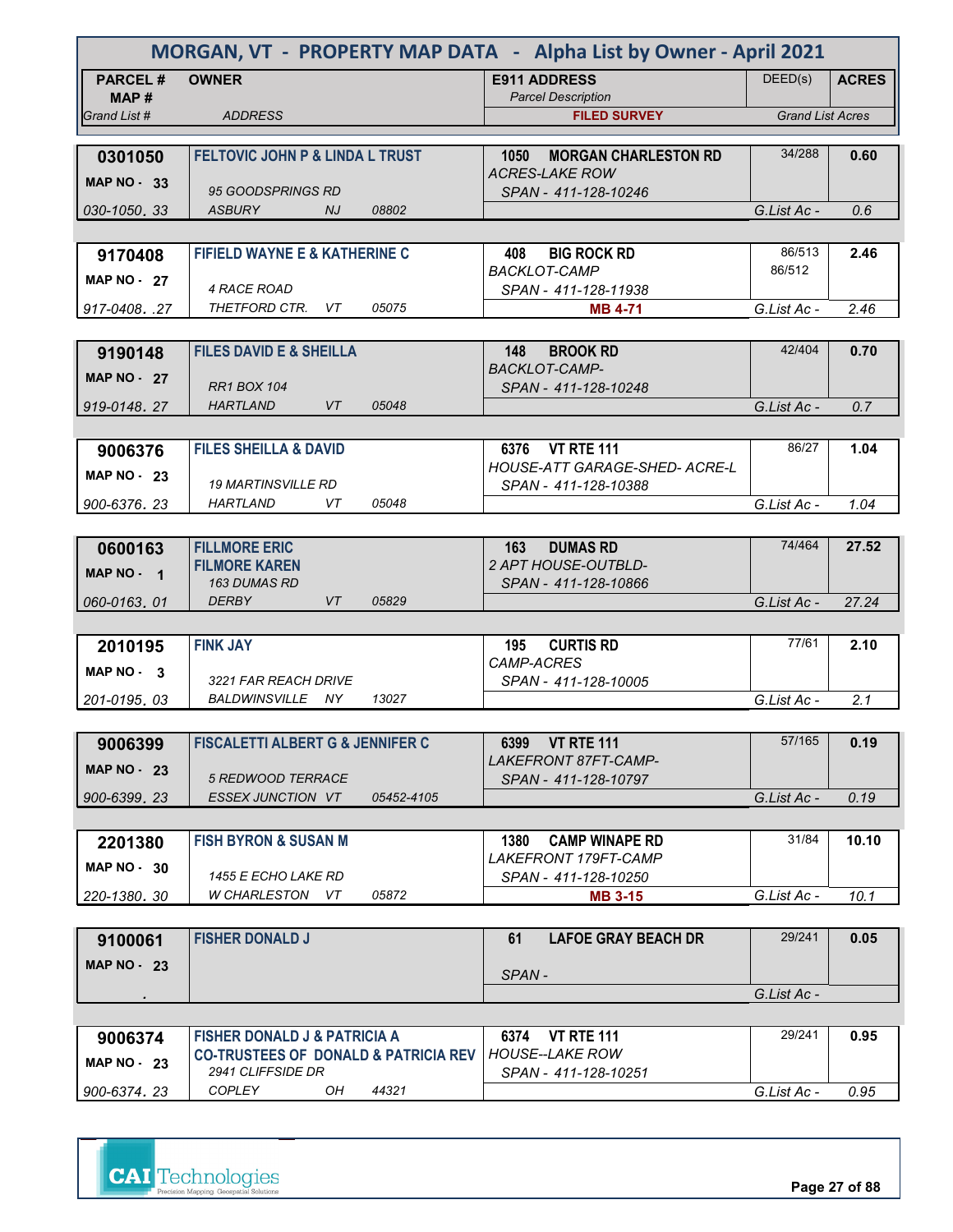| MORGAN, VT - PROPERTY MAP DATA - Alpha List by Owner - April 2021 |                                          |         |                                                                        |                         |              |  |
|-------------------------------------------------------------------|------------------------------------------|---------|------------------------------------------------------------------------|-------------------------|--------------|--|
| <b>PARCEL#</b>                                                    | <b>OWNER</b>                             |         | <b>E911 ADDRESS</b>                                                    | DEED(s)                 | <b>ACRES</b> |  |
| MAP #                                                             |                                          |         | <b>Parcel Description</b>                                              |                         |              |  |
| Grand List #                                                      | <b>ADDRESS</b>                           |         | <b>FILED SURVEY</b>                                                    | <b>Grand List Acres</b> |              |  |
| 9140544                                                           | <b>FLETCHER SAMANTHA &amp; WILLIAM</b>   |         | <b>ELLIOTT ACRES RD</b><br>544                                         | 90/321                  | 1.67         |  |
|                                                                   |                                          |         | <b>BACKLOT-CAMP &amp; LAKE ROW-</b>                                    | 28/771                  |              |  |
| <b>MAP NO - 26</b>                                                | 306 PLEASANT VALLEY RD                   |         | SPAN - 411-128-10139                                                   |                         |              |  |
| 914-0544.26                                                       | BELLOWS FALLS VT                         | 05101   | <b>MB 1-41</b>                                                         | G.List Ac -             | 1.67         |  |
|                                                                   |                                          |         |                                                                        |                         |              |  |
| 2401401                                                           | <b>FLORIDA INC 3592-9272</b>             |         | <b>JORDAN RD</b><br>1401                                               | 77/100                  | 31.80        |  |
| MAP NO 8                                                          | 1295 DES CASCADES OUEST                  |         | LAKEFRONT 235FT-HOUSE-GARAGE<br>SPAN - 411-128-10395                   |                         |              |  |
| 240-1401, 08                                                      | ST HYACINTHE<br>QC                       | J2S 3H2 | MB 1-22 & MB 1-43, MB 4-60, MB 3-28 G. List Ac -                       |                         | 31.8         |  |
|                                                                   |                                          |         |                                                                        |                         |              |  |
| 0100306                                                           | <b>FLYNN TIMOTHY L &amp; DEBBIE</b>      |         | 306 VALLEY RD                                                          | 68/107                  | 1.70         |  |
| MAP $NO - 23$                                                     |                                          |         | <b>BUILDINGS-ACRES</b>                                                 |                         |              |  |
|                                                                   | 306 VALLEY RD                            |         | SPAN - 411-128-10256                                                   |                         |              |  |
| 010-0306.23                                                       | <b>MORGAN</b><br>VT.                     | 05853   |                                                                        | G.List Ac -             | 1.7          |  |
|                                                                   |                                          |         |                                                                        | 38/651-653              |              |  |
| 0301153                                                           | <b>FOLEY DANIEL</b>                      |         | 1153<br><b>MORGAN CHARLESTON RD</b><br><i>LAKEFRONT 295FT-BUILDING</i> | 31/384                  | 1.92         |  |
| <b>MAP NO - 33</b>                                                | PO BOX 605                               |         | SPAN - 411-128-10257                                                   |                         |              |  |
| 030-1153.33                                                       | <b>DERBY</b><br>VT                       | 05829   |                                                                        | G.List Ac -             | 1.92         |  |
|                                                                   |                                          |         |                                                                        |                         |              |  |
| 1720074                                                           | <b>FONTANA EDITH C LIFE ESTATE</b>       |         | 74<br><b>SPAULDING RD</b>                                              | 73/378                  | 0.20         |  |
| <b>MAP NO - 33</b>                                                | <b>FONTANA ERIC ET AL</b>                |         | <b>BACKLOT-CAMP-LAKE ROW-</b>                                          |                         |              |  |
|                                                                   | 2439 KATE HILL ST<br>THE VILLAGES<br>FL. | 32162   | SPAN - 411-128-10259                                                   | G.List Ac -             | 0.2          |  |
| 172-0074.33                                                       |                                          |         | <b>MB 3-37</b>                                                         |                         |              |  |
| 0501326                                                           | <b>FORD ANN H</b>                        |         | 1326<br><b>SUNSET DR</b>                                               | 81/412                  | 6.20         |  |
| MAP NO - 2                                                        |                                          |         | <b>BUILDINGS ACRES</b>                                                 | 52/265                  |              |  |
|                                                                   | 1326 SUNSET DR                           |         | SPAN - 411-128-10469                                                   | 81/412                  |              |  |
| 050-1326.02                                                       | WEST CHARLEST VT                         | 05872   | MB 4-17 & MB 1-8, MB 5-2                                               | G.List Ac -             | 6.2          |  |
|                                                                   |                                          |         |                                                                        |                         |              |  |
| 1700320                                                           | <b>FORT SEYMOUR PROPERTIES CORP</b>      |         | 320<br><b>WAYEESES DR</b>                                              | 35/396                  | 3.60         |  |
| <b>MAP NO - 33</b>                                                | 10 AVROXBOROUGH                          |         | <b>ACRES</b><br>SPAN - 411-128-10262                                   |                         |              |  |
| 170-0320.33                                                       | <b>WESTMONT</b><br>Q C                   | H3Y1MA  |                                                                        | G.List Ac -             | 3.6          |  |
|                                                                   |                                          |         |                                                                        |                         |              |  |
| 1700500                                                           | <b>FORT SEYMOUR PROPERTIES CORP</b>      |         | 500<br><b>WAYEESES DR</b>                                              | 35/396                  | 13.80        |  |
| MAP $NO - 32$                                                     |                                          |         | <b>ACRES</b>                                                           |                         |              |  |
|                                                                   | 10 AVROXBOROUGH                          |         | SPAN - 411-128-10263                                                   |                         |              |  |
| 170-0500, 32                                                      | WESTMOUNT<br>Q C                         | H3Y1MA  |                                                                        | G.List Ac -             | 13.8         |  |
|                                                                   |                                          |         |                                                                        | 62/105                  |              |  |
| 2201608                                                           | <b>FORTIN DENIS R</b>                    |         | <b>CAMP WINAPE RD</b><br>1608<br><i>LAKEFRONT 100FT-HOUSE-</i>         |                         | 0.74         |  |
| <b>MAP NO - 30</b>                                                | <b>PO BOX 190</b>                        |         | SPAN - 411-128-10264                                                   |                         |              |  |
| 220-1608, 30                                                      | <b>MORGAN</b><br>VT                      | 05853   |                                                                        | G.List Ac -             | 0.74         |  |
|                                                                   |                                          |         |                                                                        |                         |              |  |
| 2000393                                                           | <b>FORTIN TOD R &amp; MEGAN</b>          |         | <b>WILLIAMS RD</b><br>393                                              | 82/251                  | 1.88         |  |
| MAP $NO - 24$                                                     | 5317 MANSFORD PLACE                      |         | <i>MHO-GARAGE/APARTMENT-ACRES</i>                                      |                         |              |  |
| 200-0393, 24                                                      | <i>MELBOURNE</i><br>FL                   | 32940   | SPAN - 411-128-10848                                                   | G.List Ac -             | 1.88         |  |
|                                                                   |                                          |         |                                                                        |                         |              |  |

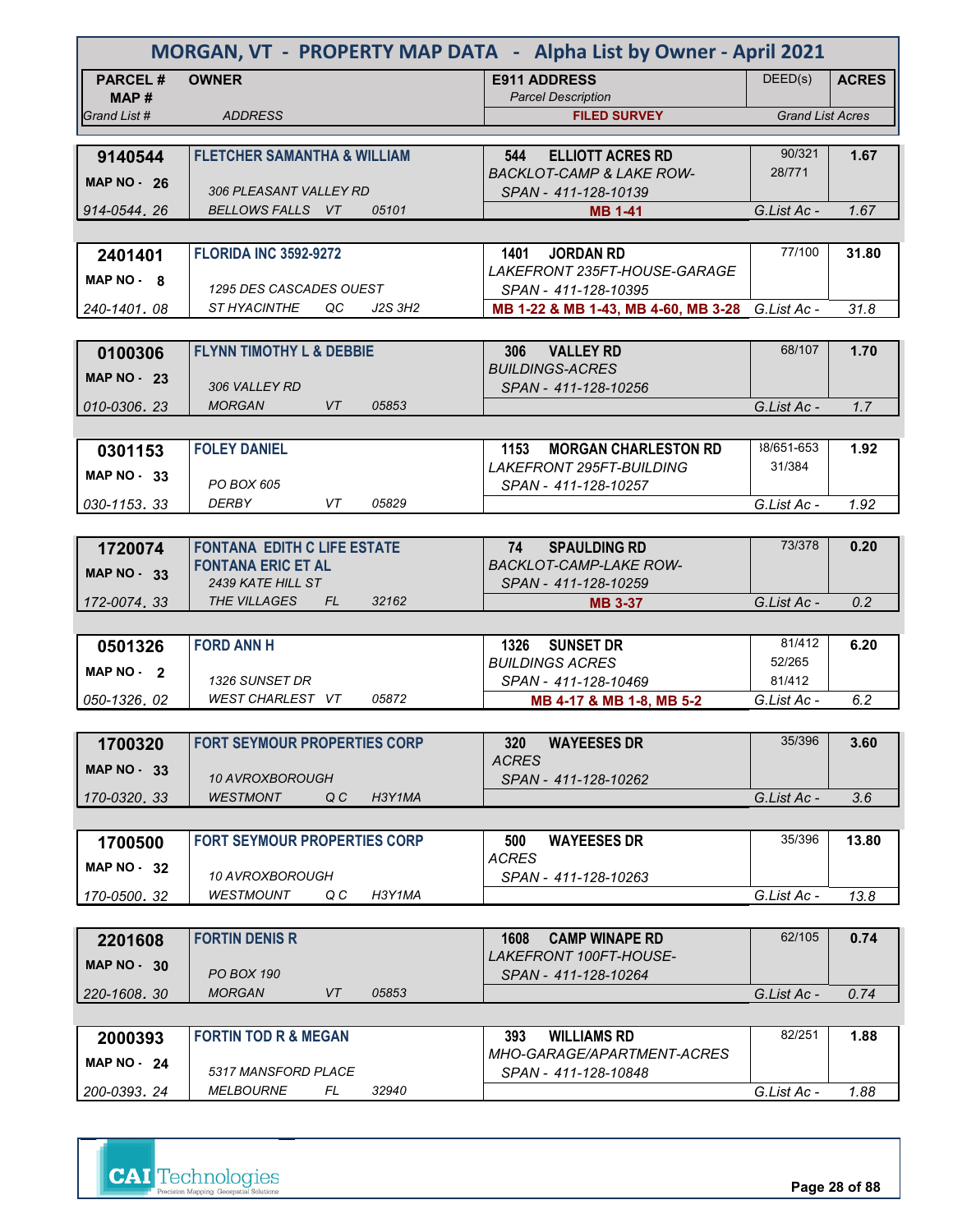|                         | MORGAN, VT - PROPERTY MAP DATA - Alpha List by Owner - April 2021 |                                                  |                         |              |  |  |  |
|-------------------------|-------------------------------------------------------------------|--------------------------------------------------|-------------------------|--------------|--|--|--|
| <b>PARCEL#</b><br>MAP # | <b>OWNER</b>                                                      | <b>E911 ADDRESS</b><br><b>Parcel Description</b> | DEED(s)                 | <b>ACRES</b> |  |  |  |
| Grand List #            | <b>ADDRESS</b>                                                    | <b>FILED SURVEY</b>                              | <b>Grand List Acres</b> |              |  |  |  |
|                         |                                                                   |                                                  |                         |              |  |  |  |
| 0320292                 | <b>FOUNTAIN MAUREEN M</b>                                         | <b>NIWASKWIKOK</b><br>292                        | 18/101                  | 0.12         |  |  |  |
| <b>MAP NO - 33</b>      |                                                                   | <b>LAKEFRONT 50FT-BUILDING-ACRES</b>             |                         |              |  |  |  |
|                         | <b>2056 DARLING HILL RD</b>                                       | SPAN - 411-128-10267                             |                         |              |  |  |  |
| 032-0292.33             | <b>NEWPORT</b><br><b>VT</b><br>05855                              |                                                  | G.List Ac -             | 0.12         |  |  |  |
|                         |                                                                   |                                                  |                         |              |  |  |  |
| 9008119                 | <b>FOUR SEASONS PROPERTY RENTALS LLC</b>                          | <b>VT RTE 111</b><br>8119                        | 85/40                   | 9.20         |  |  |  |
| <b>MAP NO - 20</b>      |                                                                   | LAKEFRONT 349FF-CAMP-                            |                         |              |  |  |  |
|                         | 1739 CROSS RD                                                     | SPAN - 411-128-10517                             |                         |              |  |  |  |
| 900-8119, 20            | <b>JAY</b><br>VT<br>05859                                         | MB 1-54 & MB 4-12                                | G.List Ac -             | 8.61         |  |  |  |
|                         |                                                                   |                                                  |                         |              |  |  |  |
| 1600523                 | <b>FOURNIER ANDREW</b>                                            | <b>TOAD POND RD</b><br>523                       | 86/408                  | 14.68        |  |  |  |
| MAP $NO - 3$            |                                                                   | <b>HOUSE-OUTBUILDING-ACRES</b>                   |                         |              |  |  |  |
|                         | 221 MANSFIELD CITY RD                                             | SPAN - 411-128-10381                             |                         |              |  |  |  |
| 160-0523, 03            | MANSFIELD CTR CT<br>06250                                         |                                                  | G.List Ac -             | 14.68        |  |  |  |
|                         |                                                                   |                                                  |                         |              |  |  |  |
| 1710032                 | <b>FRALEIGH JOHN &amp; ELEANOR</b>                                | <b>FRALEIGH DR</b><br>32                         | 21/102                  | 6.36         |  |  |  |
| <b>MAP NO - 33</b>      | <b>ELEANOR FRALEIGH TRUSTEE</b>                                   | LAKEFRONT 383FT-HOUSES-GARAG                     |                         |              |  |  |  |
|                         | P.O. BOX 73                                                       | SPAN - 411-128-10268                             |                         |              |  |  |  |
| 171-0032.33             | <b>MORGAN</b><br>05853<br>VT                                      | <b>MB 4-92</b>                                   | G.List Ac -             | 6.36         |  |  |  |
|                         |                                                                   |                                                  |                         |              |  |  |  |
| 1740038                 | <b>FRANKLIN ALAN C &amp; WENDY H</b>                              | 38<br><b>WAYEESES SHORE WEST</b>                 | 60/81                   | 0.58         |  |  |  |
| <b>MAP NO 32</b>        |                                                                   | <b>LAKEFRONT 120 FT &amp; BACKLOT</b>            |                         |              |  |  |  |
|                         | 33 TEMPLE ST                                                      | SPAN - 411-128-10908                             |                         |              |  |  |  |

| 0310110               | <b>FRASCOIA</b> | 374   | <b>MORGAN CHARLESTON RD</b> | 19/31       | 0.06 |
|-----------------------|-----------------|-------|-----------------------------|-------------|------|
| <b>MAP NO -</b><br>34 |                 | SPAN- |                             | 57/281      |      |
|                       |                 |       |                             | G.List Ac - |      |

*174-0038 32 .* **MB 3-67** *NEWPORT VT 05855*

| 0310358             | <b>FRASCOIA ALDO II</b>              | <b>HUNT SHORE S</b><br>358     | 88/68-69    | 16.13 |
|---------------------|--------------------------------------|--------------------------------|-------------|-------|
| MAP $NO - 2$        | <b>FRASCOIA LAURA</b>                | <b>LAKEFRONT 50FT-BUILDING</b> | 69/117      |       |
|                     | 3446 TULIP TREE CT                   | SPAN - 411-128-10023           |             |       |
| $\mid$ 031-0358, 34 | 20602<br><b>MD</b><br><b>WALDORF</b> |                                | G.List Ac - | 15.63 |
|                     |                                      |                                |             |       |
| 1750401             | <b>FRASCOIA PAUL E LIVING TRUST</b>  | <b>WAYEESES SHORE</b><br>401   | 76/141      | 0.49  |
| $MAP NO - 31$       | <b>FRASCOIA PAUL TRUSTEE</b>         | <i>LAKEFRONT 150FT-HOUSE</i>   |             |       |
|                     | BOX 232                              | SPAN - 411-128-10690           |             |       |
| 175-0401, 31        | <b>MORGAN</b><br>05853<br>VT         |                                | G.List Ac - | 0.49  |

| 0310380       | <b>FRASCOIA RONALD &amp; TERESA A</b> |    |            | 380 | <b>HUNT SHORE S</b>                                    | 49/389      | 0.46 |
|---------------|---------------------------------------|----|------------|-----|--------------------------------------------------------|-------------|------|
| MAP $NO - 34$ | <b>106 SILVER CIR</b>                 |    |            |     | LAKEFRONT 100FT-BUILDING- ACRE<br>SPAN - 411-128-10269 |             |      |
| 031-0380. 34  | <b>BARRE</b>                          | V7 | 05641-9047 |     |                                                        | G.List Ac - | 0.46 |

| 9006722      | <b>FRASER ANDREW &amp; MARGARET</b> | 6722<br><b>VT RTF 111</b> | 83/456      | 0.26 |
|--------------|-------------------------------------|---------------------------|-------------|------|
| MAP NO $-23$ | <b>TURNER GORDON &amp; JENNIFER</b> | BACKLOT-COTTAGES          |             |      |
|              | 334 DUKES RD                        | SPAN - 411-128-10661      |             |      |
| 900-6722, 23 | 05656<br>JOHNSON                    | MB 3-14 & MB 3-83         | G.List Ac - | 0.26 |

 *G.List Ac - 0.58*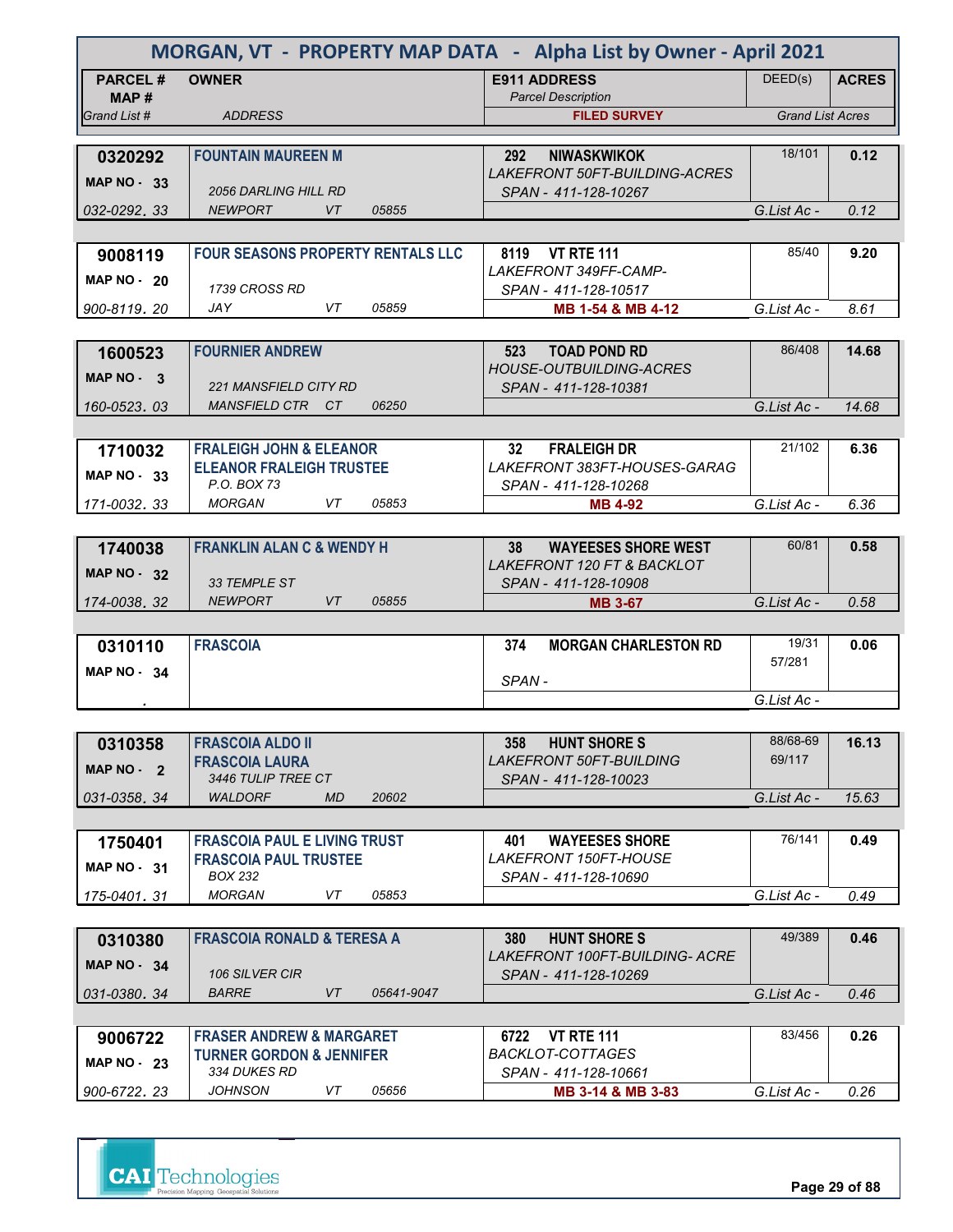| MORGAN, VT - PROPERTY MAP DATA - Alpha List by Owner - April 2021 |                                                   |       |                                                       |                         |              |
|-------------------------------------------------------------------|---------------------------------------------------|-------|-------------------------------------------------------|-------------------------|--------------|
| <b>PARCEL#</b><br>MAP#                                            | <b>OWNER</b>                                      |       | <b>E911 ADDRESS</b><br><b>Parcel Description</b>      | DEED(s)                 | <b>ACRES</b> |
| Grand List #                                                      | <b>ADDRESS</b>                                    |       | <b>FILED SURVEY</b>                                   | <b>Grand List Acres</b> |              |
|                                                                   |                                                   |       |                                                       |                         |              |
| 9220583<br>MAP NO - 9                                             | <b>FRIES KEVIN</b>                                |       | <b>FOUR WHEEL DR RD</b><br>583<br><b>HOUSE-1ACRES</b> | 69/145                  | 10.10        |
|                                                                   | <b>63 TAYLOR RD</b>                               |       | SPAN - 411-128-10035                                  |                         |              |
| 922-0583.09                                                       | <b>COLCHESTER</b><br>CT                           | 06415 | <b>NOT FILED</b>                                      | G.List Ac -             | 10.1         |
|                                                                   |                                                   |       |                                                       |                         |              |
| 9210206                                                           | <b>FRIZZELL MARSHALL</b>                          |       | 206<br><b>MAPLE MEADOW RD</b>                         | 83/330                  | 34.40        |
| MAP NO - 9                                                        | <b>FRIZZELL SANDRA</b><br><b>72 MEADOW STREET</b> |       | <b>ACRES W/ CAMP</b><br>SPAN - 411-128-11937          |                         |              |
| 921-0206.09                                                       | <b>ISLAND POND</b><br>VT                          | 05846 | <b>MB 4-75</b>                                        | G.List Ac -             | 34.4         |
|                                                                   |                                                   |       |                                                       |                         |              |
| 9090422                                                           | <b>FROST, RONALD</b>                              |       | 422<br><b>CRESENT BEACH RD</b>                        | 48/503                  | 10.10        |
|                                                                   | <b>FROST, LYNDA</b>                               |       | <b>CAMP-ACRE</b>                                      |                         |              |
| MAP NO 3                                                          | <b>78 CUTLER RD</b>                               |       | SPAN - 411-128-10274                                  |                         |              |
| 909-0422.03                                                       | <b>SPRINGFIELD</b><br>VT                          | 05156 |                                                       | G.List Ac -             | 10.1         |
|                                                                   |                                                   |       |                                                       |                         |              |
| 1900021                                                           | <b>FULLER BENJAMIN S.</b>                         |       | <b>HUNTOON RD</b><br>21                               | 88/672                  | 130.00       |
|                                                                   | <b>FULLER MEGHAN E</b>                            |       | CAMP-ACRES(FROM CHARLESTON)                           | 45/216                  |              |
| MAP NO - 5                                                        | <b>275 HUNTOON RD</b>                             |       | SPAN - 411-128-10522                                  | 65/249                  |              |
| 190-0021.05                                                       | W CHARLESTON<br>VT.                               | 05872 |                                                       | G.List Ac -             | 130          |
|                                                                   |                                                   |       |                                                       |                         |              |
| 2010446                                                           | <b>FULLER MELISSA</b>                             |       | <b>CURTIS RD</b><br>446                               | 89/562-63               | 10.01        |
| MAP NO - 3                                                        |                                                   |       | <b>HOUSE-LAND</b>                                     | 73/60                   |              |
|                                                                   | <b>60 BOARDMAN ST</b>                             |       | SPAN - 411-128-10455                                  |                         |              |
| 201-0446.03                                                       | <b>NORFOLK</b><br><b>MA</b>                       | 02056 | <b>MB 2-3</b>                                         | G.List Ac -             | 10.01        |
|                                                                   |                                                   |       |                                                       |                         |              |
| 9001219                                                           | <b>GABORIAULT LINDSEY</b>                         |       | <b>VT RTE 111</b><br>1219                             | 90/243                  | 5.00         |
| MAP NO - 8                                                        | <b>GRAY JORDAN</b>                                |       | <b>BUILDINGS-ACRES</b>                                | 46/68                   |              |
|                                                                   | 1219 VT ROUTE 111                                 |       | SPAN - 411-128-10060                                  | 66/436                  |              |
| 900-1219, 08                                                      | <b>MORGAN</b><br>VT                               | 05853 | MB 5-18,3-68 & 70                                     | G.List Ac -             | 5            |
|                                                                   |                                                   |       |                                                       |                         |              |
| 9002011                                                           | <b>GABORIAULT STUART R &amp; HOLLY A</b>          |       | <b>VT RTE 111</b><br>2011                             | 78/229                  | 4.62         |
| MAP NO - 8                                                        | <b>OKEEFE GARY &amp; GUNN ROBERT</b>              |       | <b>ACRES</b>                                          |                         |              |
|                                                                   | 20 HEAD OF THE POND ROAD                          |       | SPAN - 411-128-10278                                  |                         |              |
| 900-2011.08                                                       | <b>ISLAND POND</b><br>VT                          | 05846 | MB 3-56 & MB 3-61                                     | G.List Ac -             | 4.62         |
|                                                                   |                                                   |       |                                                       |                         |              |
| 2500584                                                           | <b>GAMSBY BROTHERS PARTNERSHIP</b>                |       | <b>BEAR MTN RD</b><br>584                             | 40/453                  | 154.00       |
| $MAP NO - 8$                                                      | % BRUCE GAMSBY<br>913 PINE ST                     |       | CAMP-                                                 |                         |              |
| 250-0584.08                                                       | <b>CONTOOCOOK</b><br>NH                           | 03229 | SPAN - 411-128-10281                                  | G.List Ac -             | 154          |
|                                                                   |                                                   |       |                                                       |                         |              |
|                                                                   | <b>GAMSBY JOHN ET AL</b>                          |       | <b>WILSON TRAIL</b><br>248                            | 78/66                   | 10.17        |
| 2510740                                                           |                                                   |       | <b>CAMP-ACRES</b>                                     |                         |              |
| $MAP NO - 8$                                                      | 4 SULLYS WAY                                      |       | SPAN - 411-128-10451                                  |                         |              |
| 251-0740.08                                                       | ST ALBANS<br>VT                                   | 05478 |                                                       | G.List Ac -             | 10.17        |
|                                                                   |                                                   |       |                                                       |                         |              |
| 1720084                                                           | <b>GARDNER GLENN &amp; LORI JO</b>                |       | 84<br><b>SPAULDING RD</b>                             | 83/510                  | 0.17         |
| MAP $NO - 33$                                                     |                                                   |       | BACKLOT-CAMP-LAKE ROW-                                |                         |              |
|                                                                   | 71 RICHMOND ST                                    |       | SPAN - 411-128-10488                                  |                         |              |
| 172-0084.33                                                       | <b>LITTLETON</b><br>NH                            | 03561 | <b>MB 3-37</b>                                        | G.List Ac -             | 0.17         |

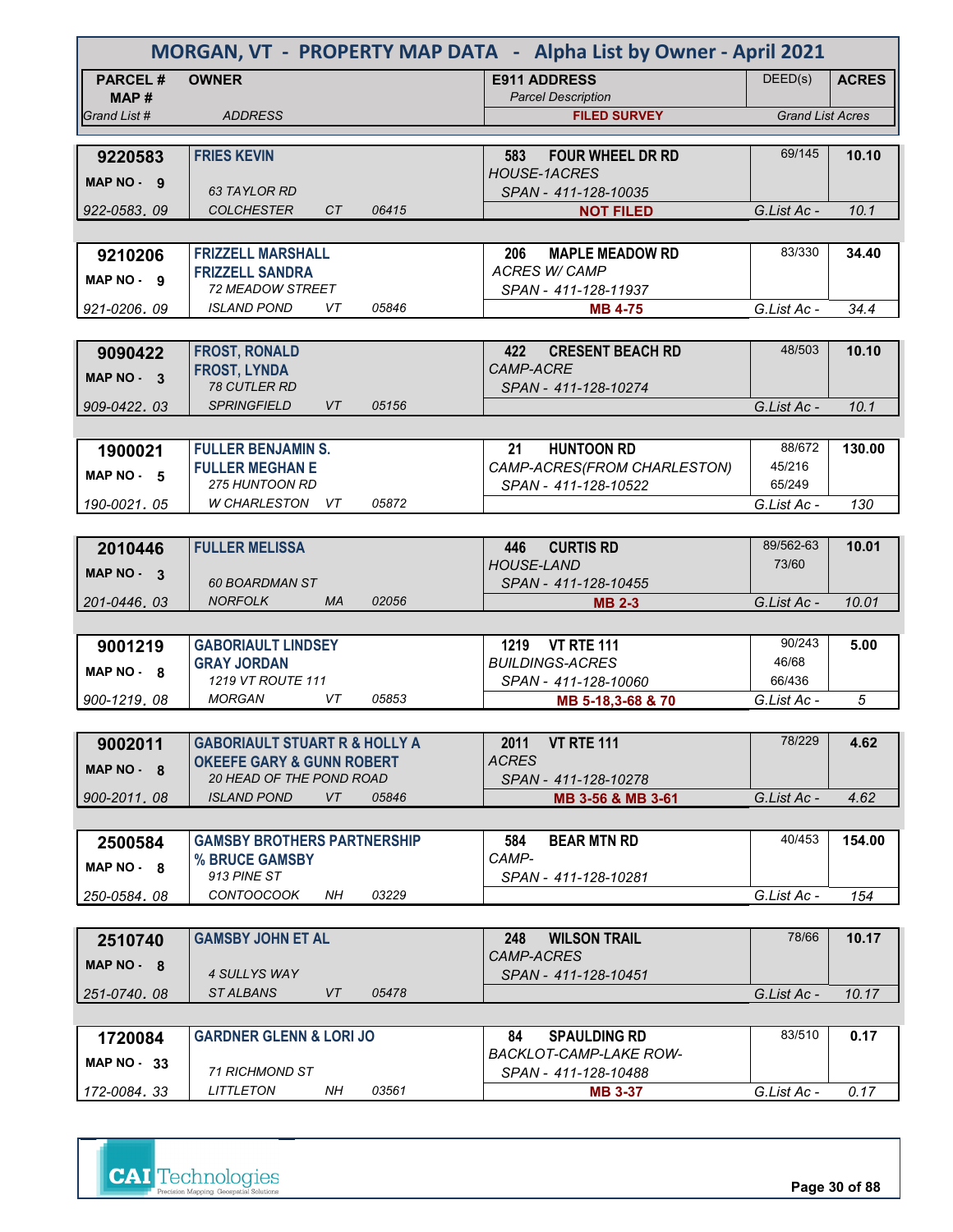|                         | MORGAN, VT - PROPERTY MAP DATA - Alpha List by Owner - April 2021 |                                                        |                         |              |
|-------------------------|-------------------------------------------------------------------|--------------------------------------------------------|-------------------------|--------------|
| <b>PARCEL#</b><br>MAP # | <b>OWNER</b>                                                      | <b>E911 ADDRESS</b><br><b>Parcel Description</b>       | DEED(s)                 | <b>ACRES</b> |
| Grand List #            | <b>ADDRESS</b>                                                    | <b>FILED SURVEY</b>                                    | <b>Grand List Acres</b> |              |
|                         |                                                                   |                                                        |                         |              |
| 9010538                 | <b>GARON DOUGLAS</b>                                              | 10538 VT RTE 111                                       | 27/353                  | 16.60        |
| MAP NO - 1              | <b>GELO GAYLE</b>                                                 | <b>HOUSE-OUTBUILDING-ACRES</b>                         | 52/96                   |              |
| 901-0538.01             | RFD #1 10538 VT RTE 111<br><b>DERBY</b><br>VT<br>05829            | SPAN - 411-128-10283                                   | G.List Ac -             | 16.6         |
|                         |                                                                   |                                                        |                         |              |
| 2420501                 | <b>GARRAN PHILIP JR TRUSTEE</b>                                   | <b>BIRCH POINT RD</b><br>501                           | 74/296                  | 0.51         |
|                         | <b>GARRAN FRANCES TRUSTEE</b>                                     | <b>LAKEFRONT 100FT-</b>                                |                         |              |
| <b>MAP NO - 27</b>      | 1039 GOOSE GREEN                                                  | SPAN - 411-128-10705                                   |                         |              |
| 242-0501, 28            | 05033<br><b>BRADFORD</b><br>VT                                    | <b>MB 1-36</b>                                         | G.List Ac -             | 0.51         |
|                         |                                                                   |                                                        |                         |              |
| 9004741                 | <b>GAUDET ROBERT</b>                                              | 4741 VT RT 111                                         | 90/344                  | 4.93         |
| <b>MAP NO - 26</b>      | <b>OSBORNE NIKKI</b>                                              | <b>BUILDINGS-ACRES</b>                                 | 70/199                  |              |
|                         | <b>448 PINEDALE AVE</b>                                           | SPAN - 411-128-10896                                   |                         |              |
| 900-4741.26             | 01331<br>ATHOL<br><b>MA</b>                                       | <b>MB 4-24</b>                                         | G.List Ac -             | 4.93         |
|                         |                                                                   |                                                        |                         |              |
| 8010266                 | <b>GENDRON ROLAND JR</b>                                          | <b>STEVENS FLAT RD</b><br>266<br><b>BUILDING-ACRES</b> | 70/487                  | 15.00        |
| MAP NO - 9              | <b>GENDRON ROGER SR</b><br>40 BALCOMB ST                          | SPAN - 411-128-10592                                   |                         |              |
| 801-0266.09             | <b>SALEM</b><br>01970<br>МA                                       |                                                        | G.List Ac -             | 15           |
|                         |                                                                   |                                                        |                         |              |
| 8010190                 | <b>GENDRON ROLAND SR</b>                                          | <b>STEVENS FLAT RD</b><br>190                          | 21/441                  | 12.00        |
| MAP NO - 9              | <b>GENDRON ROLAND JR</b>                                          | <b>BUILDING-ACRES</b>                                  |                         |              |
|                         | <b>40 BALCOMB ST</b>                                              | SPAN - 411-128-10285                                   |                         |              |
| 801-0190.09             | <b>SALEM</b><br><b>MA</b><br>01970                                |                                                        | G.List Ac -             | 12           |
|                         |                                                                   |                                                        |                         |              |
| 0101122                 | <b>GERVAIS RICHARD</b>                                            | 1122 VALLEY RD                                         | 70/461-63               | 74.84        |
| MAP NO - 3              | P.O. BOX 444                                                      | <b>BUILDING- ACRES</b><br>SPAN - 411-128-10287         | 33/461                  |              |
| 010-1122.03             | <b>ISLAND POND</b><br>VT<br>05846                                 |                                                        | G.List Ac -             | 74.84        |
|                         |                                                                   |                                                        |                         |              |
| 1612956                 | <b>GERWIEN CHRISTOPHER M</b>                                      | <b>IP ROAD</b><br>2956                                 | 62/120                  | 313.00       |
|                         |                                                                   | <b>ACRES</b>                                           |                         |              |
| MAP $NO - 4$            | 92 SPRAIN BROOK RD                                                | SPAN - 411-128-10604                                   |                         |              |
| 161-2956.04             | CT<br><b>WOODBURY</b><br>06798                                    | <b>MB 3-69</b>                                         | G.List Ac -             | 313          |
|                         |                                                                   |                                                        |                         |              |
| 9110073                 | <b>GILDERSLEEVE BARBARA ET AL</b>                                 | <b>TRAILS END</b><br>73                                | 63/391                  | 4.21         |
| <b>MAP NO - 25</b>      |                                                                   | LAKEFRONT 385 FT-CAMPS                                 |                         |              |
|                         | <b>22 TIPPING ROCK RD</b>                                         | SPAN - 411-128-10288                                   |                         |              |
| 911-0073.25             | <b>STONINGTON</b><br>CT<br>06378                                  |                                                        | G.List Ac -             | 4.21         |
|                         | <b>GILDERSLEEVE BARBARA ET AL</b>                                 | <b>TRAILS END</b><br>76                                | 82/467                  | 0.32         |
| 9110076                 |                                                                   | LAKEFRONT 111FT-CAMP-                                  |                         |              |
| <b>MAP NO - 25</b>      | <b>22 TIPPING ROCK RD</b>                                         | SPAN - 411-128-10069                                   |                         |              |
| 911-0076.25             | <b>STONINGTON</b><br>CT.<br>06378                                 | <b>MB 3-21</b>                                         | G.List Ac -             | 0.32         |
|                         |                                                                   |                                                        |                         |              |
| 2201426                 | <b>GIMLER DOUGLAS &amp; JUDITH LIFE ESTATE</b>                    | <b>CAMP WINAPE RD</b><br>1426                          | 85/350                  | 10.10        |
| MAP $NO - 30$           | <b>GIMLER DOUGLAS A JR</b>                                        | <i>LAKEFRONT 201 FT-CAMP-</i>                          |                         |              |
|                         | PO BOX 75                                                         | SPAN - 411-128-10292                                   |                         |              |
| 220-1426, 30            | <b>MORGAN</b><br>VT<br>05853                                      | <b>MB 3-15</b>                                         | G.List Ac -             | 10.1         |

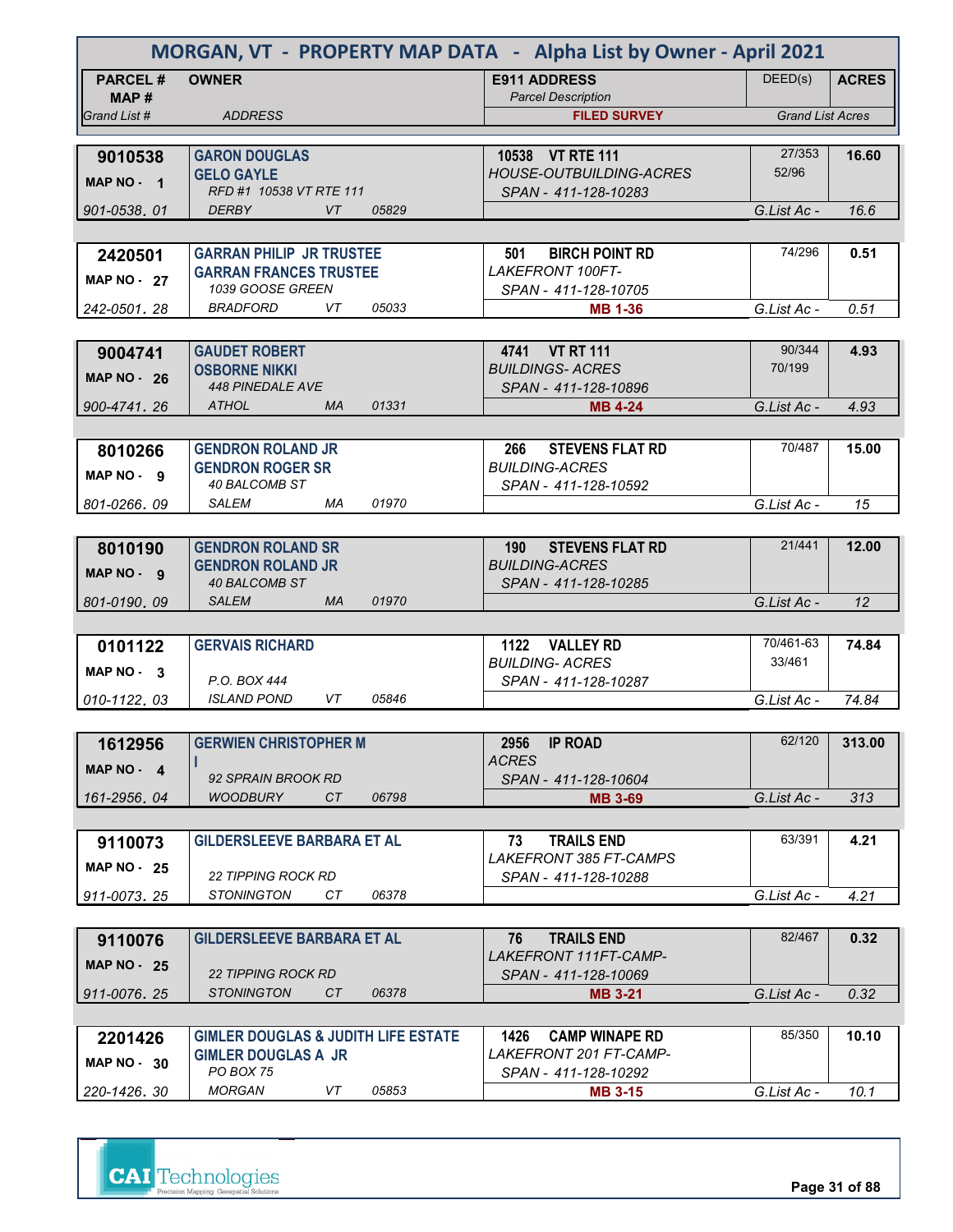| MORGAN, VT - PROPERTY MAP DATA - Alpha List by Owner - April 2021 |                                                                            |                                                          |                         |                |  |
|-------------------------------------------------------------------|----------------------------------------------------------------------------|----------------------------------------------------------|-------------------------|----------------|--|
| <b>PARCEL#</b>                                                    | <b>OWNER</b>                                                               | <b>E911 ADDRESS</b>                                      | DEED(s)                 | <b>ACRES</b>   |  |
| MAP #<br>Grand List #                                             | <b>ADDRESS</b>                                                             | <b>Parcel Description</b><br><b>FILED SURVEY</b>         | <b>Grand List Acres</b> |                |  |
|                                                                   |                                                                            |                                                          |                         |                |  |
| 0100696                                                           | <b>GIOIA ALFRED T &amp; GIOIA THOMAS</b>                                   | <b>VALLEY RD</b><br>696                                  | 75/89                   | 3.00           |  |
| MAP NO - 3                                                        |                                                                            | <b>BUILDINGS-ACRES</b>                                   |                         |                |  |
|                                                                   | 466 MAIN ST                                                                | SPAN - 411-128-10293                                     |                         |                |  |
| 010-0696, 03                                                      | 06489<br><b>SOUTHINGTON</b><br>CT.                                         |                                                          | G.List Ac -             | 3              |  |
| 1613169                                                           | <b>GOBEIL JOHN ET AL</b>                                                   | 3169<br><b>IP ROAD</b>                                   | 87/566                  | 71.80          |  |
|                                                                   |                                                                            | <b>ACRES</b>                                             |                         |                |  |
| $MAP NO - 4$                                                      | PO BOX 497                                                                 | SPAN - 411-128-10179                                     |                         |                |  |
| 161-3169, 04                                                      | <b>DERBY</b><br>VT<br>05829                                                | MB 3-69, MB 4-39                                         | G.List Ac -             | 71.8           |  |
|                                                                   |                                                                            |                                                          |                         |                |  |
| 9160578                                                           | <b>GOBILLOT CHRISTOPHER</b><br><b>GOBILLOT CINDY</b>                       | <b>SEYMOUR EAST</b><br>578<br>LAKEFRONT 125FT-CAMP-      | 66/165                  | 0.28           |  |
| <b>MAP NO - 27</b>                                                | <b>16 MILLER AVE</b>                                                       | SPAN - 411-128-10737                                     |                         |                |  |
| 916-0578, 27                                                      | 01073<br><b>SO HAMPTON</b><br><b>MA</b>                                    |                                                          | G.List Ac -             | 0.28           |  |
|                                                                   |                                                                            |                                                          |                         |                |  |
| 1300195                                                           | <b>GONYAW DANIEL &amp; WENDY</b>                                           | 195<br><b>HATTON HTS</b>                                 | 34/283                  | 10.50          |  |
| $MAP NO - 2$                                                      | <b>195 HATTON HEIGHTS</b>                                                  | <b>BUILDINGS-ACRES</b><br>SPAN - 411-128-10295           |                         |                |  |
| 130-0195.02                                                       | <b>MORGAN</b><br>VT<br>05853                                               |                                                          | G.List Ac -             | 10.5           |  |
|                                                                   |                                                                            |                                                          |                         |                |  |
| 1400376                                                           | <b>GONYAW JASON P &amp; BOBBIE J</b>                                       | <b>GONYAW FARM RD</b><br>376                             | 67/177                  | 2.00           |  |
| MAP $NO - 2$                                                      |                                                                            | <b>BUILDING-ACRES</b>                                    |                         |                |  |
| 140-0376, 02                                                      | 376 GONYAW FARM RD<br><b>MORGAN</b><br>VT<br>05853                         | SPAN - 411-128-10297                                     | G.List Ac -             | $\overline{2}$ |  |
|                                                                   |                                                                            |                                                          |                         |                |  |
| 1201208                                                           | <b>GONYAW KENRIC P &amp; AVALENA M</b>                                     | 1208<br><b>MEADE HILL RD</b>                             | 78/303-304              | 2.10           |  |
| MAP $NO - 2$                                                      |                                                                            | <b>LAND &amp; DWELLING</b>                               |                         |                |  |
|                                                                   | PO BOX 101<br>VT<br><b>MORGAN</b><br>05853                                 | SPAN - 411-128-10165                                     |                         |                |  |
| 120-1208, 02                                                      |                                                                            |                                                          | G.List Ac -             | 2.01           |  |
| 9010157                                                           | <b>GONYON, RICK</b>                                                        | 10157 VT RTE 111                                         | 48/470                  | 102.00         |  |
| MAP NO - 2                                                        | <b>RICHARDS, MARIANNE</b>                                                  | CAMP-ACRES                                               |                         |                |  |
|                                                                   | 24 KIM LANE                                                                | SPAN - 411-128-10299                                     |                         |                |  |
| 901-0157.02                                                       | <b>MILTON</b><br>VT<br>05468                                               |                                                          | G.List Ac -             | 102            |  |
|                                                                   |                                                                            |                                                          |                         |                |  |
| 2430054                                                           | <b>GOODELL STANLEY C &amp; MARILYN LIFE ESTA</b><br><b>GOODELL PETER W</b> | 54<br><b>BIRCH PT S</b><br>LAKEFRONT 200FT-HOUSE-OUTBLDG | 66/286                  | 0.92           |  |
| <b>MAP NO - 28</b>                                                | PO BOX 16                                                                  | SPAN - 411-128-10301                                     |                         |                |  |
| 243-0054.28                                                       | <b>MORGAN</b><br>VT<br>05853                                               |                                                          | G.List Ac -             | 0.92           |  |
|                                                                   |                                                                            |                                                          |                         |                |  |
| 8000915                                                           | <b>GOODMAN SUSAN E &amp; WILLIAM M</b>                                     | <b>VT RTE 114</b><br>915<br><b>BUILDING-ACRES</b>        | 39/163-164<br>77/246    | 10.20          |  |
| $MAP NO - 9$                                                      | P.O. BOX 619                                                               | SPAN - 411-128-10030                                     |                         |                |  |
| 800-0915, 09                                                      | <b>ISLAND POND</b><br>VT<br>05846                                          | <b>MB 3-35A</b>                                          | G.List Ac -             | 10.2           |  |
|                                                                   |                                                                            |                                                          |                         |                |  |
| 1750557                                                           | <b>GOSSELIN ROBERT &amp; JEAN</b>                                          | <b>WAYEESES SHORE</b><br>557                             | 44/221                  | 0.26           |  |
| MAP $NO - 31$                                                     | PO BOX 175                                                                 | LAKEFRONT 101FT-HOUSE-<br>SPAN - 411-128-10305           |                         |                |  |
| 175-0557.31                                                       | <b>MORGAN</b><br>VT<br>05853                                               | <b>MB 1-20</b>                                           | G.List Ac -             | 0.26           |  |
|                                                                   |                                                                            |                                                          |                         |                |  |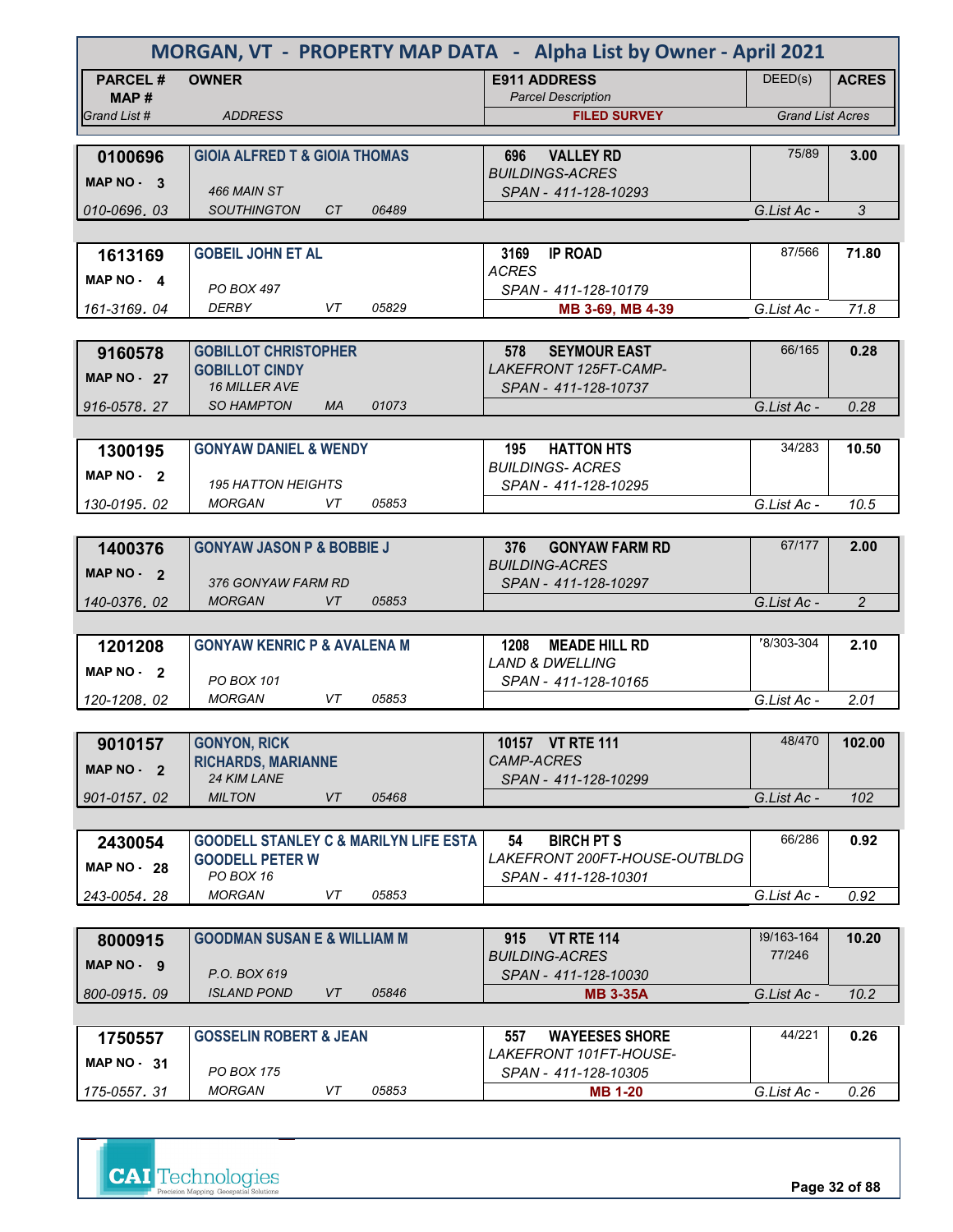| MORGAN, VT - PROPERTY MAP DATA - Alpha List by Owner - April 2021 |                                                                           |                                                                     |                         |                |
|-------------------------------------------------------------------|---------------------------------------------------------------------------|---------------------------------------------------------------------|-------------------------|----------------|
| <b>PARCEL#</b><br>MAP #                                           | <b>OWNER</b>                                                              | <b>E911 ADDRESS</b><br><b>Parcel Description</b>                    | DEED(s)                 | <b>ACRES</b>   |
| Grand List #                                                      | <b>ADDRESS</b>                                                            | <b>FILED SURVEY</b>                                                 | <b>Grand List Acres</b> |                |
|                                                                   |                                                                           |                                                                     |                         |                |
| 9011601                                                           | <b>GOSSELIN ROGER &amp; BROOKE</b>                                        | <b>VT RTE 111</b><br>11601<br><b>ACRES</b>                          | 78/243                  | 10.15          |
| MAP NO - 1                                                        | 123 BALANCE ROCK ROAD                                                     | SPAN - 411-128-10303                                                |                         |                |
| 901-1601.01                                                       | <b>WESTFIELD</b><br>VT.<br>05874-9804                                     | <b>MB 1-38</b>                                                      | G.List Ac -             | 10.15          |
|                                                                   |                                                                           |                                                                     |                         |                |
| 0501842                                                           | <b>GOVONI LILLIAN</b>                                                     | 1842<br><b>SUNSET DR</b>                                            | 79/58                   | 19.28          |
| MAP NO - 1                                                        | <b>GOVONI GINO</b><br>1842 SUNSET DR                                      | <b>BUILDINGS-ACRE &amp; 1.1 AC IN CHARL</b><br>SPAN - 411-128-10446 |                         |                |
| 050-1842.01                                                       | WEST CHARLEST VT<br>05872                                                 | <b>MB 4-4</b>                                                       | G.List Ac -             | 19.28          |
|                                                                   |                                                                           |                                                                     |                         |                |
| 0301090                                                           | <b>GRAF KENNETH &amp; LINDA</b>                                           | 1090<br><b>MORGAN CHARLESTON RD</b>                                 | 33/495                  | 0.60           |
| MAP $NO - 33$                                                     | 1 PARK PL                                                                 | <b>ACRES-LAKE ROW</b><br>SPAN - 411-128-10307                       |                         |                |
| 030-1090.33                                                       | <b>METHUCHEN</b><br>08840<br>NJ                                           |                                                                     | G.List Ac -             | 0.6            |
|                                                                   |                                                                           |                                                                     |                         |                |
| 9140511                                                           | <b>GRAHAM MARY</b>                                                        | <b>ELLIOTT ACRES RD</b><br>511                                      | 74/164                  | 0.49           |
| <b>MAP NO - 26</b>                                                | <b>LAVANOVICH BORIS</b>                                                   | LAKEFRONT 100FT-HOUSE-GARAGE                                        |                         |                |
|                                                                   | PO BOX 220<br><b>MORGAN</b><br>VT<br>05853                                | SPAN - 411-128-10709                                                |                         |                |
| 914-0511.26                                                       |                                                                           |                                                                     | G.List Ac -             | 0.72           |
| 1600029                                                           | <b>GRAY DAVID &amp; JACQUELINE</b>                                        | 29<br><b>TOAD POND RD</b>                                           | 19/373                  | 0.30           |
|                                                                   |                                                                           | <b>HOUSE-ACRES</b>                                                  |                         |                |
| <b>MAP NO - 23</b>                                                | <b>29 TOAD POND RD</b>                                                    | SPAN - 411-128-10310                                                |                         |                |
| 160-0029, 23                                                      | <b>MORGAN</b><br><b>VT</b><br>05853                                       |                                                                     | G.List Ac -             | 0.3            |
|                                                                   |                                                                           |                                                                     |                         |                |
| 0900100                                                           | <b>GREEN DELWYN &amp; NANCY LIFE ESTATE</b><br><b>GREEN MICHAEL</b>       | <b>DERBY GORE RD</b><br>100<br>AC MORGAN-& LAND+HOUSE/DERBY         | 87/560                  | 2.00           |
| MAP NO - 1                                                        | P.O. BOX 9                                                                | SPAN - 411-128-10316                                                |                         |                |
| 090-0100, 01                                                      | <b>DERBY</b><br>VT<br>05829-0009                                          |                                                                     | G.List Ac -             | $\overline{c}$ |
|                                                                   |                                                                           |                                                                     |                         |                |
| 9006798                                                           | <b>GREEN MICHAEL</b>                                                      | 6798 VT RTE 111                                                     | 87/438                  | 0.16           |
| MAP $NO - 22$                                                     |                                                                           | <b>BACKLOT-CAMP-</b>                                                |                         |                |
| 900-6798.22                                                       | <b>10 GREEN LANE</b><br>WEST CHARLEST VT<br>05872                         | SPAN - 411-128-10142                                                | G.List Ac -             | 0.16           |
|                                                                   |                                                                           |                                                                     |                         |                |
| 9180029                                                           | <b>GREENE JOHN</b>                                                        | 29<br><b>MACLEAY RD</b>                                             |                         | 0.12           |
| <b>MAP NO - 27</b>                                                | <b>C/O THOMAS GREEN</b>                                                   | <b>BACKLOT-CAMP-LAKE ROW-</b>                                       |                         |                |
|                                                                   | 41 MILL ST                                                                | SPAN - 411-128-10317                                                |                         |                |
| 918-0029.27                                                       | WESTFIELD<br>ΜA<br>01085-0337                                             |                                                                     | G.List Ac -             | 0.12           |
|                                                                   |                                                                           |                                                                     |                         |                |
| 9005925                                                           | <b>GREENE JOHN B &amp; JAMES M &amp; JOHN</b><br><b>C/O THOMAS GREENE</b> | 5925 VT RTE 111<br><i>LAKEFRONT 115FT-HOUSE-</i>                    | 32/228                  | 0.22           |
| MAP $NO - 24$                                                     | 41 MILL ST                                                                | SPAN - 411-128-10318                                                |                         |                |
| 900-5925, 24                                                      | <b>WESTFIELD</b><br><b>MA</b><br>01085-0337                               |                                                                     | G.List Ac -             | 0.22           |
|                                                                   |                                                                           |                                                                     |                         |                |
| 8002883                                                           | <b>GREENLEAF DAVID &amp; BUNNY</b>                                        | 2883<br><b>VT RTE 114</b>                                           | 89/598                  | 4.30           |
| MAP NO - 7                                                        | 2883 VT ROUTE 114 SOUTH                                                   | <b>BUILDINGS ACRE</b><br>SPAN - 411-128-10319                       | 36/127                  |                |
| 800-2883.07                                                       | <b>NORTON</b><br>05907<br>VT                                              | <b>MB 1-48</b>                                                      | G.List Ac -             | 4.3            |
|                                                                   |                                                                           |                                                                     |                         |                |



**Page 33 of 88**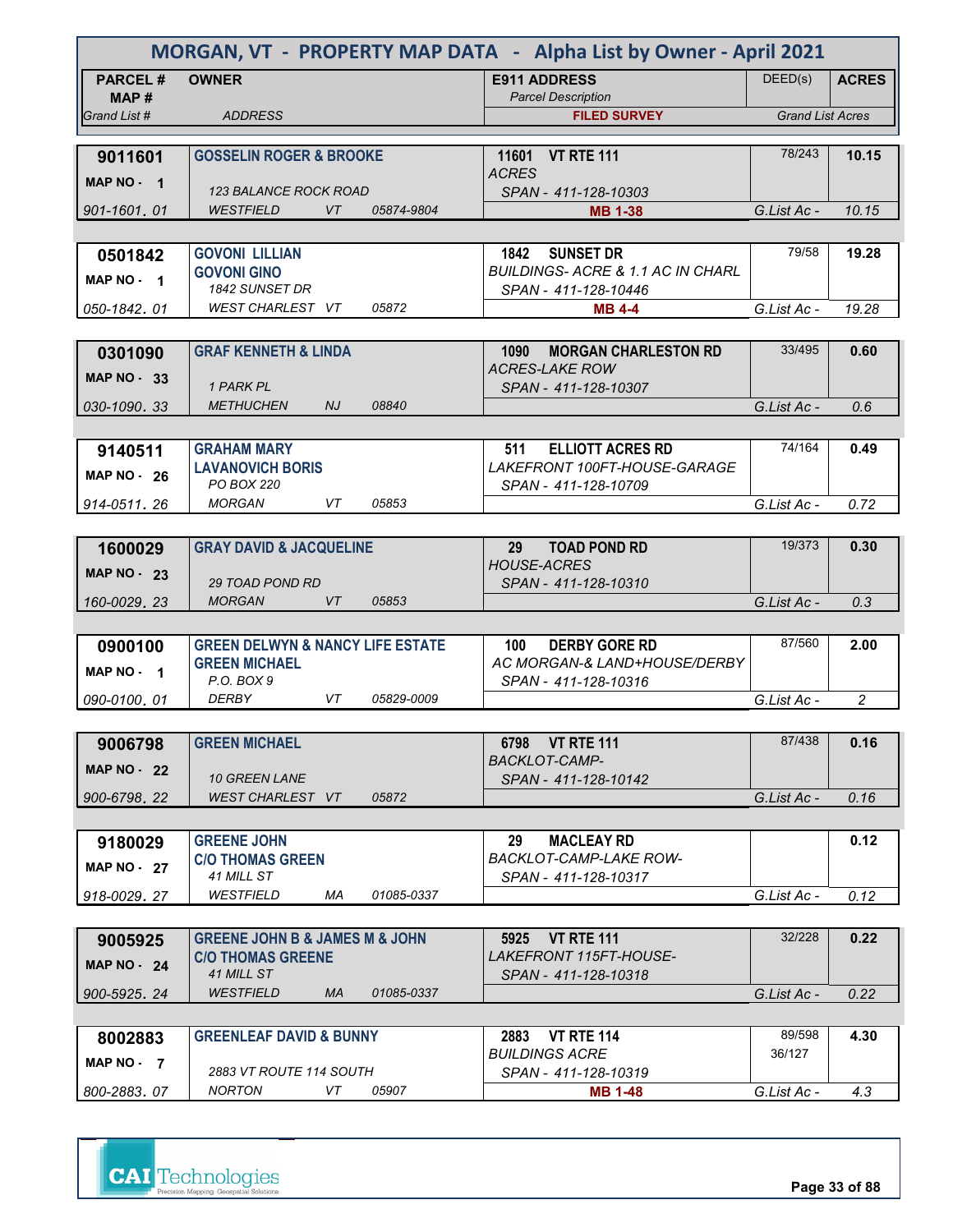| MORGAN, VT - PROPERTY MAP DATA - Alpha List by Owner - April 2021 |                                                                                         |                                                              |                         |              |
|-------------------------------------------------------------------|-----------------------------------------------------------------------------------------|--------------------------------------------------------------|-------------------------|--------------|
| <b>PARCEL#</b><br>MAP #                                           | <b>OWNER</b>                                                                            | <b>E911 ADDRESS</b><br><b>Parcel Description</b>             | DEED(s)                 | <b>ACRES</b> |
| Grand List #                                                      | <b>ADDRESS</b>                                                                          | <b>FILED SURVEY</b>                                          | <b>Grand List Acres</b> |              |
|                                                                   |                                                                                         |                                                              |                         |              |
| 9002302                                                           | <b>GRENIER KRISTA</b>                                                                   | 2302 VT RTE 111                                              | 78/486                  | 10.11        |
| MAP NO - 8                                                        | <b>COLBURN DIANE</b><br>2302 VT RTE 111                                                 | <b>BUILDING- ACRES</b>                                       |                         |              |
| 900-2302.08                                                       | <b>MORGAN</b><br><b>VT</b><br>05853                                                     | SPAN - 411-128-10062<br><b>MB 4-29</b>                       | G.List Ac -             | 10.11        |
|                                                                   |                                                                                         |                                                              |                         |              |
| 9005656                                                           | <b>GREZ ARMAND C JR &amp; ANDREA</b>                                                    | 5656 VT RTE 111                                              | 86/531-34               | 2.80         |
|                                                                   |                                                                                         | <b>BUILDINGS-ACRE-LAKE ROW</b>                               | 51/52                   |              |
| MAP $NO - 24$                                                     | 6 HICKORY COURT UNIT D                                                                  | SPAN - 411-128-10322                                         |                         |              |
| 900-5656, 24                                                      | <b>BRIELLE</b><br>NJ<br>08730                                                           | <b>MB 5-7</b>                                                | G.List Ac -             | 2.8          |
|                                                                   |                                                                                         |                                                              |                         |              |
| 1750581                                                           | <b>GRIFFITH GRETTA T</b>                                                                | 581<br><b>WAYEESES SHORE</b>                                 | 68/216                  | 0.29         |
| <b>MAP NO - 31</b>                                                |                                                                                         | LAKEFRONT 100FT-HOUSE-                                       |                         |              |
|                                                                   | 5293 VERNON LAKE ROAD                                                                   | SPAN - 411-128-10159                                         |                         |              |
| 175-0581.31                                                       | ATLANTA<br>GA<br>30338                                                                  | <b>MB 1-20</b>                                               | G.List Ac -             | 0.29         |
|                                                                   |                                                                                         |                                                              | 61/443                  |              |
| 9190097                                                           | <b>GRIFFITH MARGUERITE TRUSTEE OF THE</b><br><b>GRIFFITH CAMP TRUST U/T/D 9/10/1999</b> | <b>BROOK RD</b><br>97<br><b>BACKLOT-CAMP &amp; LAKE ROW-</b> | 33/270                  | 0.70         |
| <b>MAP NO - 27</b>                                                | 165 FERNWOOD CIR                                                                        | SPAN - 411-128-10323                                         | 61/443                  |              |
| 919-0097.27                                                       | <b>NEWPORT</b><br>05855<br>VT                                                           |                                                              | G.List Ac -             | 0.7          |
|                                                                   |                                                                                         |                                                              |                         |              |
| 1601250                                                           | <b>GRILLO MILES</b>                                                                     | <b>TOAD POND RD</b><br>1250                                  | 91/129                  | 10.50        |
| MAP NO - 3                                                        | <b>PAWLINGER MACKENZIE</b>                                                              | <b>HOUSE-GARAGE- ACRES</b>                                   | 81/182                  |              |
|                                                                   | 1250 TOAD POND RD                                                                       | SPAN - 411-128-10731                                         |                         |              |
| 160-1250.03                                                       | <b>MORGAN</b><br><b>VT</b><br>05853                                                     |                                                              | G.List Ac -             | 10.5         |
|                                                                   |                                                                                         |                                                              |                         |              |
| 1600921                                                           | <b>GRONDIN TERREANCE</b>                                                                | 921<br><b>TOAD POND RD</b>                                   | 47/480                  | 0.50         |
| MAP NO 3                                                          | PO BOX 7                                                                                | <b>HOUSE-GARAGE-ACRE</b><br>SPAN - 411-128-10325             |                         |              |
| 160-0921, 03                                                      | VT<br><b>MORGAN</b><br>05853                                                            | <b>MB 3-57</b>                                               | G.List Ac -             | 0.5          |
|                                                                   |                                                                                         |                                                              |                         |              |
| 1601210                                                           | <b>GUERTIN MARIE</b>                                                                    | 1210<br><b>TOAD POND RD</b>                                  | 78/212                  | 86.80        |
| MAP $NO - 3$                                                      |                                                                                         | <b>HOUSE-MHO-ACRES</b>                                       |                         |              |
|                                                                   | 1210 TOAD POND ROAD                                                                     | SPAN - 411-128-10786                                         |                         |              |
| 160-1210.03                                                       | <b>MORGAN</b><br>VT<br>05853                                                            |                                                              | G.List Ac -             | 86.8         |
|                                                                   |                                                                                         |                                                              |                         |              |
| 9007406                                                           | <b>GUILLETTE ROBERT</b>                                                                 | <b>VT RTE 111</b><br>7406                                    | 71/348                  | 10.10        |
| <b>MAP NO - 22</b>                                                | <b>GUILLETTE GERMAINE</b><br>7406 VT ROUTE 111                                          | <b>HOUSE AND SHED ACRES</b>                                  |                         |              |
| 900-7406.22                                                       | <b>MORGAN</b><br>VT<br>05853                                                            | SPAN - 411-128-10300                                         | G.List Ac -             | 10.1         |
|                                                                   |                                                                                         |                                                              |                         |              |
| 9190121                                                           | <b>GUNTER IRREVOCABLE TRUST</b>                                                         | <b>BROOK RD</b><br>121                                       | 75/147                  | 0.38         |
|                                                                   |                                                                                         | <b>LAKEFRONT 151FT-CAMP</b>                                  |                         |              |
| <b>MAP NO - 27</b>                                                | 1 SANDLEWOOD LN                                                                         | SPAN - 411-128-10670                                         |                         |              |
| 919-0121, 27                                                      | <b>METHUEN</b><br><b>MA</b><br>01844                                                    |                                                              | G.List Ac -             | 0.38         |
|                                                                   |                                                                                         |                                                              |                         |              |
| 9008102                                                           | <b>GUYER ROBERT T</b>                                                                   | <b>VT RTE 111</b><br>8102                                    | 74/9                    | 36.60        |
| MAP $NO - 2$                                                      | <b>DUBOIS MEGHAN S</b>                                                                  | <b>AC &amp; STORAGE BUILDING</b>                             |                         |              |
|                                                                   | PO BOX 205<br><b>MORGAN</b><br>05853                                                    | SPAN - 411-128-10326                                         |                         |              |
| 900-8102.02                                                       | VT                                                                                      | <b>MB 4-76</b>                                               | G.List Ac -             | 36.6         |

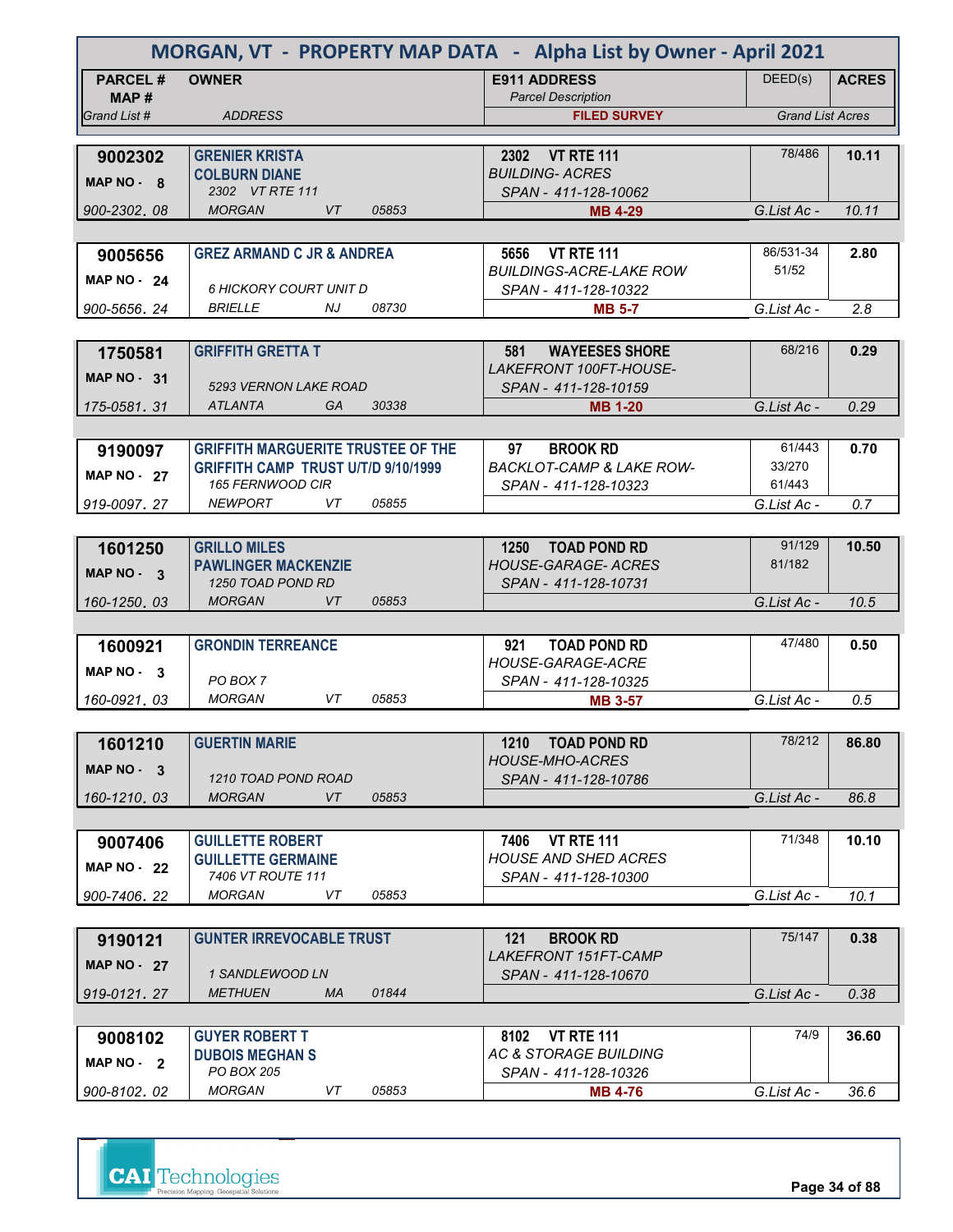| MORGAN, VT - PROPERTY MAP DATA - Alpha List by Owner - April 2021 |                                                 |            |                                                       |                         |                |
|-------------------------------------------------------------------|-------------------------------------------------|------------|-------------------------------------------------------|-------------------------|----------------|
| <b>PARCEL#</b><br>MAP#                                            | <b>OWNER</b>                                    |            | <b>E911 ADDRESS</b><br><b>Parcel Description</b>      | DEED(s)                 | <b>ACRES</b>   |
| Grand List #                                                      | <b>ADDRESS</b>                                  |            | <b>FILED SURVEY</b>                                   | <b>Grand List Acres</b> |                |
|                                                                   |                                                 |            |                                                       |                         |                |
| 9008368                                                           | <b>GUYER ROBERT T SR</b>                        |            | 8368 VT RTE 111                                       | 71/459                  | 0.86           |
| <b>MAP NO - 20</b>                                                | P.O. BOX 205                                    |            | <b>HOUSE-OUTBUILDING-ACRE</b><br>SPAN - 411-128-10327 |                         |                |
| 900-8368.20                                                       | <b>MORGAN</b><br>VT                             | 05853      |                                                       | G.List Ac -             | 0.86           |
|                                                                   |                                                 |            |                                                       |                         |                |
| 9008190                                                           | <b>GUYER ROYCE &amp; ELLEN</b>                  |            | 8190<br><b>VT RTE 111</b>                             | 74/9-10                 | 1.90           |
| MAP NO - 2                                                        |                                                 |            | <b>HOUSE-OUTBUILDING- ACRES-LAKE</b>                  | 53/89                   |                |
|                                                                   | 8190 VT RTE 111<br><b>MORGAN</b><br>VT          | 05853      | SPAN - 411-128-10328                                  |                         |                |
| 900-8190, 02                                                      |                                                 |            | <b>MB 4-76</b>                                        | G.List Ac -             | 1.9            |
| 1200475                                                           | <b>GUYER RUSSELL &amp; IRIS</b>                 |            | 475<br><b>MEADE HILL</b>                              | 82/529                  | 2.00           |
|                                                                   | <b>GUYER RANDY &amp; GUYER MARTIN TANYA</b>     |            | <b>BUILDINGS-LAND</b>                                 |                         |                |
| MAP NO - 2                                                        | <b>475 MEADE HILL</b>                           |            | SPAN - 411-128-10329                                  |                         |                |
| 120-0475, 02                                                      | <b>MORGAN</b><br>VT                             | 05853      |                                                       | G.List Ac -             | $\overline{2}$ |
|                                                                   |                                                 |            |                                                       |                         |                |
| 9008680                                                           | <b>GUYER TARA W</b>                             |            | <b>VT RTE 111</b><br>8680                             | 40/481                  | 10.30          |
| MAP NO - 2                                                        | P.O. BOX 128                                    |            | <b>HOUSE-ACRE</b><br>SPAN - 411-128-10330             |                         |                |
| 900-8680.02                                                       | <b>MORGAN</b><br>VT                             | 05853      | MB 1-34 & MB 1-39                                     | G.List Ac -             | 10.3           |
|                                                                   |                                                 |            |                                                       |                         |                |
| 0301150                                                           | <b>GUYETTE-WORTH TRUST JAN 2008</b>             |            | <b>MORGAN CHARLESTON RD</b><br>1150                   | 66/126                  | 39.10          |
| <b>MAP NO - 33</b>                                                |                                                 |            | <b>ACRES-LAKE ROW</b>                                 | 66/124                  |                |
|                                                                   | 362 STRAWBERRY ACRES<br><b>NEWPORT</b>          | 05855-9642 | SPAN - 411-128-10635                                  | 71/147                  |                |
| 030-1150.33                                                       | VT                                              |            |                                                       | G.List Ac -             | 39.1           |
| 9120182                                                           | <b>HAAG SOJUNG</b>                              |            | <b>LAY DR</b><br>182                                  | 87/69                   | 0.62           |
| MAP $NO - 25$                                                     |                                                 |            | LAKEFRONT 270FT-HOUSE-                                |                         |                |
|                                                                   | 183 CONCORD RD                                  |            | SPAN - 411-128-10168                                  |                         |                |
| 912-0182, 25                                                      | LONGMEADOW<br>МA                                | 01106      | <b>MB 3-13</b>                                        | G.List Ac -             | 0.62           |
|                                                                   |                                                 |            |                                                       | 71/587                  |                |
| 8000525                                                           | <b>HADDAD CHRISTOPHER</b><br><b>HADDAD TINA</b> |            | <b>VT RTE 114</b><br>525.<br><b>BUILDING-ACRE</b>     |                         | 11.90          |
| MAP NO - 9                                                        | <b>151 SOUTH LOOMIS ST</b>                      |            | SPAN - 411-128-10505                                  |                         |                |
| 800-0525.09                                                       | <b>SOUTHWICK</b><br>МA                          | 01077      | <b>MB 3-35A</b>                                       | G.List Ac -             | 11.9           |
|                                                                   |                                                 |            |                                                       |                         |                |
| 0100366                                                           | <b>HADLEY DAVID G &amp; DEBORA K</b>            |            | <b>VALLEY RD</b><br>366                               | 47/346                  | 1.24           |
| <b>MAP NO - 23</b>                                                | PO BOX 9                                        |            | <b>BUILDINGS-ACRES</b><br>SPAN - 411-128-10332        |                         |                |
| 010-0366.23                                                       | <b>MORGAN</b><br>VT                             | 05853      |                                                       | G.List Ac -             | 1.24           |
|                                                                   |                                                 |            |                                                       |                         |                |
| 2700345                                                           | <b>HALE JOHN TRUSTEE</b>                        |            | <b>OXBOW RD</b><br>345                                | 90/256                  | 10.90          |
| <b>MAP NO - 22</b>                                                | THE JOHN PAUL HALE REV TRUST                    |            | -HOUSE-ACRES-LF                                       | 84/470                  |                |
|                                                                   | 28 VALLEY RD                                    |            | SPAN - 411-128-10465                                  |                         |                |
| 270-0345, 22                                                      | <b>MORGAN</b><br>VT                             | 05853      | <b>MB 4-67</b>                                        | G.List Ac -             | 10.9           |
| 1700694                                                           | <b>HALL JANE</b>                                |            | <b>WAYEESES DR</b><br>694                             | 35/221                  | 15.01          |
|                                                                   |                                                 |            | HOUSE-GARAGE-ACRES                                    |                         |                |
| MAP $NO - 32$                                                     | P.O. BOX 52                                     |            | SPAN - 411-128-10333                                  |                         |                |
| 170-0694.32                                                       | <b>MORGAN</b><br>VT                             | 05853      | <b>MB 3-34</b>                                        | G.List Ac -             | 15.01          |

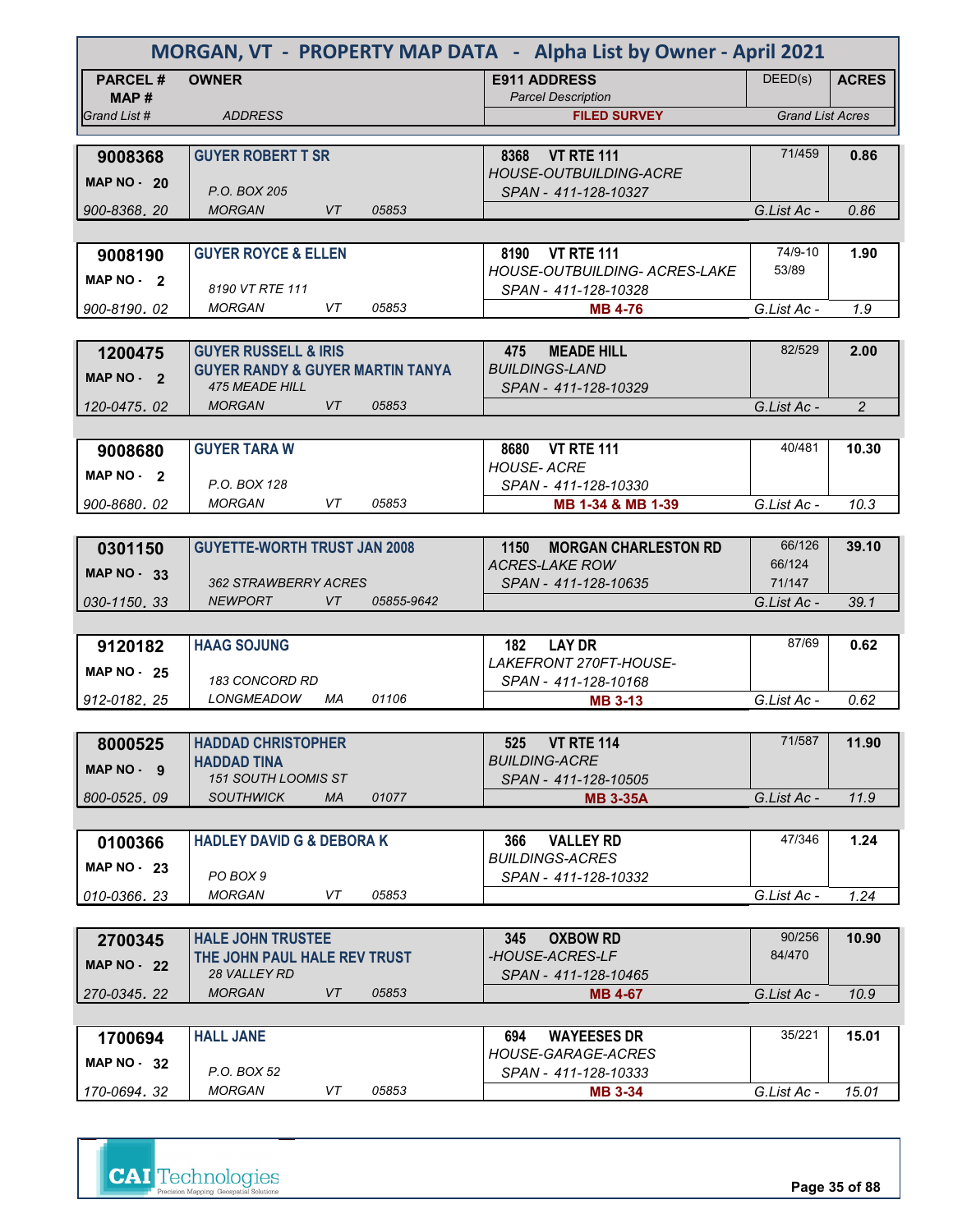| MORGAN, VT - PROPERTY MAP DATA - Alpha List by Owner - April 2021 |                                                        |                                                        |                         |              |
|-------------------------------------------------------------------|--------------------------------------------------------|--------------------------------------------------------|-------------------------|--------------|
| <b>PARCEL#</b><br>MAP #                                           | <b>OWNER</b>                                           | <b>E911 ADDRESS</b><br><b>Parcel Description</b>       | DEED(s)                 | <b>ACRES</b> |
| Grand List #                                                      | <b>ADDRESS</b>                                         | <b>FILED SURVEY</b>                                    | <b>Grand List Acres</b> |              |
|                                                                   |                                                        |                                                        |                         |              |
| 9160436                                                           | <b>HALL MAUREEN</b>                                    | <b>SEYMOUR EAST</b><br>436                             | 30/355                  | 0.34         |
| <b>MAP NO - 27</b>                                                | <b>PO BOX N176</b>                                     | <b>BACKLOT-CAMP-LAKE ROW-</b><br>SPAN - 411-128-10545  |                         |              |
| 916-0436.27                                                       | <b>WESTPORT</b><br><b>MA</b><br>02790                  |                                                        | G.List Ac -             | 0.34         |
|                                                                   |                                                        |                                                        |                         |              |
| 2010535                                                           | <b>HALLIGAN THOMAS J JR</b>                            | <b>CURTIS RD</b><br>535                                | 91/466                  | 20.00        |
| MAP NO - 3                                                        | <b>HALLIGAN THOMAS JV</b><br>1197 VT ROUTE 114         | <b>ACRES</b><br>SPAN - 411-128-10593                   | 70/397                  |              |
| 201-0535.03                                                       | 05907<br><b>NORTON</b><br>VT                           | <b>MB 2-3</b>                                          | G.List Ac -             | 20           |
|                                                                   |                                                        |                                                        |                         |              |
| 2510790                                                           | HALLOCK, WILLIAM J ET AL                               | <b>WILSON TRAIL</b><br>286                             | 87/467                  | 10.30        |
| MAP $NO - 8$                                                      | <b>56 GOLDEN HILL RD</b>                               | <b>CAMP ACRES</b><br>SPAN - 411-128-10335              |                         |              |
| 251-0790.08                                                       | BELLOWS FALLS VT<br>05101                              |                                                        | G.List Ac -             | 10.3         |
|                                                                   |                                                        |                                                        |                         |              |
| 1601915                                                           | <b>HALLORAN JAMES M</b>                                | 1915<br><b>TOAD POND RD</b>                            | 91/597                  | 10.10        |
| MAP NO - 3                                                        | HALLORAN JAMES E, GODFREY CHRISTINA                    | STORAGE BLDG & ACRES                                   | 88/571-72               |              |
|                                                                   | 170 WALNUT ROAD<br><b>WRENTHAM</b><br>02093-0000<br>МA | SPAN - 411-128-10065<br><b>MB 3-35</b>                 | 62/57<br>G.List Ac -    | 10.1         |
| 160-1915.03                                                       |                                                        |                                                        |                         |              |
| 1760517                                                           | <b>HAMEL DEAN</b>                                      | <b>SUGAR BUSH RD</b><br>517                            | 30/423                  | 1.07         |
|                                                                   |                                                        | LAKEFRONT 100FT-HOUSE                                  |                         |              |
| <b>MAP NO - 31</b>                                                | <b>133 FOSTER STREET</b>                               | SPAN - 411-128-10336                                   |                         |              |
| 176-0517, 31                                                      | <b>BURLINGTON</b><br>VT<br>05401                       | <b>MB 3-33</b>                                         | G.List Ac -             | 1.07         |
| 9007768                                                           | <b>HAMILTON AMOS &amp; ANNE</b>                        | 7768 VT RTE 111                                        | 24/170                  | 2.50         |
|                                                                   |                                                        | <b>HOUSE-ACRES</b>                                     |                         |              |
| <b>MAP NO - 21</b>                                                | <b>BOX 54</b>                                          | SPAN - 411-128-10337                                   |                         |              |
| 900-7768, 21                                                      | <b>MORGAN</b><br>VT<br>05853                           |                                                        | G.List Ac -             | 2.5          |
|                                                                   |                                                        |                                                        |                         |              |
| 2510448                                                           | <b>HAMILTON REED D &amp; SCOTT</b>                     | <b>WILSON TRAIL</b><br>98<br><b>CAMP-ACRE</b>          | 45/355                  | 1.00         |
| MAP NO - 8                                                        | PO BOX 43                                              | SPAN - 411-128-10339                                   |                         |              |
| 251-0448.08                                                       | <b>NEWPORT CTR</b><br>VT<br>05857                      |                                                        | G.List Ac -             | $\mathbf{1}$ |
|                                                                   |                                                        |                                                        |                         |              |
| 1601758                                                           | <b>HAMMOND KEVIN &amp; MARY-BETH</b>                   | 1758<br><b>TOAD POND RD</b>                            | 54/134                  | 10.20        |
| MAP NO - 3                                                        | 443 RT 5                                               | <b>OUTBUILDING-ACRES</b><br>SPAN - 411-128-10095       |                         |              |
| 160-1758.03                                                       | HARTLAND<br>VT<br>05048-9692                           |                                                        | G.List Ac -             | 10.2         |
|                                                                   |                                                        |                                                        |                         |              |
| 1750394                                                           | <b>HANSEN CLIFFORD ALAN &amp; LINDA ANN</b>            | <b>WAYESSES SHORE</b><br>394                           | 89/423-24               | 0.23         |
| MAP $NO - 31$                                                     | <b>70 SUMMER ST</b>                                    | <b>BACKLOT-HOUSE-LAKE ROW-</b><br>SPAN - 411-128-10382 | 58/293                  |              |
| 175-0394.31                                                       | <b>NATICK</b><br><b>MA</b><br>01760                    | <b>MB 1-19</b>                                         | G.List Ac -             | 0.23         |
|                                                                   |                                                        |                                                        |                         |              |
| 0700451                                                           | <b>HARGROVE ROBERT</b>                                 | 451<br><b>HAYWARD HOLLOW</b>                           | 73/199                  | 16.40        |
| MAP NO - 1                                                        | PO BOX 440                                             | <b>BUILDING-ACRES</b><br>SPAN - 411-128-10261          |                         |              |
| 070-0451.01                                                       | DERBY<br>VT<br>05829                                   | <b>MB 1-45</b>                                         | G.List Ac -             | 16.4         |
|                                                                   |                                                        |                                                        |                         |              |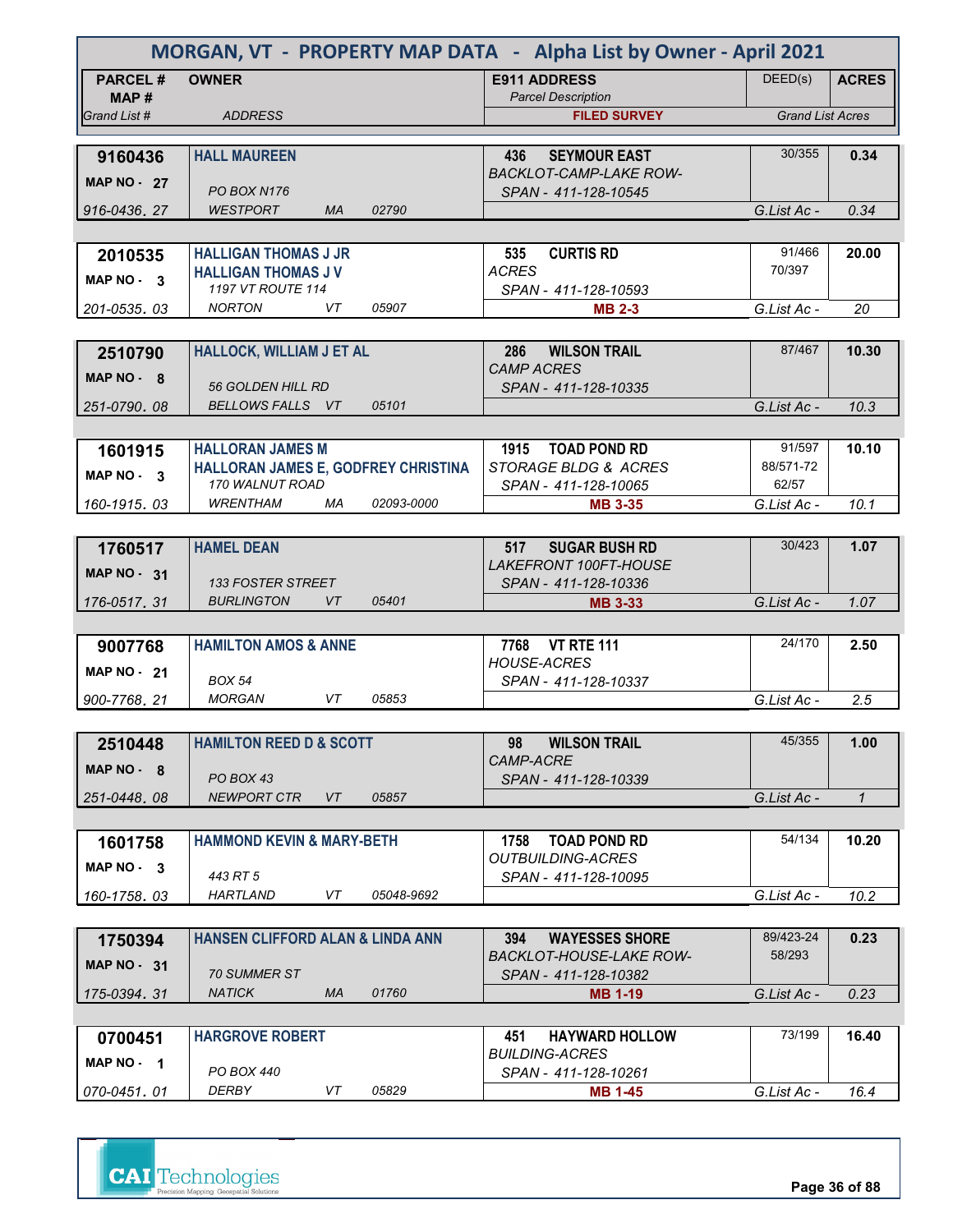| MORGAN, VT - PROPERTY MAP DATA - Alpha List by Owner - April 2021 |                                                   |                                                    |                         |              |
|-------------------------------------------------------------------|---------------------------------------------------|----------------------------------------------------|-------------------------|--------------|
| <b>PARCEL#</b>                                                    | <b>OWNER</b>                                      | <b>E911 ADDRESS</b>                                | DEED(s)                 | <b>ACRES</b> |
| MAP#<br>Grand List #                                              | <b>ADDRESS</b>                                    | <b>Parcel Description</b><br><b>FILED SURVEY</b>   | <b>Grand List Acres</b> |              |
|                                                                   |                                                   |                                                    |                         |              |
| 2000495                                                           | <b>HART WILLIAM</b>                               | <b>WILLIAMS RD</b><br>495                          | 54/100                  | 8.80         |
| <b>MAP NO - 24</b>                                                | PO BOX 383--264 BEAVER RUN RD                     | <b>ACRES</b><br>SPAN - 411-128-10340               |                         |              |
| 200-0495.24                                                       | <b>REVERE</b><br>18953<br><b>PA</b>               |                                                    | G.List Ac -             | 8.8          |
|                                                                   |                                                   |                                                    |                         |              |
| 1600416                                                           | HARTSHORN LEONARD A FAMILY TRUST                  | <b>TOAD POND RD</b><br>416                         | 91/320                  | 132.50       |
| MAP $NO - 3$                                                      | 137 WASHINGTON ST, APT K-2                        | ACRES<br>SPAN - 411-128-10341                      | 68/180                  |              |
| 160-0416, 03                                                      | 07960<br><b>MORRISTOWN</b><br>NJ                  |                                                    | G.List Ac -             | 132.5        |
|                                                                   |                                                   |                                                    |                         |              |
| 0300939                                                           | <b>HARTY JASON</b>                                | 939<br><b>MORGAN CHARLESTON RD</b>                 | 78/442                  | 0.92         |
| MAP $NO - 34$                                                     | <b>HARTY ELIZABETH</b><br><b>56 LORENA ROAD</b>   | LAKEFRONT 250FT-BUILDINGS-<br>SPAN - 411-128-10096 |                         |              |
| 030-0939.34                                                       | <b>WINCHESTER</b><br>01890<br><b>MA</b>           |                                                    | G.List Ac -             | 0.92         |
|                                                                   |                                                   |                                                    |                         |              |
| 2510874                                                           | HARVELL ALLEN D, LUETJEN MARK C                   | <b>WILSON TRAIL</b><br>356                         | 51/391                  | 15.33        |
| MAP NO - 8                                                        | <b>BLANK MARK</b>                                 | <b>CAMP-ACRES</b>                                  |                         |              |
| 251-0874.08                                                       | 33 SUNSET RIDGE RD<br>STAFFORD SPRIN CT<br>06076  | SPAN - 411-128-10342                               | G.List Ac -             | 15.33        |
|                                                                   |                                                   |                                                    |                         |              |
| 1300670                                                           | <b>HATTON WILLIAM H III &amp; TIMOTHY WILLIAM</b> | 670<br><b>HATTON HTS</b>                           | 68/440                  | 159.76       |
| MAP NO - 2                                                        | <b>CO TRUSTEES OF WM HATTON 2008 TRUST</b>        | <b>BUILDINGS-ACRES</b>                             | 68/167                  |              |
|                                                                   | P.O. BOX 753                                      | SPAN - 411-128-10344                               |                         |              |
| 130-0670.02                                                       | <b>DERBY</b><br>VT<br>05829                       | <b>MB 4-61</b>                                     | G.List Ac -             | 159.76       |
| 9009000                                                           | <b>HATTON WILLIAM H III &amp; TIMOTHY WILLIAM</b> | <b>RTE 111</b><br>9000                             | 63/52                   | 0.40         |
| MAP NO - 2                                                        | <b>TRUSTEES OF WM HATTON 2008 TRUST</b>           | <b>ACRE</b>                                        |                         |              |
|                                                                   | P.O. BOX 753                                      | SPAN - 411-128-10346                               |                         |              |
| 900-9000, 02                                                      | <b>DERBY</b><br>05829<br>VT.                      |                                                    | G.List Ac -             | 0.4          |
| 9040173                                                           | <b>HATTON WILLIAM H III &amp; TIMOTHY WILLIAM</b> | <b>BUZZELL WEST</b><br>173                         | 63/52                   | 1.63         |
|                                                                   | <b>TRUSTEES OF WM HATTON 2008 TRUST</b>           | LAKEFRONT 226FT-CAMP-                              |                         |              |
| <b>MAP NO - 21</b>                                                | P.O. BOX 753                                      | SPAN - 411-128-10347                               |                         |              |
| 904-0173.21                                                       | <b>DERBY</b><br>VT<br>05829                       |                                                    | G.List Ac -             | 1.63         |
|                                                                   |                                                   |                                                    | 58/296                  |              |
| 9090575                                                           | <b>HAWKINS DENNIS E JR</b>                        | 575<br><b>CRESENT BEACH EXT</b><br><b>ACRE</b>     |                         | 10.10        |
| $MAP NO - 3$                                                      | PO BOX 931                                        | SPAN - 411-128-10206                               |                         |              |
| 909-0575.03                                                       | NEWPORT<br>VT<br>05855                            |                                                    | G.List Ac -             | 10.1         |
|                                                                   |                                                   |                                                    |                         |              |
| 1600899                                                           | <b>HAYNES DONALD &amp; BRENDA</b>                 | <b>TOAD POND RD</b><br>899<br><b>HOUSE-ACRES</b>   | 76/74                   | 1.95         |
| MAP NO - 3                                                        | <i>70 LITTLEFIELD RD</i>                          | SPAN - 411-128-10706                               |                         |              |
| 160-0899, 03                                                      | DANBURY<br>NH.<br>03230                           | <b>MB 3-57</b>                                     | G.List Ac -             | 1.95         |
|                                                                   |                                                   |                                                    |                         |              |
| 2740025                                                           | <b>HAYWARD JENNIE M</b>                           | <b>ROSSITERS PT</b><br>25                          | 50/462                  | 1.12         |
| <b>MAP NO - 22</b>                                                | % FISCHER-VELT JENNIE                             | LAKEFRONT 125FT-BUILDING-                          |                         |              |
|                                                                   | <b>154 CORTLAND HILL RD</b>                       | SPAN - 411-128-10249                               |                         |              |

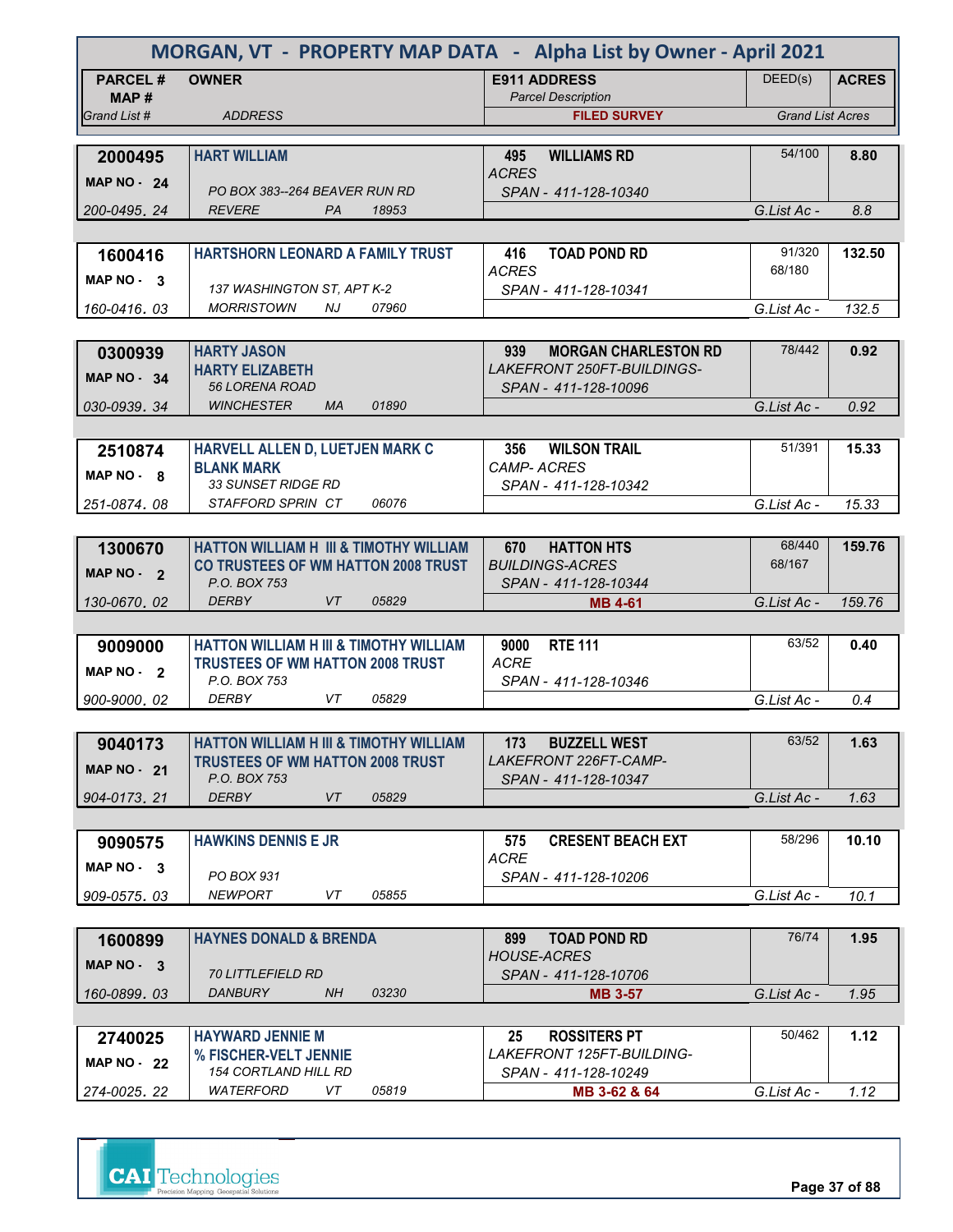| MORGAN, VT - PROPERTY MAP DATA - Alpha List by Owner - April 2021 |                                                  |                                                              |                         |              |
|-------------------------------------------------------------------|--------------------------------------------------|--------------------------------------------------------------|-------------------------|--------------|
| <b>PARCEL#</b><br>MAP#                                            | <b>OWNER</b>                                     | <b>E911 ADDRESS</b><br><b>Parcel Description</b>             | DEED(s)                 | <b>ACRES</b> |
| Grand List #                                                      | <b>ADDRESS</b>                                   | <b>FILED SURVEY</b>                                          | <b>Grand List Acres</b> |              |
|                                                                   |                                                  |                                                              |                         |              |
| 2201774<br><b>MAP NO - 30</b>                                     | <b>HAYWARD PHILIP E &amp; DIANNA L</b>           | 1774 CAMP WINAPE RD<br>LAKEFRONT 200FT-HOUSE-                | 84/152                  | 1.36         |
|                                                                   | <b>2249 COOKEVILLE</b>                           | SPAN - 411-128-10306                                         |                         |              |
| 220-1774.30                                                       | <b>VT</b><br><b>CORINTH</b><br>05039             |                                                              | G.List Ac -             | 1.36         |
|                                                                   |                                                  |                                                              |                         |              |
| 2600374                                                           | <b>HEROLD NANDRA</b>                             | <b>OLD MCCABE RD</b><br>374                                  | 79/193                  | 8.00         |
| MAP NO - 9                                                        | 374 OLD MCCABE ROAD                              | <b>HOUSE ACRES</b><br>SPAN - 411-128-10279                   |                         |              |
| 260-0374.09                                                       | <b>ISLAND POND</b><br>VT<br>05846                | <b>MB 4-82</b>                                               | G.List Ac -             | 8            |
|                                                                   |                                                  |                                                              |                         |              |
| 9090251                                                           | <b>HILL THOMAS &amp; PATRICIA</b>                | 251<br><b>CRESENT BEACH RD</b><br><b>CAMP-ACRES</b>          | 82/449                  | 10.70        |
| MAP $NO - 3$                                                      | 3 INDIAN AVE                                     | SPAN - 411-128-10136                                         |                         |              |
| 909-0251.03                                                       | DANBURY<br>CT<br>06511                           |                                                              | G.List Ac -             | 10.7         |
|                                                                   |                                                  |                                                              |                         |              |
| 2430088                                                           | <b>HINTON ELIZABETH</b>                          | 88<br><b>BIRCH POINT S</b>                                   | 26/296                  | 0.44         |
| <b>MAP NO - 28</b>                                                | <b>DERBY ST</b>                                  | <b>LAKEFRONT 95FT-CAMP-</b><br>SPAN - 411-128-10354          |                         |              |
| 243-0088.28                                                       | <b>ISLAND POND</b><br>VT<br>05846                |                                                              | G.List Ac -             | 0.44         |
|                                                                   |                                                  |                                                              |                         |              |
| 9005317                                                           | <b>HOCKENSMITH STEPHANIE TRUSTEE</b>             | 5317 VT RTE 111                                              | 91/561                  | 2.30         |
| <b>MAP NO - 25</b>                                                | THE STEPHANIE D HOCKENSMITH TRUST<br>P.O. BOX 90 | <b>LAKEFRONT 255FT-BUILDINGS</b><br>SPAN - 411-128-10355     | 45/55                   |              |
| 900-5317, 25                                                      | <b>MORGAN</b><br>VT<br>05853                     | <b>MB 4-46</b>                                               | G.List Ac -             | 2.3          |
|                                                                   |                                                  |                                                              |                         |              |
| 2730065                                                           | <b>HODGDON STEPHEN P.</b>                        | <b>MILES DR</b><br>65                                        | 64/439                  | 0.18         |
| <b>MAP NO - 22</b>                                                | <b>HODGDON MICHELLE N.</b>                       | <b>LAKEFRONT 101FT-BUILDING-</b>                             |                         |              |
| 273-0065, 22                                                      | 76 MAST RD<br><b>LEE</b><br>03824<br>NH          | SPAN - 411-128-10627                                         | G.List Ac -             | 0.18         |
|                                                                   |                                                  |                                                              |                         |              |
| 2201900                                                           | <b>HOFMANN ROBERT</b>                            | 1900<br><b>CAMP WINAPE RD</b>                                | 45/4                    | 3.92         |
|                                                                   | <b>WALKER KATHERINE</b>                          | <b>LAKEFRONT 175 FT-HOUSE-</b>                               |                         |              |
| <b>MAP NO - 30</b>                                                | <b>223 SNOW HILL RD</b>                          | SPAN - 411-128-10356                                         |                         |              |
| 220-1900. 30                                                      | <b>WATERBURY CTR VT</b><br>05677                 | <b>MB 3-65</b>                                               | G.List Ac -             | 3.92         |
|                                                                   |                                                  |                                                              |                         |              |
| 2201793                                                           | <b>HOGAN WILLIAM</b>                             | <b>CAMP WINAPE RD</b><br>1793                                | 77/187                  | 2.58         |
| $MAP NO - 30$                                                     | <b>HOGAN JANICE</b><br>PO BOX 74                 | <b>LAKEFRONT 200FT-</b><br>SPAN - 411-128-10199              |                         |              |
| 220-1793.03                                                       | 05853<br><b>MORGAN</b><br>VT                     | <b>MB 3-65</b>                                               | G.List Ac -             | 2.58         |
|                                                                   |                                                  |                                                              |                         |              |
| 9008502                                                           | <b>HOLDEN DEREK &amp; DANIELLE TRUSTEES</b>      | <b>VT RTE 111</b><br>8502                                    | 90/303                  | 1.50         |
| <b>MAP NO - 20</b>                                                | THE HOLDEN FAMILY TRUST<br>619 106TH AVE NORTH   | <b>HOUSE-OUTBUILDING-ACRE</b><br>SPAN - 411-128-10852        | 80/227                  |              |
| 900-8502.20                                                       | <b>NAPLES</b><br>FL.<br>34108                    | MB 4-8 & 13                                                  | G.List Ac -             | 1.5          |
|                                                                   |                                                  |                                                              |                         |              |
| 9030180                                                           | <b>HOLDEN W H SR &amp; FAMILY</b>                | <b>TWIN CAMPS</b><br>180                                     | 21/324                  | 1.48         |
| MAP $NO - 21$                                                     | % BILL & ELAINE HOLDEN<br>3 A DUNCAN DRIVE       | <i>LAKEFRONT 100FT-CAMP-LAKE ROW</i><br>SPAN - 411-128-10358 |                         |              |
| 903-0180, 21                                                      | SOUTH DEERFIEL MA<br>01373                       |                                                              | G.List Ac -             | 0.66         |
|                                                                   |                                                  |                                                              |                         |              |



**Page 38 of 88**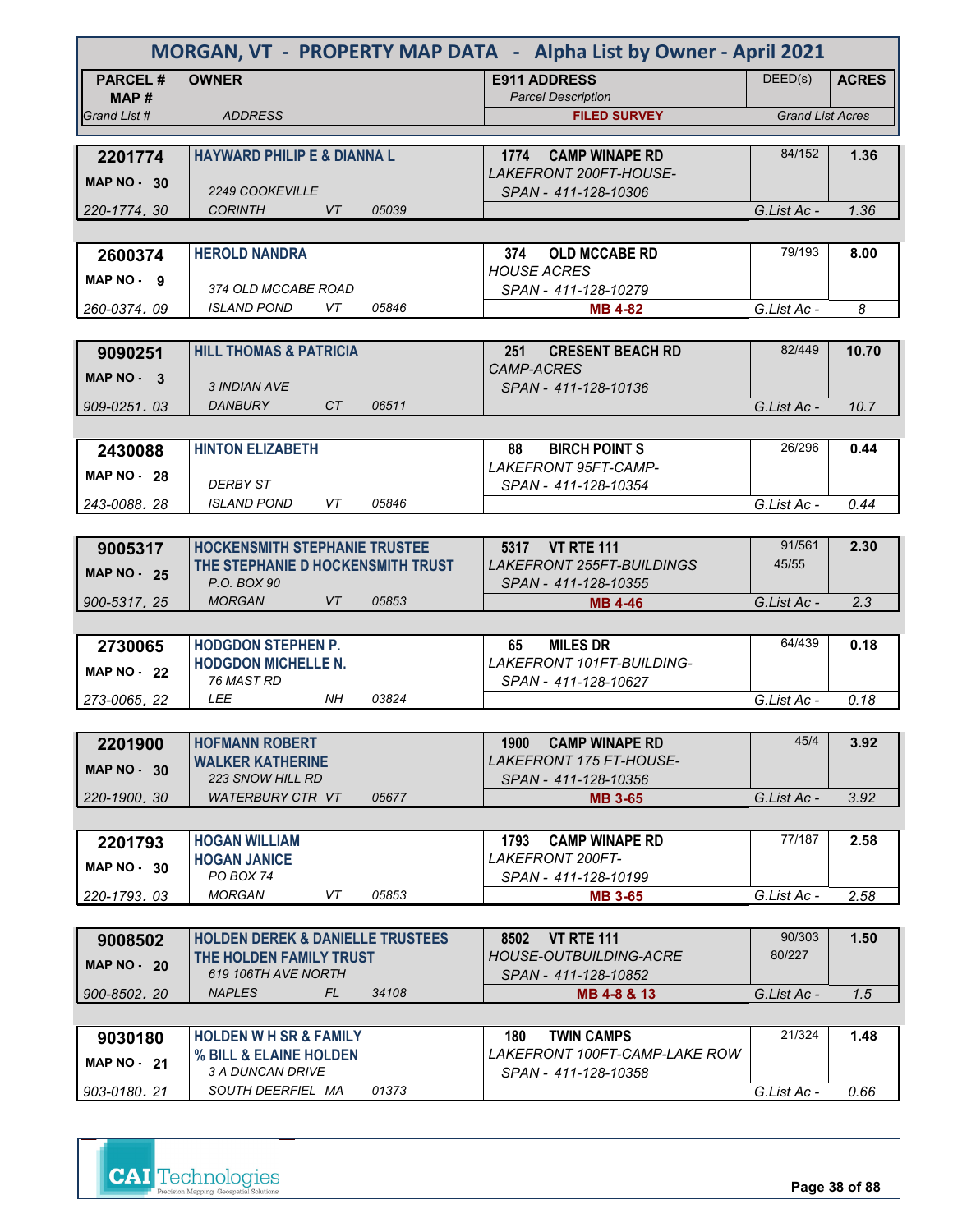|                         | MORGAN, VT - PROPERTY MAP DATA - Alpha List by Owner - April 2021 |                                                                   |                         |              |  |
|-------------------------|-------------------------------------------------------------------|-------------------------------------------------------------------|-------------------------|--------------|--|
| <b>PARCEL#</b><br>MAP # | <b>OWNER</b>                                                      | <b>E911 ADDRESS</b><br><b>Parcel Description</b>                  | DEED(s)                 | <b>ACRES</b> |  |
| Grand List #            | <b>ADDRESS</b>                                                    | <b>FILED SURVEY</b>                                               | <b>Grand List Acres</b> |              |  |
|                         |                                                                   |                                                                   |                         |              |  |
| 1800104                 | <b>HOLLAND EARL S</b><br><b>HOLLAND MILDRED D</b>                 | <b>ONE MILE RD</b><br>104<br><b>HOUSE LAKE ROW:6027 VT RTE 11</b> | 38/268<br>63/325        | 5.07         |  |
| MAP $NO - 24$           | PO BOX 81                                                         | SPAN - 411-128-10359                                              |                         |              |  |
| 180-0104, 24            | <b>MORGAN</b><br><b>VT</b><br>05853                               |                                                                   | G.List Ac -             | 5.07         |  |
|                         |                                                                   |                                                                   |                         |              |  |
| 2430066                 | <b>HORAN ANDREW M</b>                                             | <b>BIRCH PT S</b><br>66                                           | 90/373                  | 0.67         |  |
| <b>MAP NO - 28</b>      | <b>HORAN KENNETH W</b>                                            | <b>LAKEFRONT 95FT-CAMP-LAKE ROW</b>                               | 87/336                  |              |  |
| 243-0066, 28            | <b>66 BIRCH DRIVE</b><br>05853<br><b>MORGAN</b><br>VT             | SPAN - 411-128-10427                                              | G.List Ac -             | 0.67         |  |
|                         |                                                                   |                                                                   |                         |              |  |
| 0500950                 | <b>HOUGHTON BURKETT &amp; CLAIRE T</b>                            | 950<br><b>SUNSET DR</b>                                           | 45/501                  | 10.10        |  |
| MAP NO - 2              |                                                                   | <b>BUILDING-ACRES</b>                                             |                         |              |  |
|                         | PO BOX 34                                                         | SPAN - 411-128-10361                                              |                         |              |  |
| 050-0950.02             | 05853<br><b>MORGAN</b><br>VT                                      | <b>MB 3-3</b>                                                     | G.List Ac -             | 10.1         |  |
|                         |                                                                   |                                                                   | 90/608                  |              |  |
| 2000242                 | <b>HOUGHTON DANIEL &amp; MELISSA</b>                              | <b>WILLIAMS RD</b><br>242<br>CAMP-ACRES                           | 80/366                  | 0.52         |  |
| <b>MAP NO - 24</b>      | 338 SALEM DR                                                      | SPAN - 411-128-10631                                              |                         |              |  |
| 200-0242.24             | <b>DERBY</b><br>VT<br>05829                                       |                                                                   | G.List Ac -             | 0.52         |  |
|                         |                                                                   |                                                                   |                         |              |  |
| 9160464                 | <b>HOWE JASON</b>                                                 | <b>SEYMOUR EAST</b><br>464                                        | 74/48                   | 0.26         |  |
| <b>MAP NO - 27</b>      | <b>HOWE BETHANY</b><br>28 SALISBURY RD                            | <i>LAKEFRONT 49FT-HOUSE-OUTBUILDI</i><br>SPAN - 411-128-10424     |                         |              |  |
| 916-0464.27             | <b>MONT VERON</b><br><b>NH</b><br>03057                           | <b>MB 4-40</b>                                                    | G.List Ac -             | 0.26         |  |
|                         |                                                                   |                                                                   |                         |              |  |
| 1600686                 | <b>HOWELL BLAKE AND LISA</b>                                      | <b>TOAD POND RD</b><br>686                                        | 88/407-09               | 10.77        |  |
| MAP $NO - 3$            |                                                                   | <b>ACRES</b>                                                      | 88/160                  |              |  |
|                         | 1 GRANBY LANE                                                     | SPAN - 411-128-10204                                              |                         |              |  |
| 160-0686, 03            | <b>PLYMOUTH</b><br>02360<br>МA                                    | <b>MB 3-47</b>                                                    | G.List Ac -             | 10.77        |  |
|                         | <b>HRYCKIEWICZ JOSEPH &amp; CHERYL</b>                            | <b>MORGAN CHARLESTON RD</b><br>2383                               | 78/90                   | 285.20       |  |
| 0302127                 |                                                                   | <b>BUILDINGS- ACRES (911 FROM CHAR</b>                            | 40/273                  |              |  |
| MAP $NO - 5$            | P.O. BOX 48                                                       | SPAN - 411-128-10364                                              | 78/90                   |              |  |
| 030-2127.05             | <b>MORGAN</b><br>VT<br>05853                                      |                                                                   | G.List Ac -             | 285.25       |  |
|                         |                                                                   |                                                                   |                         |              |  |
| 9006437                 | <b>HUBBARD REED</b>                                               | <b>VT RTE 111</b><br>6437                                         | 52/526                  | 0.48         |  |
| <b>MAP NO - 23</b>      | PO BOX 78                                                         | HOUSE-CAMP-OUTBUILDING-ACRE-R<br>SPAN - 411-128-10829             |                         |              |  |
| 900-6437, 23            | <b>MORGAN</b><br>VT<br>05853                                      |                                                                   | G.List Ac -             | 0.48         |  |
|                         |                                                                   |                                                                   |                         |              |  |
| 1500062                 | <b>HUMPHREY BRUCE L &amp; ANITA B LIFE ESTAT</b>                  | 62<br><b>OLD BLAKE FARM RD</b>                                    | 89/244-45               | 2.30         |  |
| <b>MAP NO - 23</b>      | <b>HUMPHREY ET AL</b>                                             | <b>BUILDINGS-ACRES</b>                                            | 63/174                  |              |  |
|                         | <b>62 OLD BLAKE FARM RD</b><br>VT<br><b>MORGAN</b><br>05853       | SPAN - 411-128-10272                                              | G.List Ac -             | 2.3          |  |
| 150-0062, 23            |                                                                   | <b>MB 1-50</b>                                                    |                         |              |  |
| 2010615                 | HUNNEWELL CALVIN & THERESA TRUSTEES                               | <b>CURTIS RD</b><br>615                                           | 90/80                   | 21.50        |  |
|                         | <b>CALVIN E &amp; THERESA H HUNNEWELL REV T</b>                   | <b>MHO-ACRES</b>                                                  | 66/342                  |              |  |
| MAP NO - 3              | 52 DAISY HILL RD                                                  | SPAN - 411-128-10203                                              |                         |              |  |
| 201-0615.03             | <b>LEBANON</b><br>NH<br>03766                                     | <b>MB 3-17</b>                                                    | G.List Ac -             | 21.5         |  |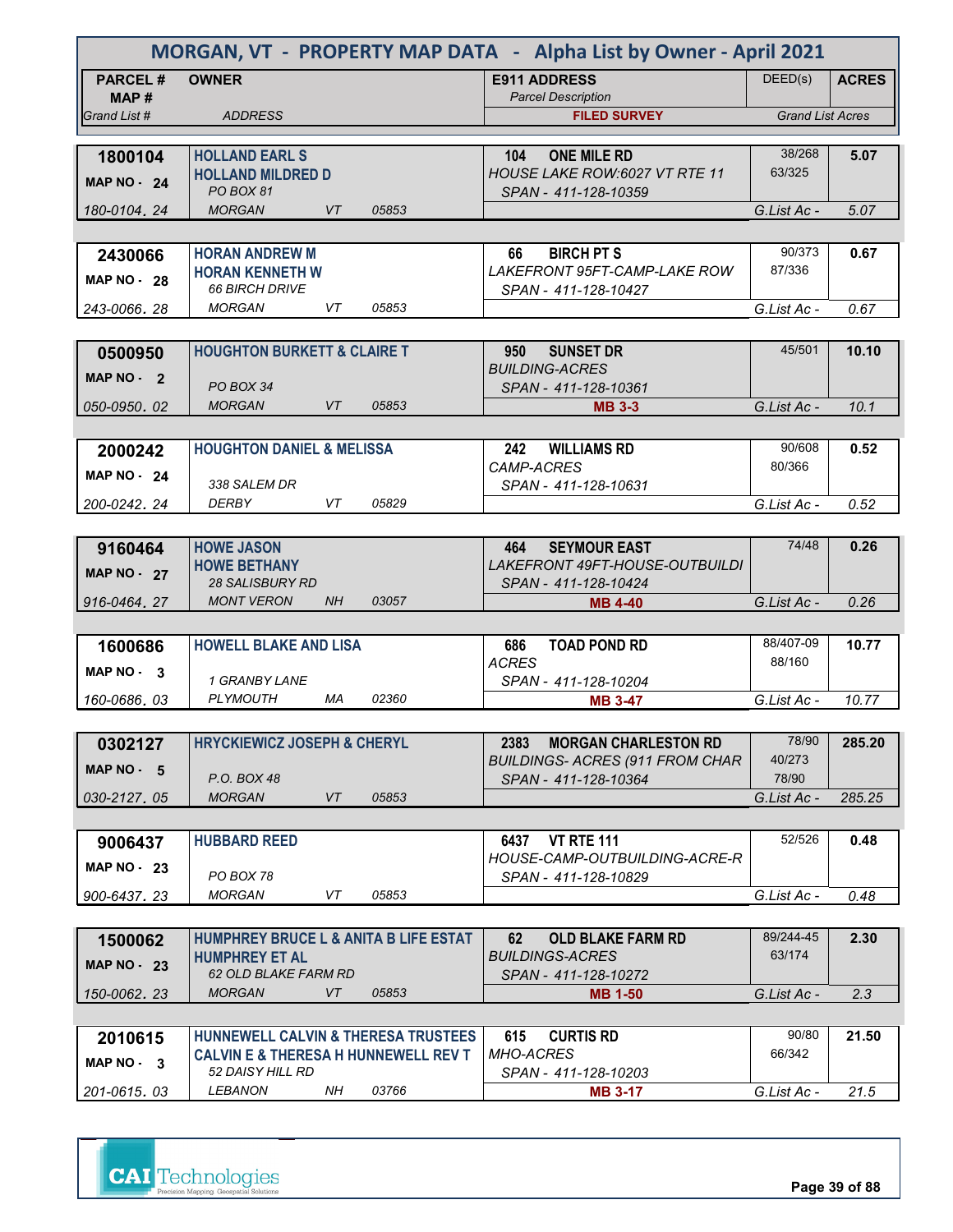| MORGAN, VT - PROPERTY MAP DATA - Alpha List by Owner - April 2021 |                                                          |                                                    |                         |              |
|-------------------------------------------------------------------|----------------------------------------------------------|----------------------------------------------------|-------------------------|--------------|
| <b>PARCEL#</b><br>MAP#                                            | <b>OWNER</b>                                             | <b>E911 ADDRESS</b><br><b>Parcel Description</b>   | DEED(s)                 | <b>ACRES</b> |
| Grand List #                                                      | <b>ADDRESS</b>                                           | <b>FILED SURVEY</b>                                | <b>Grand List Acres</b> |              |
|                                                                   |                                                          |                                                    |                         |              |
| 9001950                                                           | <b>HUNT MARY E</b>                                       | 1950 VT RTE 111                                    | 89/132                  | 3.00         |
| MAP NO - 8                                                        |                                                          | <b>BUILDINGS-ACRES</b>                             | 67/277                  |              |
| 900-1950, 08                                                      | <b>1950 VT ROUTE 111</b><br>05853<br><b>MORGAN</b><br>VT | SPAN - 411-128-10633                               | G.List Ac -             | 3            |
|                                                                   |                                                          |                                                    |                         |              |
|                                                                   |                                                          |                                                    | 91/496                  |              |
| 0500220                                                           | <b>INGRAM PRESTON</b><br><b>CAMPBELL KRISTA</b>          | <b>SUNSET DRIVE</b><br>220<br><b>ACRES</b>         | 36/394                  | 41.66        |
| MAP NO - 2                                                        | <i>380 SUNSET DRIVE</i>                                  | SPAN - 411-128-10231                               |                         |              |
| 050-0220, 02                                                      | 05872<br>WEST CHARLEST VT                                |                                                    | G.List Ac -             | 39.1         |
|                                                                   |                                                          |                                                    |                         |              |
| 0500380                                                           | <b>INGRAM PRESTON</b>                                    | <b>SUNSET DR</b><br>380                            | 87/238                  | 0.92         |
| MAP NO - 2                                                        |                                                          | <b>BUILDING-ACRES</b>                              |                         |              |
|                                                                   | 380 SUNSET DRIVE                                         | SPAN - 411-128-10051                               |                         |              |
| 050-0380, 02                                                      | <b>WEST CHARLEST VT</b><br>05872                         |                                                    | G.List Ac -             | 0.92         |
|                                                                   |                                                          |                                                    |                         |              |
| 9007831                                                           | <b>IRWIN IRREVOCABLE INCOME TRUST</b>                    | 7831 VT RTE 111                                    | 81/219                  | 0.76         |
| <b>MAP NO - 21</b>                                                |                                                          | LAKEFRONT 131FT-CAMP-                              |                         |              |
|                                                                   | <b>BOX 8328</b><br><b>ESSEX JCT</b><br>VT<br>05452       | SPAN - 411-128-10371                               |                         |              |
| 900-7831.21                                                       |                                                          |                                                    | G.List Ac -             | 0.76         |
|                                                                   |                                                          | <b>BIRCH PT N</b>                                  | 90/442                  | 0.43         |
| 2410143                                                           | <b>ISABELLE CONSTANCE &amp; RICHARD</b>                  | 143<br><b>LAKEFRONT 101FT-HOUSE-</b>               | 19/334                  |              |
| <b>MAP NO - 28</b>                                                | 365 FOXWOOD LANE                                         | SPAN - 411-128-10066                               |                         |              |
| 241-0143, 28                                                      | 05829<br><b>DERBY</b><br><b>VT</b>                       |                                                    | G.List Ac -             | 0.43         |
|                                                                   |                                                          |                                                    |                         |              |
| 9004642                                                           | <b>JACOBS WILLIAM ET AL</b>                              | 4642 VT RTE 111                                    | 83/437                  | 3.00         |
| <b>MAP NO - 26</b>                                                | <b>BANNERMAN</b>                                         | <b>BUILDING-ACRES</b>                              |                         |              |
|                                                                   | <b>1589 TRADITION CLUB DR</b>                            | SPAN - 411-128-10374                               |                         |              |
| 900-4642, 26                                                      | PAWLEYS ISLAND SC<br>29585                               |                                                    | G.List Ac -             | 3            |
|                                                                   |                                                          |                                                    |                         |              |
| 9170212                                                           | <b>JAEGER ELLEN</b>                                      | <b>BIG ROCK</b><br>212                             | 58/50                   | 0.33         |
| <b>MAP NO - 27</b>                                                | PELLEGRINI KATHLEEN, ET AL<br><b>24 FAIRVIEW ST</b>      | LAKEFRONT 145FT-CAMP-<br>SPAN - 411-128-10369      |                         |              |
| 917-0212.27                                                       | <b>SMITHTOWN</b><br>NY<br>11787                          |                                                    | G.List Ac -             | 0.33         |
|                                                                   |                                                          |                                                    |                         |              |
| 9040153                                                           | <b>JANGRAW FAMILY TRUST</b>                              | 153<br><b>BUZZELL WEST</b>                         | 79/341                  | 0.74         |
|                                                                   | <b>JANGRAW DOUGLAS &amp; DEBRA TRUSTEES</b>              | LAKEFRONT 99FT-HOUSE-                              |                         |              |
| <b>MAP NO - 21</b>                                                | <b>17 CLIFFORD LN</b>                                    | SPAN - 411-128-10493                               |                         |              |
| 904-0153.21                                                       | 01106<br><b>LONGMEADOW</b><br>МA                         |                                                    | G.List Ac -             | 0.74         |
|                                                                   |                                                          |                                                    |                         |              |
| 1720127                                                           | <b>JENKINS DAVID A &amp; CAROL A</b>                     | <b>SPAULDING RD</b><br>127                         | 43/558                  | 0.17         |
| MAP $NO - 33$                                                     |                                                          | <b>LAKEFRONT 50 FT-CAMP-</b>                       |                         |              |
|                                                                   | 5930 9TH ST                                              | SPAN - 411-128-10377                               |                         |              |
| 172-0127.33                                                       | <b>ZEPHYR HILLS</b><br>33542<br>FL                       |                                                    | G.List Ac -             | 0.17         |
|                                                                   |                                                          |                                                    | 80/468                  |              |
| 0320290                                                           | <b>JENNESS KRYSTAL</b>                                   | <b>NIWASKWIKOK</b><br>290<br>LAKEFRONT 99 FF- ACRE |                         | 0.32         |
| MAP $NO - 33$                                                     | 303 LLOYD RD                                             | SPAN - 411-128-10466                               |                         |              |
| 032-0290.33                                                       | FAIRFAX<br>VT<br>05454                                   | MB 3-49, 4-86                                      | G.List Ac -             | 0.22         |
|                                                                   |                                                          |                                                    |                         |              |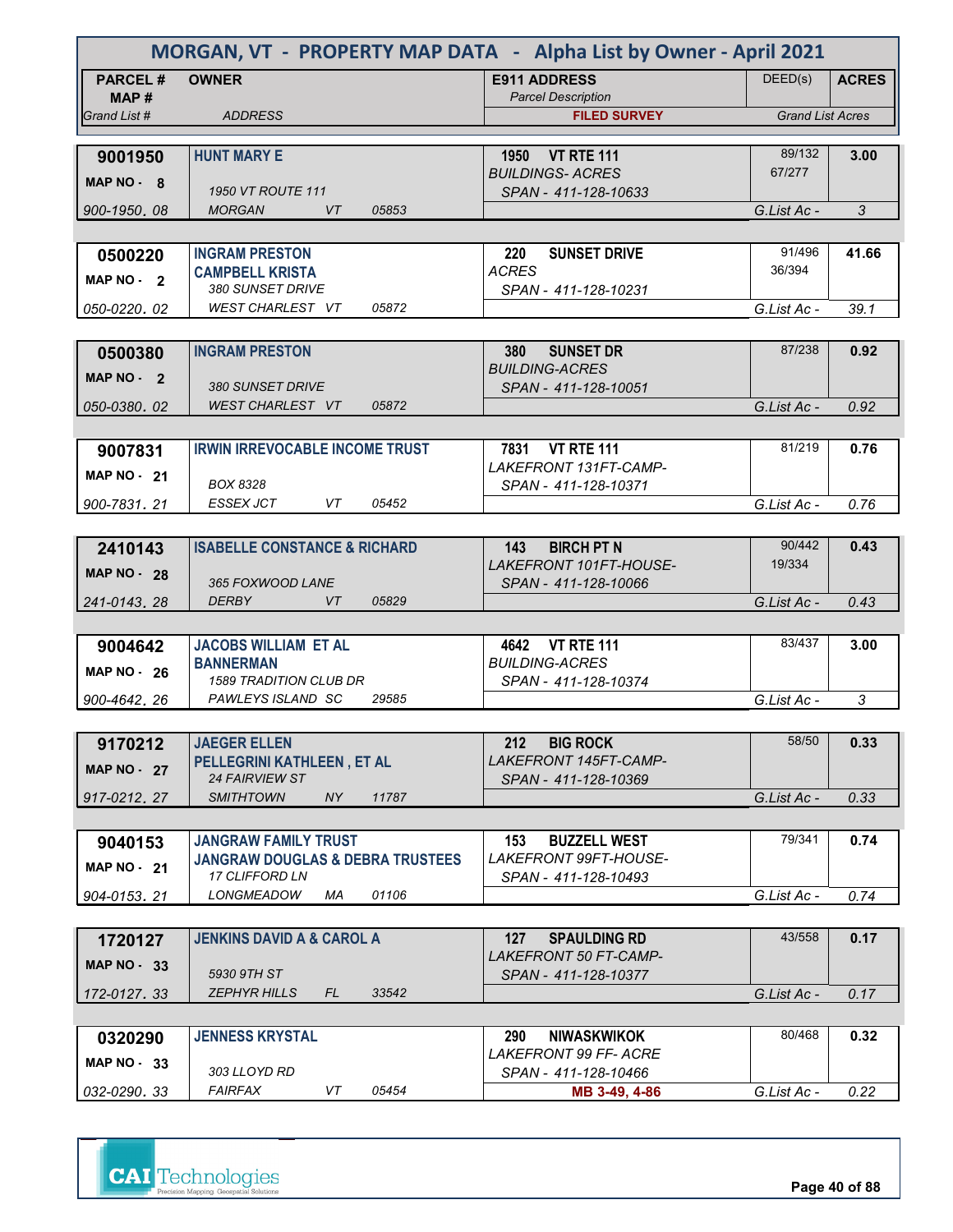| MORGAN, VT - PROPERTY MAP DATA - Alpha List by Owner - April 2021 |                                               |                                                     |                         |              |
|-------------------------------------------------------------------|-----------------------------------------------|-----------------------------------------------------|-------------------------|--------------|
| <b>PARCEL#</b>                                                    | <b>OWNER</b>                                  | <b>E911 ADDRESS</b>                                 | DEED(s)                 | <b>ACRES</b> |
| MAP #<br>Grand List #                                             | <b>ADDRESS</b>                                | <b>Parcel Description</b><br><b>FILED SURVEY</b>    | <b>Grand List Acres</b> |              |
|                                                                   |                                               |                                                     |                         |              |
| 1700091                                                           | JENNESS KRYSTAL TRUST U/T/A DATED MA          | 91<br><b>WAYEESES DR</b>                            | 38/401-404              | 4.97         |
| <b>MAP NO - 33</b>                                                | % KRYSTAL R JENNESS, TRUSTEE                  | <b>LAND</b>                                         | 80/468                  |              |
|                                                                   | 303 LLOYD RD                                  | SPAN - 411-128-11901                                |                         |              |
| 170-0091.33                                                       | <b>FAIRFAX</b><br>VT<br>05454                 | MB 3-49, 4-87, 5-11                                 | G.List Ac -             | 4.97         |
|                                                                   |                                               |                                                     | 44/395                  |              |
| 0301775                                                           | <b>JENNESS MATTHEW</b>                        | <b>MORGAN CHARLESTON RD</b><br>1775<br><b>ACRES</b> | 35/250                  | 28.34        |
| MAP $NO - 5$                                                      | 996 HULLS HILL RD                             | SPAN - 411-128-10380                                |                         |              |
| 030-1775, 05                                                      | <b>SOUTHBURY</b><br>CТ<br>06488               |                                                     | G.List Ac -             | 28.34        |
|                                                                   |                                               |                                                     |                         |              |
| 2010534                                                           | <b>JEWETT BRIAN B</b>                         | <b>CURTIS RD</b><br>534                             | 88/208                  | 49.80        |
| MAP NO - 3                                                        | <b>JEWETT THEODORE N</b><br><b>PO BOX 148</b> | <b>HOUSE-OUTBUILDING-ACRES</b>                      |                         |              |
| 201-0534.03                                                       | <b>MORGAN</b><br>VT<br>05853                  | SPAN - 411-128-10441<br><b>MB 2-3</b>               | G.List Ac -             | 49.8         |
|                                                                   |                                               |                                                     |                         |              |
| 2740107                                                           | <b>JEWETT MINA REVOCABLE TRUST</b>            | 107<br><b>ROSSITERS PT</b>                          | 80/406                  | 6.83         |
| <b>MAP NO - 22</b>                                                |                                               | LAKEFRONT 423FT-BUILDING-                           |                         |              |
|                                                                   | P.O. BOX 106                                  | SPAN - 411-128-10514                                |                         |              |
| 274-0107.22                                                       | <b>MORGAN</b><br>VT<br>05853                  | MB 3-62 & 64                                        | G.List Ac -             | 6.83         |
|                                                                   |                                               |                                                     |                         |              |
| 1611000                                                           | <b>JLS FORESTRY, LLC</b>                      | 1000<br><b>IP ROAD</b><br><b>ACRES</b>              | 91/364<br>86/292        | 847.00       |
| MAP NO - 4                                                        | <b>15 MARY LANE</b>                           | SPAN - 411-128-10801                                |                         |              |
| 161-1000, 04                                                      | CUMBERLAND FO ME<br>04110                     |                                                     | G.List Ac -             | 847          |
|                                                                   |                                               |                                                     |                         |              |
| 1730273                                                           | <b>JOHNSON JEFFREY P &amp; BEVERLY E</b>      | <b>JONES RD</b><br>273                              | 40/398                  | 0.31         |
| <b>MAP NO - 32</b>                                                | 47 ALEXANDER ST                               | LAKEFRONT 100FT-CAMP-                               |                         |              |
| 173-0273, 32                                                      | <b>MANCHESTER</b><br>CТ<br>06040              | SPAN - 411-128-10385<br><b>MB 3-20</b>              | G.List Ac -             | 0.31         |
|                                                                   |                                               |                                                     |                         |              |
| 0600665                                                           | <b>JOHNSON MICHAEL G</b>                      | <b>DUMAS RD</b><br>665                              | 60/38                   | 6.77         |
| MAP NO - 1                                                        | <b>JOHNSON CHRISTINE S</b>                    | GARAGE-AC-MORGAN-HOUSE-DERB                         |                         |              |
|                                                                   | <b>1542 DUMAS ROAD</b>                        | SPAN - 411-128-10410                                |                         |              |
| 060-0665.01                                                       | <b>DERBY</b><br>VT<br>05829-0794              |                                                     | G.List Ac -             | 6.77         |
|                                                                   |                                               |                                                     | 60/236                  |              |
| 2000415                                                           | <b>JOHNSTON AARON</b>                         | <b>WILLIAMS RD</b><br>415<br><b>HOUSE-LAND</b>      | 18/403                  | 3.75         |
| <b>MAP NO - 24</b>                                                | PO BOX 53                                     | SPAN - 411-128-10386                                | 60/236                  |              |
| 200-0415.24                                                       | <b>MORGAN</b><br>VT<br>05853                  |                                                     | G.List Ac -             | 3.75         |
|                                                                   |                                               |                                                     |                         |              |
| 9140681                                                           | <b>JORDAN JAMES A &amp; SHARLYN M</b>         | <b>ELLIOTT ACRES RD</b><br>681                      | 62/378                  | 0.64         |
| <b>MAP NO - 26</b>                                                | <b>36 IRON BRIDGE LOOP RD</b>                 | LAKEFRONT 126 FT-CAMP<br>SPAN - 411-128-10768       |                         |              |
| 914-0681, 26                                                      | 05846<br><i><b>ISLAND POND</b></i><br>VT      | MB 3-75 & MB 3-76                                   | G.List Ac -             | 0.64         |
|                                                                   |                                               |                                                     |                         |              |
| 9005532                                                           | <b>JORDAN REBEKAH</b>                         |                                                     | 82/303-05               | 19.71        |
| <b>MAP NO - 25</b>                                                |                                               | BUILDING-ACRE-ROW LAKE COMMO                        |                         |              |
|                                                                   | PO BOX 226                                    | SPAN - 411-128-10321                                |                         |              |
| 900-5532.25                                                       | <b>MORGAN</b><br>05853<br>VT                  |                                                     | G.List Ac -             | 19.71        |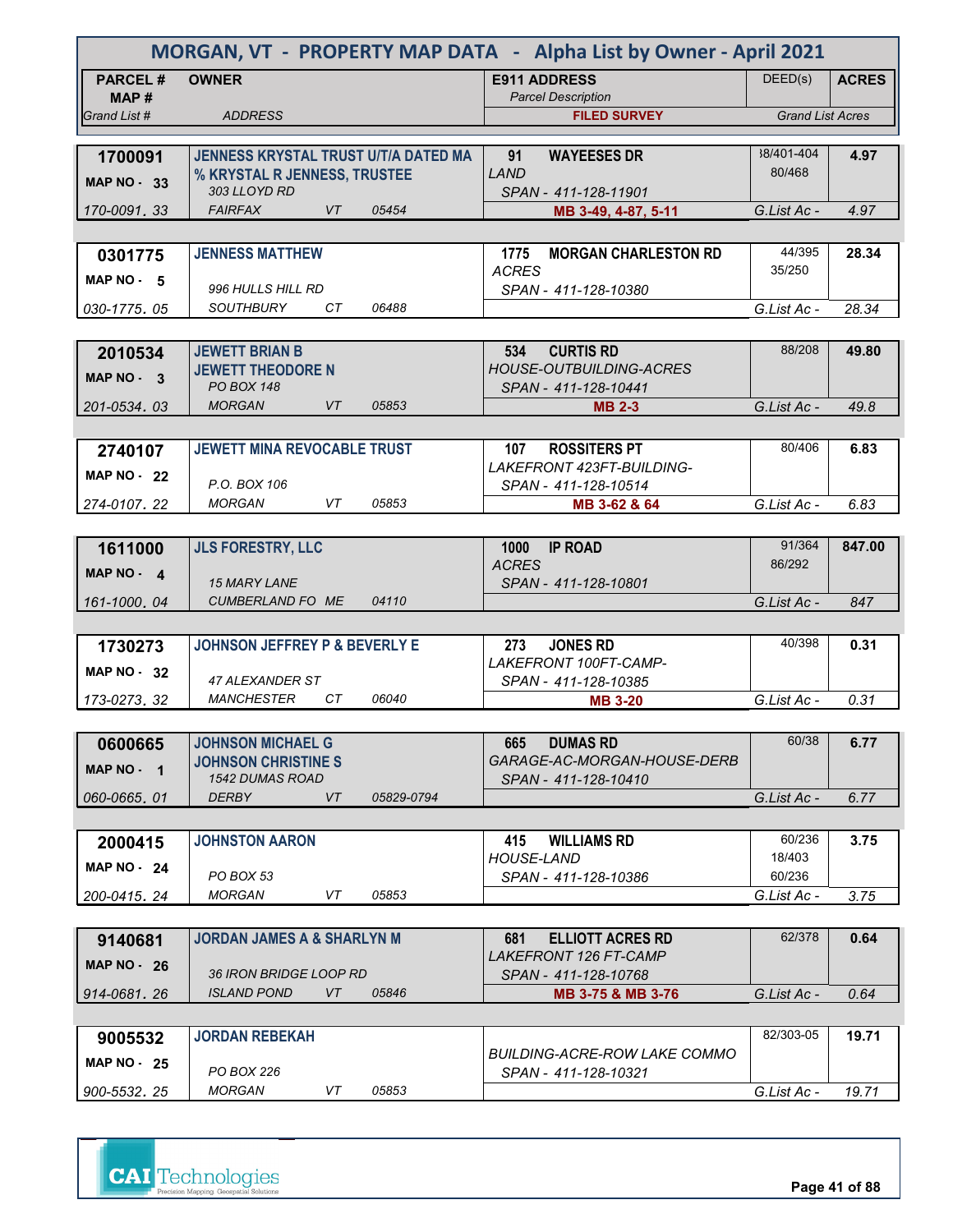|                         | MORGAN, VT - PROPERTY MAP DATA - Alpha List by Owner - April 2021 |           |       |                                                         |                         |                |
|-------------------------|-------------------------------------------------------------------|-----------|-------|---------------------------------------------------------|-------------------------|----------------|
| <b>PARCEL#</b><br>MAP # | <b>OWNER</b>                                                      |           |       | <b>E911 ADDRESS</b><br><b>Parcel Description</b>        | DEED(s)                 | <b>ACRES</b>   |
| Grand List #            | <b>ADDRESS</b>                                                    |           |       | <b>FILED SURVEY</b>                                     | <b>Grand List Acres</b> |                |
|                         |                                                                   |           |       |                                                         |                         |                |
| 1700620                 | <b>JUDD BARBARA</b>                                               |           |       | 620<br><b>WAYEESES DR</b>                               | 40/33                   | 10.42          |
| <b>MAP NO - 32</b>      | <b>BICKFORD DENNIS</b><br><b>PO BOX 202</b>                       |           |       | <b>HOUSE-ATT GARAGE- ACRES</b>                          |                         |                |
| 170-0620.32             | <b>MORGAN</b>                                                     | VT        | 05853 | SPAN - 411-128-10396                                    | G.List Ac -             | 10.42          |
|                         |                                                                   |           |       |                                                         |                         |                |
|                         | <b>JUDD BARBARA</b>                                               |           |       | <b>WAYEESES SHORE</b><br>653                            | 68/199                  | 0.68           |
| 1750653                 | <b>BICKFORD DENNIS R</b>                                          |           |       | <b>LAKEFRONT 144 FT-</b>                                |                         |                |
| MAP $NO - 31$           | PO BOX 202                                                        |           |       | SPAN - 411-128-10397                                    |                         |                |
| 175-0653.31             | <b>MORGAN</b>                                                     | VT.       | 05853 | <b>MB 1-20</b>                                          | G.List Ac -             | 0.68           |
|                         |                                                                   |           |       |                                                         |                         |                |
| 1740026                 | <b>JUDD BARBARA M</b>                                             |           |       | 26<br><b>WAYEESES SHORE W</b>                           | 41/129                  | 0.42           |
| <b>MAP NO - 32</b>      | <b>BICKFORD DENNIS R</b>                                          |           |       | LAKEFRONT 140FT-CAMP-                                   |                         |                |
|                         | <b>PO BOX 202</b>                                                 |           |       | SPAN - 411-128-10398                                    |                         |                |
| 174-0026.32             | <b>MORGAN</b>                                                     | VT        | 05853 |                                                         | G.List Ac -             | 0.42           |
|                         |                                                                   |           |       |                                                         |                         |                |
| 9005530                 | <b>JUDD BRIAN K</b>                                               |           |       | 5530 VT RTE 111                                         | 45/129                  | 2.50           |
| <b>MAP NO - 25</b>      | <b>JORDAN REBEKAH A</b>                                           |           |       | <b>BULDING- ACRES-LK ROW</b>                            |                         |                |
|                         | PO BOX 226<br><b>MORGAN</b>                                       | VT        | 05853 | SPAN - 411-128-10400                                    |                         | 2.5            |
| 900-5530.25             |                                                                   |           |       | <b>MB 3-24</b>                                          | G.List Ac -             |                |
|                         |                                                                   |           |       |                                                         | 77/410                  | 13.00          |
| 9008621                 | <b>JUDD ERIC</b><br><b>JUDD JESSICA</b>                           |           |       | 8621 VT RTE 111<br><b>HOUSE-GARAGE ACRES</b>            |                         |                |
| MAP NO - 2              | 8621 VT RTE 111                                                   |           |       | SPAN - 411-128-10032                                    |                         |                |
| 900-8621, 02            | <b>MORGAN</b>                                                     | <b>VT</b> | 05853 | <b>MB 1-47</b>                                          | G.List Ac -             | 13             |
|                         |                                                                   |           |       |                                                         |                         |                |
| 1700843                 | <b>JUDD JAMES</b>                                                 |           |       | <b>WAYEESES DR</b><br>843                               | 53/289                  | 8.00           |
| <b>MAP NO - 32</b>      | <b>YOUNG DONNA</b>                                                |           |       | <b>HOUSE-OUTBUILDINGS- ACRES</b>                        |                         |                |
|                         | PO BOX 66                                                         |           |       | SPAN - 411-128-10872                                    |                         |                |
| 170-0843, 32            | <b>MORGAN</b>                                                     | VT        | 05853 |                                                         | G.List Ac -             | 8              |
|                         |                                                                   |           |       |                                                         |                         |                |
| 1700430                 | <b>JUDD JAMES &amp; ALICE</b>                                     |           |       | 430<br><b>WAYEESES DR</b>                               | 26/139                  | 2.00           |
| <b>MAP NO - 33</b>      | PO BOX 66                                                         |           |       | <b>HOUSE-OUTBUILDING- ACRES</b><br>SPAN - 411-128-10401 |                         |                |
| 170-0430.33             | <b>MORGAN</b>                                                     | VT        | 05853 |                                                         | G.List Ac -             | $\overline{2}$ |
|                         |                                                                   |           |       |                                                         |                         |                |
| 1700900                 | <b>JUDD JAMES &amp; KENNEY JAMES</b>                              |           |       | 900<br><b>WAYEESES DR</b>                               | 41/137                  | 2.00           |
|                         | <b>HALL JEFFREY &amp; BICKFORD DENNIS</b>                         |           |       | <b>CAMP ACRES</b>                                       |                         |                |
| <b>MAP NO - 32</b>      | <b>BOX 66</b>                                                     |           |       | SPAN - 411-128-10402                                    |                         |                |
| 170-0900.32             | MORGAN                                                            | VT        | 05853 |                                                         | G.List Ac -             | $\overline{2}$ |
|                         |                                                                   |           |       |                                                         |                         |                |
| 1740018                 | <b>JUDD JAMES E</b>                                               |           |       | <b>WAYEESES SH W</b><br>18                              | 53/289                  | 173.34         |
| MAP NO $-5$             |                                                                   |           |       | <i>LAKEFRONT 1700 FT-CAMP-BLDGS</i>                     |                         |                |
|                         | <b>BOX 66</b>                                                     |           |       | SPAN - 411-128-10403                                    |                         |                |
| 174-0018, 05            | <b>MORGAN</b>                                                     | VT        | 05853 | MB 1-16 & MB 1-20, MB 4-59                              | G.List Ac -             | 173.64         |
|                         |                                                                   |           |       |                                                         | 53/3                    |                |
| 2010550                 | <b>JUDD SCOTT A</b>                                               |           |       | <b>CURTIS RD</b><br>550<br>CAMP-ACRES                   |                         | 0.23           |
| MAP NO - 3              | 63 RAZOR HILL RD                                                  |           |       | SPAN - 411-128-10393                                    |                         |                |
| 201-0550, 03            | <b>GRAFTON</b>                                                    | NΗ        | 03240 |                                                         | G.List Ac -             | 0.23           |

**CAI** Technologies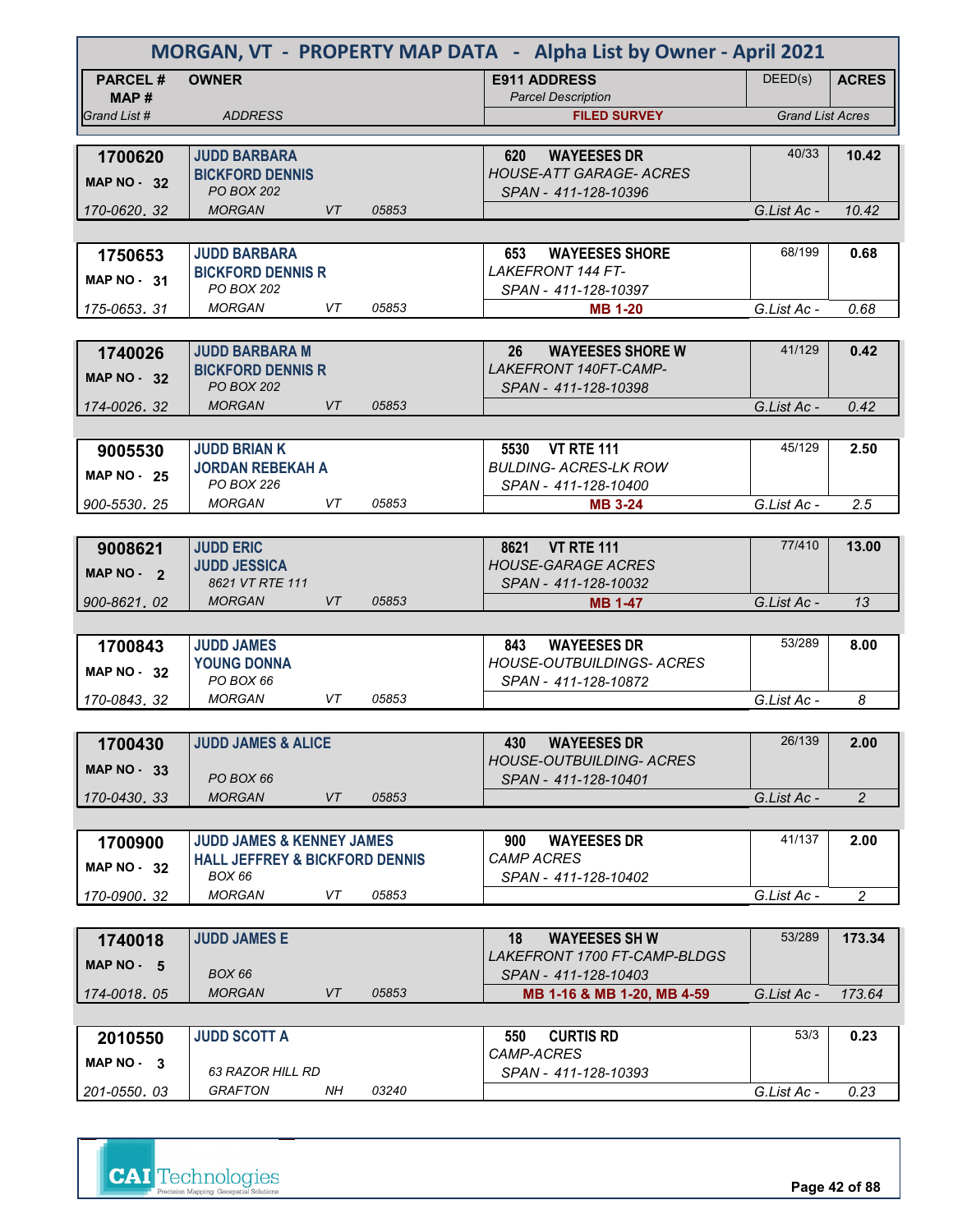| MORGAN, VT - PROPERTY MAP DATA - Alpha List by Owner - April 2021 |                                                                 |       |                                                              |                         |              |
|-------------------------------------------------------------------|-----------------------------------------------------------------|-------|--------------------------------------------------------------|-------------------------|--------------|
| <b>PARCEL#</b><br>MAP #                                           | <b>OWNER</b>                                                    |       | <b>E911 ADDRESS</b><br><b>Parcel Description</b>             | DEED(s)                 | <b>ACRES</b> |
| Grand List #                                                      | <b>ADDRESS</b>                                                  |       | <b>FILED SURVEY</b>                                          | <b>Grand List Acres</b> |              |
|                                                                   |                                                                 |       |                                                              |                         |              |
| 2800346                                                           | <b>JULIANO BRIAN</b>                                            |       | <b>WHITEHILL LOOP</b><br>346                                 | 66/202                  | 1.62         |
| MAP NO - 8                                                        |                                                                 |       | <b>BUILDINGS-ACRES</b>                                       |                         |              |
| 280-0346.08                                                       | 321 TALCOTTEVILLE RD<br><b>VERNON</b><br>CT.                    | 06066 | SPAN - 411-128-10046<br>MB 3-68 & MB 3-70                    | G.List Ac -             | 1.62         |
|                                                                   |                                                                 |       |                                                              |                         |              |
|                                                                   | <b>KAESSLER, KARL D, PAUL</b>                                   |       | <b>LAY DRIVE</b><br>103                                      | 67/17                   | 6.70         |
| 9120103                                                           | <b>ANDREWS DAMON HENRY</b>                                      |       | LAKEFRONT 440FT-CAMP-                                        |                         |              |
| <b>MAP NO - 25</b>                                                | 91 OVERLOOK AVE                                                 |       | SPAN - 411-128-10405                                         |                         |              |
| 912-0103.25                                                       | <b>EASTCHESTER</b><br>NY.                                       | 10709 |                                                              | G.List Ac -             | 6.7          |
|                                                                   |                                                                 |       |                                                              |                         |              |
| 9008411                                                           | <b>KEALEY CADE LLC</b>                                          |       | 8411 VT RTE 111                                              | 85/7                    | 0.92         |
| <b>MAP NO - 20</b>                                                | <b>PO BOX 251</b>                                               |       | STORE-ACRE                                                   |                         |              |
| 900-8411.20                                                       | <b>DERBY LINE</b><br>VT.                                        | 05830 | SPAN - 411-128-10794<br>MB 3-43, MB 4-44                     | G.List Ac -             | 0.92         |
|                                                                   |                                                                 |       |                                                              |                         |              |
| 0300863                                                           | <b>KEEFE TIMOTHY</b>                                            |       | <b>MORGAN CHARLESTON RD</b><br>863                           | 89/271-73               | 0.65         |
|                                                                   | <b>BOYER MELISSA A</b>                                          |       | <b>LAKEFRONT 100FT-BUILDING- ACRE</b>                        | 84/18                   |              |
| <b>MAP NO - 34</b>                                                | <b>26 BUTLER DR</b>                                             |       | SPAN - 411-128-10444                                         |                         |              |
| 030-0863.34                                                       | <b>S BURLINGTON</b><br>VT                                       | 05403 |                                                              | G.List Ac -             | 0.65         |
|                                                                   |                                                                 |       |                                                              |                         |              |
| 2000227                                                           | <b>KEEN ROBERT M</b>                                            |       | <b>WILLIAMS RD</b><br>227                                    | 59/130                  | 7.70         |
| <b>MAP NO - 24</b>                                                | <b>KEEN LORIC</b><br><b>2817 SHUNPIKE RD</b>                    |       | <b>HOUSE-ACRES</b><br>SPAN - 411-128-10861                   |                         |              |
| 200-0227, 24                                                      | <b>MT HOLLY</b><br>VT                                           | 05758 |                                                              | G.List Ac -             | 7.7          |
|                                                                   |                                                                 |       |                                                              |                         |              |
| 2500675                                                           | <b>KEENAN SCOTT A</b>                                           |       | <b>BEAR MTN RD</b><br>675                                    | 37/247                  | 4.79         |
| MAP NO - 8                                                        |                                                                 |       | <b>HOUSE-OUTBUILDING-ACRES</b>                               |                         |              |
|                                                                   | <b>PO BOX 137</b>                                               |       | SPAN - 411-128-10409                                         |                         |              |
| 250-0675.08                                                       | <b>MORGAN</b><br>VT                                             | 05853 | <b>MB 3-7</b>                                                | G.List Ac -             | 4.79         |
|                                                                   |                                                                 |       |                                                              |                         |              |
| 9006456                                                           | <b>KENISON GLENN E &amp; ARGENE</b><br><b>BRACKETT PAMELA J</b> |       | 6456 VT RTE 111                                              | 23/109                  | 0.45         |
| <b>MAP NO - 23</b>                                                | 69 LILY LANE UNIT 128                                           |       | <b>BACKLOT-CAMP (OLD DANCE HALL)</b><br>SPAN - 411-128-10412 |                         |              |
| 900-6456.23                                                       | <b>WEST LEBANON</b><br>NH                                       | 03784 |                                                              | G.List Ac -             | 0.45         |
|                                                                   |                                                                 |       |                                                              |                         |              |
| 9007026                                                           | <b>KENNEDY MONTE</b>                                            |       | <b>VT RTE 111</b><br>7026                                    | 78/55                   | 7.80         |
| <b>MAP NO - 22</b>                                                |                                                                 |       | HOUSE-OUTBUILDING-ACRE-ROW LA                                |                         |              |
|                                                                   | 76 ROY FARM RD                                                  |       | SPAN - 411-128-10727                                         |                         |              |
| 900-7026.22                                                       | W CHARLESTON<br>VT.                                             | 05872 |                                                              | G.List Ac -             | 7.8          |
|                                                                   |                                                                 |       |                                                              | 86/72                   |              |
| 1700760                                                           | <b>KENNEY REVOCABLE LIVING TRUST</b>                            |       | <b>WAYEESES DR</b><br>760<br><b>ACRES SURVEY B5 P5</b>       |                         | 10.88        |
| <b>MAP NO - 32</b>                                                | 133 BRIGHAM HILL LN                                             |       | SPAN - 411-128-10414                                         |                         |              |
| 170-0760.32                                                       | ESSEX JCT<br>VT                                                 | 05452 | <b>MB 5-5</b>                                                | G.List Ac -             | 10.88        |
|                                                                   |                                                                 |       |                                                              |                         |              |
| 1750319                                                           | <b>KENNEY REVOCABLE LIVING TRUST</b>                            |       | <b>WAYEESES SHORE</b><br>319                                 | 86/336                  | 5.18         |
| MAP $NO - 32$                                                     |                                                                 |       | <i>LAKEFRONT 140FT-CAMP</i>                                  |                         |              |
|                                                                   | 133 BRIGHAM HILL LN<br>ESSEX JCT<br>VT                          | 05452 | SPAN - 411-128-10413                                         |                         |              |
| 175-0319, 32                                                      |                                                                 |       | <b>MB 5-13</b>                                               | G.List Ac -             | 5.92         |

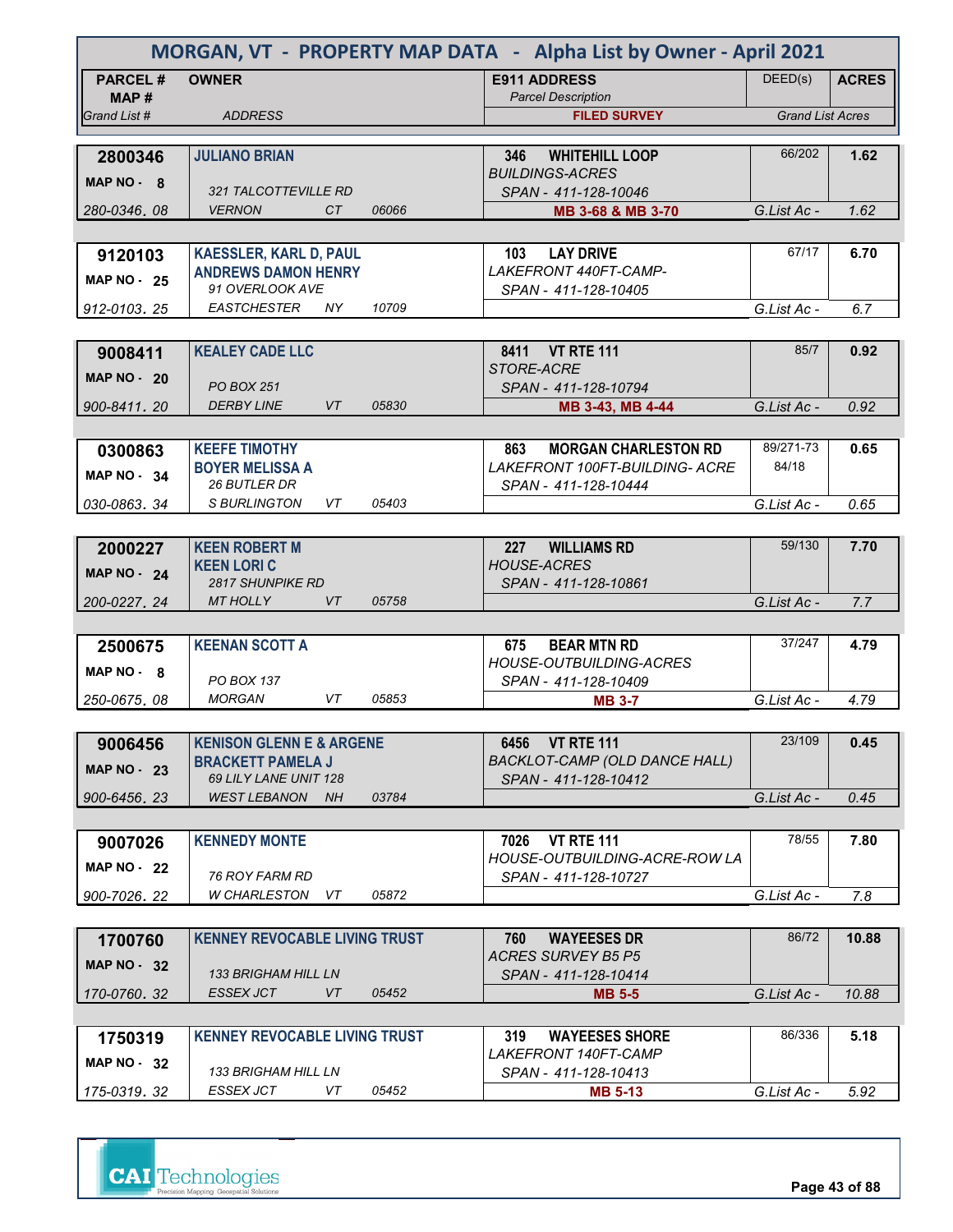| MORGAN, VT - PROPERTY MAP DATA - Alpha List by Owner - April 2021 |                                                   |       |                                                  |                         |              |
|-------------------------------------------------------------------|---------------------------------------------------|-------|--------------------------------------------------|-------------------------|--------------|
| <b>PARCEL#</b>                                                    | <b>OWNER</b>                                      |       | <b>E911 ADDRESS</b>                              | DEED(s)                 | <b>ACRES</b> |
| MAP#<br>Grand List #                                              | <b>ADDRESS</b>                                    |       | <b>Parcel Description</b><br><b>FILED SURVEY</b> | <b>Grand List Acres</b> |              |
|                                                                   |                                                   |       |                                                  |                         |              |
| 9090066                                                           | <b>KERR BRIAN &amp; DEBORAH LIFE ESTATE</b>       |       | <b>CRESENT BEACH RD</b><br>66                    | 74/311                  | 2.60         |
| <b>MAP NO - 22</b>                                                | <b>KERR FAE, ERICKA, TYREL</b>                    |       | <b>HOUSE-GARAGE</b>                              |                         |              |
|                                                                   | PO BOX 35                                         |       | SPAN - 411-128-10417                             |                         |              |
| 909-0066, 22                                                      | <b>MORGAN</b><br>VT                               | 05853 |                                                  | G.List Ac -             | 2.6          |
|                                                                   |                                                   |       |                                                  |                         |              |
| 1750705                                                           | <b>KILPATRICK WILLIAM</b>                         |       | 705<br><b>WAYEESES SHORE</b>                     | 65/425                  | 0.56         |
| <b>MAP NO - 31</b>                                                | <b>KILPATRICK MARGARET H</b><br>763 GOOSE POND RD |       | LAKEFRONT 101FT-CAMP-<br>SPAN - 411-128-10663    |                         |              |
| 175-0705, 31                                                      | <b>FAIRFAX</b><br>VT                              | 05454 | <b>MB 1-20</b>                                   | G.List Ac -             | 0.56         |
|                                                                   |                                                   |       |                                                  |                         |              |
| 2440180                                                           | <b>KILROE LISA</b>                                |       | 180<br><b>OUTLET RD</b>                          | 88/574-75               | 0.30         |
| <b>MAP NO - 28</b>                                                |                                                   |       | <b>LAKEFRONT 100FT-HOUSE</b>                     | 65/384                  |              |
|                                                                   | 437 BEVERLY DR.                                   |       | SPAN - 411-128-10376                             |                         |              |
| 244-0180, 28                                                      | <b>FRANKLIN</b><br><b>MA</b>                      | 02038 |                                                  | G.List Ac -             | 0.3          |
|                                                                   |                                                   |       |                                                  |                         |              |
| 0700375                                                           | <b>KIMBALL PAULA</b>                              |       | <b>HAYWARD HOLLOW</b><br>375                     | 72/453                  | 12.50        |
| MAP NO - 1                                                        | PO BOX 622                                        |       | <b>BUILDING-ACRES</b>                            |                         |              |
| 070-0375.01                                                       | <b>DERBY</b><br>VT                                | 05829 | SPAN - 411-128-10071<br><b>MB 1-45</b>           | G.List Ac -             | 12.5         |
|                                                                   |                                                   |       |                                                  |                         |              |
| 2420585                                                           | <b>KINCAID KEVIN F.</b>                           |       | 585<br><b>BIRCH PT RD</b>                        | 64/392                  | 0.60         |
|                                                                   | <b>KINCAID LISA D.</b>                            |       | LAKEFRONT 100FT-CAMP-OUTBUILDI                   |                         |              |
| <b>MAP NO - 28</b>                                                | PO BOX 67                                         |       | SPAN - 411-128-10664                             |                         |              |
| 242-0585, 28                                                      | <b>MORGAN</b><br>VT                               | 05853 |                                                  | G.List Ac -             | 0.6          |
|                                                                   |                                                   |       |                                                  |                         |              |
| 2430093                                                           | <b>KINGSTON RICHARD</b>                           |       | 93<br><b>BIRCH POINT S</b>                       | 59/317                  | 0.75         |
| <b>MAP NO - 28</b>                                                | PO BOX 112                                        |       | <b>BACKLOT-HOUSE--LAKE ROW</b>                   |                         |              |
| 243-0093, 28                                                      | <b>MORGAN</b><br>VT                               | 05853 | SPAN - 411-128-10425                             | G.List Ac -             | 0.75         |
|                                                                   |                                                   |       |                                                  |                         |              |
| 2201652                                                           | <b>KIPP JOHN &amp; JANE ET AL</b>                 |       | 1652 CAMP WINAPE RD                              | 18/460                  | 0.69         |
|                                                                   |                                                   |       | LAKEFRONT 200FT-CAMP-                            |                         |              |
| <b>MAP NO - 30</b>                                                | <b>1652 CAMP WINAPE ROAD</b>                      |       | SPAN - 411-128-10426                             |                         |              |
| 220-1652.30                                                       | WEST CHARLEST VT                                  | 05872 |                                                  | G.List Ac -             | 0.69         |
|                                                                   |                                                   |       |                                                  |                         |              |
| 9140745                                                           | <b>KITTELL CHRISTOPHER</b>                        |       | <b>ELLIOTT ACRES RD</b><br>745                   | 79/431                  | 12.19        |
| <b>MAP NO - 26</b>                                                | <b>KITTELL VIRGINIA</b>                           |       | <i>LAKEFRONT 75FT-CAMP-</i>                      |                         |              |
|                                                                   | 249 PLAINS RD<br>JERICHO<br>VT                    | 05465 | SPAN - 411-128-10258                             | G.List Ac -             |              |
| 914-0745.26                                                       |                                                   |       | MB 3-41, 3-16 & 4-70                             |                         | 12.14        |
| 0301500                                                           | <b>KLASH JAMES &amp; RUTH ESTATE OF</b>           |       | 1500<br><b>MORGAN CHARLESTON RD</b>              | 17/347                  | 35.25        |
|                                                                   | <b>C/O BEATRICE JEFFRIES</b>                      |       | <b>ACRES</b>                                     |                         |              |
| MAP NO - 5                                                        | <b>1505 MARTIN AVE</b>                            |       | SPAN - 411-128-10428                             |                         |              |
| 030-1500.05                                                       | <b>CHERRY HILL</b><br>NJ                          | 08002 |                                                  | G.List Ac -             | 35.25        |
|                                                                   |                                                   |       |                                                  |                         |              |
| 2201912                                                           | <b>KLETT DIANA M</b>                              |       | <b>CAMP WINAPE RD</b><br>1912                    | 63/510                  | 25.60        |
| MAP $NO - 30$                                                     |                                                   |       | <i>LAKEFRONT 521FT-HOUSE-</i>                    |                         |              |
|                                                                   | 6832 LIVINGSTON DRIVE<br>HUNTINGTON BEA CA        | 92648 | SPAN - 411-128-10646                             |                         |              |
| 220-1912, 30                                                      |                                                   |       | <b>MB 3-15</b>                                   | G.List Ac -             | 25.6         |

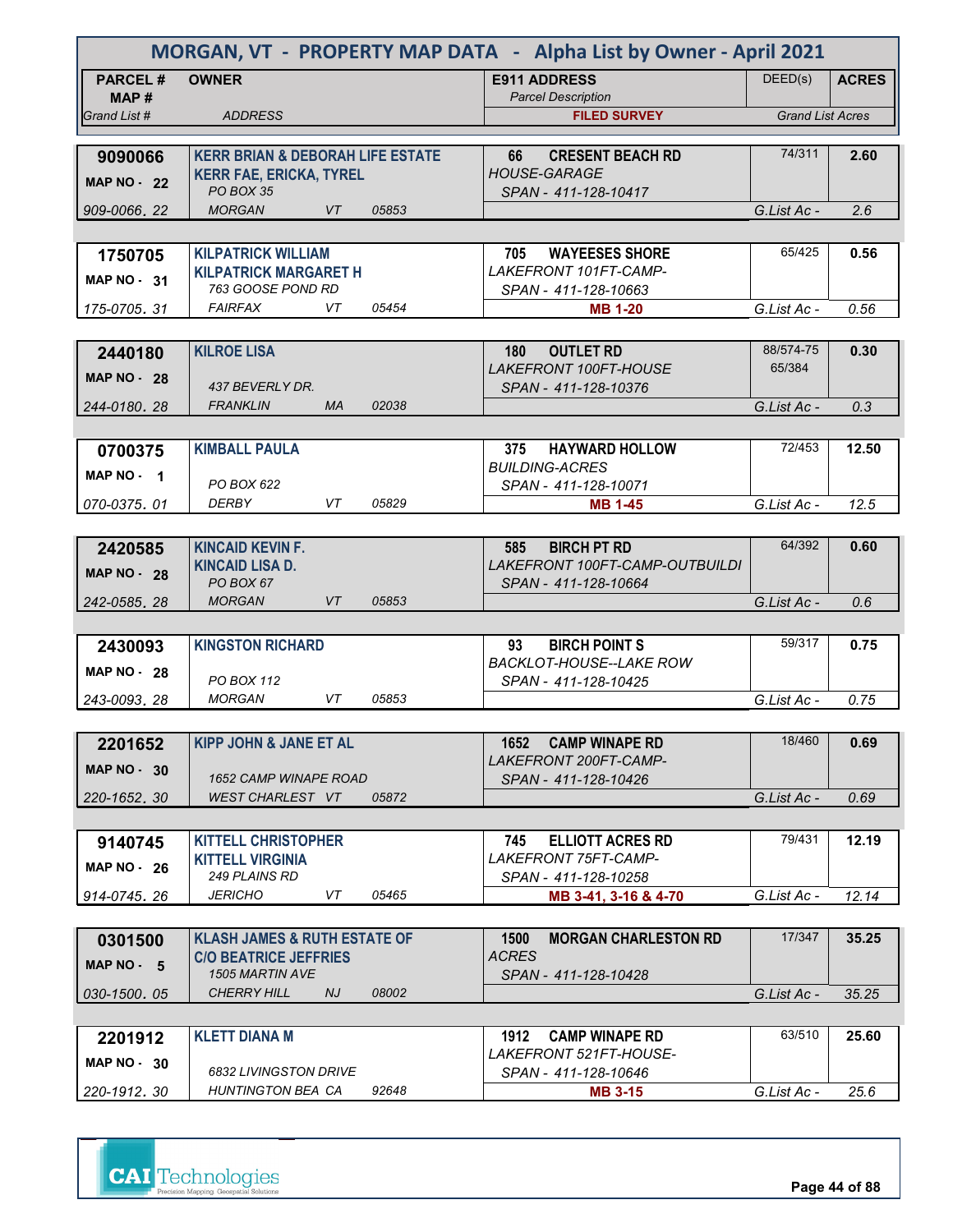|                        | MORGAN, VT - PROPERTY MAP DATA - Alpha List by Owner - April 2021     |       |                                                              |                         |              |
|------------------------|-----------------------------------------------------------------------|-------|--------------------------------------------------------------|-------------------------|--------------|
| <b>PARCEL#</b><br>MAP# | <b>OWNER</b>                                                          |       | <b>E911 ADDRESS</b><br><b>Parcel Description</b>             | DEED(s)                 | <b>ACRES</b> |
| Grand List #           | <b>ADDRESS</b>                                                        |       | <b>FILED SURVEY</b>                                          | <b>Grand List Acres</b> |              |
|                        |                                                                       |       |                                                              |                         |              |
| 0301110                | <b>KNOTH ROBERT</b>                                                   |       | 1110<br><b>MORGAN CHARLESTON RD</b><br><b>ACRES-LAKE ROW</b> | 33/157                  | 0.60         |
| <b>MAP NO - 33</b>     | 993 SHEPARD AVE                                                       |       | SPAN - 411-128-10429                                         |                         |              |
| 030-1110, 33           | <b>N BRUNSWICK</b><br>NJ                                              | 08902 |                                                              | G.List Ac -             | 0.6          |
|                        |                                                                       |       |                                                              |                         |              |
| 0100301                | <b>KOKOSZKA LEOPOLD</b>                                               |       | <b>VALLEY RD</b><br>301                                      | 45/26                   | 10.10        |
| <b>MAP NO - 23</b>     | PO BOX 12                                                             |       | <b>ACRES</b><br>SPAN - 411-128-10430                         |                         |              |
| 010-0301, 23           | <b>MIDDLEFIELD</b><br>CT                                              | 06455 |                                                              | G.List Ac -             | 10.1         |
|                        |                                                                       |       |                                                              |                         |              |
| 9220320                | <b>KOSS TODD J</b>                                                    |       | <b>FOUR WHEEL DR RD</b><br>320                               | 60/1                    | 10.50        |
| MAP NO - 9             | 31 GRANDVIEW ST                                                       |       | <b>HOUSE-OUTBUILDINGS- ACRES</b><br>SPAN - 411-128-10432     |                         |              |
| 922-0320, 09           | <b>TOLLAND</b><br>CT                                                  | 06084 | <b>NOT FILED</b>                                             | G.List Ac -             | 10.5         |
|                        |                                                                       |       |                                                              |                         |              |
| 0100649                | <b>KOTIK JACK</b>                                                     |       | <b>VALLEY RD</b><br>649                                      | 19/79                   | 20.00        |
| MAP NO - 3             | <b>18 HEATHWOOD LANE</b>                                              |       | <b>ACRES</b><br>SPAN - 411-128-10433                         |                         |              |
| 010-0649.03            | <b>CHESTNUTHILL</b><br>МA                                             | 02467 |                                                              | G.List Ac -             | 20           |
|                        |                                                                       |       |                                                              |                         |              |
| 9190072                | <b>KOWAL FAMILY IRREVOCABLE TRUST</b>                                 |       | 72<br><b>BROOK RD</b>                                        | 77/114                  | 0.72         |
| <b>MAP NO - 27</b>     | <b>JOHNSON CATHERINE CO TRUSTE ET AL</b><br><b>60 HIGHLAND AVENUE</b> |       | <b>BACKLOT-CAMP-GARAGE-LAKE ROW</b><br>SPAN - 411-128-10434  |                         |              |
| 919-0072, 27           | <b>WESTFIELD</b><br><b>MA</b>                                         | 01085 |                                                              | G.List Ac -             | 0.72         |
|                        |                                                                       |       |                                                              |                         |              |
| 9007449                | <b>KULAGA ALLISON</b>                                                 |       | <b>VT RTE 111</b><br>7449                                    | 67/308                  | 1.00         |
| <b>MAP NO - 22</b>     | <b>KULAGA JOHN</b><br>1 DEWITT CIR                                    |       | LAKEFRONT 110FT-HOUSE-GARAGE-<br>SPAN - 411-128-10367        |                         |              |
| 900-7449.22            | <b>SOUTHWICK</b><br>МA                                                | 01077 |                                                              | G.List Ac -             | $\mathcal I$ |
|                        |                                                                       |       |                                                              |                         |              |
| 0100999                | <b>KUNIHOLM GUNILLA M</b>                                             |       | <b>VALLEY RD</b><br>999                                      | 28/516                  | 10.25        |
| MAP NO - 3             | PO BOX 1                                                              |       | POND-ACRES                                                   |                         |              |
| 010-0999.03            | <b>LYME CTR</b><br><b>NH</b>                                          | 03769 | SPAN - 411-128-10437                                         | G.List Ac -             | 10.25        |
|                        |                                                                       |       |                                                              |                         |              |
| 0100973                | <b>KUNIHOLM JONATHAN &amp; GUNILLA</b>                                |       | 973<br><b>VALLEY RD</b>                                      | 28/594                  | 5.35         |
| $MAP NO - 3$           |                                                                       |       | <b>BUILDING-ACRES</b>                                        |                         |              |
| 010-0973.03            | PO BOX 1<br>LYME CTR<br>NΗ                                            | 03769 | SPAN - 411-128-10438                                         | G.List Ac -             | 5.35         |
|                        |                                                                       |       |                                                              |                         |              |
| 0500464                | <b>KUPPERBLAT MARVIN I</b>                                            |       | <b>SUNSET DR</b><br>464                                      | 64/473                  | 4.19         |
| MAP NO - 2             | <b>DELABRUERE LUCILLE L</b>                                           |       | <b>BUILDING ACRES</b>                                        |                         |              |
| 050-0464, 02           | <b>PO BOX 194</b><br><b>MORGAN</b><br>VT                              | 05853 | SPAN - 411-128-10743<br><b>MB 1-8</b>                        | G.List Ac -             | 4.19         |
|                        |                                                                       |       |                                                              |                         |              |
| 9070057                | <b>KWASNIK JUSTIN</b>                                                 |       | <b>BARTER LN</b><br>57                                       | 90/370                  | 0.54         |
| MAP $NO - 22$          |                                                                       |       | <i>LAKEFRONT 77FT-HOUSE</i>                                  | 51/93                   |              |
|                        | <b>16 CRAWFORD ST</b>                                                 |       | SPAN - 411-128-10439                                         |                         |              |
| 907-0057, 22           | <b>CRANSTON</b><br>RI                                                 | 02910 |                                                              | G.List Ac -             | 0.54         |



**Page 45 of 88**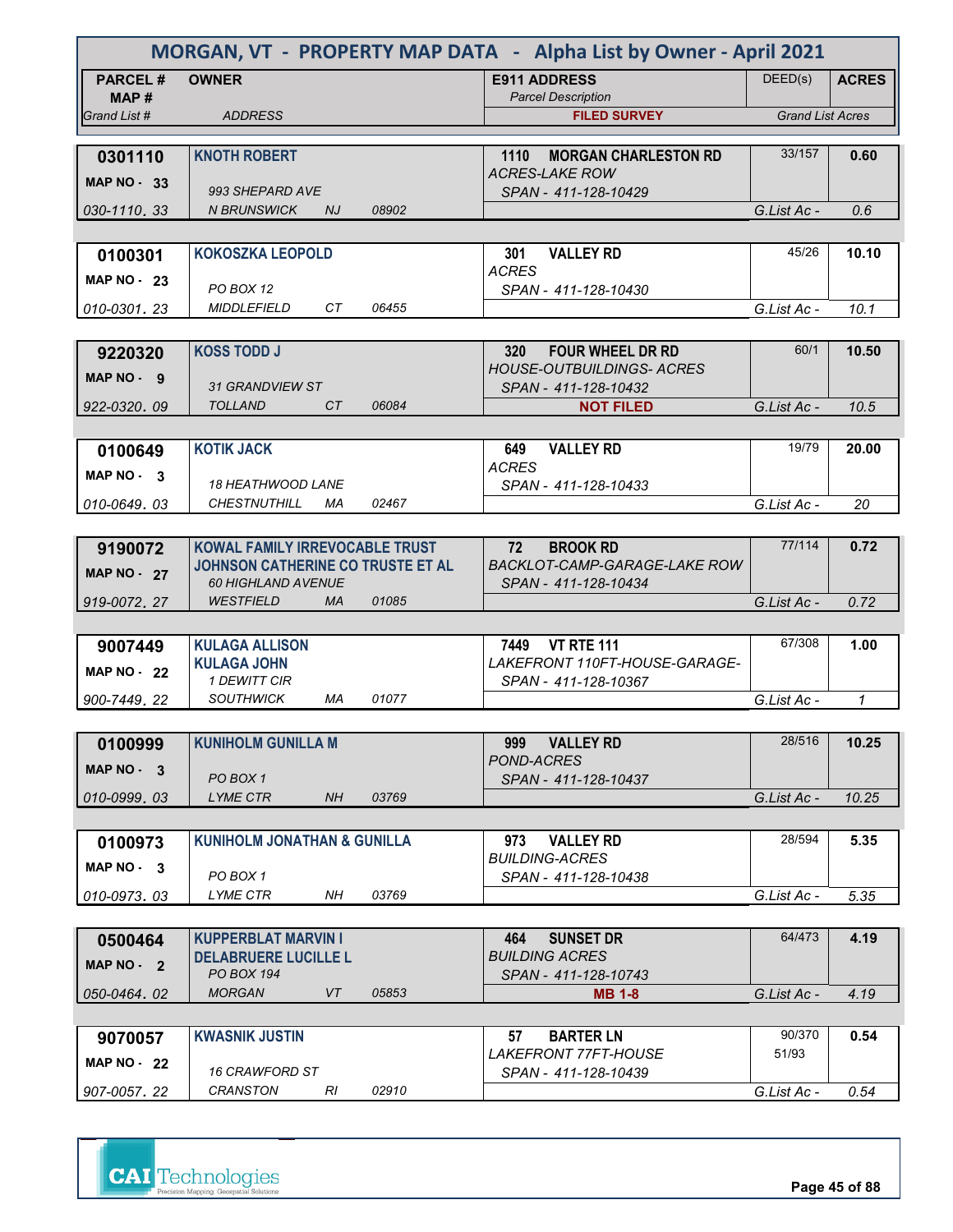| MORGAN, VT - PROPERTY MAP DATA - Alpha List by Owner - April 2021 |                                                                        |                                                               |                         |              |
|-------------------------------------------------------------------|------------------------------------------------------------------------|---------------------------------------------------------------|-------------------------|--------------|
| <b>PARCEL#</b>                                                    | <b>OWNER</b>                                                           | <b>E911 ADDRESS</b>                                           | DEED(s)                 | <b>ACRES</b> |
| MAP#                                                              |                                                                        | <b>Parcel Description</b>                                     |                         |              |
| Grand List #                                                      | <b>ADDRESS</b>                                                         | <b>FILED SURVEY</b>                                           | <b>Grand List Acres</b> |              |
| 9009235                                                           | <b>LABARGE JOHN V</b>                                                  | <b>VT RTE 111</b><br>9235                                     | 61/390                  | 10.04        |
|                                                                   | <b>LABARGE ANN K</b>                                                   | <b>ACRE</b>                                                   |                         |              |
| MAP NO - 2                                                        | PO BOX 88                                                              | SPAN - 411-128-10779                                          |                         |              |
| 900-9235.02                                                       | SO HERO<br>VT<br>05486                                                 | <b>MB 2-11</b>                                                | G.List Ac -             | 10.04        |
|                                                                   |                                                                        |                                                               |                         |              |
| 1501000                                                           | LABOR MARK T, STEPHEN A, START SARAH                                   | 1000<br><b>OLD BLAKE FARM RD</b>                              | 60/211                  | 174.60       |
| MAP $NO-3$                                                        | <b>COMTOIS LAURA % LARRY L LABOR</b><br>1000 OLD BLAKE FARM RD         | <b>HOUSE-GARAGE- ACRES</b>                                    |                         |              |
| 150-1000.03                                                       | <b>MORGAN</b><br>VT<br>05853                                           | SPAN - 411-128-10442<br>MB 1-42, 4-68                         | G.List Ac -             | 188.9        |
|                                                                   |                                                                        |                                                               |                         |              |
| 9001177                                                           | <b>LABOR SCOTT</b>                                                     | 1177 VT RTE 111                                               | 79/171                  | 12.60        |
|                                                                   | <b>LABOR ALLISON</b>                                                   | <b>HOUSE-GARAGE- ACRES</b>                                    |                         |              |
| $MAP NO - 9$                                                      | P.O. BOX 37                                                            | SPAN - 411-128-10186                                          |                         |              |
| 900-1177.09                                                       | 05830<br><b>DERBYLINE</b><br>VT.                                       | <b>MB 4-21</b>                                                | G.List Ac -             | 12.6         |
|                                                                   |                                                                        |                                                               |                         |              |
| 9220582                                                           | <b>LABOUNTY CHRISTOPHER C</b>                                          | <b>FOUR WHEEL DR RD</b><br>582                                | 88/489-90               | 10.10        |
| MAP NO - 9                                                        | <b>WHITE HILLARY L</b>                                                 | <b>HOUSE-OUTBUILDING- ACRE</b>                                | 72/233                  |              |
|                                                                   | 583 FOUR WHEEL DRIVE                                                   | SPAN - 411-128-10830                                          |                         |              |
| 922-0582.09                                                       | VT<br><b>MORGAN</b><br>05853                                           | <b>NOT FILED</b>                                              | G.List Ac -             | 10.1         |
|                                                                   |                                                                        |                                                               | 46/308                  | 0.20         |
| 9140723                                                           | <b>LABRECQUE JOANNE M, RONALD W, DANIE</b><br><b>LABRECQUE RONJA N</b> | 723<br><b>ELLIOTT ACRES RD</b><br><b>LAKEFRONT 50FT-CAMP-</b> |                         |              |
| <b>MAP NO - 26</b>                                                | 2976 QUINT DR                                                          | SPAN - 411-128-10443                                          |                         |              |
| 914-0723, 26                                                      | 32940<br><b>MEL BOURNE</b><br>FL.                                      |                                                               | G.List Ac -             | 0.2          |
|                                                                   |                                                                        |                                                               |                         |              |
| 9008375                                                           | <b>LABRECQUE RONALD W</b>                                              | <b>VT RTE 111</b><br>8375                                     | 80/338                  | 1.63         |
| MAP $NO - 20$                                                     | <b>LABRECQUE JOANNE M</b>                                              | OPEN LAND-STORAGE BLD                                         |                         |              |
|                                                                   | 2976 QUINT DR<br>FL                                                    | SPAN - 411-128-11916                                          |                         |              |
| 900-8375.20                                                       | <b>VIERA</b><br>32940                                                  | MB 3-43, MB 4-44, 73                                          | G.List Ac -             | 1.63         |
|                                                                   |                                                                        |                                                               | 91/608                  |              |
| 1602488                                                           | <b>LACHANCE ANN MARIE</b>                                              | 2488 TOAD POND RD<br><b>HOUSE- ACRES-</b>                     | 61/415                  | 264.70       |
| MAP $NO - 3$                                                      | 738 TELFER HILL RD                                                     | SPAN - 411-128-10445                                          |                         |              |
| 160-2488.03                                                       | <b>BARTON</b><br>VT<br>05822                                           |                                                               | G.List Ac -             | 264.7        |
|                                                                   |                                                                        |                                                               |                         |              |
| 2000859                                                           | <b>LACOSS WENDELL</b>                                                  | <b>WILLIAMS RD</b><br>859                                     | 44/293                  | 1.00         |
| MAP NO - 3                                                        |                                                                        | CAMP-ACRE                                                     |                         |              |
|                                                                   | 17 LADEN AVE                                                           | SPAN - 411-128-10447                                          |                         |              |
| 200-0859.03                                                       | CТ<br>WALLINGFORD<br>06492                                             |                                                               | G.List Ac -             | 1            |
|                                                                   |                                                                        |                                                               | 53/473                  |              |
| 9140048                                                           | <b>LACOURSE MICHAEL C &amp; TAMMY L</b>                                | <b>ELLIOTT ACRES</b><br>48<br>-HOUSE-LAKE ROW                 |                         | 44.56        |
| <b>MAP NO - 26</b>                                                | PO BOX 223                                                             | SPAN - 411-128-10874                                          |                         |              |
| 914-0048, 26                                                      | <b>MORGAN</b><br>VT<br>05853                                           | MB 3-41, MB 4-24 & MB 1-49                                    | G.List Ac -             | 44.56        |
|                                                                   |                                                                        |                                                               |                         |              |
| 2000360                                                           | <b>LAFOE THERESA</b>                                                   | <b>WILLIAMS RD</b><br>360                                     | 45/436                  | 5.91         |
| <b>MAP NO - 24</b>                                                |                                                                        | <b>HOUSE-OUTBUILDING- ACRES</b>                               |                         |              |
|                                                                   | 360 WILLIAMS RD                                                        | SPAN - 411-128-10450                                          |                         |              |
| 200-0360.24                                                       | VT<br>05853<br>MORGAN                                                  | MB 4-58                                                       | G.List Ac -             | 5.91         |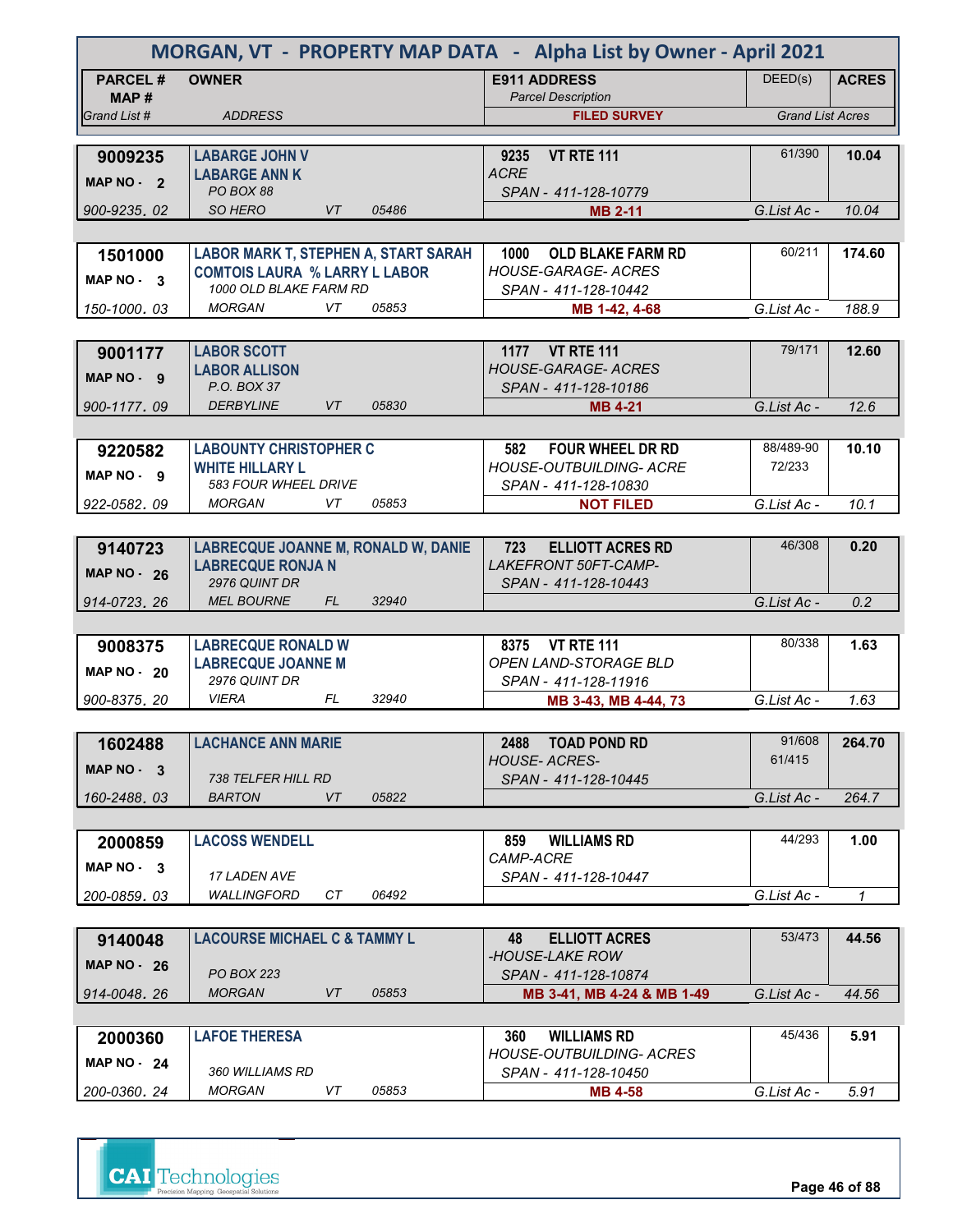|                    | MORGAN, VT - PROPERTY MAP DATA - Alpha List by Owner - April 2021                |                                                                |                         |                |  |
|--------------------|----------------------------------------------------------------------------------|----------------------------------------------------------------|-------------------------|----------------|--|
| <b>PARCEL#</b>     | <b>OWNER</b>                                                                     | <b>E911 ADDRESS</b>                                            | DEED(s)                 | <b>ACRES</b>   |  |
| MAP #              |                                                                                  | <b>Parcel Description</b>                                      |                         |                |  |
| Grand List #       | <b>ADDRESS</b>                                                                   | <b>FILED SURVEY</b>                                            | <b>Grand List Acres</b> |                |  |
| 0600501            | <b>LAKE SALEM HOLDINGS, LLC</b>                                                  | <b>DUMAS RD</b><br>501                                         | 59/293                  | 4.80           |  |
|                    |                                                                                  | ACRES (143.62 ACRES IN DERBY)                                  | 59/261                  |                |  |
| MAP NO - 1         | PO BOX 602                                                                       | SPAN - 411-128-10448                                           |                         |                |  |
| 060-0501, 01       | <b>DERBY</b><br>VT<br>05829                                                      | <b>LAND IN TWO TOWNS</b>                                       | G.List Ac -             | 1.58           |  |
|                    |                                                                                  |                                                                |                         |                |  |
| 0600202            | <b>LAMB MARY E &amp; BRENDA LAMB COTRUSTE</b>                                    | 202<br><b>DUMAS RD</b>                                         | 77/461                  | 133.40         |  |
| MAP NO - 1         | <b>MARY E LAMB LIVING TRUST</b><br>PO BOX 661                                    | <b>BUILDINGS- AC MORGAN-2.3 AC-DER</b><br>SPAN - 411-128-10577 |                         |                |  |
| 060-0202, 01       | <b>DERBY</b><br>VT<br>05829                                                      | <b>MB 3-26</b>                                                 | G.List Ac -             | 133.4          |  |
|                    |                                                                                  |                                                                |                         |                |  |
| 1200073            | <b>LAMBERTZ GLENN &amp; KIM</b>                                                  | 73<br><b>MEADE HILL</b>                                        | 89/317-18               | 0.71           |  |
| <b>MAP NO - 20</b> |                                                                                  | <b>BUILDINGS-ACRES</b>                                         | 86/225                  |                |  |
|                    | <b>73 MEADE HILL RD</b>                                                          | SPAN - 411-128-10520                                           |                         |                |  |
| 120-0073.20        | <b>MORGAN</b><br>VT.<br>05853                                                    | <b>MB 1-53</b>                                                 | G.List Ac -             | 0.71           |  |
|                    |                                                                                  |                                                                |                         |                |  |
| 1750721            | <b>LANDRY CHARLES A</b>                                                          | 721<br><b>WAYEESES SHORE</b>                                   | 53/466                  | 0.26           |  |
| MAP NO - 31        | 298 PENNIMAN RD                                                                  | <b>LAKEFRONT 101FT-</b><br>SPAN - 411-128-10454                |                         |                |  |
| 175-0721.31        | <i>MERIDEN</i><br>03770<br>ΝH                                                    | <b>MB 1-20</b>                                                 | G.List Ac -             | 0.26           |  |
|                    |                                                                                  |                                                                |                         |                |  |
| 9011049            | <b>LANTAGNE BERNARD &amp; MARY J</b>                                             | 11049 VT RTE 111                                               | 41/117                  | 10.10          |  |
| MAP NO - 1         |                                                                                  | <b>HOUSE-OUTBUILDING-ACRES</b>                                 |                         |                |  |
|                    | 11049 VT RTE 111                                                                 | SPAN - 411-128-10457                                           |                         |                |  |
| 901-1049, 01       | <b>DERBY</b><br><b>VT</b><br>05829                                               | <b>MB 1-38</b>                                                 | G.List Ac -             | 10.1           |  |
|                    |                                                                                  |                                                                | 48/42                   | 86.00          |  |
| 0200978            | <b>LANTAGNE WAYNE LIFE ESTATE</b><br><b>LANTAGNE SHANE &amp; SZEDLACIK STACY</b> | <b>GORE RD S</b><br>978<br><b>BUILDINGS-ACRES</b>              |                         |                |  |
| MAP NO - 1         | PO BOX 1163                                                                      | SPAN - 411-128-10459                                           |                         |                |  |
| 020-0978, 01       | <b>NEWPORT</b><br>VT<br>05855                                                    |                                                                | G.List Ac -             | 86             |  |
|                    |                                                                                  |                                                                |                         |                |  |
| 9190169            | <b>LANTZ BRYAN T</b>                                                             | <b>BROOK RD</b><br>169                                         | 89/444-45               | 0.12           |  |
| <b>MAP NO - 27</b> | <b>LANTZ ROBYN L</b>                                                             | <b>LAKEFRONT 50FT-CAMP-</b>                                    | 81/421                  |                |  |
| 919-0169.27        | <b>758 OLD CHESHIRE TURN PIKE</b><br><b>CHARLESTOWN</b><br><b>NH</b><br>03603    | SPAN - 411-128-10004                                           | G.List Ac -             | 0.12           |  |
|                    |                                                                                  |                                                                |                         |                |  |
| 9008026            | <b>LAPLUME ALAN P &amp; RACHEL A</b>                                             | 8026 VT RT 111                                                 | 53/89                   | 2.00           |  |
|                    |                                                                                  | <b>HOUSE-ACRES</b>                                             |                         |                |  |
| MAP $NO - 21$      | 8026 VT RTE 111                                                                  | SPAN - 411-128-10873                                           |                         |                |  |
| 900-8026.21        | <b>MORGAN</b><br>VT<br>05853                                                     |                                                                | G.List Ac -             | $\overline{2}$ |  |
|                    |                                                                                  |                                                                |                         |                |  |
| 9090501            | <b>LAPLUME CLAUDETTE</b>                                                         | 501<br><b>CRESENT BEACH EXT</b><br><b>ACRES</b>                | 21/417                  | 10.40          |  |
| MAP NO - 3         | 109 ASPEN LA                                                                     | SPAN - 411-128-10460                                           |                         |                |  |
| 909-0501, 03       | WILLISTON<br>VT<br>05495                                                         |                                                                | G.List Ac -             | 10.4           |  |
|                    |                                                                                  |                                                                |                         |                |  |
| 9140551            | <b>LAROCQUE ALBERT &amp; CHRISTINE</b>                                           | <b>ELLIOTT ACRES RD</b><br>551                                 | 73/473                  | 0.17           |  |
| MAP $NO - 26$      |                                                                                  | <b>LAKEFRONT 75FT-CAMP-</b>                                    |                         |                |  |
|                    | <b>270 FERGUSON RD</b>                                                           | SPAN - 411-128-10331                                           |                         |                |  |
| 914-0551.26        | <b>MANCHESTER</b><br>CT<br>06040                                                 |                                                                | G.List Ac -             | 0.17           |  |

**CAI** Technologies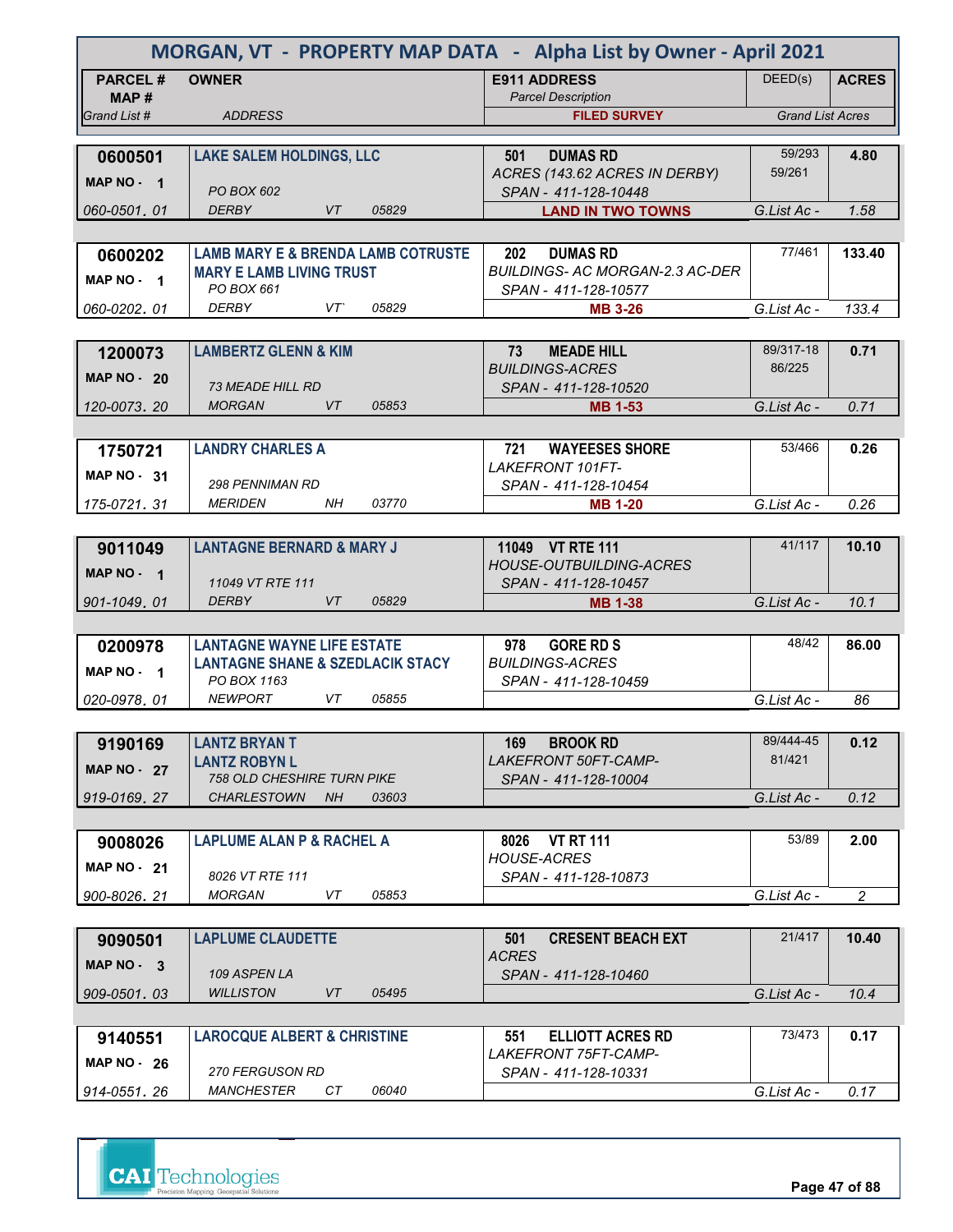| MORGAN, VT - PROPERTY MAP DATA - Alpha List by Owner - April 2021 |                                                             |                                                         |                         |                |
|-------------------------------------------------------------------|-------------------------------------------------------------|---------------------------------------------------------|-------------------------|----------------|
| <b>PARCEL#</b>                                                    | <b>OWNER</b>                                                | <b>E911 ADDRESS</b><br><b>Parcel Description</b>        | DEED(s)                 | <b>ACRES</b>   |
| MAP#<br>Grand List #                                              | <b>ADDRESS</b>                                              | <b>FILED SURVEY</b>                                     | <b>Grand List Acres</b> |                |
|                                                                   |                                                             |                                                         |                         |                |
| 8000340                                                           | <b>LAROCQUE JOHN II ET AL</b>                               | <b>VT RTE 114</b><br><b>340</b>                         | 83/26                   | 7.00           |
| MAP NO - 9                                                        |                                                             | <b>BUILDING-ACRES</b>                                   |                         |                |
| 800-0340.09                                                       | <b>8 LEE HILL RD</b><br><b>LEE</b><br>NH<br>03861           | SPAN - 411-128-10462                                    | G.List Ac -             | $\overline{7}$ |
|                                                                   |                                                             |                                                         |                         |                |
| 1600363                                                           | <b>LASKO TYLER</b>                                          | <b>TOAD POND RD</b><br>363                              | 80/235                  | 3.30           |
|                                                                   |                                                             | <b>HOUSE-OUTBUILDING-ACRES</b>                          |                         |                |
| MAP NO - 3                                                        | 363 TOAD POND RD                                            | SPAN - 411-128-10810                                    |                         |                |
| 160-0363.03                                                       | 05853<br><b>MORGAN</b><br>VT.                               | <b>MB 4-47</b>                                          | G.List Ac -             | 3.3            |
|                                                                   |                                                             |                                                         |                         |                |
| 9220139                                                           | <b>LASMAN CINDY</b>                                         | <b>FOUR WHEEL DR RD</b><br>139<br><b>MHO-ACRES</b>      | 88/478-79               | 13.00          |
| MAP NO - 9                                                        | <b>139 FOUR WHEEL DRIVE</b>                                 | SPAN - 411-128-10879                                    |                         |                |
| 922-0139.09                                                       | <b>MORGAN</b><br><b>VT</b><br>05853                         | <b>NOT FILED</b>                                        | G.List Ac -             | 13             |
|                                                                   |                                                             |                                                         |                         |                |
| 9120101                                                           | <b>LAY DOUGLAS</b>                                          | <b>LAY DR</b><br>101                                    | 72/56                   | 4.00           |
| <b>MAP NO - 25</b>                                                |                                                             | <b>ACRES</b>                                            |                         |                |
| 912-0101.25                                                       | 2249 VANCE HILL RD<br><b>NEWPORT CTR</b><br>05857<br>VT     | SPAN - 411-128-10471                                    | G.List Ac -             | 4              |
|                                                                   |                                                             |                                                         |                         |                |
| 9120108                                                           | <b>LAY FAMILY PARTNERSHIP</b>                               | <b>LAY DR</b><br>108                                    | 19/331                  | 6.38           |
| <b>MAP NO - 25</b>                                                |                                                             | <b>BACKLOT-CAMP</b>                                     | 41/510                  |                |
|                                                                   | 191 COMBS RD                                                | SPAN - 411-128-10470                                    |                         |                |
| 912-0108, 25                                                      | <b>BRUNSWICK</b><br><b>ME</b><br>04011                      | <b>MB 4-53</b>                                          | G.List Ac -             | 6.38           |
|                                                                   |                                                             |                                                         | 63/488                  |                |
| 8001045                                                           | <b>LAZZARA ANTHONY D</b><br><b>BRULE-LAZZARA KATHLEEN A</b> | <b>VT RTE 114</b><br>1045<br><b>BUILDINGS-ACRES</b>     | 75/001                  | 60.30          |
| MAP NO - 9                                                        | PO BOX 72                                                   | SPAN - 411-128-10922                                    |                         |                |
| 800-1045, 09                                                      | <b>MORGAN</b><br>05853<br>VT                                | <b>MB 4-48</b>                                          | G.List Ac -             | 60.3           |
|                                                                   |                                                             |                                                         |                         |                |
| 9020219                                                           | <b>LAZZARA ANTHONY ET AL</b>                                | 219<br><b>CRANBERRY LN</b>                              | 26/282                  | 0.57           |
| <b>MAP NO - 20</b>                                                | CO TRUSTEES JANET LAZZARA FAMILY TR<br>PO BOX 72            | LAKEFRONT 123FT-CAMP-<br>SPAN - 411-128-10473           | 54/383                  |                |
| 902-0219.20                                                       | <b>MORGAN</b><br>VT<br>05853                                | MB 1-41A                                                | G.List Ac -             | 0.57           |
|                                                                   |                                                             |                                                         |                         |                |
| 9190150                                                           | <b>LEA DANIEL K &amp; OLIVER J</b>                          | <b>BROOK RD</b><br>150                                  | 19/215                  | 0.26           |
| <b>MAP NO - 27</b>                                                |                                                             | <b>BACKLOT-CAMP-LAKE ROW</b>                            |                         |                |
|                                                                   | PO BOX 127<br><b>PIERMONT</b><br>NΗ<br>03779                | SPAN - 411-128-10474                                    | G.List Ac -             |                |
| 919-0150, 27                                                      |                                                             |                                                         |                         | 0.26           |
| 0610093                                                           | <b>LEAVENS WILLIAM B SR &amp; WILLIAM B JR</b>              | <b>DUMAS DR</b><br>93                                   | 44/                     | 0.60           |
| MAP NO - 1                                                        |                                                             | LAKEFRONT 150FT-BUILDING-SALEM                          |                         |                |
|                                                                   | 2583 VT RT 111                                              | SPAN - 411-128-10476                                    |                         |                |
| 061-0093, 01                                                      | <b>DERBY</b><br>05829<br>VT                                 |                                                         | G.List Ac -             | 0.6            |
|                                                                   |                                                             |                                                         |                         |                |
| 2420529                                                           | <b>LEE BRIAN TRUSTEE</b><br><b>LEE PATRICIA TRUSTEE</b>     | <b>BIRCH PT RD</b><br>529<br>LAKEFRONT 95FT-CAMP-GARAGE | 59/334-35<br>45/386     | 0.44           |
| <b>MAP NO - 28</b>                                                | 49 RAILROAD ST                                              | SPAN - 411-128-10477                                    |                         |                |
| 242-0529, 28                                                      | LANCASTER<br>03584<br>NH                                    |                                                         | G.List Ac -             | 0.44           |

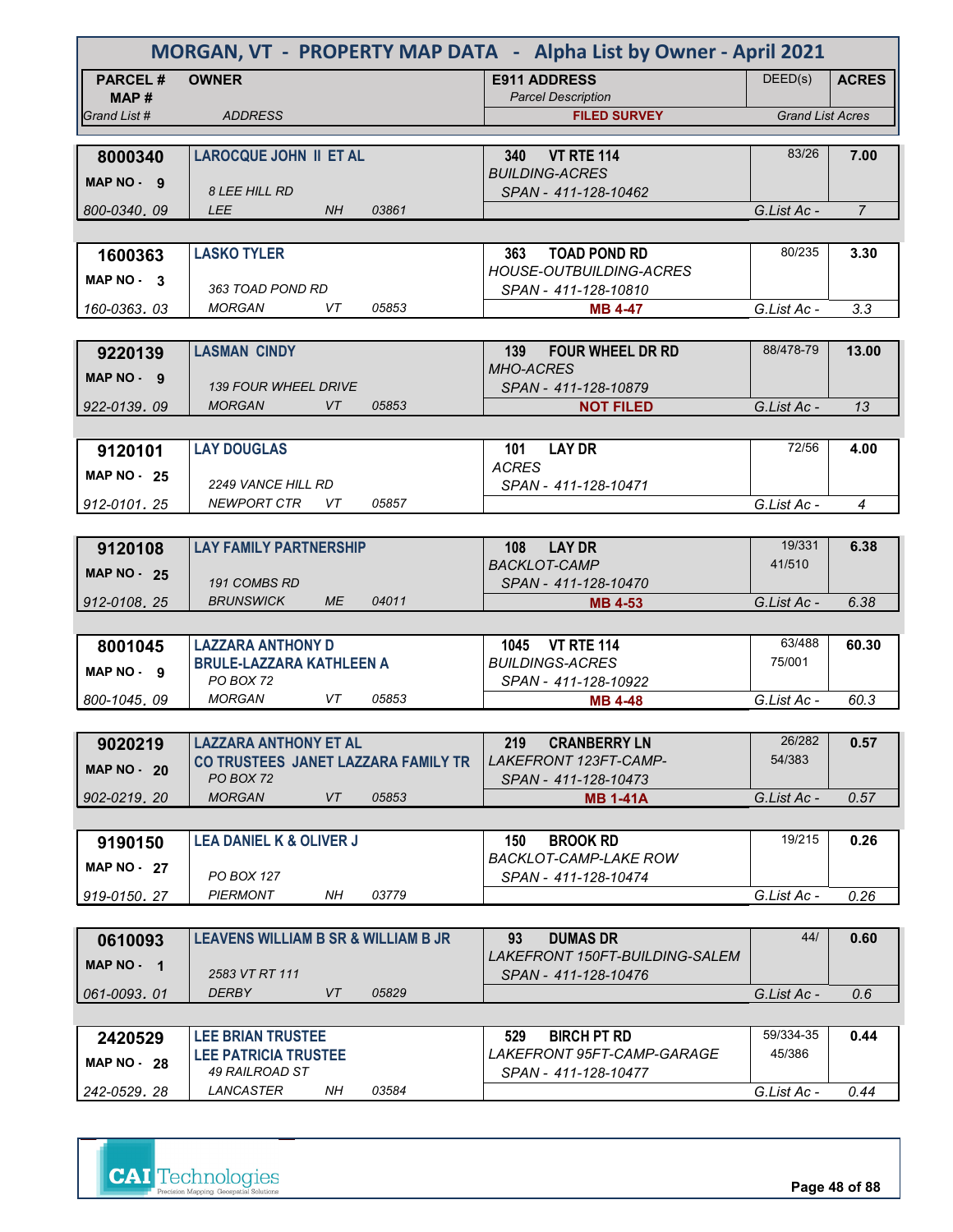| MORGAN, VT - PROPERTY MAP DATA - Alpha List by Owner - April 2021 |                                                              |                                                              |                         |              |  |  |
|-------------------------------------------------------------------|--------------------------------------------------------------|--------------------------------------------------------------|-------------------------|--------------|--|--|
| <b>PARCEL#</b>                                                    | <b>OWNER</b>                                                 | <b>E911 ADDRESS</b>                                          | DEED(s)                 | <b>ACRES</b> |  |  |
| MAP #<br>Grand List #                                             | <b>ADDRESS</b>                                               | <b>Parcel Description</b><br><b>FILED SURVEY</b>             | <b>Grand List Acres</b> |              |  |  |
|                                                                   |                                                              |                                                              |                         |              |  |  |
| 1730251                                                           | LEE WHITING MCLENDON LIVING TRUST                            | 251<br><b>JONES RD</b>                                       | 53/8                    | 0.30         |  |  |
| MAP $NO - 32$                                                     |                                                              | <b>LAKEFRONT 100FT-HOUSE</b>                                 |                         |              |  |  |
|                                                                   | <b>PO BOX 359</b>                                            | SPAN - 411-128-10047                                         |                         |              |  |  |
| 173-0251.32                                                       | <b>WATERBURY CTR VT</b><br>05677                             | <b>MB 1-31</b>                                               | G.List Ac -             | 0.3          |  |  |
|                                                                   |                                                              |                                                              |                         |              |  |  |
| 8000815                                                           | <b>LEFAVOUR DAVID</b>                                        | <b>VT RTE 114</b><br>815                                     | 43/256                  | 11.00        |  |  |
| MAP NO - 9                                                        | <b>165 SICARD AVE</b>                                        | <b>ACRES</b><br>SPAN - 411-128-10478                         |                         |              |  |  |
| 800-0815.09                                                       | DRACUT<br>01826<br>МA                                        | <b>MB 3-35A</b>                                              | G.List Ac -             | 11           |  |  |
|                                                                   |                                                              |                                                              |                         |              |  |  |
| 9009101                                                           | <b>LEFEBVRE ANDRE &amp; CHERYL ET AL</b>                     | 9101 VT RTE 111                                              | 25/86                   | 10.10        |  |  |
| MAP $NO - 2$                                                      |                                                              | <b>HOUSE-ATT GARAGE-OUTBUILDING</b>                          |                         |              |  |  |
|                                                                   | 9101 VT RTE 111                                              | SPAN - 411-128-10479                                         |                         |              |  |  |
| 900-9101.02                                                       | <b>MORGAN</b><br>VT<br>05853                                 |                                                              | G.List Ac -             | 10.1         |  |  |
|                                                                   |                                                              |                                                              |                         |              |  |  |
| 0610069                                                           | <b>LEHOUILLIER GILLES &amp; LAURA</b>                        | 69<br><b>DUMAS DR</b>                                        | 85/336                  | 0.48         |  |  |
| MAP NO - 1                                                        | 456 SINCLAIR RD                                              | LAKEFRONT 75FT-BUILDING-SALEM-                               |                         |              |  |  |
| 061-0069.01                                                       | JOHNSON<br>VT<br>05656-9340                                  | SPAN - 411-128-10184                                         | G.List Ac -             | 0.48         |  |  |
|                                                                   |                                                              |                                                              |                         |              |  |  |
| 0301070                                                           | <b>LERNER ARTHUR &amp; CAROL</b>                             | 1070<br><b>MORGAN CHARLESTON RD</b>                          | 33/438                  | 0.60         |  |  |
|                                                                   |                                                              | <b>ACRES-LAKE ROW</b>                                        |                         |              |  |  |
| <b>MAP NO - 33</b>                                                | 459 PASSAIC AVE--APT 3205                                    | SPAN - 411-128-10481                                         |                         |              |  |  |
| 030-1070.33                                                       | <b>W CALDWELL</b><br><b>NJ</b><br>07006                      |                                                              | G.List Ac -             | 0.6          |  |  |
|                                                                   |                                                              |                                                              |                         |              |  |  |
| 2201164                                                           | <b>LESSING PROPERTIES LLLP</b>                               | <b>CAMP WINAPE RD</b><br>1164                                | 71/469                  | 40.00        |  |  |
| <b>MAP NO - 29</b>                                                | <b>LESSING ERIK</b>                                          | LAKEFRONT 1100FT-BUILDINGS-GAR                               |                         |              |  |  |
|                                                                   | 18220 WILL O'THE WISP WAY<br><b>MONUMENT</b><br>CO.<br>80132 | SPAN - 411-128-10483                                         | G.List Ac -             |              |  |  |
| 220-1164.29                                                       |                                                              |                                                              |                         | 40           |  |  |
|                                                                   | <b>LEWIS BEVERLY A</b>                                       | 7036 VT RTE 111                                              | 43/272                  | 10.60        |  |  |
| 9007036                                                           |                                                              | <b>HOUSE-ACRE</b>                                            |                         |              |  |  |
| <b>MAP NO - 22</b>                                                | 7036 VT RTE 111                                              | SPAN - 411-128-10687                                         |                         |              |  |  |
| 900-7036.22                                                       | <b>MORGAN</b><br>05853<br>VT                                 |                                                              | G.List Ac -             | 10.6         |  |  |
|                                                                   |                                                              |                                                              |                         |              |  |  |
| 2201474                                                           | <b>LIANG SHUN &amp; COREN M</b>                              | 1474<br><b>CAMP WINAPE RD</b>                                | 87/290                  | 0.35         |  |  |
| MAP $NO - 30$                                                     |                                                              | <i>LAKEFRONT 100FT-HOUSE-GARAGE-</i>                         |                         |              |  |  |
|                                                                   | <b>241 CIMARRON ROAD</b>                                     | SPAN - 411-128-10734                                         |                         |              |  |  |
| 220-1474.30                                                       | <b>MIDDLETOWN</b><br>CТ<br>06457-0000                        |                                                              | G.List Ac -             | 0.35         |  |  |
|                                                                   |                                                              |                                                              |                         |              |  |  |
| 9040197                                                           | <b>LILLICRAP NANCY</b><br><b>C/O NANCY WARNER</b>            | 197<br><b>BUZZELL WEST</b><br>LAKEFRONT 175FT-CAMP-OUTBUILDI | 30/269                  | 0.39         |  |  |
| <b>MAP NO - 21</b>                                                | <b>PO BOX 159</b>                                            | SPAN - 411-128-10485                                         |                         |              |  |  |
| 904-0197, 21                                                      | LOWELL<br>05847<br>VT                                        |                                                              | G.List Ac -             | 0.39         |  |  |
|                                                                   |                                                              |                                                              |                         |              |  |  |
| 1760711                                                           | <b>LIMOGE MATTHEW E</b>                                      | 711<br><b>SUGAR BUSH RD</b>                                  | 68/241                  | 5.00         |  |  |
| MAP NO - 31                                                       | <b>LIMOGE STEPHANIE A</b>                                    | <b>LAKEFRONT 257 FT-CAMP</b>                                 |                         |              |  |  |
|                                                                   | PO BOX 134                                                   | SPAN - 411-128-10452                                         |                         |              |  |  |
| 176-0711.31                                                       | <b>MORGAN</b><br>VT<br>05853                                 | <b>MB 3-51</b>                                               | G.List Ac -             | $\sqrt{5}$   |  |  |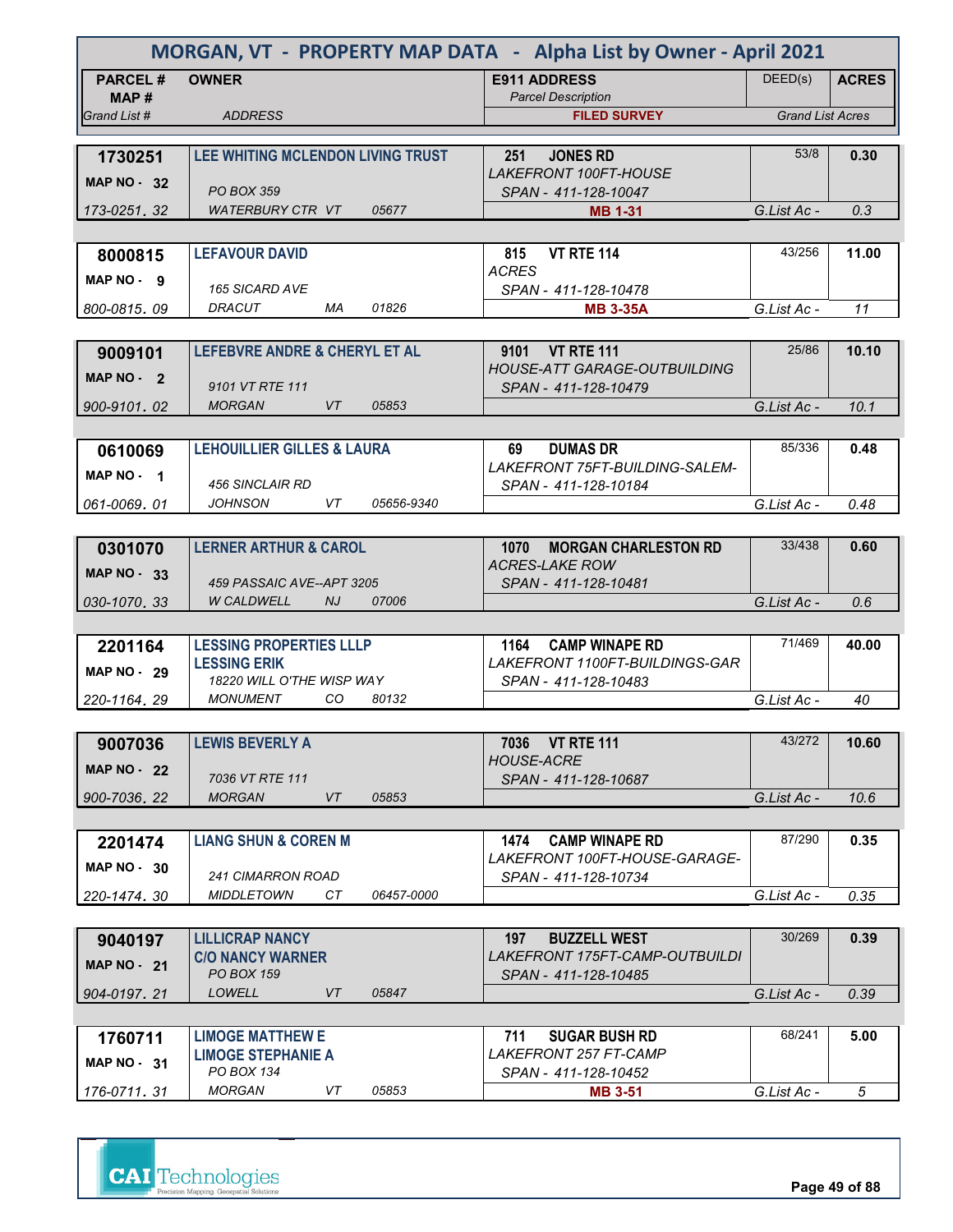| MORGAN, VT - PROPERTY MAP DATA - Alpha List by Owner - April 2021 |                                            |            |                                                          |                         |              |
|-------------------------------------------------------------------|--------------------------------------------|------------|----------------------------------------------------------|-------------------------|--------------|
| <b>PARCEL#</b>                                                    | <b>OWNER</b>                               |            | <b>E911 ADDRESS</b><br><b>Parcel Description</b>         | DEED(s)                 | <b>ACRES</b> |
| MAP#<br>Grand List #                                              | <b>ADDRESS</b>                             |            | <b>FILED SURVEY</b>                                      | <b>Grand List Acres</b> |              |
|                                                                   |                                            |            |                                                          |                         |              |
| 9008101                                                           | <b>LINGENFELTER STEFANIE A</b>             |            | 8101 VT RTE 111                                          | 87/579                  | 10.21        |
| <b>MAP NO - 21</b>                                                | 8101 VT RT 111                             |            | HOUSE-GARAGE- ACRE-LAKE ROW<br>SPAN - 411-128-10615      |                         |              |
| 900-8101.21                                                       | <b>VT</b><br><b>MORGAN</b>                 | 05853      | MB 4-12 & MB 1-54                                        | G.List Ac -             | 10.21        |
|                                                                   |                                            |            |                                                          |                         |              |
| 9002059                                                           | <b>LITT ROBERTA</b>                        |            | 2059 VT RTE 111                                          | 85/222                  | 10.01        |
| MAP NO - 8                                                        | 2059 VERMONT RT 111                        |            | <b>BUILDING-ACRE</b><br>SPAN - 411-128-10114             |                         |              |
| 900-2059.08                                                       | <b>MORGAN</b><br>VT                        | 05853      | <b>MB 1-59</b>                                           | G.List Ac -             | 10.01        |
|                                                                   |                                            |            |                                                          |                         |              |
| 1000136                                                           | <b>LOCKWOOD ELAINE GAY</b>                 |            | <b>COCHE BROOK CROSSING</b><br>136                       | 54/517                  | 42.01        |
| MAP NO - 1                                                        | <b>136 COCHE BROOK CRSN</b>                |            | <b>BUILDINGS-ACRES</b><br>SPAN - 411-128-10887           |                         |              |
| 100-0136.01                                                       | W CHARLESTON VT                            | 05872      | <b>MB 4-22</b>                                           | G.List Ac -             | 42.01        |
|                                                                   |                                            |            |                                                          |                         |              |
| 9002139                                                           | <b>LOOMIS JAMES</b>                        |            | 2139<br><b>VT RTE 111</b>                                | 87/366                  | 10.07        |
| $MAP NO - 8$                                                      | 2139 VT RTE 111                            |            | <b>BUILDINGS-ACRES</b>                                   |                         |              |
| 900-2139.08                                                       | <b>MORGAN</b><br>VT                        | 05853      | SPAN - 411-128-10343<br><b>MB 1-59</b>                   | G.List Ac -             | 10.07        |
|                                                                   |                                            |            |                                                          |                         |              |
| 9005175                                                           | <b>LOOMIS WILLIAM T IV</b>                 |            | 5175 VT RTE 111                                          | 48/345                  | 1.04         |
| <b>MAP NO - 25</b>                                                | <b>LOOMIS BEVERLY</b><br><b>PO BOX 235</b> |            | <b>LAKEFRONT 125FT-BUILDING-</b><br>SPAN - 411-128-10490 |                         |              |
| 900-5175, 25                                                      | <b>MORGAN</b><br><b>VT</b>                 | 05853      | <b>MB 1-25</b>                                           | G.List Ac -             | 1.04         |
|                                                                   |                                            |            |                                                          |                         |              |
| 9002993                                                           | <b>LOVE JUDITH N</b>                       |            | <b>VT RTE 111</b><br>2993                                | 59/378                  | 0.95         |
| MAP NO - 8                                                        | 1606 N PALMWAY                             |            | ACRE<br>SPAN - 411-128-10418                             |                         |              |
| 900-2993, 08                                                      | <b>LAKE WORTH</b><br>FL                    | 33460      |                                                          | G.List Ac -             | 0.95         |
|                                                                   |                                            |            |                                                          |                         |              |
| 9007034                                                           | <b>LOVE PATRICK A &amp; JUDITH L</b>       |            | 7034 VT RTE 111                                          | 67/123                  | 3.10         |
| <b>MAP NO - 22</b>                                                | 1606 N PALMWAY                             |            | <b>HOUSE-OUTBUILDING-ACRES</b>                           |                         |              |
| 900-7034.22                                                       | <b>LAKE WORTH</b><br>FL.                   | 33460      | SPAN - 411-128-10037<br><b>Not Filed</b>                 | G.List Ac -             | 3.1          |
|                                                                   |                                            |            |                                                          |                         |              |
| 9030097                                                           | <b>LUCEY DAVID</b>                         |            | <b>TWIN CAMPS</b><br>97                                  | 85/313                  | 3.84         |
| <b>MAP NO - 21</b>                                                | <b>LUCEY ANDREA</b><br>5 OBRIEN DR         |            | <b>ACRES-LAKE ROW</b>                                    |                         |              |
| 903-0097.21                                                       | S BURLINGTON<br>VT                         | 05403-6324 | SPAN - 411-128-10399<br><b>MB 4-12</b>                   | G.List Ac -             | 3.84         |
|                                                                   |                                            |            |                                                          |                         |              |
| 9220329                                                           | <b>LUND ROBERT WAYNE</b>                   |            | 329<br><b>FOUR WHEEL DR RD</b>                           | 51/256                  | 10.10        |
| MAP NO - 9                                                        | <b>LUND-HOOK ROBERT</b>                    |            | <b>ACRE</b>                                              |                         |              |
| 922-0329.09                                                       | PO BOX 1871<br><b>WILDER</b><br>VT         | 05088      | SPAN - 411-128-10494<br><b>NOT FILED</b>                 | G.List Ac -             | 10.1         |
|                                                                   |                                            |            |                                                          |                         |              |
| 0300721                                                           | <b>LUNDGREN ROBERT</b>                     |            | <b>MORGAN CHARLESTON RD</b><br>721                       | 54/6                    | 1.12         |
| <b>MAP NO - 34</b>                                                | <b>LUNDGREN ELIZABETH</b><br>PO BOX 100    |            | LAKEFRONT 96.97FF-BUILDING- ACR<br>SPAN - 411-128-10895  |                         |              |
| 030-0721.34                                                       | <b>MORGAN</b><br>VT                        | 05853      | MB 4-19 & MB 4-20                                        | G.List Ac -             | 1.12         |

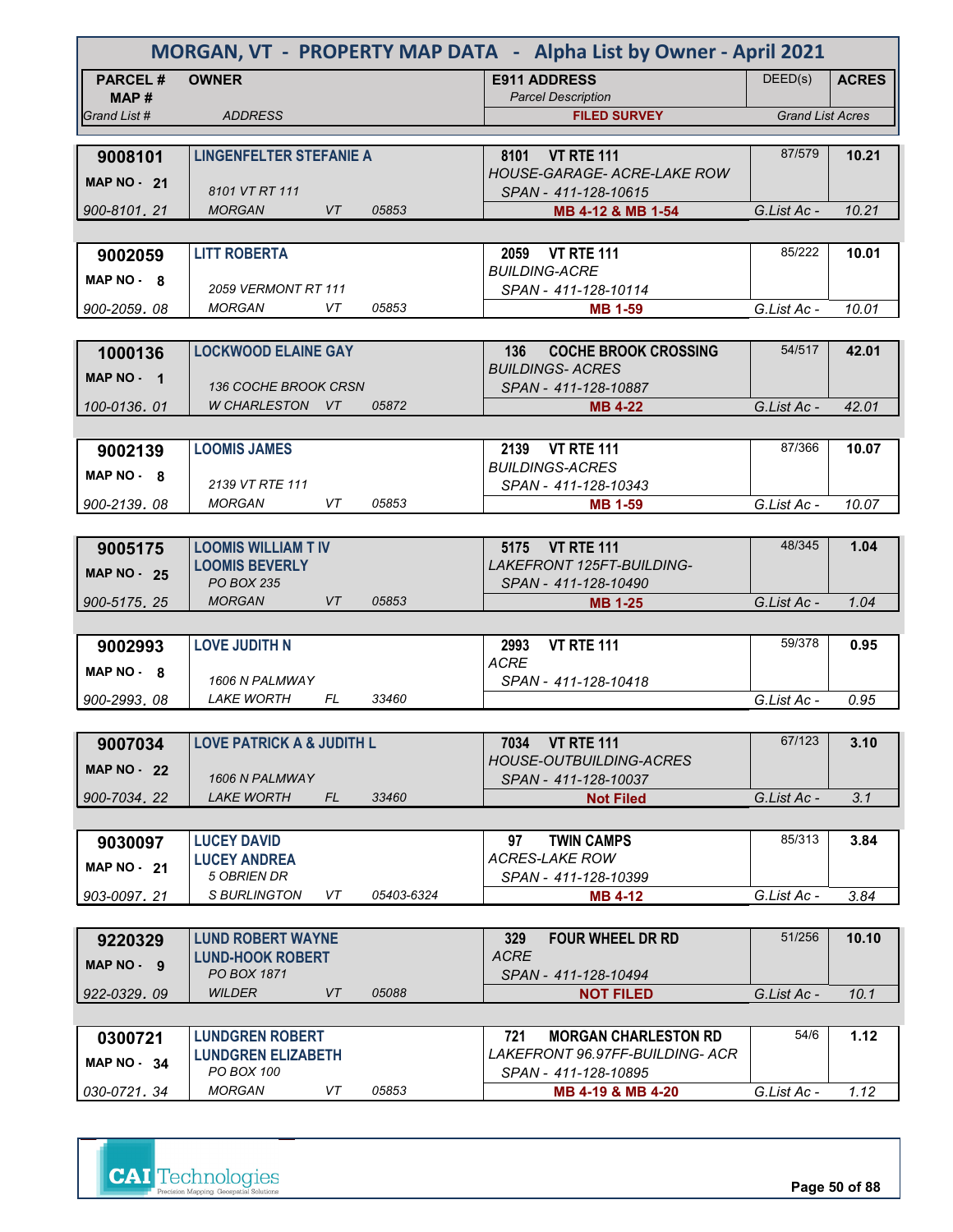| MORGAN, VT - PROPERTY MAP DATA - Alpha List by Owner - April 2021 |                                                              |                                                          |                         |              |  |  |
|-------------------------------------------------------------------|--------------------------------------------------------------|----------------------------------------------------------|-------------------------|--------------|--|--|
| <b>PARCEL#</b>                                                    | <b>OWNER</b>                                                 | <b>E911 ADDRESS</b>                                      | DEED(s)                 | <b>ACRES</b> |  |  |
| MAP #<br>Grand List #                                             | <b>ADDRESS</b>                                               | <b>Parcel Description</b><br><b>FILED SURVEY</b>         | <b>Grand List Acres</b> |              |  |  |
|                                                                   |                                                              |                                                          |                         |              |  |  |
| 0300952                                                           | <b>LUTENEGGER ALAN J</b>                                     | 952<br><b>MORGAN CHARLESTON RD</b>                       | 60/157                  | 0.66         |  |  |
| MAP $NO - 33$                                                     | <b>LUTENEGGER RHONDA M</b><br><b>54 MONTAGUE RD</b>          | <b>BUILDING-ACRES-LAKE ROW</b><br>SPAN - 411-128-10084   |                         |              |  |  |
| 030-0952.33                                                       | <b>SUNDERLAND</b><br><b>MA</b><br>01375                      | L. Brow - Not Filed                                      | G.List Ac -             | 0.66         |  |  |
|                                                                   |                                                              |                                                          |                         |              |  |  |
| 2010476                                                           | <b>LYNCH DANIEL T &amp; CHRISTINE M</b>                      | <b>CURTIS RD</b><br>476                                  | 84/263                  | 10.10        |  |  |
| MAP NO 3                                                          | 476 CURTIS RD                                                | HOUSE-GARAGE-OUTBUILDING- ACR<br>SPAN - 411-128-10050    |                         |              |  |  |
| 201-0476, 03                                                      | 05853<br><b>MORGAN</b><br>VT.                                |                                                          | G.List Ac -             | 10.1         |  |  |
|                                                                   |                                                              |                                                          |                         |              |  |  |
| 0501036                                                           | <b>LYON RANDALL L</b>                                        | 1036<br><b>SUNSET DR</b>                                 | 60/438                  | 11.55        |  |  |
| MAP NO - 2                                                        | 1036 SUNSET DR                                               | <b>BUILDING-ACRES</b><br>SPAN - 411-128-10722            |                         |              |  |  |
| 050-1036.02                                                       | W CHARLESTON<br>05872<br>VT.                                 | MB 1-40 & MB 3-78                                        | G.List Ac -             | 11.55        |  |  |
|                                                                   |                                                              |                                                          |                         |              |  |  |
| 0201158                                                           | <b>LYON RODERICK G &amp; CINDY L</b>                         | <b>GORE RD S</b><br>1158                                 | 46/304                  | 30.00        |  |  |
| MAP NO - 1                                                        |                                                              | AC MORGAN-AC+HOUSE/CHARLEST                              | 46/211                  |              |  |  |
| 020-1158.01                                                       | <b>631 DURGIN RD</b><br>05872<br>W CHARLESTON<br>VT.         | SPAN - 411-128-10496                                     | G.List Ac -             | 30           |  |  |
|                                                                   |                                                              |                                                          |                         |              |  |  |
| 0300753                                                           | <b>M &amp; C MANAGEMENT, LLC</b>                             | <b>MORGAN CHARLESTON RD</b><br>753                       | 71/95                   | 0.98         |  |  |
| MAP $NO - 34$                                                     |                                                              | <b>LAKEFRONT 96FT-BUILDING-ACRES</b>                     |                         |              |  |  |
| 030-0753.34                                                       | <b>12 ROCKY ROAD WEST</b><br><b>HARWINTON</b><br>CT<br>06791 | SPAN - 411-128-10507<br>MB 4-19, 20                      | G.List Ac -             | 0.98         |  |  |
|                                                                   |                                                              |                                                          |                         |              |  |  |
| 0300670                                                           | <b>M &amp; C MANAGEMENT,LLC</b>                              | <b>MORGAN CHARLESTON RD</b><br>670                       | 71/95                   | 1.70         |  |  |
| <b>MAP NO - 34</b>                                                | 12 ROCKY ROAD WEST                                           | <b>ACRES</b><br>SPAN - 411-128-10506                     |                         |              |  |  |
| 030-0670.34                                                       | 06791<br><b>HARWINGTON</b><br>CT                             |                                                          | G.List Ac -             | 1.7          |  |  |
|                                                                   |                                                              |                                                          |                         |              |  |  |
| 2750021                                                           | <b>MACDONALD BRUCE TRUST</b>                                 | <b>KIPP LN</b><br>21                                     | 75/506                  | 0.34         |  |  |
| <b>MAP NO - 22</b>                                                | 1709 ROXBURY MT RD                                           | <b>LAKEFRONT 100FT-BUILDING-</b><br>SPAN - 411-128-10497 |                         |              |  |  |
| 275-0021.22                                                       | <b>WARREN</b><br>VT<br>05674                                 |                                                          | G.List Ac -             | 0.34         |  |  |
|                                                                   |                                                              |                                                          |                         |              |  |  |
| 9220309                                                           | <b>MACHAFFIE DANIEL</b>                                      | <b>FOUR WHEEL DR RD</b><br>309                           | 64/189                  | 10.10        |  |  |
| MAP NO - 9                                                        | <b>MACHAFFIE KAREN</b><br><b>129 EUCLIDE AVE</b>             | <b>ACRE</b>                                              |                         |              |  |  |
| 922-0309.09                                                       | <b>PITTSFIELD</b><br>МA                                      | SPAN - 411-128-10498<br>01201-5925                       | G.List Ac -             | 10.1         |  |  |
|                                                                   |                                                              |                                                          |                         |              |  |  |
| 1500253                                                           | <b>MACLEAN DONALD M JR &amp; AMANDA</b>                      | 253<br><b>OLD BLAKE FARM RD</b>                          | 86/171                  | 11.14        |  |  |
| $MAP NO - 3$                                                      | <b>253 OLD BLAKE FARM RD</b>                                 | <i>BUILDINGS-ACRE</i><br>SPAN - 411-128-10826            |                         |              |  |  |
| 150-0253.03                                                       | <b>MORGAN</b><br>VT<br>05853                                 | <b>MB 4-2</b>                                            | G.List Ac -             | 11.14        |  |  |
|                                                                   |                                                              |                                                          |                         |              |  |  |
| 9003980                                                           | <b>MACLEAY KAREN ET AL</b>                                   | <b>VT RTE 111</b><br>3980                                | 90/368                  | 35.72        |  |  |
| MAP NO - 6                                                        | 13210 HARDING ST                                             | <b>BUILDINGS-ACRES</b><br>SPAN - 411-128-10501           | 18/469                  |              |  |  |
|                                                                   | SYLMAR<br>91342<br>CA                                        |                                                          |                         | 35.72        |  |  |
| 900-3980.06                                                       |                                                              | <b>MB 4-80</b>                                           | G.List Ac -             |              |  |  |



**Page 51 of 88**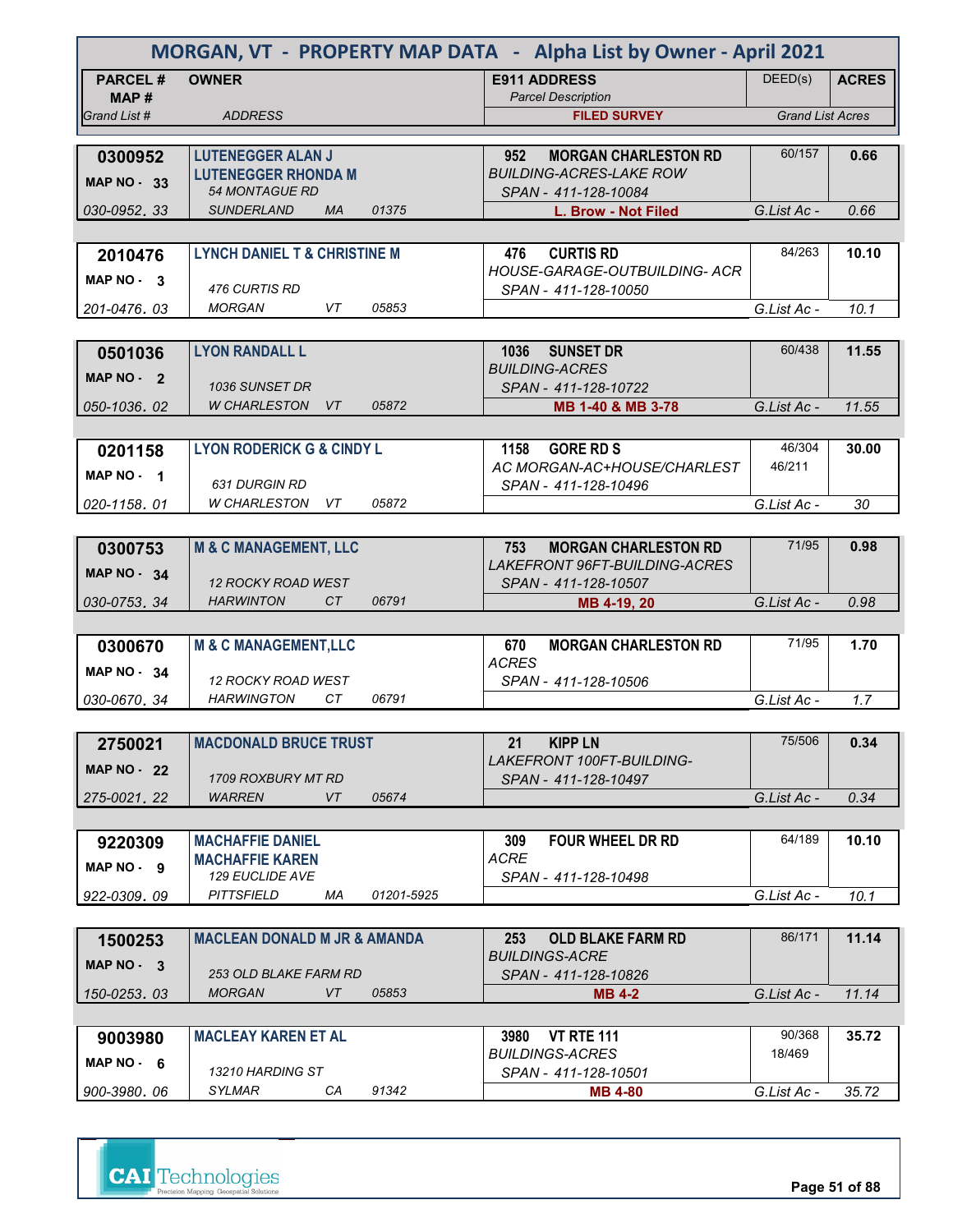| MORGAN, VT - PROPERTY MAP DATA - Alpha List by Owner - April 2021 |                                               |                                                       |                         |              |  |
|-------------------------------------------------------------------|-----------------------------------------------|-------------------------------------------------------|-------------------------|--------------|--|
| <b>PARCEL#</b><br>MAP#                                            | <b>OWNER</b>                                  | <b>E911 ADDRESS</b><br><b>Parcel Description</b>      | DEED(s)                 | <b>ACRES</b> |  |
| Grand List #                                                      | <b>ADDRESS</b>                                | <b>FILED SURVEY</b>                                   | <b>Grand List Acres</b> |              |  |
|                                                                   |                                               |                                                       |                         |              |  |
| 9180046                                                           | <b>MACLEAY KAREN ET AL</b>                    | <b>MACLEAY RD</b><br>46                               | 90/368                  | 0.17         |  |
| <b>MAP NO - 27</b>                                                | 13210 HARDING ST                              | <b>LAKEFRONT 62FT-CAMP</b><br>SPAN - 411-128-10502    |                         |              |  |
| 918-0046, 27                                                      | <b>SYLMAR</b><br>91342<br>C <sub>A</sub>      |                                                       | G.List Ac -             | 0.17         |  |
|                                                                   |                                               |                                                       |                         |              |  |
| 0100838                                                           | <b>MACLURE NICHOLAS</b>                       | <b>VALLEY RD</b><br>838                               | 76/421                  | 148.00       |  |
| MAP NO - 3                                                        | <b>MACLURE MEGAN</b>                          | <b>ACRES</b>                                          |                         |              |  |
|                                                                   | PO BOX 1042                                   | SPAN - 411-128-10753                                  |                         |              |  |
| 010-0838, 03                                                      | <b>DERBY</b><br>VT<br>05829                   |                                                       | G.List Ac -             | 148          |  |
|                                                                   |                                               |                                                       |                         |              |  |
| 9180036                                                           | <b>MAEZ NATHAN</b>                            | <b>MACLEAY RD</b><br>36                               | 72/3                    | 0.83         |  |
| <b>MAP NO - 27</b>                                                | PO BOX 1192                                   | <b>LAKEFRONT 114 FT-HOUSE</b><br>SPAN - 411-128-10859 |                         |              |  |
| 918-0036.27                                                       | <b>LYNDONVILLE</b><br>05851<br>VT             | MB 3-54 & MB 3-58                                     | G.List Ac -             | 0.83         |  |
|                                                                   |                                               |                                                       |                         |              |  |
| 1601001                                                           | <b>MAGINNISS CHRISTOPHER L &amp; SUSAN</b>    | <b>TOAD POND RD</b><br>1001                           | 43/365                  | 46.02        |  |
| MAP NO. 3                                                         |                                               | <b>HOUSE-ACRES</b>                                    |                         |              |  |
|                                                                   | 1001 TOAD POND RD                             | SPAN - 411-128-10503                                  |                         |              |  |
| 160-1001.03                                                       | <b>MORGAN</b><br>VT<br>05853                  | MB 3-45 & MB 3-52                                     | G.List Ac -             | 46.02        |  |
|                                                                   |                                               |                                                       |                         |              |  |
| 9007375                                                           | <b>MAGNUS JOHN &amp; DEBRA</b>                | 7375 VT RTE 111                                       | 35/214                  | 0.75         |  |
| <b>MAP NO - 22</b>                                                | <b>123 ECONOMAU FARM RD</b>                   | <b>LAKEFRONT 90FT-CAMP-</b>                           |                         |              |  |
| 900-7375, 22                                                      | <b>S BURLINGTON</b><br>VT<br>05403            | SPAN - 411-128-10504<br>MB 1-44                       | G.List Ac -             | 0.75         |  |
|                                                                   |                                               |                                                       |                         |              |  |
| 1600737                                                           | <b>MALANGA CHRISTINA</b>                      | <b>TOAD POND RD</b><br>737                            | 77/164                  | 10.11        |  |
| MAP $NO - 3$                                                      |                                               | <b>HOUSE-ACRES</b>                                    |                         |              |  |
|                                                                   | PO BOX 167<br><b>MORGAN</b><br>VT<br>05853    | SPAN - 411-128-10841                                  |                         |              |  |
| 160-0737, 03                                                      |                                               |                                                       | G.List Ac -             | 10.11        |  |
|                                                                   | <b>MAPLE ROBERT &amp; SUZANNE LIFE ESTATE</b> | 8572 VT RTE 111                                       | 82/421                  | 10.18        |  |
| 9008572                                                           | <b>ET AL</b>                                  | <b>HOUSE-ATT GARAGE-ACRES</b>                         |                         |              |  |
| <b>MAP NO - 20</b>                                                | <b>PO BOX 203</b>                             | SPAN - 411-128-10510                                  |                         |              |  |
| 900-8572.20                                                       | <b>MORGAN</b><br>VT<br>05853                  | <b>MB 2-7</b>                                         | G.List Ac -             | 10.18        |  |
|                                                                   |                                               |                                                       |                         |              |  |
| 2430126                                                           | <b>MARCHIONE ROBERT &amp; ALICE J</b>         | <b>BIRCH PT S</b><br>126                              | 58/193                  | 25.48        |  |
| <b>MAP NO - 28</b>                                                |                                               | LAKEFRONT 170FT-HOUSE-OUTBUIL                         |                         |              |  |
|                                                                   | 114 BLODGETT ST                               | SPAN - 411-128-10085                                  |                         |              |  |
| 243-0126.28                                                       | <b>BROOKFIELD</b><br>VT<br>05036              | <b>MB 4-28</b>                                        | G.List Ac -             | 25.48        |  |
| 9003054                                                           | <b>MARIN ALFRED W &amp; LAURA</b>             | 3054<br><b>VT RTE 111</b>                             | 30/147                  | 6.30         |  |
|                                                                   |                                               | <b>ACRES</b>                                          |                         |              |  |
| $MAP NO - 8$                                                      | <b>41 LOGAN DRIVE</b>                         | SPAN - 411-128-10512                                  |                         |              |  |
| 900-3054.08                                                       | <b>NEWPORT</b><br>VT<br>05855-9683            |                                                       | G.List Ac -             | 6.3          |  |
|                                                                   |                                               |                                                       |                         |              |  |
| 9140662                                                           | <b>MARQUIS MARC &amp; TIFFANY</b>             | 662<br><b>ELLIOTT ACRES RD</b>                        | 87/547                  | 0.74         |  |
| MAP $NO - 26$                                                     | 3326 VT RTE 100                               | <b>BACKLOT-LAKE ROW-</b>                              |                         |              |  |
| 914-0662, 26                                                      | NEWPORT CTR<br>VT<br>05857                    | SPAN - 411-128-10628                                  | G.List Ac -             | 0.74         |  |
|                                                                   |                                               |                                                       |                         |              |  |



**Page 52 of 88**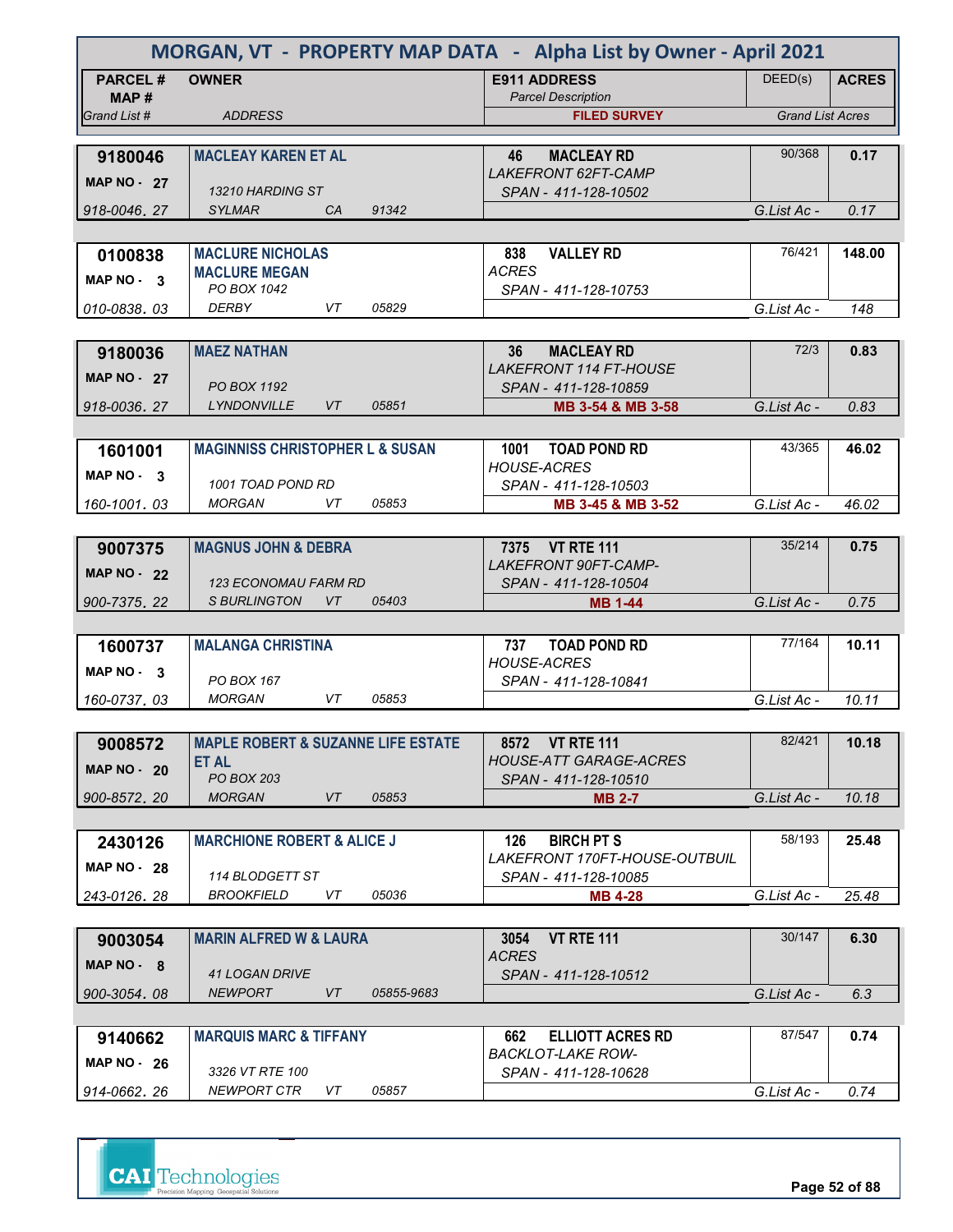| MORGAN, VT - PROPERTY MAP DATA - Alpha List by Owner - April 2021 |                                                            |                                                           |                         |              |  |  |
|-------------------------------------------------------------------|------------------------------------------------------------|-----------------------------------------------------------|-------------------------|--------------|--|--|
| <b>PARCEL#</b><br>MAP #                                           | <b>OWNER</b>                                               | <b>E911 ADDRESS</b><br><b>Parcel Description</b>          | DEED(s)                 | <b>ACRES</b> |  |  |
| Grand List #                                                      | <b>ADDRESS</b>                                             | <b>FILED SURVEY</b>                                       | <b>Grand List Acres</b> |              |  |  |
|                                                                   |                                                            |                                                           |                         |              |  |  |
| 9006009                                                           | <b>MARSHALL ROBERT &amp; WENDY ANN</b>                     | 6009 VT RTE 111<br>LAKEFRONT 164FT-HOUSE-GARAGE-          | 30/105                  | 0.32         |  |  |
| MAP $NO - 24$                                                     | <b>PO BOX 188</b>                                          | SPAN - 411-128-10516                                      |                         |              |  |  |
| 900-6009.24                                                       | <b>MORGAN</b><br>VT<br>05853                               |                                                           | G.List Ac -             | 0.32         |  |  |
|                                                                   |                                                            |                                                           |                         |              |  |  |
| 2520030                                                           | <b>MARTIN DENIS &amp; AIMEE</b>                            | <b>WHITEHILL HEIGHTS</b><br>30                            | 91/624                  | 10.30        |  |  |
| $MAP NO - R$                                                      | <b>30 WHITEHILL HEIGHTS</b>                                | <b>MHO-ACRES</b><br>SPAN - 411-128-10518                  | 50/78                   |              |  |  |
| 252-0030.08                                                       | <b>MORGAN</b><br>VT<br>05853                               | <b>MB 3-8</b>                                             | G.List Ac -             | 10.3         |  |  |
|                                                                   |                                                            |                                                           |                         |              |  |  |
| 3400724                                                           | <b>MASON BARBARA LIFE ESTATE</b>                           | 724<br><b>SUNSET CIR</b>                                  | 88/175                  | 3.67         |  |  |
| MAP NO - 2                                                        | <b>MASON KOREY</b>                                         | <b>BUILDINGS-ACRE</b>                                     |                         |              |  |  |
|                                                                   | <b>PO BOX 146</b>                                          | SPAN - 411-128-10519                                      |                         |              |  |  |
| 340-0724.02                                                       | <b>MORGAN</b><br>VT.<br>05853                              | <b>MB 1-8</b>                                             | G.List Ac -             | 3.67         |  |  |
|                                                                   |                                                            |                                                           |                         |              |  |  |
| 0500574                                                           | <b>MASON KENNETH A &amp; BARBARA E</b>                     | <b>SUNSET DR</b><br>574                                   | 73/446-48               | 38.06        |  |  |
| $MAP NO - 2$                                                      | % KRISTIN MASON                                            | <b>BUILDINGS-ACRES</b>                                    | 23/363                  |              |  |  |
|                                                                   | PO BOX 146                                                 | SPAN - 411-128-11920                                      |                         |              |  |  |
| 050-0574.02                                                       | <b>MORGAN</b><br>VT<br>05853                               | <b>MB 1-8</b>                                             | G.List Ac -             | 38.06        |  |  |
|                                                                   |                                                            |                                                           |                         |              |  |  |
| 9002750                                                           | <b>MASON SR FRANCIS &amp; MEGAN</b>                        | <b>VT RTE 111</b><br>2750                                 | 91/396                  | 81.60        |  |  |
| MAP $NO - 8$                                                      | <b>71 FISHER RD</b>                                        | <b>ACRES</b><br>SPAN - 411-128-10025                      | 44/305                  |              |  |  |
| 900-2750, 08                                                      | SOUTHBOROUGH MA<br>01772                                   | <b>MB 1-27</b>                                            | G.List Ac -             | 81.6         |  |  |
|                                                                   |                                                            |                                                           |                         |              |  |  |
| 2740051                                                           | <b>MATTISON ARTHUR P</b>                                   | <b>ROSSITERS PT</b><br>51                                 | 44/495                  | 1.14         |  |  |
|                                                                   |                                                            | <b>LAKEFRONT 300FT-BUILDING-</b>                          |                         |              |  |  |
| MAP $NO - 22$                                                     | 1412 OLD DEPOT RD                                          | SPAN - 411-128-10521                                      |                         |              |  |  |
| 274-0051, 22                                                      | 05262<br>SHAFTSBURY<br>VT                                  | MB 3-62 & 64                                              | G.List Ac -             | 1.14         |  |  |
|                                                                   |                                                            |                                                           |                         |              |  |  |
| 9170340                                                           | <b>MAXWELL DOUGLAS B &amp; MARILYN &amp; SUSAN</b>         | <b>BIG ROCK</b><br>340                                    | 68/55                   | 0.44         |  |  |
| <b>MAP NO - 27</b>                                                | <b>TREMBLAY MATTHEW P &amp; SHELIAM</b>                    | LAKEFRONT 105FT-CAMP-                                     |                         |              |  |  |
|                                                                   | 457 NORTON RD                                              | SPAN - 411-128-10523                                      |                         |              |  |  |
| 917-0340.27                                                       | VT<br><b>ISLAND POND</b><br>05846                          |                                                           | G.List Ac -             | 0.44         |  |  |
|                                                                   |                                                            |                                                           | 62/378                  |              |  |  |
| 9170341                                                           | <b>MAXWELL-THOMPSON SUSAN</b><br><b>THOMPSON RAYMOND A</b> | <b>BIG ROCK RD</b><br>341<br><b>OPEN</b>                  |                         | 1.44         |  |  |
| <b>MAP NO - 27</b>                                                | PO BOX 774                                                 | SPAN - 411-128-11942                                      |                         |              |  |  |
| 917-0341.27                                                       | DERBY<br>VT<br>05853                                       | <b>MB 4-71</b>                                            | G.List Ac -             | 1.44         |  |  |
|                                                                   |                                                            |                                                           |                         |              |  |  |
| 9006111                                                           | <b>MAY BEVERLY</b>                                         | <b>VT RTE 111</b><br>6111<br><b>LAKEFRONT 230FT-HOUSE</b> | 83/114                  | 0.41         |  |  |
| <b>MAP NO - 24</b>                                                | <b>295 WHITEHILL CIRCLE</b>                                | SPAN - 411-128-10043                                      |                         |              |  |  |
| 900-6111.24                                                       | VT<br><b>MORGAN</b><br>05853                               | <b>MB 1-28</b>                                            | G.List Ac -             | 0.41         |  |  |
|                                                                   |                                                            |                                                           |                         |              |  |  |
| 2800295                                                           | <b>MAY BEVERLY J</b>                                       | <b>WHITEHILL LOOP</b><br>295                              | 59/469                  | 51.89        |  |  |
| MAP NO - 9                                                        |                                                            | <i>BUILDINGS- ACRES</i>                                   |                         |              |  |  |
|                                                                   |                                                            |                                                           |                         |              |  |  |
|                                                                   | <b>295 WHITEHILL LOOP</b>                                  | SPAN - 411-128-10524                                      |                         |              |  |  |



**Page 53 of 88**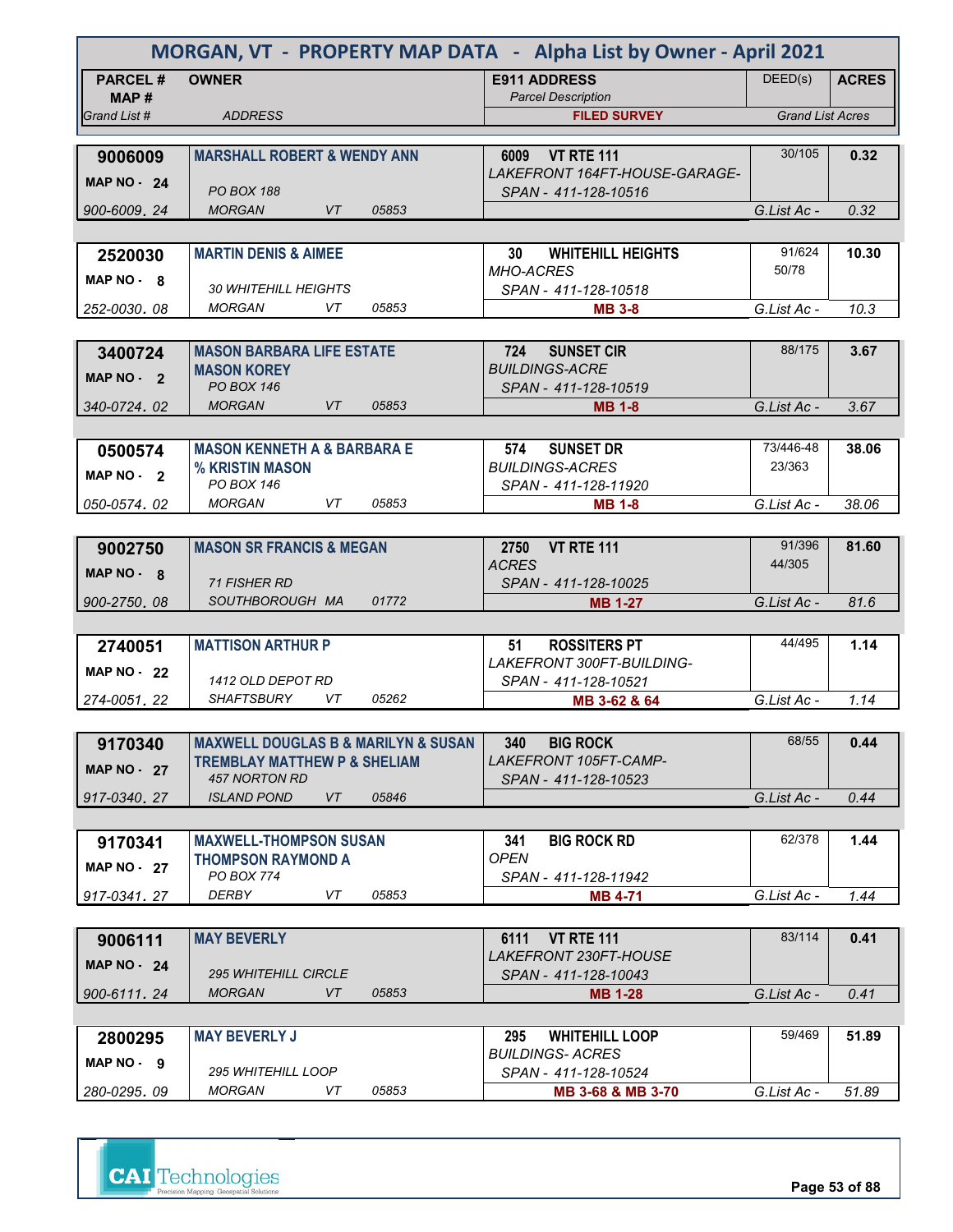| MORGAN, VT - PROPERTY MAP DATA - Alpha List by Owner - April 2021 |                                                                        |                                                             |                         |              |  |  |
|-------------------------------------------------------------------|------------------------------------------------------------------------|-------------------------------------------------------------|-------------------------|--------------|--|--|
| <b>PARCEL#</b><br>MAP #                                           | <b>OWNER</b>                                                           | <b>E911 ADDRESS</b><br><b>Parcel Description</b>            | DEED(s)                 | <b>ACRES</b> |  |  |
| Grand List #                                                      | <b>ADDRESS</b>                                                         | <b>FILED SURVEY</b>                                         | <b>Grand List Acres</b> |              |  |  |
|                                                                   |                                                                        |                                                             |                         |              |  |  |
| 1000578                                                           | <b>MAYNARD CHRISTINE A &amp; CHRISTOPHER E</b>                         | 578<br><b>COCHE BROOK CROSSING</b><br><b>BUILDING-ACRES</b> | 50/215                  | 5.13         |  |  |
| MAP NO - 1                                                        | <b>578 COCHE BROOK CROSSING</b>                                        | SPAN - 411-128-10525                                        |                         |              |  |  |
| 100-0578, 01                                                      | W CHARLESTON VT<br>05872                                               | <b>MB 3-6</b>                                               | G.List Ac -             | 5.13         |  |  |
|                                                                   |                                                                        |                                                             |                         |              |  |  |
| 2410123                                                           | <b>MCCARTHY ANN LIFE ESTATE</b>                                        | <b>BIRCH PT N</b><br>123                                    | 21/123                  | 0.45         |  |  |
| <b>MAP NO - 28</b>                                                | <b>MCCARTHY PATRICK S ET AL</b>                                        | LAKEFRONT 100 FT-CAMP-OUTBUILD                              |                         |              |  |  |
|                                                                   | <b>18 MEETING HOUSE RD</b>                                             | SPAN - 411-128-10528                                        |                         |              |  |  |
| 241-0123.28                                                       | <b>HINSDALE</b><br>NH.<br>03451                                        |                                                             | G.List Ac -             | 0.45         |  |  |
|                                                                   |                                                                        |                                                             |                         |              |  |  |
| 2410073                                                           | <b>MCCARTHY PATRICK &amp; JUDITH TRUSTEES</b>                          | 73<br><b>BIRCH PT N</b>                                     | 91/457<br>53/561        | 0.59         |  |  |
| <b>MAP NO - 28</b>                                                | <b>MCCARTHY CHILDRENS TRUST OF 1994 ET A</b><br><b>2 TWILIGHT PATH</b> | LAKEFRONT 189FT-CAMP-OUTBUILDI<br>SPAN - 411-128-10527      |                         |              |  |  |
| 241-0073.28                                                       | 03038<br><b>DERRY</b><br>NH.                                           |                                                             | G.List Ac -             | 0.59         |  |  |
|                                                                   |                                                                        |                                                             |                         |              |  |  |
| 2410093                                                           | <b>MCCARTHY ROBERT F</b>                                               | <b>BIRCH PT N</b><br>93                                     | 25/324                  | 0.14         |  |  |
|                                                                   |                                                                        | LAKEFRONT 50FT-CAMP-                                        |                         |              |  |  |
| <b>MAP NO - 28</b>                                                | 93 S MILL DR                                                           | SPAN - 411-128-10529                                        |                         |              |  |  |
| 241-0093, 28                                                      | SGLASTONBURY CT<br>06073                                               |                                                             | G.List Ac -             | 0.14         |  |  |
|                                                                   |                                                                        |                                                             |                         |              |  |  |
| 0610040                                                           | <b>MCCORMACK TIMOTHY</b>                                               | <b>DUMAS DR</b><br>40                                       | 70/91                   | 36.26        |  |  |
| MAP NO - 1                                                        | <b>MCCORMACK JEAN</b>                                                  | <b>LAKEFRONT 38FT-BUILDING-SALEM L</b>                      | 82/333                  |              |  |  |
|                                                                   | <b>4 VIRGINIA RD</b><br><b>N READING</b><br><b>MA</b><br>01864         | SPAN - 411-128-10530                                        |                         | 36.26        |  |  |
| 061-0040, 01                                                      |                                                                        | MB 4-78, 4-84                                               | G.List Ac -             |              |  |  |
| 1760503                                                           | <b>MCDONALD CRAIGS</b>                                                 | <b>SUGAR BUSH RD</b><br>503                                 | 87/358                  | 1.05         |  |  |
|                                                                   | <b>MCDONALD VALERIE A</b>                                              | LAKEFRONT 100FT-HOUSE-GARAGE                                |                         |              |  |  |
| MAP $NO - 31$                                                     | 465 TANNER RD                                                          | SPAN - 411-128-10074                                        |                         |              |  |  |
| 176-0503.31                                                       | JEFFERSONVILLE VT<br>05464                                             | <b>MB 3-33</b>                                              | G.List Ac -             | 1.05         |  |  |
|                                                                   |                                                                        |                                                             |                         |              |  |  |
| 1750729                                                           | <b>MCDONALD FAMILY II, LLC</b>                                         | <b>WAYEESES SHORE</b><br>729                                | 76/485                  | 1.74         |  |  |
| <b>MAP NO - 31</b>                                                |                                                                        | LAKEFRONT 501 FT-HOUSE                                      |                         |              |  |  |
|                                                                   | 31 ARBOR MEADOW RD                                                     | SPAN - 411-128-10745                                        |                         |              |  |  |
| 175-0729.31                                                       | VT<br><b>CAMBRIDGE</b><br>05444                                        | <b>MB 4-59</b>                                              | G.List Ac -             | 1.74         |  |  |
|                                                                   |                                                                        |                                                             | 67/20                   |              |  |  |
| 0210110                                                           | <b>MCDUFF JOSEPH O</b><br><b>SCYTKOWSKI MICHAEL</b>                    | <b>GORE RD N</b><br>110<br><b>BUILDINGS-ACRE</b>            |                         | 1.00         |  |  |
| MAP NO - 1                                                        | 110 GORE RD N                                                          | SPAN - 411-128-10531                                        |                         |              |  |  |
| 021-0110.01                                                       | DERBY<br>VT<br>05829                                                   |                                                             | G.List Ac -             | 1            |  |  |
|                                                                   |                                                                        |                                                             |                         |              |  |  |
| 3400562                                                           | <b>MCFARLAND GLEN</b>                                                  | 562<br><b>SUNSET CIR</b>                                    | 74/124                  | 2.68         |  |  |
| MAP NO - 2                                                        | <b>MCFARLAND ELLEN</b>                                                 | <b>BUILDINGS-ACRES</b>                                      |                         |              |  |  |
|                                                                   | <b>PO BOX 373</b>                                                      | SPAN - 411-128-10406                                        |                         |              |  |  |
| 340-0562.02                                                       | <b>DERBY</b><br>VT<br>05829                                            | <b>MB 1-8</b>                                               | G.List Ac -             | 2.68         |  |  |
|                                                                   |                                                                        |                                                             | 84/495                  | 1.50         |  |  |
| 0900448                                                           | <b>MCKENNY DOUGLAS G &amp; SARA</b>                                    | <b>DERBY GORE RD</b><br>448<br><i>BUILDINGS-ACRES</i>       |                         |              |  |  |
| MAP NO $-1$                                                       | 221 LAKEWOOD DR                                                        | SPAN - 411-128-10782                                        |                         |              |  |  |
| 090-0448.01                                                       | <b>NEWPORT CTR</b><br>05857<br>VT                                      |                                                             | G.List Ac -             | 1.5          |  |  |



**Page 54 of 88**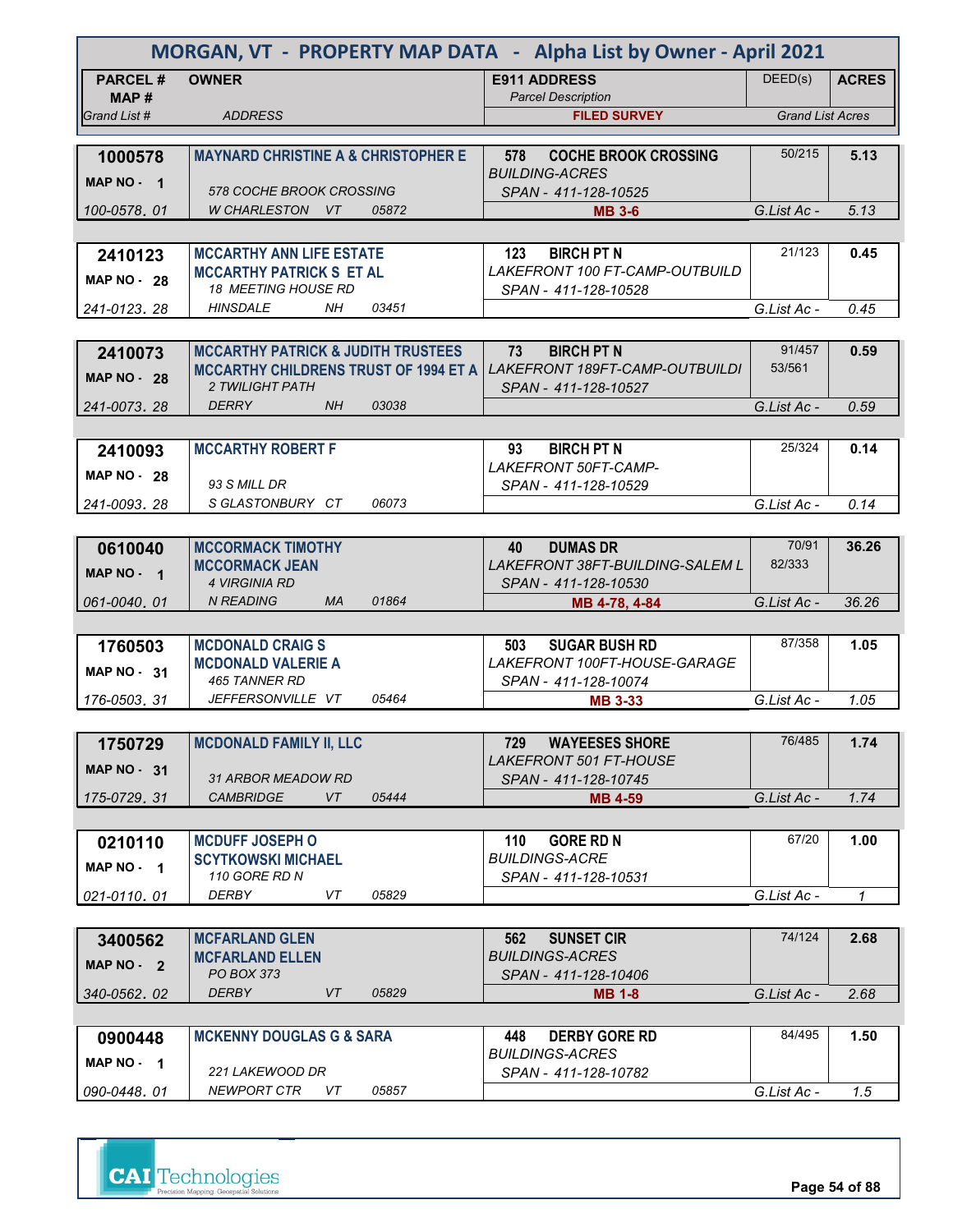| MORGAN, VT - PROPERTY MAP DATA - Alpha List by Owner - April 2021 |                                               |                                                  |                         |              |  |  |
|-------------------------------------------------------------------|-----------------------------------------------|--------------------------------------------------|-------------------------|--------------|--|--|
| <b>PARCEL#</b>                                                    | <b>OWNER</b>                                  | <b>E911 ADDRESS</b>                              | DEED(s)                 | <b>ACRES</b> |  |  |
| MAP#<br>Grand List #                                              | <b>ADDRESS</b>                                | <b>Parcel Description</b><br><b>FILED SURVEY</b> | <b>Grand List Acres</b> |              |  |  |
|                                                                   |                                               |                                                  |                         |              |  |  |
| 1740054                                                           | <b>MCKENNY JEAN L TRUST</b>                   | 54<br><b>WAYEESES SHORE W</b>                    | 57/19                   | 0.68         |  |  |
|                                                                   |                                               | LAKEFRONT 100FT-CAMP-                            | 47/477                  |              |  |  |
| MAP $NO - 32$                                                     | <b>PO BOX 156</b>                             | SPAN - 411-128-10532                             |                         |              |  |  |
| 174-0054.32                                                       | VT<br><b>DERBY</b><br>05829                   | <b>MB 3-67</b>                                   | G.List Ac -             | 0.68         |  |  |
|                                                                   |                                               |                                                  |                         |              |  |  |
| 1730225                                                           | <b>MCLENDON LEE W TRUSTEE</b>                 | 225<br><b>JONES RD</b>                           | 68/418                  | 0.31         |  |  |
| <b>MAP NO - 32</b>                                                |                                               | LAKEFRONT 100FT-CAMP-                            |                         |              |  |  |
|                                                                   | P.O. BOX 359                                  | SPAN - 411-128-10533                             |                         |              |  |  |
| 173-0225, 32                                                      | WATERBURY<br>VT.<br>05677                     | <b>MB 1-31</b>                                   | G.List Ac -             | 0.31         |  |  |
|                                                                   |                                               |                                                  |                         |              |  |  |
| 0100200                                                           | <b>MCLEOD SANDRA CARGILL</b>                  | <b>200</b><br><b>VALLEY RD</b><br><b>ACRES</b>   | 63/503                  | 19.50        |  |  |
| MAP $NO - 23$                                                     | <b>88 MALLETTS BAY CAMPGROUND ROAD</b>        | SPAN - 411-128-10907                             |                         |              |  |  |
| 010-0200.23                                                       | <i>COLECHESTER</i><br>VT.<br>05446            | <b>MB 1-57</b>                                   | G.List Ac -             | 19.5         |  |  |
|                                                                   |                                               |                                                  |                         |              |  |  |
| 1601098                                                           | <b>MCMULLEN CAROL LIFE ESTATE</b>             | <b>TOAD POND RD</b><br>1098                      | 76/505                  | 25.00        |  |  |
|                                                                   | <b>MCMULLEN LAURIE &amp; JOCELYN</b>          | <b>HOUSE-OUTBUILDING- ACRES</b>                  |                         |              |  |  |
| MAP NO 3                                                          | 1098 TOAD POND RD                             | SPAN - 411-128-10173                             |                         |              |  |  |
| 160-1098.03                                                       | <b>MORGAN</b><br>VT<br>05853                  | <b>MB 4-1</b>                                    | G.List Ac -             | 25           |  |  |
|                                                                   |                                               |                                                  |                         |              |  |  |
| 1200262                                                           | <b>MCRAE BARBARA &amp; MARTIN LIFE ESTATE</b> | <b>MEADE HILL</b><br><b>262</b>                  | 34/332                  | 0.84         |  |  |
| <b>MAP NO - 20</b>                                                | <b>GREENWOOD LIA &amp; MCRAE JEFFREY</b>      | <b>BUILDING-ACRE</b>                             |                         |              |  |  |
|                                                                   | P.O. BOX 4                                    | SPAN - 411-128-10534                             |                         |              |  |  |
| 120-0262, 20                                                      | <b>MORGAN</b><br>VT<br>05853                  | <b>MB 2-17</b>                                   | G.List Ac -             | 0.84         |  |  |
|                                                                   |                                               |                                                  |                         |              |  |  |
| 8000705                                                           | <b>MCTERNAN LEO JR</b>                        | <b>VT RTE 114</b><br>705                         | 75/208                  | 14.20        |  |  |
| MAP NO - 9                                                        | <b>MCTERNAN ELIZABETH</b><br>185 HOGES ST     | <b>HOUSE-GARAGE ACRES</b>                        |                         |              |  |  |
| 800-0705, 09                                                      | <b>TAUNTON</b><br>МA<br>02780                 | SPAN - 411-128-10375<br><b>MB 3-35A</b>          | G.List Ac -             | 14.2         |  |  |
|                                                                   |                                               |                                                  |                         |              |  |  |
|                                                                   | <b>MCWAIN JAMES T</b>                         | 5665 VT RTE 111                                  | 89/396-                 | 1.70         |  |  |
| 9005665                                                           |                                               | LAKEFRONT 215 FT-BUILDINGS                       | 78/256                  |              |  |  |
| <b>MAP NO - 24</b>                                                | 32 CALHOUN AVE                                | SPAN - 411-128-10535                             |                         |              |  |  |
| 900-5665.24                                                       | CT<br>06611<br><b>TRUMBULL</b>                |                                                  | G.List Ac -             | 1.7          |  |  |
|                                                                   |                                               |                                                  |                         |              |  |  |
| 9005629                                                           | <b>MCWAIN LYMAN &amp; SUSAN</b>               | <b>VT RTE 111</b><br>5629                        | 75/315                  | 2.90         |  |  |
| <b>MAP NO - 25</b>                                                |                                               | LAKEFRONT 315FT-3 BUILDINGS-                     |                         |              |  |  |
|                                                                   | 253 SUMMER HILL ROAD                          | SPAN - 411-128-10536                             |                         |              |  |  |
| 900-5629.25                                                       | MADISON<br>CT<br>06443                        |                                                  | G.List Ac -             | 2.9          |  |  |
|                                                                   |                                               |                                                  |                         |              |  |  |
| 0200880                                                           | <b>MEAD BROTHERS DAIRY LLC</b>                | <b>GORE RD S</b><br>880                          | 17/516                  | 332.30       |  |  |
| MAP NO - 1                                                        | <b>VT LAND TRUST</b>                          | <b>FARM BUILDINGS-ACRES</b>                      |                         |              |  |  |
|                                                                   | 880 GORE RD S                                 | SPAN - 411-128-10562                             |                         |              |  |  |
| 020-0880.01                                                       | W CHARLESTON<br>VT.<br>05872                  | MB 5-2, 5-6, 4-17                                | G.List Ac -             | 332.3        |  |  |
|                                                                   |                                               |                                                  | 80/38                   |              |  |  |
| 2100176                                                           | <b>MERCHAND, RAYMOND J &amp; LAWRENCE E</b>   | <b>UPLAND ACRES</b><br>176<br><b>CAMP ACRES</b>  |                         | 3.10         |  |  |
| MAP $NO - 6$                                                      | <i><b>26 DAISY HILL RD</b></i>                | SPAN - 411-128-10538                             |                         |              |  |  |
| 210-0176.06                                                       | LEBANON<br>NΗ<br>03766                        |                                                  | G.List Ac -             | 3.1          |  |  |

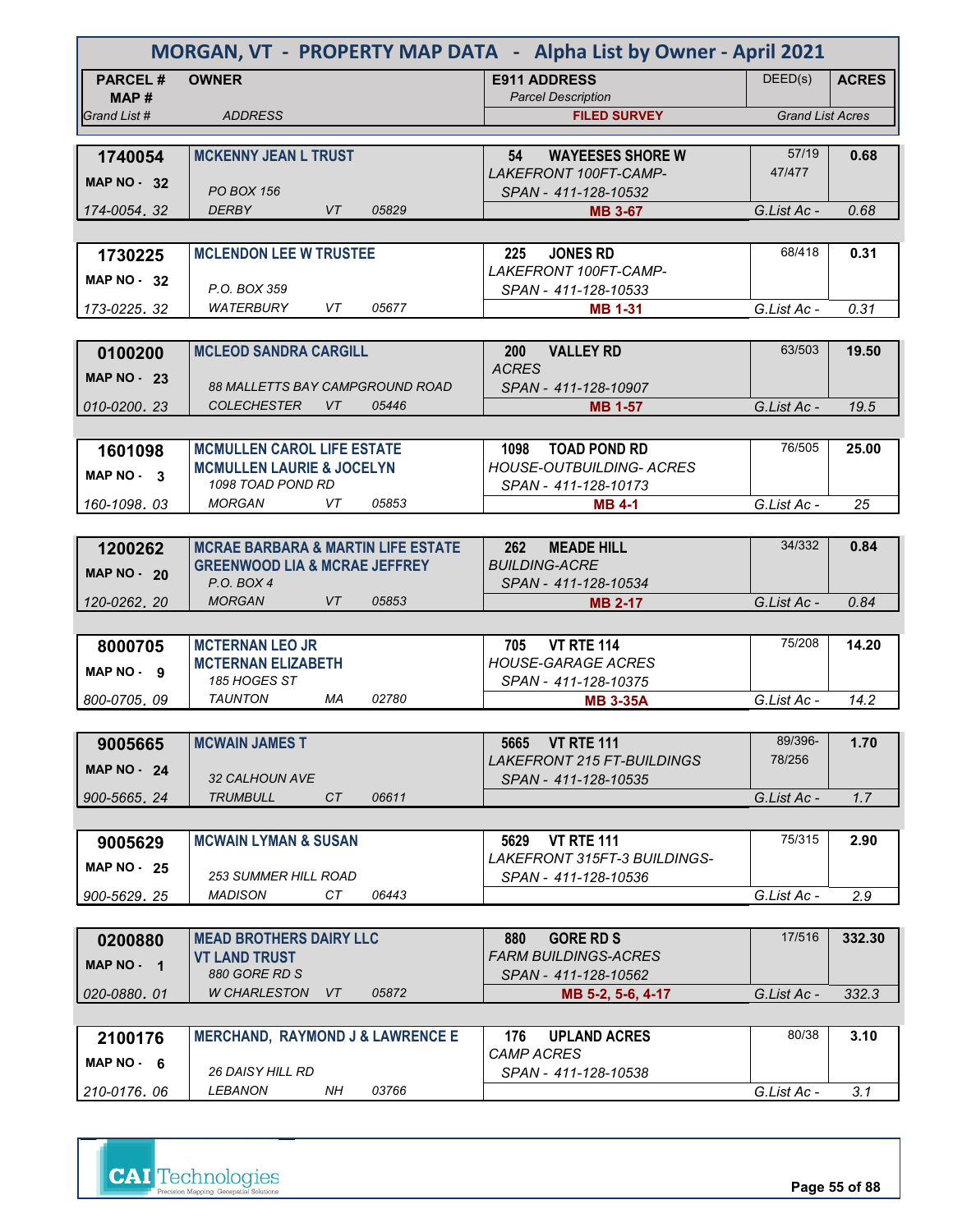| MORGAN, VT - PROPERTY MAP DATA - Alpha List by Owner - April 2021 |                                              |       |                                                                      |                         |              |
|-------------------------------------------------------------------|----------------------------------------------|-------|----------------------------------------------------------------------|-------------------------|--------------|
| <b>PARCEL#</b><br>MAP#                                            | <b>OWNER</b>                                 |       | <b>E911 ADDRESS</b><br><b>Parcel Description</b>                     | DEED(s)                 | <b>ACRES</b> |
| Grand List #                                                      | <b>ADDRESS</b>                               |       | <b>FILED SURVEY</b>                                                  | <b>Grand List Acres</b> |              |
|                                                                   |                                              |       |                                                                      |                         |              |
| 9008348                                                           | <b>MERCIER DIANA</b>                         |       | <b>VT RTE 111</b><br>8348                                            | 90/624                  | 1.76         |
| <b>MAP NO - 20</b>                                                |                                              |       | <b>HOUSE-OUTBUILDING- ACRE</b>                                       | 24/361                  |              |
|                                                                   | 8348 VT RTE 111                              |       | SPAN - 411-128-10676                                                 |                         |              |
| 900-8348.20                                                       | <b>MORGAN</b><br>VT.                         | 05853 | <b>MB 2-10</b>                                                       | G.List Ac -             | 1.76         |
|                                                                   |                                              |       |                                                                      |                         |              |
| 2000474                                                           | <b>MERRILL DAVID</b>                         |       | <b>WILLIAMS RD</b><br>474                                            | 77/407                  | 10.03        |
| MAP $NO - 24$                                                     | 926 WHITTIER RD                              |       | <i>CAMP-ACRES</i><br>SPAN - 411-128-10201                            |                         |              |
| 200-0474, 24                                                      | DERBYLINE<br>VT.                             | 05830 |                                                                      | G.List Ac -             | 10.03        |
|                                                                   |                                              |       |                                                                      |                         |              |
| 2010393                                                           | <b>MERRILL DAVID</b>                         |       | <b>CURTIS ROAD</b><br>393                                            | 65/390                  | 19.60        |
| MAP $NO - 3$                                                      |                                              |       | HOUSE-GARAGE-CAMP-ACRES                                              | 74/003                  |              |
|                                                                   | 926 WHITTIER RD                              |       | SPAN - 411-128-10353                                                 |                         |              |
| 201-0393.03                                                       | <b>DERBY LINE</b><br>VT                      | 05830 | MB 2-3, 4-89                                                         | G.List Ac -             | 19.6         |
|                                                                   |                                              |       |                                                                      |                         |              |
| 1700497                                                           | <b>MILLER ROSEMARY FRY TRUSTEE</b>           |       | <b>WAYEESES DR</b><br>497                                            | 83/356                  | 23.25        |
| <b>MAP NO - 32</b>                                                | <b>ROSEMARY FRY MILLER TRUST</b>             |       | LAKEFRONT 350FT-HOUSE-CAMP-                                          |                         |              |
| 170-0497.32                                                       | <b>36 LINDA COURT</b><br><b>NOVATO</b><br>CА | 94947 | SPAN - 411-128-10541<br>MB 1-31, MB 3-4 & MB 3-20                    | G.List Ac -             | 23.25        |
|                                                                   |                                              |       |                                                                      |                         |              |
| 9005977                                                           | <b>MILLIKIN ROBERT</b>                       |       | 5977 VT RTE 111                                                      | 85/165                  | 0.50         |
|                                                                   |                                              |       | <b>LAKEFRONT 278FT-BUILDING-</b>                                     |                         |              |
| <b>MAP NO - 24</b>                                                | 405 LEVANSWORTH RD                           |       | SPAN - 411-128-10011                                                 |                         |              |
| 900-5977, 24                                                      | <b>HINESBURG</b><br>VT                       | 05461 | MB 2-12, 8                                                           | G.List Ac -             | 0.5          |
|                                                                   |                                              |       |                                                                      |                         |              |
| 1750416                                                           | <b>MITCHELL JAMES E &amp; JEANNETTE M</b>    |       | 416<br><b>WAYEESES SHORE</b>                                         | 63/410                  | 0.23         |
| MAP $NO - 31$                                                     |                                              |       | BACKLOT-CAMP-ROW-                                                    |                         |              |
|                                                                   | 7 METCALF LANE                               |       | SPAN - 411-128-10198                                                 |                         |              |
| 175-0416.31                                                       | SOUTHBOROUGH MA                              | 01772 |                                                                      | G.List Ac -             | 0.23         |
|                                                                   |                                              |       |                                                                      | 86/44                   |              |
| 1750637                                                           | <b>MITCHELL JAMES E &amp; JEANNETTE M</b>    |       | <b>WAYEESES SHORE</b><br>637<br><i>LAKEFRONT 201'-HOUSE-OUTBLDG-</i> |                         | 1.12         |
| MAP $NO - 31$                                                     | <b>7 METCALF LANE</b>                        |       | SPAN - 411-128-10704                                                 |                         |              |
| 175-0637.31                                                       | SOUTHBOROUGH MA                              | 01772 | <b>MB 4-18</b>                                                       | G.List Ac -             | 1.12         |
|                                                                   |                                              |       |                                                                      |                         |              |
| 0100914                                                           | <b>MOEYKENS LEOPOLD</b>                      |       | 914<br><b>VALLEY RD</b>                                              | 71/351                  | 8.55         |
| $MAP NO - 3$                                                      | <b>MOEYKENS SUSAN</b>                        |       | <b>BUILDING-ACRES</b>                                                |                         |              |
|                                                                   | PO BOX 105                                   |       | SPAN - 411-128-10543                                                 |                         |              |
| 010-0914.03                                                       | <b>MORGAN</b><br>VT                          | 05853 |                                                                      | G.List Ac -             | 8.55         |
|                                                                   |                                              |       |                                                                      |                         |              |
| 9006840                                                           | <b>MOLLEUR ROBERT J TRUSTEE OF RJM TRU</b>   |       | 6840<br><b>VT RTE 111</b><br><b>BACKLOT-CAMP-</b>                    | 46/354                  | 0.47         |
| <b>MAP NO - 22</b>                                                | PO BOX 628                                   |       | SPAN - 411-128-10544                                                 |                         |              |
| 900-6840, 22                                                      | <b>HARDWICK</b><br>VT                        | 05843 |                                                                      | G.List Ac -             | 0.47         |
|                                                                   |                                              |       |                                                                      |                         |              |
| 0300841                                                           | <b>MONTGOMERY MARK &amp; LOREN</b>           |       | 841<br><b>MORGAN CHARLESTON RD</b>                                   | 84/319                  | 0.63         |
| <b>MAP NO - 34</b>                                                |                                              |       | <i>LAKEFRONT 100FT-BUILDING-ACRES</i>                                |                         |              |
|                                                                   | <i>75 APPLE BLOSSOM DRIVE</i>                |       | SPAN - 411-128-10716                                                 |                         |              |
| 030-0841.34                                                       | WATERBURY CTR VT                             | 05677 | <b>MB 2-15</b>                                                       | G.List Ac -             | 0.63         |

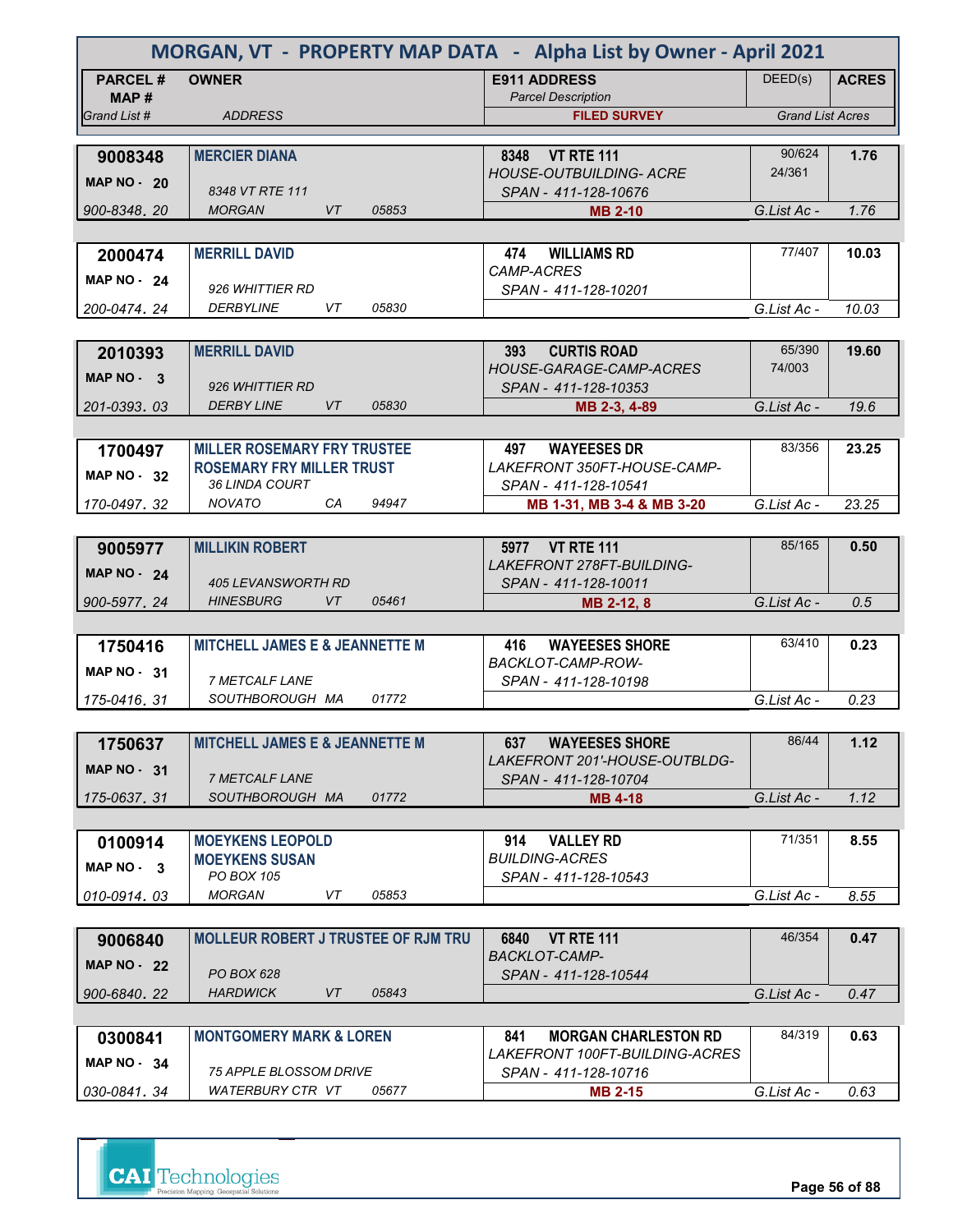| MORGAN, VT - PROPERTY MAP DATA - Alpha List by Owner - April 2021 |                                                              |       |                                                                        |                         |               |
|-------------------------------------------------------------------|--------------------------------------------------------------|-------|------------------------------------------------------------------------|-------------------------|---------------|
| <b>PARCEL#</b>                                                    | <b>OWNER</b>                                                 |       | <b>E911 ADDRESS</b>                                                    | DEED(s)                 | <b>ACRES</b>  |
| MAP #                                                             |                                                              |       | <b>Parcel Description</b>                                              |                         |               |
| Grand List #                                                      | <b>ADDRESS</b>                                               |       | <b>FILED SURVEY</b>                                                    | <b>Grand List Acres</b> |               |
| 9220225                                                           | <b>MOODIE JOHN</b>                                           |       | <b>FOUR WHEEL DR RD</b><br>225                                         | 80/327                  | 10.10         |
|                                                                   |                                                              |       | <b>HOUSE-ACRES</b>                                                     |                         |               |
| MAP NO - 9                                                        | <b>30 HIGHLAND AVE</b>                                       |       | SPAN - 411-128-10796                                                   |                         |               |
| 922-0225, 09                                                      | <b>LITTLETON</b><br>NH                                       | 03561 | <b>NOT FILED</b>                                                       | G.List Ac -             | 10.1          |
|                                                                   |                                                              |       |                                                                        |                         |               |
| 1200423                                                           | <b>MOORE WILLIAM &amp; DIANE</b>                             |       | 423<br><b>MEADE HILL</b><br><b>BUILDINGS-ACRES</b>                     | 21/105                  | 28.70         |
| MAP $NO-2$                                                        | <b>423 MEADE HILL RD</b>                                     |       | SPAN - 411-128-10548                                                   |                         |               |
| 120-0423, 02                                                      | <b>MORGAN</b><br>VT                                          | 05853 | <b>MB 1-13</b>                                                         | G.List Ac -             | 28.7          |
|                                                                   |                                                              |       |                                                                        |                         |               |
| 2201722                                                           | <b>MOOT CANDACE, TRUSTEE OF FAMILY TRU</b>                   |       | 1722 CAMP WINAPE RD                                                    | 72/148                  | 0.75          |
| MAP $NO - 30$                                                     | NICHOLS CHARLES, TRUSTEE OF FAMILY TR                        |       | LAKEFRONT 200 FT-HOUSE-                                                |                         |               |
| 220-1722.30                                                       | P.O. BOX 125<br><b>MORGAN</b><br>VT.                         | 05853 | SPAN - 411-128-10338                                                   | G.List Ac -             | 0.75          |
|                                                                   |                                                              |       |                                                                        |                         |               |
| 1600014                                                           | <b>MORGAN HISTORICAL SOCIETY</b>                             |       | <b>TOAD POND RD</b><br>14                                              | 77/491                  | 0.43          |
|                                                                   |                                                              |       | <b>CORNER TH16 &amp; VT111 BUILDING-AC</b>                             | 58/500                  |               |
| <b>MAP NO - 24</b>                                                | <b>PO BOX 113</b>                                            |       | SPAN - 411-128-10560                                                   | 77/491                  |               |
| 160-0014.24                                                       | <b>MORGAN</b><br>VT                                          | 05853 | MB 4-74, 85                                                            | G.List Ac -             | 0.43          |
|                                                                   |                                                              |       |                                                                        |                         |               |
| 0100182                                                           | <b>MORGAN HOLLOW FARM, LLC</b>                               |       | <b>ACRES</b>                                                           | 91/460                  | 40.00         |
| MAP $NO - 3$                                                      | 222 PROVOST ACRES                                            |       | SPAN - 411-128-10222                                                   |                         |               |
| 310-0182, 03                                                      | <b>DERBY</b><br>VT                                           | 05829 |                                                                        | G.List Ac -             | 40            |
|                                                                   |                                                              |       |                                                                        |                         |               |
| 0300323                                                           | <b>MORGAN TOWN</b>                                           |       | <b>MORGAN CHARLESTON RD</b><br>323                                     |                         | 0.06          |
| <b>MAP NO - 20</b>                                                | <b>WILCOX CEMETERY</b>                                       |       | <b>WILCOX CEMETERY ACRES</b>                                           |                         |               |
| 030-0323, 20                                                      | PO BOX 45<br><b>MORGAN</b><br>VT                             | 05853 | SPAN - 411-128-11914                                                   | G.List Ac -             | 0.06          |
|                                                                   |                                                              |       |                                                                        |                         |               |
| 1000279                                                           | <b>MORGAN TOWN</b>                                           |       | <b>COCHE BROOK CROSSING</b><br>278                                     | 21/373                  | 1.20          |
| MAP NO - 1                                                        | <b>GORE CEMETERY</b>                                         |       | <b>GORE CEMETERY 1.19 ACRES</b>                                        | 55/373                  |               |
|                                                                   | PO BOX 45                                                    |       | SPAN - 411-128-11913                                                   |                         |               |
| 100-0279.1                                                        | <b>MORGAN</b><br>VT                                          | 05853 | MB 5-16,2-6                                                            | G.List Ac -             | 1.19          |
|                                                                   |                                                              |       |                                                                        |                         |               |
| 1200041                                                           | <b>MORGAN TOWN</b><br><b>COMMUNITY HOUSE &amp; TN OFFICE</b> |       | <b>MEADE HILL RD</b><br>41<br><b>COMMUNITY HOUSE &amp; TN OFFICE-A</b> | 11/220<br>14/341        | 0.30          |
| MAP $NO - 20$                                                     | PO BOX 45                                                    |       | SPAN - 411-128-10549                                                   | 21/449                  |               |
| 120-0041.20                                                       | <b>MORGAN</b><br>VT                                          | 05853 | <b>MB 1-53</b>                                                         | G.List Ac -             | 0.3           |
|                                                                   |                                                              |       |                                                                        |                         |               |
| 1700001                                                           | <b>MORGAN TOWN</b>                                           |       | <b>WAYEESES DR</b><br>$\mathbf 1$                                      |                         | 1.00          |
| <b>MAP NO - 33</b>                                                | <b>CLARK CEMETERY</b><br>PO BOX 45                           |       | <b>CLARK CEMETERY</b>                                                  |                         |               |
| 170-0001, 33                                                      | <b>MORGAN</b><br>VT                                          | 05853 | SPAN - 411-128-11912<br><b>MB 3-49</b>                                 | G.List Ac -             | $\mathcal{I}$ |
|                                                                   |                                                              |       |                                                                        |                         |               |
| 2400143                                                           | <b>MORGAN TOWN</b>                                           |       | <b>JORDAN RD</b><br>143                                                |                         | 0.74          |
| <b>MAP NO - 28</b>                                                | <b>CARGILL CEMETERY</b>                                      |       | <i>CARGILL CEMETERY</i>                                                |                         |               |
|                                                                   | P O BOX 45                                                   |       | SPAN - 411-128-11904                                                   |                         |               |
| 240-0143, 28                                                      | <b>MORGAN</b><br>VT                                          | 05853 |                                                                        | G.List Ac -             | 0.74          |

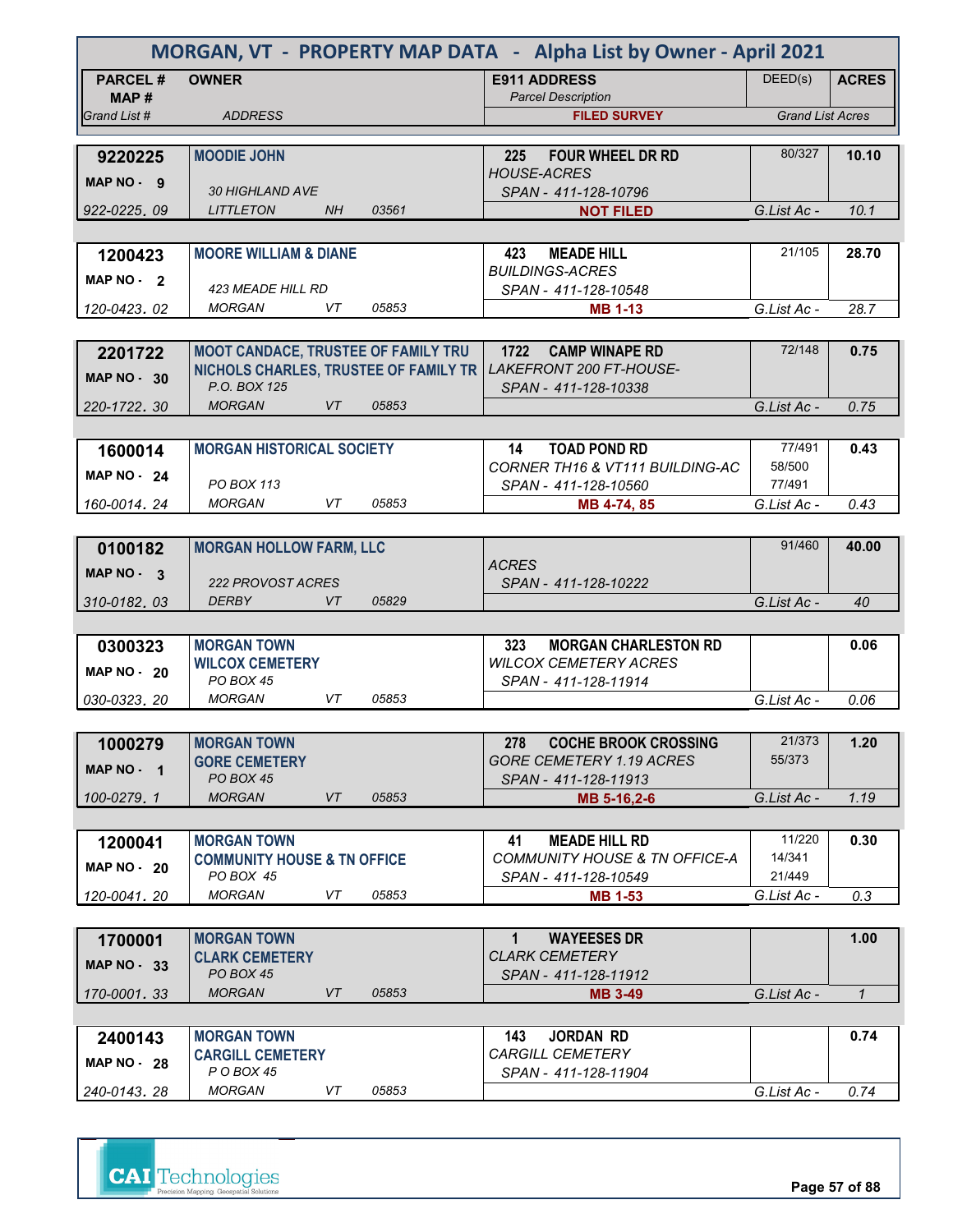| MORGAN, VT - PROPERTY MAP DATA - Alpha List by Owner - April 2021 |                                                |    |       |                                                    |                         |              |
|-------------------------------------------------------------------|------------------------------------------------|----|-------|----------------------------------------------------|-------------------------|--------------|
| <b>PARCEL#</b><br>MAP#                                            | <b>OWNER</b>                                   |    |       | <b>E911 ADDRESS</b><br><b>Parcel Description</b>   | DEED(s)                 | <b>ACRES</b> |
| Grand List #                                                      | <b>ADDRESS</b>                                 |    |       | <b>FILED SURVEY</b>                                | <b>Grand List Acres</b> |              |
|                                                                   |                                                |    |       |                                                    |                         |              |
| 8002525                                                           | <b>MORGAN TOWN</b>                             |    |       | 2525 VT RTE 114                                    | 14/255                  | 213.00       |
| MAP NO - 7                                                        | <b>WILLIAMS LOT</b><br>PO BOX 45               |    |       | <b>WILLIAMS LOT ACRES</b>                          |                         |              |
| 800-2525.07                                                       | <b>MORGAN</b>                                  | VT | 05853 | SPAN - 411-128-10551                               | G.List Ac -             | 213          |
|                                                                   |                                                |    |       |                                                    |                         |              |
| 9002140                                                           | <b>MORGAN TOWN</b>                             |    |       | 2140 VT RTE 111                                    | 9/272                   | 74.40        |
|                                                                   | <b>TRANSFER STATION</b>                        |    |       | <b>TRANSFER STATION ACRES</b>                      |                         |              |
| MAP NO - 8                                                        | <b>PO BOX 45</b>                               |    |       | SPAN - 411-128-10555                               |                         |              |
| 900-2140.08                                                       | <b>MORGAN</b>                                  | VT | 05853 | <b>MB 1-29</b>                                     | G.List Ac -             | 74.4         |
|                                                                   |                                                |    |       |                                                    |                         |              |
| 9002931                                                           | <b>MORGAN TOWN</b>                             |    |       | 2931 VT RTE 111                                    | 18/192                  | 1.00         |
| MAP NO - 8                                                        | <b>OLD DUMP</b>                                |    |       | <b>OLD DUMP-ACRE</b>                               |                         |              |
|                                                                   | <b>PO BOX 45</b><br><b>MORGAN</b>              | VT | 05853 | SPAN - 411-128-10556                               |                         |              |
| 900-2931.08                                                       |                                                |    |       |                                                    | G.List Ac -             | $\mathbf{1}$ |
|                                                                   | <b>MORGAN TOWN</b>                             |    |       | <b>VT RT 111</b><br>6466                           | 4/392                   | 1.00         |
| 9006466                                                           | <b>CENTER CEMETERY</b>                         |    |       | <b>CENTER CEMETERY</b>                             |                         |              |
| <b>MAP NO - 23</b>                                                | <b>PO BOX 45</b>                               |    |       | SPAN - 411-128-11915                               |                         |              |
| 900-6466.23                                                       | <b>MORGAN</b>                                  | VT | 05853 | <b>MB 4-83</b>                                     | G.List Ac -             | $\mathcal I$ |
|                                                                   |                                                |    |       |                                                    |                         |              |
| 9008875                                                           | <b>MORGAN TOWN</b>                             |    |       | 8875 VT RTE 111                                    | 49/33                   | 44.00        |
| MAP NO - 2                                                        | <b>HATTON PARK</b>                             |    |       | <b>HATTON PARK- ACRES</b>                          |                         |              |
|                                                                   | <b>PO BOX 45</b>                               |    |       | SPAN - 411-128-10557                               |                         |              |
| 900-8875.02                                                       | <b>MORGAN</b>                                  | VT | 05853 |                                                    | G.List Ac -             | 44           |
|                                                                   |                                                |    |       |                                                    |                         |              |
| 9009202                                                           | <b>MORGAN TOWN</b><br><b>IRON KETTLE</b>       |    |       | 9202 VT RTE 111<br><b>IRON KETTLE LOT-.01 ACRE</b> | 21/230                  | 0.01         |
| MAP NO - 2                                                        | <b>PO BOX 45</b>                               |    |       | SPAN - 411-128-10558                               |                         |              |
| 900-9202.02                                                       | <b>MORGAN</b>                                  | VT | 05853 | <b>MB 3-23</b>                                     | G.List Ac -             | 0.01         |
|                                                                   |                                                |    |       |                                                    |                         |              |
| 9200164                                                           | <b>MORGAN TOWN</b>                             |    |       | <b>GRAVEL PIT RD</b><br>164                        | 38/262                  | 14.30        |
| MAP NO - 8                                                        | <b>GRAVEL PIT</b>                              |    |       | <b>GRAVEL PIT- ACRES</b>                           |                         |              |
|                                                                   | <b>PO BOX 45</b>                               |    |       | SPAN - 411-128-10552                               |                         |              |
| 920-0164.08                                                       | <b>MORGAN</b>                                  | VT | 05853 |                                                    | G.List Ac -             | 14.3         |
|                                                                   |                                                |    |       |                                                    |                         |              |
| 1200158                                                           | <b>MORGAN TOWN SCHOOL DISTRICT</b>             |    |       | <b>MEADE HILL RD</b><br>158                        | 80/223                  | 3.82         |
| MAP $NO - 2$                                                      | <b>SCHOOL LOT &amp; BUILDINGS</b><br>PO BOX 45 |    |       | <b>SCHOOL LOT-ACRES</b><br>SPAN - 411-128-10550    |                         |              |
| 120-0158.02                                                       | <b>MORGAN</b>                                  | VT | 05853 | <b>MB 2-16</b>                                     | G.List Ac -             | 3.82         |
|                                                                   |                                                |    |       |                                                    |                         |              |
| 1200014                                                           | <b>MORGAN UNITED CHURCH</b>                    |    |       | 14<br><b>MEADE HILL RD</b>                         | 46/492                  | 1.13         |
| <b>MAP NO - 20</b>                                                |                                                |    |       | CHURCH-CORNER OF VT111& TH 12-                     |                         |              |
|                                                                   | <b>14 MEADE HILL</b>                           |    |       | SPAN - 411-128-10559                               |                         |              |
| 120-0015, 20                                                      | <b>MORGAN</b>                                  | VT | 05853 | MB 1-53 & 9                                        | G.List Ac -             | 1.13         |
|                                                                   |                                                |    |       |                                                    |                         |              |
| 1610015                                                           | <b>MORIN LANDEN D</b>                          |    |       | <b>IP ROAD</b><br>15                               | 85/410                  | 10.14        |
| MAP $NO - 4$                                                      | <b>15 IP RD</b>                                |    |       | <b>HOUSE-GARAGE-ACRES</b><br>SPAN - 411-128-10563  |                         |              |
| 161-0015, 04                                                      | <b>MORGAN</b>                                  | VT | 05853 | <b>MB 3-36</b>                                     | G.List Ac -             | 10.14        |
|                                                                   |                                                |    |       |                                                    |                         |              |

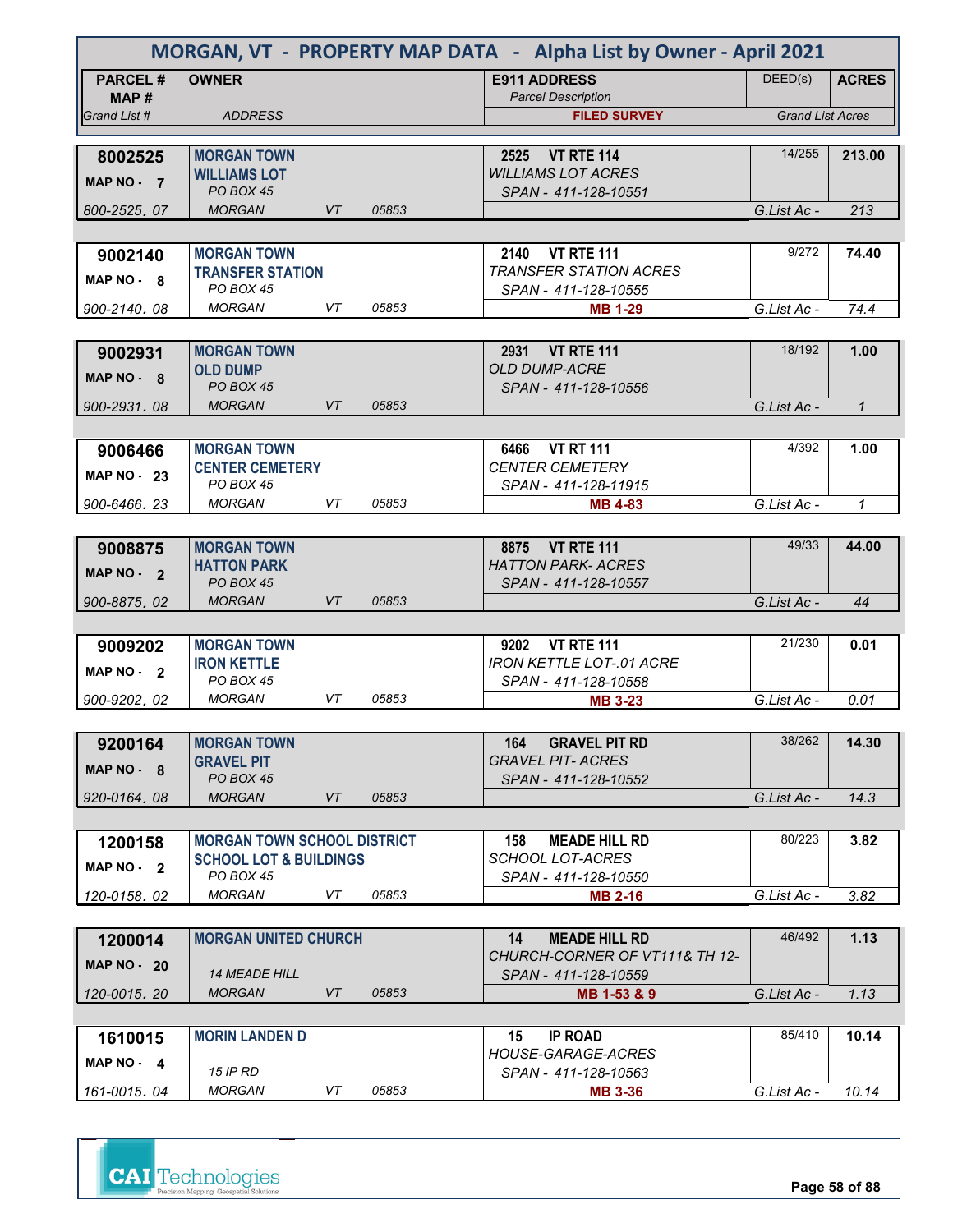| MORGAN, VT - PROPERTY MAP DATA - Alpha List by Owner - April 2021 |                                                      |            |                                                                       |                         |              |
|-------------------------------------------------------------------|------------------------------------------------------|------------|-----------------------------------------------------------------------|-------------------------|--------------|
| <b>PARCEL#</b><br>MAP #                                           | <b>OWNER</b>                                         |            | <b>E911 ADDRESS</b><br><b>Parcel Description</b>                      | DEED(s)                 | <b>ACRES</b> |
| Grand List #                                                      | <b>ADDRESS</b>                                       |            | <b>FILED SURVEY</b>                                                   | <b>Grand List Acres</b> |              |
|                                                                   |                                                      |            |                                                                       |                         |              |
| 1000662                                                           | <b>MORIN RICHARD</b>                                 |            | <b>COCHE BROOK CROSSING</b><br>662                                    | 84/11                   | 10.45        |
| MAP NO - 1                                                        | <b>MORIN HELEN</b><br><b>283 GORE ROAD NORTH</b>     |            | <b>BUILDINGS-ACRES</b><br>SPAN - 411-128-10349                        |                         |              |
| 100-0662.01                                                       | <b>VT</b><br><b>DERBY</b>                            | 05829      | <b>MB 3-6</b>                                                         | G.List Ac -             | 10.45        |
|                                                                   |                                                      |            |                                                                       |                         |              |
| 0210283                                                           | <b>MORIN RICHARD &amp; HELEN</b>                     |            | <b>GORE RD N</b><br>283                                               | 83/249                  | 16.00        |
| MAP NO - 1                                                        |                                                      |            | <b>BUILDINGS-POOL- ACRES</b>                                          |                         |              |
|                                                                   | <b>283 GORE RD N</b>                                 |            | SPAN - 411-128-10153                                                  |                         |              |
| 021-0283, 01                                                      | DERBY<br>VT.                                         | 05829      |                                                                       | G.List Ac -             | 16           |
|                                                                   |                                                      |            |                                                                       |                         |              |
| 9006309                                                           | <b>MORLEY EDWIN S, RICHARD R &amp;</b>               |            | 6309 VT RTE 111<br>LAKEFRONT 200FT-HOUSE-                             | 64/229                  | 0.26         |
| <b>MAP NO - 23</b>                                                | <b>MILLIKIN KRISTINA A</b><br>80 WEST END AVE APT #3 |            | SPAN - 411-128-10564                                                  |                         |              |
| 900-6309.23                                                       | <b>NEWPORT</b><br>VT                                 | 05855-4459 |                                                                       | G.List Ac -             | 0.26         |
|                                                                   |                                                      |            |                                                                       |                         |              |
| 1750457                                                           | <b>MORRIS JAMES H</b>                                |            | <b>WAYEESES SHORE</b><br>457                                          | 63/1                    | 0.76         |
| <b>MAP NO - 31</b>                                                |                                                      |            | <b>LAKEFRONT 205 FT-CAMPS-</b>                                        | 68/182                  |              |
|                                                                   | 55 ANDOVER ST                                        |            | SPAN - 411-128-10565                                                  |                         |              |
| 175-0457.31                                                       | <b>WILMINGTON</b><br>МA                              | 01887      | MB 4-9, 91                                                            | G.List Ac -             | 0.76         |
|                                                                   |                                                      |            |                                                                       |                         |              |
| 9005719                                                           | <b>MORSE PETER &amp; CHERYL</b>                      |            | 5719 VT RTE 111                                                       | 46/442                  | 1.70         |
| <b>MAP NO - 24</b>                                                | 45 SYDNEY DR.                                        |            | <b>LAKEFRONT 220 FT-BUILDING</b><br>SPAN - 411-128-10568              |                         |              |
| 900-5719, 24                                                      | <b>ESSEX JCT</b><br><b>VT</b>                        | 05452      |                                                                       | G.List Ac -             | 1.7          |
|                                                                   |                                                      |            |                                                                       |                         |              |
| 2001039                                                           | <b>MORSE PETER &amp; MORSE CHERYL</b>                |            | 1039 WILLIAMS RD                                                      | 86/252                  | 101.83       |
| MAP $NO - 6$                                                      |                                                      |            | GARAGE-ACRES                                                          | 80/89                   |              |
|                                                                   | 45 SYDNEY DR                                         |            | SPAN - 411-128-10849                                                  | 86/252                  |              |
| 200-1039, 06                                                      | <b>ESSEX JCT</b><br>VT                               | 05452      | <b>MB 4-90</b>                                                        | G.List Ac -             | 101.83       |
|                                                                   |                                                      |            |                                                                       |                         |              |
| 2020069                                                           | <b>MOSSA BEN W &amp; JULIE M TRUSTEES</b>            |            | <b>MOSSA RD</b><br>69<br>HOUSE-CAMP-GARAGE-ACRES                      | 81/157-59<br>63/370     | 23.27        |
| MAP $NO - 3$                                                      | <b>MOSSA JULIE W REVOCABLE TRUST</b><br>PO BOX 488   |            | SPAN - 411-128-10362                                                  | 81/157                  |              |
| 202-0069.03                                                       | VT<br><b>DERBY</b>                                   | 05829      | <b>MB 4-89</b>                                                        | G.List Ac -             | 23.27        |
|                                                                   |                                                      |            |                                                                       |                         |              |
| 9220068                                                           | <b>MOULTON CORYDON E</b>                             |            | <b>FOUR WHEEL DR RD</b><br>68                                         | 87/428                  | 5.50         |
| MAP NO. 9                                                         |                                                      |            | <b>HOUSE-OUTBUILDING-ACRES</b>                                        |                         |              |
|                                                                   | <b>68 FOUR WHEEL DRIVE</b>                           |            | SPAN - 411-128-10061                                                  |                         |              |
| 922-0068.09                                                       | <b>MORGAN</b><br>VT                                  | 05853      | <b>NOT FILED</b>                                                      | G.List Ac -             | 5.5          |
|                                                                   |                                                      |            |                                                                       |                         |              |
| 0210483                                                           | <b>MOULTON DOUGLASS</b><br><b>MOULTON JUDITH W</b>   |            | 483<br><b>GORE RD N</b><br><b>BUILDINGS-ACRES &amp; LAND IN HOLLA</b> | 50/401                  | 10.00        |
| MAP $NO - 1$                                                      | 4083 GORE RD N                                       |            | SPAN - 411-128-10570                                                  |                         |              |
| 021-0483.01                                                       | <b>DERBY</b><br>VT                                   | 05829      |                                                                       | G.List Ac -             | 10           |
|                                                                   |                                                      |            |                                                                       |                         |              |
| 3200500                                                           | <b>MOULTON NICHOLAS &amp; CATHERINE</b>              |            | <b>FIELD RD</b><br>500                                                | 41/465                  | 10.10        |
| MAP NO - 3                                                        | % CHRIS NICOTARA                                     |            | <b>ACRE</b>                                                           |                         |              |
|                                                                   | 212 FIELD RD                                         |            | SPAN - 411-128-10571                                                  |                         |              |
| 320-0500, 03                                                      | <b>MORGAN</b><br>VT                                  | 05853      |                                                                       | G.List Ac -             | 10.1         |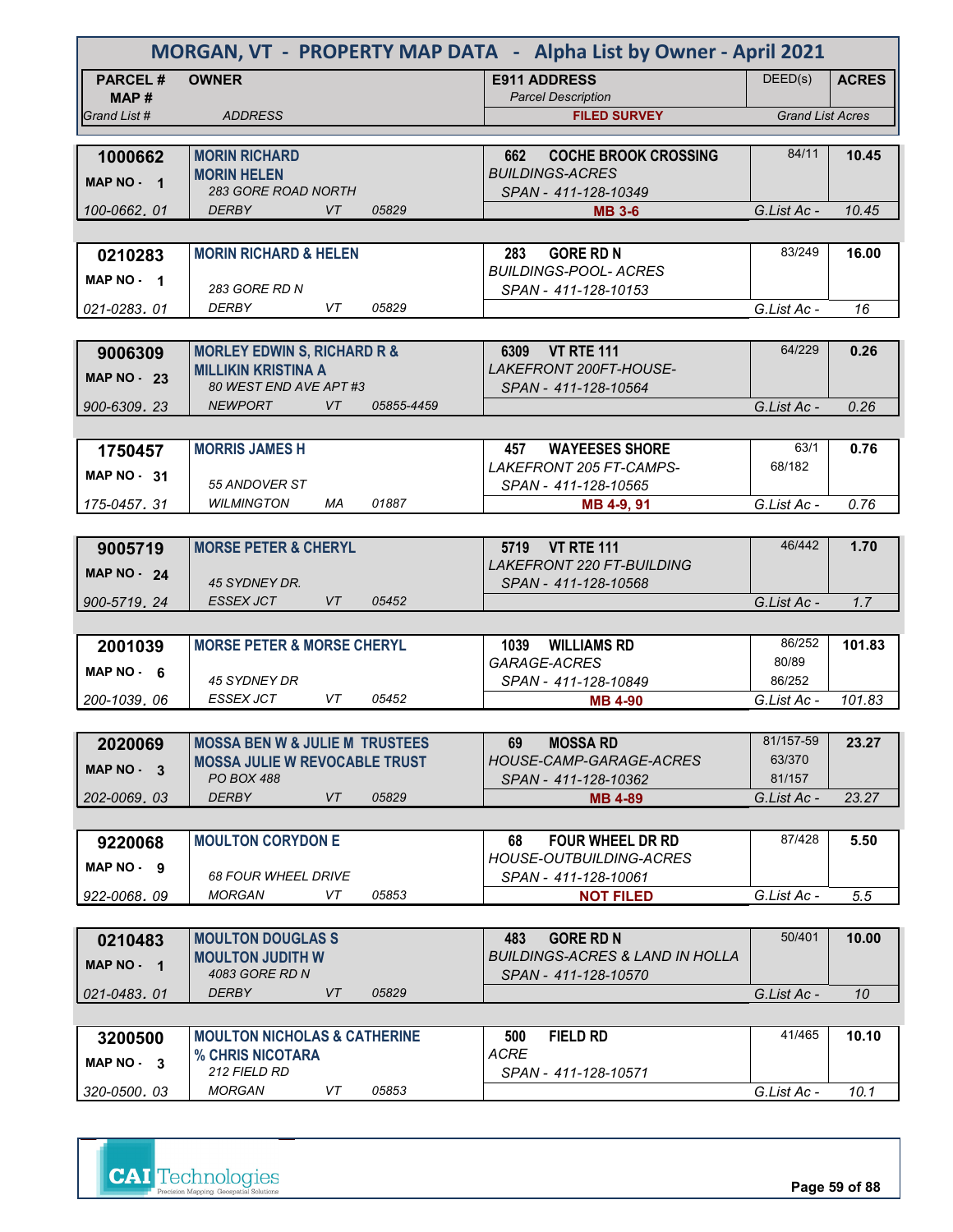| MORGAN, VT - PROPERTY MAP DATA - Alpha List by Owner - April 2021 |                                                      |            |                                                      |                         |              |  |
|-------------------------------------------------------------------|------------------------------------------------------|------------|------------------------------------------------------|-------------------------|--------------|--|
| <b>PARCEL#</b><br>MAP #                                           | <b>OWNER</b>                                         |            | <b>E911 ADDRESS</b><br><b>Parcel Description</b>     | DEED(s)                 | <b>ACRES</b> |  |
| Grand List #                                                      | <b>ADDRESS</b>                                       |            | <b>FILED SURVEY</b>                                  | <b>Grand List Acres</b> |              |  |
|                                                                   |                                                      |            |                                                      | 65/157                  | 7.10         |  |
| 1600471                                                           | <b>MULINARE ANTHONY J</b><br><b>MULINARE WENDY R</b> |            | <b>TOAD POND RD</b><br>471<br><b>CAMP &amp; LAND</b> |                         |              |  |
| MAP NO - 3                                                        | 471 TOAD POND ROAD                                   |            | SPAN - 411-128-11907                                 |                         |              |  |
| 160-0471.03                                                       | <b>MORGAN</b><br>VT                                  | 05853-9684 | <b>MB 4-47</b>                                       | G.List Ac -             | 7.1          |  |
|                                                                   |                                                      |            |                                                      |                         |              |  |
| 2010266                                                           | <b>MURPHY EDWARD PATRICK</b>                         |            | <b>CURTIS RD</b><br>266                              | 61/324                  | 36.00        |  |
| MAP NO - 3                                                        | <b>PO BOX 161</b>                                    |            | <b>MHO-ACRES</b>                                     |                         |              |  |
| 201-0266.03                                                       | <b>DERBY LINE</b><br>VT                              | 05830      | SPAN - 411-128-10573<br><b>MB 2-3</b>                | G.List Ac -             | 36           |  |
|                                                                   |                                                      |            |                                                      |                         |              |  |
| 9040289                                                           | <b>MURPHY EDWARD PATRICK</b>                         |            | 289<br><b>BUZZELL WEST</b>                           | 14/28                   | 0.11         |  |
| <b>MAP NO - 21</b>                                                |                                                      |            | LAKEFRONT 50FT-CAMP-                                 |                         |              |  |
|                                                                   | <b>PO BOX 161</b>                                    |            | SPAN - 411-128-10574                                 |                         |              |  |
| 904-0289.21                                                       | <b>DERBY LINE</b><br>VT                              | 05830      |                                                      | G.List Ac -             | 0.11         |  |
|                                                                   |                                                      |            |                                                      |                         |              |  |
| 1600141                                                           | <b>MURPHY IRENE</b>                                  |            | <b>TOAD POND RD</b><br>141<br><b>HOUSE-ACRES</b>     | 58/431                  | 1.25         |  |
| <b>MAP NO - 23</b>                                                | 141 TOAD POND RD                                     |            | SPAN - 411-128-10575                                 |                         |              |  |
| 160-0141.23                                                       | <b>MORGAN</b><br>VT                                  | 05853      |                                                      | G.List Ac -             | 1.25         |  |
|                                                                   |                                                      |            |                                                      |                         |              |  |
| 0301033                                                           | <b>MURPHY SHANE &amp; LISA</b>                       |            | 1033<br><b>MORGAN CHARLESTON RD</b>                  | 80/57                   | 0.33         |  |
| <b>MAP NO - 33</b>                                                |                                                      |            | <b>LAKEFRONT 100FT-BUILDING- ACRE</b>                |                         |              |  |
|                                                                   | <b>40 ORCHARD RD</b>                                 |            | SPAN - 411-128-10143                                 |                         |              |  |
| 030-1033, 33                                                      | VT<br><b>E BURKE</b>                                 | 05832      |                                                      | G.List Ac -             | 0.33         |  |
|                                                                   | <b>MYERS ALLEN</b>                                   |            | <b>ROUND TOP</b><br>467                              | 70/151                  | 4.01         |  |
| 9150467                                                           | <b>MYERS SUZANNE</b>                                 |            | <b>CAMP &amp; ACRES</b>                              |                         |              |  |
| MAP $NO - 6$                                                      | <b>7 MAYFAIR STREET</b>                              |            | SPAN - 411-128-11910                                 |                         |              |  |
| 915-0467.06                                                       | SOUTH BURLINGT VT                                    | 05403      | <b>NOT FILED</b>                                     | G.List Ac -             | 4.01         |  |
|                                                                   |                                                      |            |                                                      |                         |              |  |
| 0700385                                                           | <b>MYSTIQ HEIGHTS LLC</b>                            |            | <b>HAYWARD HOLLOW</b><br>385                         | 87/76                   | 15.30        |  |
| MAP $NO - 1$                                                      |                                                      |            | <b>ACRES OPEN</b>                                    |                         |              |  |
| 070-0385.01                                                       | 316 POULIN FARM<br><b>VT</b><br><b>NEWPORT</b>       | 05855      | SPAN - 411-128-10910<br><b>MB 1-45</b>               | G.List Ac -             | 15.3         |  |
|                                                                   |                                                      |            |                                                      |                         |              |  |
| 0700952                                                           | <b>MYSTIQ HEIGHTS LLC</b>                            |            | <b>HAYWARD HOLLOW</b><br>952                         | 87/76                   | 144.20       |  |
| $MAP NO - 1$                                                      |                                                      |            | FARM BULDG- AC+AC IN DERBY                           |                         |              |  |
|                                                                   | 316 POULIN FARM                                      |            | SPAN - 411-128-10192                                 |                         |              |  |
| 070-0952.01                                                       | <b>NEWPORT</b><br>VT                                 | 05855      | MB 1-51 & MB 3-48                                    | G.List Ac -             | 144.2        |  |
|                                                                   |                                                      |            |                                                      |                         |              |  |
| 9000528                                                           | <b>NADEAU TIMOTHY J</b>                              |            | <b>VT RTE 111</b><br>528<br><b>BUILDINGS-ACRES</b>   | 60/395                  | 6.36         |  |
| MAP NO - 9                                                        | <b>NADEAU AMY</b><br>528 RTE 111                     |            | SPAN - 411-128-10266                                 |                         |              |  |
| 900-0528.09                                                       | <b>MORGAN</b><br>VT                                  | 05853      | <b>MB 4-82</b>                                       | G.List Ac -             | 6.3          |  |
|                                                                   |                                                      |            |                                                      |                         |              |  |
| 9006048                                                           | <b>NELSON REVOCABLE TRUST 4/4/12</b>                 |            | <b>VT RTE 111</b><br>6048                            | 49/95                   | 2.84         |  |
| MAP $NO - 24$                                                     |                                                      |            | <b>HOUSE-GARAGE- ACRES &amp; LAKE RO</b>             |                         |              |  |
| 900-6048.24                                                       | 49 OLD AUBURN RD<br>DERRY<br>NH                      | 03038      | SPAN - 411-128-10578                                 |                         |              |  |
|                                                                   |                                                      |            |                                                      | G.List Ac -             | 2.84         |  |



**Page 60 of 88**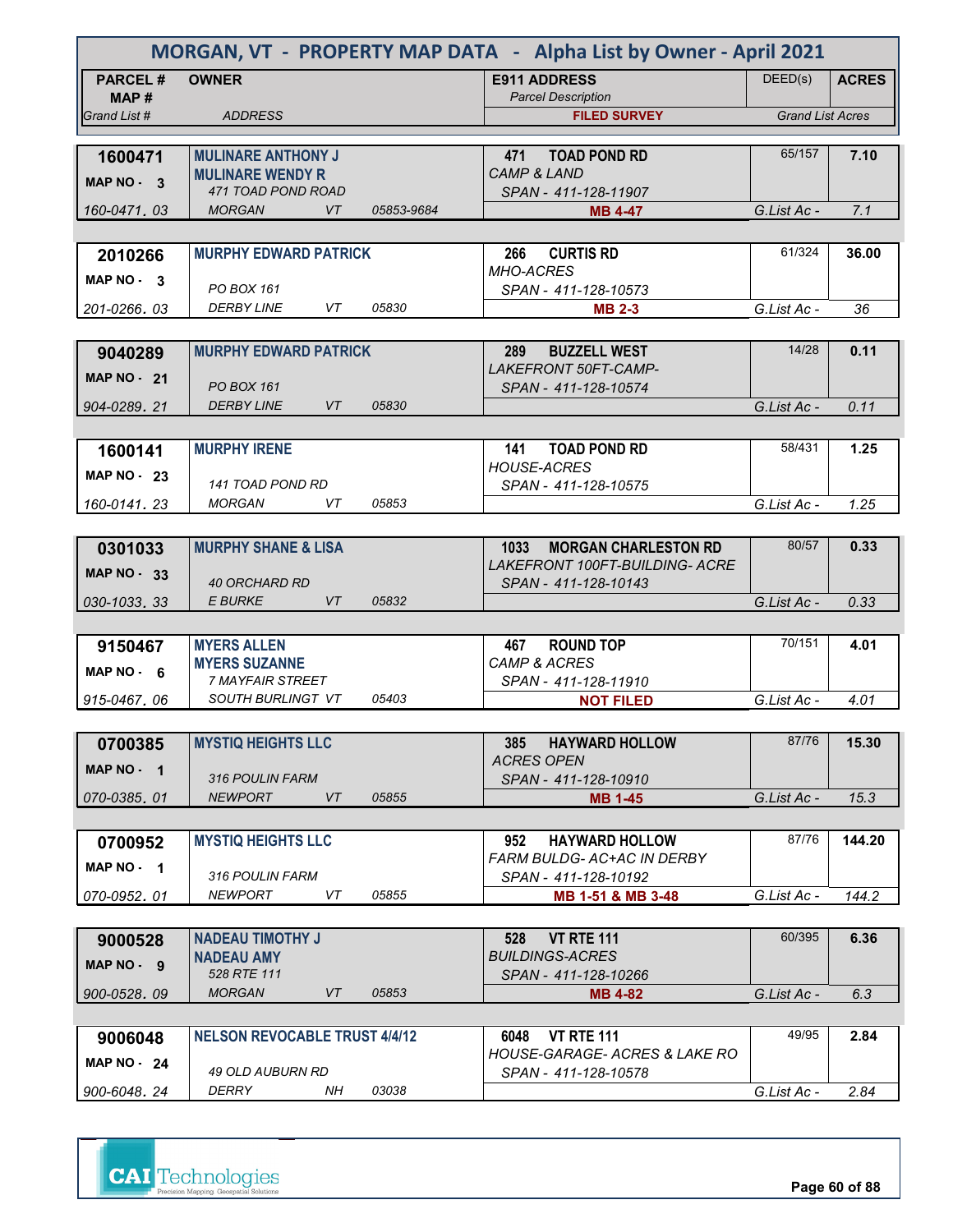|                    | MORGAN, VT - PROPERTY MAP DATA - Alpha List by Owner - April 2021 |       |                                                     |                         |              |
|--------------------|-------------------------------------------------------------------|-------|-----------------------------------------------------|-------------------------|--------------|
| <b>PARCEL#</b>     | <b>OWNER</b>                                                      |       | <b>E911 ADDRESS</b>                                 | DEED(s)                 | <b>ACRES</b> |
| MAP #              |                                                                   |       | <b>Parcel Description</b>                           |                         |              |
| Grand List #       | <b>ADDRESS</b>                                                    |       | <b>FILED SURVEY</b>                                 | <b>Grand List Acres</b> |              |
| 1620069            | <b>NELSON ROBERT B &amp; G J ROBIN</b>                            |       | <b>TOAD POND HTS</b><br>69                          | 76/317                  | 9.20         |
| MAP NO - 4         |                                                                   |       | <i>CAMP-ACRES</i>                                   |                         |              |
|                    | <b>83 FIVE ISLANDS ROAD</b>                                       |       | SPAN - 411-128-10579                                |                         |              |
| 162-0069, 04       | <b>GEORGETOWN</b><br><b>ME</b>                                    | 04548 |                                                     | G.List Ac -             | 9.2          |
|                    |                                                                   |       |                                                     |                         |              |
| 9008283            | <b>NEMETH ANDREW &amp; JENNA</b>                                  |       | 8283 VT RTE 111<br><b>HOUSE-ACRES</b>               | 85/191                  | 8.08         |
| MAP $NO - 20$      | P.O. BOX 604                                                      |       | SPAN - 411-128-10345                                |                         |              |
| 900-8283, 20       | VT<br>DERBY                                                       | 05829 | <b>MB 3-40</b>                                      | G.List Ac -             | 8.08         |
|                    |                                                                   |       |                                                     |                         |              |
| 9040331            | <b>NEWELL ROBINSON DEBORAH</b>                                    |       | <b>BUZZELL WEST</b><br>331                          | 85/243                  | 0.41         |
| <b>MAP NO - 21</b> | <b>ROBINSON RUSSELL</b>                                           |       | LAKEFRONT 90FT-CAMP-                                |                         |              |
|                    | <b>266 MOUNTAIN BROOK RD</b><br><b>HINESBURG</b><br>VT            | 05461 | SPAN - 411-128-10582                                | G.List Ac -             | 0.41         |
| 904-0331.21        |                                                                   |       |                                                     |                         |              |
| 1500065            | <b>NEWMAN CHARLES &amp; ANNE MARIE</b>                            |       | <b>OLD BLAKE FARM RD</b><br>65                      | 57/194                  | 14.90        |
|                    |                                                                   |       | <b>ACRES</b>                                        |                         |              |
| <b>MAP NO - 23</b> | 85 FARMS RO CIR                                                   |       | SPAN - 411-128-10617                                |                         |              |
| 150-0065.23        | <b>E BRUNSWICK</b><br>NJ                                          | 08816 | <b>MB 1-50</b>                                      | G.List Ac -             | 14.9         |
|                    |                                                                   |       |                                                     |                         |              |
| 9008437            | <b>NEWPORT AMBULANCE SERVICE, INC</b>                             |       | 8437 VT RTE 111                                     | 89/289-92               | 1.07         |
| MAP $NO - 20$      | <b>PO BOX 911</b>                                                 |       | <b>HOUSE-&amp; ACRES</b><br>SPAN - 411-128-10464    | 87/395                  |              |
| 900-8437, 20       | <b>VT</b><br><b>NEWPORT</b>                                       | 05855 |                                                     | G.List Ac -             | 1.07         |
|                    |                                                                   |       |                                                     |                         |              |
| 0300735            | <b>NICHOLS DAVID</b>                                              |       | 735<br><b>MORGAN CHARLESTON RD</b>                  | 82/533                  | 1.04         |
| <b>MAP NO - 34</b> |                                                                   |       | <i>LAKEFRONT 82 FT-BUILDING-ACRES</i>               |                         |              |
|                    | 4658 SOUTH WABASH ST                                              |       | SPAN - 411-128-10583                                |                         |              |
| 030-0735, 34       | <b>DENVER</b><br>CO.                                              | 80237 | MB 4-19, 20                                         | G.List Ac -             | 1.04         |
|                    |                                                                   |       |                                                     | 35/474                  |              |
| 0100759            | <b>NICOTERA CHRISTOPHER</b>                                       |       | <b>VALLEY RD</b><br>759<br><b>ACRES</b>             |                         | 14.00        |
| MAP NO - 3         | 212 FIELD                                                         |       | SPAN - 411-128-10584                                |                         |              |
| 010-0759.03        | <b>MORGAN</b><br>VT                                               | 05853 |                                                     | G.List Ac -             | 14           |
|                    |                                                                   |       |                                                     |                         |              |
| 3200212            | <b>NICOTERA, CHRISTOPHER</b>                                      |       | 212<br><b>FIELD RD</b>                              | 48/217                  | 2.20         |
| <b>MAP NO - 24</b> | <b>WEBSTER, HEATHER</b>                                           |       | <b>BUILDING-ACRES</b>                               |                         |              |
| 320-0212.24        | 212 FIELD RD<br><b>MORGAN</b><br>VT                               | 05853 | SPAN - 411-128-10585                                | G.List Ac -             | 2.2          |
|                    |                                                                   |       |                                                     |                         |              |
| 2520550            | <b>NOBLE ENTERPRISES INC</b>                                      |       | <b>WHITEHILL HEIGHTS</b><br>550                     | 42/254                  | 2361.00      |
| MAP NO - 7         | <b>%JOE PAGE</b>                                                  |       | <b>CAMP-ACRES</b>                                   |                         |              |
|                    | <b>PO BOX 130</b>                                                 |       | SPAN - 411-128-10586                                |                         |              |
| 252-0550, 07       | <b>MORGAN</b><br>VT                                               | 05853 |                                                     | G.List Ac -             | 2361         |
|                    |                                                                   |       |                                                     |                         |              |
| 9001703            | <b>NOBLE ENTERPRISES, INC</b>                                     |       | <b>VT RTE 111</b><br>1703<br><b>BUILDINGS-ACRES</b> | 46/131                  | 10.07        |
| MAP NO - 8         | <b>BOX 130</b>                                                    |       | SPAN - 411-128-10587                                |                         |              |
| 900-1703.08        | <b>MORGAN</b><br>VT                                               | 05853 |                                                     | G.List Ac -             | 10.07        |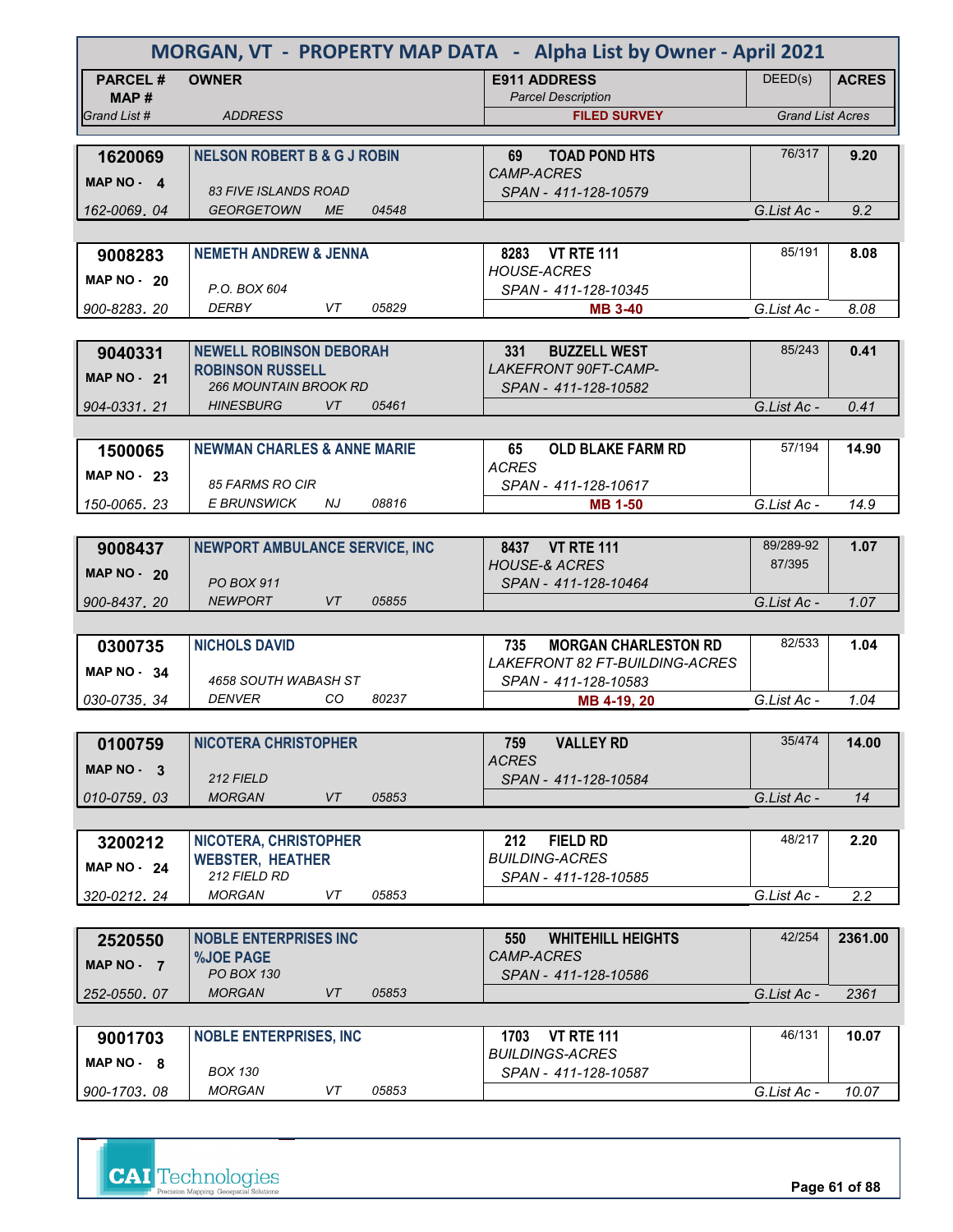| MORGAN, VT - PROPERTY MAP DATA - Alpha List by Owner - April 2021 |                                                   |            |                                                      |                         |              |
|-------------------------------------------------------------------|---------------------------------------------------|------------|------------------------------------------------------|-------------------------|--------------|
| <b>PARCEL#</b>                                                    | <b>OWNER</b>                                      |            | <b>E911 ADDRESS</b>                                  | DEED(s)                 | <b>ACRES</b> |
| MAP #<br>Grand List #                                             | <b>ADDRESS</b>                                    |            | <b>Parcel Description</b><br><b>FILED SURVEY</b>     | <b>Grand List Acres</b> |              |
|                                                                   |                                                   |            |                                                      |                         |              |
| 2500047                                                           | <b>NOLAN BRYAN</b>                                |            | <b>BEAR MTN RD</b><br>47                             | 69/268                  | 1.00         |
| MAP NO - 8                                                        |                                                   |            | CAMP-LAND                                            |                         |              |
| 250-0047, 08                                                      | 2649 JERSEY ST S<br>VT<br><b>ADDISON</b>          | 05491      | SPAN - 411-128-10724                                 | G.List Ac -             | $\mathbf{1}$ |
|                                                                   |                                                   |            |                                                      |                         |              |
| 9002416                                                           | <b>NORTH KEVIN</b>                                |            | 2416 VT RTE 111                                      | 91/441                  | 10.27        |
| MAP NO 8                                                          |                                                   |            | <b>BUILDINGS-ACRES</b>                               | 82/408                  |              |
|                                                                   | 2416 VT RTE 111                                   |            | SPAN - 411-128-10213                                 |                         |              |
| 900-2416, 08                                                      | <b>MORGAN</b><br>VT.                              | 05853      | <b>MB 4-29</b>                                       | G.List Ac -             | 10.27        |
|                                                                   |                                                   |            |                                                      | 68/431                  |              |
| 9002301                                                           | <b>NORTHWOODS STEWARDSHIP CENTER</b>              |            | 2301 VT RTE 111<br>AC LAND-ALSO 1118 AC CHARLESTO    | 69/041                  | 298.40       |
| $MAP NO - R$                                                      | <b>PO BOX 220</b>                                 |            | SPAN - 411-128-10740                                 |                         |              |
| 900-2301.08                                                       | E CHARLESTON VT                                   | 05833      |                                                      | G.List Ac -             | 298.4        |
|                                                                   |                                                   |            |                                                      |                         |              |
| 9002701                                                           | <b>NORTON BARBARA E</b>                           |            | <b>VT RTE 111</b><br>2701                            | 73/383                  | 76.00        |
| MAP NO - 8                                                        | PO BOX 483                                        |            | <b>ACRES</b><br>SPAN - 411-128-11905                 |                         |              |
| 900-2701.08                                                       | <b>DERBY</b><br>VT                                | 05829      |                                                      | G.List Ac -             | 76           |
|                                                                   |                                                   |            |                                                      |                         |              |
| 0300599                                                           | <b>NORTON CHARLES</b>                             |            | <b>MORGAN CHARLESTON RD</b><br>599                   | 73/382                  | 14.89        |
| MAP NO 34                                                         |                                                   |            | LAKEFRONT 413 FT-BUILDINGS- A                        |                         |              |
| 030-0599.34                                                       | P.O. BOX 47<br><b>MORGAN</b><br>VT                | 05853      | SPAN - 411-128-10589<br>MB 3-19, 4-19, 20, MB 5-9    | G.List Ac -             | 14.89        |
|                                                                   |                                                   |            |                                                      |                         |              |
| 9170276                                                           | <b>NPC REALTY CO INC</b>                          |            | <b>BIG ROCK</b><br>276                               | 72/14                   | 1.09         |
| MAP $NO - 27$                                                     |                                                   |            | LAKEFRONT 125FT-CAMP-                                |                         |              |
|                                                                   | <b>1264 WHITTIER RD</b><br>HOLLAND<br>VT          | 05830      | SPAN - 411-128-10076                                 |                         |              |
| 917-0276.27                                                       |                                                   |            |                                                      | G.List Ac -             | 1.09         |
| 9010690                                                           | <b>O'CONNOR KIMBERLY D &amp; ANGELA</b>           |            | 10690 VT RTE 111                                     | 84/173                  | 10.10        |
| MAP NO - 1                                                        |                                                   |            | <b>HOUSE-ATT GARAGE-ACRE</b>                         |                         |              |
|                                                                   | PO BOX 1381                                       |            | SPAN - 411-128-10822                                 |                         |              |
| 901-0690.01                                                       | <b>DERBY</b><br>VT                                | 05829      |                                                      | G.List Ac -             | 10.1         |
|                                                                   |                                                   |            |                                                      |                         |              |
| 9006507                                                           | <b>OESCHGER FREDERIC</b><br><b>OESCHGER JOYCE</b> |            | 6507 VT RTE 111<br>LAKEFRONT 136FT-CAMP-             | 38/548-550<br>86/69     | 0.37         |
| <b>MAP NO - 23</b>                                                | 114 LOOP RD                                       |            | SPAN - 411-128-10634                                 |                         |              |
| 900-6507.23                                                       | <b>NEWPORT</b><br>VT                              | 05855-9863 |                                                      | G.List Ac -             | 0.37         |
|                                                                   |                                                   |            |                                                      |                         |              |
| 2010626                                                           | <b>O'GORMAN DOROTHY ET AL</b>                     |            | <b>CURTIS RD</b><br>626                              | 73/243                  | 10.10        |
| MAP NO - 3                                                        | PO BOX 56                                         |            | <i>CAMP-ACRES</i><br>SPAN - 411-128-10594            |                         |              |
| 201-0626, 03                                                      | <b>WINDHAM</b><br><b>NH</b>                       | 03087-1578 | <b>MB 2-3</b>                                        | G.List Ac -             | 10.1         |
|                                                                   |                                                   |            |                                                      |                         |              |
| 2420375                                                           | <b>O'HARA MARGARET</b>                            |            | <b>BIRCH PT RD</b><br>375                            | 86/412                  | 0.71         |
| <b>MAP NO - 28</b>                                                | <b>O'HARA DIANE A</b><br>488 COGSWELL RD          |            | BACKLOT-CAMP-GARAGE- LAKE RO<br>SPAN - 411-128-10595 |                         |              |
| 242-0375, 28                                                      | GRANITEVILLE<br>VT                                | 05654      |                                                      | G.List Ac -             | 0.71         |
|                                                                   |                                                   |            |                                                      |                         |              |



**Page 62 of 88**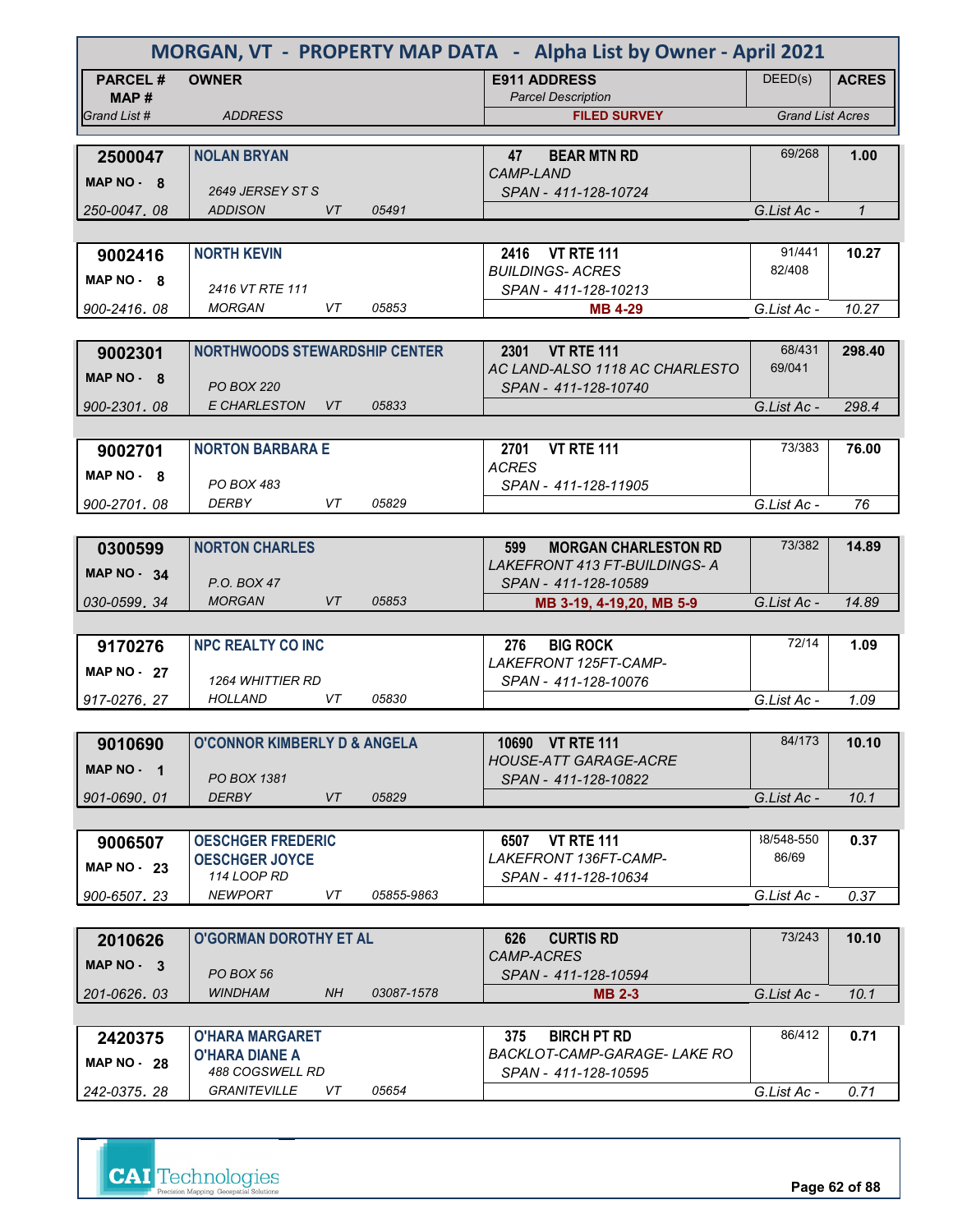| MORGAN, VT - PROPERTY MAP DATA - Alpha List by Owner - April 2021 |                                                        |                                                            |                         |                |
|-------------------------------------------------------------------|--------------------------------------------------------|------------------------------------------------------------|-------------------------|----------------|
| <b>PARCEL#</b><br>MAP#                                            | <b>OWNER</b>                                           | <b>E911 ADDRESS</b><br><b>Parcel Description</b>           | DEED(s)                 | <b>ACRES</b>   |
| Grand List #                                                      | <b>ADDRESS</b>                                         | <b>FILED SURVEY</b>                                        | <b>Grand List Acres</b> |                |
|                                                                   |                                                        |                                                            |                         |                |
| 3400324                                                           | <b>OLDEN MICHAEL</b>                                   | 324<br><b>SUNSET CIR</b>                                   | 49/488                  | 37.80          |
| MAP NO - 2                                                        | <b>NICHOLS DEBORAH</b><br><b>1678 E MAIN ST</b>        | <b>HOUSE &amp; STORAGE - ACRES</b><br>SPAN - 411-128-10599 |                         |                |
| 340-0324.02                                                       | <b>NEWPORT</b><br>VT<br>05855                          | <b>MB 1-8</b>                                              | G.List Ac -             | 37.8           |
|                                                                   |                                                        |                                                            |                         |                |
| 1601259                                                           | <b>O'LEARY PATRICK H</b>                               | 1259 TOAD POND RD                                          | 30/378                  | 10.40          |
| MAP NO - 3                                                        |                                                        | <b>HOUSE-ACRES</b>                                         |                         |                |
|                                                                   | 115 FRONT ST                                           | SPAN - 411-128-10596                                       |                         |                |
| 160-1259.03                                                       | <b>WAYMOUTH</b><br>МA<br>02188                         |                                                            | G.List Ac -             | 10.4           |
|                                                                   |                                                        |                                                            |                         |                |
| 2520145                                                           | <b>OLIVEIRA JODIE E</b>                                | 145<br><b>WHITEHILL HEIGHTS</b>                            | 37/330                  | 10.20          |
| MAP NO - 8                                                        | <b>C/O ROBERT &amp; JODIECAMBRA</b><br>132 WILLIAMS ST | <b>HOUSE-ACRES</b><br>SPAN - 411-128-10600                 |                         |                |
| 252-0145.08                                                       | <b>TAUNTON</b><br>MA<br>02780                          | <b>MB 3-8</b>                                              | G.List Ac -             | 10.2           |
|                                                                   |                                                        |                                                            |                         |                |
| 9007363                                                           | <b>OLNEY GARY W TRUSTEE OF THE</b>                     | 7363 VT RTE 111                                            | 69/200                  | 0.76           |
|                                                                   | <b>FAMILY TRUST DATES 12-17-08</b>                     | LAKEFRONT 90FT-CAMP-                                       |                         |                |
| <b>MAP NO - 22</b>                                                | PO BOX 434                                             | SPAN - 411-128-10601                                       |                         |                |
| 900-7363.22                                                       | <b>DERBY LINE</b><br>VT<br>05830-0434                  | <b>MB 1-44</b>                                             | G.List Ac -             | 0.76           |
|                                                                   |                                                        |                                                            |                         |                |
| 9090702                                                           | <b>ORR WINIFRED LIFE ESTATE</b>                        | <b>CRESENT BEACH EXT</b><br>702                            | 53/55                   | 10.20          |
| MAP NO - 3                                                        | <b>WINIFRED ORR ET AL%MATHEW ORR</b>                   | ACRE-LOT#11                                                |                         |                |
| 909-0702.03                                                       | PO BOX 56<br>S BARRE<br>VT<br>05670                    | SPAN - 411-128-10603                                       | G.List Ac -             | 10.2           |
|                                                                   |                                                        | <b>FAMILY TRANSFER</b>                                     |                         |                |
| 9140733                                                           | <b>OSETEK STEVEN</b>                                   | <b>ELLIOTT ACRES RD</b><br>733                             | 77/428                  | 0.45           |
|                                                                   | <b>OSETEK LOIS</b>                                     | <b>LAKEFRONT 50 FT-CAMP-</b>                               |                         |                |
| <b>MAP NO - 26</b>                                                | <b>127 FOREST RIDGE RD</b>                             | SPAN - 411-128-10652                                       |                         |                |
| 914-0733, 26                                                      | <b>W SPRINGFIELD</b><br>MA<br>01089                    | MB 3-16, MB 3-44                                           | G.List Ac -             | 0.45           |
|                                                                   |                                                        |                                                            |                         |                |
| 1900020                                                           | <b>OSIAS ALFRED PAUL &amp; MARIA</b>                   | <b>HUNTOON RD</b><br>20                                    | 64/365                  | 4.00           |
| MAP NO $-5$                                                       |                                                        | ACRES MORGAN-70 ACRES IN CHAR                              |                         |                |
|                                                                   | 679 STREETER RD<br>W CHARLESTON VT<br>05872            | SPAN - 411-128-10673                                       |                         |                |
| 190-0020.05                                                       |                                                        |                                                            | G.List Ac -             | $\overline{4}$ |
| 0310186                                                           | <b>PAINE FAMILY REVOCABLE TRUST OF 2015</b>            | <b>HUNT SHORE S</b><br>186                                 | 83/17                   | 0.23           |
|                                                                   |                                                        | <b>LAKEFRONT 100FT</b>                                     |                         |                |
| MAP $NO - 34$                                                     | 27 KELSEY DR                                           | SPAN - 411-128-10605                                       |                         |                |
| 031-0186.34                                                       | <b>FREEMONT</b><br>NH<br>03044                         |                                                            | G.List Ac -             | 0.23           |
|                                                                   |                                                        |                                                            |                         |                |
| 0300820                                                           | <b>PALFREYMAN STEVEN</b>                               | <b>MORGAN CHARLESTON RD</b><br>820                         | 91/530                  | 5.14           |
| <b>MAP NO - 34</b>                                                |                                                        | <b>BUILDING-ACRES</b>                                      | 81/468                  |                |
| 030-0820, 34                                                      | PO BOX 96<br>NEWPORT CENTE VT<br>05857                 | SPAN - 411-128-10419                                       | G.List Ac -             | 5.14           |
|                                                                   |                                                        | MB 3 - 25                                                  |                         |                |
| 9007389                                                           | <b>PALIN DEAN &amp; JAN</b>                            | <b>VT RTE 111</b><br>7389                                  | 17/422                  | 0.46           |
|                                                                   |                                                        | BACKLOT-CAMP-LAKE ROW-                                     |                         |                |
| MAP $NO - 22$                                                     | 4072 DARLING HILL RD                                   | SPAN - 411-128-10606                                       |                         |                |
| 900-7389.22                                                       | <b>NEWPORT</b><br>VT<br>05855                          |                                                            | G.List Ac -             | 0.46           |

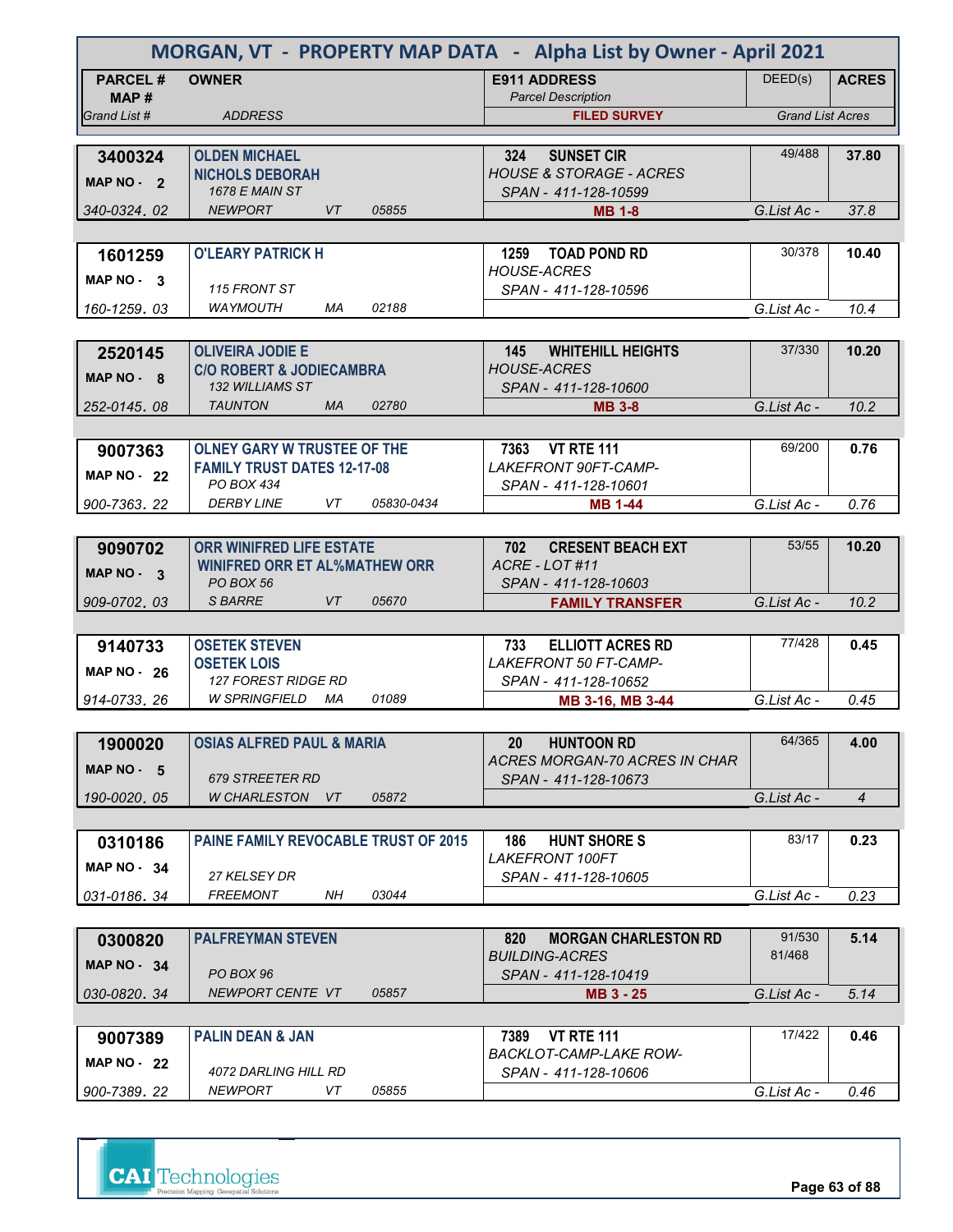| MORGAN, VT - PROPERTY MAP DATA - Alpha List by Owner - April 2021 |                                                   |                                                              |                         |              |
|-------------------------------------------------------------------|---------------------------------------------------|--------------------------------------------------------------|-------------------------|--------------|
| <b>PARCEL#</b><br>MAP#                                            | <b>OWNER</b>                                      | <b>E911 ADDRESS</b><br><b>Parcel Description</b>             | DEED(s)                 | <b>ACRES</b> |
| Grand List #                                                      | <b>ADDRESS</b>                                    | <b>FILED SURVEY</b>                                          | <b>Grand List Acres</b> |              |
|                                                                   |                                                   |                                                              |                         |              |
| 9080054                                                           | <b>PALIN DEAN &amp; JANICE</b>                    | 54<br><b>PALIN DR</b>                                        | 24/292                  | 0.57         |
| <b>MAP NO - 22</b>                                                | <b>CAPUTO PAULINE</b><br>4072 DARLING HILL RD     | <b>LAKEFRONT 75FT-MHO</b><br>SPAN - 411-128-10607            |                         |              |
| 908-0054.22                                                       | <b>VT</b><br><b>NEWPORT</b><br>05855              |                                                              | G.List Ac -             | 0.57         |
|                                                                   |                                                   |                                                              |                         |              |
| 3400422                                                           | <b>PALMER-BENSON TIMOTHY B</b>                    | <b>SUNSET CIR</b><br>422                                     | 53/5                    | 11.27        |
| MAP NO - 2                                                        |                                                   | <b>BUILDINGS-ACRES</b>                                       |                         |              |
|                                                                   | P.O. BOX 219                                      | SPAN - 411-128-10608                                         |                         |              |
| 340-0422, 02                                                      | 05853<br><b>MORGAN</b><br>VT.                     | <b>MB 1-8</b>                                                | G.List Ac -             | 11.27        |
|                                                                   |                                                   |                                                              |                         |              |
| 9220649                                                           | <b>PAPPAS ERNEST</b>                              | <b>FOUR WHEEL DR RD</b><br>649<br><b>HOUSE-ACRE</b>          | 35/72                   | 12.23        |
| $MAP NO - 9$                                                      | <b>152 OLD NORTHFIELD RD</b>                      | SPAN - 411-128-10609                                         |                         |              |
| 922-0649, 09                                                      | ASHLEY<br><b>MA</b><br>01431                      | <b>MB 3-12</b>                                               | G.List Ac -             | 12.23        |
|                                                                   |                                                   |                                                              |                         |              |
| 0100033                                                           | <b>PARE CAROL</b>                                 | <b>VALLEY RD</b><br>33 <sub>o</sub>                          | 21/408                  | 12.40        |
| <b>MAP NO - 23</b>                                                |                                                   | <b>BUILDINGS-</b>                                            |                         |              |
|                                                                   | 15 GLENDALE ST APT A15                            | SPAN - 411-128-10610                                         |                         |              |
| 010-0033.23                                                       | <b>CLEARWATER</b><br>FL.<br>33767-1514            |                                                              | G.List Ac -             | 12.4         |
|                                                                   |                                                   |                                                              | 36/74                   |              |
| 0100031                                                           | <b>PARE ERIC P</b>                                | <b>VALLEY RD</b><br>31<br><b>BUILDING</b>                    |                         | 2.20         |
| <b>MAP NO - 23</b>                                                | 31 VALLEY RD                                      | SPAN - 411-128-10612                                         |                         |              |
| 010-0031.23                                                       | <b>MORGAN</b><br>VT<br>05853                      |                                                              | G.List Ac -             | 2.2          |
|                                                                   |                                                   |                                                              |                         |              |
| 1601665                                                           | <b>PARENTEAU EDWARD J JR</b>                      | 1665 TOAD POND RD                                            | 64/423                  | 19.34        |
| MAP $NO - 3$                                                      |                                                   | <b>HOUSE-ACRES</b>                                           | 53/404                  |              |
| 160-1665, 03                                                      | 1665 TOAD POND RD<br>05853<br><b>MORGAN</b><br>VT | SPAN - 411-128-10613                                         | 45/506<br>G.List Ac -   | 19.34        |
|                                                                   |                                                   | <b>MB 3-35</b>                                               |                         |              |
| 0300900                                                           | <b>PATEL SONALI</b>                               | <b>MORGAN CHARLESTON RD</b><br>900                           | 85/353                  | 7.50         |
|                                                                   | <b>TREMBLAY STEPHEN</b>                           | <b>ACRES</b>                                                 |                         |              |
| <b>MAP NO - 34</b>                                                | 706 SUNSET DR                                     | SPAN - 411-128-10320                                         |                         |              |
| 030-0900.34                                                       | <b>W CHARLESTON</b><br>VT<br>05872                |                                                              | G.List Ac -             | 7.5          |
|                                                                   |                                                   |                                                              |                         |              |
| 0500706                                                           | <b>PATEL SONALI &amp; TREMBLAY STEPHEN</b>        | <b>SUNSET DR</b><br>706                                      | 73/348                  | 4.65         |
| MAP NO - 2                                                        | 706 SUNSET DR                                     | <b>BUILDINGS-AC</b>                                          |                         |              |
| 050-0706.02                                                       | W CHARLESTON<br>05872<br>VT                       | SPAN - 411-128-10280<br><b>MB 2-4</b>                        | G.List Ac -             | 4.65         |
|                                                                   |                                                   |                                                              |                         |              |
| 1400232                                                           | <b>PATENAUDE RONALD &amp; JENNIFER</b>            | 232<br><b>GONYAW FARM RD</b>                                 | 91/20                   | 555.98       |
| MAP NO - 2                                                        |                                                   | <i>FARM-HOUSE-ACRES</i>                                      | 19/425                  |              |
|                                                                   | 3041 VALLEY ROAD                                  | SPAN - 411-128-10298                                         |                         |              |
| 140-0232.02                                                       | <b>DERBY LINE</b><br>VT<br>05830                  |                                                              | G.List Ac -             | 529.09       |
|                                                                   |                                                   |                                                              |                         |              |
| 2201348                                                           | <b>PATUKONIS REALTY TRUST</b>                     | 1348<br><b>CAMP WINAPE RD</b><br><i>LAKEFRONT 124FT-CAMP</i> | 75/303                  | 19.70        |
| <b>MAP NO - 29</b>                                                | 5050 WASHINGTON ST APT 221                        | SPAN - 411-128-10616                                         |                         |              |
| 220-1348.29                                                       | WEST ROXBURY MA<br>02132-4744                     | <b>MB 3-15</b>                                               | G.List Ac -             | 19.7         |
|                                                                   |                                                   |                                                              |                         |              |



**Page 64 of 88**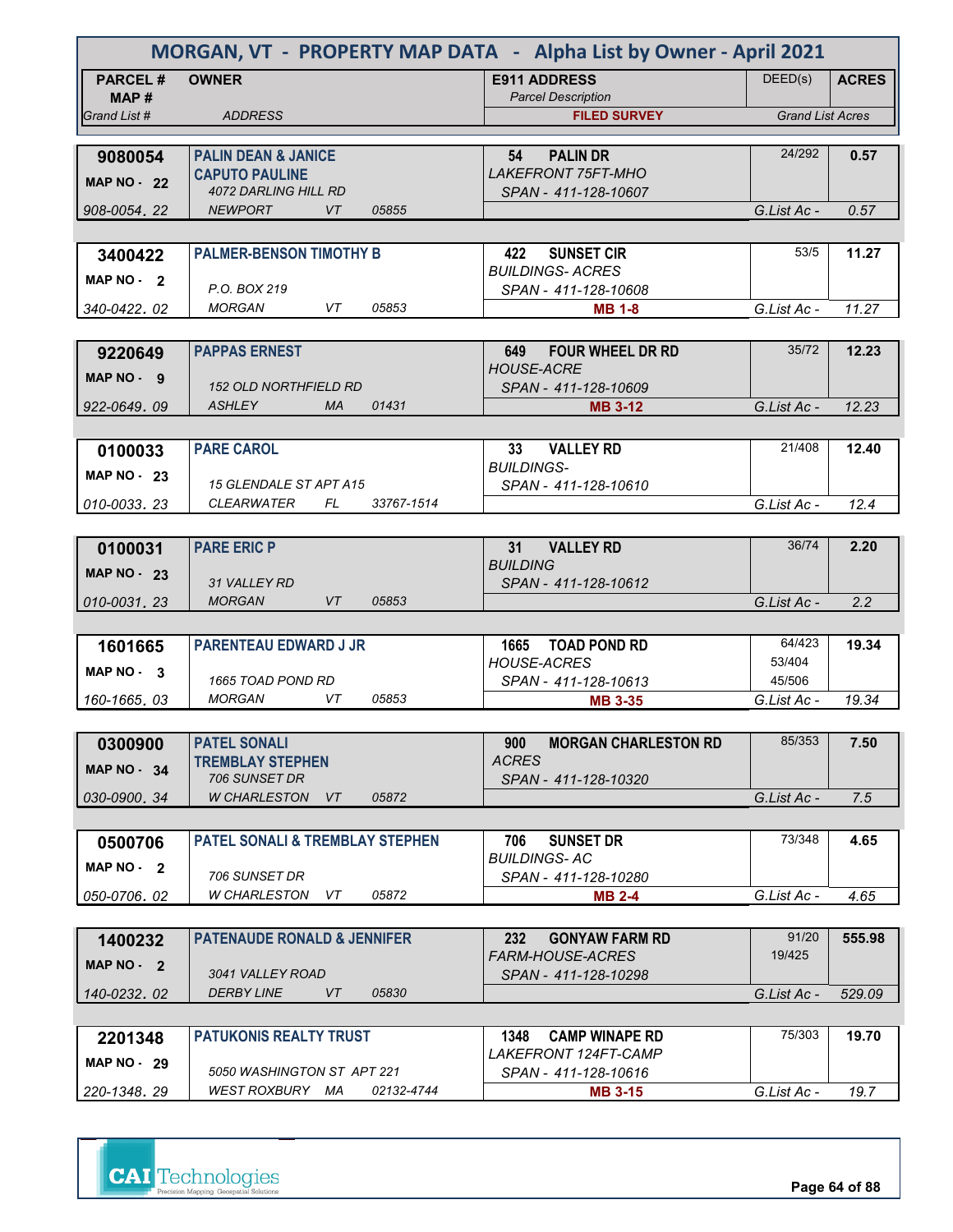| MORGAN, VT - PROPERTY MAP DATA - Alpha List by Owner - April 2021 |                                                                  |                                                                    |                         |              |
|-------------------------------------------------------------------|------------------------------------------------------------------|--------------------------------------------------------------------|-------------------------|--------------|
| <b>PARCEL#</b><br>MAP #                                           | <b>OWNER</b>                                                     | <b>E911 ADDRESS</b><br><b>Parcel Description</b>                   | DEED(s)                 | <b>ACRES</b> |
| Grand List #                                                      | <b>ADDRESS</b>                                                   | <b>FILED SURVEY</b>                                                | <b>Grand List Acres</b> |              |
|                                                                   |                                                                  |                                                                    |                         |              |
| 1100167                                                           | <b>PAUL MICHAEL</b>                                              | <b>CHAMPIGNY RD</b><br>167                                         | 40/186                  | 10.34        |
| MAP NO - 2                                                        | P.O. BOX 94                                                      | <b>BUILDINGS- A -BUSINESS/GARAGE</b><br>SPAN - 411-128-10619       |                         |              |
| 110-0167, 02                                                      | <b>VT</b><br><b>MORGAN</b><br>05853                              | <b>MB 3-23</b>                                                     | G.List Ac -             | 10.34        |
|                                                                   |                                                                  |                                                                    |                         |              |
| 2710060                                                           | <b>PEABODY NANCY TRUSTEE</b>                                     | <b>BIRCH DR</b><br>60                                              | 64/297                  | 1.61         |
| <b>MAP NO - 22</b>                                                | <b>NANCY L PEABODY FAMILY TRUST OF 2007</b><br><b>PO BOX 172</b> | LAKEFRONT 110FT-HOUSE-<br>SPAN - 411-128-10621                     |                         |              |
| 271-0060, 22                                                      | 05853<br><b>MORGAN</b><br>VT.                                    |                                                                    | G.List Ac -             | 1.61         |
|                                                                   |                                                                  |                                                                    |                         |              |
| 9005593                                                           | <b>PEARSON ARLIENE M REVOCABLE TRUST</b>                         | 5593 VT RTE 111                                                    | 63/277                  | 2.80         |
|                                                                   | % ARLIENE M PEARSON                                              | <b>LAKEFRONT 188FT-BUILDING-</b>                                   |                         |              |
| <b>MAP NO - 25</b>                                                | <b>433 THERRIAULT HILL</b>                                       | SPAN - 411-128-10513                                               |                         |              |
| 900-5593.25                                                       | <b>WILLIAMSTOWN</b><br>$V$ T<br>05679                            |                                                                    | G.List Ac -             | 2.8          |
|                                                                   |                                                                  |                                                                    |                         |              |
| 9070059                                                           | <b>PEARSON ARLIENE M TRUSTEE</b>                                 | <b>BARTER LN</b><br>59                                             | 58/29                   | 0.29         |
| <b>MAP NO - 22</b>                                                | <b>ARLIENE PEARSON REVOCABLE TRUST</b>                           | LAKEFRONT 123FT-CAMP                                               |                         |              |
|                                                                   | <b>433 THERRIAULT HILL</b>                                       | SPAN - 411-128-10818                                               |                         |              |
| 907-0059.22                                                       | <b>WILLIAMSTOWN</b><br>VT.<br>05679                              |                                                                    | G.List Ac -             | 0.29         |
|                                                                   |                                                                  |                                                                    |                         |              |
| 9140503                                                           | <b>PEARSONS THOMAS &amp; DONNA</b>                               | <b>ELLIOTT ACRES RD</b><br>503                                     | 83/216                  | 0.35         |
| <b>MAP NO - 26</b>                                                |                                                                  | LAKEFRONT 92FT-HOUSE-                                              |                         |              |
|                                                                   | 39 MAPLE ST                                                      | SPAN - 411-128-10655                                               |                         |              |
| 914-0503, 26                                                      | <b>WOODSTOCK</b><br>VT<br>05091                                  |                                                                    | G.List Ac -             | 0.35         |
|                                                                   |                                                                  |                                                                    | 35/457                  |              |
| 1750584                                                           | <b>PECUE THOMAS &amp; JOYCE</b>                                  | <b>WAYEESES SHORE</b><br>584<br><b>BACKLOT-CAMP-LAKE ROW-</b>      |                         | 0.23         |
| MAP $NO - 31$                                                     | <b>PO BOX 237</b>                                                | SPAN - 411-128-10622                                               |                         |              |
| 175-0584, 31                                                      | 05853<br><b>MORGAN</b><br>VT                                     |                                                                    | G.List Ac -             | 0.23         |
|                                                                   |                                                                  |                                                                    |                         |              |
| 1602908                                                           | PENSCO TRUST CO, CUSTODIAN                                       | <b>TOAD POND RD</b><br>2908                                        | 73/320                  | 21.00        |
|                                                                   | <b>F/B/O RANDALL CROSS, IRA</b>                                  | <b>OPEN LAND</b>                                                   |                         |              |
| MAP NO - 3                                                        | P.O. BOX 31                                                      | SPAN - 411-128-11918                                               |                         |              |
| 160-2908.03                                                       | EAST CHRLESTO VT<br>05833                                        | <b>MB 3-35</b>                                                     | G.List Ac -             | 21           |
|                                                                   |                                                                  |                                                                    |                         |              |
| 9190089                                                           | <b>PERKINS CHARLOTTE</b>                                         | <b>BROOK RD</b><br>89                                              | 29/91                   | 0.67         |
| <b>MAP NO - 27</b>                                                |                                                                  | LAKEFRONT 295FT-CAMP                                               |                         |              |
|                                                                   | <b>132 NORTH GENESSEE ST</b>                                     | SPAN - 411-128-10624                                               |                         |              |
| 919-0089.27                                                       | <b>PONTIAC</b><br>МI<br>48341-1109                               |                                                                    | G.List Ac -             | 0.67         |
|                                                                   |                                                                  |                                                                    |                         |              |
| 8003001                                                           | PETER PIPER TIMBER LLC                                           | <b>VT RTE 114</b><br><b>3001</b><br>ALSO IN WARRENS GORE, WARNER'S | 88/39                   | 160.00       |
| MAP NO - 7                                                        | <b>C/O THE PCW MANAGEMENT</b><br>CTR 7 MAYSON'S ISLAND RD        | SPAN - 411-128-10790                                               |                         |              |
| 800-3001.07                                                       | <b>MYSTIC</b><br>CT<br>06355                                     |                                                                    | G.List Ac -             | 160          |
|                                                                   |                                                                  |                                                                    |                         |              |
| 0310228                                                           | PETERS ROBERT JOSEPH                                             | <b>HUNT SHORE S</b><br>228                                         | 44/371                  | 0.23         |
|                                                                   |                                                                  | <b>LAKEFRONT 100 FT-BUILDING</b>                                   | 44/368                  |              |
| <b>MAP NO - 34</b>                                                | <b>192 GOVERNOR HILL RD</b>                                      | SPAN - 411-128-10626                                               |                         |              |
| 031-0228.34                                                       | ELLIOT<br>МE<br>03903                                            |                                                                    | G.List Ac -             | 0.23         |

| <b>CAI</b> Technologies                  |
|------------------------------------------|
| Precision Mapping. Geospatial Solutions. |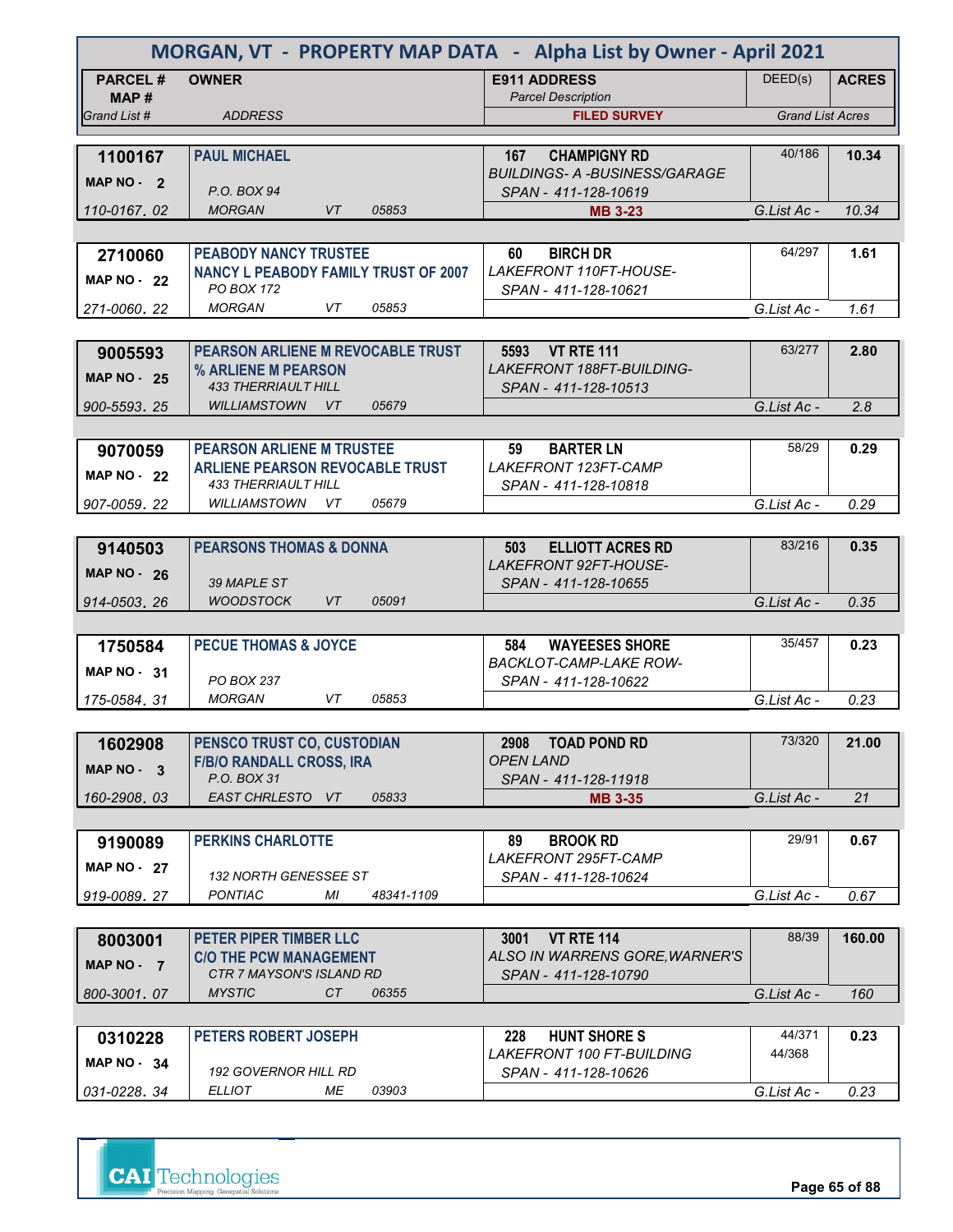|                       | MORGAN, VT - PROPERTY MAP DATA - Alpha List by Owner - April 2021 |                                                                   |                         |              |
|-----------------------|-------------------------------------------------------------------|-------------------------------------------------------------------|-------------------------|--------------|
| <b>PARCEL#</b>        | <b>OWNER</b>                                                      | <b>E911 ADDRESS</b>                                               | DEED(s)                 | <b>ACRES</b> |
| MAP #<br>Grand List # | <b>ADDRESS</b>                                                    | <b>Parcel Description</b><br><b>FILED SURVEY</b>                  | <b>Grand List Acres</b> |              |
|                       |                                                                   |                                                                   |                         |              |
| 9190014               | <b>PETIT SCOTT &amp; HEATHER</b>                                  | 14<br><b>BROOK RD</b>                                             | 83/22                   | 0.62         |
| <b>MAP NO - 27</b>    |                                                                   | <b>BACKLOT-CAMP &amp; LAKE ROW</b>                                |                         |              |
|                       | 327 LANE RD                                                       | SPAN - 411-128-10423                                              |                         |              |
| 919-0014.27           | <b>NEWPORT</b><br>VT<br>05855                                     |                                                                   | G.List Ac -             | 0.62         |
|                       | PHERRINS RIVER VALLEY LAND TRUST LLC                              | 1601 VT RTE 114                                                   | 59/410                  | 453.50       |
| 8001601               | % JOE PAGE                                                        | <b>BUILDING- ACRES</b>                                            |                         |              |
| MAP NO - 9            | <b>PO BOX 130</b>                                                 | SPAN - 411-128-10791                                              |                         |              |
| 800-1601.09           | <b>MORGAN</b><br>VT<br>05853                                      |                                                                   | G.List Ac -             | 453.5        |
|                       |                                                                   |                                                                   |                         |              |
| 9006682               | PHILBRICK, SANDRA L & JACK                                        | 6682 VT RTE 111                                                   | 45/492                  | 0.80         |
| <b>MAP NO - 23</b>    | 5 GALE ST                                                         | <b>BACKLOT-COTTAGE AT BEACH-</b><br>SPAN - 411-128-10629          |                         |              |
| 900-6682.23           | <b>CONCORD</b><br>03301<br>NH                                     |                                                                   | G.List Ac -             | 0.8          |
|                       |                                                                   |                                                                   |                         |              |
| 0900695               | PHILLIPS TERRY F REVOCABLE TRUST                                  | <b>DERBY GORE RD</b><br>695                                       | 62/54                   | 338.91       |
| MAP NO - 1            |                                                                   | <b>BUILDINGS-AC &amp;CHARLESTON AC</b>                            | 62/16                   |              |
|                       | P.O. BOX 183                                                      | SPAN - 411-128-10630                                              | 62/11                   |              |
| 090-0695.01           | 05853<br><b>MORGAN</b><br>VT                                      | MB 3-42, MB 3-72 MB 3-6 & MB 4-14                                 | G.List Ac -             | 333.91       |
|                       |                                                                   |                                                                   |                         |              |
| 1601565               | <b>PIKE RAYMOND G</b>                                             | 1565 TOAD POND RD<br><b>CAMP-ACRES</b>                            | 41/383                  | 22.99        |
| MAP $NO - 3$          | <b>PO BOX 183</b>                                                 | SPAN - 411-128-10636                                              |                         |              |
| 160-1565.03           | <b>BARTON</b><br>VT<br>05822                                      | <b>MB 3-71</b>                                                    | G.List Ac -             | 22.99        |
|                       |                                                                   |                                                                   |                         |              |
| 0310340               | <b>PINARD FRANCIS L &amp; MARY R</b>                              | <b>HUNT SHORE S</b><br>340                                        | 53/496                  | 0.51         |
| <b>MAP NO - 34</b>    | <b>2891 VANCE HILL</b>                                            | <b>LAKEFRONT 168FT-BUILDINGS</b>                                  |                         |              |
| 031-0340.34           | 05857<br><b>NEWPORT CTR</b><br>VT.                                | SPAN - 411-128-10665                                              | G.List Ac -             | 0.51         |
|                       |                                                                   |                                                                   |                         |              |
| 2750049               | <b>PITKIN JOAN</b>                                                | <b>KIPP LN</b><br>49                                              | 32/432                  | 0.42         |
| <b>MAP NO - 22</b>    |                                                                   | <b>LAKEFRONT 100FT-BUILDING-</b>                                  |                         |              |
|                       | 12005 LONG RIDGE LA                                               | SPAN - 411-128-10637                                              |                         |              |
| 275-0049.22           | <b>BOWIE</b><br><b>MD</b><br>20715                                |                                                                   | G.List Ac -             | 0.42         |
|                       |                                                                   |                                                                   | 88/264                  |              |
| 9005908               | <b>PIVOVAR JENNIFER</b>                                           | <b>VT RTE 111</b><br>5908<br><b>BUILDING- ACRE &amp; LAKE ROW</b> | 71/284                  | 0.56         |
| MAP $NO - 24$         | 3449 S RANDOLPH RD                                                | SPAN - 411-128-10275                                              |                         |              |
| 900-5908.24           | RANDOLPH CENT VT<br>05061-9540                                    |                                                                   | G.List Ac -             | 0.56         |
|                       |                                                                   |                                                                   |                         |              |
| 2000007               | <b>PIXLEY CHARLES W &amp; KATHERINE J</b>                         | $7^{\circ}$<br><b>WILLIAMS RD</b>                                 | 73/427                  | 0.50         |
| <b>MAP NO - 24</b>    | <b>COTRUSTEES THE HARDSCRABBLE TRUST</b>                          | <b>HOUSE-OUTBUILDING- ACRE</b>                                    |                         |              |
| 200-0007, 24          | <b>116 CHAMBERLAIN STREET</b><br><b>ROCHESTER</b><br>NH<br>03867  | SPAN - 411-128-10639                                              | G.List Ac -             | 0.5          |
|                       |                                                                   |                                                                   |                         |              |
| 0700401               | <b>POGINY JAMES &amp; NATIVIDADE</b>                              | <b>HAYWARD HOLLOW</b><br>401                                      | 34/393                  | 11.00        |
| MAP NO $-1$           |                                                                   | <i>BUILDINGS-ACRES</i>                                            |                         |              |
|                       | 3 MALGARI COURT                                                   | SPAN - 411-128-10642                                              |                         |              |
| 070-0401.01           | <b>NOUGATUIK</b><br>06770<br>CT                                   | <b>MB 1-45</b>                                                    | G.List Ac -             | 11           |

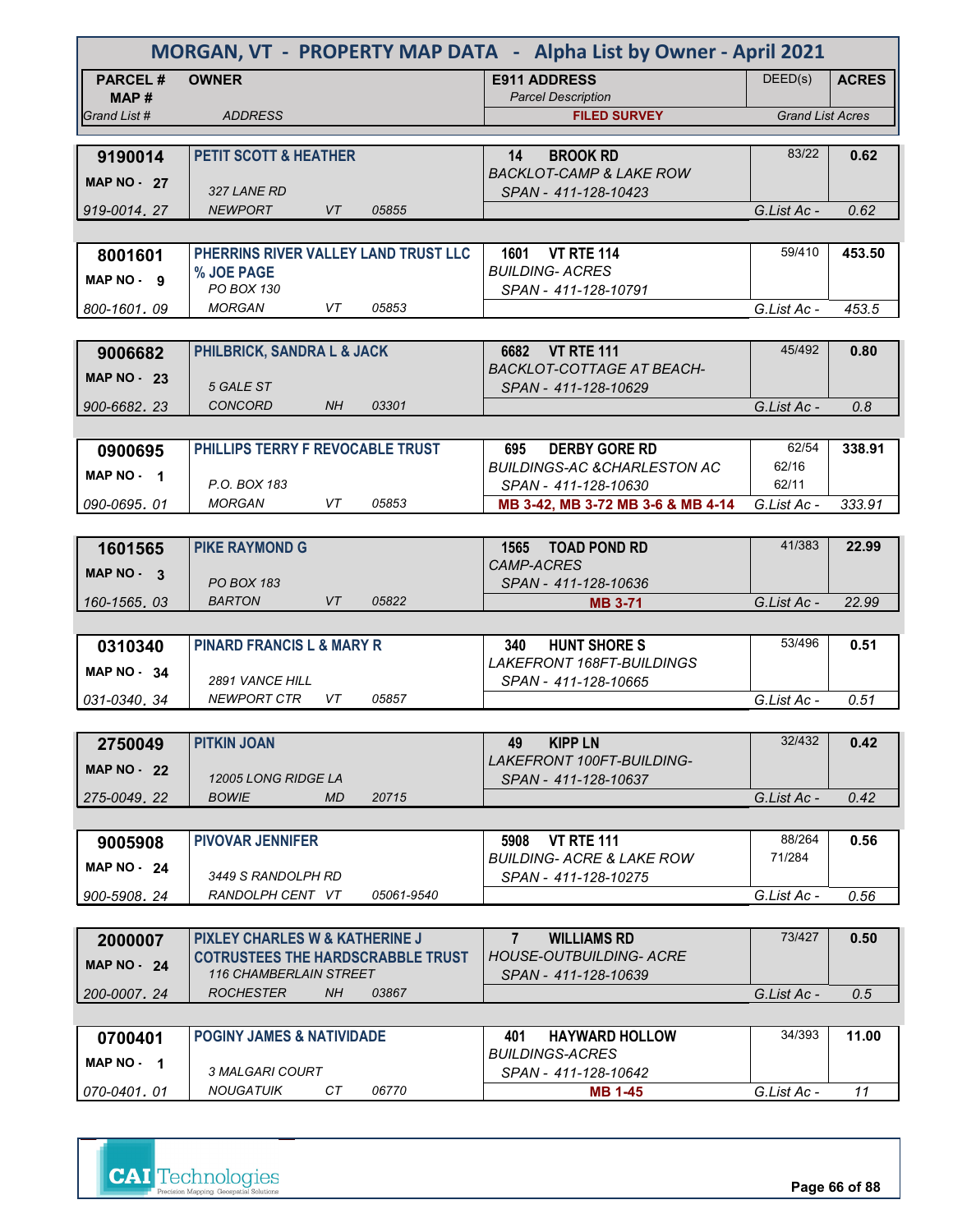| MORGAN, VT - PROPERTY MAP DATA - Alpha List by Owner - April 2021 |                                                           |                                                  |                         |              |  |
|-------------------------------------------------------------------|-----------------------------------------------------------|--------------------------------------------------|-------------------------|--------------|--|
| <b>PARCEL#</b><br>MAP #                                           | <b>OWNER</b>                                              | <b>E911 ADDRESS</b><br><b>Parcel Description</b> | DEED(s)                 | <b>ACRES</b> |  |
| Grand List #                                                      | <b>ADDRESS</b>                                            | <b>FILED SURVEY</b>                              | <b>Grand List Acres</b> |              |  |
| 0300940                                                           | <b>POLLEX WILLIAM &amp; BARBARA</b>                       | <b>MORGAN CHARLESTON RD</b><br>940               | 36/410                  | 1.00         |  |
|                                                                   |                                                           | <b>ACRE &amp; LAKE ROW</b>                       |                         |              |  |
| <b>MAP NO - 33</b>                                                | 321 GRANDVIEW AVE                                         | SPAN - 411-128-10643                             |                         |              |  |
| 030-0940.33                                                       | PISCATAWAY<br>NJ.<br>08854                                |                                                  | G.List Ac -             | $\mathbf{1}$ |  |
|                                                                   |                                                           |                                                  |                         |              |  |
| 9006249                                                           | <b>POOLE ANTHONY &amp; MARY</b>                           | 6249 VT RTE 111<br>LAKEFRONT 100FT-HOUSE-        | 26/426                  | 0.47         |  |
| <b>MAP NO - 24</b>                                                | <b>PO BOX 231</b>                                         | SPAN - 411-128-10645                             |                         |              |  |
| 900-6249.24                                                       | SLANGCASTER O CANA KOC 1NO                                |                                                  | G.List Ac -             | 0.47         |  |
|                                                                   |                                                           |                                                  |                         |              |  |
| 0500507                                                           | <b>POPE FREDERICK</b>                                     | <b>SUNSET DR</b><br>507                          | 82/105                  | 10.10        |  |
| MAP $NO - 2$                                                      | <b>WASILEWSKI RACHEL</b><br><b>PO BOX 136</b>             | <b>HOUSE &amp; GARAGE- ACRES</b>                 |                         |              |  |
| 050-0507.02                                                       | <b>MORGAN</b><br><b>VT</b><br>05853                       | SPAN - 411-128-10415<br><b>MB 1-10</b>           | G.List Ac -             | 10.1         |  |
|                                                                   |                                                           |                                                  |                         |              |  |
| 1700693                                                           | <b>POULIN JOSHUA J</b>                                    | <b>WAYEESES DR</b><br>693                        | 90/309                  | 6.14         |  |
| <b>MAP NO - 32</b>                                                |                                                           | <b>HOUSE-OUTBUILDING-ROW LAKE 57'</b>            | 65/51                   |              |  |
|                                                                   | 24 RAILROAD SQUARE                                        | SPAN - 411-128-10223                             |                         |              |  |
| 170-0693.32                                                       | <b>NEWPORT</b><br>05855<br>VT                             | MB 3-67, 5-14                                    | G.List Ac -             | 6.14         |  |
| 2740196                                                           | POULIN PETER A REVOCABLE TRUST UTA10                      | <b>ROSSITERS PT</b><br>196                       | 87/328                  | 0.68         |  |
|                                                                   | <b>POULIN PETER A &amp; DIANA J</b>                       | <b>LAKEFRONT 153FT-BUILDINGS-</b>                |                         |              |  |
| <b>MAP NO - 22</b>                                                | 181 SIAS AVE                                              | SPAN - 411-128-10833                             |                         |              |  |
| 274-0196, 22                                                      | <b>NEWPORT</b><br><b>VT</b><br>05855                      | MB 3-62 & 64                                     | G.List Ac -             | 0.68         |  |
|                                                                   |                                                           |                                                  |                         |              |  |
| 3400358                                                           | <b>POWERS DEAN G &amp; BRENDA J</b>                       | 358<br><b>SUNSET CIRCLE</b>                      | 40/236                  | 11.40        |  |
| MAP NO - 2                                                        | PO BOX 120                                                | <b>BUILDINGS-ACRES</b><br>SPAN - 411-128-10656   |                         |              |  |
| 340-0358, 02                                                      | <b>MORGAN</b><br>VT<br>05853                              | <b>MB 1-8</b>                                    | G.List Ac -             | 11.4         |  |
|                                                                   |                                                           |                                                  |                         |              |  |
| 9160433                                                           | <b>PRATT JAMES &amp; MARYANN</b>                          | <b>SEYMOUR EAST</b><br>433                       | 25/400                  | 0.34         |  |
| <b>MAP NO - 27</b>                                                |                                                           | <b>BACKLOT-CAMP-LAKE ROW-</b>                    |                         |              |  |
|                                                                   | 217 WESTERN AVE<br><b>WESTFIELD</b><br><b>MA</b><br>01085 | SPAN - 411-128-10657                             |                         |              |  |
| 916-0433.27                                                       |                                                           |                                                  | G.List Ac -             | 0.34         |  |
| 9160560                                                           | <b>PRATT JAMES &amp; MARYANN</b>                          | <b>SEYMOUR EAST</b><br>560                       | 25/400                  | 0.03         |  |
| <b>MAP NO - 27</b>                                                |                                                           |                                                  |                         |              |  |
|                                                                   |                                                           | SPAN-                                            |                         |              |  |
|                                                                   |                                                           |                                                  | G.List Ac -             |              |  |
|                                                                   |                                                           |                                                  |                         |              |  |
| 1601330                                                           | <b>PRAY GERALD</b>                                        | 1330<br><b>TOAD POND RD</b><br><b>MHO-ACRES</b>  | 62/170                  | 24.60        |  |
| MAP $NO - 3$                                                      | 965 CHASE RD                                              | SPAN - 411-128-10658                             |                         |              |  |
| 160-1330.03                                                       | <b>BROWNINGTON</b><br>05875<br>VT.                        |                                                  | G.List Ac -             | 24.6         |  |
|                                                                   |                                                           |                                                  |                         |              |  |
| 1600882                                                           | <b>PRAY JEREMY H &amp; VENESSA Y</b>                      | 882<br><b>TOAD POND RD</b>                       | 89/550-51               | 20.00        |  |
| MAP NO - 3                                                        | 1330 TOAD POND RD                                         | <b>HOUSE-ACRES</b><br>SPAN - 411-128-10408       | 87/500                  |              |  |
| 160-0882.03                                                       | MORGAN<br>VT<br>05853                                     |                                                  | G.List Ac -             | 20           |  |

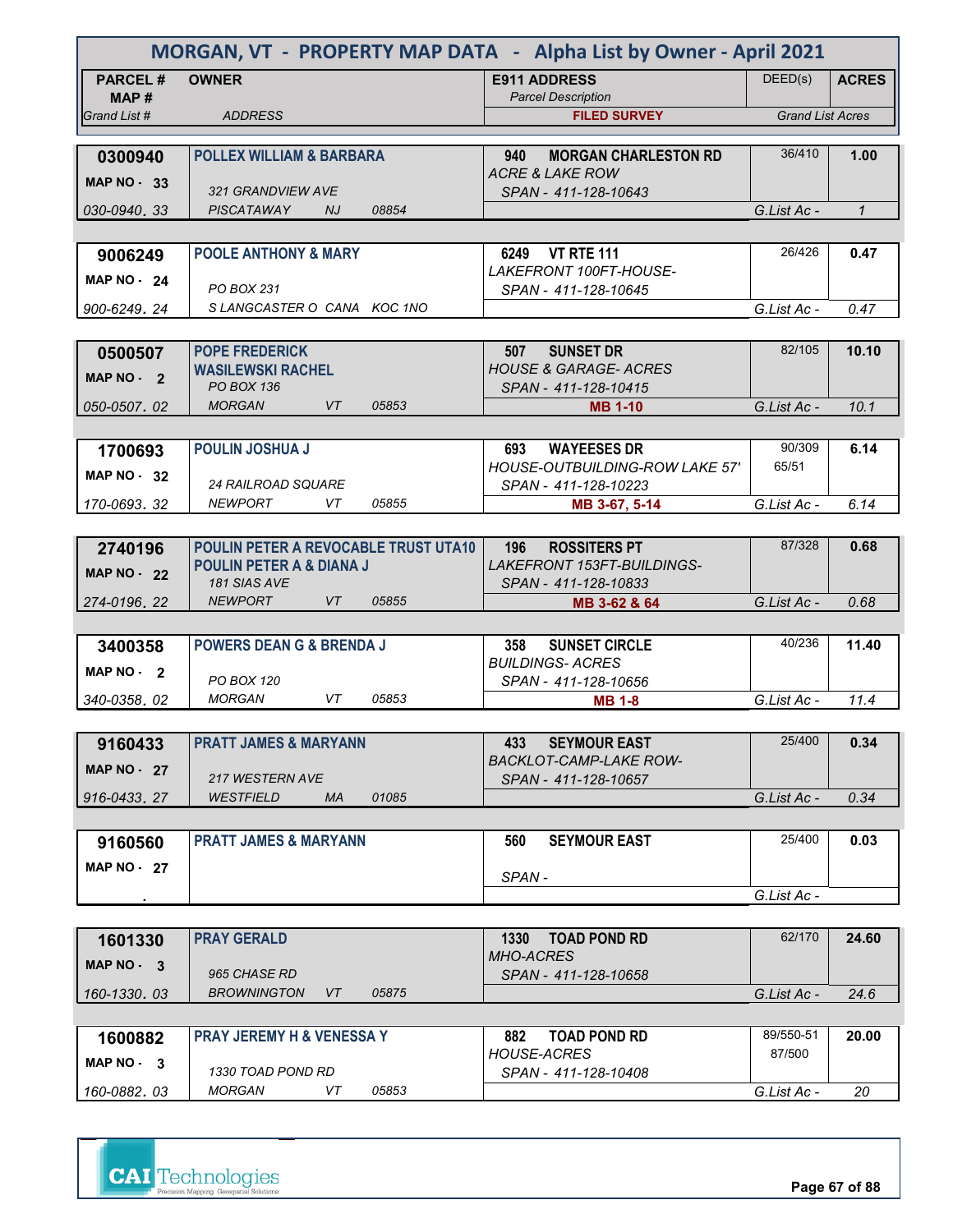| MORGAN, VT - PROPERTY MAP DATA - Alpha List by Owner - April 2021 |                                               |            |                                                  |                         |              |
|-------------------------------------------------------------------|-----------------------------------------------|------------|--------------------------------------------------|-------------------------|--------------|
| <b>PARCEL#</b>                                                    | <b>OWNER</b>                                  |            | <b>E911 ADDRESS</b>                              | DEED(s)                 | <b>ACRES</b> |
| MAP #<br>Grand List #                                             | <b>ADDRESS</b>                                |            | <b>Parcel Description</b><br><b>FILED SURVEY</b> | <b>Grand List Acres</b> |              |
|                                                                   |                                               |            |                                                  |                         |              |
| 9030225                                                           | <b>PREFONTAINE M &amp; H &amp; T HOWLAND</b>  |            | 225<br><b>TWIN CAMPS</b>                         | 35/229                  | 0.34         |
| <b>MAP NO - 21</b>                                                | <b>KING STEPHAN &amp; MAURICE SCOTT</b>       |            | LAKEFRONT 150FT-CAMP-                            |                         |              |
|                                                                   | 332 NORTHWEST RD                              |            | SPAN - 411-128-10659                             |                         |              |
| 903-0225.21                                                       | <b>WEST FIELD</b><br><b>MA</b>                | 01085      |                                                  | G.List Ac -             | 0.34         |
|                                                                   |                                               |            |                                                  |                         |              |
| 9140630                                                           | <b>PRESBY THADDEUS D</b>                      |            | <b>ELLIOTT ACRES RD</b><br>630                   | 67/387                  | 0.75         |
| <b>MAP NO - 26</b>                                                | <b>GERMANO-PRESBY JOSELLE</b>                 |            | LAKEFRONT 120'-HOUSE- & ROW                      | 64/219                  |              |
|                                                                   | P.O. BOX 671<br><b>FRANCONIA</b><br>NH        | 03580      | SPAN - 411-128-10912                             | 67/387                  |              |
| 914-0630, 26                                                      |                                               |            | <b>MB 4-26</b>                                   | G.List Ac -             | 0.72         |
|                                                                   | <b>PRESBY TREVOR</b>                          |            | 705<br><b>ELLIOTT ACRES RD</b>                   | 70/511                  | 0.75         |
| 9140705                                                           | <b>PRESBY SAMANTHA</b>                        |            | LAKEFRONT 75FT-CAMP-                             | 70/506                  |              |
| <b>MAP NO - 26</b>                                                | <b>790 FORREST HILL ROAD</b>                  |            | SPAN - 411-128-10499                             |                         |              |
| 914-0705.26                                                       | <b>FRANCONIA</b><br><b>NH</b>                 | 03580      | <b>MB 4-70</b>                                   | G.List Ac -             | 0.88         |
|                                                                   |                                               |            |                                                  |                         |              |
| 9008499                                                           | <b>PREVOST THOMAS S &amp; JENNIFER J</b>      |            | 8523 VT RTE 111                                  | 89/319-21               | 10.32        |
| <b>MAP NO - 20</b>                                                |                                               |            | <b>HOUSE-ATT GARAGE-ACRES</b>                    | 80/177                  |              |
|                                                                   | 8499 VT RTE 111                               |            | SPAN - 411-128-10033                             |                         |              |
| 900-8499.20                                                       | <b>MORGAN</b><br>VT                           | 05853      |                                                  | G.List Ac -             | 10.32        |
|                                                                   |                                               |            |                                                  |                         |              |
| 9010883                                                           | <b>PRICE GEOFFREY S</b>                       |            | 10883 VT RTE 111                                 | 50/38                   | 10.11        |
| MAP NO - 1                                                        | <b>PRICE MARY</b>                             |            | <b>HOUSE-BUSINESS-ACRE</b>                       |                         |              |
| 901-0883.01                                                       | 10883 VT RTE 111<br><b>DERBY</b><br>VT        | 05829      | SPAN - 411-128-10660<br><b>MB 1-38</b>           | G.List Ac -             | 10.11        |
|                                                                   |                                               |            |                                                  |                         |              |
| 2420603                                                           | <b>QUIGG WALTER &amp; LEONA</b>               |            | 603<br><b>BIRCH PT RD</b>                        | 19/405                  | 0.83         |
|                                                                   |                                               |            | <b>LAKEFRONT 150FT-CAMP</b>                      |                         |              |
| MAP $NO - 28$                                                     | 12 MAIN AVE                                   |            | SPAN - 411-128-10662                             |                         |              |
| 242-0603, 28                                                      | <b>OCEAN GROVE</b><br>NJ                      | 07756      | <b>MB 1-43</b>                                   | G.List Ac -             | 0.83         |
|                                                                   |                                               |            |                                                  |                         |              |
| 9005835                                                           | <b>QUINN CHRISTOPHER T</b>                    |            | 5835 VT RTE 111                                  | 85/329                  | 9.29         |
| <b>MAP NO - 24</b>                                                |                                               |            | <b>LAKEFRONT 104FT-BUILDING</b>                  | 86/531                  |              |
|                                                                   | PO BOX 326<br><b>NORTHWOOD</b>                |            | SPAN - 411-128-10290                             |                         |              |
| 900-5835.24                                                       | NH                                            | 03261      | MB 4-5, MB 5-7                                   | G.List Ac -             | 8.74         |
|                                                                   |                                               |            |                                                  | 36/493                  |              |
| 9130285                                                           | <b>REED WILLIAM D &amp; JUDITH</b>            |            | <b>LEWIS RD</b><br>285<br>LAKEFRONT 233FT-HOUSE  | 36/496                  | 7.53         |
| MAP $NO - 26$                                                     | 1 GILSON RD                                   |            | SPAN - 411-128-10667                             |                         |              |
| 913-0285.26                                                       | WELLESLEY<br>МA                               | 02481      | <b>MB 3-1</b>                                    | G.List Ac -             | 7.53         |
|                                                                   |                                               |            |                                                  |                         |              |
| 2710116                                                           | <b>REEVES WILLIAM J &amp; DIANE, TRUSTEES</b> |            | <b>BIRCH DR</b><br>116                           | 63/180                  | 1.29         |
| <b>MAP NO - 22</b>                                                | <b>REEVES FAMILY TRUST</b>                    |            | LAKEFRONT 100FT-CAMP-                            |                         |              |
|                                                                   | 3487B CALLE AZUL                              |            | SPAN - 411-128-10668                             |                         |              |
| 271-0116.22                                                       | LAGUNA WOODS CA                               | 92637-2807 |                                                  | G.List Ac -             | 1.29         |
|                                                                   |                                               |            |                                                  |                         |              |
| 9170320                                                           | <b>REHOR EDWIN J JR</b>                       |            | <b>BIG ROCK</b><br>320                           | 49/209                  | 1.22         |
| <b>MAP NO - 27</b>                                                | <b>REHOR CAROL A</b><br>PO BOX 136            |            | <i>LAKEFRONT 104FT-HOUSE</i>                     |                         |              |
| 917-0320, 27                                                      | <b>NEWBURY</b><br>NH                          | 03255      | SPAN - 411-128-10669<br><b>MB 4-6</b>            | G.List Ac -             | 1.22         |
|                                                                   |                                               |            |                                                  |                         |              |

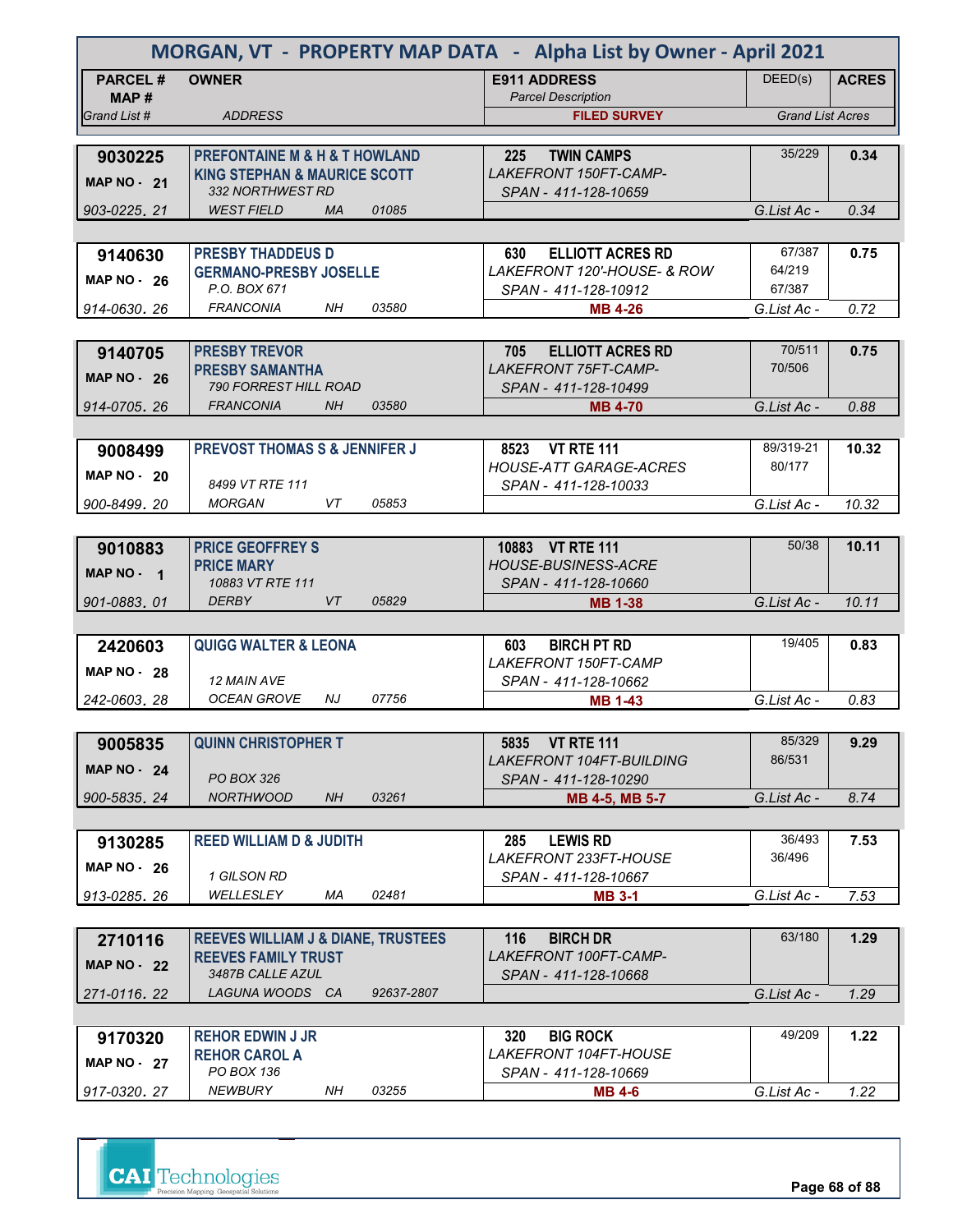| MORGAN, VT - PROPERTY MAP DATA - Alpha List by Owner - April 2021 |                                                           |                                                        |                         |              |
|-------------------------------------------------------------------|-----------------------------------------------------------|--------------------------------------------------------|-------------------------|--------------|
| <b>PARCEL#</b><br>MAP#                                            | <b>OWNER</b>                                              | <b>E911 ADDRESS</b><br><b>Parcel Description</b>       | DEED(s)                 | <b>ACRES</b> |
| Grand List #                                                      | <b>ADDRESS</b>                                            | <b>FILED SURVEY</b>                                    | <b>Grand List Acres</b> |              |
|                                                                   | <b>REILLY TIMOTHY &amp; JOAN</b>                          | 6539 VT RTE 111                                        | 83/241                  | 0.26         |
| 9006539                                                           |                                                           | LAKEFRONT 65FT-CAMP-.26 ACRE                           |                         |              |
| <b>MAP NO - 23</b>                                                | <b>425 MILLVILLE AVE</b>                                  | SPAN - 411-128-10370                                   |                         |              |
| 900-6539.23                                                       | <b>NAUGATUCK</b><br>CT<br>06770                           |                                                        | G.List Ac -             | 0.26         |
|                                                                   |                                                           |                                                        |                         |              |
| 9005851                                                           | <b>REMICK BRUCE D &amp; KATHRYN</b>                       | 5851 VT RTE 111<br><b>LAKEFRONT 315FT-BUILDING-</b>    | 51/387                  | 1.15         |
| <b>MAP NO - 24</b>                                                | 3888 STONE LAKE DR NW                                     | SPAN - 411-128-10671                                   |                         |              |
| 900-5851, 24                                                      | <b>KENNESAW</b><br>GA<br>30152                            | <b>MB 4-5</b>                                          | G.List Ac -             | 1.15         |
|                                                                   |                                                           |                                                        |                         |              |
| 2000064                                                           | <b>REMICK BRUCE D &amp; KATHRYN J</b>                     | 64<br><b>WILLIAMS RD</b><br>LAND                       | 90/353                  | 1.71         |
| <b>MAP NO - 24</b>                                                | 3888 STONE LAKE DRIVE NW                                  | SPAN - 411-128-11956                                   |                         |              |
| 200-0064.24                                                       | <b>KENNESAW</b><br><b>GA</b><br>30152                     |                                                        | G.List Ac -             | 1.71         |
|                                                                   |                                                           |                                                        |                         |              |
| 1750440                                                           | <b>REYNOLDS REVOCABLE LIVING TRUST</b>                    | <b>WAYEESES SHORE</b><br>440                           | 82/339                  | 0.34         |
| MAP NO 31                                                         | PO BOX 56                                                 | <b>BACKLOT-HOUSE-LAKE ROW-</b><br>SPAN - 411-128-10674 |                         |              |
| 175-0440.31                                                       | <b>MORGAN</b><br>VT<br>05853                              |                                                        | G.List Ac -             | 0.34         |
|                                                                   |                                                           |                                                        |                         |              |
| 2720185                                                           | <b>RICKERT MICHAEL S</b>                                  | <b>MILES RD</b><br>185                                 | 60/109                  | 1.16         |
| <b>MAP NO - 22</b>                                                | <b>HAAG-RICKERT COLETTE A</b><br>26 SCHOOL ST             | LAKEFRONT 80FT-CAMP-                                   |                         |              |
| 272-0185.22                                                       | 01038<br><b>HATFIELD</b><br><b>MA</b>                     | SPAN - 411-128-10294                                   | G.List Ac -             | 1.16         |
|                                                                   |                                                           |                                                        |                         |              |
| 9005123                                                           | <b>RIDDEL SHERWOOD O</b>                                  | <b>VT RTE 111</b><br>5123                              | 28/618                  | 3.60         |
| <b>MAP NO - 25</b>                                                |                                                           | <b>ACRES</b>                                           |                         |              |
| 900-5123, 25                                                      | <b>1301 BANNOCK ROAD</b><br><b>DENVER</b><br>CO.<br>80204 | SPAN - 411-128-10678                                   | G.List Ac -             | 3            |
|                                                                   |                                                           |                                                        |                         |              |
| 9005163                                                           | <b>RIDDEL SHERWOOD REVOCABLE TRUST</b>                    | 5163 VT RTE 111                                        | 23/371                  | 1.50         |
| <b>MAP NO - 25</b>                                                |                                                           | <b>BUILDING ACRE</b>                                   |                         |              |
| 900-5163.25                                                       | 1301 BANNOCK<br><b>DENVER</b><br>CO.<br>80204             | SPAN - 411-128-10677                                   | G.List Ac -             | 1.5          |
|                                                                   |                                                           |                                                        |                         |              |
| 9140541                                                           | <b>RIDEOUT RUTHANNE</b>                                   | <b>ELLIOTT ACRES RD</b><br>541                         | 25/269                  | 0.17         |
| <b>MAP NO 26</b>                                                  | <b>BALISE SANDRA</b>                                      | LAKEFRONT 75FT-CAMP-                                   |                         |              |
|                                                                   | 484 CHESTERFIELD RD.                                      | SPAN - 411-128-10679                                   |                         |              |
| 914-0541.26                                                       | <b>HINSDALE</b><br>NH.<br>03451                           |                                                        | G.List Ac -             | 0.17         |
| 9005568                                                           | <b>RIGBY MARY JO</b>                                      | 5568 VT RTE 111                                        | 82/202                  | 10.10        |
| <b>MAP NO - 24</b>                                                |                                                           | <b>BUILDINGS- ACRES</b>                                |                         |              |
|                                                                   | PO BOX 42 5568 VT HWY 111                                 | SPAN - 411-128-10680                                   |                         |              |
| 900-5568, 24                                                      | <b>MORGAN</b><br>VT<br>05853                              |                                                        | G.List Ac -             | 10.1         |
| 9160614                                                           | <b>RIGGIE-FISHER REVOCABLE TRUST</b>                      | <b>SEYMOUR EAST</b><br>614                             | 84/330                  | 0.14         |
| <b>MAP NO - 27</b>                                                | <b>RIGGIE JOSEPH</b>                                      | LAKEFRONT 61FT-CAMP                                    |                         |              |
|                                                                   | 52 CLAUGH ROAD                                            | SPAN - 411-128-10681                                   |                         |              |
| 916-0614.27                                                       | <b>NEWARK</b><br>VT<br>05871-                             |                                                        | G.List Ac -             | 0.14         |

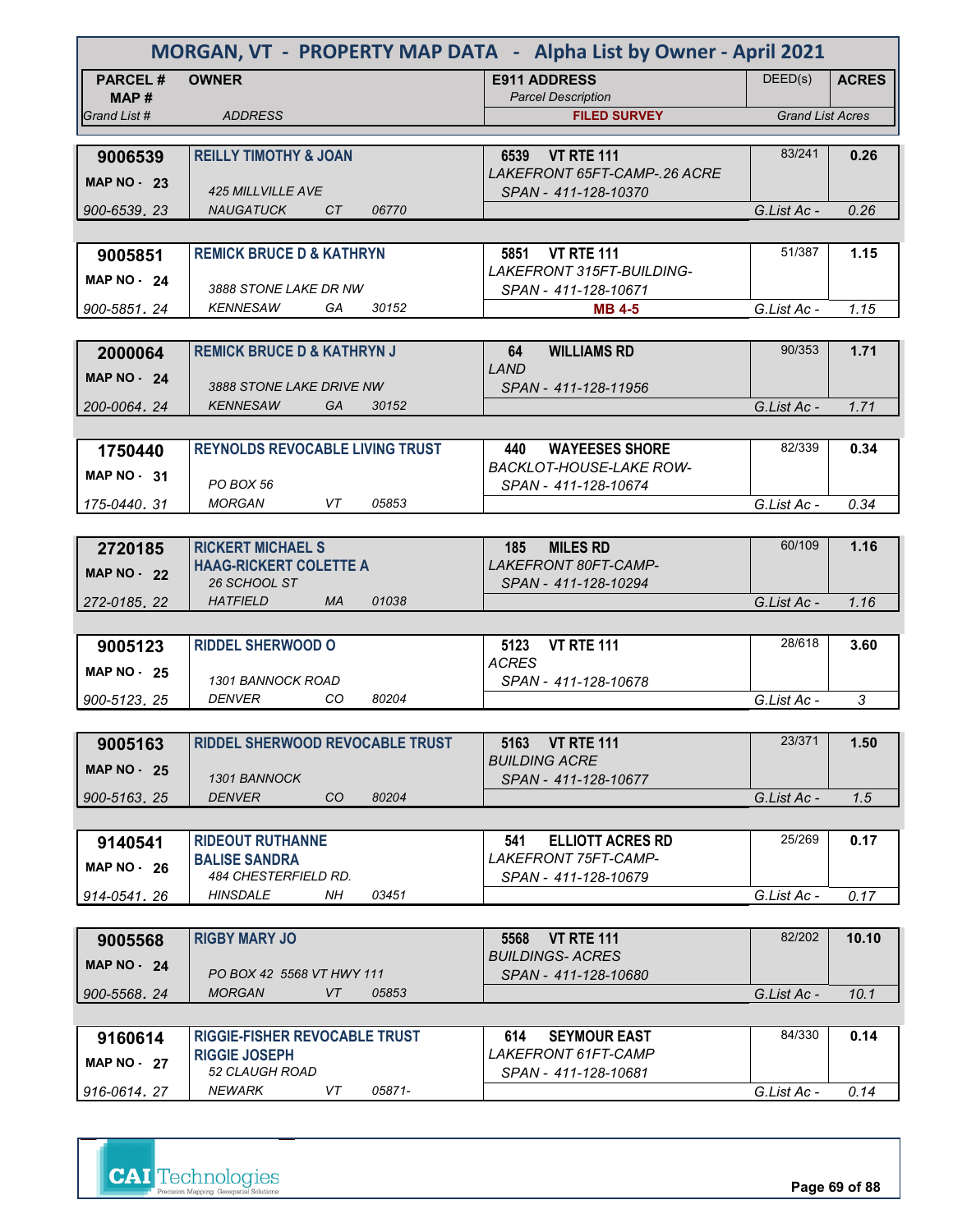|                        | MORGAN, VT - PROPERTY MAP DATA - Alpha List by Owner - April 2021 |            |                                                         |                         |              |
|------------------------|-------------------------------------------------------------------|------------|---------------------------------------------------------|-------------------------|--------------|
| <b>PARCEL#</b><br>MAP# | <b>OWNER</b>                                                      |            | <b>E911 ADDRESS</b><br><b>Parcel Description</b>        | DEED(s)                 | <b>ACRES</b> |
| Grand List #           | <b>ADDRESS</b>                                                    |            | <b>FILED SURVEY</b>                                     | <b>Grand List Acres</b> |              |
|                        |                                                                   |            |                                                         |                         |              |
| 3000067                | <b>RILEY FRANCIS D</b>                                            |            | <b>WATER ST</b><br>67<br><b>BUILDING- ACRE-LAKE ROW</b> | 54/182                  | 10.07        |
| <b>MAP NO - 23</b>     | <b>25 ANN LANE</b>                                                |            | SPAN - 411-128-10041                                    |                         |              |
| 300-0067, 23           | LYNN<br><b>MA</b>                                                 | 01904      |                                                         | G.List Ac -             | 10.07        |
|                        |                                                                   |            |                                                         |                         |              |
| 9100069                | <b>RILEY FRANCIS D</b>                                            |            | 69<br><b>LAFOE GRAY BEACH DR</b>                        | 54/182                  | 0.05         |
| <b>MAP NO - 23</b>     |                                                                   |            | SPAN-                                                   |                         |              |
|                        |                                                                   |            |                                                         | G.List Ac -             |              |
|                        |                                                                   |            |                                                         |                         |              |
| 9006241                | <b>RILEY JAMES</b>                                                |            | 6241 VT RTE 111                                         | 71/300                  | 0.06         |
| <b>MAP NO - 24</b>     | <b>RILEY CAROLYN</b><br><b>150 CROSSFIELD DR</b>                  |            | LAKEFRONT 51FT-HOUSE-GARAGE-<br>SPAN - 411-128-10059    |                         |              |
| 900-6241.24            | <b>COLCHESTER</b><br>VT                                           | 05446      |                                                         | G.List Ac -             | 0.06         |
|                        |                                                                   |            |                                                         |                         |              |
| 9140589                | RIOPELLE ROBERT & ANGELA ET AL                                    |            | 589<br><b>ELLIOTT ACRES RD</b>                          | 83/84                   | 0.45         |
| <b>MAP NO - 26</b>     |                                                                   |            | LAKEFRONT 150FT-CAMP                                    |                         |              |
|                        | <b>150 PENDLETON AVE</b>                                          |            | SPAN - 411-128-10081                                    |                         |              |
| 914-0589.26            | <b>CHICOPEE</b><br>МA                                             | 01020-2100 | <b>MB 4-41</b>                                          | G.List Ac -             | 0.44         |
|                        | <b>RIVARD DAVID E &amp; DIANE L</b>                               |            | <b>WHITEHILL HEIGHTS</b><br>520                         | 51/227                  | 11.20        |
| 2520520                |                                                                   |            | <b>CAMP-ACRE</b>                                        |                         |              |
| $MAP NO - 8$           | <b>186 BEECH AVE</b>                                              |            | SPAN - 411-128-10682                                    |                         |              |
| 252-0520, 08           | <b>DERBY LINE</b><br><b>VT</b>                                    | 05830      | <b>MB 4-7</b>                                           | G.List Ac -             | 11.2         |
|                        |                                                                   |            |                                                         |                         |              |
| 9000999                | <b>ROBERTS DEBRA LIFE ESTATE</b>                                  |            | 999<br><b>VT RTE 111</b>                                | 71/205                  | 1.00         |
| MAP NO. 9              | <b>BAKER STACY &amp; SWIATEK LINDSAY</b><br>41 S BEECHWOOD RD     |            | <b>BUILDINGS-ACRE</b><br>SPAN - 411-128-10684           |                         |              |
| 900-0999, 09           | <b>NIAWTIC</b><br>CT.                                             | 06357      | <b>MB 4-21</b>                                          | G.List Ac -             | $\mathbf{1}$ |
|                        |                                                                   |            |                                                         |                         |              |
| 9002020                | <b>ROSALES JAMES</b>                                              |            | 2020 VT RTE 111                                         | 61/234                  | 10.01        |
| MAP NO - 8             | <b>FORTUNE-ROSALES LUPE</b>                                       |            | <b>BUILDINGS-ACRE</b>                                   |                         |              |
|                        | <b>PO BOX 238</b>                                                 |            | SPAN - 411-128-10666                                    |                         |              |
| 900-2020.08            | <b>MORGAN</b><br>VT                                               | 05853      |                                                         | G.List Ac -             | 10.01        |
|                        |                                                                   |            |                                                         |                         |              |
| 2720153                | <b>ROSENBERG JUNE HORAK</b>                                       |            | 153<br>MILES RD<br><i>LAKEFRONT 99FT-CAMP-</i>          | 62/285                  | 0.28         |
| <b>MAP NO - 22</b>     | <b>650 FISHER RD</b>                                              |            | SPAN - 411-128-10654                                    |                         |              |
| 272-0153, 22           | MONTGOMERY C VT                                                   | 05471      |                                                         | G.List Ac -             | 0.28         |
|                        |                                                                   |            |                                                         |                         |              |
| 2740101                | <b>ROWE STEPHEN &amp; STEPHANIE</b>                               |            | <b>ROSSITERS PT</b><br>101                              | 85/12                   | 1.94         |
| <b>MAP NO - 22</b>     | 498 HARPSWELL ISLAND RD                                           |            | LAKEFRONT 747FT-BUILDINGS-BOAT                          |                         |              |
| 274-0101, 22           | <b>HARPSWELL</b><br><b>ME</b>                                     | 04079      | SPAN - 411-128-10546<br>MB 3-62 & 64                    | G.List Ac -             | 1.94         |
|                        |                                                                   |            |                                                         |                         |              |
| 9080022                | <b>ROWSE PHILLIP</b>                                              |            | <b>PALIN DR</b><br>22                                   | 21/166                  | 0.56         |
| <b>MAP NO - 22</b>     | <b>ROWSE MARK &amp; LINDA LEE</b><br>8 LARCH RD                   |            | LAKEFRONT 60FT-CAMP<br>SPAN - 411-128-10689             |                         |              |
| 908-0022, 22           | S BURLINGTON<br>VT.                                               | 05403      |                                                         | G.List Ac -             | 0.56         |
|                        |                                                                   |            |                                                         |                         |              |



**Page 70 of 88**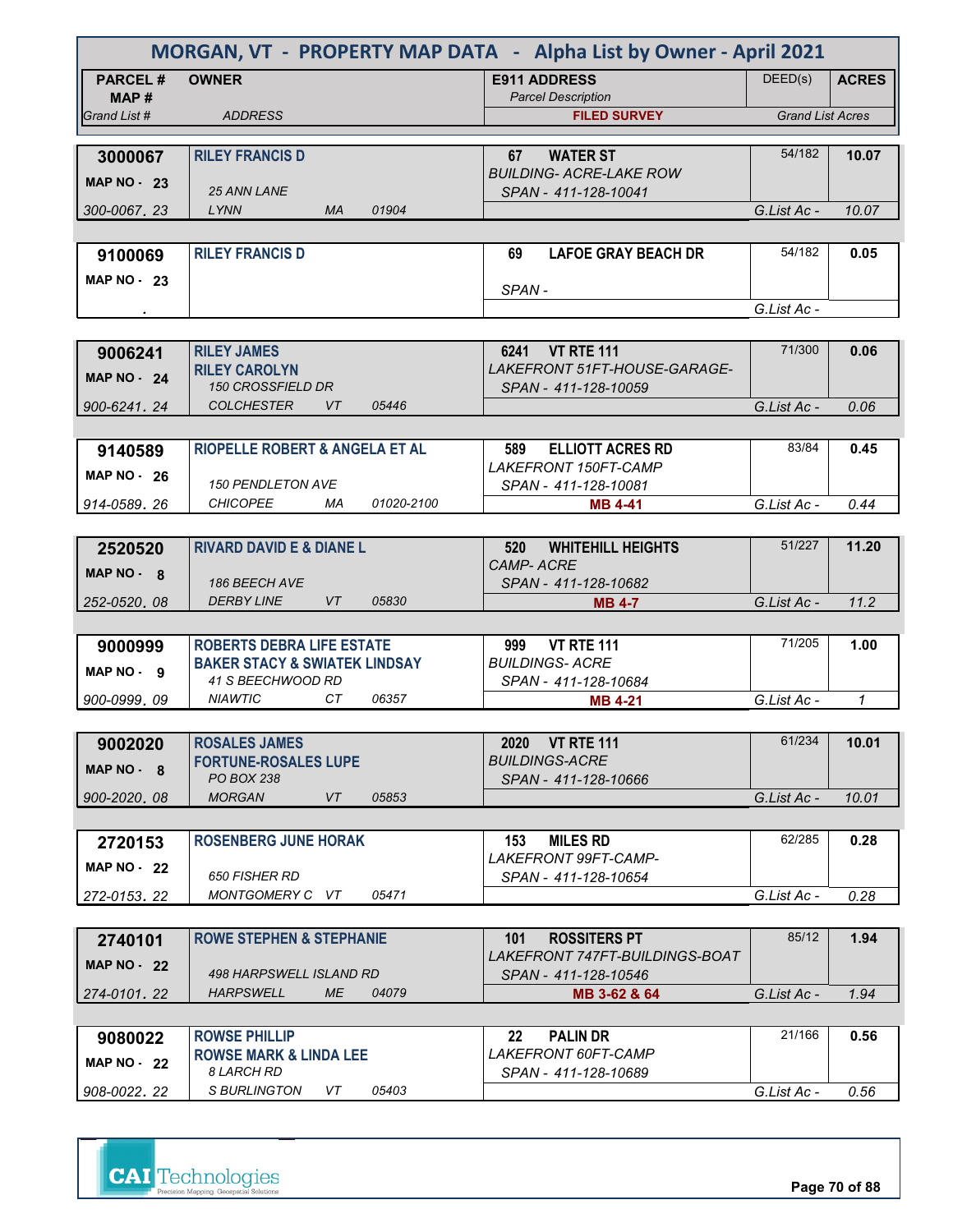| MORGAN, VT - PROPERTY MAP DATA - Alpha List by Owner - April 2021 |                                                                  |                                                               |                         |                |
|-------------------------------------------------------------------|------------------------------------------------------------------|---------------------------------------------------------------|-------------------------|----------------|
| <b>PARCEL#</b><br>MAP #                                           | <b>OWNER</b>                                                     | <b>E911 ADDRESS</b><br><b>Parcel Description</b>              | DEED(s)                 | <b>ACRES</b>   |
| Grand List #                                                      | <b>ADDRESS</b>                                                   | <b>FILED SURVEY</b>                                           | <b>Grand List Acres</b> |                |
|                                                                   |                                                                  |                                                               |                         |                |
| 9004644                                                           | <b>RUITER FLORENCE</b>                                           | 4644 VT RTE 111                                               | 19/171                  | 3.00           |
| <b>MAP NO - 26</b>                                                | % RUITER BRUCE                                                   | <b>BUILDING-ACRES</b>                                         |                         |                |
| 900-4644.26                                                       | MANOIR CAVARNAL 404 MAIN RD APT105<br>HUDSON QUEBEC CANA JOP 1HO | SPAN - 411-128-10691                                          | G.List Ac -             | 3              |
|                                                                   |                                                                  |                                                               |                         |                |
| 9007382                                                           | <b>RUNSVOLD PATRICIA ET AL</b>                                   | 7382 VT RTE 111                                               | 91/612                  | 72.40          |
|                                                                   |                                                                  | HOUSE-GARAGE-ACRES                                            | 43/291                  |                |
| <b>MAP NO - 22</b>                                                | <b>1755 HILLMONT DR</b>                                          | SPAN - 411-128-10693                                          |                         |                |
| 900-7382, 22                                                      | 37215<br><i>NASHVILLE</i><br>TN                                  |                                                               | G.List Ac -             | 72.4           |
|                                                                   |                                                                  |                                                               |                         |                |
| 0310324                                                           | <b>RUSSELL PATRICIA J</b>                                        | 324<br><b>HUNT SHORE S</b>                                    | 63/456                  | 4.50           |
| <b>MAP NO - 34</b>                                                | <b>JUDD-STEIN CATHY M</b><br>223 PEARL ST                        | <b>LAKEFRONT 154FT-BUILDING</b><br>SPAN - 411-128-10394       |                         |                |
| 031-0324.34                                                       | STJOHNSBURY VT<br>05819                                          |                                                               | G.List Ac -             | 4.5            |
|                                                                   |                                                                  |                                                               |                         |                |
| 2720157                                                           | <b>RUSTAY DENNIS &amp; DEBORAH</b>                               | <b>MILES RD</b><br>157                                        | 72/328                  | 1.19           |
| <b>MAP NO - 22</b>                                                |                                                                  | LAKEFRONT 100FT-CAMP-                                         |                         |                |
|                                                                   | 11 JASON ST                                                      | SPAN - 411-128-10137                                          |                         |                |
| 272-0157.22                                                       | <b>PITTSFIELD</b><br>MA<br>01201                                 |                                                               | G.List Ac -             | 1.19           |
|                                                                   |                                                                  |                                                               |                         |                |
| 1700313                                                           | <b>SAMUELS SEYMOUR LAKE TRUST 2017</b>                           | 313<br><b>WAYEESES DR</b><br><b>LAKEFRONT 596FT-2 HOUSES-</b> | 86/277                  | 11.63          |
| <b>MAP NO - 33</b>                                                | <b>C/O WILLIAM ABENDROTH</b><br>40 GROVE ST #375                 | SPAN - 411-128-10696                                          |                         |                |
| 170-0313, 33                                                      | <b>WELLESLEY</b><br><b>MA</b><br>02482                           | <b>MB 2-18</b>                                                | G.List Ac -             | 11.63          |
|                                                                   |                                                                  |                                                               |                         |                |
| 9007339                                                           | <b>SANBORN JOAN E TRUSTEE</b>                                    | 7339 VT RTE 111                                               | 58/81                   | 1.08           |
| <b>MAP NO - 22</b>                                                | <b>JOAN E SANBORN REVOCABLE TRUST</b>                            | LAKEFRONT 87FT-CAMP-                                          |                         |                |
|                                                                   | 7339 VT ROUTE 111<br><b>MORGAN</b><br>05853<br>VT.               | SPAN - 411-128-10697                                          | G.List Ac -             | 1.08           |
| 900-7339, 22                                                      |                                                                  |                                                               |                         |                |
| 2201362                                                           | <b>SANGER FRANK E &amp; BARBRA A</b>                             | 1362 CAMP WINAPE RD                                           | 31/91                   | 10.10          |
|                                                                   |                                                                  | LAKEFRONT 100FT-CAMPS-                                        |                         |                |
| <b>MAP NO - 30</b>                                                | PO BOX 1882                                                      | SPAN - 411-128-10698                                          |                         |                |
| 220-1362.30                                                       | <b>MORRISTOWN</b><br>TN<br>37816                                 | <b>MB 3-15</b>                                                | G.List Ac -             | 10.1           |
|                                                                   |                                                                  |                                                               |                         |                |
| 9004578                                                           | <b>SANTAW JR RAYMOND &amp; DANIELLE</b>                          | 4578 VT RTE 111                                               | 91/238                  | 2.00           |
| <b>MAP NO - 26</b>                                                | 4578 VT RT 111                                                   | <b>BUILDING ACRES</b><br>SPAN - 411-128-10581                 | 78/78                   |                |
| 900-4578.26                                                       | MORGAN<br>VT<br>05853                                            |                                                               | G.List Ac -             | $\overline{2}$ |
|                                                                   |                                                                  |                                                               |                         |                |
| 0200132                                                           | <b>SANVILLE STEVE</b>                                            | <b>GORE RD S</b><br>132                                       | 49/86                   | 2.00           |
| MAP $NO - 1$                                                      |                                                                  | <b>BUILDINGS-ACRES</b>                                        |                         |                |
|                                                                   | 132 GORE RD S                                                    | SPAN - 411-128-10699                                          |                         |                |
| 020-0132.01                                                       | <b>W CHARLESTON</b><br>05872<br>VT                               | <b>MB 3-18</b>                                                | G.List Ac -             | $\overline{a}$ |
| 1620124                                                           | <b>SAPIENZA JOHN</b>                                             | 124<br><b>TOAD POND HTS</b>                                   | 32/121                  | 2.14           |
|                                                                   |                                                                  | <b>CAMP-ACRES</b>                                             |                         |                |
| MAP $NO - 4$                                                      | <b>64 PINE RIDGE CIR</b>                                         | SPAN - 411-128-10700                                          |                         |                |
| 162-0124.04                                                       | <b>SANDOWN</b><br>03873<br>NH                                    |                                                               | G.List Ac -             | 2.14           |

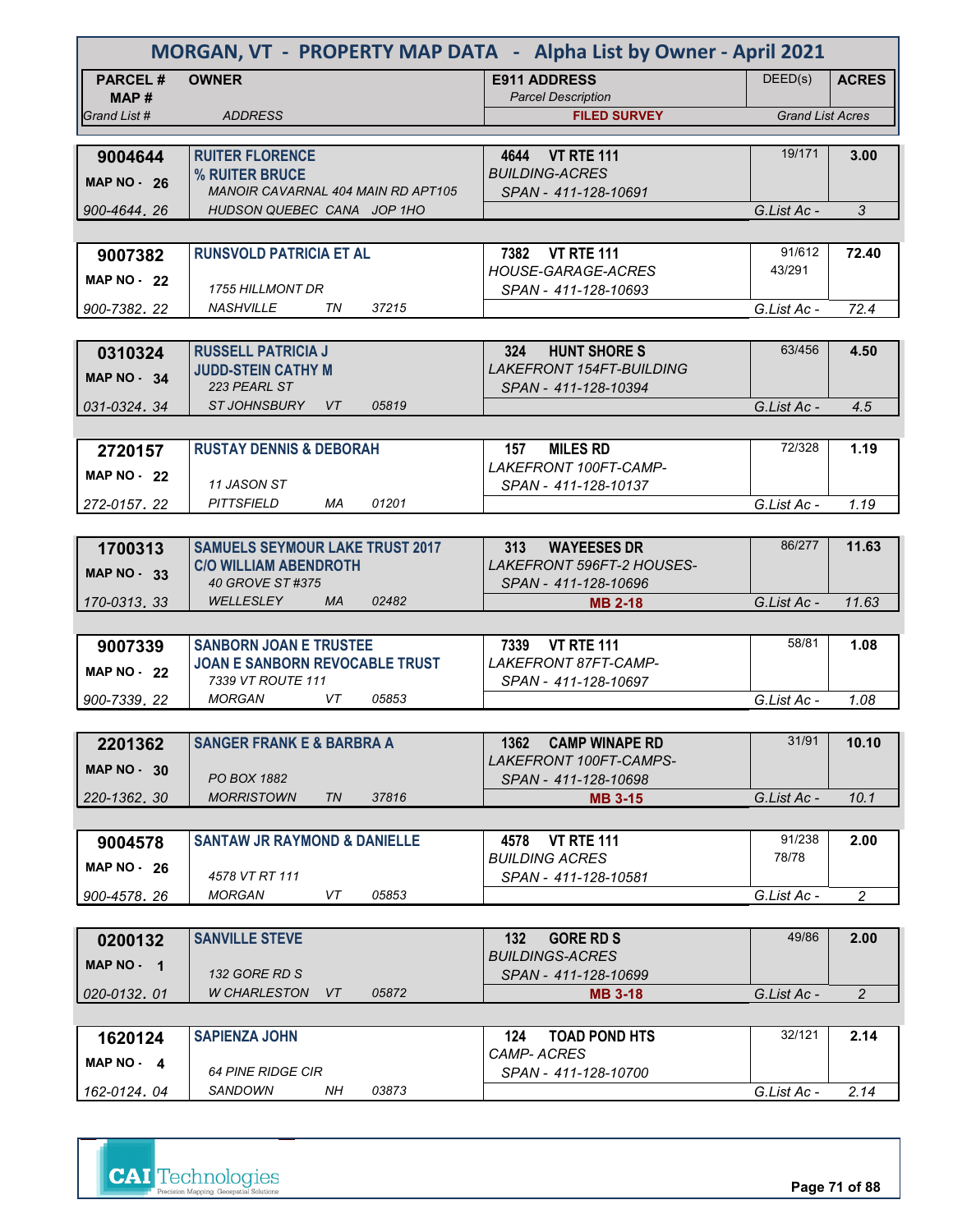| MORGAN, VT - PROPERTY MAP DATA - Alpha List by Owner - April 2021 |                                                       |                                                         |                         |              |
|-------------------------------------------------------------------|-------------------------------------------------------|---------------------------------------------------------|-------------------------|--------------|
| <b>PARCEL#</b><br>MAP #                                           | <b>OWNER</b>                                          | <b>E911 ADDRESS</b><br><b>Parcel Description</b>        | DEED(s)                 | <b>ACRES</b> |
| Grand List #                                                      | <b>ADDRESS</b>                                        | <b>FILED SURVEY</b>                                     | <b>Grand List Acres</b> |              |
|                                                                   |                                                       |                                                         |                         |              |
| 1750427                                                           | <b>SARTORELLI KENNETH H</b>                           | <b>WAYEESES SHORE</b><br>427                            | 86/560                  | 0.32         |
| <b>MAP NO - 31</b>                                                | <b>SAROTELLI MARY BETH T</b><br>33 HARTE CIR          | <b>LAKEFRONT 100FT - CAMP</b><br>SPAN - 411-128-10017   |                         |              |
| 175-0427.31                                                       | <b>WILISTON</b><br>VT<br>05495-9486                   |                                                         | G.List Ac -             | 0.32         |
|                                                                   |                                                       |                                                         |                         |              |
| 1620047                                                           | <b>SCAGLIONE, JR. LOUIS J</b>                         | <b>TOAD POND HTS</b><br>47                              | 88/596-97               | 11.60        |
|                                                                   | <b>SCAGLIONE TRICIA A</b>                             | <b>HOUSE-ACRES</b>                                      | 46/385                  |              |
| MAP $NO - 4$                                                      | <b>47 TOAD POND HEIGHTS</b>                           | SPAN - 411-128-10597                                    |                         |              |
| 162-0047, 04                                                      | VT<br>05853<br>MORGAN                                 | <b>MB 5-15</b>                                          | G.List Ac -             | 11.6         |
|                                                                   |                                                       |                                                         |                         |              |
| 1750521                                                           | <b>SCHISSEL SCOTT L &amp; CHRISTINA M</b>             | <b>WAYEESES SHORE</b><br>521                            | 84/119                  | 0.57         |
| MAP $NO - 31$                                                     |                                                       | LAKEFRONT 100FT - CAMP                                  |                         |              |
|                                                                   | 36 BAYLEY ST                                          | SPAN - 411-128-10106                                    |                         |              |
| 175-0521.31                                                       | 02090<br><b>WESTWOOD</b><br><b>MA</b>                 |                                                         | G.List Ac -             | 0.57         |
|                                                                   |                                                       |                                                         |                         |              |
| 1740180                                                           | <b>SCHMIDT ERIC &amp; REBECCA</b>                     | <b>WAYEESES W</b><br>180                                | 90/511                  | 0.50         |
| <b>MAP NO - 32</b>                                                |                                                       | LAKEFRONT 100FT-BACKLOT-CAMP                            | 89/578-82               |              |
|                                                                   | 314 RIVER ROAD                                        | SPAN - 411-128-10073                                    | 87/62                   |              |
| 174-0180.32                                                       | <b>WEST CHESTERFI NH</b><br>03466                     | MB 3-67, 4-62, 5-14                                     | G.List Ac -             | 0.6          |
|                                                                   |                                                       |                                                         | 88/5                    | 17.63        |
| 1000269                                                           | <b>SEGUIN CADE</b>                                    | <b>COCHE BROOK CROSSING</b><br>269<br>LAND              |                         |              |
| MAP $NO - 1$                                                      | 514 TOAD POND RD                                      | SPAN - 411-128-11946                                    |                         |              |
| 100-0269, 01                                                      | <b>MORGAN</b><br>VT<br>05853                          |                                                         | G.List Ac -             | 17.63        |
|                                                                   |                                                       |                                                         |                         |              |
| 1600514                                                           | <b>SEGUIN CADE</b>                                    | <b>TOAD POND RD</b><br>514                              | 83/134                  | 10.11        |
| MAP $NO - 3$                                                      | <b>MCMICHAEL ASHLEY</b>                               | <b>HOUSE-ATT GARAGE-ACRES</b>                           |                         |              |
|                                                                   | 514 TOAD POND RD                                      | SPAN - 411-128-10027                                    |                         |              |
| 160-0514.03                                                       | <b>MORGAN</b><br>VT<br>05853                          | <b>MB 3-47</b>                                          | G.List Ac -             | 10.11        |
|                                                                   |                                                       |                                                         |                         |              |
| 9140483                                                           | <b>SEGUIN DANA</b>                                    | <b>ELLIOTT ACRES RD</b><br>483                          | 81/390                  | 2.44         |
| <b>MAP NO - 26</b>                                                |                                                       | LAKEFRONT 119 FT-HOUSE                                  | 80/350                  |              |
|                                                                   | 483 ELLIOTT ACRES ROAD                                | SPAN - 411-128-10708                                    |                         |              |
| 914-0483.26                                                       | <b>MORGAN</b><br>VT<br>05853                          |                                                         | G.List Ac -             | 2.44         |
|                                                                   |                                                       |                                                         |                         |              |
| 1740120                                                           | <b>SEGUIN RICHARD A</b><br><b>JACOBS JULIE M</b>      | <b>WAYEESES SHORE W</b><br>120<br>LAKEFRONT 100FT-CAMP- | 86/615                  | 0.52         |
| <b>MAP NO - 32</b>                                                | P0 BOX 251                                            | SPAN - 411-128-10647                                    |                         |              |
| 174-0120.32                                                       | <b>DERBY LINE</b><br>VT<br>05830                      | <b>MB 3-67</b>                                          | G.List Ac -             | 0.52         |
|                                                                   |                                                       |                                                         |                         |              |
| 0310132                                                           | <b>SELBY HOMER DEAN &amp; JANET LIFE ESTATE</b>       | <b>HUNT SHORE S</b><br>132                              | 91/386                  | 0.23         |
|                                                                   |                                                       | <b>LAKEFRONT 100FT-BUILDING-</b>                        | 26/77                   |              |
| MAP NO 34                                                         | PO BOX 43                                             | SPAN - 411-128-10712                                    |                         |              |
| 031-0132, 34                                                      | <b>MORGAN</b><br>VT<br>05853                          |                                                         | G.List Ac -             | 0.23         |
|                                                                   |                                                       |                                                         |                         |              |
| 0300402                                                           | <b>SELBY SEAN, TARA N</b>                             | 402<br><b>MORGAN CHARLESTON RD</b>                      | 66/471                  | 78.38        |
| MAP NO - 2                                                        |                                                       | BUILDING-& LAKE ROW                                     | 42/251                  |              |
|                                                                   | 402 MORGAN-CHARLESTON RD<br>WEST CHARLEST VT<br>05872 | SPAN - 411-128-10713                                    | 66/471                  |              |
| 030-0402.02                                                       |                                                       | <b>MB 4-34</b>                                          | G.List Ac -             | 78.38        |



**Page 72 of 88**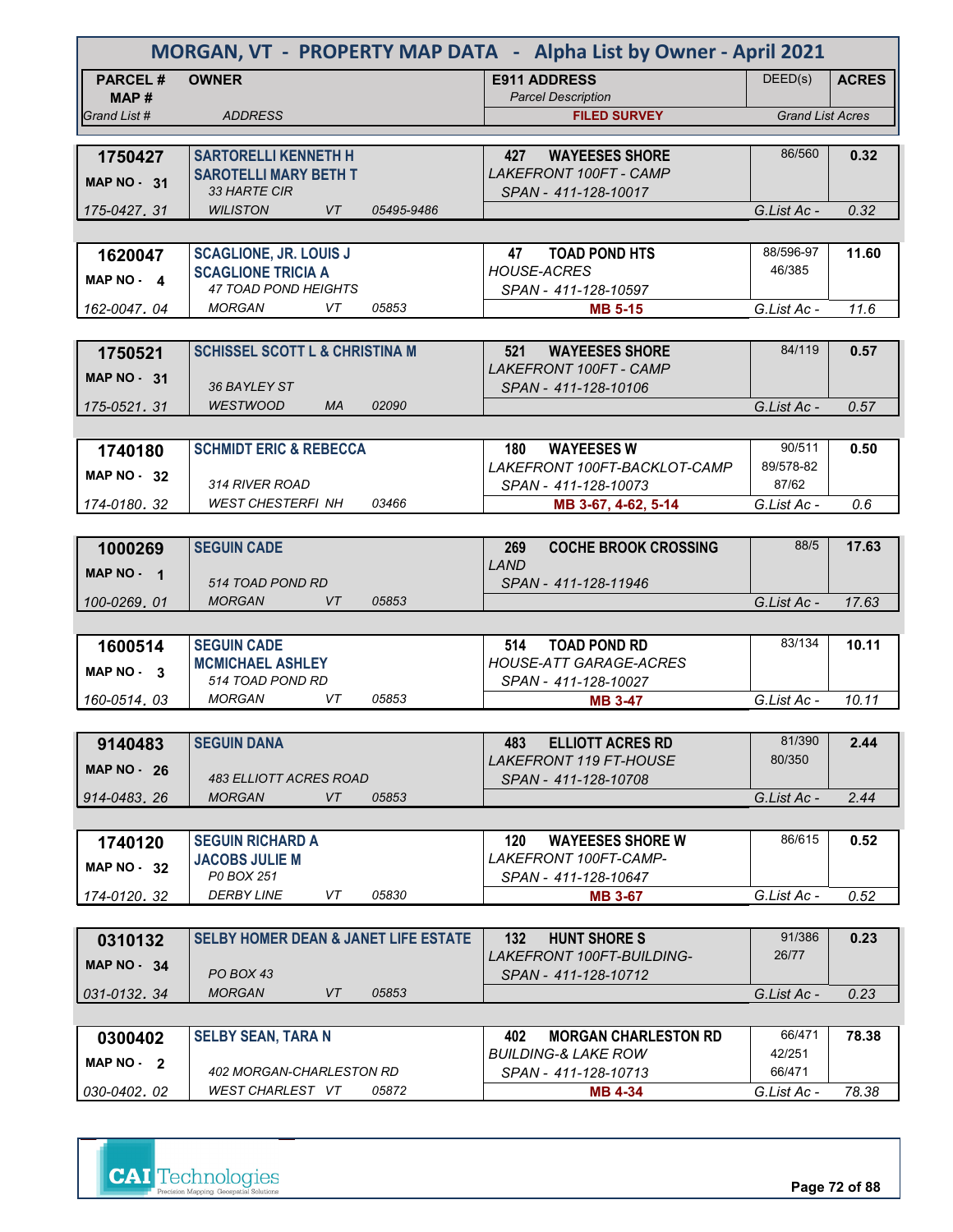| MORGAN, VT - PROPERTY MAP DATA - Alpha List by Owner - April 2021 |                                                |            |                                                  |                         |              |
|-------------------------------------------------------------------|------------------------------------------------|------------|--------------------------------------------------|-------------------------|--------------|
| <b>PARCEL#</b>                                                    | <b>OWNER</b>                                   |            | <b>E911 ADDRESS</b>                              | DEED(s)                 | <b>ACRES</b> |
| MAP #<br>Grand List #                                             | <b>ADDRESS</b>                                 |            | <b>Parcel Description</b><br><b>FILED SURVEY</b> | <b>Grand List Acres</b> |              |
|                                                                   |                                                |            |                                                  |                         |              |
| 1720007                                                           | <b>SEVEN SPAULDING RD LLC</b>                  |            | <b>SPAULDING RD</b><br>$7^{\circ}$               | 86/489                  | 1.50         |
|                                                                   |                                                |            | <b>CAMP-ACRES-LAKE ROW</b>                       |                         |              |
| <b>MAP NO - 33</b>                                                | 40 GROVE ST #320                               |            | SPAN - 411-128-10042                             |                         |              |
| 172-0007.33                                                       | <b>WELLESLEY</b><br><b>MA</b>                  | 02482-7761 | <b>MB 3-37</b>                                   | G.List Ac -             | 1.5          |
|                                                                   |                                                |            |                                                  |                         |              |
| 2720050                                                           | <b>SEYMOUR LAKE CONDOMINIUM ASSN INC</b>       |            | 50<br><b>MILES RD</b>                            | 26/374                  | 4.64         |
| <b>MAP NO - 22</b>                                                | % VACCA ROBERT<br><i><b>57 LAKEVIEW DR</b></i> |            | <b>BACKLOT ACRES &amp; ROW</b>                   |                         |              |
| 272-0050, 22                                                      | <b>NEWPORT</b><br>VT                           | 05855      | SPAN - 411-128-10715                             | G.List Ac -             | 4.64         |
|                                                                   |                                                |            |                                                  |                         |              |
| 0100028                                                           | <b>SEYMOUR LAKE LODGE, LLC</b>                 |            | 28<br><b>VALLEY ROAD</b>                         | 85/251                  | 0.81         |
|                                                                   |                                                |            | <b>SEYMOUR LODGE-&amp; ACRES</b>                 |                         |              |
| MAP $NO - 23$                                                     | <b>28 VALLEY RD</b>                            |            | SPAN - 411-128-10216                             |                         |              |
| 010-0028.23                                                       | <b>MORGAN</b><br>VT                            | 05853      |                                                  | G.List Ac -             | 0.81         |
|                                                                   |                                                |            |                                                  |                         |              |
| 0900322                                                           | <b>SHATTUCK JUSTIN</b>                         |            | 322<br><b>DERBY GORE RD</b>                      | 83/314                  | 15.40        |
| MAP NO - 1                                                        |                                                |            | <b>BUILDINGS-&amp; ACRES</b>                     |                         |              |
| 090-0322.01                                                       | 322 DERBY GORE RD<br>W CHARLESTON VT           | 05872      | SPAN - 411-128-10211<br><b>MB 5-10</b>           | G.List Ac -             | 15.51        |
|                                                                   |                                                |            |                                                  |                         |              |
| 0700295                                                           | <b>SHATTUCK BRADLEY &amp; BONNIE</b>           |            | <b>HAYWARD HOLLOW</b><br>295                     | 38/399-400              | 12.20        |
|                                                                   |                                                |            | LAND                                             | 34/387                  |              |
| MAP NO - 1                                                        | 727 DUMAS RD                                   |            | SPAN - 411-128-10138                             |                         |              |
| 070-0295, 01                                                      | <b>DERBY</b><br>VT                             | 05829      | <b>MB 1-45</b>                                   | G.List Ac -             | 12.2         |
|                                                                   |                                                |            |                                                  |                         |              |
| 0310374                                                           | <b>SHATTUCK BRADLEY M &amp; BONNIE L</b>       |            | <b>HUNT SHORE S</b><br>374                       | 44/290                  | 0.37         |
| MAP $NO - 34$                                                     | 727 DUMAS ROAD                                 |            | <i>LAKEFRONT 80FT-BUILDING-&amp; ACRE</i>        |                         |              |
| 031-0374.34                                                       | VT<br>DERBY                                    | 05829      | SPAN - 411-128-10717                             | G.List Ac -             | 0.37         |
|                                                                   |                                                |            |                                                  |                         |              |
| 9006375                                                           | <b>SHEPHERD BETTYANNE</b>                      |            | 6375 VT RTE 111                                  | 83/443                  | 0.10         |
|                                                                   |                                                |            | LAKEFRONT 70FT-CAMP-& ACRE                       |                         |              |
| <b>MAP NO - 23</b>                                                | <b>42 HOMEWILDE LN</b>                         |            | SPAN - 411-128-10718                             |                         |              |
| 900-6375.23                                                       | <b>NORTHFIELD</b><br>VT                        | 05663      |                                                  | G.List Ac -             | 0.1          |
|                                                                   |                                                |            |                                                  |                         |              |
| 9040315                                                           | <b>SHINE TRAVIS</b>                            |            | 315<br><b>BUZZELL WEST</b>                       | 91/189                  | 0.28         |
| <b>MAP NO - 21</b>                                                | 13 ROYS BROOKS RD                              |            | LAKEFRONT 120FT-CAMP                             | 21/235                  |              |
| 904-0315.21                                                       | <i>NEWFANE</i><br>VT                           | 05345      | SPAN - 411-128-10160                             | G.List Ac -             | 0.28         |
|                                                                   |                                                |            |                                                  |                         |              |
| 0101123                                                           | <b>SHIPPEE MATTHEW &amp; RHONDA</b>            |            | 1123 VALLEY RD                                   | 90/520                  | 23.05        |
|                                                                   |                                                |            | <b>ACRES</b>                                     | 82/414                  |              |
| MAP $NO - 3$                                                      | <b>PO BOX 165</b>                              |            | SPAN - 411-128-10247                             |                         |              |
| 010-1123.03                                                       | <b>MORGAN</b><br>VT                            | 05853      |                                                  | G.List Ac -             | 17           |
|                                                                   |                                                |            |                                                  |                         |              |
| 9130246                                                           | <b>SHIPPEE MATTHEW &amp; RHONDA</b>            |            | <b>LEWIS RD</b><br>246                           |                         | 1.46         |
| <b>MAP NO - 26</b>                                                | P.O. BOX 165                                   |            | LAKEFRONT 102FT-HOUSE-<br>SPAN - 411-128-10721   |                         |              |
| 913-0246, 26                                                      | <b>MORGAN</b><br>VT                            | 05853      | <b>MB 1-32</b>                                   | G.List Ac -             | 1.47         |
|                                                                   |                                                |            |                                                  |                         |              |



**Page 73 of 88**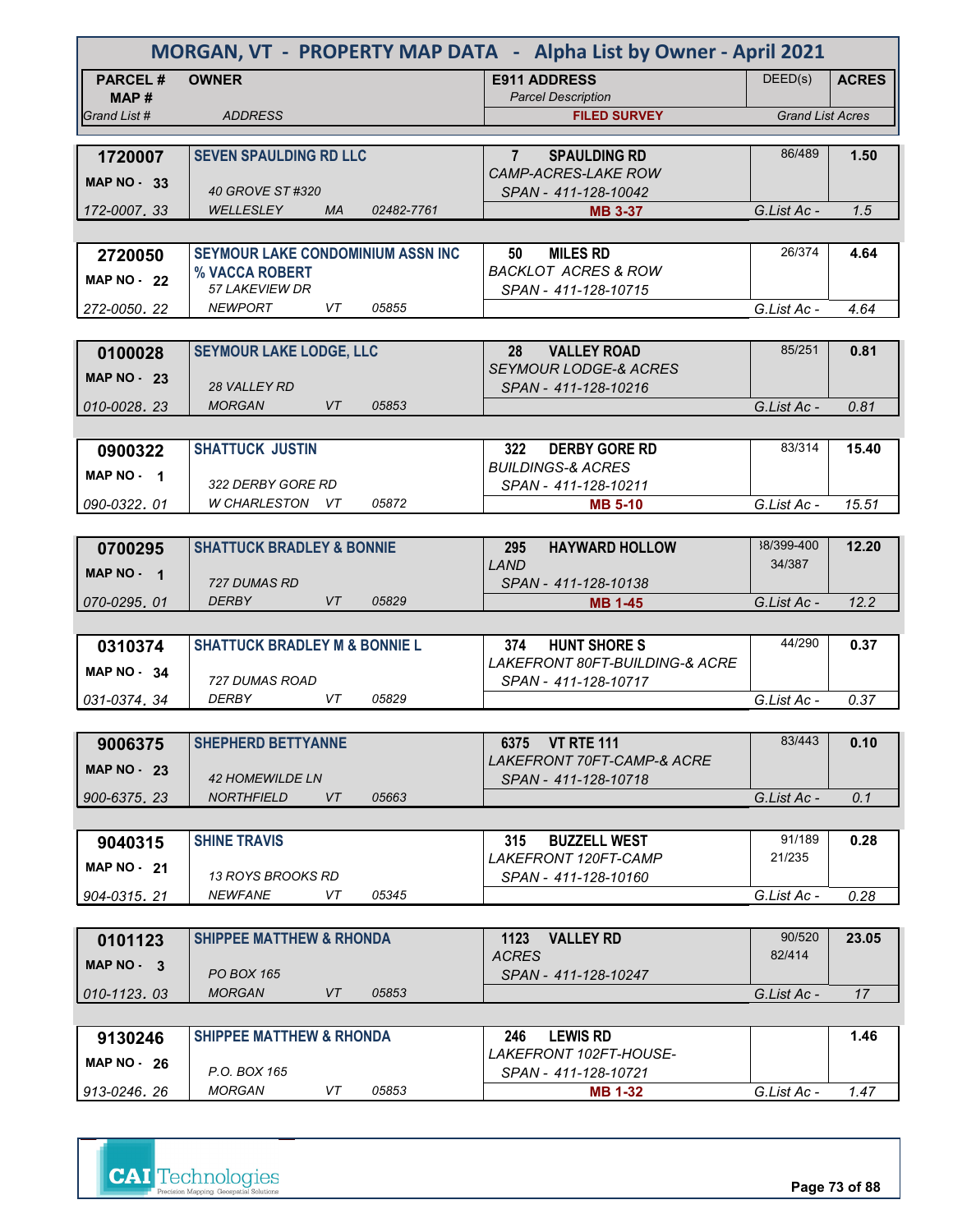|                    | MORGAN, VT - PROPERTY MAP DATA - Alpha List by Owner - April 2021 |            |                                                        |                         |              |  |
|--------------------|-------------------------------------------------------------------|------------|--------------------------------------------------------|-------------------------|--------------|--|
| <b>PARCEL#</b>     | <b>OWNER</b>                                                      |            | <b>E911 ADDRESS</b>                                    | DEED(s)                 | <b>ACRES</b> |  |
| MAP #              |                                                                   |            | <b>Parcel Description</b>                              |                         |              |  |
| Grand List #       | <b>ADDRESS</b>                                                    |            | <b>FILED SURVEY</b>                                    | <b>Grand List Acres</b> |              |  |
| 9090120            | <b>SHOVER GEORGE W &amp; DONNA D</b>                              |            | <b>CRESENT BEACH RD</b><br>120                         | 84/192                  | 3.61         |  |
|                    |                                                                   |            | <b>HOUSE-&amp; ACRES</b>                               |                         |              |  |
| MAP $NO - 22$      | <b>120 CRESCENT BEACH</b>                                         |            | SPAN - 411-128-10508                                   |                         |              |  |
| 909-0120, 22       | <b>MORGAN</b><br>VT                                               | 05853      | <b>MB 5-12</b>                                         | G.List Ac -             | 3.5          |  |
|                    |                                                                   |            |                                                        |                         |              |  |
| 1610158            | <b>SICILIANO DAVID</b>                                            |            | <b>IP ROAD</b><br>158                                  | 85/108                  | 10.00        |  |
| MAP $NO - 3$       | 158 IP RD                                                         |            | CAMP-OUTBUILDING-ACRES                                 |                         |              |  |
| 161-0158.03        | <b>MORGAN</b><br>VT                                               | 05853      | SPAN - 411-128-10651                                   | G.List Ac -             | 10           |  |
|                    |                                                                   |            |                                                        |                         |              |  |
| 1740106            | <b>SIMONEAU GREGORY</b>                                           |            | <b>WAYEESES SHORE W</b><br>106                         | 85/135                  | 0.25         |  |
| <b>MAP NO - 32</b> |                                                                   |            | LAKEFRONT 100FT-CAMP-OUTBUILDI                         |                         |              |  |
|                    | <b>2872 BUCK HILL RD</b>                                          |            | SPAN - 411-128-10270                                   |                         |              |  |
| 174-0106.32        | <b>WESTFIELD</b><br>VT                                            | 05874-9603 |                                                        | G.List Ac -             | 0.25         |  |
|                    |                                                                   |            |                                                        |                         |              |  |
| 2000652            | <b>SIMPSON, JAMES</b>                                             |            | 652<br><b>WILLIAMS RD</b>                              | 54/97                   | 10.06        |  |
| <b>MAP NO - 24</b> | 192 RAILROAD ST                                                   |            | <b>ACRES &amp; CAMP</b><br>SPAN - 411-128-10526        |                         |              |  |
| 200-0626. .24      | <b>MILTON</b><br>VT                                               | 05468-3084 | <b>MB 3-24</b>                                         | G.List Ac -             | 10.06        |  |
|                    |                                                                   |            |                                                        |                         |              |  |
| 9140408            | <b>SISCO MARGIE</b>                                               |            | <b>ELLIOTT ACRES RD</b><br>408                         | 78/281                  | 2.78         |  |
| <b>MAP NO - 26</b> |                                                                   |            | <b>BACKLOT -&amp; ACRES-LAKE ROW</b>                   |                         |              |  |
|                    | 87 PLESANT ACRES DR                                               |            | SPAN - 411-128-10710                                   |                         |              |  |
| 914-0408, 26       | <b>WILLISTON</b><br>VT                                            | 05495      | <b>MB 1-41</b>                                         | G.List Ac -             | 2.78         |  |
|                    | <b>SKRABACZ JAMES &amp; CATHERINE</b>                             |            | <b>WILLIAMS RD</b><br>939                              | 85/358                  | 6.50         |  |
| 2000939            |                                                                   |            | <b>CAMPS-&amp; ACRES</b>                               |                         |              |  |
| MAP $NO - 3$       | 482 MAGNOLIA CT                                                   |            | SPAN - 411-128-10742                                   |                         |              |  |
| 200-0939, 03       | <b>KINGSTON SPRIN TN</b>                                          | 37082-8931 |                                                        | G.List Ac -             | 6.5          |  |
|                    |                                                                   |            |                                                        |                         |              |  |
| 9140693            | <b>SLEEPER CHARLES A</b>                                          |            | <b>ELLIOTT ACRES RD</b><br>693                         | 63/172                  | 0.32         |  |
| <b>MAP NO - 26</b> |                                                                   |            | <b>LAKEFRONT 75FT-CAMP-</b>                            | 64/219                  |              |  |
| 914-0693.26        | 410 BRATTLEBORO RD<br><b>HINSDALE</b><br>NH.                      | 03451      | SPAN - 411-128-10729                                   | G.List Ac -             | 0.32         |  |
|                    |                                                                   |            |                                                        |                         |              |  |
| 2010660            | <b>SMITH BRIAN</b>                                                |            | <b>CURTIS RD</b><br>660                                | 45/97                   | 58.30        |  |
|                    |                                                                   |            | CAMP-& ACRES                                           |                         |              |  |
| MAP NO. 3          | 599 ANN WILSON RD                                                 |            | SPAN - 411-128-10730                                   |                         |              |  |
| 201-0660.03        | DERBY<br>VT                                                       | 05829      | <b>MB 3-63</b>                                         | G.List Ac -             | 58.3         |  |
|                    |                                                                   |            |                                                        |                         |              |  |
| 0300374            | <b>SMITH FABIAN F ET AL</b>                                       |            | 374<br><b>MORGAN CHARLESTON RD</b>                     | 88/153                  | 2.75         |  |
| MAP NO - 2         | 274 WISSINGER RD                                                  |            | <i>BUILDING-ACRES-LAKE ROW</i><br>SPAN - 411-128-10230 |                         |              |  |
| 030-0374, 34       | <b>BOYERTOWN</b><br>PA                                            | 19512-8960 |                                                        | G.List Ac -             | 2.75         |  |
|                    |                                                                   |            |                                                        |                         |              |  |
| 0301187            | <b>SMITH MARTHA JEAN TRUSTEE</b>                                  |            | <b>MORGAN CHARLESTON RD</b><br>1187                    | 86/417                  | 11.56        |  |
| <b>MAP NO - 33</b> | <b>MARTHA JEAN SMITH LIVING TRUST</b>                             |            | LAKEFRONT 517 FT--& ACRES                              |                         |              |  |
|                    | 10542 DEERWOOD CLUB RD                                            |            | SPAN - 411-128-10540                                   |                         |              |  |
| 030-1187.33        | <b>JACKSONVILLE</b><br>FL                                         | 32256      |                                                        | G.List Ac -             | 11.56        |  |

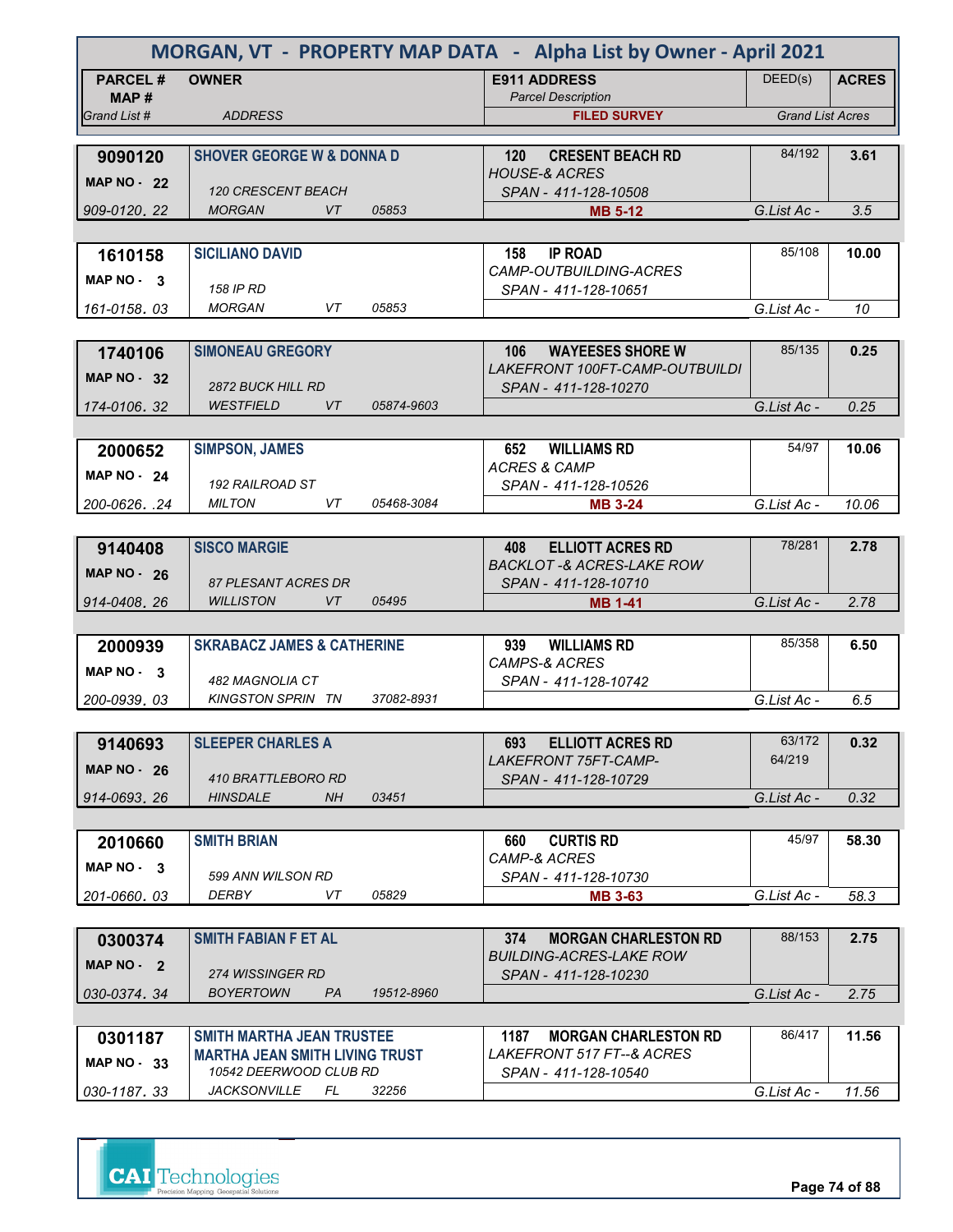| MORGAN, VT - PROPERTY MAP DATA - Alpha List by Owner - April 2021 |                                                     |            |                                                                |                         |              |
|-------------------------------------------------------------------|-----------------------------------------------------|------------|----------------------------------------------------------------|-------------------------|--------------|
| <b>PARCEL#</b><br>MAP#                                            | <b>OWNER</b>                                        |            | <b>E911 ADDRESS</b><br><b>Parcel Description</b>               | DEED(s)                 | <b>ACRES</b> |
| Grand List #                                                      | <b>ADDRESS</b>                                      |            | <b>FILED SURVEY</b>                                            | <b>Grand List Acres</b> |              |
|                                                                   |                                                     |            |                                                                |                         |              |
| 9030181                                                           | <b>SMITH WILLIAM</b>                                |            | <b>TWIN CAMPS</b><br>181                                       | 87/221                  | 0.72         |
| <b>MAP NO - 21</b>                                                | <b>SMITH DANIEL, SMITH PAMELA</b><br>1446 VT RTE 64 |            | <b>BACKLOT-CAMP-LAKE ROW-</b>                                  |                         |              |
| 903-0181, 21                                                      | <b>WILLIAMSTOWN</b><br>VT                           | 05679      | SPAN - 411-128-10735                                           | G.List Ac -             | 2.33         |
|                                                                   |                                                     |            |                                                                |                         |              |
| 1730189                                                           | <b>SNYDER MARK &amp; JENNIFER TRUSTEES</b>          |            | 189<br><b>JONES RD</b>                                         | 91/495                  | 0.91         |
|                                                                   | <b>SNYDER FAMILY REV TRUST</b>                      |            | LAKEFRONT 310FT-CAMP-                                          | 86/201                  |              |
| MAP NO - 32                                                       | 36103 BONEFISH COURT                                |            | SPAN - 411-128-10736                                           |                         |              |
| 173-0189, 32                                                      | <b>LEWES</b><br>DE                                  | 19958      | <b>MB 3-20</b>                                                 | G.List Ac -             | 0.91         |
|                                                                   |                                                     |            |                                                                |                         |              |
| 2000623                                                           | <b>SPATES FAMILY LLC</b>                            |            | 623<br><b>WILLIAMS RD</b>                                      | 78/91                   | 1.00         |
| <b>MAP NO - 24</b>                                                | 89 THIRD ST                                         |            | <b>HOUSE-&amp; ACRE</b><br>SPAN - 411-128-10244                |                         |              |
| 200-0623.24                                                       | <b>NEWPORT</b><br>VT                                | 05855      |                                                                | G.List Ac -             | $\mathbf{1}$ |
|                                                                   |                                                     |            |                                                                |                         |              |
| 9140447                                                           | <b>STAFFORD ANN</b>                                 |            | <b>ELLIOTT ACRES RD</b><br>447                                 | 72/89                   | 10.11        |
| <b>MAP NO - 26</b>                                                |                                                     |            | <b>BACKLOT-HOUSE-&amp; ACRES-LAKE RO</b>                       |                         |              |
|                                                                   | 447 ELLIOTT ACRES RD                                |            | SPAN - 411-128-10422                                           |                         |              |
| 914-0447.26                                                       | <b>MORGAN</b><br>VT                                 | 05853      |                                                                | G.List Ac -             | 10.11        |
|                                                                   |                                                     |            |                                                                |                         |              |
| 2800188                                                           | <b>STANNARD ANN</b>                                 |            | <b>WHITEHILL LOOP</b><br>188<br>ACRES-BUILDINGS-ALSO 190 WHITE | 28/525                  | 10.00        |
| MAP NO - 8                                                        | <b>188 WHITEHILL LOOP</b>                           |            | SPAN - 411-128-10749                                           |                         |              |
| 280-0188, 08                                                      | <b>MORGAN</b><br>VT                                 | 05853      |                                                                | G.List Ac -             | 10           |
|                                                                   |                                                     |            |                                                                |                         |              |
| 9006481                                                           | <b>STATE OF VERMONT</b>                             |            | <b>VT RTE 111</b><br>6481                                      |                         | 2.23         |
| <b>MAP NO - 23</b>                                                | <b>FISH &amp; GAME DEPT</b>                         |            | <b>SUCKER BROOK ACCESS LAKEFRON</b>                            |                         |              |
|                                                                   | <b>STATE OFFICE BUILDING</b>                        | 05661      | SPAN - 411-128-10750                                           |                         |              |
| 900-6481, 23                                                      | <b>MONTPELIER</b><br>VT                             |            |                                                                | G.List Ac -             | 2.23         |
|                                                                   | <b>STATE OF VERMONT</b>                             |            | <b>VALLEY ROAD</b><br>21                                       |                         | 2.68         |
| 0100021                                                           | <b>FISH &amp; GAME DEPT</b>                         |            | <b>SEYMOUR LAKE CARGILL ACCESS B</b>                           |                         |              |
| <b>MAP NO - 23</b>                                                | <i>STATE OFFICE BUILDING</i>                        |            | SPAN - 411-128-10751                                           |                         |              |
| 010-0021.23                                                       | <b>MONTPELIER</b><br>VT                             | 05602      |                                                                | G.List Ac -             | 2.68         |
|                                                                   |                                                     |            |                                                                |                         |              |
| 9140363                                                           | <b>STATE OF VERMONT</b>                             |            | 363<br><b>ELLIOTT ACRES RD</b>                                 |                         | 1.89         |
| <b>MAP NO - 26</b>                                                | <b>FISH &amp; GAME DEPARTMENT</b>                   |            | BACKLOT-FISH HATCHERY TRACT-&                                  |                         |              |
|                                                                   | STATE OFFICE BLDG<br><b>MONTPELIER</b><br>VT        | 05602      | SPAN - 411-128-10752                                           | G.List Ac -             | 1.89         |
| 914-0363.26                                                       |                                                     |            |                                                                |                         |              |
| 9020157                                                           | STEENROD REVOCABLE TRUST JEANNE WIL                 |            | 157<br><b>CRANBERRY LN</b>                                     | 76/266                  | 7.87         |
|                                                                   | <b>STEENROD ROBERT LEWIS</b>                        |            | <i>LAKEFRONT 150FT-CAMP-GARAGE-&amp;</i>                       |                         |              |
| <b>MAP NO - 20</b>                                                | 7727 HAWKS NEST TRAIL                               |            | SPAN - 411-128-10839                                           |                         |              |
| 902-0157, 20                                                      | CO<br><b>LITTLETON</b>                              | 80125      | <b>MB 1-41A, MB 4-23</b>                                       | G.List Ac -             | 7.78         |
|                                                                   |                                                     |            |                                                                |                         |              |
| 2401091                                                           | <b>STEVENS CRAIG &amp; DEBORAH</b>                  |            | <b>JORDAN RD</b><br>1091                                       | 36/262                  | 100.18       |
| $MAP NO - 8$                                                      | 1110 MILTON AVE                                     |            | LAKEFRONT 396FT-CAMP-<br>SPAN - 411-128-10755                  | 66/117                  |              |
| 240-1091.08                                                       | PEEKSKILL<br>NY.                                    | 10566-5804 | 4/25/90 - NOT FILED                                            | G.List Ac -             | 100.14       |

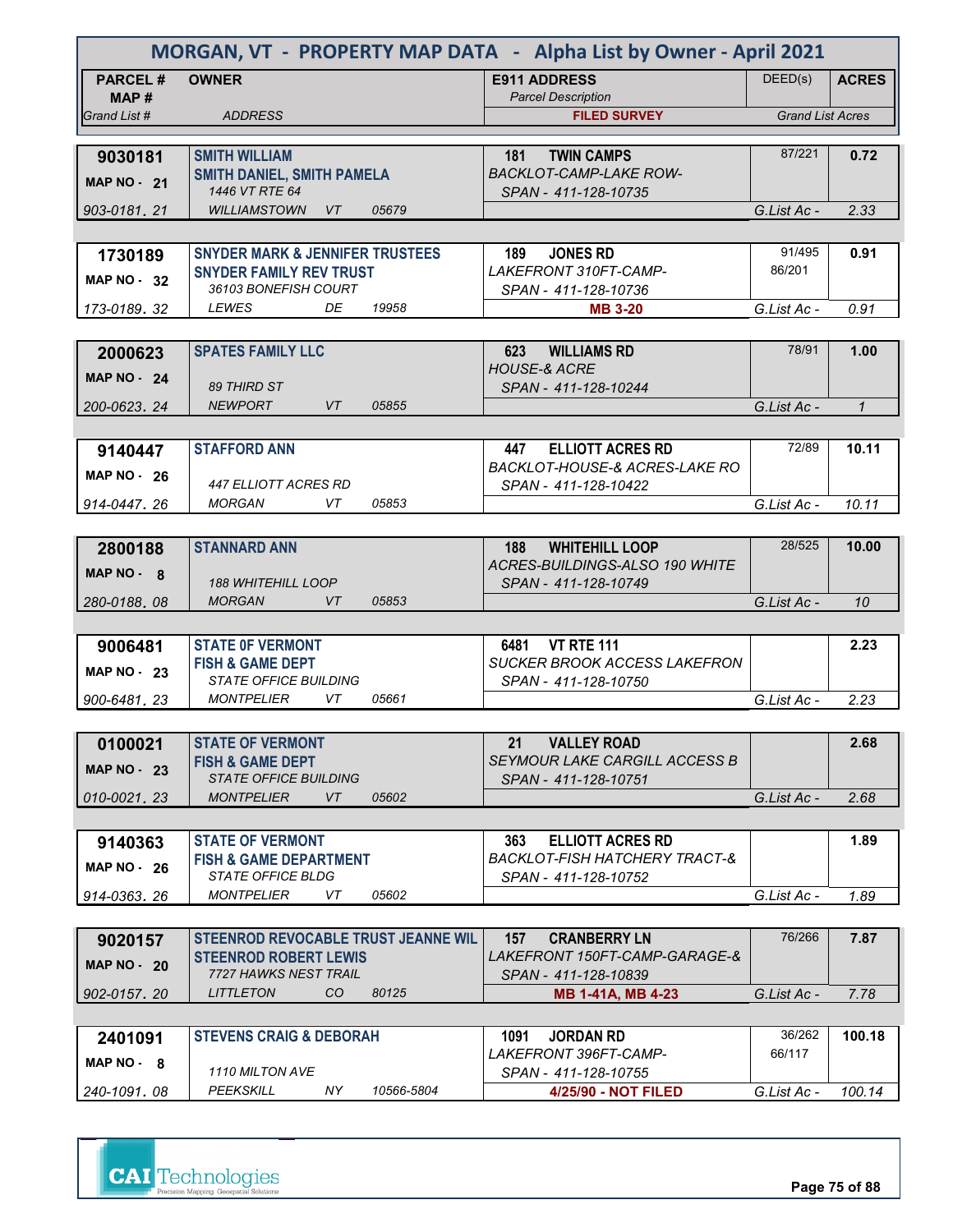| MORGAN, VT - PROPERTY MAP DATA - Alpha List by Owner - April 2021 |                                                    |       |                                                  |                         |                |  |
|-------------------------------------------------------------------|----------------------------------------------------|-------|--------------------------------------------------|-------------------------|----------------|--|
| <b>PARCEL#</b>                                                    | <b>OWNER</b>                                       |       | <b>E911 ADDRESS</b>                              | DEED(s)                 | <b>ACRES</b>   |  |
| MAP #<br>Grand List #                                             | <b>ADDRESS</b>                                     |       | <b>Parcel Description</b><br><b>FILED SURVEY</b> | <b>Grand List Acres</b> |                |  |
|                                                                   |                                                    |       |                                                  |                         |                |  |
| 2600144                                                           | <b>STEVENS DEAN J</b>                              |       | <b>OLD MCCABE RD</b><br>144                      | 86/415                  | 7.00           |  |
| MAP NO - 9                                                        | 1214 3 DOTTONWOOD RD                               |       | <b>HOUSE-&amp; ACRES</b><br>SPAN - 411-128-10757 |                         |                |  |
| 260-0144, 09                                                      | 1733N CREEK<br>AZ                                  | 85140 |                                                  | G.List Ac -             | $\overline{7}$ |  |
|                                                                   |                                                    |       |                                                  |                         |                |  |
| 2600071                                                           | <b>STEVENS GARY &amp; LORIS</b>                    |       | <b>OLD MCCABE RD</b><br>71                       | 19/226                  | 3.00           |  |
| MAP NO - 9                                                        | 71 OLD MCCABE RD                                   |       | <b>HOUSE-&amp; ACRES</b><br>SPAN - 411-128-10758 |                         |                |  |
| 260-0071,09                                                       | <b>ISLAND POND</b><br>VT.                          | 05846 |                                                  | G.List Ac -             | 3              |  |
|                                                                   |                                                    |       |                                                  |                         |                |  |
| 2401152                                                           | <b>STEVENS GARY &amp; MIRIAM</b>                   |       | 1152 JORDAN RD                                   | 91/351                  | 9.18           |  |
| $MAP NO - R$                                                      | 2027 MILFORD RD                                    |       | <b>CAMP-&amp; ACRES</b><br>SPAN - 411-128-10756  | 83/433                  |                |  |
| 240-1152.08                                                       | <b>BUSHKILL</b><br><b>PA</b>                       | 18324 |                                                  | G.List Ac -             | 9.18           |  |
|                                                                   |                                                    |       |                                                  |                         |                |  |
| 9010758                                                           | <b>STEVENS JOHN D &amp; LISA M</b>                 |       | 10758 VT RTE 111                                 | 44/441                  | 10.10          |  |
| MAP NO - 1                                                        |                                                    |       | HOUSE & AC                                       |                         |                |  |
| 901-0758.01                                                       | 10758 VT RTE 111<br>DERBY<br>VT                    | 05829 | SPAN - 411-128-10760                             | G.List Ac -             | 10.1           |  |
|                                                                   |                                                    |       |                                                  |                         |                |  |
| 8000948                                                           | <b>STEVENS JOHN HOWARD ROSS</b>                    |       | <b>VT RTE 114</b><br>948                         | 42/356                  | 3.80           |  |
| MAP NO - 9                                                        |                                                    |       | <b>BUILDING-&amp; ACRES</b>                      |                         |                |  |
| 800-0948, 09                                                      | <b>1500 BURKE GREEN RD</b><br><b>E BURKE</b><br>VT | 05832 | SPAN - 411-128-10761                             | G.List Ac -             | 3.8            |  |
|                                                                   |                                                    |       |                                                  |                         |                |  |
| 9000243                                                           | <b>STEVENS JOHN HOWARD ROSS</b>                    |       | 243 VT RTE 111                                   | 52/262                  | 56.90          |  |
| MAP NO - 9                                                        | <b>STEVENS LUCILLE LIFE ESTATE</b>                 |       | <b>ACRES-OPEN</b>                                |                         |                |  |
| 900-0243.09                                                       | 1506 RTE 114 NORTON RD<br><b>ISLAND POND</b><br>VT | 05846 | SPAN - 411-128-10765                             | G.List Ac -             | 65.5           |  |
|                                                                   |                                                    |       |                                                  |                         |                |  |
| 0300993                                                           | <b>STEVENS LUCILLE I</b>                           |       |                                                  | 89/127-29               | 0.32           |  |
| <b>MAP NO - 33</b>                                                |                                                    |       | <b>CAMP &amp; 100 FF</b>                         |                         |                |  |
| 030-0993, 33                                                      | 1506 VT RT 114<br><b>ISLAND POND</b><br>VT         | 05846 | SPAN - 411-128-11951                             | G.List Ac -             | 0.32           |  |
|                                                                   |                                                    |       |                                                  |                         |                |  |
| 9140600                                                           | <b>STEVENS MICHAEL &amp; DEBRA</b>                 |       | <b>ELLIOTT ACRES RD</b><br>600                   | 80/154                  | 0.81           |  |
| <b>MAP NO - 26</b>                                                |                                                    |       | <b>BACKLOT-CAMP-LAKE ROW-</b>                    |                         |                |  |
|                                                                   | P.O. BOX 217<br>VT<br><b>MORGAN</b>                | 05853 | SPAN - 411-128-10253                             |                         |                |  |
| 914-0600.26                                                       |                                                    |       |                                                  | G.List Ac -             | 0.81           |  |
| 9010946                                                           | <b>STEVENS REVOCABLE LIVING TRUST</b>              |       | 10946 VT RTE 111                                 | 82/1                    | 31.90          |  |
| MAP $NO - 1$                                                      |                                                    |       | HOUSE-ATT GARAGE-& ACRES-KENN                    |                         |                |  |
|                                                                   | 10946 VT RT 111                                    |       | SPAN - 411-128-10766                             |                         |                |  |
| 901-0946, 01                                                      | <b>DERBY</b><br>VT                                 | 05829 |                                                  | G.List Ac -             | 31.9           |  |
| 0320252                                                           | <b>STOCKARD SONIA TRUSTEE</b>                      |       | <b>NIWASKWIKOK</b><br>252                        | 91/296                  | 98.39          |  |
| MAP NO - 5                                                        | THE RESTATEMENT OF JENNESS REV TRUS                |       | LAKEFRONT 455FT-BUILDINGS-                       | 70/536                  |                |  |
|                                                                   | <b>6427 PRINCETON DR</b>                           |       | SPAN - 411-128-10379                             |                         |                |  |
| 032-0252.05                                                       | ALEXANDRIA<br>VA                                   | 22307 | <b>MB 5-11</b>                                   | G.List Ac -             | 99.6           |  |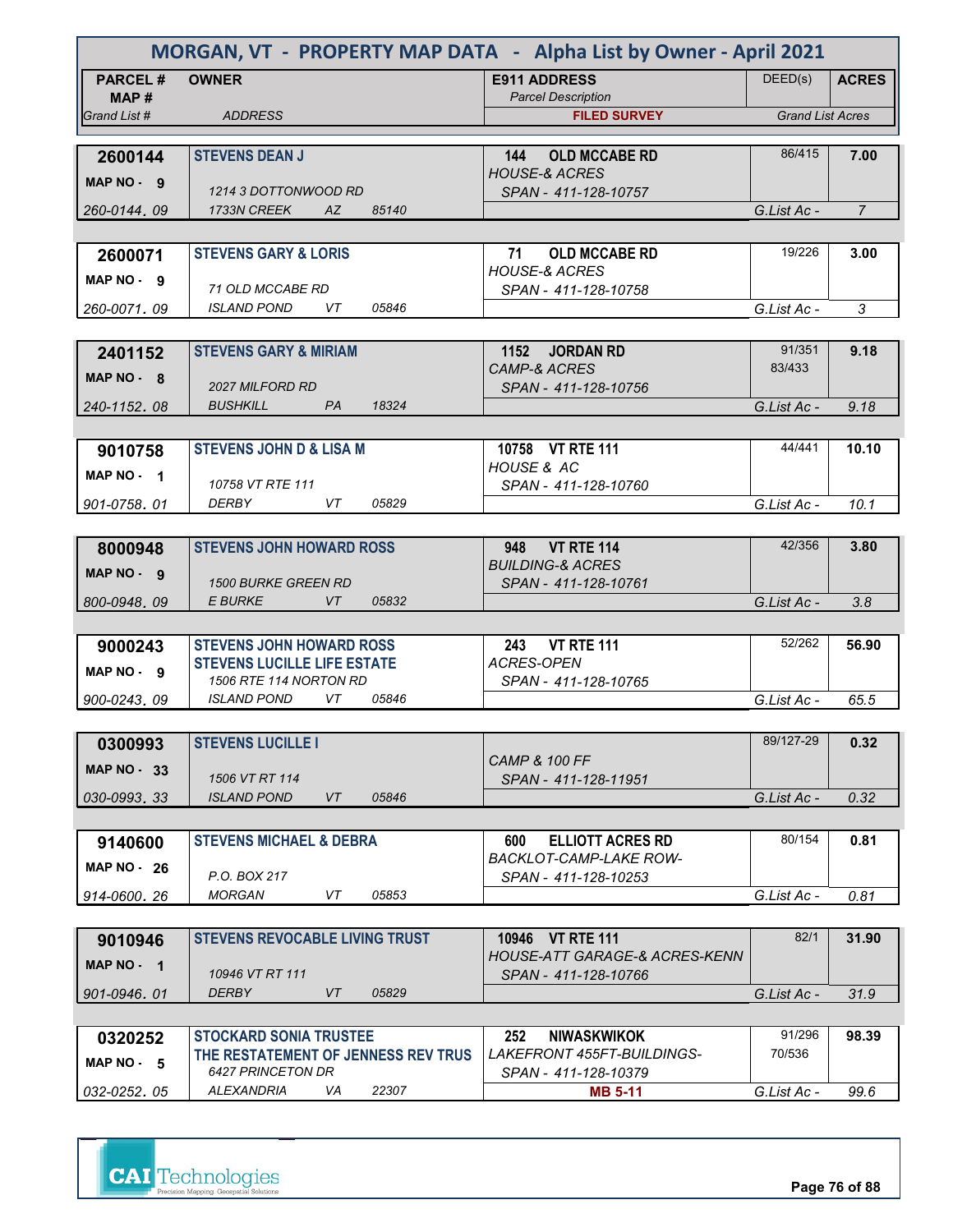|                        | MORGAN, VT - PROPERTY MAP DATA - Alpha List by Owner - April 2021 |                                                                |                         |              |  |  |
|------------------------|-------------------------------------------------------------------|----------------------------------------------------------------|-------------------------|--------------|--|--|
| <b>PARCEL#</b><br>MAP# | <b>OWNER</b>                                                      | <b>E911 ADDRESS</b><br><b>Parcel Description</b>               | DEED(s)                 | <b>ACRES</b> |  |  |
| Grand List #           | <b>ADDRESS</b>                                                    | <b>FILED SURVEY</b>                                            | <b>Grand List Acres</b> |              |  |  |
|                        |                                                                   |                                                                |                         |              |  |  |
| 9008242                | <b>STODDARD ROGER D</b>                                           | 8242 VT RTE 111                                                | 40/517                  | 39.94        |  |  |
| MAP NO - 2             | 8242 VT RTE 111                                                   | <b>HOUSE-OUTBUILDINGS- &amp; ACRES</b>                         | 65/172                  |              |  |  |
| 900-8242, 02           | <b>MORGAN</b><br><b>VT</b><br>05853                               | SPAN - 411-128-10770<br>MB 3-30, 4-56 & 57                     | G.List Ac -             | 39.94        |  |  |
|                        |                                                                   |                                                                |                         |              |  |  |
| 9160419                | <b>STONE MARGARET REVOCABLE TRUST</b>                             | <b>SEYMOUR EAST</b><br>419                                     | 79/381                  | 0.29         |  |  |
|                        |                                                                   | <b>BACKLOT-CAMP &amp; ROW-</b>                                 |                         |              |  |  |
| <b>MAP NO - 27</b>     | <b>SUNSET FARMS SUITE 4A</b>                                      | SPAN - 411-128-10151                                           |                         |              |  |  |
| 916-0419, 27           | 05091<br>WOODSTOCK<br>VT                                          |                                                                | G.List Ac -             | 0.29         |  |  |
|                        |                                                                   |                                                                |                         |              |  |  |
| 9010933                | <b>STRATTON BARBARA LIFE ESTATE</b>                               | 10933 VT RTE 111                                               | 80/273                  | 10.11        |  |  |
| MAP NO - 1             | <b>STRATTON LAURIE</b><br>10933 VT RTE 111                        | <b>MHO-&amp; ACRES</b><br>SPAN - 411-128-10772                 |                         |              |  |  |
| 901-0933.01            | <b>DERBY</b><br>05829<br>VT                                       | <b>MB 1-38</b>                                                 | G.List Ac -             | 10.11        |  |  |
|                        |                                                                   |                                                                |                         |              |  |  |
| 1750670                | <b>STRATTON DEAN H</b>                                            | <b>WAYEESES SHORE</b><br>670                                   | 51/                     | 0.26         |  |  |
|                        | <b>STRATTON JOANNEL</b>                                           | <b>BACKLOT-HOUSE-LAKE ROW-</b>                                 |                         |              |  |  |
| MAP NO - 31            | <b>PO BOX 125</b>                                                 | SPAN - 411-128-10771                                           |                         |              |  |  |
| 175-0670.31            | <b>SAG HARBOR</b><br>11963<br>NY.                                 | <b>NOT FILED</b>                                               | G.List Ac -             | 0.26         |  |  |
|                        |                                                                   |                                                                |                         |              |  |  |
| 9008312                | <b>STYLES MARILYN</b>                                             | 8312 VT RTE 111                                                | 87/529                  | 0.70         |  |  |
| <b>MAP NO - 20</b>     | <b>STYLES MARK DAVID</b>                                          | <b>HOUSE-OUTBUILDING-</b>                                      |                         |              |  |  |
| 900-8312, 20           | 8312 VT ROUTE 111<br><b>MORGAN</b><br>VT<br>05853                 | SPAN - 411-128-10773                                           | G.List Ac -             | 0.7          |  |  |
|                        |                                                                   |                                                                |                         |              |  |  |
| 2510614                | <b>SUDOL CASIMER S, MICHELLE R</b>                                | <b>WILSON TRAIL</b><br>184                                     | 30/390                  | 11.80        |  |  |
| $MAP NO - 8$           |                                                                   | <b>OUTBUILDING-&amp; ACRES</b>                                 |                         |              |  |  |
|                        | 597 HOLY CROSS ROAD                                               | SPAN - 411-128-10774                                           |                         |              |  |  |
| 251-0614.08            | <b>COLCHESTER</b><br>VT<br>05446                                  |                                                                | G.List Ac -             | 11.8         |  |  |
|                        |                                                                   |                                                                |                         |              |  |  |
| 0500733                | <b>SULLIVAN CORNELIUS A &amp; STACY L</b>                         | 733<br><b>SUNSET DR</b>                                        | 89/251-58               | 217.31       |  |  |
| MAP NO - 5             | <b>156 LOWE ST</b>                                                | <b>BUILDINGS-ACRES</b><br>SPAN - 411-128-10118                 | 77/209                  |              |  |  |
| 050-0733.05            | <b>TWEKSBURY</b><br><b>MA</b><br>01876                            | MB 3-3 & MB 1-37                                               | G.List Ac -             | 217.31       |  |  |
|                        |                                                                   |                                                                |                         |              |  |  |
| 1604000                | <b>SULLIVAN KEVIN A</b>                                           | <b>TOAD POND RD</b><br>3200                                    | 75/225                  | 215.00       |  |  |
| $MAP NO - 3$           |                                                                   | <b>HOUSE-&amp; ACRES</b>                                       |                         |              |  |  |
|                        | PO BOX 642                                                        | SPAN - 411-128-11923                                           |                         |              |  |  |
| 160-3200.04            | WALPOLE<br>ΜA<br>02081                                            |                                                                | G.List Ac -             | 215          |  |  |
|                        |                                                                   |                                                                |                         |              |  |  |
| 9000009                | <b>SUMMARSELL CARMEN</b>                                          | <b>VT RTE 111</b><br>$9^{\circ}$                               | 79/110                  | 167.10       |  |  |
| MAP NO - 9             | <b>SUMMARSELL RHONDA L.</b><br>14 SUMMERSELL DR. BOX 281          | <b>BUILDING- AC MORGAN (TEN MILE S</b><br>SPAN - 411-128-10775 |                         |              |  |  |
| 900-0009, 09           | <b>HARTLAND</b><br>VT<br>05048                                    |                                                                | G.List Ac -             | 167.1        |  |  |
|                        |                                                                   |                                                                |                         |              |  |  |
| 9100039                | <b>SUTHERLAND STEPHEN &amp; MEGHAN</b>                            | 39<br><b>LAFOE GRAY BEACH DR</b>                               | 90/189                  | 0.22         |  |  |
| MAP $NO - 23$          |                                                                   | LAKEFRONT 125FT-HOUSE-CAMP                                     | 63/165                  |              |  |  |
|                        | <i>72 WALKER RD</i>                                               | SPAN - 411-128-10309                                           |                         |              |  |  |
| 910-0039, 23           | <b>SWAMPSCOTT</b><br>01907-2053<br>МA                             |                                                                | G.List Ac -             | 0.22         |  |  |



**Page 77 of 88**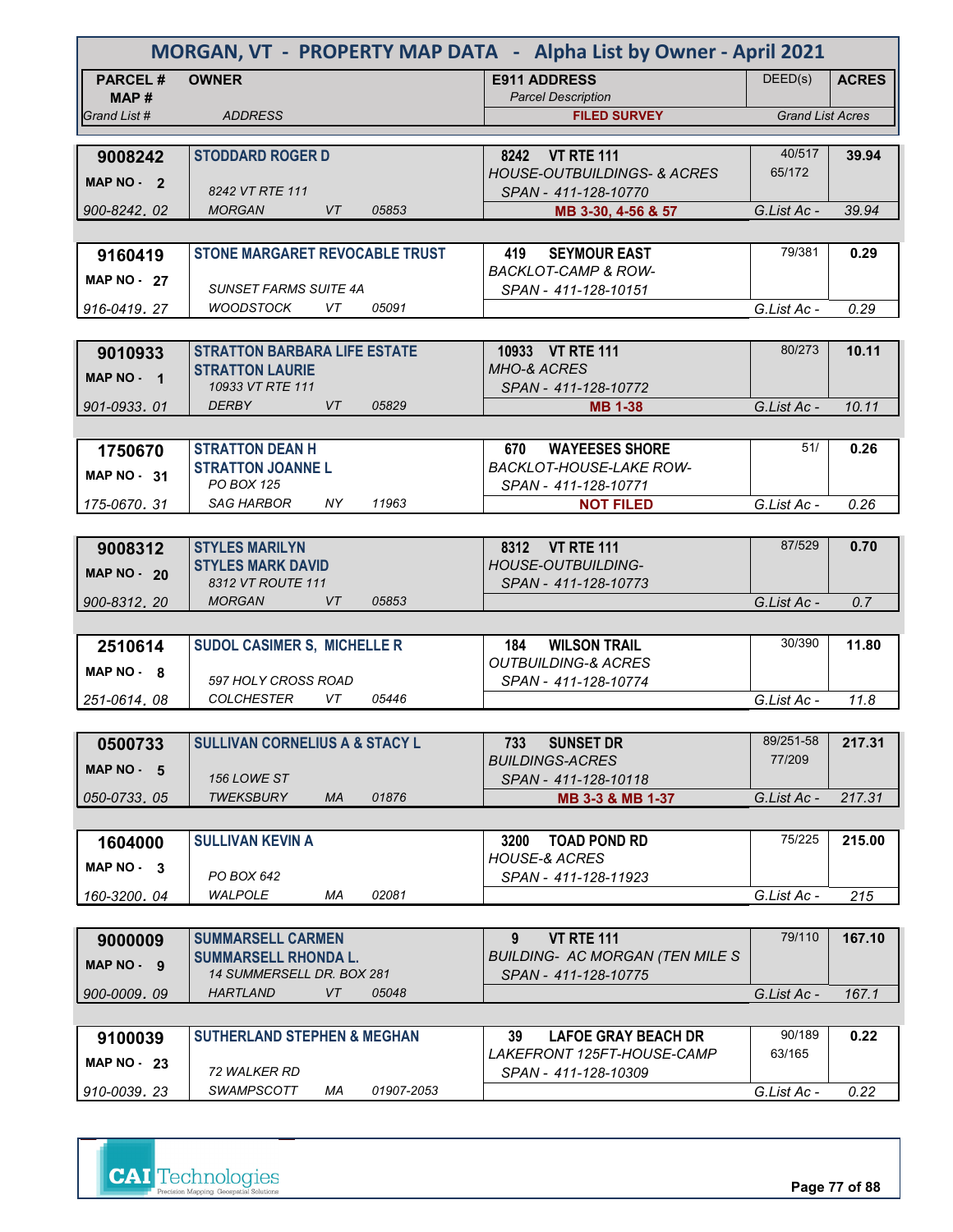|                    | MORGAN, VT - PROPERTY MAP DATA - Alpha List by Owner - April 2021 |            |                                                      |                         |                |  |
|--------------------|-------------------------------------------------------------------|------------|------------------------------------------------------|-------------------------|----------------|--|
| <b>PARCEL#</b>     | <b>OWNER</b>                                                      |            | <b>E911 ADDRESS</b>                                  | DEED(s)                 | <b>ACRES</b>   |  |
| MAP#               |                                                                   |            | <b>Parcel Description</b>                            |                         |                |  |
| Grand List #       | <b>ADDRESS</b>                                                    |            | <b>FILED SURVEY</b>                                  | <b>Grand List Acres</b> |                |  |
|                    | <b>SVEDINE DAVID E &amp; PAULA R</b>                              |            | <b>WILSON TRAIL</b><br>150                           | 42/436                  | 15.00          |  |
| 2510570            |                                                                   |            | <b>CAMP-ACRES</b>                                    |                         |                |  |
| MAP $NO - 8$       | 141 CARVER ST                                                     |            | SPAN - 411-128-10776                                 |                         |                |  |
| 251-0570, 08       | <b>RAYNHAM</b><br><b>MA</b>                                       | 02767-5201 |                                                      | G.List Ac -             | 15             |  |
|                    |                                                                   |            |                                                      |                         |                |  |
| 8003204            | <b>SWEET TREE HOLDINGS 1 LLC</b>                                  |            | 3204<br><b>VT RTE 114</b>                            | 78/94                   | 12.40          |  |
| MAP NO - 7         |                                                                   |            | <b>ACRES MORGAN &amp; OTHER GORES</b>                |                         |                |  |
| 800-3204, 07       | PO BOX 437<br><b>ISLAND POND</b><br>VT                            | 05846      | SPAN - 411-128-10315                                 | G.List Ac -             | $\overline{7}$ |  |
|                    |                                                                   |            |                                                      |                         |                |  |
| 9003870            | <b>SWENSON DOUGLAS &amp; SUSAN</b>                                |            | 3870 VT RTE 111                                      |                         | 1.16           |  |
|                    |                                                                   |            | <b>BUILDING- ACRES</b>                               |                         |                |  |
| MAP $NO - 6$       | 3870 VT RTE 111                                                   |            | SPAN - 411-128-10777                                 |                         |                |  |
| 900-3870.06        | <b>MORGAN</b><br>VT                                               | 05853      |                                                      | G.List Ac -             | 1.16           |  |
|                    |                                                                   |            |                                                      |                         |                |  |
| 0101478            | <b>SYKES KENNETH &amp; DENISE</b>                                 |            | 1478 VALLEY RD                                       | 26/19                   | 10.20          |  |
| MAP NO - 3         | 1478 VALLEY ROAD                                                  |            | <b>BUILDINGS-&amp; ACRES</b><br>SPAN - 411-128-10778 |                         |                |  |
| 010-1478.03        | <i>DERBY LINE</i><br>VT                                           | 05830      |                                                      | G.List Ac -             | 10.2           |  |
|                    |                                                                   |            |                                                      |                         |                |  |
| 1601873            | <b>SYKES SPENCER</b>                                              |            | 1873 TOAD POND RD                                    | 78/18                   | 1.31           |  |
| MAP NO - 3         |                                                                   |            | <b>CAMP-&amp; ACRES</b>                              |                         |                |  |
|                    | 1873 TOAD POND RD                                                 |            | SPAN - 411-128-10453                                 |                         |                |  |
| 160-1873, 03       | <b>MORGAN</b><br><b>VT</b>                                        | 05853      |                                                      | G.List Ac -             | 1.31           |  |
|                    |                                                                   |            |                                                      |                         |                |  |
| 9130049            | <b>SZATROWSKI ROBERT</b>                                          |            | <b>LEWIS RD</b><br>49<br>LAKEFRONT 288FT-            | 43/444                  | 5.41           |  |
| <b>MAP NO - 26</b> | <b>CLARK PATRICIA</b><br>2 EASTWOOD                               |            | SPAN - 411-128-10780                                 |                         |                |  |
| 913-0049, 26       | <b>SOUTHAMPTON</b><br>МA                                          | 01073      | <b>NOT FILED</b>                                     | G.List Ac -             | 5.41           |  |
|                    |                                                                   |            |                                                      |                         |                |  |
| 1613361            | <b>TAFT JUSTIN</b>                                                |            | 3361 IP ROAD                                         | 63/496                  | 69.60          |  |
| MAP $NO - 4$       |                                                                   |            | OPEN LAND                                            |                         |                |  |
|                    | <b>233 HUDSON RD</b>                                              |            | SPAN - 411-128-11902                                 |                         |                |  |
| 161-3361.04        | <b>ISLAND POND</b><br>VT                                          | 05846      | <b>MB 4-39</b>                                       | G.List Ac -             | 69.6           |  |
|                    |                                                                   |            |                                                      |                         |                |  |
| 1200082            | <b>TAILLON PAUL G JR</b>                                          |            | <b>MEADE HILL</b><br>82<br><b>BUILDING-LAND</b>      | 86/108                  | 0.33           |  |
| $MAP NO - 20$      | <b>82 MEADE HILL RD</b>                                           |            | SPAN - 411-128-10509                                 |                         |                |  |
| 120-0082.20        | <b>MORGAN</b><br>VT                                               | 05853      |                                                      | G.List Ac -             | 0.33           |  |
|                    |                                                                   |            |                                                      |                         |                |  |
| 0701010            | <b>TAPLIN BRIAN</b>                                               |            | 12 <sup>2</sup><br><b>HAYWARD HOLLOW</b>             | 15/40                   | 1.32           |  |
| MAP $NO - 1$       |                                                                   |            | ACRES MORGAN-ALSO DERBY AC                           | 52/370                  |                |  |
|                    | <i>12 HAYWARD HOLLOW RD</i><br>VT                                 |            | SPAN - 411-128-10784                                 |                         |                |  |
| 070-1010, 01       | <b>DERBY</b>                                                      | 05829      | <b>MB 3-29</b>                                       | G.List Ac -             | 1.32           |  |
|                    | <b>TAYLOR GLORIA</b>                                              |            | 1212 TOAD POND RD                                    | 53/413                  | 10.10          |  |
| 1601212            | <b>OVITT PATRICIA</b>                                             |            | <b>CAMP &amp; ACRES</b>                              |                         |                |  |
| MAP NO - 3         | 130 LYNWOOD DR APT 5                                              |            | SPAN - 411-128-10785                                 |                         |                |  |
| 160-1212.03        | DERBY CENTER<br>VT                                                | 05829      |                                                      | G.List Ac -             | 10.1           |  |



**Page 78 of 88**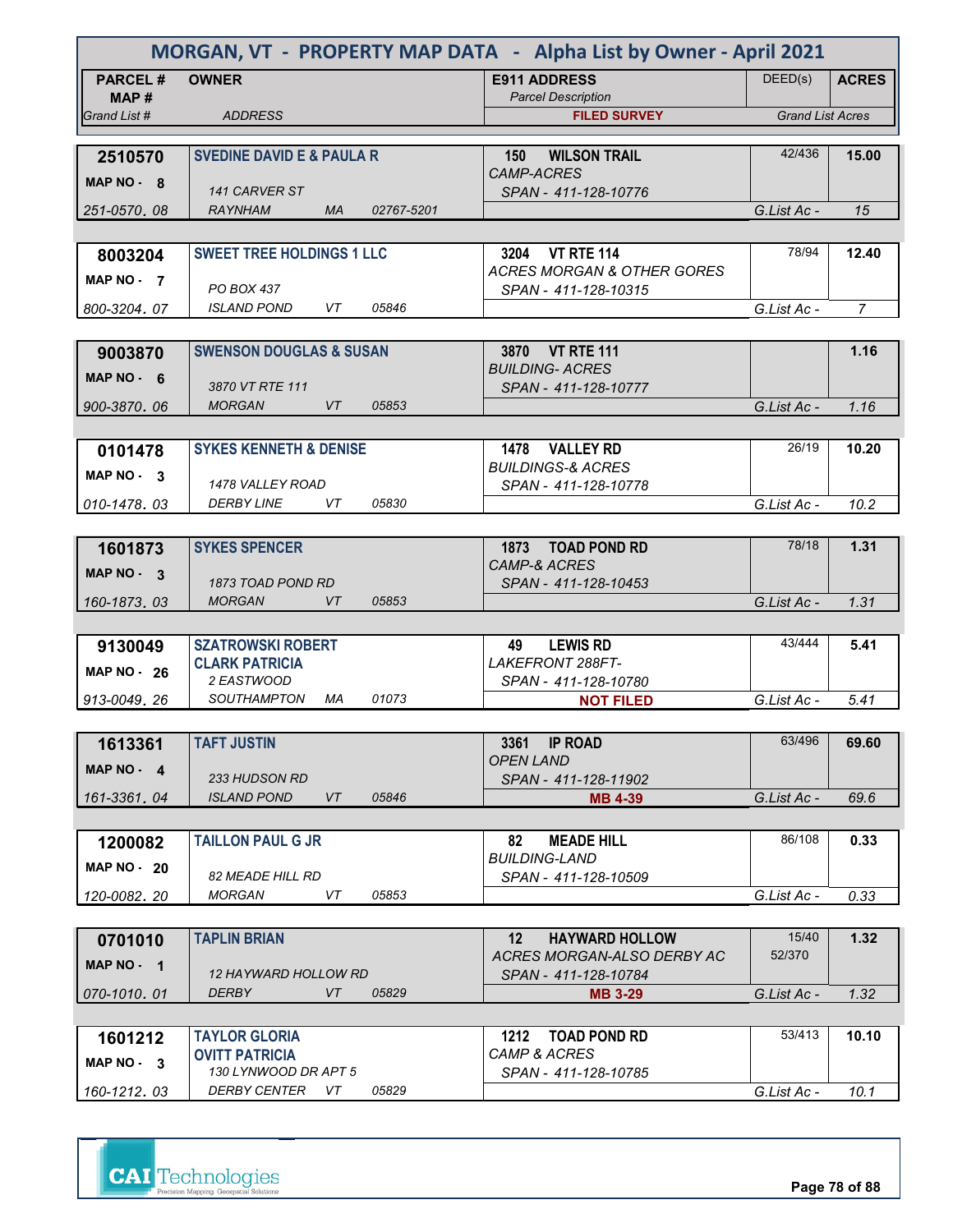| MORGAN, VT - PROPERTY MAP DATA - Alpha List by Owner - April 2021 |                                                       |                                                          |                         |              |  |
|-------------------------------------------------------------------|-------------------------------------------------------|----------------------------------------------------------|-------------------------|--------------|--|
| <b>PARCEL#</b>                                                    | <b>OWNER</b>                                          | <b>E911 ADDRESS</b><br><b>Parcel Description</b>         | DEED(s)                 | <b>ACRES</b> |  |
| MAP#<br>Grand List #                                              | <b>ADDRESS</b>                                        | <b>FILED SURVEY</b>                                      | <b>Grand List Acres</b> |              |  |
|                                                                   |                                                       |                                                          |                         |              |  |
| 1200103                                                           | <b>TELEPHONE OPERATING CO OF VT LLC</b>               | <b>MEADE HILL</b><br>103                                 | 66/400                  | 0.40         |  |
| <b>MAP NO - 20</b>                                                | <b>FAIRPOINT</b>                                      | <b>BUILDING-LAND</b>                                     |                         |              |  |
| 120-0103, 20                                                      | <b>770 ELM ST</b><br><b>MANCHESTER</b><br>NH<br>03101 | SPAN - 411-128-10815                                     | G.List Ac -             | 0.4          |  |
|                                                                   |                                                       |                                                          |                         |              |  |
| 9006858                                                           | <b>TETREAULT ALICE LIFE ESTATE</b>                    | 6858 VT RTE 111                                          | 88/267-69               | 1.33         |  |
| <b>MAP NO - 22</b>                                                | <b>BERTHIAUME DONALD &amp; CHRISTINE</b>              | <b>BACKLOT-CAMP-&amp; ACRES</b>                          | 85/250                  |              |  |
|                                                                   | 855 RT 100                                            | SPAN - 411-128-10788                                     |                         |              |  |
| 900-6858.22                                                       | <b>WESTFIELD</b><br>05874<br>VT                       |                                                          | G.List Ac -             | 1.33         |  |
|                                                                   | <b>TETREAULT DONALD N &amp; SHERRY L</b>              | 758<br><b>VALLEY RD</b>                                  | 60/328                  | 1.00         |  |
| 0100758                                                           |                                                       | <b>BUILDING-&amp; ACRE</b>                               |                         |              |  |
| MAP NO - 3                                                        | 13537 FARLEY RD                                       | SPAN - 411-128-10816                                     |                         |              |  |
| 010-0758.03                                                       | <i>LOXAHATCHEE</i><br>FL.<br>33470-4912               |                                                          | G.List Ac -             | $\mathcal I$ |  |
|                                                                   |                                                       |                                                          |                         |              |  |
| 9004888                                                           | <b>TETREAULT ROLAND R</b>                             | <b>VT RTE 111</b><br>4888<br><b>BUILDING-&amp; ACRES</b> | 59/180                  | 10.10        |  |
| <b>MAP NO - 25</b>                                                | 4888 VT RTE 111                                       | SPAN - 411-128-10789                                     |                         |              |  |
| 900-4888.25                                                       | <b>MORGAN</b><br>VT<br>05853                          |                                                          | G.List Ac -             | 10.1         |  |
|                                                                   |                                                       |                                                          |                         |              |  |
| 8000591                                                           | THE BARBARA A. MOYNAHAN TRUST                         | <b>VT RTE 114</b><br>591<br><b>BUILDING-LAND</b>         | 88/204                  | 10.60        |  |
| MAP NO - 9                                                        | <b>203 S HAMPTON RD</b>                               | SPAN - 411-128-10572                                     |                         |              |  |
| 800-0591, 09                                                      | <b>W HAMPTON</b><br>01027<br><b>MA</b>                |                                                          | G.List Ac -             | 10.6         |  |
|                                                                   |                                                       |                                                          |                         |              |  |
| 9010530                                                           | THE SRING HILL FARM IRREVOCABLE TRUS                  | 10530 VT RTE 111                                         | 39/497-498              | 75.00        |  |
| <b>MAP NO</b><br>- 2                                              | 151 GRISWOLD ROAD                                     | <b>ACRES</b><br>SPAN - 411-128-10226                     | 81/207                  |              |  |
| 901-0056, 02                                                      | <b>WEATHERSFIELD CT</b><br>06109                      |                                                          | G.List Ac -             | 75           |  |
|                                                                   |                                                       |                                                          |                         |              |  |
| 0300769                                                           | THIBODEAU BARRY & PAULA LIFE ESTATE                   | <b>MORGAN CHARLESTON RD</b><br>769                       | 70/286                  | 0.96         |  |
| <b>MAP NO - 34</b>                                                | <b>GREEN SHAWN ET AL</b><br><b>PO BOX 131</b>         | LAKEFRONT 100FT-BUILDING-LAND                            |                         |              |  |
| 030-0769.34                                                       | <b>MORGAN</b><br>VT<br>05853                          | SPAN - 411-128-10793<br>MB 4-19, 20                      | G.List Ac -             | 0.96         |  |
|                                                                   |                                                       |                                                          |                         |              |  |
| 1200819                                                           | <b>THOMANN MARK &amp; KIMBERLEY</b>                   | <b>MEADE HILL</b><br>819                                 | 82/286                  | 21.39        |  |
| MAP $NO - 2$                                                      |                                                       | <b>BUILDING-&amp; ACRES ON POND</b>                      |                         |              |  |
| 120-0819.02                                                       | PO BOX 37<br><b>MORGAN</b><br>VT<br>05853             | SPAN - 411-128-10205                                     | G.List Ac -             | 21.39        |  |
|                                                                   |                                                       |                                                          |                         |              |  |
| 2750013                                                           | <b>THOMAS PENELOPE G</b>                              | 13<br><b>KIPP LN</b>                                     | 30/310                  | 0.20         |  |
| MAP $NO - 22$                                                     |                                                       | LAKEFRONT 73FT-BUILDING-LAND                             |                         |              |  |
|                                                                   | PO BOX 168<br><b>MORGAN</b><br>VT<br>05853            | SPAN - 411-128-10795                                     | G.List Ac -             | 0.2          |  |
| 275-0013, 22                                                      |                                                       |                                                          |                         |              |  |
| 2000813                                                           | <b>THOMAS SEAN &amp; TAMMI</b>                        | <b>WILLIAMS RD</b><br>813                                | 82/227-29               | 7.28         |  |
| MAP NO - 3                                                        |                                                       | CAMP-& ACRES                                             |                         |              |  |
|                                                                   | 813 WILLIAMS ROAD                                     | SPAN - 411-128-10862                                     |                         |              |  |
| 200-0813, 03                                                      | <b>MORGAN</b><br>VT<br>05853                          |                                                          | G.List Ac -             | 7.28         |  |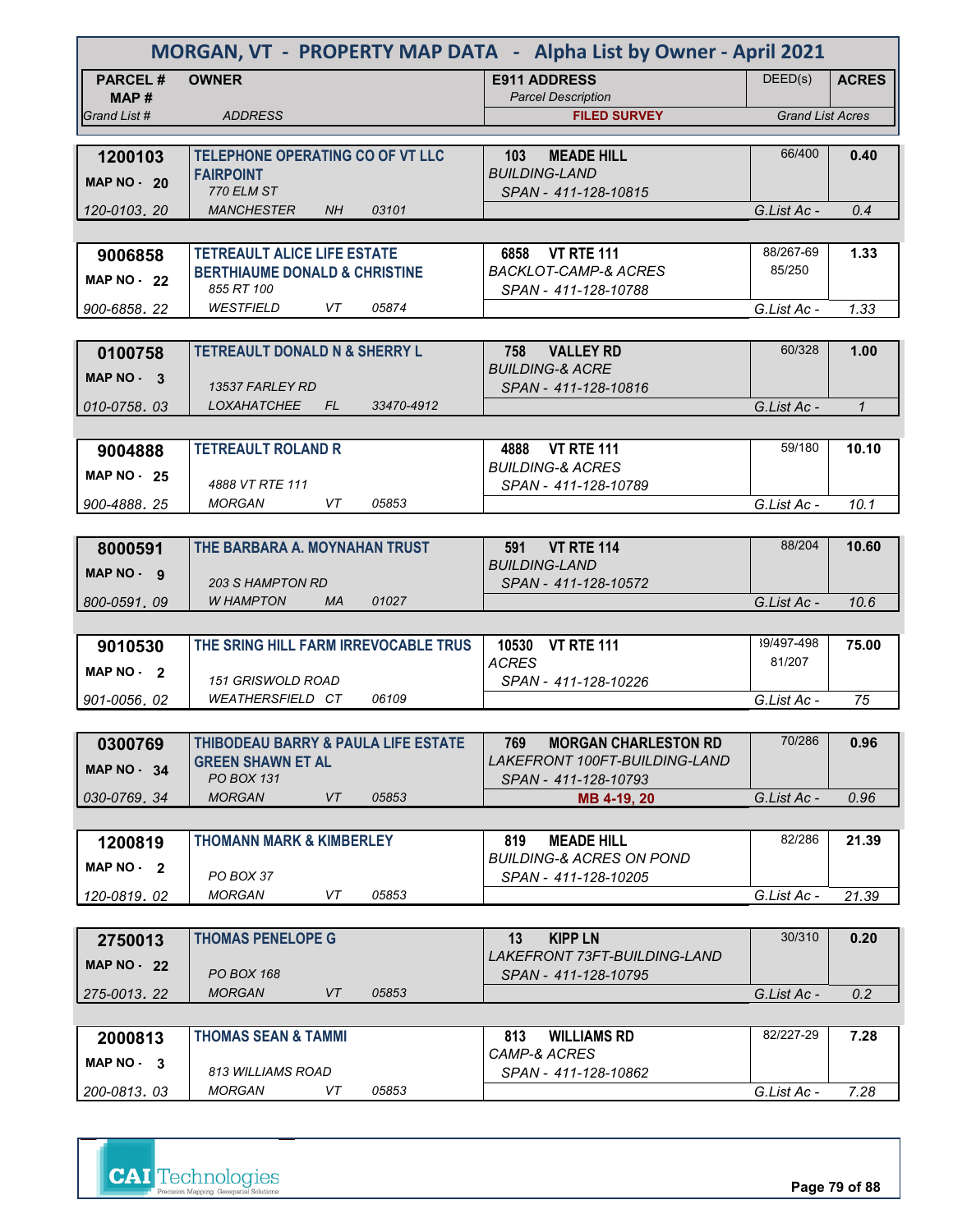| MORGAN, VT - PROPERTY MAP DATA - Alpha List by Owner - April 2021 |                                        |           |       |                                                           |                         |              |
|-------------------------------------------------------------------|----------------------------------------|-----------|-------|-----------------------------------------------------------|-------------------------|--------------|
| <b>PARCEL#</b><br>MAP #                                           | <b>OWNER</b>                           |           |       | <b>E911 ADDRESS</b><br><b>Parcel Description</b>          | DEED(s)                 | <b>ACRES</b> |
| Grand List #                                                      | <b>ADDRESS</b>                         |           |       | <b>FILED SURVEY</b>                                       | <b>Grand List Acres</b> |              |
|                                                                   |                                        |           |       |                                                           |                         |              |
| 0210152                                                           | <b>TICE LORRAINE E</b>                 |           |       | <b>GORE RD N</b><br>152<br><b>BUILDINGS-&amp; ACRES</b>   | 40/426                  | 2.40         |
| MAP NO - 1                                                        | <b>152 GORE RD N</b>                   |           |       | SPAN - 411-128-10799                                      |                         |              |
| 021-0152.01                                                       | <b>DERBY</b>                           | VT        | 05829 |                                                           | G.List Ac -             | 2.4          |
|                                                                   |                                        |           |       |                                                           |                         |              |
| 2100254                                                           | <b>TIOTE LLC</b>                       |           |       | <b>UPLAND ACRES</b><br>254                                | 58/378                  | 90.61        |
| MAP $NO - 6$                                                      |                                        |           |       | <b>HOUSE-OUTBUILDINGS-&amp; ACRES</b>                     |                         |              |
| 210-0254, 06                                                      | <b>PO BOX 138</b><br><b>MORGAN</b>     | VT.       | 05853 | SPAN - 411-128-10383                                      | G.List Ac -             | 90.61        |
|                                                                   |                                        |           |       |                                                           |                         |              |
| 9060102                                                           | <b>TOBIA RICHARD &amp; STEPHANIE</b>   |           |       | <b>BUZZELL EAST</b><br>102                                | 84/43                   | 0.27         |
|                                                                   |                                        |           |       | <b>LAKEFRONT 100FT-CAMP</b>                               |                         |              |
| <b>MAP NO - 21</b>                                                | 93 HIGHLAND ST                         |           |       | SPAN - 411-128-10800                                      |                         |              |
| 906-0102, 21                                                      | <b>GARDNER</b>                         | <b>MA</b> | 01440 | <b>MB 3-77</b>                                            | G.List Ac -             | 0.27         |
|                                                                   |                                        |           |       |                                                           |                         |              |
| 9160520                                                           | <b>TORPEY KEVIN</b>                    |           |       | 520<br><b>SEYMOUR EAST</b>                                | 74/120                  | 0.20         |
| <b>MAP NO - 27</b>                                                | 23 YOUNG WAY                           |           |       | LAKEFRONT 59FT-CAMP-<br>SPAN - 411-128-10804              |                         |              |
| 916-0520.27                                                       | <b>BRIDGEWATER</b>                     | NJ.       | 08807 |                                                           | G.List Ac -             | 0.2          |
|                                                                   |                                        |           |       |                                                           |                         |              |
| 9160527                                                           | <b>TORPEY ELIZABETH M</b>              |           |       | 527<br><b>SEYMOUR EAST</b>                                | 67/421                  | 0.20         |
| <b>MAP NO - 27</b>                                                |                                        |           |       | <b>BACKLOT &amp; HOUSE</b>                                |                         |              |
|                                                                   | POBOX 26                               |           |       | SPAN - 411-128-11909                                      |                         |              |
| 916-0527.27                                                       | <b>MORGAN</b>                          | VT        | 05853 |                                                           | G.List Ac -             | 0.2          |
|                                                                   | <b>TORPEY MICHAEL</b>                  |           |       | <b>BIG ROCK</b><br>214                                    | 69/205                  | 0.28         |
| 9170214                                                           |                                        |           |       | LAKEFRONT 130FT-HOUSE-                                    |                         |              |
| <b>MAP NO - 27</b>                                                | <b>8 ROSEDALE WAY</b>                  |           |       | SPAN - 411-128-10648                                      |                         |              |
| 917-0214.27                                                       | <b>PENNINGTON</b>                      | NJ.       | 08534 |                                                           | G.List Ac -             | 0.33         |
|                                                                   |                                        |           |       |                                                           |                         |              |
| 9160605                                                           | <b>TORPEY PATRICK</b>                  |           |       | <b>SEYMOUR EAST</b><br>605                                | 62/328                  | 0.49         |
| <b>MAP NO - 27</b>                                                | <b>4 DEER PATH RD</b>                  |           |       | <b>BACKLOT-HOUSE-5 FT ROW-</b><br>SPAN - 411-128-10805    |                         |              |
| 916-0605.27                                                       | <b>FLEMINGTON</b>                      | NJ        | 08822 |                                                           | G.List Ac -             | 0.49         |
|                                                                   |                                        |           |       |                                                           |                         |              |
| 9160526                                                           | TORPEY PATRICK F, KEVIN T, ELIZABETH M |           |       | <b>SEYMOUR EAST</b><br>526                                | 74/118                  | 0.17         |
| <b>MAP NO - 27</b>                                                |                                        |           |       | LAKEFRONT 59FT-CAMP-                                      |                         |              |
|                                                                   | <b>PO BOX 154</b>                      |           |       | SPAN - 411-128-10803                                      |                         |              |
| 916-0526.27                                                       | <b>MORGAN</b>                          | VT        | 05853 |                                                           | G.List Ac -             | 0.17         |
|                                                                   |                                        |           |       |                                                           | 78/98                   |              |
| 9004676                                                           | <b>TOSSEL YVAN</b>                     |           |       | <b>VT RTE 111</b><br>4676<br><b>BUILDINGS-&amp; ACRES</b> |                         | 1.50         |
| MAP $NO - 26$                                                     | 4676 VT RT 111                         |           |       | SPAN - 411-128-10461                                      |                         |              |
| 900-4676.26                                                       | <b>MORGAN</b>                          | VT        | 05853 |                                                           | G.List Ac -             | 1.5          |
|                                                                   |                                        |           |       |                                                           |                         |              |
| 1200159                                                           | <b>TOWN OF MORGAN</b>                  |           |       |                                                           |                         | 7.67         |
| MAP NO - 2                                                        | PO BOX 45                              |           |       |                                                           |                         |              |
| 120-0159.02                                                       | MORGAN                                 | VT        | 05853 | SPAN - 411-128-11947                                      | G.List Ac -             | 7.67         |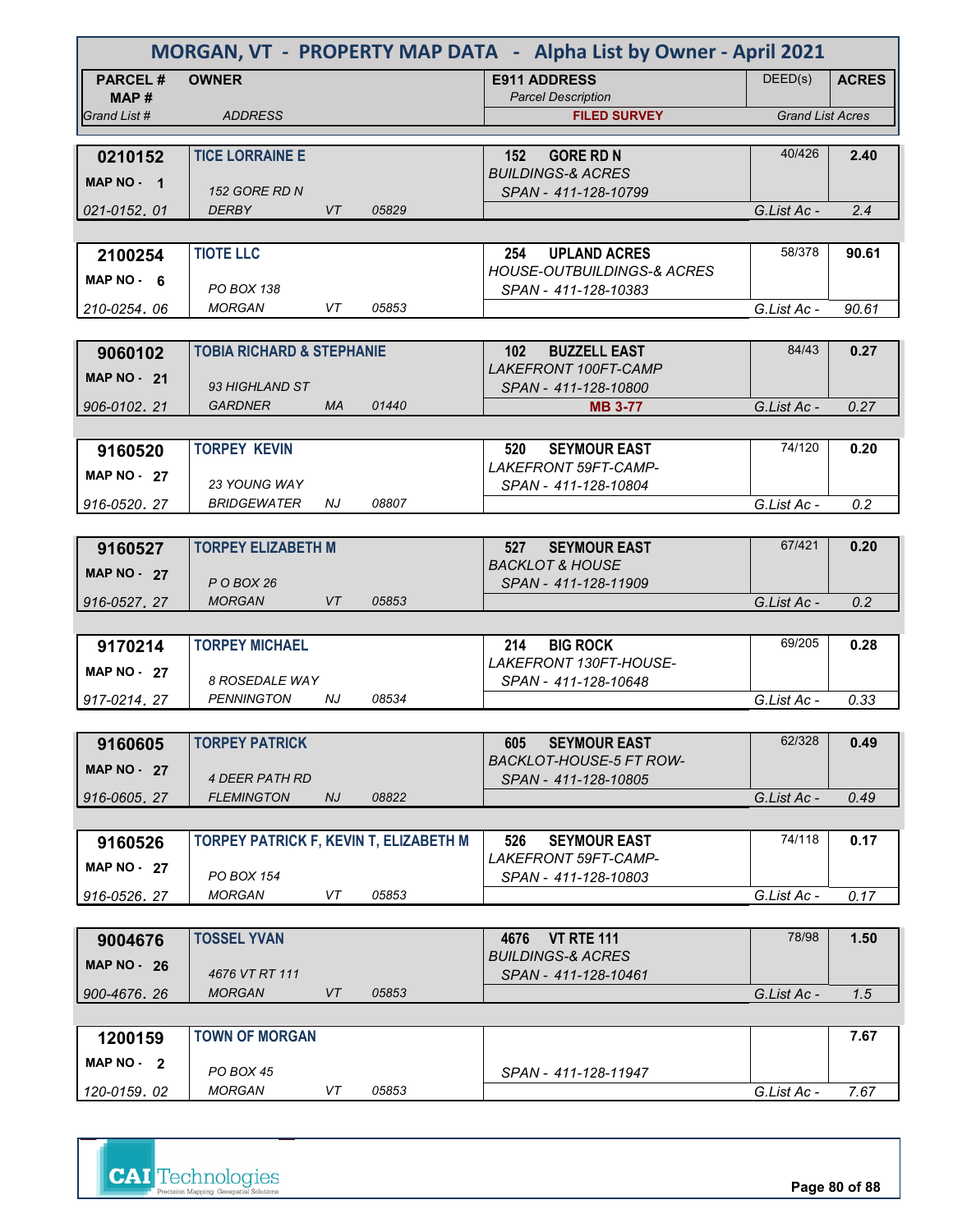|                       | MORGAN, VT - PROPERTY MAP DATA - Alpha List by Owner - April 2021       |                                                            |                         |              |
|-----------------------|-------------------------------------------------------------------------|------------------------------------------------------------|-------------------------|--------------|
| <b>PARCEL#</b>        | <b>OWNER</b>                                                            | <b>E911 ADDRESS</b>                                        | DEED(s)                 | <b>ACRES</b> |
| MAP #<br>Grand List # | <b>ADDRESS</b>                                                          | <b>Parcel Description</b><br><b>FILED SURVEY</b>           | <b>Grand List Acres</b> |              |
|                       |                                                                         |                                                            |                         |              |
| 0300963               | <b>TRAFICONTE JOHN &amp; LAURIE</b>                                     | 963<br><b>MORGAN CHARLESTON RD</b>                         | 69/375                  | 0.32         |
| <b>MAP NO - 33</b>    | <b>23 GRENVILLE RD</b>                                                  | <b>LAKEFRONT 100FT-BUILDINGS</b><br>SPAN - 411-128-10764   |                         |              |
| 030-0963, 33          | <b>WATERTOWN</b><br><b>MA</b><br>02474                                  |                                                            | G.List Ac -             | 0.32         |
|                       |                                                                         |                                                            |                         |              |
| 9170376               | <b>TREMBLAY ANDRE &amp; KATHRYN TRUSTEES</b>                            | <b>BIG ROCK</b><br>376                                     | 91/616                  | 0.66         |
| <b>MAP NO - 27</b>    | ANDRE C & KATHRYN L TREMBLAY REV TRU<br><b>24 TEMI RD</b>               | <b>LAKEFRONT 79FT-CAMP-</b>                                | 79/156                  |              |
| 917-0376.27           | <b>CONCORD</b><br>03301<br>NH.                                          | SPAN - 411-128-10093<br><b>MB 4-71</b>                     | G.List Ac -             | 0.66         |
|                       |                                                                         |                                                            |                         |              |
| 2430158               | <b>TROMBLEY, DALE L</b>                                                 | <b>BIRCH PT S</b><br>158                                   | 48/439                  | 9.50         |
| <b>MAP NO - 28</b>    |                                                                         | <b>LAKEFRONT 390FT-CAMP</b>                                |                         |              |
| 243-0158, 28          | 491 SCHOOLDAC RD<br><b>WARNER</b><br>NH<br>03278                        | SPAN - 411-128-10806<br>MB 3-80, 4-52                      | G.List Ac -             | 9.5          |
|                       |                                                                         |                                                            |                         |              |
| 9006157               | <b>TROMBLY HILDA MAE 2014 TRUST</b>                                     | 6157 VT RTE 111                                            | 80/18                   | 0.31         |
| <b>MAP NO - 24</b>    |                                                                         | LAKEFRONT 150FT-CAMP-                                      |                         |              |
| 900-6157.24           | 332 MALLET HILL RD<br><b>STRAFORD</b><br>13470<br>NY.                   | SPAN - 411-128-10672                                       | G.List Ac -             | 0.31         |
|                       |                                                                         |                                                            |                         |              |
| 9030310               | <b>TUBB WILLIAM G</b>                                                   | <b>TWIN CAMPS</b><br><b>310</b>                            | 59/94                   | 4.99         |
| <b>MAP NO - 21</b>    | <b>TUBB TARA R</b>                                                      | <b>LAKEFRONT 257FT-HOUSE-OUTBUIL</b>                       |                         |              |
|                       | <b>10 BENJAMIN WEST WAY</b>                                             | SPAN - 411-128-10028                                       |                         |              |
| 903-0310.21           | <b>MARLTON</b><br>NJ.<br>08053                                          |                                                            | G.List Ac -             | 4.99         |
| 9050069               | <b>TULE MICHAEL B &amp; MARIE L</b>                                     | 69<br><b>BUZZELL LOOP</b>                                  | 86/232                  | 0.33         |
| <b>MAP NO - 21</b>    |                                                                         | LAKEFRONT 132FT-HOUSE-                                     |                         |              |
|                       | 305 FEDERAL HILL RD                                                     | SPAN - 411-128-10644                                       |                         |              |
| 905-0069, 21          | <b>MILFORD</b><br>NH<br>03055-3520                                      |                                                            | G.List Ac -             | 0.33         |
| 8010028               | <b>TULLER WENDY</b>                                                     | <b>STEVENS FLAT RD</b><br>28                               | 89/55                   | 12.00        |
|                       |                                                                         | <b>BUILDINGS-ACRES</b>                                     | 21/6                    |              |
| MAP NO - 9            | <b>28 STEVENS FLAT RD</b>                                               | SPAN - 411-128-10694                                       |                         |              |
| 801-0028.09           | <b>MORGAN</b><br>VT<br>05853                                            |                                                            | G.List Ac -             | 12           |
|                       |                                                                         |                                                            | 72/69                   |              |
| 9006816               | <b>TURCOTTE RONALD, KEVIN, RICHARD</b><br>LIFE ESTATE PAULINE TURCOTTE  | 6816 VT RTE 111<br><b>BACKLOT-CAMP-</b>                    |                         | 0.75         |
| MAP $NO - 22$         | P.O. BOX 224                                                            | SPAN - 411-128-10807                                       |                         |              |
| 900-6816.22           | <b>MORGAN</b><br>VT<br>05853                                            |                                                            | G.List Ac -             | 0.75         |
|                       |                                                                         |                                                            |                         |              |
| 9040277               | <b>TURK WILFRED L JR &amp; NANCY TRUSTEES</b><br><b>REVOCABLE TRUST</b> | <b>BUZZELL WEST</b><br>277<br>LAKEFRONT 150FT-CAMP-GARAGE- | 58/339                  | 0.37         |
| <b>MAP NO - 21</b>    | <b>2510 HESS RD</b>                                                     | SPAN - 411-128-10808                                       |                         |              |
| 904-0277.21           | <b>FALLSTON</b><br>MD<br>21047                                          |                                                            | G.List Ac -             | 0.37         |
|                       |                                                                         |                                                            |                         |              |
| 8000651               | <b>TURNER JAMES T</b>                                                   | <b>VT RTE 114</b><br>651<br><b>BUILDING- ACRES</b>         | 88/19                   | 11.30        |
| MAP NO - 9            | 34 FRANCIS ST                                                           | SPAN - 411-128-10048                                       |                         |              |
| 800-0651, 09          | <b>WALTHAM</b><br>02451<br>МA                                           | <b>MB 3-35A</b>                                            | G.List Ac -             | 11.3         |

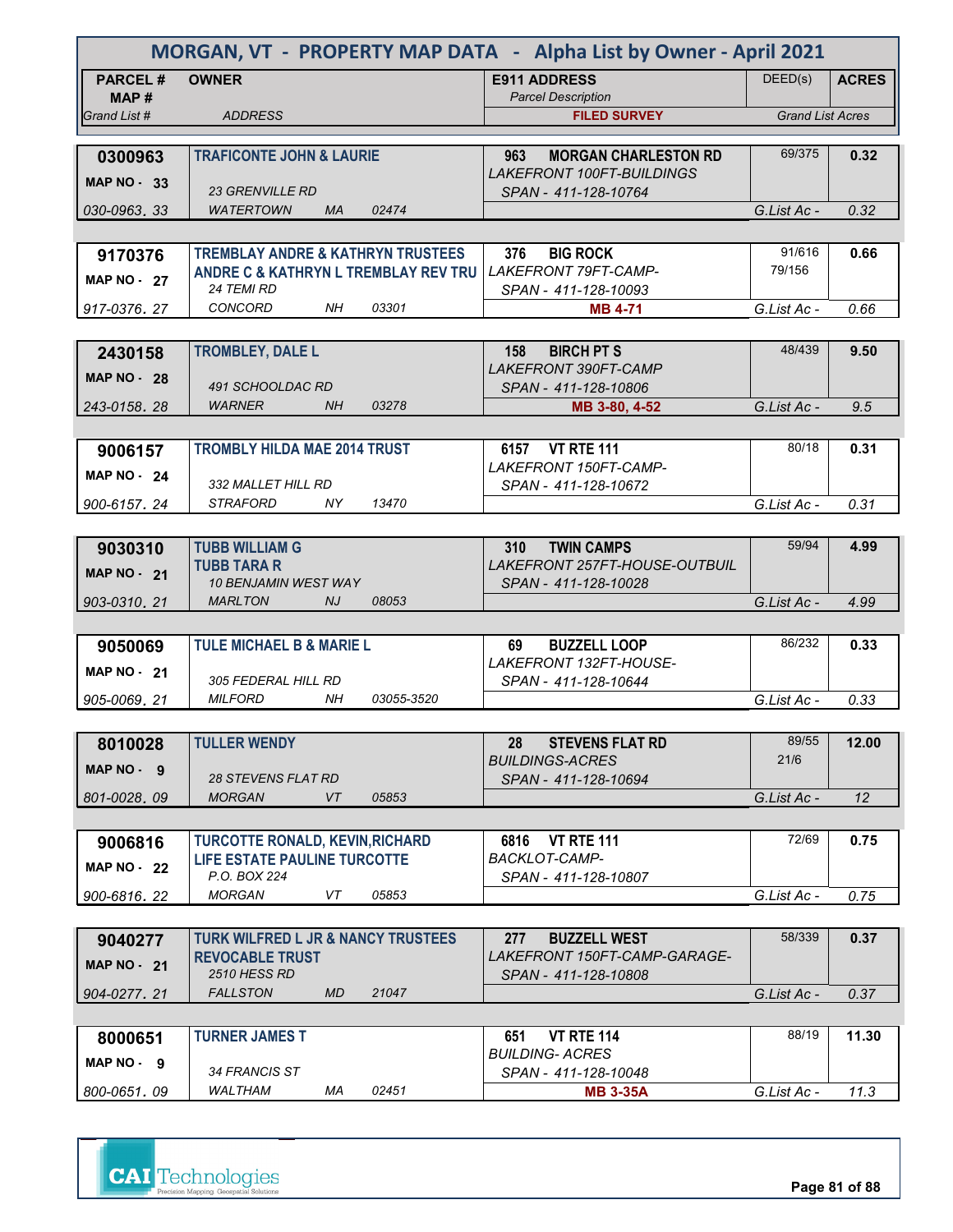|                         | MORGAN, VT - PROPERTY MAP DATA - Alpha List by Owner - April 2021 |                                                  |                         |              |  |  |
|-------------------------|-------------------------------------------------------------------|--------------------------------------------------|-------------------------|--------------|--|--|
| <b>PARCEL#</b><br>MAP # | <b>OWNER</b>                                                      | <b>E911 ADDRESS</b><br><b>Parcel Description</b> | DEED(s)                 | <b>ACRES</b> |  |  |
| Grand List #            | <b>ADDRESS</b>                                                    | <b>FILED SURVEY</b>                              | <b>Grand List Acres</b> |              |  |  |
|                         |                                                                   |                                                  |                         |              |  |  |
| 0610030                 | <b>TUTTLE HEIDI J</b>                                             | <b>DUMAS DR</b><br>30                            | 49/268                  | 0.48         |  |  |
| MAP NO - 1              | <b>TUTTLE DAVID J</b>                                             | <b>LAKEFRONT 75FT-BUILDING-SALEM L</b>           |                         |              |  |  |
|                         | 222 UNION ST                                                      | SPAN - 411-128-10809                             |                         |              |  |  |
| 061-0030.01             | <b>NORWOOD</b><br><b>MA</b><br>02062                              |                                                  | G.List Ac -             | 0.48         |  |  |
|                         |                                                                   |                                                  |                         |              |  |  |
| 2201806                 | <b>TYNION STACEY J &amp; DONALD W II TRUSTEES</b>                 | 1806 CAMP WINAPE RD                              | 67/115                  | 0.32         |  |  |
| <b>MAP NO - 30</b>      | THE STACEY J TYNION TRUST                                         | LAKEFRONT 100FT-BUILDINGS-                       |                         |              |  |  |
|                         | 7 LINDENWOOD DR<br><b>JERICHO</b><br>05465<br>VT.                 | SPAN - 411-128-10811                             | G.List Ac -             | 0.32         |  |  |
| 220-1806, 30            |                                                                   |                                                  |                         |              |  |  |
|                         | <b>ULLERY DENNIS</b>                                              | 57<br><b>WILLIAMS RD</b>                         | 72/37                   | 1.00         |  |  |
| 2000057                 | <b>ULLERY VIRGINIA</b>                                            | <b>HOUSE-GARAGE-&amp; ACRE</b>                   |                         |              |  |  |
| <b>MAP NO - 24</b>      | 57 WILLIAMS RD                                                    | SPAN - 411-128-10732                             |                         |              |  |  |
| 200-0057.24             | <b>MORGAN</b><br>VT<br>05853                                      |                                                  | G.List Ac -             | $\mathbf{1}$ |  |  |
|                         |                                                                   |                                                  |                         |              |  |  |
| 9130218                 | <b>UPTA CAMP LLC</b>                                              | <b>LEWIS RD</b><br>218                           | 90/146                  | 1.46         |  |  |
|                         |                                                                   | LAKEFRONT 102FT-HOUSE-                           | 73/375                  |              |  |  |
| <b>MAP NO - 26</b>      | PO BOX 262                                                        | SPAN - 411-128-10620                             |                         |              |  |  |
| 913-0218.26             | <b>E MONTPELIER</b><br>05651<br>VT                                | <b>MB 1-32</b>                                   | G.List Ac -             | 1.46         |  |  |
|                         |                                                                   |                                                  |                         |              |  |  |
| 2730066                 | <b>VACCA ROBERT &amp; DEBORAH</b>                                 | <b>MILES DR</b><br>66                            | 26/377                  | 0.20         |  |  |
| <b>MAP NO - 22</b>      |                                                                   | <b>BACKLOT-BUILDING-LAKE ROW-</b>                |                         |              |  |  |
|                         | <b>57 LAKEVIEW DR</b>                                             | SPAN - 411-128-10812                             |                         |              |  |  |
| 273-0066, 22            | <b>NEWPORT</b><br><b>VT</b><br>05855                              |                                                  | G.List Ac -             | 0.2          |  |  |
|                         |                                                                   |                                                  |                         |              |  |  |
| 1730153                 | <b>VAN WYCK ROY J &amp; JOAN I</b>                                | 153<br><b>JONES RD</b>                           | 46/351                  | 0.52         |  |  |
| MAP $NO - 32$           | 430 GOOLSBY BLVD                                                  | LAKEFRONT 200FT-HOUSE-<br>SPAN - 411-128-10813   |                         |              |  |  |
| 173-0153, 32            | DEERFIELD BEAC FL<br>33442-3019                                   | MB 1-31 & MB 3-20                                | G.List Ac -             | 0.52         |  |  |
|                         |                                                                   |                                                  |                         |              |  |  |
| 2430027                 | <b>VARNESE JOHN</b>                                               | 27<br><b>BIRCH PT S</b>                          | 76/154                  | 0.69         |  |  |
|                         | <b>VARNESE MARIE</b>                                              | <b>BACKLOT-ROW-CAMP-</b>                         |                         |              |  |  |
| <b>MAP NO - 28</b>      | 5195 OLD GRAY FARM LANE                                           | SPAN - 411-128-10814                             |                         |              |  |  |
| 243-0027.28             | <b>SUMERDUCK</b><br>VA<br>22742                                   |                                                  | G.List Ac -             | 0.69         |  |  |
|                         |                                                                   |                                                  |                         |              |  |  |
| 0302068                 | <b>VILLENEUVE LAWRENCE P &amp; DIANNA L</b>                       | 2068<br><b>MORGAN CHARLESTON RD</b>              | 50/452                  | 1.80         |  |  |
| MAP $NO - 5$            |                                                                   | BUILDING-& ACRES                                 |                         |              |  |  |
|                         | 52 CARBONEAU DR                                                   | SPAN - 411-128-10817                             |                         |              |  |  |
| 030-2068.05             | <b>NEWPORT</b><br>VT<br>05855                                     |                                                  | G.List Ac -             | 1.8          |  |  |
|                         |                                                                   |                                                  |                         |              |  |  |
| 9002172                 | <b>VOLPONE BRANDON C</b>                                          | 2172 VT RTE 111                                  | 88/286-87               | 10.00        |  |  |
| MAP NO - 8              | 2172 VT RT 111                                                    | <b>BUILDINGS-ACRES</b><br>SPAN - 411-128-10022   | 21/5                    |              |  |  |
| 900-2172.08             | <b>MORGAN</b><br>VT<br>05853                                      |                                                  | G.List Ac -             | 10           |  |  |
|                         |                                                                   |                                                  |                         |              |  |  |
| 1750464                 | <b>WALDO RICHARD J &amp; ELAINE</b>                               | <b>WAYEESES SHORE</b><br>464                     | 60/200                  | 0.23         |  |  |
|                         |                                                                   | BACKLOT-HOUSE-LAKE ROW-                          |                         |              |  |  |
| <b>MAP NO - 31</b>      | P.O. BOX 147                                                      | SPAN - 411-128-10632                             |                         |              |  |  |
| 175-0464.31             | <b>MORGAN</b><br>05853<br>VT                                      |                                                  | G.List Ac -             | 0.23         |  |  |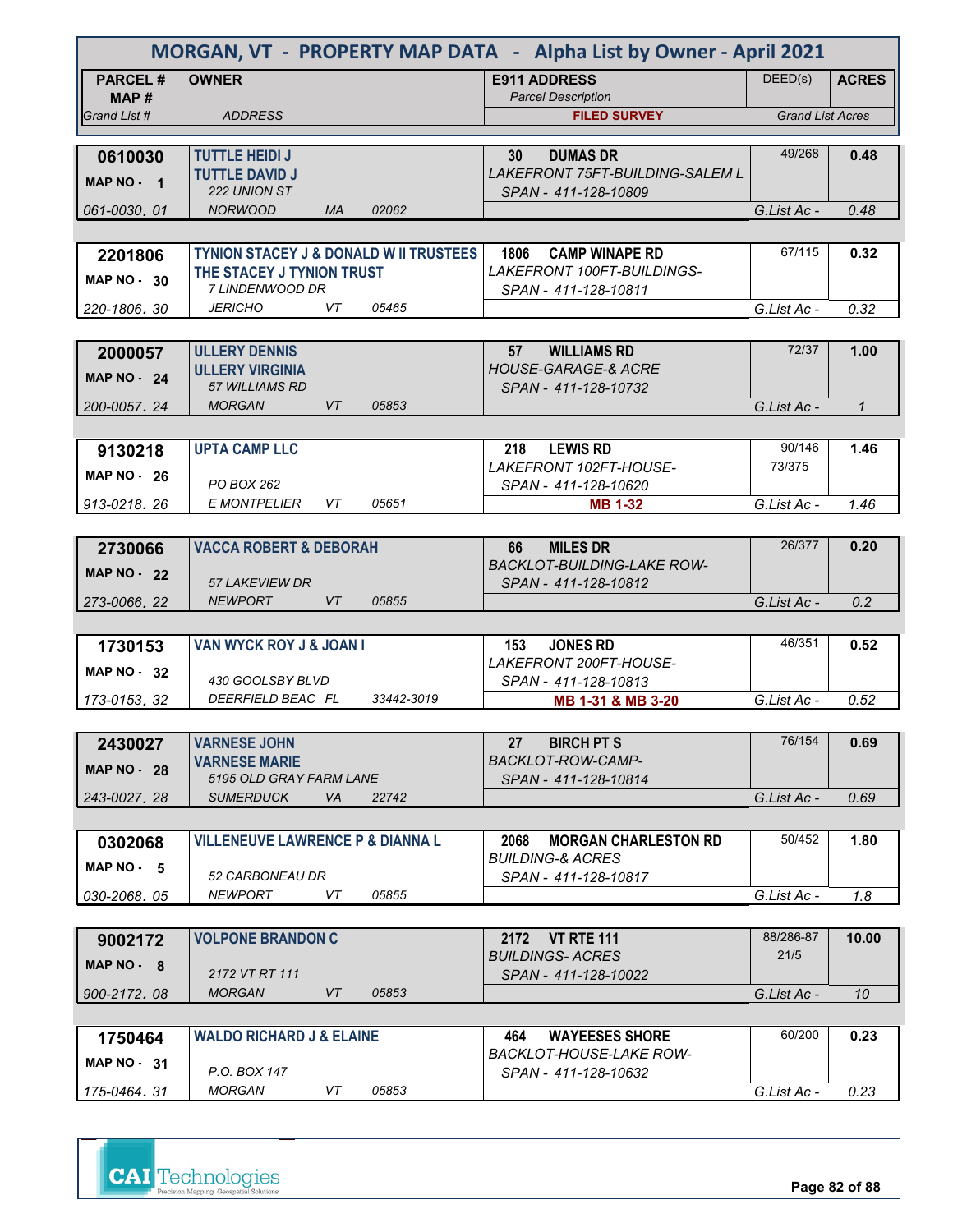| MORGAN, VT - PROPERTY MAP DATA - Alpha List by Owner - April 2021 |                                                 |       |                                                          |                         |              |
|-------------------------------------------------------------------|-------------------------------------------------|-------|----------------------------------------------------------|-------------------------|--------------|
| <b>PARCEL#</b>                                                    | <b>OWNER</b>                                    |       | <b>E911 ADDRESS</b>                                      | DEED(s)                 | <b>ACRES</b> |
| MAP#<br>Grand List #                                              | <b>ADDRESS</b>                                  |       | <b>Parcel Description</b><br><b>FILED SURVEY</b>         | <b>Grand List Acres</b> |              |
|                                                                   |                                                 |       |                                                          |                         |              |
| 9170232                                                           | <b>WALKERMAN BETSY J</b>                        |       | <b>BIG ROCK</b><br>232                                   | 53/663                  | 1.35         |
| <b>MAP NO - 27</b>                                                | <b>15 SAM WARD RD</b>                           |       | LAKEFRONT 135FT-CAMP-<br>SPAN - 411-128-10820            |                         |              |
| 917-0232, 27                                                      | <b>VT</b><br><b>UNDERHILL</b>                   | 05489 |                                                          | G.List Ac -             | 1.35         |
|                                                                   |                                                 |       |                                                          |                         |              |
| 0210495                                                           | <b>WARD LORIJ</b>                               |       | <b>GORE RD N</b><br>495                                  | 86/427                  | 4.68         |
| MAP NO 1                                                          | 449 LAKE RD                                     |       | ACRES (28 ACRES IN HOLLAND)<br>SPAN - 411-128-10482      |                         |              |
| 021-0495.01                                                       | <b>NEWPORT</b><br>VT.                           | 05855 |                                                          | G.List Ac -             | 4.68         |
|                                                                   |                                                 |       |                                                          |                         |              |
| 9005827                                                           | <b>WATERS CHRISTOPHER AKA CRICK</b>             |       | 5827 VT RTE 111                                          | 91/128                  | 1.80         |
| <b>MAP NO - 24</b>                                                | <b>WOODWARD WENDY</b><br>1485 BYRON ST          |       | <b>LAKEFRONT 250 FT-BUILDING</b><br>SPAN - 411-128-10824 | 18/42                   |              |
| 900-5827.24                                                       | PALO ALTO<br>CA                                 | 94301 |                                                          | G.List Ac -             | 1.8          |
|                                                                   |                                                 |       |                                                          |                         |              |
| 9140629                                                           | <b>WATSON JOAN</b>                              |       | <b>ELLIOTT ACRES</b><br>629                              | 49/189                  | 0.34         |
| $MAP NO - 26$                                                     | <b>WATSON WALLACE E</b><br>290 DERBY ST         |       | <b>LAKEFRONT 150FT-CAMP</b><br>SPAN - 411-128-10825      |                         |              |
| 914-0629.26                                                       | <b>ISLAND POND</b><br>VT                        | 05846 |                                                          | G.List Ac -             | 0.34         |
|                                                                   |                                                 |       |                                                          |                         |              |
| 1760607                                                           | <b>WAYNE ANTHONY</b>                            |       | <b>SUGAR BUSH RD</b><br>607                              | 61/209                  | 2.25         |
| <b>MAP NO - 31</b>                                                | <b>WAYNE DEBRA</b><br>94 MAPLE VALE             |       | <b>LAKEFRONT 200FT-HOUSE</b><br>SPAN - 411-128-10031     |                         |              |
| 176-0607, 31                                                      | <b>WOODBRIDGE</b><br>CT                         | 06525 | <b>MB 3-51</b>                                           | G.List Ac -             | 2.25         |
|                                                                   |                                                 |       |                                                          |                         |              |
| 1300489                                                           | <b>WEBSTER-SCOTT STEPHANIE</b>                  |       | <b>HATTON HTS</b><br>489                                 | 76/151                  | 16.40        |
| MAP NO - 2                                                        | <b>SCOTT SEAN</b><br>489 HATTON HEIGHTS         |       | <b>BUILDINGS-&amp; ACRES</b><br>SPAN - 411-128-10827     |                         |              |
| 130-0489, 02                                                      | <b>MORGAN</b><br>VT                             | 05853 | <b>MB 1-13</b>                                           | G.List Ac -             | 16.4         |
|                                                                   |                                                 |       |                                                          |                         |              |
| 2000534                                                           | <b>WEISS CHRISTOPHER</b>                        |       | <b>WILLIAMS RD</b><br>534                                | 84/78                   | 10.05        |
| <b>MAP NO - 24</b>                                                | 534 WILLIAMS RD                                 |       | <b>MHO-GARAGE-&amp; ACRES</b><br>SPAN - 411-128-10049    |                         |              |
| 200-0534.24                                                       | <b>MORGAN</b><br>VT                             | 05853 |                                                          | G.List Ac -             | 10.05        |
|                                                                   |                                                 |       |                                                          |                         |              |
| 2000292                                                           | <b>WENK PETER W</b>                             |       | 292<br><b>WILLIAMS RD</b>                                | 70/435                  | 7.80         |
| MAP $NO - 24$                                                     | PO BOX 174                                      |       | <b>HOUSE-LAND</b><br>SPAN - 411-128-10018                | 61/172                  |              |
| 200-0292.24                                                       | <b>NORTON</b><br>VT                             | 05907 | <b>MB 4-64</b>                                           | G.List Ac -             | 7.8          |
|                                                                   |                                                 |       |                                                          |                         |              |
| 9006531                                                           | <b>WESTOVER DAVID A &amp; CYNTHIA M TRUSTEE</b> |       | 6531<br><b>VT RTE 111</b>                                | 89/259                  | 0.19         |
| <b>MAP NO - 23</b>                                                | <b>WESTOVER TYLER ET AL</b><br>238 KINGSBURY RD |       | LAKEFRONT 51FT-BACKLOT-CAMPS-<br>SPAN - 411-128-10372    | 61/91<br>55/354         |              |
| 900-6531, 23                                                      | <b>WALPOLE</b><br>NH.                           | 03608 |                                                          | G.List Ac -             | 0.19         |
|                                                                   |                                                 |       |                                                          |                         |              |
| 8002526                                                           | <b>WEYERHAEUSER COMPANY</b>                     |       | <b>VT RTE 114</b><br>2526                                | 84/35                   | 503.00       |
| MAP NO $-7$                                                       | <b>ATTN TAX COORDINATOR</b><br>PO BOX 89        |       | ACRES IN MORGAN -(TOTAL 56598 A<br>SPAN - 411-128-10241  |                         |              |
| 800-2526.07                                                       | <b>FAIRFIELD</b><br>МE                          | 04937 |                                                          | G.List Ac -             | 503          |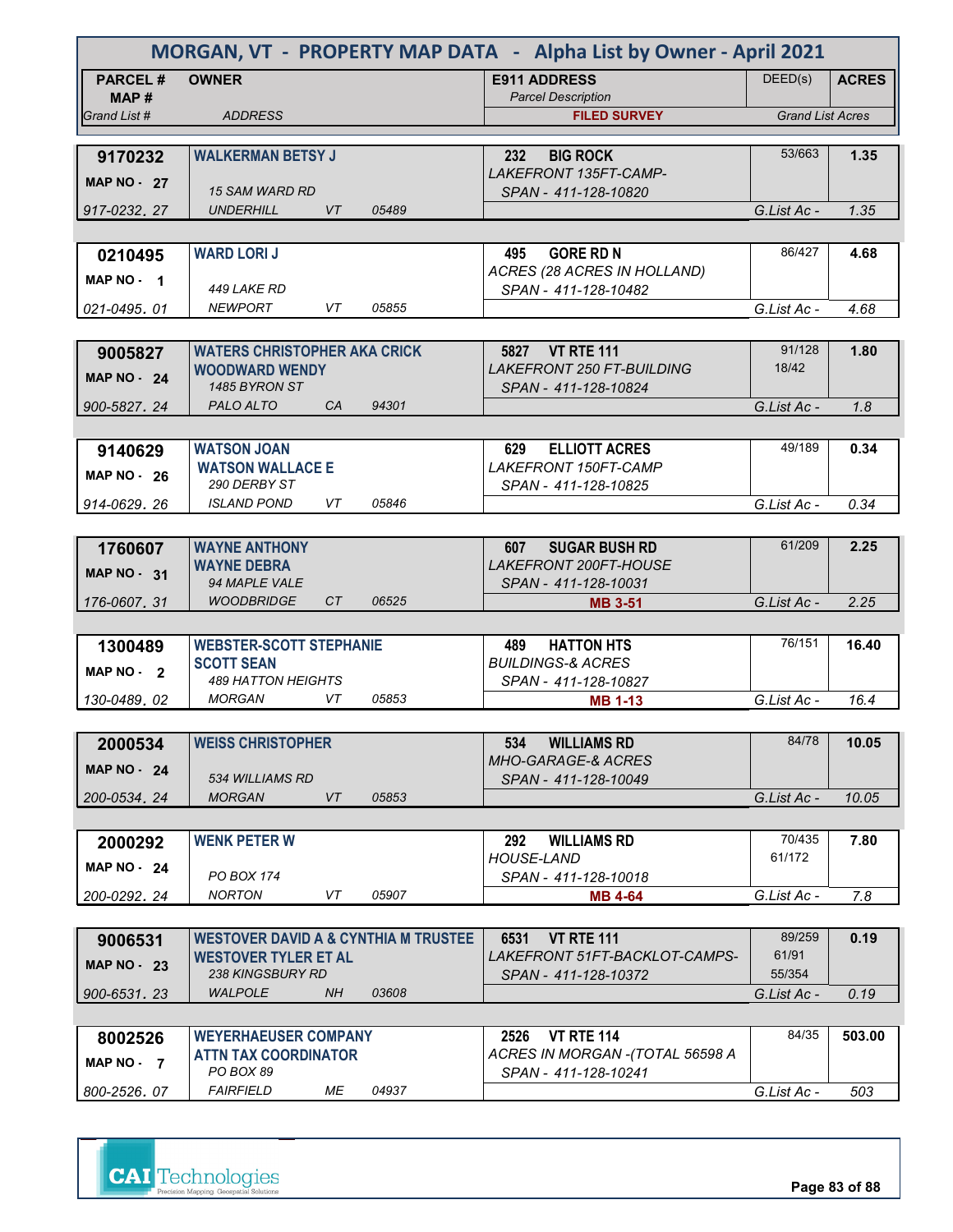| MORGAN, VT - PROPERTY MAP DATA - Alpha List by Owner - April 2021 |                                                 |           |       |                                                          |                         |              |
|-------------------------------------------------------------------|-------------------------------------------------|-----------|-------|----------------------------------------------------------|-------------------------|--------------|
| <b>PARCEL#</b><br>MAP #                                           | <b>OWNER</b>                                    |           |       | <b>E911 ADDRESS</b><br><b>Parcel Description</b>         | DEED(s)                 | <b>ACRES</b> |
| Grand List #                                                      | <b>ADDRESS</b>                                  |           |       | <b>FILED SURVEY</b>                                      | <b>Grand List Acres</b> |              |
|                                                                   |                                                 |           |       |                                                          |                         |              |
| 2100178                                                           | <b>WHALEN ANGELA</b>                            |           |       | <b>UPLAND ACRES</b><br>178                               | 90/471                  | 49.39        |
| MAP NO $-6$                                                       | <b>LUPIEN DANA</b><br>8 PINE ACRES RD #809      |           |       | <b>MHO-ACRES</b>                                         | 67/538<br>51/499        |              |
| 210-0178.06                                                       | <b>CONCORD</b>                                  | <b>NH</b> | 03301 | SPAN - 411-128-10495<br><b>MB 3-38</b>                   | G.List Ac -             | 49.39        |
|                                                                   |                                                 |           |       |                                                          |                         |              |
| 9004510                                                           | <b>WHEELER JOAN</b>                             |           |       | 4510 VT RTE 111                                          | 65/204                  | 10.08        |
|                                                                   |                                                 |           |       | <b>BUILDING- ACRES</b>                                   |                         |              |
| MAP $NO - 6$                                                      | PO BOX 156                                      |           |       | SPAN - 411-128-11900                                     |                         |              |
| 900-4510, 06                                                      | <b>MORGAN</b>                                   | VT        | 05853 | <b>MB 4-51</b>                                           | G.List Ac -             | 10.08        |
|                                                                   |                                                 |           |       |                                                          |                         |              |
| 9004512                                                           | <b>WHEELER THOMAS &amp; KIMBERLY</b>            |           |       | 4500 VT RTE 111                                          | 82/290                  | 36.44        |
| MAP $NO - 6$                                                      |                                                 |           |       | <b>BUILDING- ACRES</b>                                   |                         |              |
|                                                                   | <b>PO BOX 493</b>                               |           |       | SPAN - 411-128-10917                                     |                         |              |
| 900-4512.06                                                       | <b>ISLAND POND</b>                              | VT        | 05846 | MB 3-53, 4-51                                            | G.List Ac -             | 36.43        |
|                                                                   |                                                 |           |       |                                                          |                         |              |
| 9190175                                                           | <b>WHEELER THOMAS ET AL</b>                     |           |       | 175<br><b>BROOK RD</b>                                   | 49/45                   | 0.14         |
| <b>MAP NO - 27</b>                                                | PO BOX 493                                      |           |       | LAKEFRONT 86FT-CAMP-<br>SPAN - 411-128-10828             | 46/158<br>69/075        |              |
| 919-0175.27                                                       | <b>ISLAND POND</b>                              | VT        | 05846 |                                                          | G.List Ac -             | 0.14         |
|                                                                   |                                                 |           |       |                                                          |                         |              |
| 9130045                                                           | <b>WHITCOMB PRESTON</b>                         |           |       | <b>LEWIS RD</b><br>45                                    | 81/437                  | 3.90         |
|                                                                   |                                                 |           |       | LAKEFRONT 129FT-CAMP-GARAGE-B                            | 28/702                  |              |
| <b>MAP NO - 26</b>                                                | PO BOX 40                                       |           |       | SPAN - 411-128-10832                                     |                         |              |
| 913-0045.26                                                       | <b>MORGAN</b>                                   | <b>VT</b> | 05853 |                                                          | G.List Ac -             | 3.9          |
|                                                                   |                                                 |           |       |                                                          |                         |              |
| 2730057                                                           | <b>WHITCOMB WINTRHOP</b>                        |           |       | <b>MILES DR</b><br>57                                    | 65/499                  | 0.26         |
| MAP $NO - 22$                                                     | <b>HEATHER WARK</b>                             |           |       | <b>LAKEFRONT 99FT-BUILDING</b>                           |                         |              |
|                                                                   | 145 VERNON ST                                   |           |       | SPAN - 411-128-10567                                     |                         |              |
| 273-0057, 22                                                      | <b>NORTHAMPTON</b>                              | МA        | 01060 | <b>FAMILY TRANSFER</b>                                   | G.List Ac -             | 0.26         |
|                                                                   |                                                 |           |       |                                                          |                         |              |
| 1601869                                                           | <b>WHITE DEAN A</b>                             |           |       | 1869 TOAD POND RD                                        | 87/153                  | 10.10        |
| MAP $NO - 3$                                                      | <b>WHITE CHRISTINE A</b><br><i>3 BUDD DRIVE</i> |           |       | CAMP & ACRES                                             |                         |              |
| 160-1869.03                                                       | <b>BETHEL</b>                                   | CT        | 06801 | SPAN - 411-128-10913<br><b>MB 3-35</b>                   | G.List Ac -             | 10.1         |
|                                                                   |                                                 |           |       |                                                          |                         |              |
| 9011501                                                           | <b>WHITEHILL BARBARA J</b>                      |           |       | 11501 VT RTE 111                                         | 43/33                   | 15.26        |
|                                                                   | <b>11501 VT RTE 111</b>                         |           |       | <b>HOUSE-GARAGE- ACRES</b>                               |                         |              |
| MAP NO 1                                                          | RR1 BOX 62 A                                    |           |       | SPAN - 411-128-10837                                     |                         |              |
| 901-1501.01                                                       | <b>DERBY</b>                                    | VT        | 05829 | <b>MB 1-38</b>                                           | G.List Ac -             | 15.26        |
|                                                                   |                                                 |           |       |                                                          |                         |              |
| 0200500                                                           | <b>WHITEHILL FAMILY TRUST</b>                   |           |       | 500<br><b>GORE RD S</b>                                  | 53/635                  | 67.00        |
| MAP NO - 1                                                        | <b>BENOIT LAURA &amp; WHITEHILL WAYNE</b>       |           |       | <b>SUGARHOUSE- ACRES</b>                                 |                         |              |
|                                                                   | 447 PEACHAM RD                                  |           |       | SPAN - 411-128-10882                                     |                         |              |
| 020-0500.01                                                       | <b>DANVILLE</b>                                 | VT        | 05828 |                                                          | G.List Ac -             | 67           |
|                                                                   |                                                 |           |       |                                                          |                         |              |
| 9010414                                                           | <b>WHITEHILL JERRY &amp; VERONICA</b>           |           |       | 10414 VT RTE 111<br><b>FARM-HOUSE- ACRES-BARN-OUTBUI</b> | 54/19<br>61/492         | 130.00       |
| MAP NO - 1                                                        | 10414 VT RT 111                                 |           |       | SPAN - 411-128-10836                                     |                         |              |
| 901-0414.01                                                       | DERBY                                           | VT        | 05829 |                                                          | G.List Ac -             | 130          |
|                                                                   |                                                 |           |       |                                                          |                         |              |



**Page 84 of 88**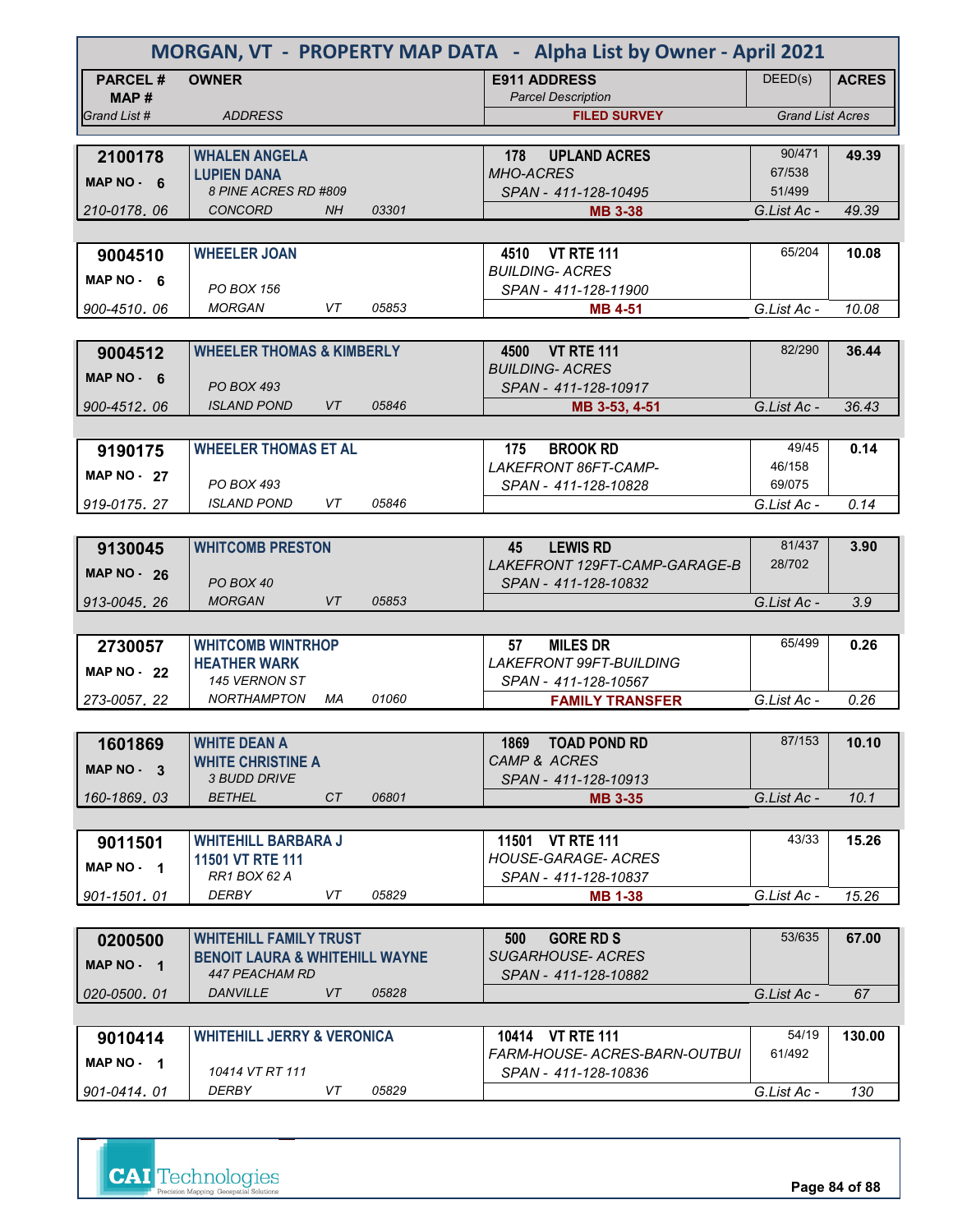| MORGAN, VT - PROPERTY MAP DATA - Alpha List by Owner - April 2021 |                                                                                          |                                                               |                         |              |  |
|-------------------------------------------------------------------|------------------------------------------------------------------------------------------|---------------------------------------------------------------|-------------------------|--------------|--|
| <b>PARCEL#</b><br>MAP#                                            | <b>OWNER</b>                                                                             | <b>E911 ADDRESS</b><br><b>Parcel Description</b>              | DEED(s)                 | <b>ACRES</b> |  |
| Grand List #                                                      | <b>ADDRESS</b>                                                                           | <b>FILED SURVEY</b>                                           | <b>Grand List Acres</b> |              |  |
|                                                                   |                                                                                          |                                                               | 77/286                  |              |  |
| 2500190                                                           | <b>WHITEHILL KENNETH &amp; CARLISLE LIFE EST</b><br><b>PODLICH SHARON FRIZZELL RANDY</b> | <b>BEAR MTN RD</b><br>190<br><b>HOUSE-OUTBUILDINGS- ACRES</b> |                         | 234.40       |  |
| MAP NO - 9                                                        | 190 BEAR MTN RD                                                                          | SPAN - 411-128-10838                                          |                         |              |  |
| 250-0190, 09                                                      | <b>ISLAND POND</b><br>VT<br>05846                                                        | MB 3-68, MB 4-48, 63 & MB 3-70                                | G.List Ac -             | 234.4        |  |
|                                                                   |                                                                                          |                                                               |                         |              |  |
| 2520518                                                           | <b>WHITEHILL REGINALD</b>                                                                | 518<br><b>WHITEHILL HEIGHTS</b>                               | 46/449                  | 75.80        |  |
| MAP $NO - 8$                                                      | 7400 VT ROUTE 105                                                                        | <b>ACRES</b><br>SPAN - 411-128-10840                          |                         |              |  |
| 252-0518.08                                                       | E CHARLESTON<br>VT.<br>05833                                                             | <b>MB 3-8</b>                                                 | G.List Ac -             | 75.8         |  |
|                                                                   |                                                                                          |                                                               |                         |              |  |
| 1750377                                                           | <b>WIERSCHKE BRENDA E TRUSTEE</b>                                                        | 377<br><b>WAYEESES SHORE</b>                                  | 44/309                  | 0.23         |  |
| <b>MAP NO - 31</b>                                                | <b>BRENDA E WIERSHKE REVOCABELE TRUST</b>                                                | <b>LAKEFRONT 100 FT-HOUSE-</b>                                |                         |              |  |
|                                                                   | <b>PO BOX 153</b>                                                                        | SPAN - 411-128-10842                                          |                         |              |  |
| 175-0377.31                                                       | <b>MORGAN</b><br>VT<br>05853                                                             | <b>MB 5-1</b>                                                 | G.List Ac -             | 0.23         |  |
|                                                                   |                                                                                          |                                                               | 24/160                  |              |  |
| 9180001                                                           | <b>WIESELMANN JOYCE</b>                                                                  | $\mathbf 1$<br><b>MACLEAY RD</b><br><b>BACKLOT-ROW</b>        |                         | 0.22         |  |
| <b>MAP NO - 27</b>                                                | <b>81 SPRING STREET</b>                                                                  | SPAN - 411-128-10844                                          |                         |              |  |
| 918-0001.27                                                       | 05819<br>STJOHNSBURY VT                                                                  |                                                               | G.List Ac -             | 0.22         |  |
|                                                                   |                                                                                          |                                                               |                         |              |  |
| 9180041                                                           | <b>WIESELMANN JOYCE</b>                                                                  | <b>MACLEAY RD</b><br>41                                       | 24/160                  | 0.10         |  |
| <b>MAP NO - 27</b>                                                |                                                                                          | LAKEFRONT 49FT-CAMP-GARAGE-                                   |                         |              |  |
| 918-0041.27                                                       | <b>81 SPRING STREET</b><br><i>ST JOHNSBURY</i><br>VT<br>05819                            | SPAN - 411-128-10843                                          | G.List Ac -             | 0.1          |  |
|                                                                   |                                                                                          |                                                               |                         |              |  |
| 9009090                                                           | <b>WILCOX REGINALD &amp; ELIZABETH</b>                                                   | <b>VT RTE 111</b><br>9090                                     | 32/258                  | 10.20        |  |
| MAP $NO - 2$                                                      | <b>WILCOX REGINALD &amp; SYLVIA</b>                                                      | <b>ACRE</b>                                                   |                         |              |  |
|                                                                   | 1011 CADYHILL RD                                                                         | SPAN - 411-128-10846                                          |                         |              |  |
| 900-9090.02                                                       | VT<br><b>CAMBRIDGE</b><br>05444                                                          | MB 1-34 & MB 1-39                                             | G.List Ac -             | 10.2         |  |
|                                                                   | <b>WILDER MARK H &amp; NANCY J</b>                                                       | 339<br><b>JONES RD</b>                                        | 86/480                  | 1.23         |  |
| 1730339                                                           |                                                                                          | LAKEFRONT 246 FF                                              |                         |              |  |
| <b>MAP NO - 32</b>                                                | 934 STAGE RD                                                                             | SPAN - 411-128-11940                                          |                         |              |  |
| 173-0339.32                                                       | 03781<br><b>PLAINFIELD</b><br>NH.                                                        | <b>MB 4-88</b>                                                | G.List Ac -             | 1.23         |  |
|                                                                   |                                                                                          |                                                               |                         |              |  |
| 1602967                                                           | <b>WILDWOOD CAPITAL INVESTMENTS LLC</b>                                                  | 2967<br><b>TOAD POND RD</b>                                   | 85/430                  | 1.50         |  |
| $MAP NO - 3$                                                      | 14231 RASARIO RD                                                                         | <b>ACRES</b><br>SPAN - 411-128-10759                          |                         |              |  |
| 160-2967.03                                                       | ANACORTES<br>98221<br>WA                                                                 |                                                               | G.List Ac -             | 1.5          |  |
|                                                                   |                                                                                          |                                                               |                         |              |  |
| 2000351                                                           | <b>WILFONG DOUGLAS W</b>                                                                 | <b>WILLIAMS RD</b><br>351                                     | 38/590-591              | 2.50         |  |
| <b>MAP NO - 24</b>                                                |                                                                                          | <b>HOUSE-GARAGE-&amp; ACRES</b>                               | 66/27                   |              |  |
| 200-0351, 24                                                      | 351 WILLIAMS RD<br><b>MORGAN</b><br>VT<br>05853                                          | SPAN - 411-128-10580                                          | G.List Ac -             | 2.5          |  |
|                                                                   |                                                                                          |                                                               |                         |              |  |
| 9160590                                                           | <b>WILLIAMS F MICHAEL ET AL</b>                                                          | <b>SEYMOUR EAST</b><br>590                                    | 88/422-23               | 0.15         |  |
|                                                                   |                                                                                          | LAKEFRONT 88 FT-CAMP-                                         | 27/48                   |              |  |
| <b>MAP NO - 27</b>                                                | 179 GRANT AVE                                                                            | SPAN - 411-128-10850                                          |                         |              |  |
| 916-0590, 27                                                      | 07974<br>NEW PROVIDENC NJ                                                                |                                                               | G.List Ac -             | 0.15         |  |

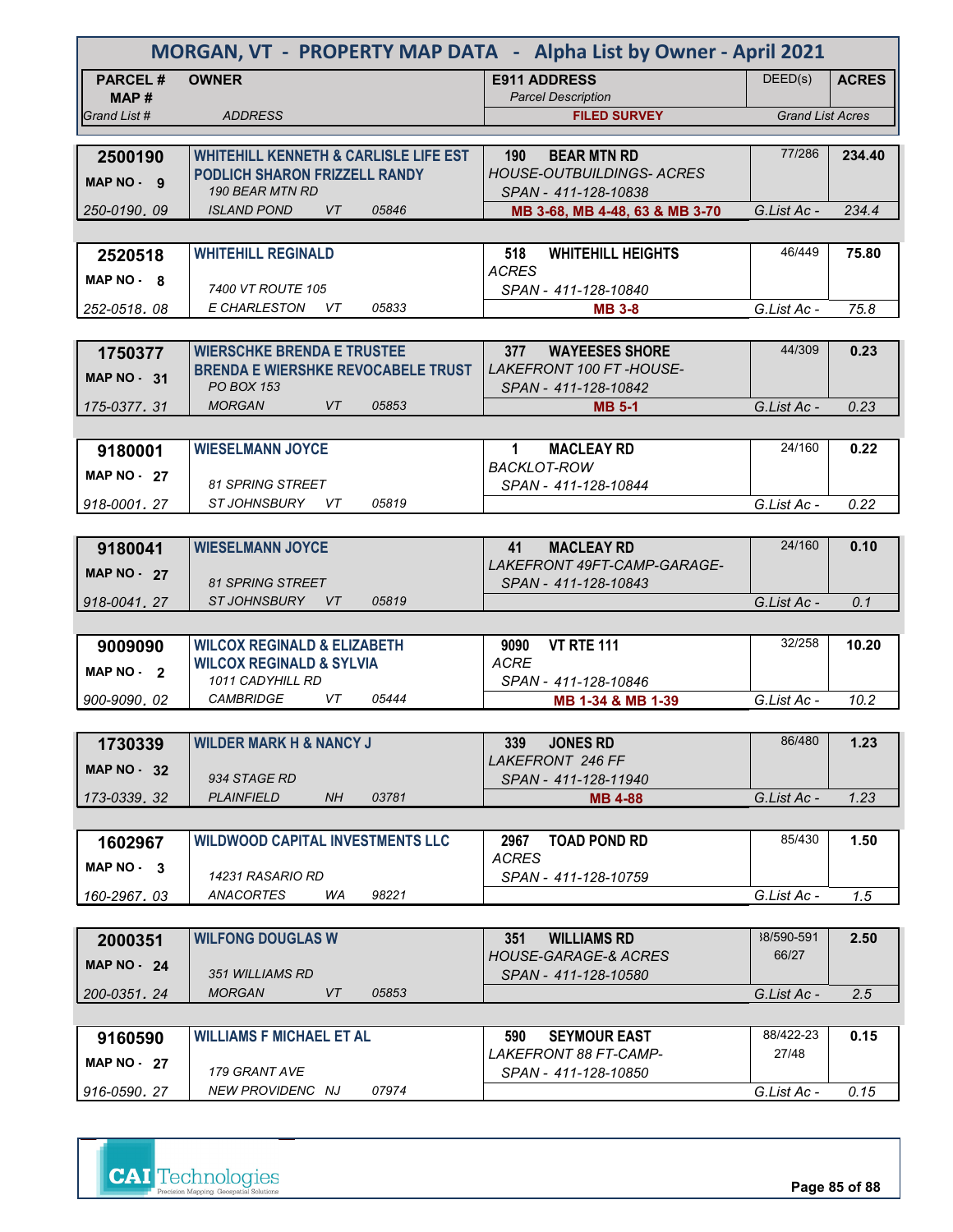| MORGAN, VT - PROPERTY MAP DATA - Alpha List by Owner - April 2021 |                                          |            |                                                            |                         |              |
|-------------------------------------------------------------------|------------------------------------------|------------|------------------------------------------------------------|-------------------------|--------------|
| <b>PARCEL#</b><br>MAP#                                            | <b>OWNER</b>                             |            | <b>E911 ADDRESS</b><br><b>Parcel Description</b>           | DEED(s)                 | <b>ACRES</b> |
| Grand List #                                                      | <b>ADDRESS</b>                           |            | <b>FILED SURVEY</b>                                        | <b>Grand List Acres</b> |              |
|                                                                   |                                          |            |                                                            |                         |              |
| 2010100                                                           | <b>WILLIAMS RODERICK &amp; ELIZABETH</b> |            | <b>CURTIS RD</b><br>100<br><b>OPEN LAND ACRES</b>          | 81/90                   | 21.20        |
| MAP NO $-6$                                                       | 56 MARYLAND ST                           |            | SPAN - 411-128-11927                                       |                         |              |
| 201-0100, 06                                                      | SO BURLINGTON VT                         | 05403      |                                                            | G.List Ac -             | 21.2         |
|                                                                   |                                          |            |                                                            |                         |              |
| 2410109                                                           | <b>WILSON ROBERT &amp; CHERYL</b>        |            | <b>BIRCH PT N</b><br>109                                   | 21/258                  | 45.23        |
| MAP NO - 8                                                        | PO BOX 533                               |            | LAKEFRONT 100FT--HOUSE-GARAGE<br>SPAN - 411-128-10851      |                         |              |
| 241-0109.08                                                       | DERBY<br>VT                              | 05829      | MB 1-22 & MB 1-43                                          | G.List Ac -             | 45.23        |
|                                                                   |                                          |            |                                                            |                         |              |
| 2200600                                                           | <b>WINAPE HILLS PROP OWNERS ASSOC</b>    |            | <b>CAMP WINAPE RD</b><br>600<br><b>LAKE ROW-</b>           | 38/431                  | 0.18         |
| <b>MAP NO - 29</b>                                                | 319 CAMP WINAPE RD                       |            | SPAN - 411-128-10792                                       |                         |              |
| 220-0600.29                                                       | W CHARLESTON VT                          | 05872-9707 | <b>FILED IN CHARLESTON</b>                                 | G.List Ac -             | 0.18         |
|                                                                   |                                          |            |                                                            |                         |              |
| 9070096                                                           | <b>WITHERS DOROTHY</b>                   |            | 96<br><b>BARTER LN</b>                                     | 28/242                  | 2.50         |
| <b>MAP NO - 22</b>                                                | <b>MASON RHODA</b>                       |            | LAKEFRONT 144FT-CAMP-                                      |                         |              |
|                                                                   | 5 PORTLAND ST                            |            | SPAN - 411-128-10853                                       |                         |              |
| 907-0096.22                                                       | <b>BARRE</b><br>VT.                      | 05641      | <b>MB 4-77</b>                                             | G.List Ac -             | 2.5          |
|                                                                   |                                          |            |                                                            |                         |              |
| 3400486                                                           | <b>WOOD GREGG &amp; JULIA</b>            |            | <b>SUNSET CIR</b><br>486<br><b>BUILDINGS- ACRES</b>        | 26/316<br>58/104        | 12.12        |
| MAP NO - 2                                                        | PO BOX 96                                |            | SPAN - 411-128-10855                                       |                         |              |
| 340-0486, 02                                                      | <b>MORGAN</b><br><b>VT</b>               | 05853      | <b>MB 1-8</b>                                              | G.List Ac -             | 12.12        |
|                                                                   |                                          |            |                                                            |                         |              |
| 9004996                                                           | <b>WOOD RODNEY M</b>                     |            | 4996 VT RT 111                                             | 63/7                    | 10.70        |
| <b>MAP NO - 25</b>                                                |                                          |            | <b>BUILDING- ACRE</b>                                      |                         |              |
|                                                                   | 1007 N STATE RD                          |            | SPAN - 411-128-10178                                       |                         |              |
| 900-4996, 25                                                      | <b>CHESHIRE</b><br>МA                    | 01225      | <b>MB 4-43</b>                                             | G.List Ac -             | 10.7         |
|                                                                   |                                          |            |                                                            |                         |              |
| 9006802                                                           | <b>WOOD THOMAS M</b>                     |            | 6802 VT RTE 111<br>BACKLOT-CAMP-LOT AT BEACH-              | 50/387                  | 0.10         |
| <b>MAP NO - 22</b>                                                | 302 CENTERVILLE RD                       |            | SPAN - 411-128-10856                                       |                         |              |
| 900-6802.22                                                       | <b>HYDE PARK</b><br>VT                   | 05661      |                                                            | G.List Ac -             | 0.1          |
|                                                                   |                                          |            |                                                            |                         |              |
| 9190153                                                           | <b>WOODS CHARLES</b>                     |            | <b>BROOK RD</b><br>153                                     | 72/11                   | 0.22         |
| <b>MAP NO - 27</b>                                                | <b>WOODS ELLEN</b>                       |            | LAKEFRONT 88FT-CAMP-                                       |                         |              |
|                                                                   | 925 BEAR MOUNTAIN RD                     |            | SPAN - 411-128-10064                                       |                         |              |
| 919-0153.27                                                       | <b>ISLAND POND</b><br>VT                 | 05846      |                                                            | G.List Ac -             | 0.22         |
|                                                                   |                                          |            |                                                            |                         |              |
| 2500925                                                           | <b>WOODS CHARLES A &amp; ELLEN S</b>     |            | <b>BEAR MTN RD</b><br>925<br><i>FARM-HOUSE-BARN- ACRES</i> | 32/136                  | 250.30       |
| MAP $NO - 6$                                                      | 925 BEAR MT RD MORGAN                    |            | SPAN - 411-128-10857                                       |                         |              |
| 250-0925, 06                                                      | <b>ISLAND POND</b><br>VT                 | 05846      | <b>MB 3-7</b>                                              | G.List Ac -             | 250.3        |
|                                                                   |                                          |            |                                                            |                         |              |
| 9190115                                                           | <b>WOODS CHARLES S &amp; ALICIA</b>      |            | 115<br><b>BROOK RD</b>                                     | 46/368                  | 0.38         |
| <b>MAP NO - 27</b>                                                |                                          |            | LAKEFRONT 79FT-CAMP-                                       |                         |              |
|                                                                   | <b>401 SUMMER STREET</b>                 |            | SPAN - 411-128-10858                                       |                         |              |
| 919-0115.27                                                       | STJOHNSBURY VT                           | 05819      |                                                            | G.List Ac -             | 0.38         |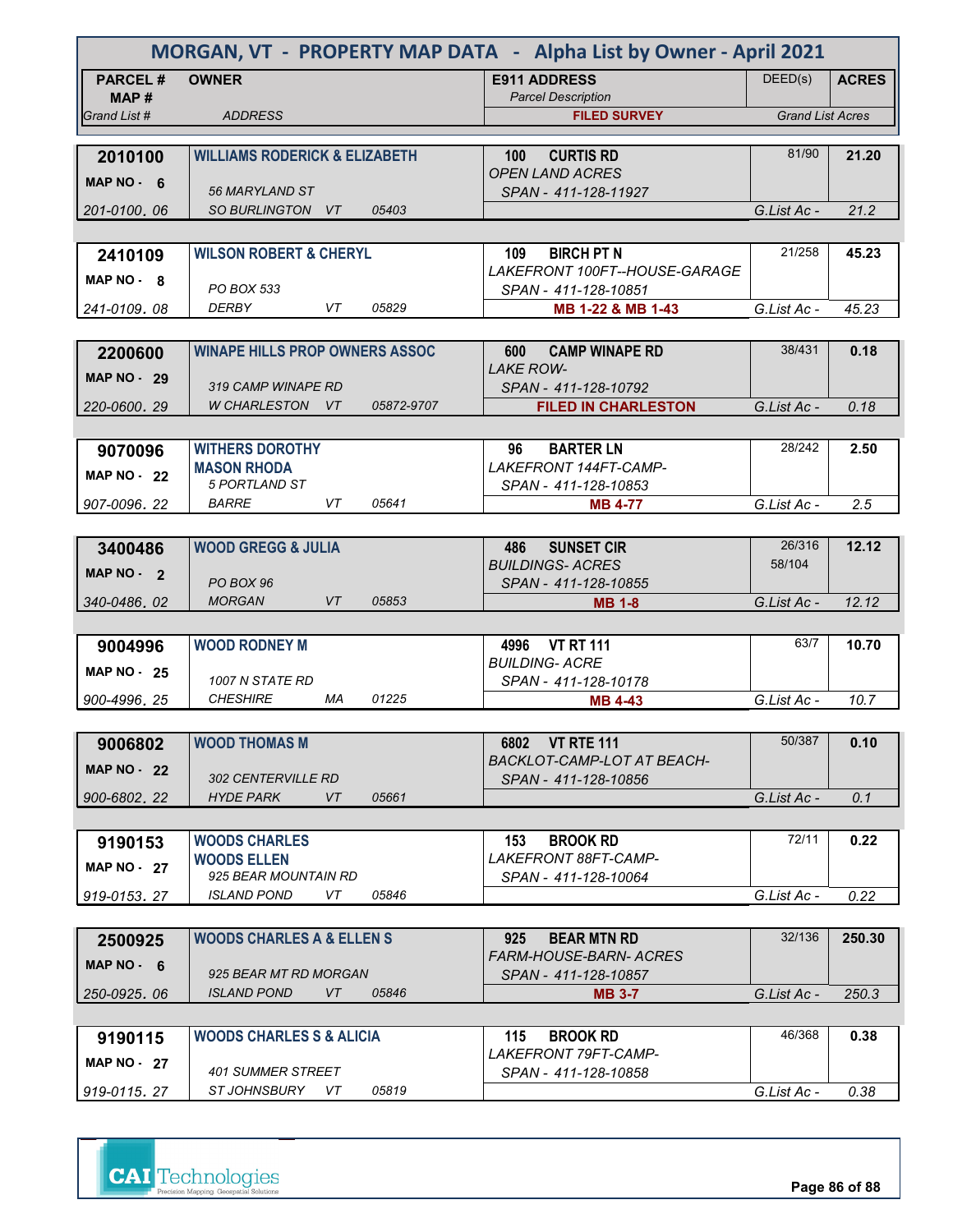| MORGAN, VT - PROPERTY MAP DATA - Alpha List by Owner - April 2021 |                                                             |                                                        |                         |                |  |
|-------------------------------------------------------------------|-------------------------------------------------------------|--------------------------------------------------------|-------------------------|----------------|--|
| <b>PARCEL#</b>                                                    | <b>OWNER</b>                                                | <b>E911 ADDRESS</b>                                    | DEED(s)                 | <b>ACRES</b>   |  |
| MAP#                                                              |                                                             | <b>Parcel Description</b>                              |                         |                |  |
| Grand List #                                                      | <b>ADDRESS</b>                                              | <b>FILED SURVEY</b>                                    | <b>Grand List Acres</b> |                |  |
| 2510970                                                           | <b>WOODWORTH DONALD M</b>                                   | <b>WILSON TRAIL</b><br>460                             | 81/340                  | 10.11          |  |
| MAP $NO - 8$                                                      |                                                             | <b>CAMP-ACRES</b>                                      |                         |                |  |
|                                                                   | <b>25 RICHARDSON RD</b>                                     | SPAN - 411-128-10588                                   |                         |                |  |
| 251-0970, 08                                                      | <b>ORANGE</b><br>VT<br>05641                                |                                                        | G.List Ac -             | 10.11          |  |
|                                                                   |                                                             |                                                        |                         |                |  |
| 1300675                                                           | <b>WOOLEY ALLAN (LIFE ESTATE)</b>                           | 675<br><b>HATTON HTS</b><br><b>BUILDINGS-ACRES</b>     | 70/125                  | 10.70          |  |
| MAP NO - 2                                                        | <b>DOUGLAS ETHEL ILENE</b><br><b>675 HATTON HEIGHTS</b>     | SPAN - 411-128-10860                                   |                         |                |  |
| 130-0675, 02                                                      | VT<br><b>MORGAN</b><br>05853                                | <b>MB 4-49</b>                                         | G.List Ac -             | 10.7           |  |
|                                                                   |                                                             |                                                        |                         |                |  |
| 1617075                                                           | <b>WOOLEY ALLAN D</b>                                       | 7075<br><b>IP ROAD</b>                                 | 65/387                  | 35.00          |  |
| $MAP NO.$ 3                                                       | <b>DOUGLAS ETHEL ILENE</b>                                  | <b>ACRES</b>                                           |                         |                |  |
|                                                                   | <b>675 HATTON HEIGHTS</b><br><b>VT</b>                      | SPAN - 411-128-11906                                   |                         |                |  |
| 161-4075.03                                                       | <b>MORGAN</b><br>05853                                      | <b>MB 4-50</b>                                         | G.List Ac -             | 35             |  |
| 8000197                                                           | <b>WORTH ERMA &amp; ET AL</b>                               | 197<br><b>VT RTE 114</b>                               | 75/243                  | 15.00          |  |
|                                                                   | % WORTH MICHAEL D                                           | <b>BUILDING- ACRES-POND</b>                            |                         |                |  |
| MAP NO - 9                                                        | <b>2541 E BRIGHTON RD</b>                                   | SPAN - 411-128-10863                                   |                         |                |  |
| 800-0197.09                                                       | <i><b>ISLAND POND</b></i><br>VT<br>05846                    |                                                        | G.List Ac -             | 15             |  |
|                                                                   |                                                             |                                                        |                         |                |  |
| 1750564                                                           | <b>WORTH GREGORY ET AL</b>                                  | <b>WAYEESES SHORE</b><br>564                           | 90/80                   | 0.23           |  |
| <b>MAP NO - 31</b>                                                |                                                             | <b>BACKLOT-CAMP-LAKE ROW-</b>                          | 44/221                  |                |  |
| 175-0564, 31                                                      | <b>22 ORCHARD ST</b><br><b>LOWELL</b><br><b>MA</b><br>01854 | SPAN - 411-128-10847                                   | G.List Ac -             | 0.23           |  |
|                                                                   |                                                             |                                                        |                         |                |  |
| 0301178                                                           | <b>WORTH JEFFREY</b>                                        | 1270<br><b>MORGAN CHARLESTON RD</b>                    | 77/75                   | 8.00           |  |
| MAP $NO - 33$                                                     |                                                             | <b>ACRES</b>                                           |                         |                |  |
|                                                                   | <b>36 BRICKYARD RD</b>                                      | SPAN - 411-128-10701                                   |                         |                |  |
| 030-1178.33                                                       | <b>ESSEX JCT</b><br>VT<br>05402                             | <b>MB 3-74</b>                                         | G.List Ac -             | 8              |  |
|                                                                   |                                                             |                                                        |                         |                |  |
| 3400642                                                           | <b>WORTH RYAN &amp; SOPHIE</b>                              | <b>SUNSET CIR</b><br>642<br><b>OPEN LAND</b>           | 91/317<br>48/498        | 4.12           |  |
| MAP $NO - 2$                                                      | 424 HATTON HEIGHTS                                          | SPAN - 411-128-11936                                   | 59/464                  |                |  |
| 340-0642, 02                                                      | <b>MORGAN</b><br>VT<br>05853                                | MB 1-8 & MB 4-32                                       | G.List Ac -             | 4.12           |  |
|                                                                   |                                                             |                                                        |                         |                |  |
| 1600834                                                           | <b>WRIGHT RONALD</b>                                        | <b>TOAD POND RD</b><br>834                             | 89/419                  | 0.92           |  |
| MAP NO. 3                                                         |                                                             | <b>MHO-ACRES</b>                                       | 79/72                   |                |  |
| 160-0834.03                                                       | 48 COMMUNITY DR<br>VT<br><b>NEWPORT</b><br>05855            | SPAN - 411-128-10707                                   | G.List Ac -             | 0.92           |  |
|                                                                   |                                                             |                                                        |                         |                |  |
| 2201404                                                           | <b>WYCKOFF WAYNE F &amp; JUDITH A TRUSTEES</b>              | <b>CAMP WINAPE RD</b><br>1404                          | 47/398                  | 10.10          |  |
| <b>MAP NO - 30</b>                                                |                                                             | <i>LAKEFRONT 125FT-CAMP-</i>                           |                         |                |  |
|                                                                   | <b>PO BOX 151</b>                                           | SPAN - 411-128-10867                                   |                         |                |  |
| 220-1404, 30                                                      | <b>MORGAN</b><br>VT<br>05853                                | <b>MB 3-15</b>                                         | G.List Ac -             | 10.1           |  |
|                                                                   |                                                             |                                                        |                         |                |  |
| 1400403                                                           | YANDOW ROLAND & CONNIE                                      | <b>GONYAW FARM RD</b><br>403<br><i>BUILDINGS-ACRES</i> | 23/198                  | 2.00           |  |
| MAP $NO - 2$                                                      | P.O. BOX 157                                                | SPAN - 411-128-10868                                   |                         |                |  |
| 140-0403, 02                                                      | <b>MORGAN</b><br>VT<br>05853                                |                                                        | G.List Ac -             | $\overline{2}$ |  |